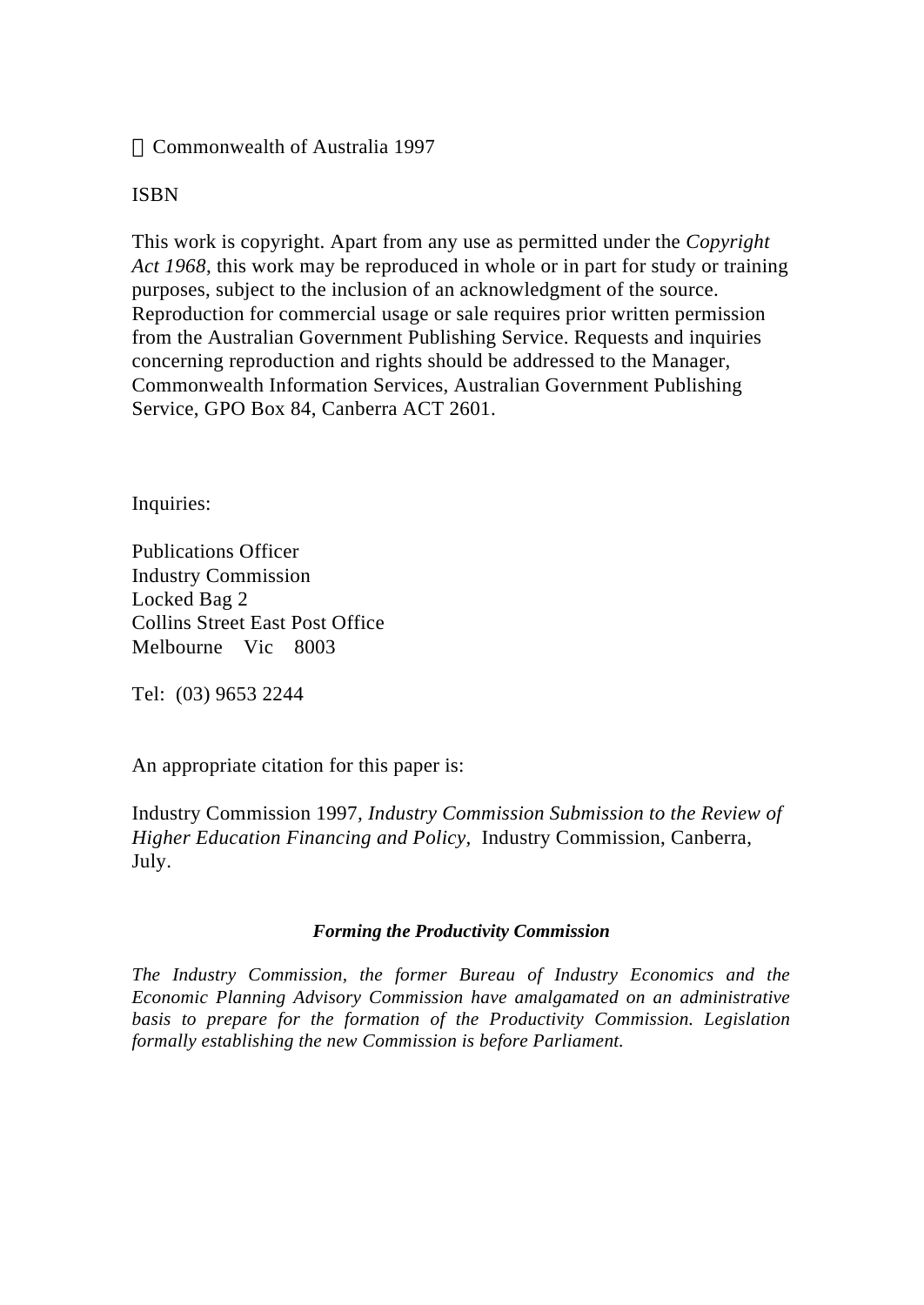## **FOREWORD**

The Review of Higher Education Financing and Policy offers a valuable opportunity to develop policies that will enhance the higher education sector's contribution to the economic and social goals of this nation.

This submission does not seek to address the many issues raised by the Review's broad terms of reference. Rather, the Commission has elected to focus on two fundamental issues on which it considers it can make a useful contribution — the appropriate role of government and the efficacy of different reform options for funding higher education.

The submission comprises three distinct sections. The Commission's main findings are outlined in the first section. A detailed overview of the main issues covered by the submission is presented in the key messages section. The appendices provide background information together with detailed assessments of different reform options and related policy issues.

The Commission is grateful for the assistance of the following members of staff in preparing this submission: Ian Monday, Brett Janissen, Ruth Thomson, Timothy Geer, Paulene McCalman and David Richardson.

The views in this submission are not necessarily shared by Gary Banks, Executive Commissioner, who is also a member of the Review Committee on Higher Education Financing and Policy. He was not directly involved in the preparation of this submission.

W Scales AO Chairman

July 1997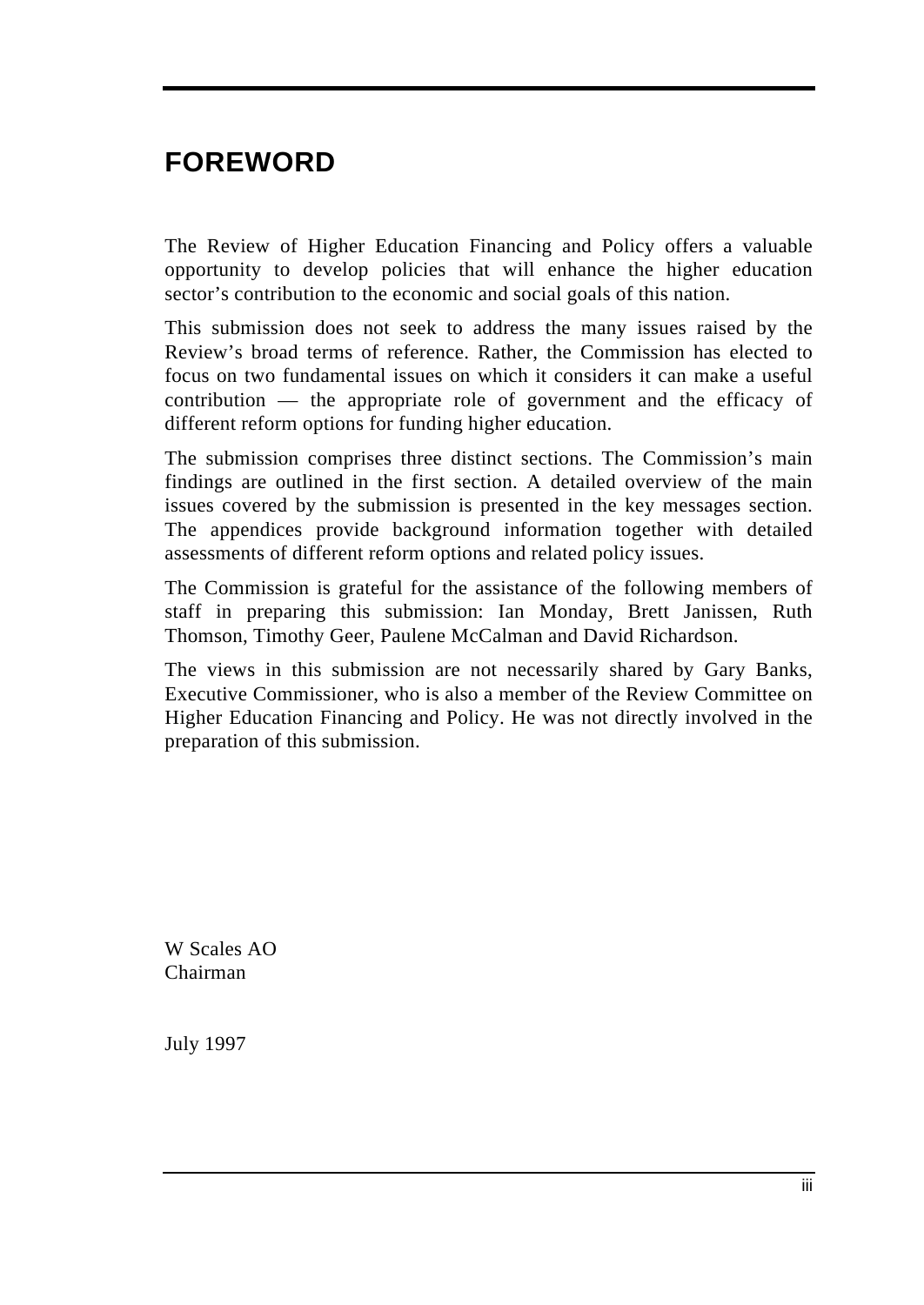# **CONTENTS**

| Foreword                                |                                                            | iii        |
|-----------------------------------------|------------------------------------------------------------|------------|
| <b>Abbreviations</b><br><b>Glossary</b> |                                                            |            |
|                                         |                                                            |            |
| <b>Key messages</b>                     |                                                            |            |
| 1                                       | The higher education sector $-$ a snapshot                 | $\sqrt{2}$ |
| $\overline{2}$                          | What role for governments?                                 | 6          |
| 3                                       | Recent reform initiatives                                  | 11         |
| 4                                       | The need for further reform                                | 13         |
| 5                                       | The level and form of the public contribution for teaching | 15         |
| 6                                       | Administratively-based reforms                             | 17         |
| 7                                       | Market-based reforms                                       | 21         |
| 8                                       | Concluding comments                                        | 28         |
|                                         | Appendix 1 An overview of the higher education sector      | 31         |
| A1.1                                    | The broad structure of the sector                          | 31         |
|                                         | A1.2 Funding of the sector                                 | 33         |
|                                         | A1.3 Participation in higher education                     | 37         |
|                                         | A1.4 International comparisons                             | 42         |
|                                         | Appendix 2 Current funding and charging arrangements       | 47         |
| A2.1                                    | The Unified National System: a framework for reform        | 47         |
|                                         | A2.2 User charges for higher education — HECS              | 51         |
| A2.3                                    | Higher education fees                                      | 53         |
| A2.4                                    | Other higher education programs                            | 58         |
|                                         | A2.5 Student assistance schemes                            | 61         |
|                                         | <b>Appendix 3 Rationales for government involvement</b>    | 63         |
|                                         | A3.1 Efficiency rationales                                 | 63         |
| A3.2                                    | <b>Equity rationales</b>                                   | 80         |
| A3.3                                    | Performance monitoring and accountability                  | 84         |
|                                         |                                                            |            |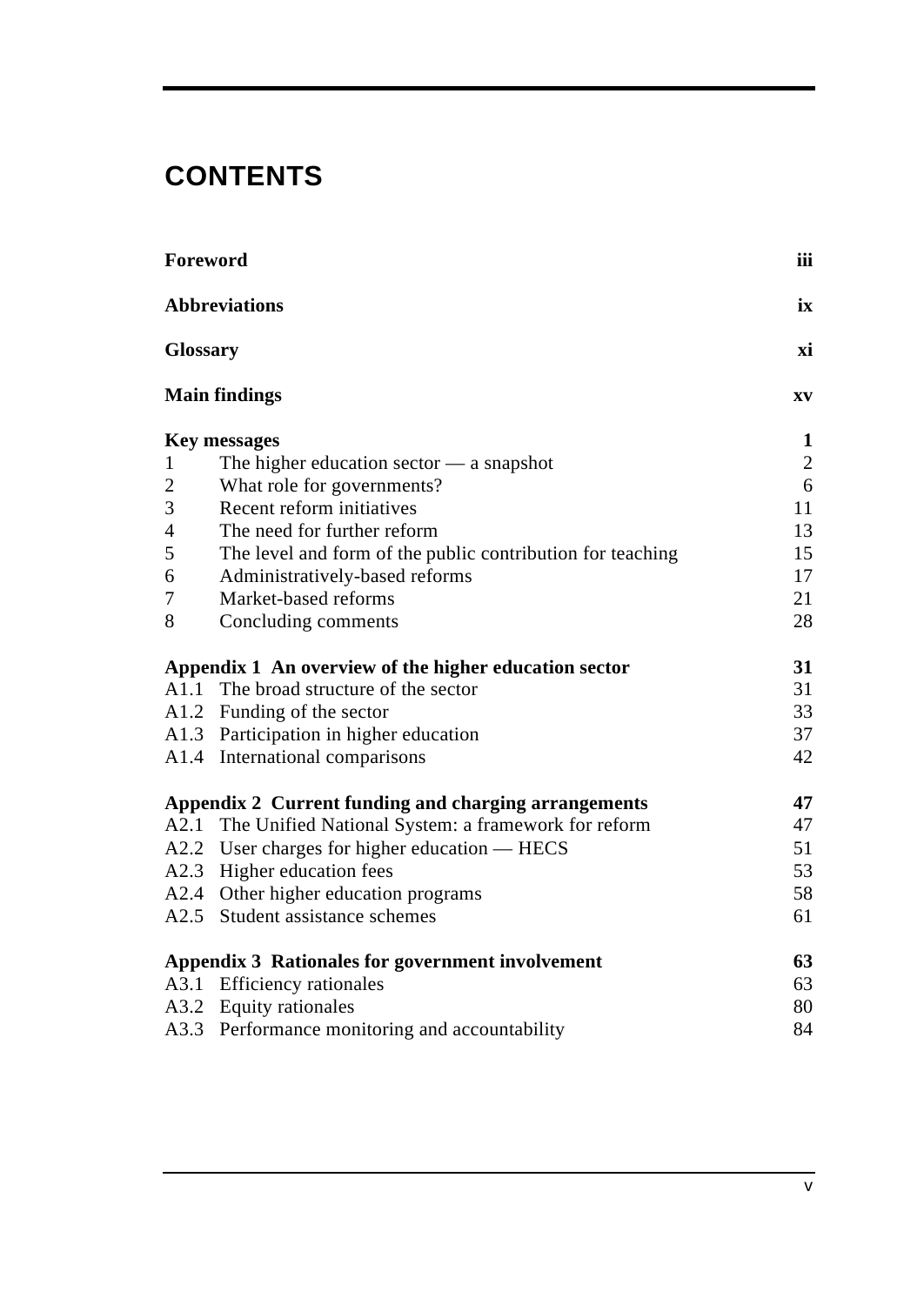|                   | Appendix 4 Private rates of return to higher education           | 87             |
|-------------------|------------------------------------------------------------------|----------------|
| A4.1              | A framework for examining the costs and benefits of              |                |
|                   | higher education                                                 | 87             |
|                   | A4.2 Data sources                                                | 92             |
|                   | A4.3 The impact of different fee structures on the private rate  |                |
|                   | of return to higher education                                    | 94             |
| A4.4              | Summary                                                          | 104            |
|                   | Appendix 5 Improving the existing charge regime                  | 107            |
|                   | A5.1 Improving the HECS charge regime                            | 107            |
|                   | A5.2 Improving other aspects of the design of HECS               | 112            |
|                   | A5.3 Improving institutional fee regulations                     | 119            |
|                   | Appendix 6 Performance-based funding — some key issues           | 123            |
|                   | A6.1 Benefits from performance-based funding                     | 123            |
|                   | A6.2 Performance measurement and monitoring                      | 124            |
|                   | A6.3 Some additional design issues                               | 127            |
|                   | A6.4 Principles and observations                                 | 131            |
|                   | Appendix 7 Competitive tendering — some key issues               | 133            |
|                   | A7.1 Developing a tender process                                 | 134            |
|                   | A7.2 Managing service providers                                  | 137            |
|                   | A7.3 Barriers to the application of competitive tendering        | 138            |
|                   | A7.4 Some broad principles                                       | 140            |
|                   | Appendix 8 Demand-based funding — some key issues                | 143            |
|                   | A8.1 Key elements of a demand-based funding model                | 144            |
|                   | A8.2 Potential implications of a demand-based approach           | 147            |
|                   | A8.3 Promoting competitive outcomes in higher education          | 154            |
| A8.4              | Approaches to equity and research funding                        | 160            |
| <b>References</b> |                                                                  | 163            |
| <b>Boxes</b>      |                                                                  |                |
| $\mathbf{1}$      | Key themes identified by the Review Committee                    | $\overline{2}$ |
| 2                 | Some distinctive features of Australia's higher education sector | $\frac{3}{5}$  |
| 3                 | Profile of higher education students: 1986 and 1996              |                |
| 4                 | What is a spillover benefit?                                     | $\overline{7}$ |
| 5                 | Key fee-based reforms                                            | 11             |
| 6                 | Key reforms to institutional funding arrangements                | 12             |
| A2.1              | <b>Educational profiles</b>                                      | 49             |
|                   | A2.2 Tuition fees for a Bachelor of Arts degree at selected      |                |
|                   | institutions, 1997                                               | 54             |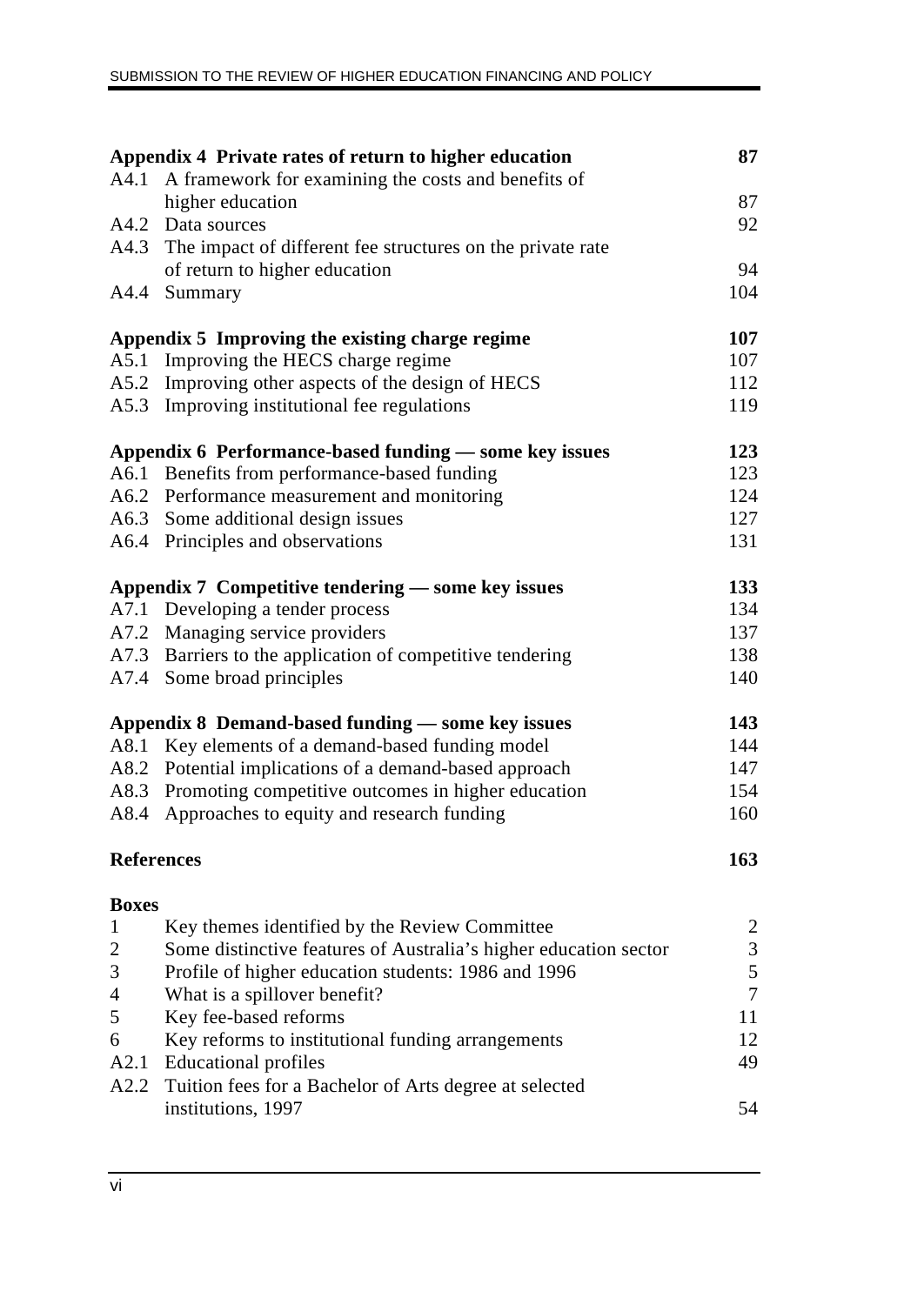| A3.1           | Positive spillovers commonly attributed to higher education                             | 66  |
|----------------|-----------------------------------------------------------------------------------------|-----|
| A4.1           | Summary of the framework for estimating the IRR                                         | 91  |
| A6.1           | Principles to follow in developing performance measures                                 | 127 |
| A6.2           | Examples of performance-based funding from overseas                                     | 129 |
| A6.3           | Principles for linking funding directly to performance                                  | 132 |
| A7.1           | Competitive tendering — the UK experience                                               | 139 |
| A7.2           | Some key principles to follow when applying                                             |     |
|                | competitive tendering                                                                   | 140 |
| A8.1           | The Karmel higher education scholarship proposal                                        | 146 |
| <b>Figures</b> |                                                                                         |     |
|                | A1.1 Commonwealth funding of higher education,                                          |     |
|                | 1984-85 to 1994-95                                                                      | 34  |
|                | A1.2 Commonwealth funding of higher education per student,                              |     |
|                | 1983 to 1999                                                                            | 37  |
| A1.3           | New commencements in higher education, 1983 to 1996                                     | 38  |
| A1.4           | Characteristics of higher education students, 1986 and 1996                             | 39  |
| A1.5           | Share of total higher education students by broad field of study,                       |     |
|                | 1986 and 1996                                                                           | 39  |
|                | A1.6 Higher education student numbers, 1983 to 1996                                     | 40  |
| A1.7           | The number of foreign students enrolled in UNS institutions,                            |     |
|                | 1983 to 1996                                                                            | 42  |
| A1.8           | Expenditure on tertiary education as a share of GDP for                                 |     |
|                | selected countries, by source of funds, 1993                                            | 43  |
| A2.1           | Operating grant components and level of funding, 1997                                   | 48  |
| A3.1           | Deviation of the background characteristics of commencing                               |     |
|                | university students from the population cohort, 1989                                    | 82  |
| A3.2           | Share of taxes and government benefits by household                                     |     |
|                | income quintiles, 1993-94                                                               | 84  |
| A4.1           | A stylised age-earnings profile                                                         | 90  |
| <b>Tables</b>  |                                                                                         |     |
| A1.1           | Sources of revenue for publicly funded institutions, 1983 to 1995                       | 33  |
| A1.2           | Commonwealth funding for higher education, 1996 and 1999                                | 35  |
| A1.3           | Expenditure on tertiary education in selected countries, 1993                           | 44  |
| A1.4           | Net enrolments in university and other tertiary education,<br>selected age groups, 1994 | 45  |
| A1.5           | Foreign students enrolled in tertiary education by country,                             |     |
|                | 1980 and 1993                                                                           | 46  |
| A2.1           | Differential HECS, 1997                                                                 | 52  |
| A2.2           | Changes to HECS repayment rates                                                         | 52  |
| A4.1           | Course lengths for specific degrees                                                     | 93  |
| A4.2           | Internal rate of return to higher education: no fees                                    | 96  |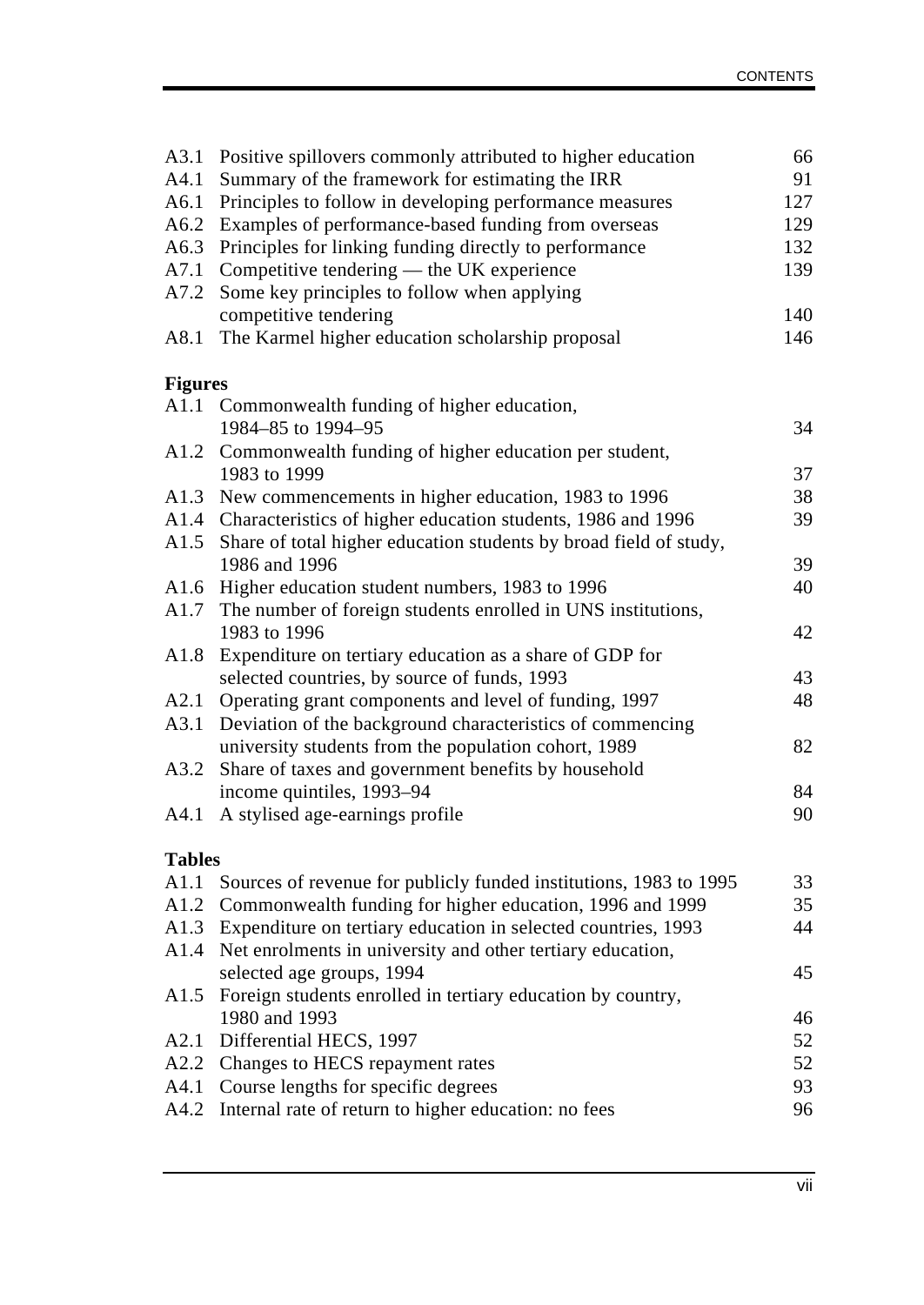| A4.3 Internal rate of return to higher education: uniform HECS charge   | 97  |
|-------------------------------------------------------------------------|-----|
| A4.4 Internal rate of return to higher education: differential          |     |
| <b>HECS</b> charge                                                      | 98  |
| A4.5 Indicative fee structure for over-quota domestic students          | 100 |
| $A4.6$ Internal rate of return to higher education — over-quota         |     |
| 'full' fee regime                                                       | 101 |
| $A4.7$ Internal rate of return to higher education — cost recovery      |     |
| based HECS                                                              | 103 |
| A5.1 Cost recovery under differential HECS per student, 1997            | 110 |
| A5.2 Illustrative HECS charges at varying levels of cost recovery       | 112 |
| A5.3 Illustrative annual HECS repayment schedules                       | 118 |
| A6.1 An illustrative selection of performance measures for universities | 126 |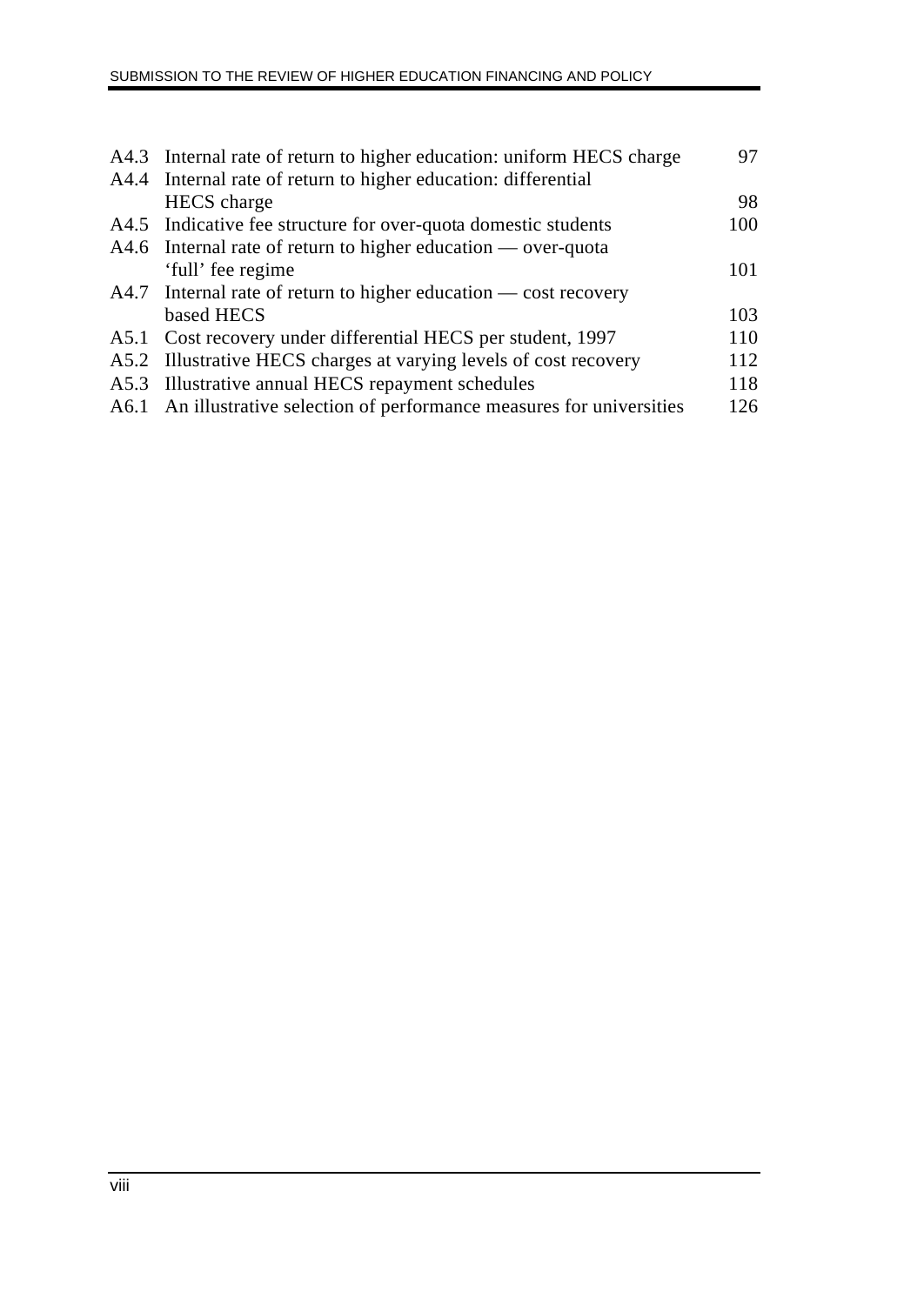# **ABBREVIATIONS**

| <b>ABS</b>    | <b>Australian Bureau of Statistics</b>                                       |
|---------------|------------------------------------------------------------------------------|
| <b>APESMA</b> | Association of Professional Engineers, Scientists and<br>Managers, Australia |
| <b>ATO</b>    | <b>Australian Taxation Office</b>                                            |
| <b>AVCC</b>   | <b>Australian Vice-Chancellors' Committee</b>                                |
| <b>CIT</b>    | Canberra Institute of Technology                                             |
| <b>CSHE</b>   | Centre for the Study of Higher Education                                     |
| <b>DEET</b>   | Department of Employment, Education and Training                             |
| <b>DEETYA</b> | Department of Employment, Education, Training and Youth<br><b>Affairs</b>    |
| <b>EFTSU</b>  | Equivalent full-time student unit                                            |
| <b>GDP</b>    | Gross domestic product                                                       |
| <b>HEC</b>    | <b>Higher Education Council</b>                                              |
| <b>HECS</b>   | <b>Higher Education Contribution Scheme</b>                                  |
| <b>HEEP</b>   | <b>Higher Education Equity Program</b>                                       |
| IC            | <b>Industry Commission</b>                                                   |
| <b>IRR</b>    | Internal rate of return                                                      |
| <b>NBEET</b>  | National Board of Employment, Education and Training                         |
| <b>NCA</b>    | <b>National Commission of Audit</b>                                          |
| <b>NCC</b>    | <b>National Competition Council</b>                                          |
| <b>NPV</b>    | Net present value                                                            |
| <b>OECD</b>   | Organisation for Economic Co-operation and Development                       |
| <b>OLA</b>    | Open Learning Australia                                                      |
| <b>OLDPS</b>  | Open Learning Deferred Payment Scheme                                        |
| <b>PPP</b>    | Purchasing power parity                                                      |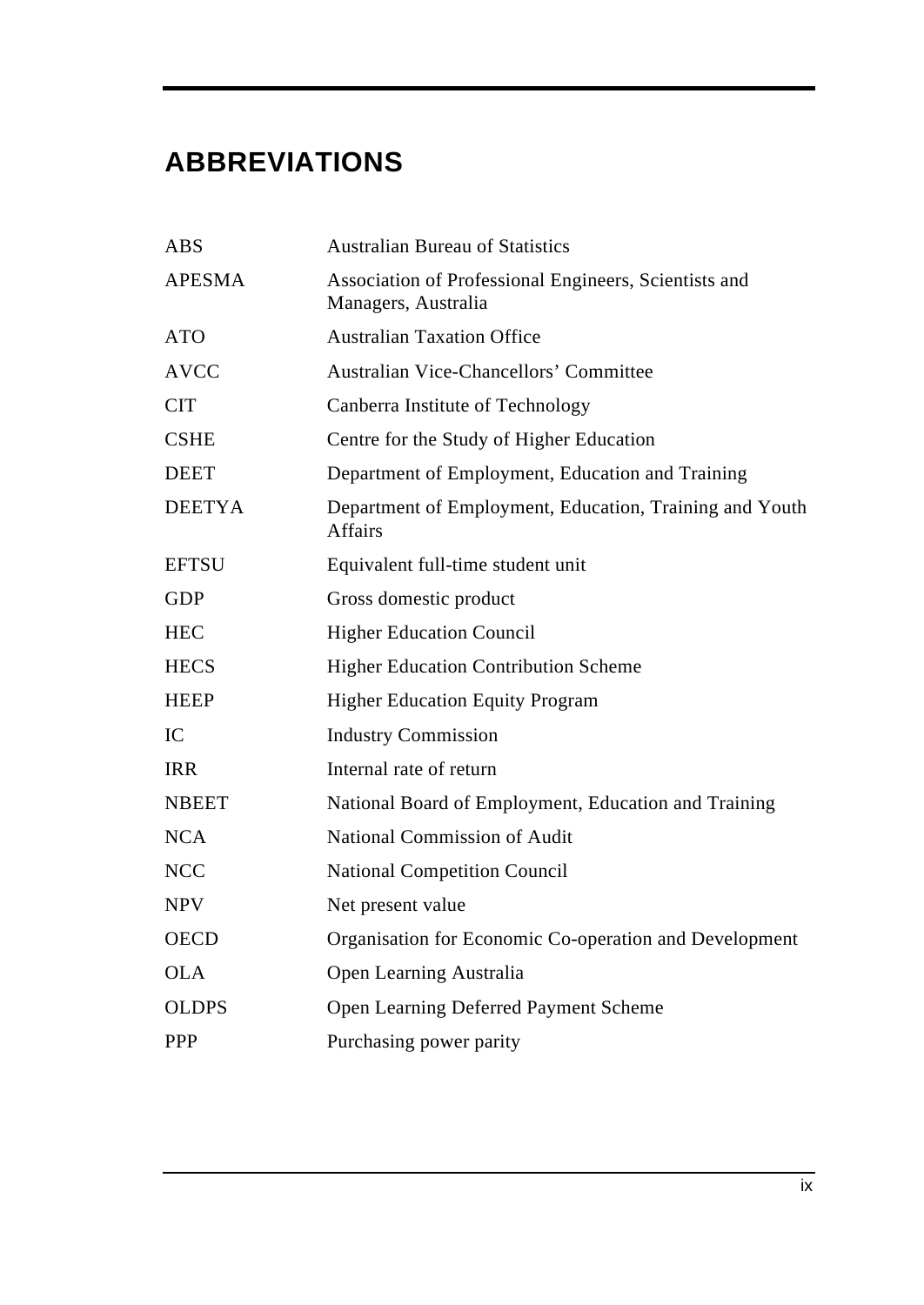| <b>SCRCSSP</b> | Steering Committee for the Review of Commonwealth/State<br><b>Service Provision</b> |
|----------------|-------------------------------------------------------------------------------------|
| <b>TAFE</b>    | <b>Technical and Further Education</b>                                              |
| <b>UNS</b>     | <b>Unified National System</b>                                                      |
| <b>UNESCO</b>  | United Nations Educational, Scientific and Cultural<br>Organization                 |
| <b>VET</b>     | Vocational education and training                                                   |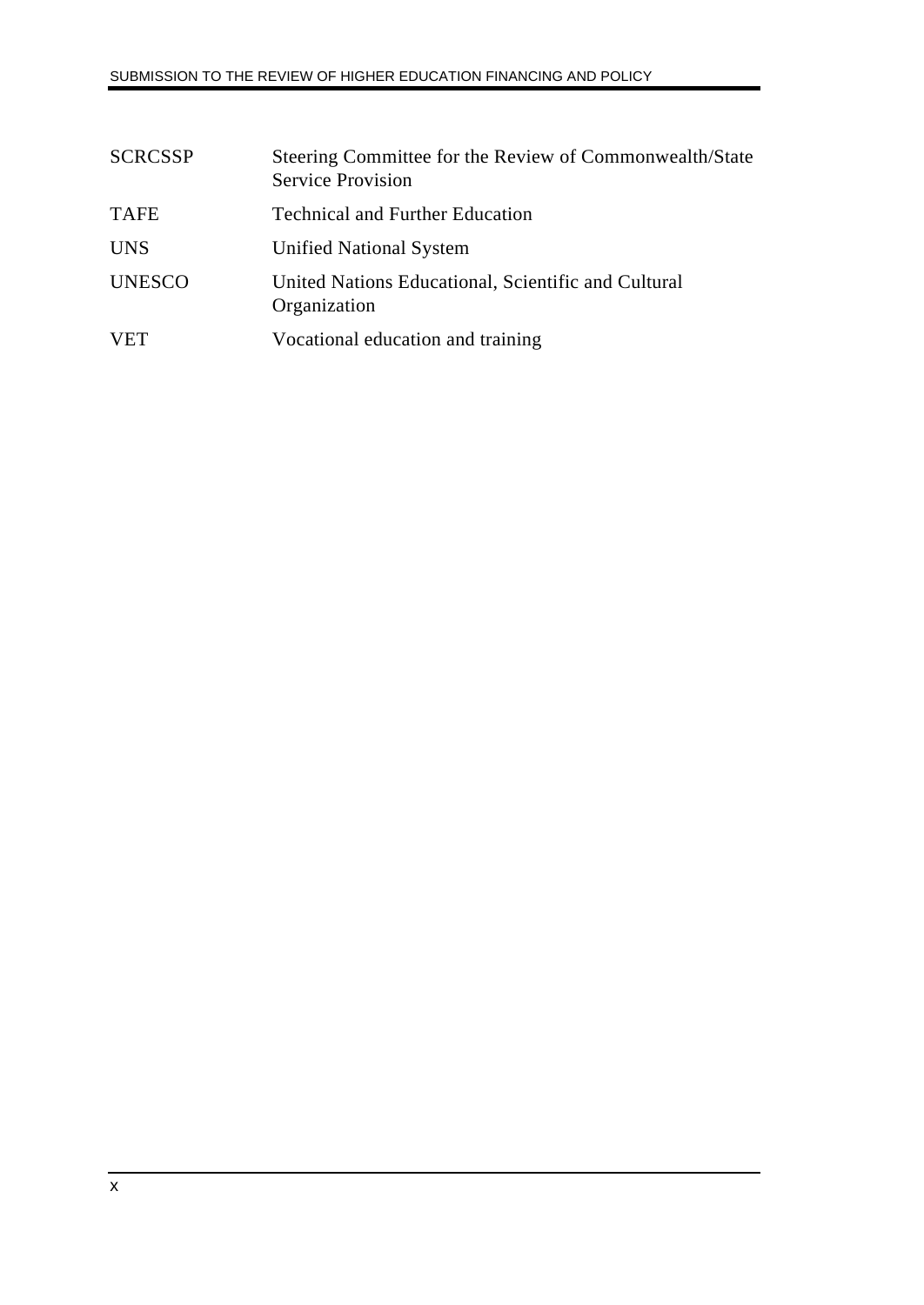## **GLOSSARY**

ABSTUDY Similar to AUSTUDY, but provides assistance to Aboriginal and Torres Strait Islander students who are 14 years of age and over. In addition to a meanstested living allowance, ABSTUDY provides a range of non–means tested supplementary allowances to assist with education costs.

- AUSTUDY Provides means-tested income support to students who are 16 years of age and over for approved study in secondary schools, TAFE colleges, approved TAFE equivalent courses offered by private providers and higher education institutions.
- Block operating grant A general grant provided to support the teaching, research and capital development activities of the unified national system institutions. The grant comprises three main components — a teaching related component, a research related component (the research quantum) and a capital component (the capital roll-in).
- Capital roll-in A component of the block operating grant provided to support infrastructure development for all publicly funded higher education institutions under the unified national system. Funding allocated to individual institutions reflects their agreed student target loads.
- Educational profile An agreement between the Commonwealth and individual unified national system institutions, defining the institution's broad mission and responsibilities, and establishing its particular areas of teaching and research activity and specified goals in areas such as capital management and equity programs.

EFTSU (Equivalent Full-time Student Unit) One EFTSU represents a standard annual full-time study workload. This represents one way of reporting the size of an institution (ie its student load). Student load is a standard unit against which resource inputs can be measured and is the basis of Commonwealth funding.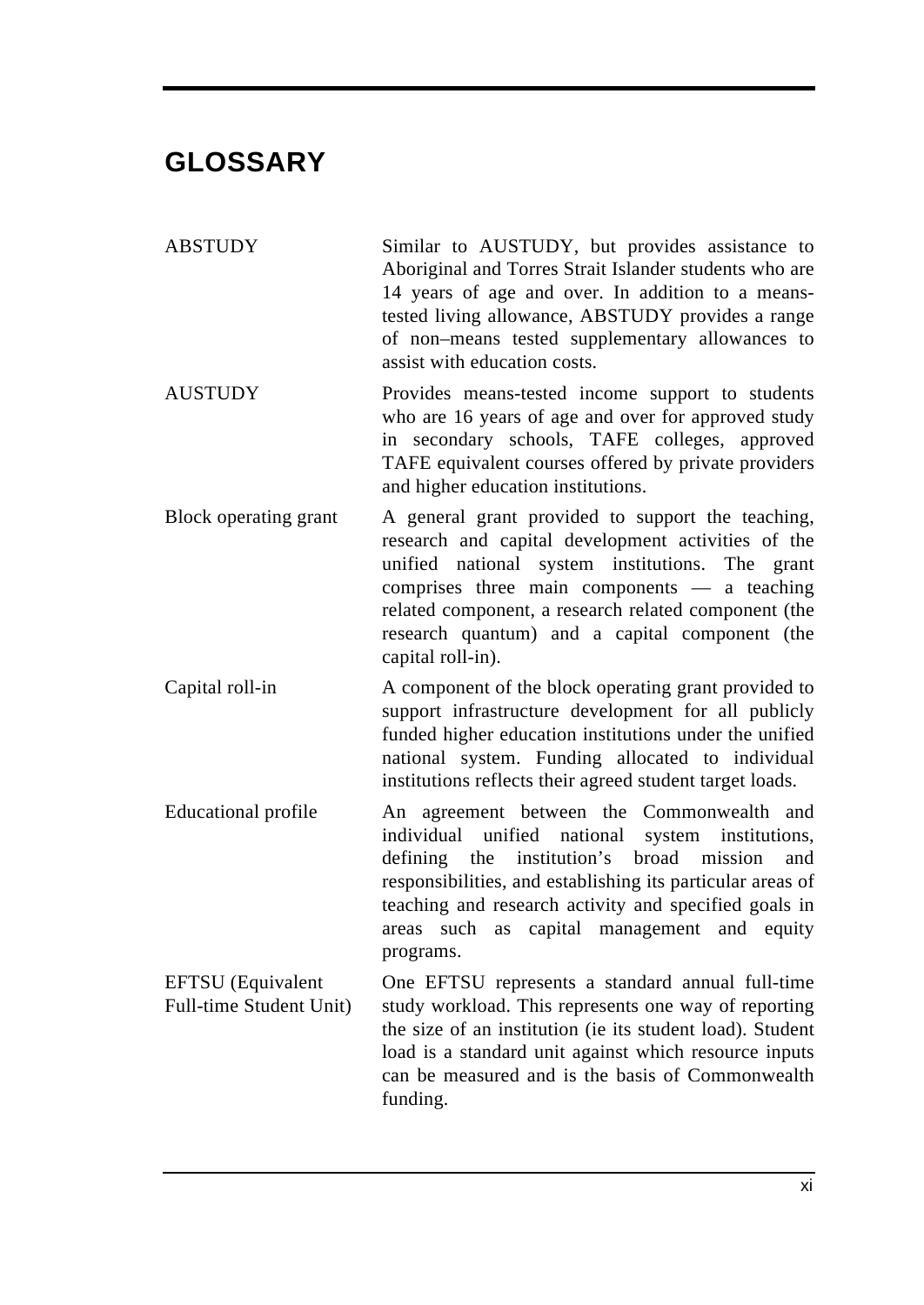- Higher education In Australia, the term refers to all institutions offering education and/or professional training to at least first degree level.
- HECS (Higher Education Contribution Scheme) The HECS was introduced by the Commonwealth in 1989 as a mechanism for collecting contributions from higher education students towards the cost of their tuition. Charges under the scheme can be paid upfront or deferred and repaid via the tax system on an income-contingent basis.
- Research quantum A component of the block operating grant provided to support basic research activities that are separate from those directly linked to teaching and research training. Funds are allocated to institutions on a performance basis having regard to an institution's success in attracting research funding, number of publications and the number of higher degree research completions.
- Teaching component The largest component of the block operating grant provided for teaching and research training-related activities across disciplines and levels of study. It covers basic operating costs, including academic and general salaries, minor capital works and non-salary items associated with teaching, such as libraries.
- TAFE (Technical and Further Education) The public system of technical and further education, mainly offering certificates in various grades and other awards below the level of degree.
- Tertiary education A term used to cover all post-secondary level education. It includes both vocational education and training (eg TAFE) and higher education.
- Unified National System (UNS) Consists of public institutions beyond a minimum size of 2000 EFTSU with specific missions agreed with, and funded by, the Commonwealth Government. Institutions that are members of the unified national system receive the block operating grant for a target student load based on an agreed educational profile.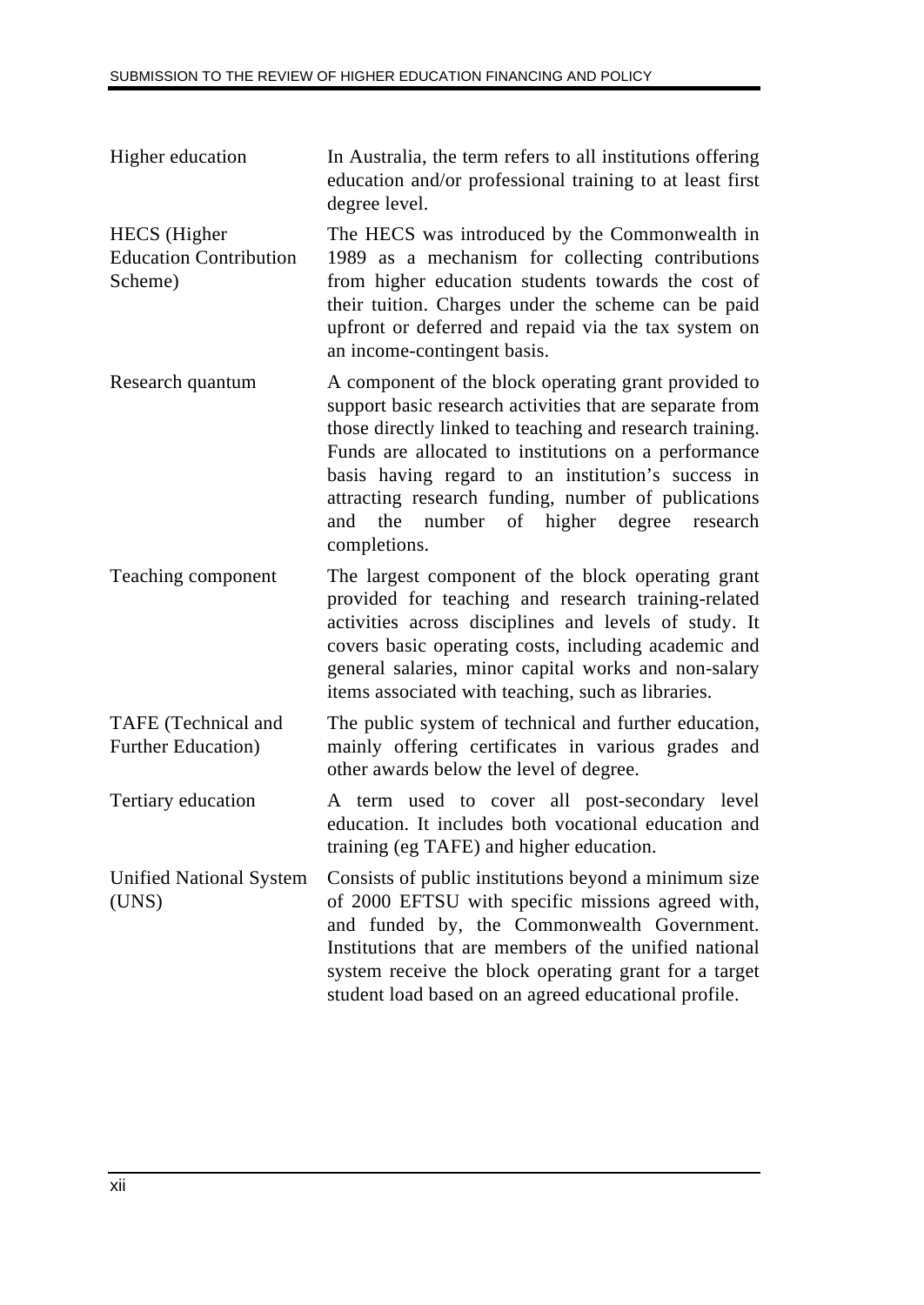# Main findings

- The higher education sector plays a prominent role in the intellectual, social, cultural and economic life of the nation. In 1996, public higher education institutions were involved in teaching some 634 000 students (53 000 from overseas). The sector spent about \$2 billion on research and generated direct export revenue of about \$600 million.
- Governments have an important role to play in enhancing the contribution of the higher education sector to the nation. The main justifications for government involvement include:
	- ü supporting the generation of 'external' or 'spillover' benefits arising from the activities of the sector;
	- addressing weaknesses in the capital market, which impair the capacity of some students to finance their higher education; and
	- ü improving access and equality of opportunity, particularly for disadvantaged students.
- Given the substantial injection of public funds into higher education institutions — some \$5.4 billion in 1996 — governments also have a role and responsibility to develop mechanisms to promote accountability and monitor their performance.
- w Major reforms have been made to the higher education sector over the past decade or so. These reforms have centred around the introduction of fees/charges and modifications to institutional funding arrangements. But fundamental problems with the current policy framework remain.
	- The existing structure of fees: generates inequities in the treatment of students and institutions; artificially distorts student demand; significantly constrains the capacity of institutions to offer students different course packages; and impairs the capacity of institutions to retain quality staff, maintain/improve standards and introduce innovations to teaching/research programs.
	- ü The current public funding mechanism for teaching: discriminates in favour of public providers; emphasises growth in student numbers over other aspects of service delivery (eg quality); and constrains the scope for direct competition between educational institutions.
- Incremental reforms to the existing structure of fees and institutional funding arrangements could alleviate some of the present shortcomings. However, they would leave many fundamental problems unaddressed. The task of building a better policy framework for Australia's higher education sector requires a more ambitious reform agenda.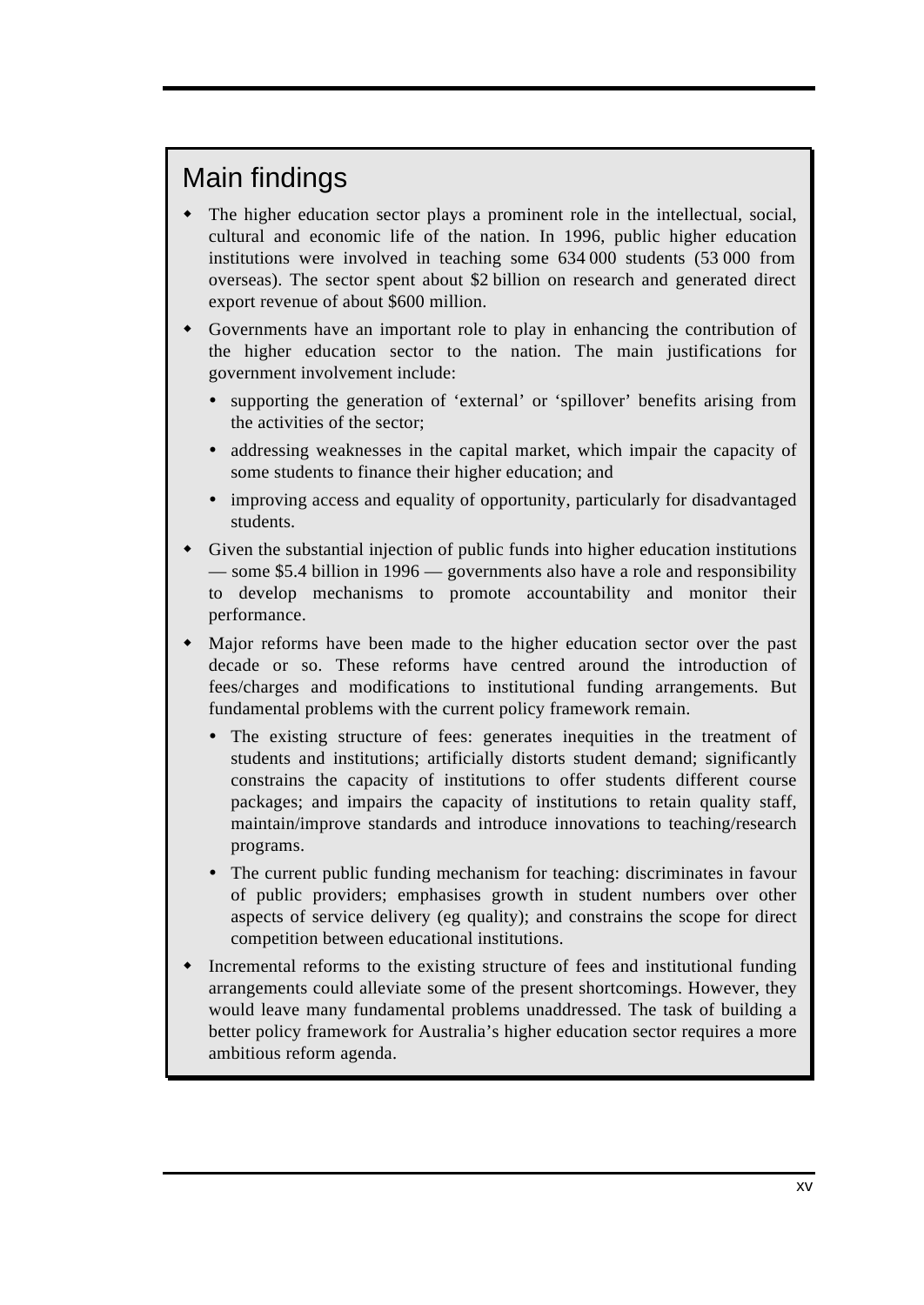# Main findings (Cont'd)

- $\bullet$  To improve the performance of Australia's higher education sector, the policy framework must increase the exposure of institutions to competitive pressures. This will provide greater incentives for institutions to contain costs, adapt courses to meet student needs better and to innovate. While recognising the ongoing need for both public and private involvement in the higher education sector, in essence, the reform choice is between two broad approaches administratively-based reform or market-based reform.
- In the Commission's assessment, the market-based approach has greater merit. Accordingly, the Commission favours the adoption of a policy framework with the following key attributes:
	- ü a cost sharing arrangement involving public and private contributions to meet the costs of financing higher education teaching and research training.
	- ü the split of public and private contributions should be 50:50 until more evidence is available on the 'spillover' benefits of higher education.
	- ü a portable scholarship system for delivering the public contribution to the teaching and research training functions of higher education with the following features:
		- undergraduate scholarships allocated on a national basis to students who satisfy the necessary eligibility criteria;
		- these scholarships to cover 50 per cent of course fees at accredited institutions (perhaps with a funding cap);
		- a fixed number of full fee remission scholarships for postgraduate students of exceptional ability (also allocated on a national basis); and
		- the scholarships to be available for accredited courses provided by public and private higher education institutions, including equivalent TAFE courses.
	- a charging system giving institutions full autonomy in setting course fees within a framework incorporating the following features:
		- all students would be able to pay fees for which they are liable upfront or on a deferred basis;
		- a HECS-style income-contingent loan would be available to all students opting to defer the payment of course fees at both public and private institutions; and
		- loans would attract a real rate of interest and have a repayment regime designed to minimise adverse effects on student's incentives to seek employment and income progression.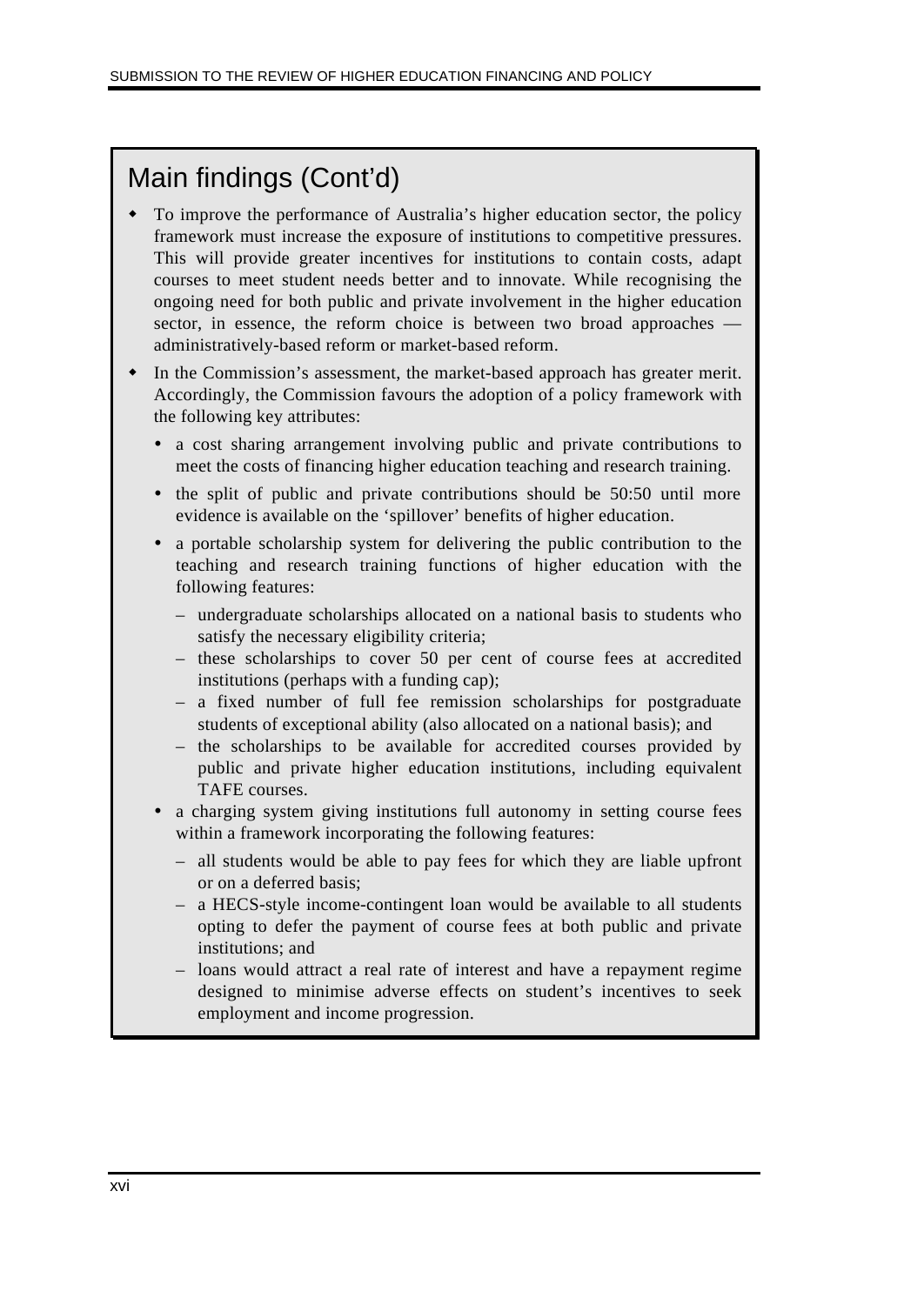# Main findings (Cont'd)

- ü the merits and feasibility of extending the scholarship and charging system applying to higher education institutions to other TAFE courses should be addressed.
- ü provision for the continued delivery of targeted equity programs, including the higher education equity program, the merit-based equity scholarship scheme and AUSTUDY assistance.
- continued funding of specific (non-teaching) research through the research quantum (but under the oversight of the Australian Research Council) and various selective and contestable funding mechanisms.
- In view of the significant changes associated with the adoption of a marketbased approach, a transition period would be necessary to address design, operational and implementation issues. The transition will need to be carefully managed to avoid unnecessary costs and unwarranted delays. While a number of alternative transitional strategies need to be explored, two possibilities would involve:
	- ü a detailed planning phase culminating in the introduction of all necessary changes on a pre-determined date; or
	- ü progressive adoption of the main elements of a market-based approach.
- If the market-based approach is not considered appropriate, a package of administratively-based reforms could be introduced. It would encompass significant modifications to the current charging system and a progressive shift in the orientation of the institutionally-based public subsidy towards a performance-based funding mechanism. These reforms would yield some worthwhile gains although, in the Commission's assessment, they are a secondbest option. Equity and specific research funding arrangements would correspond to those outlined for the market-based approach.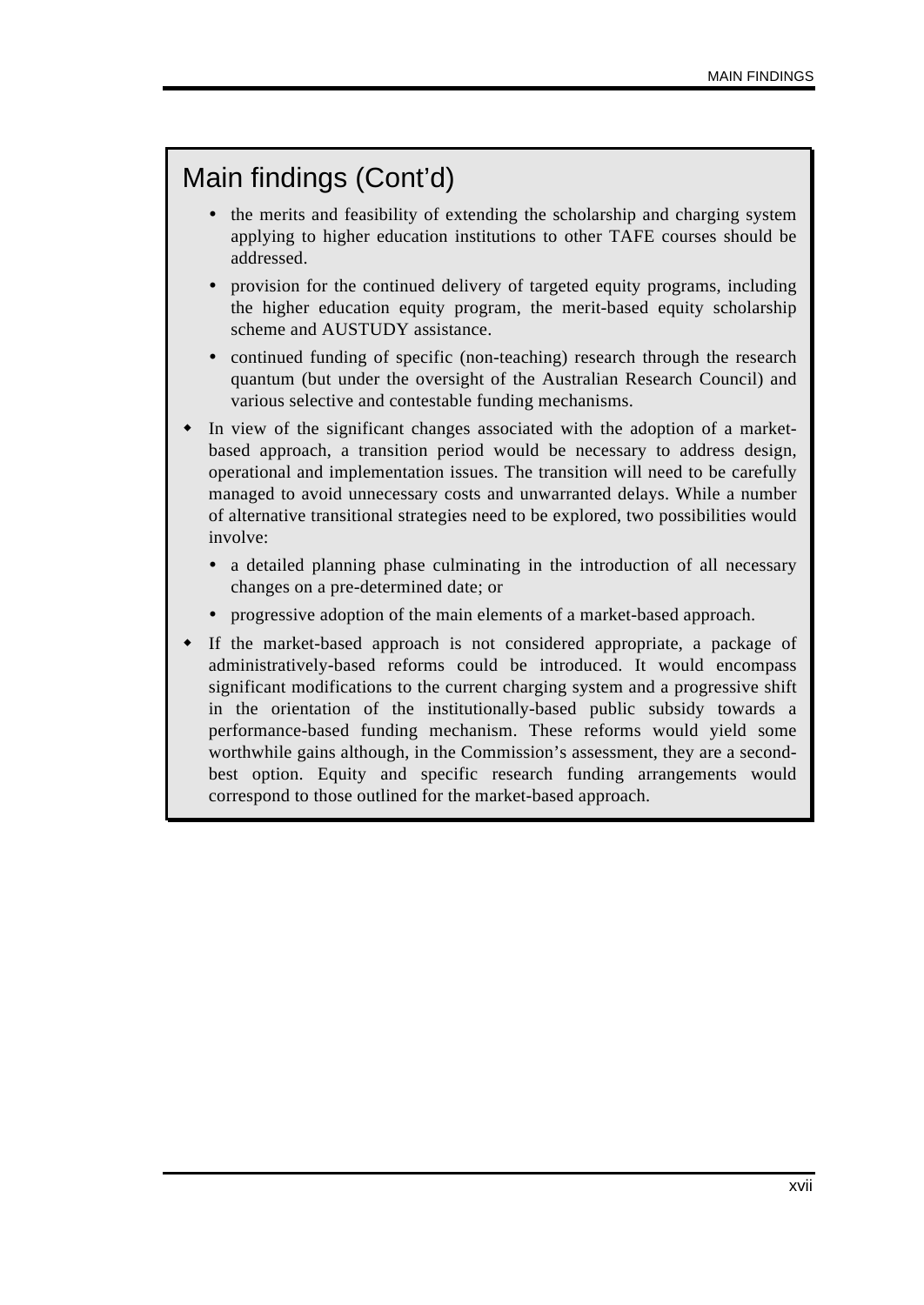# **KEY MESSAGES**

Higher education institutions play a prominent role in the intellectual, social, cultural and economic life of nations. Their main functions include teaching, professional training and research.

Over the last decade or so there has been active debate within Australia and overseas about the potential contribution of these institutions to economic and social objectives and the appropriate policy framework to apply to them.

The last major review of Australia's higher education sector was in 1987–88. It led to a number of significant policy changes including:

- the abolition of the binary system;
- rapid growth in a progressively more diverse student intake;
- the re-introduction of undergraduate fees;
- greater flexibility in institutional funding arrangements; and
- increased reliance on competition to fund research.

Despite these changes, there has been continuing debate about the performance of Australia's higher education sector. A diverse range of issues has been canvassed including: the appropriate scale of the sector; the quality of entrants and graduates; the resourcing of teaching compared with research; the appropriate level of public and private funding; and the merits of different funding mechanisms. More intense competition for public funds, advances in information and communication technologies and the growing internationalisation of the sector have produced additional challenges for service providers and policymakers alike.

These issues and challenges are not peculiar to Australia — they are being debated in many countries. In response, several governments have initiated policy reviews.

Against this background, the current West Review of Australia's higher education sector is timely. The terms of reference for the review are wide ranging and its public nature provides scope for extensive public consultation and debate. It offers a valuable opportunity to create a policy framework that promotes a more dynamic and effective higher education sector which is better equipped to meet future challenges.

This submission does not seek to address the many issues associated with all of the five key themes identified by the Review Committee (box 1). Instead, the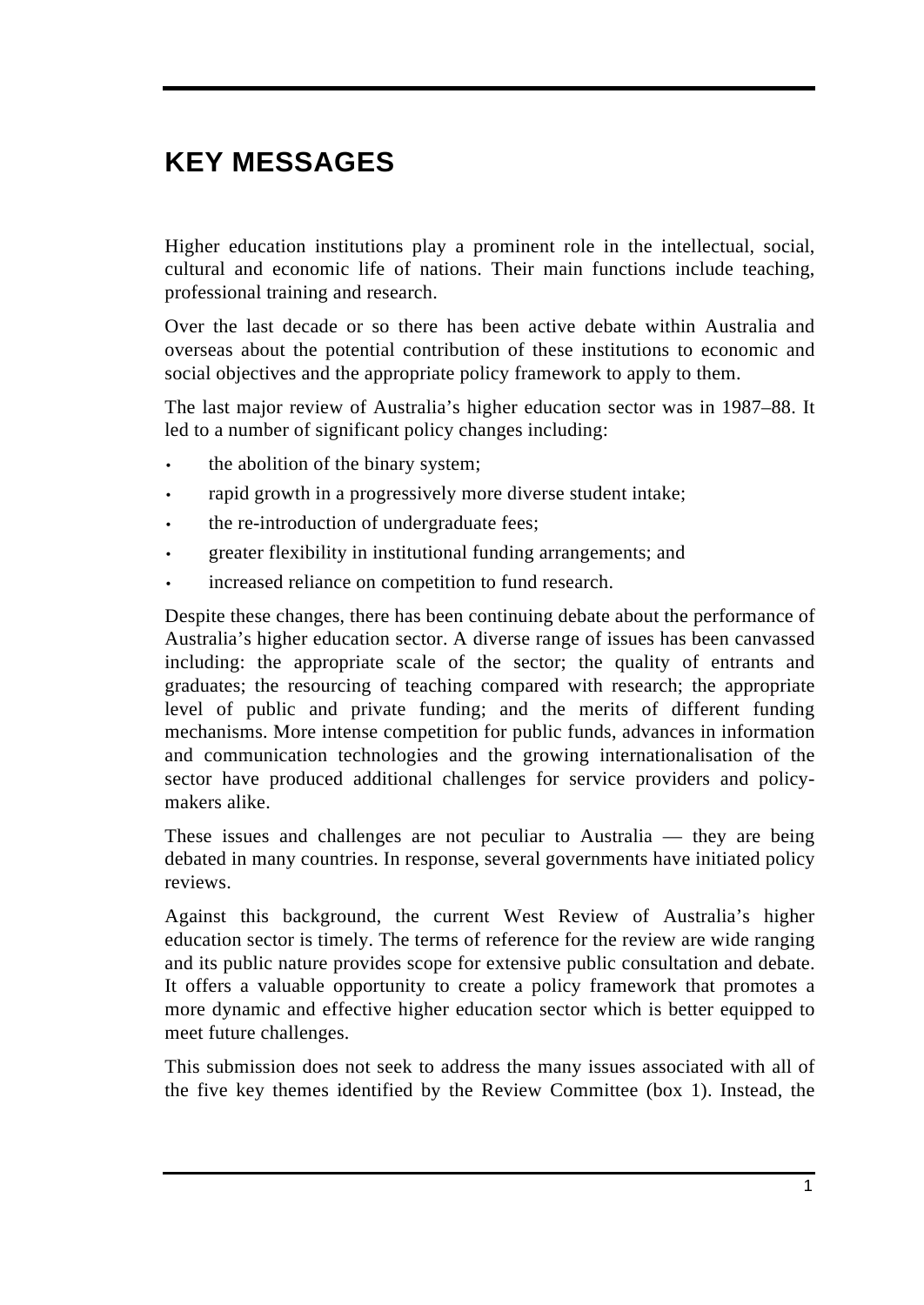Commission has elected to focus on two fundamental issues to which it believes it can make a useful contribution:

- the appropriate role of government and related policy issues; and
- the efficacy of different reform options for the financing of higher education.

#### Box 1: Key themes identified by the Review Committee

The five key themes encompass:

- the role of higher education in Australia's society and economy, including the role governments should play;
- factors affecting the demand for, and provision of, higher education over the next 10 to 20 years;
- the regulatory and administrative framework for higher education including the implications of national competition policy principles for the sector;
- financing higher education teaching and research training including the determination of the balance between private and public contributions and the assessment of the costs and benefits of different approaches to the financing of higher education; and
- funding of higher education research.

As a backdrop to an examination of these issues, some key characteristics of Australia's higher education sector are set out below.

## **1 The higher education sector — a snapshot**

The higher education sector is a large and important sector within the Australian economy (box 2).

The sector comprises over 80 service providers — 36 public universities, 4 public colleges, 3 other public providers, 2 private universities and over 40 other private providers. In terms of students, funding and research, the 36 public universities dominate the sector. There is also a significant vocational education sector which offers education and training courses to a large number of post-secondary students.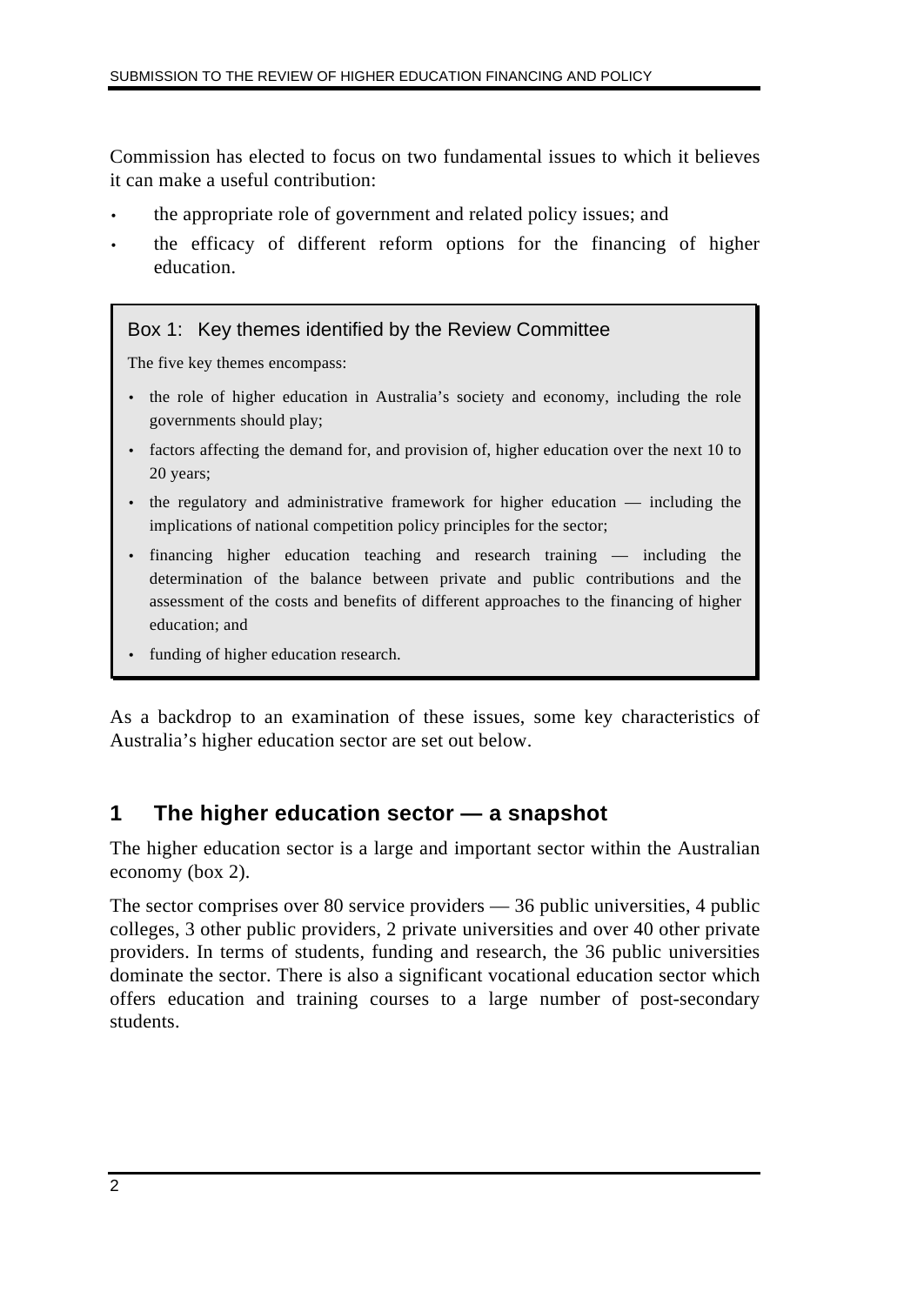#### Box 2: Some distinctive features of Australia's higher education sector

- In 1994–95, higher education accounted for about one-quarter of the \$22.6 billion spent by Australian Governments on all levels of education.
- The Commonwealth Government provided the bulk of public higher education funding in that year — some \$5.0 billion.
- Direct expenditures from non-government sources exceeded \$4 billion in 1994–95.
- The main 'outputs' comprise teaching and research:
	- in 1996, the sector had 634 000 students 53 000 from overseas;
	- in 1995, the sector spent about \$2.0 billion on research around one-quarter of Australia's total research and development effort; and
	- the five major fields of research on an expenditure basis in 1995 were medical and health sciences, biological sciences, humanities, general engineering and agricultural sciences.

These service providers offer different course combinations and various levels of qualifications and there is competition within the main sub-markets (eg between universities) and between them (eg between universities, private providers and the vocational sector). There is also a degree of co-operation and collaboration. Examples include the development of course articulation, credit transfer and more flexible admission arrangements, as well as the sharing of teaching and research infrastructure.

#### **Sources of funds**

In common with most countries, Australia has a mixed funding system involving a combination of public and private contributions. Funding arrangements vary considerably across the different types of higher education institutions.

The 36 public universities are guaranteed Commonwealth funding on a rolling triennial basis. In contrast, the teaching activities of the four public colleges are funded on an annual contract basis. The three other public providers are partly government funded. The private universities receive no direct public funding for teaching, although they compete with other institutions for government research funding.

Over the last 15 years or so, the main sources of revenue for Australia's publiclybased higher education institutions have changed considerably: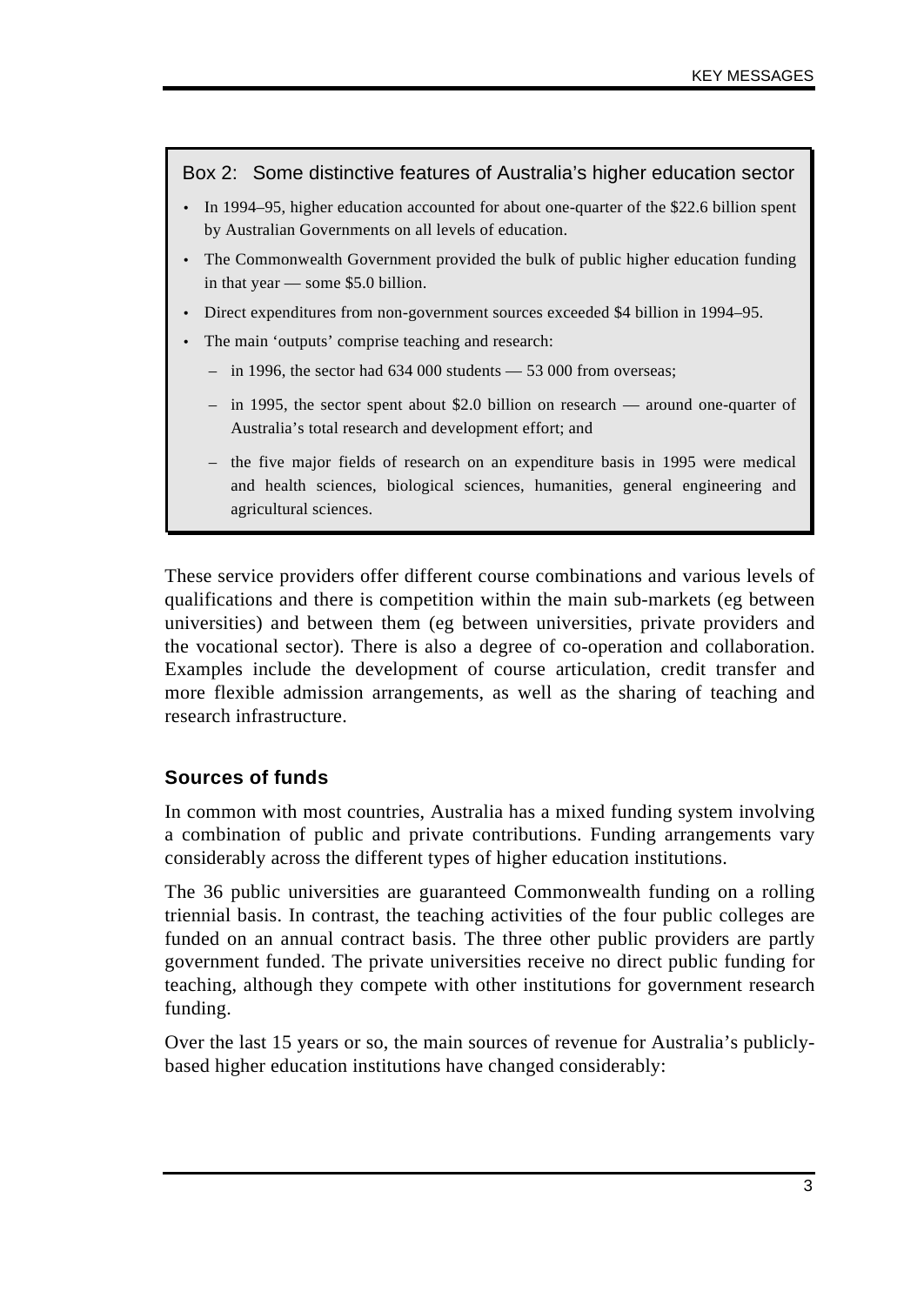- the share contributed by governments has fallen from 91 per cent in 1983 to 58 per cent in 1995;
- the share from student fees and charges has risen from 3 to 24 per cent; and
- other income sources (eg investment income and donations) have increased from 7 to 18 per cent of total revenue.

The Commonwealth remains the major source of funds. In 1996, it provided \$5.4 billion in direct funding to institutions and \$0.8 billion to students via income support programs.

Nearly 90 per cent (\$4.7 billion) of institutional funding takes the form of a block operating grant. This grant includes three main components — teaching, research and capital roll-in. The teaching and capital components are based on an institution's agreed student load, while the research component is performancebased. The balance of institutional funding covers various specific areas, including equity-based programs and research programs. Institutional funding is expected to remain largely unchanged over the period between 1996 and 1999.

The significant increase in the share of revenue accounted for by student fees and charges reflects a number of policy initiatives:

- the application of full fees to a growing number of overseas students since 1986;
- the imposition of fees on an increasing proportion of postgraduate courses since the late 1980s; and
- the reintroduction of fees for undergraduates in 1987.

The Higher Education Contribution Scheme (HECS) used for collecting fees was, at the time of its introduction, the first income-contingent student fee mechanism in the world. From 1998, publicly-funded higher education institutions will be able to charge 'full' fees for up to 25 per cent of Australian undergraduate students, once agreed HECS funded places have been filled.

### **Participation in higher education**

Participation in higher education in Australia has increased significantly. From 1970 to 1996, the proportion of the population studying within the higher education system more than trebled — rising from 13 to 46 persons per 1 000.

A broad profile of movements in enrolment levels and selected characteristics of the higher education student population for 1986 and 1996 is presented in box 3.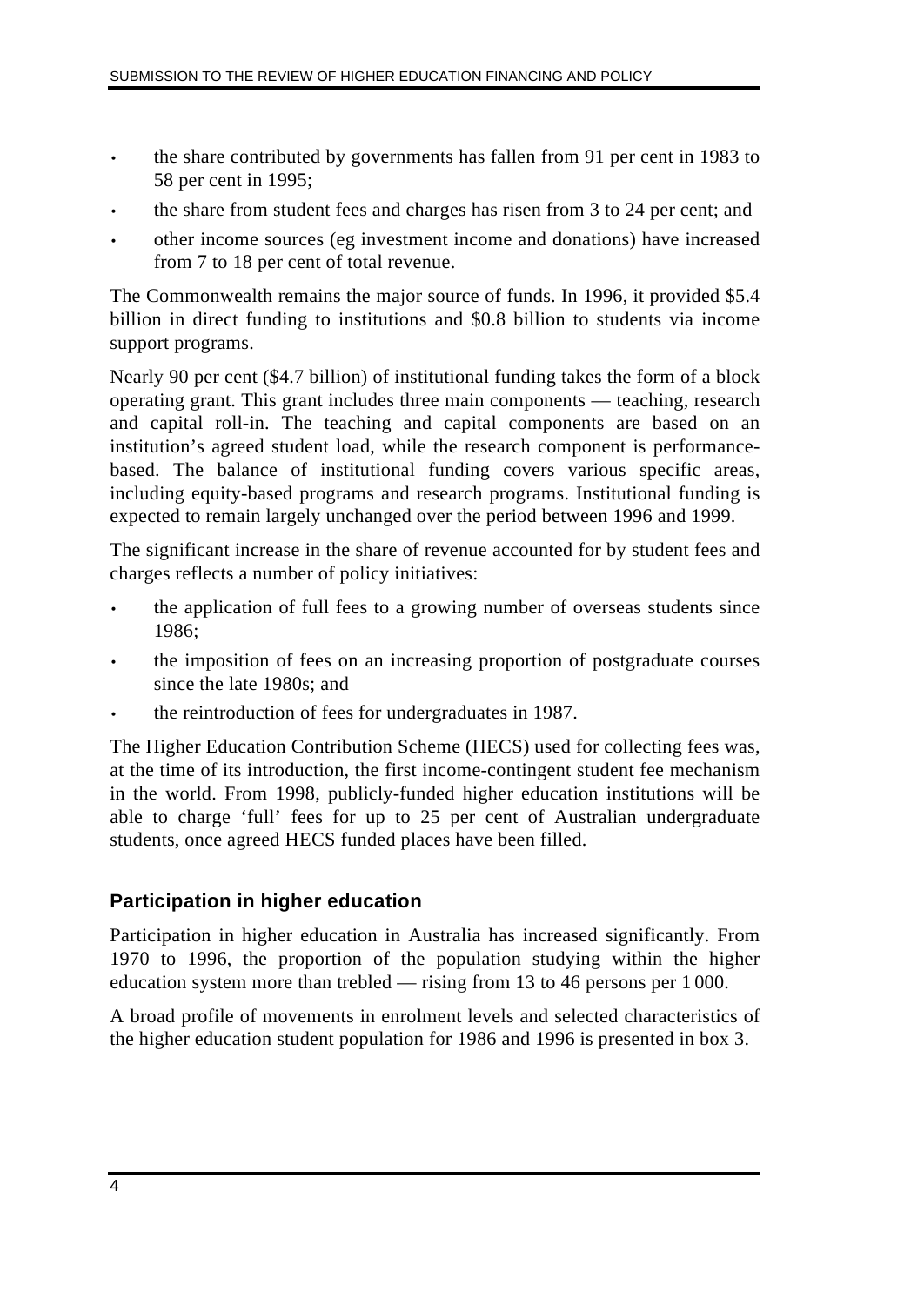#### Box 3: Profile of higher education students: 1986 and 1996

- In the decade to 1996, total enrolments in publicly funded higher education increased from around 390 000 to 634 000 (an increase of 63 per cent).
- Females accounted for 60 per cent of this increase. As a result, their share of total students rose from 49 to 54 per cent over the period.
- The proportion of students studying full-time increased from 55 to 59 per cent.
- The age profile of students has changed:
	- the share of the 19 and under age cohort declined from 29 to 27 per cent of the total;
	- the share of the 20 to 24 age cohort increased from 29 to 32 per cent;
	- the share of the 25 to 29 age cohort declined from 14 to 13 per cent; and
	- the share of the 30 years and over cohort remained unchanged at 28 per cent.
- The proportion of students undertaking bachelor and postgraduate studies increased, while the proportion taking other award courses declined.
- The courses with the highest enrolment levels in 1996 were arts and social sciences, business, administration and economics, and science.
- Over the decade to 1996, the courses exhibiting the most rapid increases in enrolments were health, law and legal studies, and business, administration and economics. The shares held by education, veterinary science and arts and social sciences fell.
- Growth in overseas student numbers from about 16 800 in 1986 to 53 000 in 1996 — exceeded that of domestic students over the period.
- About 80 per cent of all overseas students were from Asia. Around 65 per cent of these students came from three countries — Malaysia, Singapore and Hong Kong.

#### **Some international comparisons**

Because of differences in higher education systems (eg structure, organisation and funding arrangements) and in government policy objectives and priorities, caution needs to be exercised in drawing inferences from international comparisons. However, the latest available OECD data, for 1993, reveal:

- large variations between countries in total direct expenditure (ie public and private) on tertiary education as a share of GDP.
	- Canada and the US spent a relatively large share of their resources on tertiary education (2.4 per cent or more of GDP).
	- Japan and the UK spent less than 1 per cent of their respective GDP.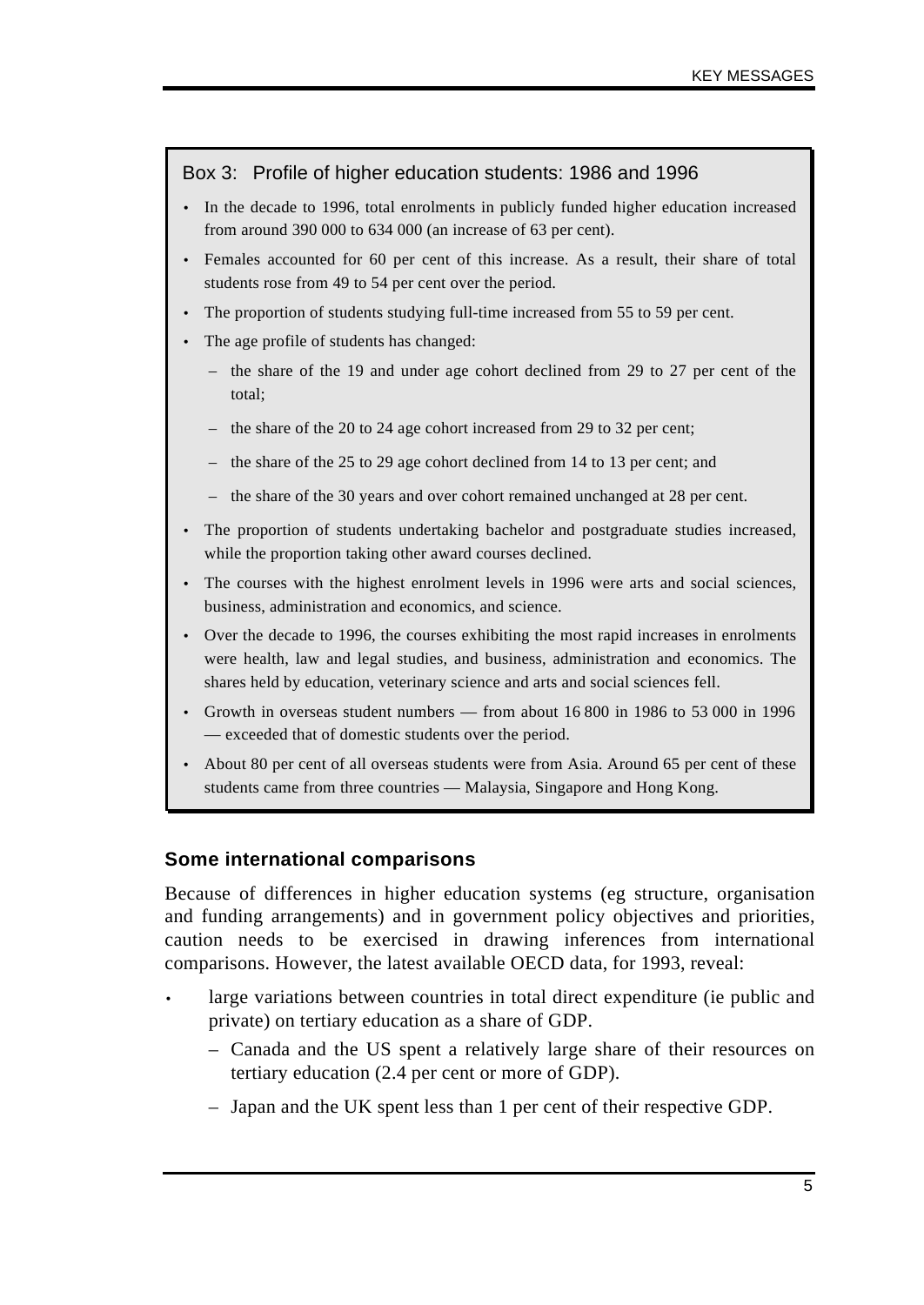- A number of countries lie within a middle band (Australia, Sweden, New Zealand, Netherlands, Korea, France and Germany). Amongst these, Australia has the highest level of spending on tertiary education (about 1.7 per cent of GDP).
- the balance between public and private contributions to tertiary education varies considerably.
	- In a number of European countries, the tertiary sector is fully government funded.
	- In the US, Japan and Korea, public spending is a relatively low proportion of total expenditure — 52, 40 and 22 per cent, respectively.
	- The public contribution in Australia is about 75 per cent of total direct expenditure, compared to an OECD average of about 65 per cent.
- Australia's public direct expenditure on tertiary education accounts for a relatively high proportion of total public expenditure on all education (about 27 per cent, compared with the OECD average of 23 per cent).

## **2 What role for governments?**

Key rationales advanced to support government involvement in the provision and financing of higher education include the spillover or external benefits arising from higher education teaching and research, capital market shortcomings, and equity-related arguments. Beyond this, government involvement in performance monitoring and accountability are seen as necessary to promote good program management to ensure taxpayers receive value for money (appendix 3).

## **Spillover or external benefits**

Spillover or external benefits are commonly perceived to be the key rationale for government funding of higher education (box 4). In the absence of government involvement, activities which generate spillover benefits are likely to be 'too small' from a broader community perspective.

## Box 4: What is a spillover benefit?

A spillover benefit refers to any benefit from higher education that flows to individuals or organisations not directly involved in higher education and not paid for by them. As such, it represents the difference between the total benefits to the community and the private benefits to individuals/organisations arising from activities within higher education. Outputs are likely to be less than optimal from a national perspective where there are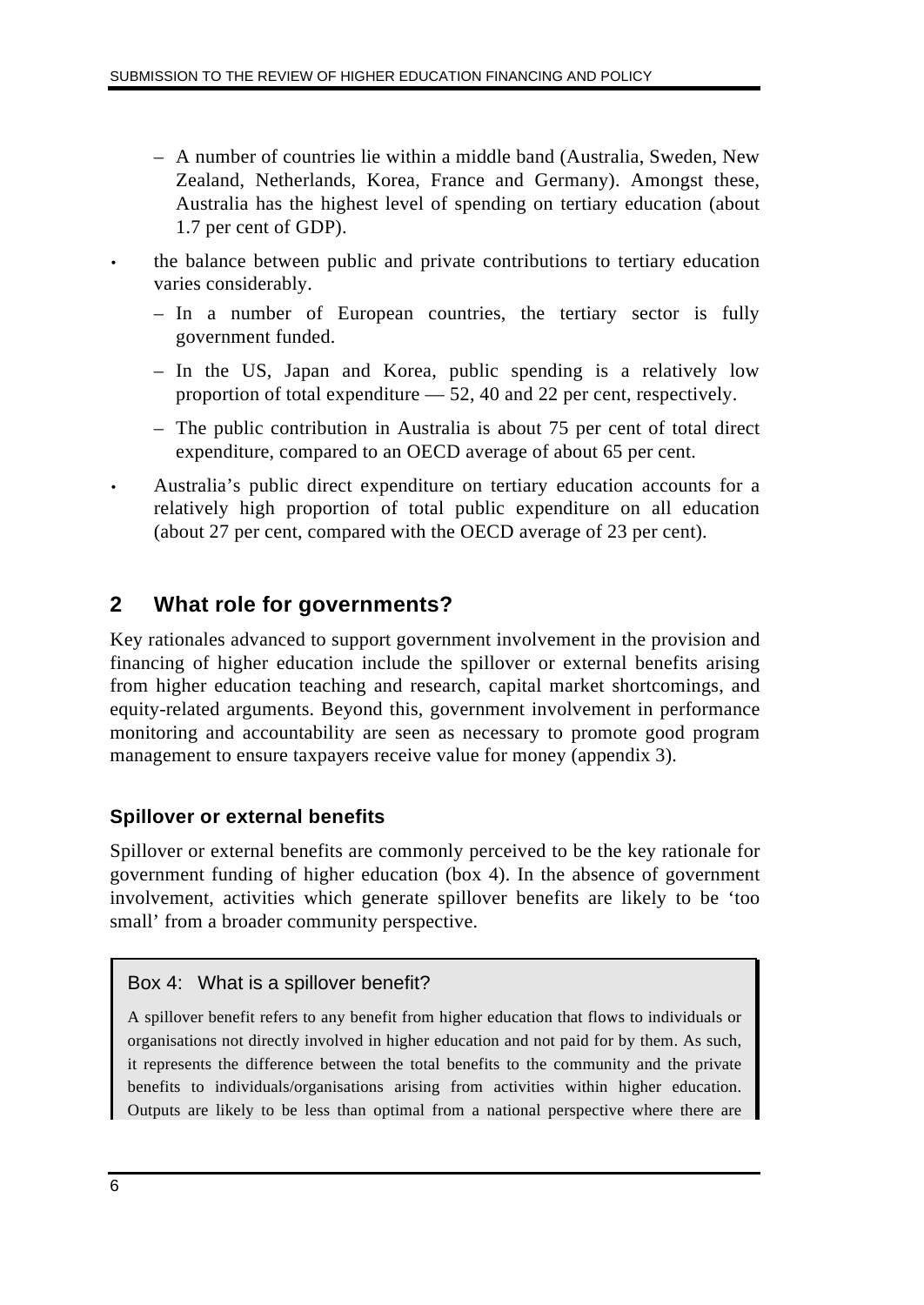spillover benefits because, in assessing expected returns from higher education, the decisions of students and organisations typically only reflect the private benefits and costs which they will enjoy or bear.

It is widely accepted that the teaching function of higher education produces a number of benefits. Examples include: the productivity enhancing effect of education on graduates and employees working with — and therefore learning from — graduates; improved adaptability to changes in technology and the organisation of work; wider improvements in the quality and character of society; and favourable inter-generational effects. While many of these benefits are captured by graduates in the form of higher wages and career advancement, some are not. From a policy perspective, the relevant benefits are those which are not captured by the education decisions of students.

While subject to debate, the main categories of such spillover benefits appear to be: more favourable attitudes to growth and adaptation to change; knowledge transmission effects; and broad improvements to the quality and character of society. Because expected private returns from higher education are relatively high (appendix 4), a significant proportion of students would elect to undertake higher education even if the public subsidy was low, or even zero. Hence, many of these spillover benefits will be captured by the community irrespective of the level of public subsidy.

The research function also generates spillovers. It supports the teaching function but, more fundamentally, it extends the stock of knowledge that can be readily drawn on by others involved in the process of innovation. This reflects the 'public good' attributes of much knowledge creation — its lack of appropriability and wide applicability.

In undertaking these teaching and research functions, higher education institutions also perform an important role in establishing links to the global teaching and research communities. These links help to reinforce the intellectual and cultural vibrancy of teachers and researchers alike, and act to communicate to the community at large ideas which have the potential to enhance community welfare.

These external benefits provide a strong in-principle case for government subsidies to the teaching and research 'outputs' of the higher education sector.

Ideally, the level of government support should relate to the magnitude of the spillover benefits. However, a review of the literature covering spillover benefits arising from the teaching and research functions of higher education institutions (appendix 3 and IC 1995), not surprisingly, indicates that there is considerable uncertainty about their overall size. The issues of how big the public subsidy to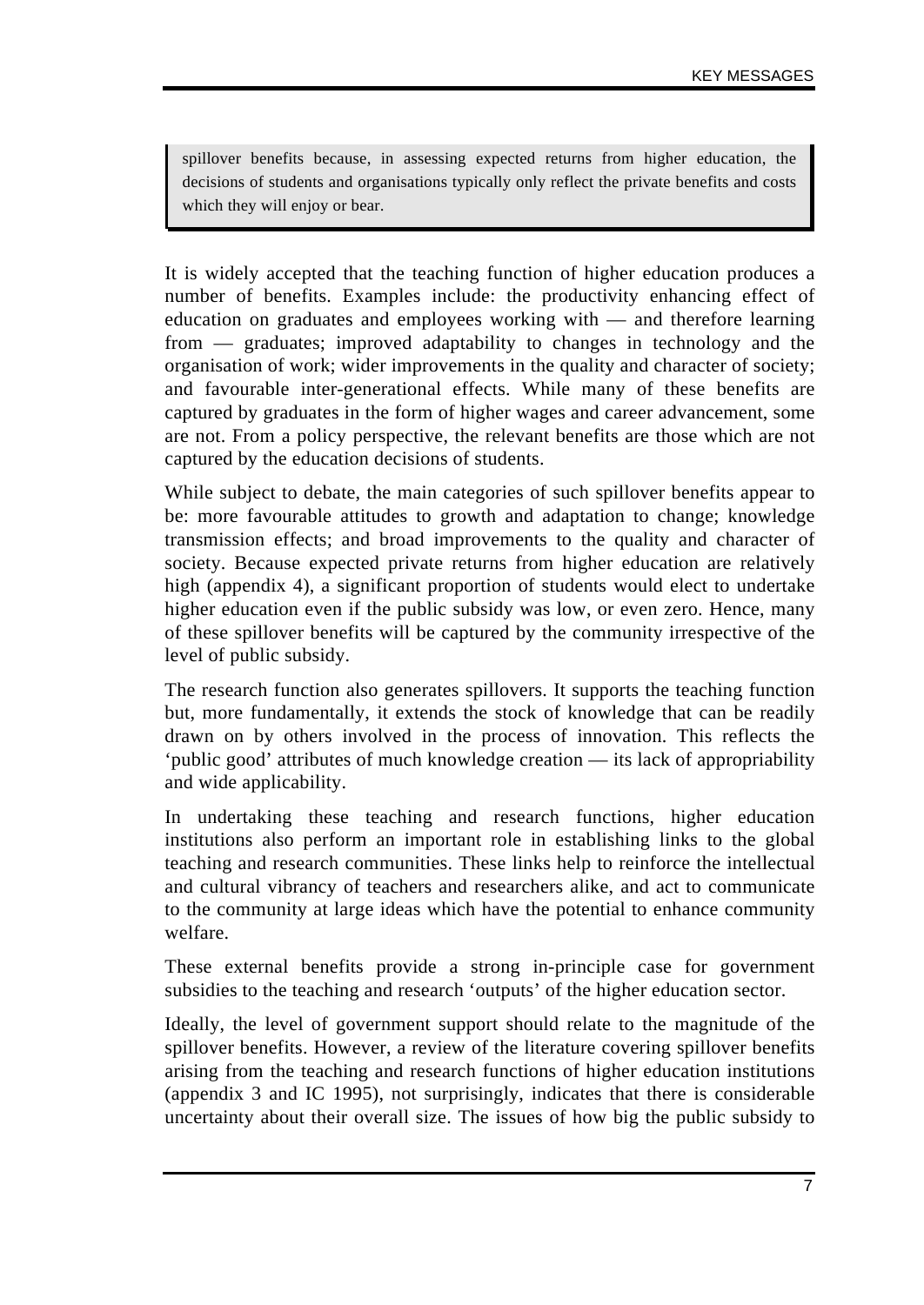higher education should be and the appropriate form(s) of the subsidy are taken up later.

## **Capital market shortcomings**

Another argument for government involvement in higher education rests on the view that there are significant shortcomings in the capacity of the capital market to finance the education of individuals relative to other investments. These shortcomings relate to difficulties facing lenders in obtaining adequate loan collateral and risks attaching to such lending.

Human capital provides only limited collateral value for lending purposes. While assets such as vehicles, buildings and land can be repossessed by financiers if repayments are not met, the skills and knowledge acquired though education cannot be removed from the holders of these assets. Beyond this, the large variations in returns to education between individuals increase risk premiums.

Uncertainties concerning the repayment capacity of borrowers attach to virtually all loan applications — they are hardly peculiar to education. However, the inability of the lender to repossess the asset (ie the skills acquired) raises an additional difficulty. The difficulties may be relatively minor for students with low risk profiles (eg those in current employment, with employer support, a record of previous academic success, wealthy parents and/or someone prepared to act as a guarantor). But financiers are likely to be reluctant to lend to others particularly those from disadvantaged backgrounds.

A government supported student loan mechanism offers a means of responding to this problem. In Australia, the HECS fulfils this role. The Commission considers that the current HECS, while fundamentally sound, could be improved in a number of ways. These are discussed later.

## **Equity-related arguments**

Equity-related arguments for government involvement in financing higher education centre on two main issues:

- promoting a more even distribution of income with education being seen as a useful tool to achieve this end; and
- promoting equality of access/opportunity students possessing the necessary intellectual capacity should not be precluded from participating due to other entry barriers (eg income constraints).

It is widely agreed that there is a strong link between educational attainment and income. In general, education significantly enhances the financial prospects of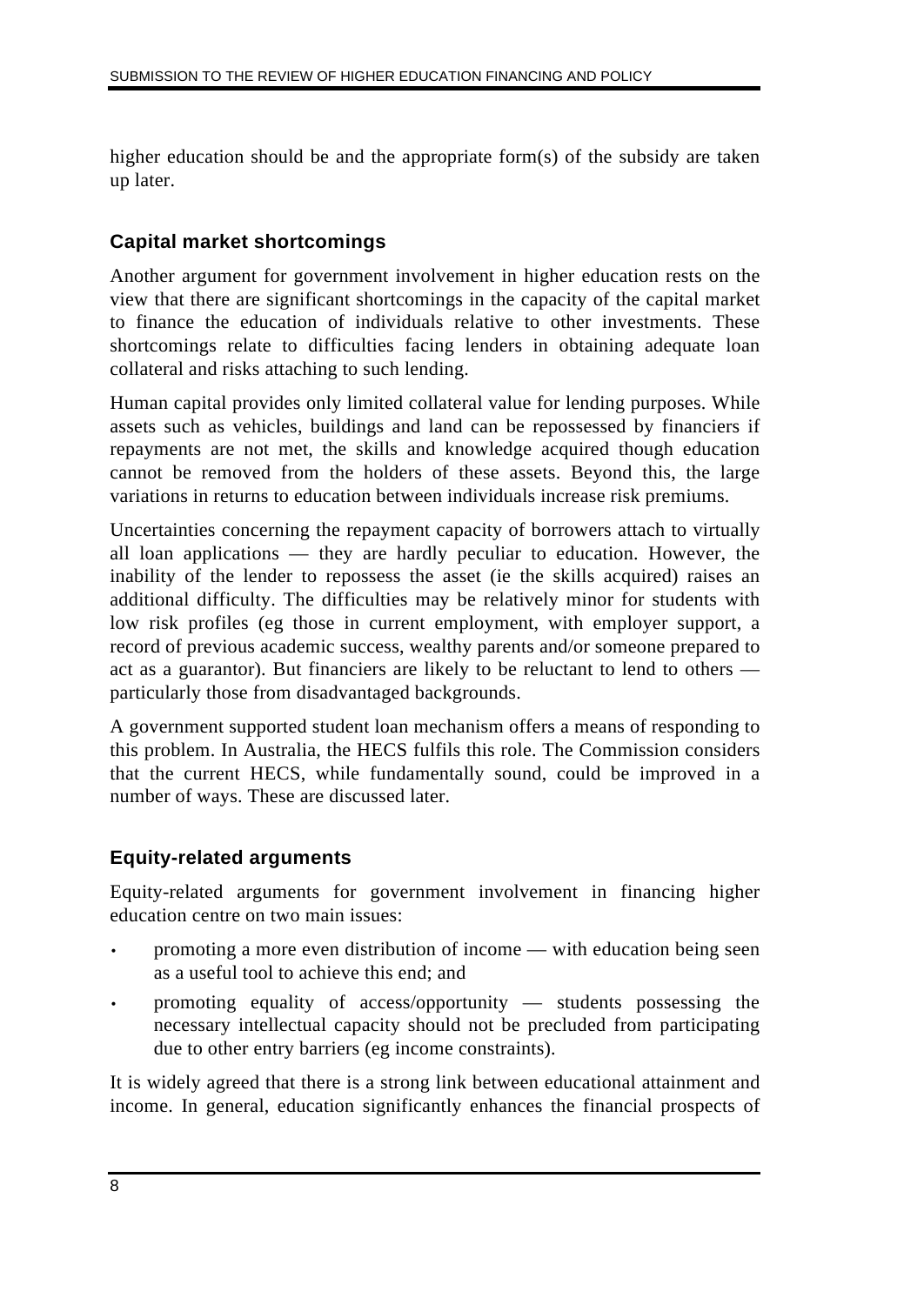recipients. Beyond this, education values (along with other attributes) are transmitted via family members to future generations. Thus, parents who have participated in higher education are more likely to have children who participate in higher education.

In view of this link, encouraging low income groups to undertake higher education is seen as a means of promoting opportunities to achieve higher income.

A number of government programs have been introduced in Australia and elsewhere to encourage increased participation by targeted equity groups in higher education. Analyses of the impacts of these programs show only relatively small effects. Reviews of the relevant literature strongly suggest a need to reassess existing policy measures and, in particular, to focus on:

- the potential for more effective outcomes from rechannelling equity/access assistance to other parts of the education sector, such as lifting the participation rates of students from poorer backgrounds in the later years of secondary school; and
- ensuring that the design features of different income support measures, together with the fee structures and payment options for students participating in different parts of the tertiary education market, do not distort incentives to undertake further education or create barriers to participation.

Analysis of the profiles of higher education students reveals that many come from relatively advantaged backgrounds. For example, results from the 1991 population census show that over 60 per cent of higher education students came from households with family incomes greater than \$40 000. The majority of these students (56 per cent) came from households with family incomes above \$60 000. In the same year, the median income of Australian households was about \$32 500. In 1991, families with dependent offspring aged 15 to 24 years attending a university had a median income of about \$50 700, while those with dependent offspring in the same age group but who were not attending university had a median income of around \$34 700.

Generally available subsidies do not effectively target equality of opportunity and access goals — they assist students from wealthy backgrounds, as well as socially disadvantaged groups. Means-tested allowances for higher education (such as AUSTUDY) represent better equity measures. Merit-based scholarships for students from low socio-economic groups provide another way of addressing equity goals.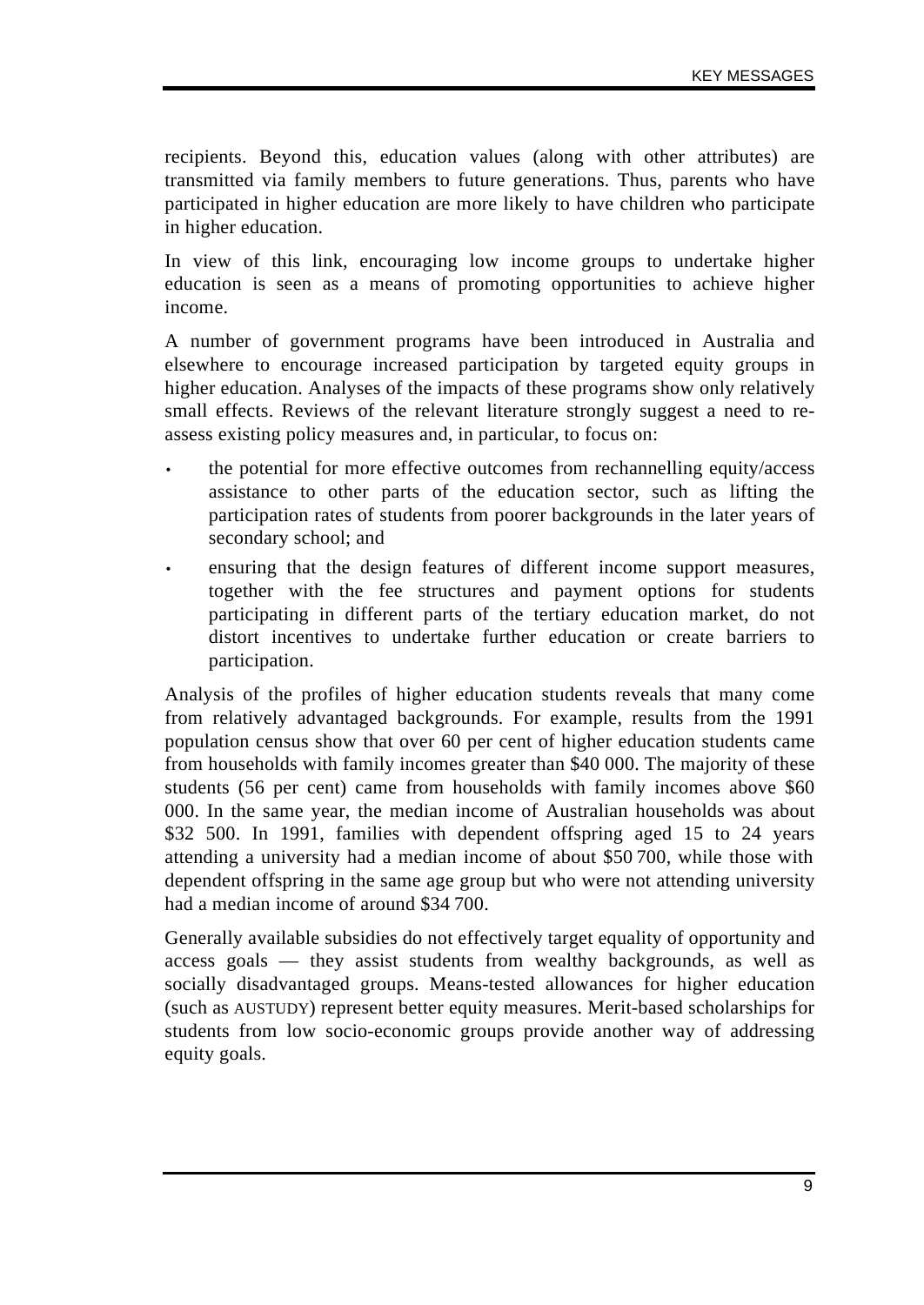## **Performance monitoring and accountability**

Higher education institutions in many countries attract substantial public funds for teaching and research activities and a range of other programs — including equity-based programs. Government investment in capital for tertiary education — buildings, equipment and land — is also substantial.

To protect taxpayer interests in these investments, governments have a role and responsibility to monitor the performance of institutions and to hold them accountable for their performances and the effective use of public funds.

The nature of performance monitoring and accountability mechanisms varies between countries. The variations reflect, amongst other things, differences in the degree of autonomy extended to institutions, the nature of the relevant funding mechanisms and the wider policy framework applying to higher education institutions.

In Australia, the Government has acknowledged inefficiencies and weaknesses in existing monitoring and accountability processes. A review of the existing reporting requirements is due to report to the Government this month.

The Commission considers that monitoring and accountability mechanisms for the higher education sector should be designed having regard to several basic principles. They should:

- explicitly monitor outcomes against relevant policy objectives;
- avoid duplication in reporting requirements across jurisdictions;
- comprise reporting systems which are simple, well-focussed and costeffective, thereby avoiding requests for unnecessary data;
- minimise impediments to institutional flexibility and autonomy; and
- require that annual reports provide information which satisfies the reporting requirements of stakeholders.

## **3 Recent reform initiatives**

Major reforms followed the 1987–88 review of Australia's higher education sector, including the introduction of fees for some students and modifications to funding arrangements.

Fee-based reforms — including some initiated prior to the 1987–88 review broadened the range of revenue sources available to higher education institutions. They also enabled institutions to develop new markets and provided some limited price signals to users (box 5).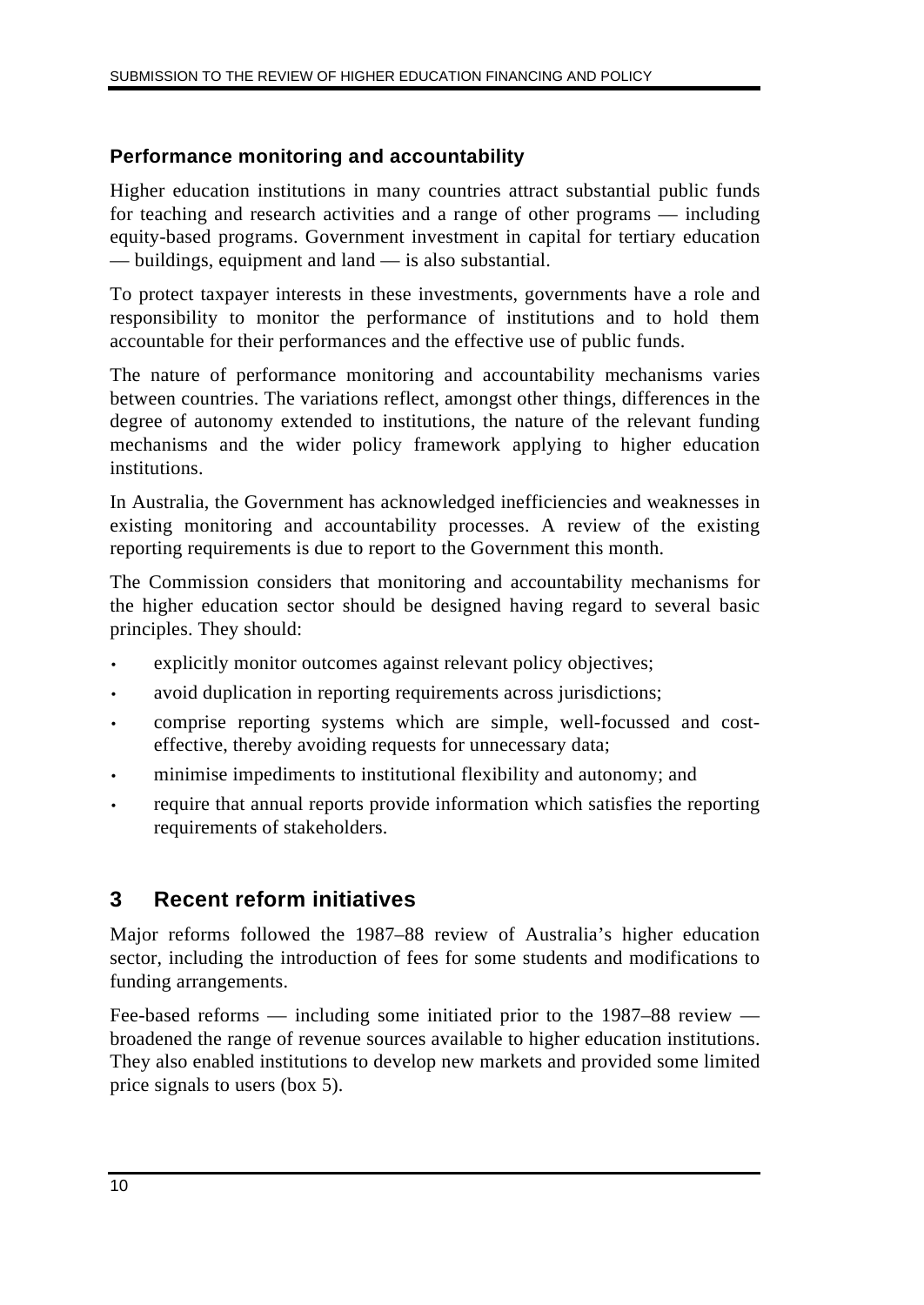#### Box 5: Key fee-based reforms

- Since 1986, universities and other educational institutions have been permitted to offer places to overseas students at full cost. Specified minimum fees apply.
- In 1987, the prohibition on charging fees for postgraduate courses covering the upgrading of vocational skills of employed people was removed.
- Fees for domestic students studying at publicly funded higher education institutions have been re-introduced:
	- In 1987, a flat rate higher education administration charge of \$250 per student per year was introduced.
	- In 1989, an annual contribution of \$1 800 for each full-time student was applied via HECS. In announcing this initiative, the Minister for Employment, Education and Training (Dawkins 1988a) observed:

The current arrangements for the funding of higher education are inequitable because the system is predominantly financed by Australian taxpayers, the vast majority of whom do not directly benefit from higher education.

#### Box 5: (Cont'd)

- In 1996, a substantial restructuring of the HECS was announced. The main change involved the introduction of a three band system with contribution levels related to course costs and likely future benefits to students.
- From 1 January 1998, higher education institutions will be able to offer 'full' fee paying places to domestic undergraduates. However, they will be required to fill their target number of HECS places and the number of fee-paying students will be capped at 25 per cent of the total number of HECS-liable places in any course.

Reforms to institutional funding arrangements have sought to provide institutions with greater flexibility in using public funds, enhance their capacity to plan their activities, make key policy objectives and priorities more explicit and — for some programs — link funding to program performance (box 6).

#### Box 6: Key reforms to institutional funding arrangements

• The progressive development of a single block operating grant with funding for teaching, research and capital activities linked to the delivery of an agreed student load. This form of funding permits institutions to determine their internal use of funds.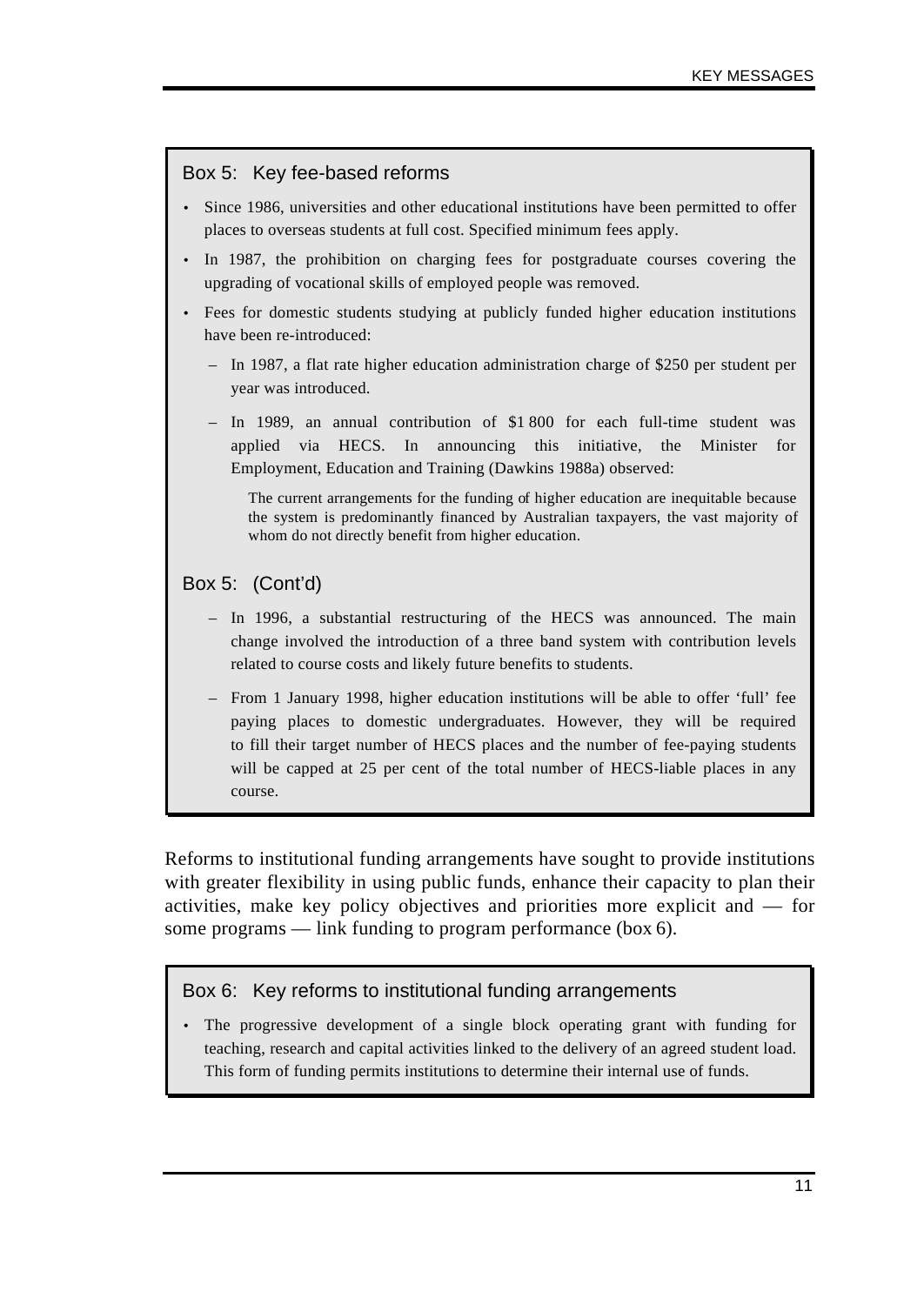- The re-introduction of rolling triennial funding under which UNS institutions are  $\alpha$  and  $\beta$  is a second funding funding funding funding funding funding funding  $\beta$
- The use of an 'educational profile' to provide a framework for specifying a funding agreement between the Commonwealth and institutions. It sets out the institutions' broad mission and specific goals as a basis for providing funds and gauging performance at a broad level.
- The introduction of a performance-based system of funding for core research activities, together with the allocation of a growing proportion of research funding on a competitive basis outside the operating grant process.
- The application of 'performance incentives' to a limited number of centrally administered programs — quality assurance, equity and research infrastructure block grants.

A number of reforms have also been pursued to encourage institutions to develop more flexible course offerings and to reduce barriers between the higher education and TAFE sectors.

## **4 The need for further reform**

While the last decade or so has witnessed some major reforms, there is considerable scope for further reform. This assessment reflects significant ongoing problems with the current policy framework.

### **The structure of fees/charges**

The three band HECS represents an improvement over the single rate HECS. However, significant shortcomings persist with the existing structure of fees and charges.

- Charges as a proportion of course costs vary considerably across disciplines — from 26 per cent, on average, for agriculture to over 80 per cent for law. It is not plausible that the resultant disparate levels of subsidy match the pattern of spillover benefits from these courses. Hence, the present HECS structure artificially distorts price relativities and may distort the pattern of student demand.
- The fees faced by students for some disciplines (eg business, economics and law), are likely to exceed the actual cost of course delivery at some relatively low cost institutions.
- System-wide price setting processes preclude institutions from offering different course packages to students at a range of prices. (This contrasts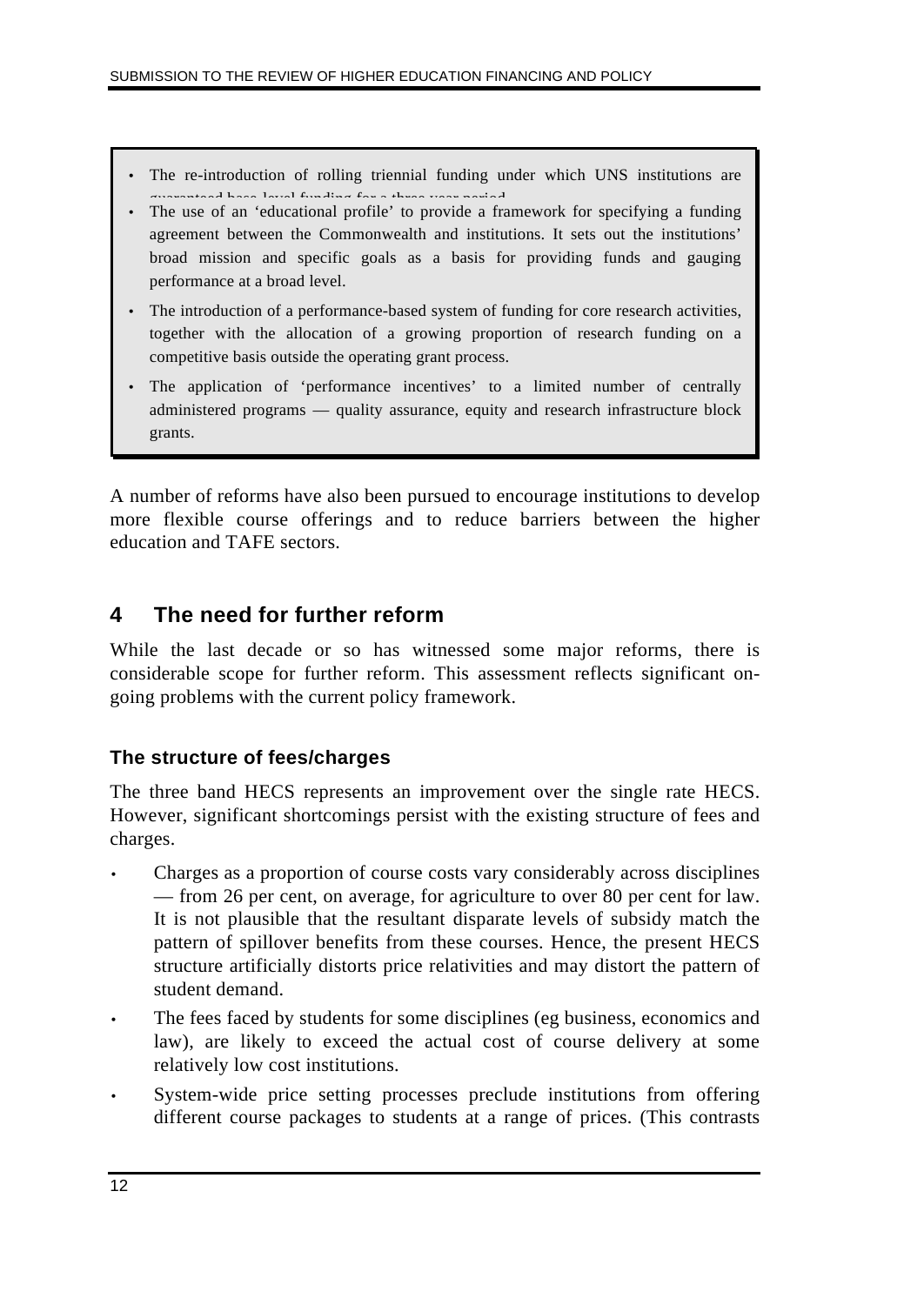with the fee autonomy extended to public institutions in relation to certain postgraduate and overseas students.)

- The constraints placed on publicly funded higher education institutions by the existing centrally determined HECS, coupled with announced real reductions in operating grants over the next three years, run the risk of impairing the capacity of institutions to retain quality staff and maintain standards.
- The differences in fee regulations across different student groups provide incentives for institutions to develop courses and display greater innovation in the areas more lucrative for them under the constraints (ie courses for overseas students and fee-paying postgraduate students).
- Subsidised loans available under the HECS are overly generous. In general, the subsidy is higher for high cost courses, longer courses and graduates who take the longest period to repay the loan.
- Loan repayments applying under HECS are determined by total income once thresholds are crossed, not just increases in income above the threshold levels. As a result, they generate perverse incentives to work and pay income tax for graduates at some income levels.
- Students studying at private higher education institutions and within the TAFE system are not able to obtain access to an income-contingent loan mechanism like HECS. This is inequitable and biases student demand in favour of public higher education institutions.
- The absence, from next year, of a HECS-equivalent lending mechanism for full-fee paying domestic undergraduates at public universities is both inefficient and inequitable.

### **The central funding arrangement**

There are a number of problems/weaknesses with the existing centrally determined subsidy delivery mechanism.

- The lack of a direct funding link between student preferences and institutional funding mutes competitive pressures and reduces the incentives for institutions to fashion courses to meet changing student demands, despite students bearing a significant share of the total costs of higher education.
- By allocating funds on the basis of movements in student load, block grant funding rewards growth in student numbers. Hence, institutions have little incentive to improve quality continually because funding is assured as long as they satisfy minimum quality requirements. Recent evidence confirms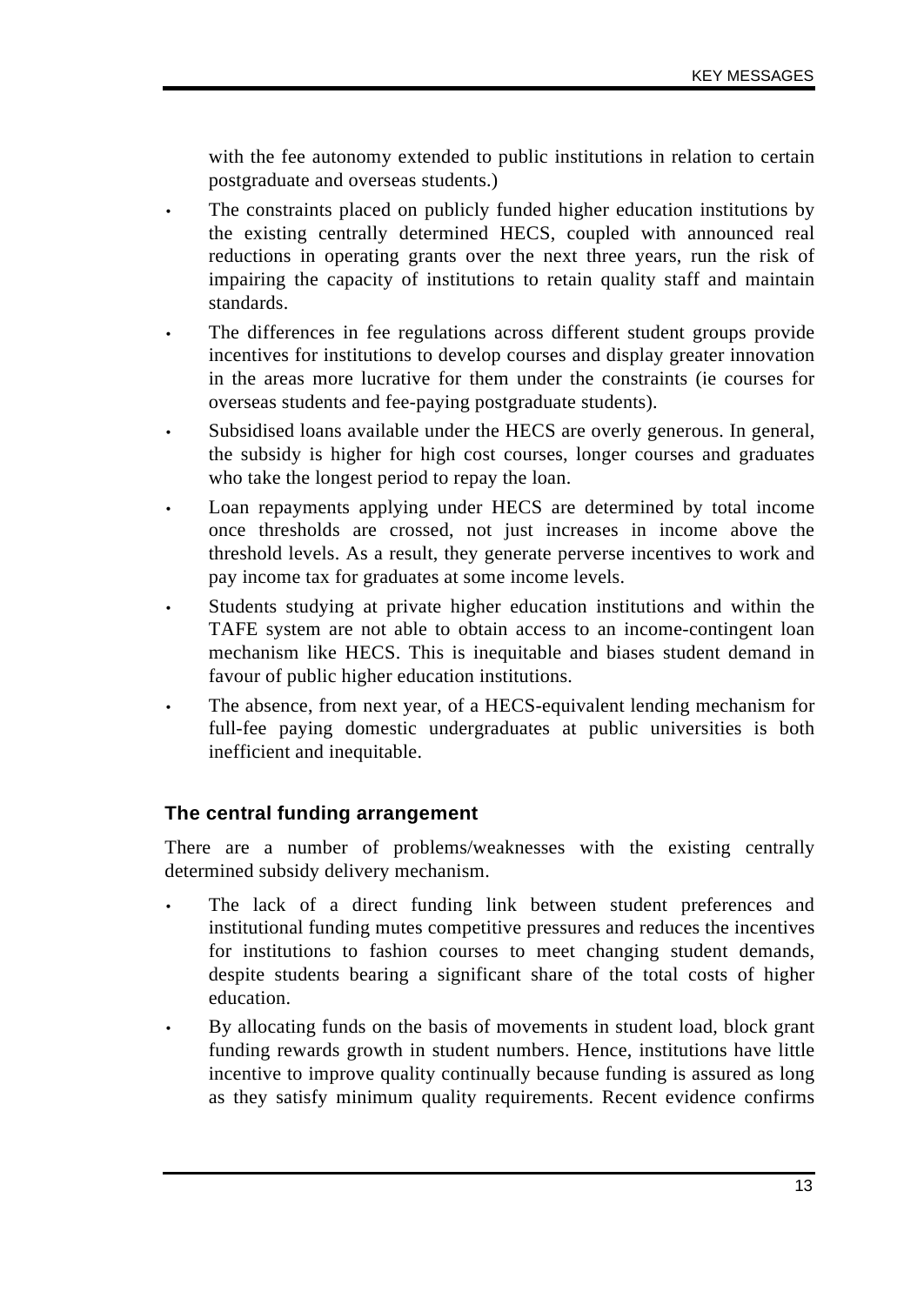some student dissatisfaction with course content and teaching methods and criticisms by employers of graduate quality (DEETYA & OECD 1997).

The present system distorts the operation and development of the higher education market by supporting a funding bias in favour of publicly-based institutions over private institutions. This conflicts with competitive neutrality principles and differs from the approach adopted in relation to secondary education.

Debate about means to alleviate these shortcomings and improve the performance of higher education institutions has identified a variety of approaches to reform. These approaches fall into two broad categories — administratively-based reforms and reforms which rely on market-based incentives, in concert with specific government programs.

Two fundamental issues common to both approaches revolve around the questions of the appropriate level of private relative to public contributions for higher education teaching and methods for improving the cost-effectiveness of the public subsidy provided for teaching. These issues are dealt with in the next section.

## **5 The level and form of the public contribution for teaching**

Determining the appropriate size of the public contribution for higher education is not a straightforward exercise. As higher education produces spillover benefits, it is inappropriate to seek full cost recovery from students. Equally, however, the sizeable private benefits arising from higher education mean that it is not appropriate to seek an insignificant degree of cost recovery.

Reflecting differing views on the magnitude of relevant spillover benefits, a number of alternative approaches could be adopted for setting the level of the public contribution and, hence, the level of fees/charges for higher education. One approach would be to set the public contribution at a level equivalent to the average gap between course costs and the average charge applying under the existing differential HECS. On this basis, the public contribution would, on average, amount to about 60 per cent of course costs. This level of public funding and associated cost recovery from students would be consistent with those who argue that spillover benefits are probably sufficient to warrant the maintenance of existing funding levels (eg Karmel 1997a).

However, the size of the public contribution associated with this level of cost recovery implies large spillover benefits to higher education. While the magnitude of these benefits is uncertain, some studies suggest the public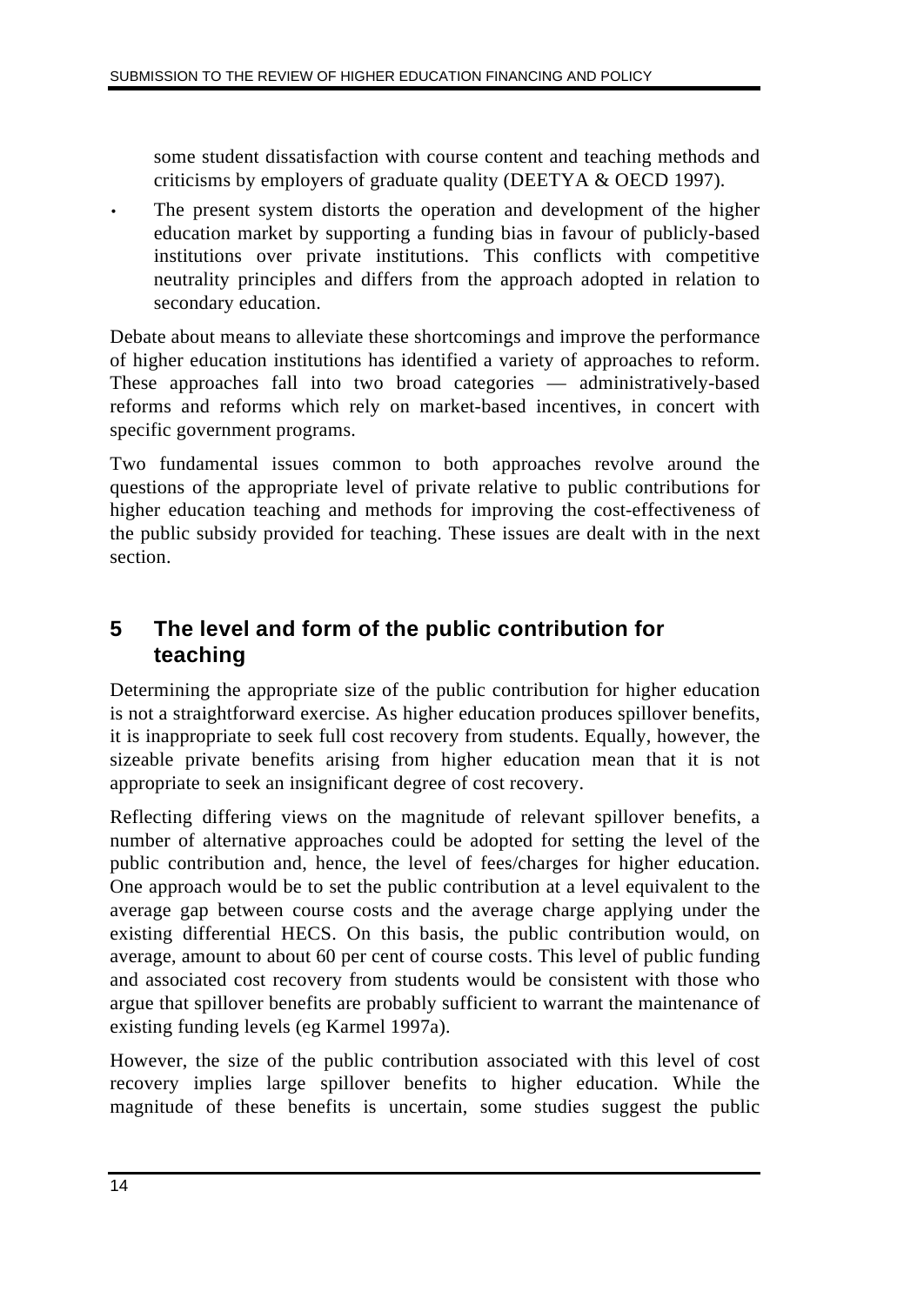contribution should be smaller (ie the level of cost recovery higher). For example:

- Pincus and Miller (1997) have argued a case for a public subsidy equal to 50 per cent of direct course costs; while
- other writers, such as Brennan (1971, 1988) and Fane (1988), have suggested that the spillover benefits of higher education are likely to be relatively small or even negligible. On this basis, a subsidy equivalent to (say) 25 per cent of direct course costs could be seen as relatively generous.

The paucity of empirical information about the level of spillover benefits necessarily means that assessments are a matter of judgement. Nevertheless, as outlined in appendix 3, the current level of public subsidy appears to be 'too high' (ie the level of cost recovery 'too low') given:

- evidence that some of the spillover benefits arising from education are associated with primary and secondary education, rather than being generated at the tertiary level;
- that most of the claimed spillover benefits will arise anyway as a byproduct of the considerable private incentives to undertake higher education; and
- evidence that the overall demand for higher education is relatively insensitive to its cost and that, as a result, any subsidy will have a relatively small impact on participation rates. Consequently, a large part of any subsidy represents a simple transfer of income from taxpayers to students.

In the Commission's view, a detailed analysis of the nature and the extent of spillover benefits associated with different types of higher education is needed to inform the policy debate. The study should also examine the price sensitivity of student demand for particular courses for various classes of students. In the interim, the Commission judges that it would be appropriate to adopt a cost sharing arrangement with a 50:50 split between the public and private contributions to financing the direct costs of higher education courses at the undergraduate level.

The Commission considers that there is also scope to improve the cost effectiveness of the existing subsidy through better targeting. Some targeting of the public subsidy to higher education teaching already occurs, namely:

- no public tuition subsidy applies to overseas students;
- students undertaking non-award courses and some graduate and postgraduate courses are also subject to full fees; and
- an additional or top-up subsidy via a scholarship program is provided, mainly to research postgraduate students of exceptional ability.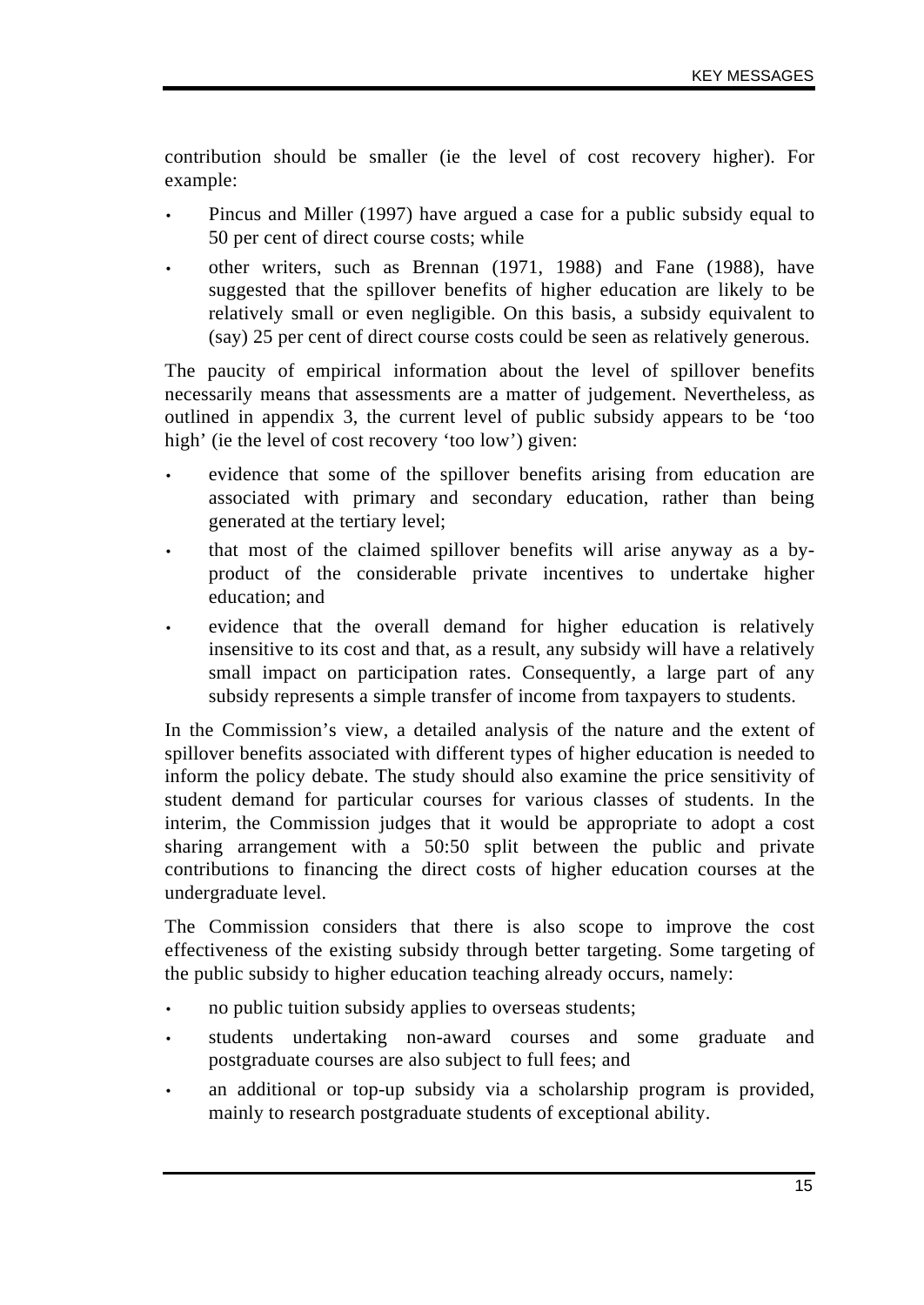Other opportunities for improving the cost-effectiveness of the public subsidy need to be pursued. Two options are to:

- apply lower subsidies, or even levy full-fees, on second degree and postgraduate students undertaking course work on the basis that the benefits are predominantly captured by the students; and
- introduce a penalty in the form of a loading to the relevant standard HECS charge for completion of publicly subsidised courses outside specified minimum time periods.

There are likely to be additional options for improving the cost-effectiveness of the public subsidy to higher education teaching (appendix 3). These could be examined as part of the study, referred to earlier, on the nature and extent of spillover benefits arising from different types of higher education.

## **6 Administratively-based reforms**

Administratively-based reform seeks to overcome the current deficiencies while retaining core elements of the existing policy framework. These core elements comprise:

- an emphasis on centrally determined fees; and
- a central institution-based funding system for delivering the public subsidy to designated service providers.

While reform initiatives over the last 10 to 15 years have focussed on these elements, significant opportunities for further administrative reform exist in each core area.

### **Reforming the centrally determined structure of fees — the HECS story**

The latest differential HECS has some strengths as a mechanism for collecting private contributions. But the weaknesses outlined earlier significantly impair its effectiveness.

### *A new basis for setting HECS*

The charges within the differential HECS are intended to reflect differences in course costs and expected future private benefits to graduates. However, attempts to factor expected future private benefits into HECS are unlikely to yield efficient outcomes because: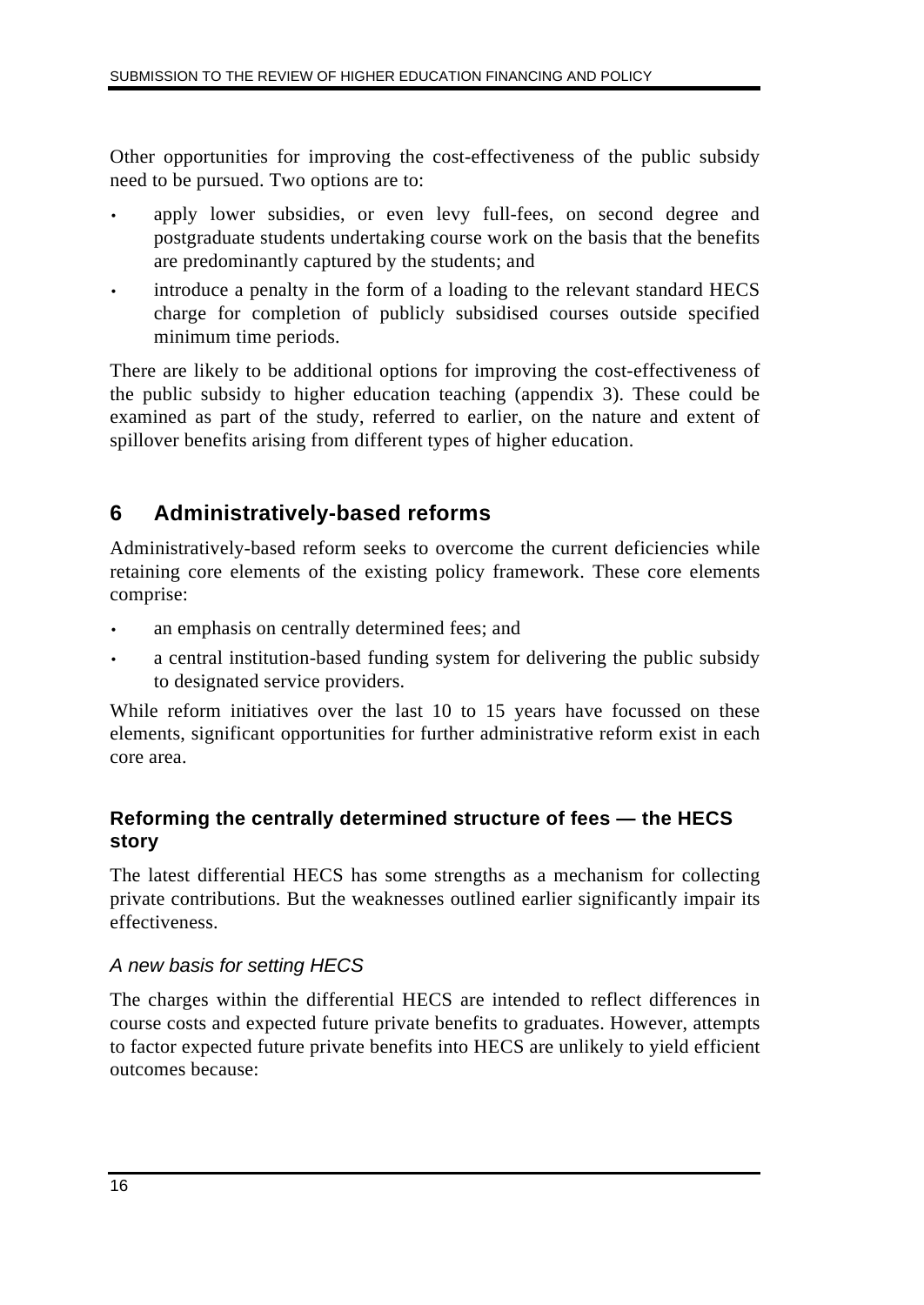- future earnings profiles differ markedly between graduates, even within particular disciplines. The differences are attributed to many factors — not just the education a graduate receives; and
- constraints on funding and competition within the current system weaken the potential gains from linking charges to student demand for courses.

Given the lack of an objective measure of spillover benefits and the limited capacity of current procedures to relate HECS meaningfully to private benefits and student demand, the key focus should be on cost recovery. The Commission favours a charge which is a fixed proportion of costs rather than a uniform fixed dollar charge. This would ensure that a similar proportion of cost recovery applies across the range of disciplines. This would distort student choice less than the current HECS arrangements which lead to widely varying cost recovery rates.

#### *Improving other aspects of HECS*

The efficiency and equity of the current HECS could be improved by modifying other elements of the scheme. This would involve: introducing a capital charge into the cost base; reducing the interest rate subsidy; modifying the repayment rates and introducing some diversity into the existing fee bands by allowing for some fee differentiation between institutions (appendix 5).

- The current cost base for determining HECS charges does not include an allowance for capital maintenance or a return on the capital associated with publicly funded universities. The absence of such an allowance provides a 'hidden' subsidy to students, potentially distorts the consumption and production decisions of students and universities, and disadvantages private institutions. The Commission suggests that the West Review consider the merits of including a capital charge in the cost base for HECS, including the possibility of applying such a charge on a institution-by-institution or zonal basis in preference to a system-wide approach.
- Currently, if students defer their HECS payments, the resulting debt is indexed to the inflation rate, but is not subject to an explicit interest charge. This provides an implicit loan subsidy to students as it only partially reflects the costs to the community of providing an income-contingent loan. The Commission suggests that the West Review examine the merits of applying a real rate of interest to HECS debt. In this context, it may be useful to examine the student loan arrangement applying in New Zealand.
- Repayment rates applying to HECS debt are determined by total income once income thresholds have been passed, not just by increases in income above the thresholds. As a result, the existing repayment arrangements can have perverse effects on students' incentives to seek employment. To avoid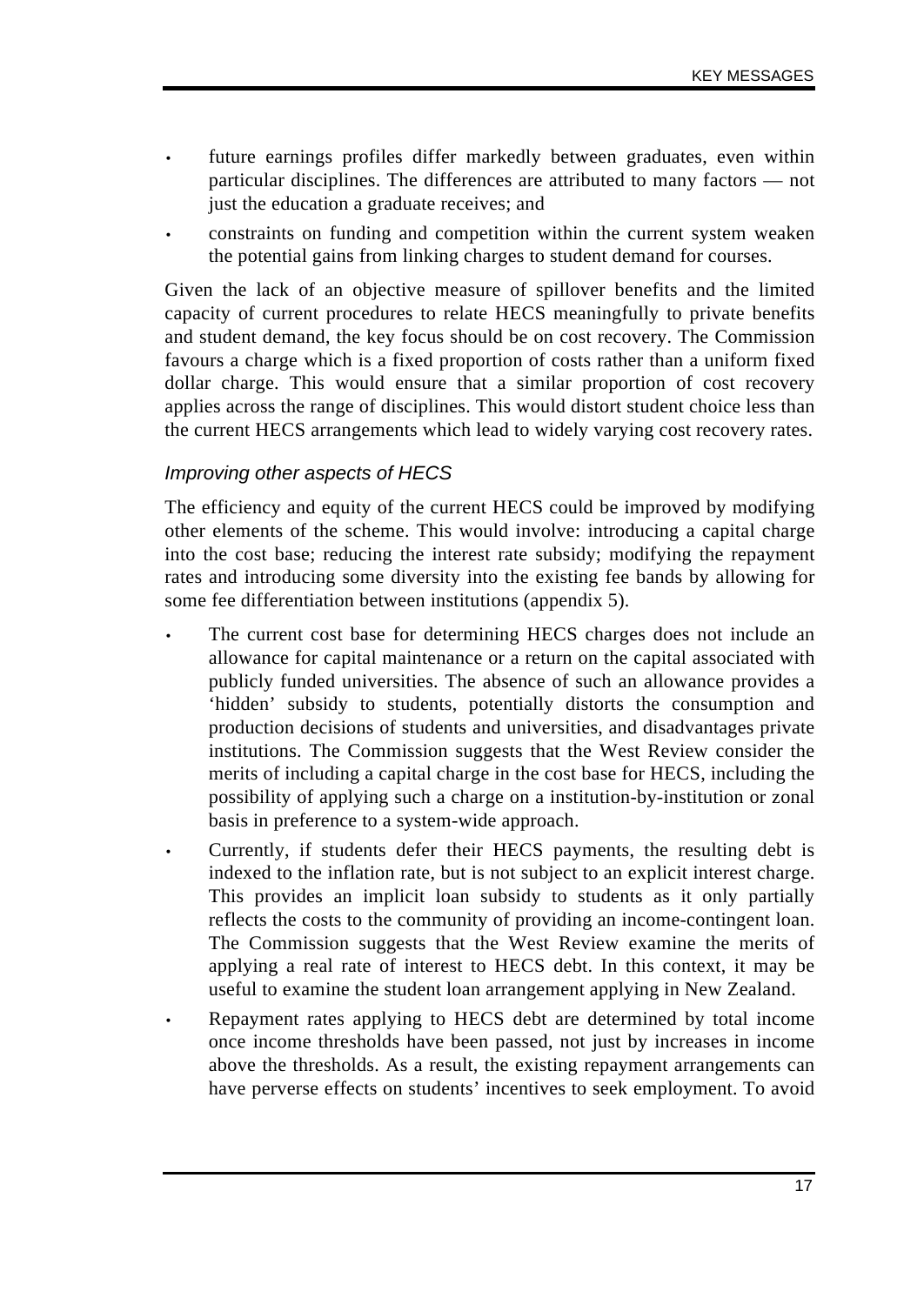this outcome, the Commission considers that the West Review should examine the merits of applying a modified repayment regime to HECS.

• Current HECS charges are the same for each UNS institution. However, considerable variations exist in cost structures, resources and the extent of capacity utilisation between institutions. A system-wide charging regime limits the scope for institutions to set prices which reflect these differences. The Commission considers that the West Review should examine the merits of adopting a charge structure which provides institutions with some flexibility to set prices within the existing three (or a revised number of) price bands.

### *Extending HECS beyond publicly funded institutions*

HECS loans are only available to students attending publicly funded higher education institutions operating within the unified national system. This creates inequities by denying other post-secondary students wishing to defer payment of fees access to an income-contingent loan mechanism. The Commission considers that the West Review should examine the merits of offering HECS-style student loan to all tertiary education students at accredited institutions, whether they are fee-paying undergraduate students in the unified national system, studying at TAFE or equivalent private sector institutions, or at a private university.

### **Improving the existing public subsidy delivery mechanism — a performance-based funding option**

Under the existing centrally allocated block grant, institutions receive funding on the basis of an agreed student load target and educational profile. Within this framework, outcome-oriented performance measures only apply to some small programs, including quality assurance and the research quantum.

Greater use of performance funding could be made in allocating the current block grant. Performance-based funding represents a form of 'managed competition'. Funding is linked to how well institutions perform in delivering specified outcomes against agreed indicators. Potential advantages of such a funding system over existing arrangements include:

- better clarification of desired outcomes, leading to greater transparency and strengthened accountability;
- the identification of 'best practice' which can be used to reinforce better approaches to teaching and learning;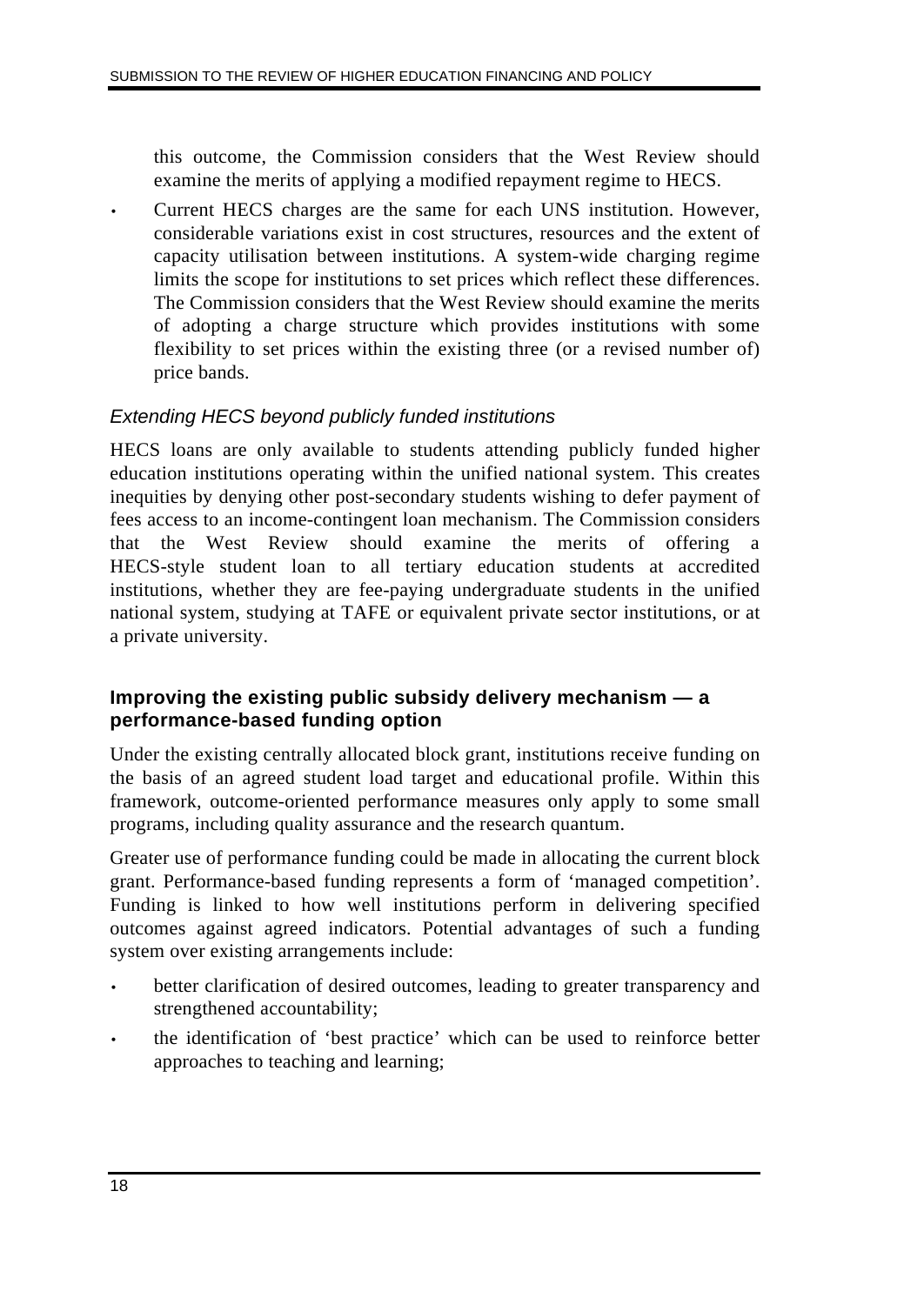- the collection and reporting of performance measures which provides users — and potential users — with better information to assess the effectiveness of available services; and
- the development of performance incentives to encourage institutions to focus on lifting their performance over time.

Any performance-based funding mechanism needs to develop indicators against which to assess the performance of participating institutions. The Steering Committee for the Review of Commonwealth/State Service Provision has developed a generic framework for measuring performance encompassing both efficiency and effectiveness measures. The measures recognise that service providers, including those from the higher education sector, have multiple objectives and are engaged in providing a range of services.

Interest in the use of performance indicators as a management and monitoring tool within the higher education sector is not new. The OECD has undertaken work in this area since the late 1970s. In Australia, various reviews and commentators have examined issues relating to performance measures, including their possible use in funding mechanisms (eg Williams 1979; Linke et. al. 1984; Linke 1991; Bourke 1986; Dawkins 1988b; AVCC 1988; HEC 1996).

There are many practical issues which need to be addressed in developing and applying performance measures, including:

- securing access to good information and data;
- developing measures for dimensions of performance that are often difficult to quantify — obvious examples include quality of teaching and valueadded by the education process;
- assessing inevitable trade-offs between measures such as quality of outputs and quantity and type of resources used; and
- evaluating trade-offs between using system-wide standards and allowing for differences between institutions attributable to product differentiation.

Based on a review of the literature and its own experience in developing performance measures, the Commission has identified a number of broad principles to guide the development of a performance-based funding mechanism. These principles are discussed in appendix 6.

At present, the research quantum of the block operating grant — about 5 per cent of the total grant — is subject to performance-based funding. In principle, performance funding could be extended to all of the block grant. However, greater reliance on performance funding is probably best attempted on a trial basis for a relatively small portion of the grant — say 5 to 10 per cent. Indeed,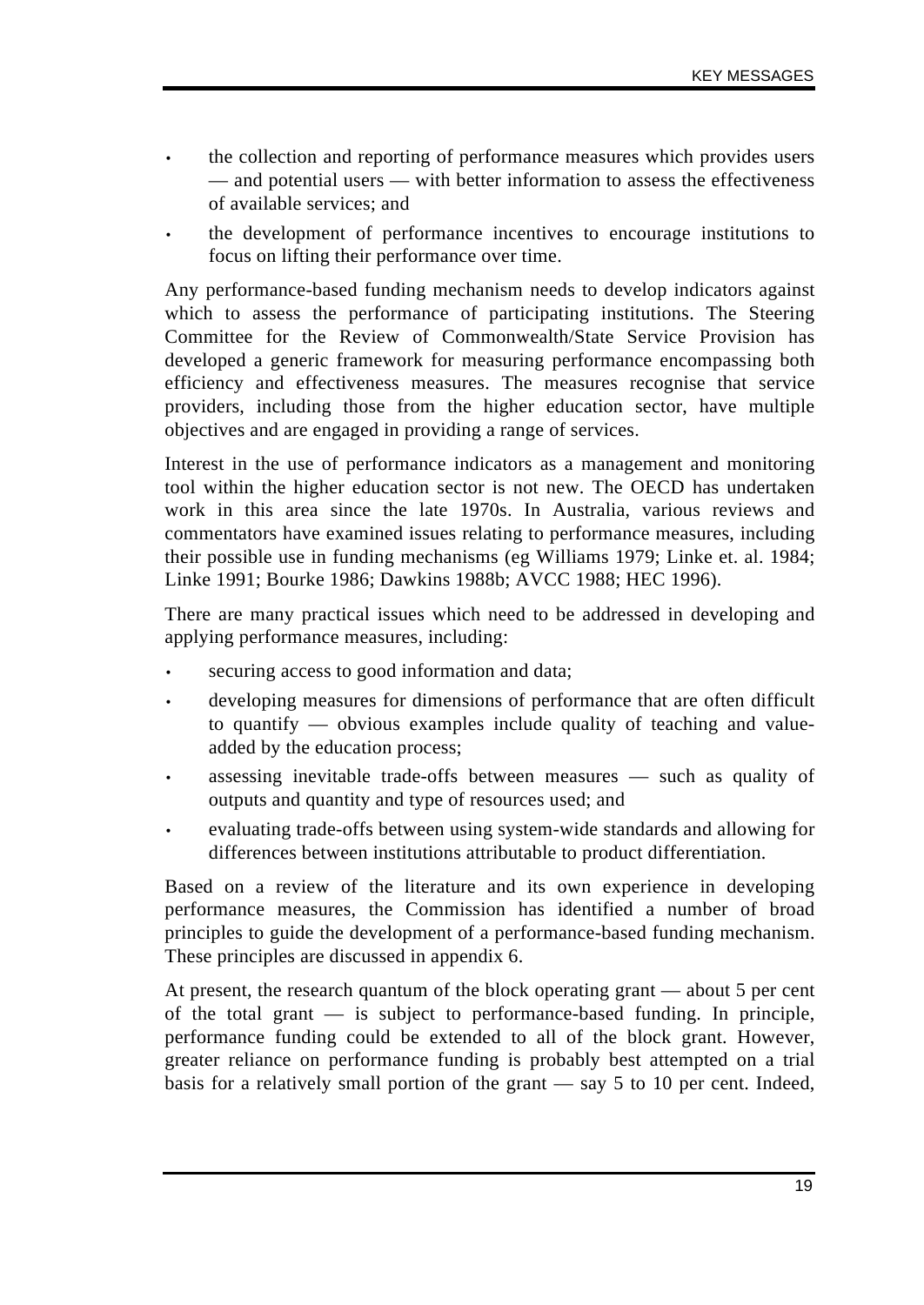the HEC (1996, p. 62) judged that such an approach could provide enough

leverage to have a performance enhancing effect:

... the prospect of a relatively small prize is frequently sufficient to provoke a very substantial response.

Experience with the performance funding arrangements for the research quantum demonstrates the value of 'learning by doing'. For example, in 1995, 90 per cent of research quantum funds were allocated on the basis of inputs, notably the success of institutions in securing competitive research grants. Criticisms of the weights used in the performance index led to more emphasis being placed on performance in other areas — higher degree research completions and publications (IC 1995; HEC 1996). Nonetheless, the cost-effectiveness of the performance measures incorporated in the composite index presently used to allocate research funds is still being questioned. For instance, there appears to be considerable overlap between the components used to compile the index (HEC 1996). On this basis, there would appear to be scope for simplifying the index and associated reporting requirements.

Clearly, the design of an effective performance-based funding framework represents a highly challenging task. Nevertheless, where it is not feasible (or it is judged inappropriate) to promote competition directly, performance funding offers an administratively-based route that can mimic some competitive disciplines.

Within a performance-based funding mechanism it would be appropriate to distribute research funding which directly supports the teaching/training of students so that it broadly reflects differences between institutions in terms of their discipline mix, the number of students in each discipline area and the level of teaching (ie undergraduates, graduates and postgraduates). In line with current practice, other research is more likely to be effectively funded through the provision of selective grants on a competitive basis linked to the relative merits of different proposals and institutions (IC 1995).

## **7 Market-based reforms**

A market-based approach to reform involves establishing direct competition within the higher education sector — not because competition is an end in itself, but because it is a powerful mechanism for delivering improved performance, innovation and wider community benefits. As observed by the NCC (1997a, p. 1):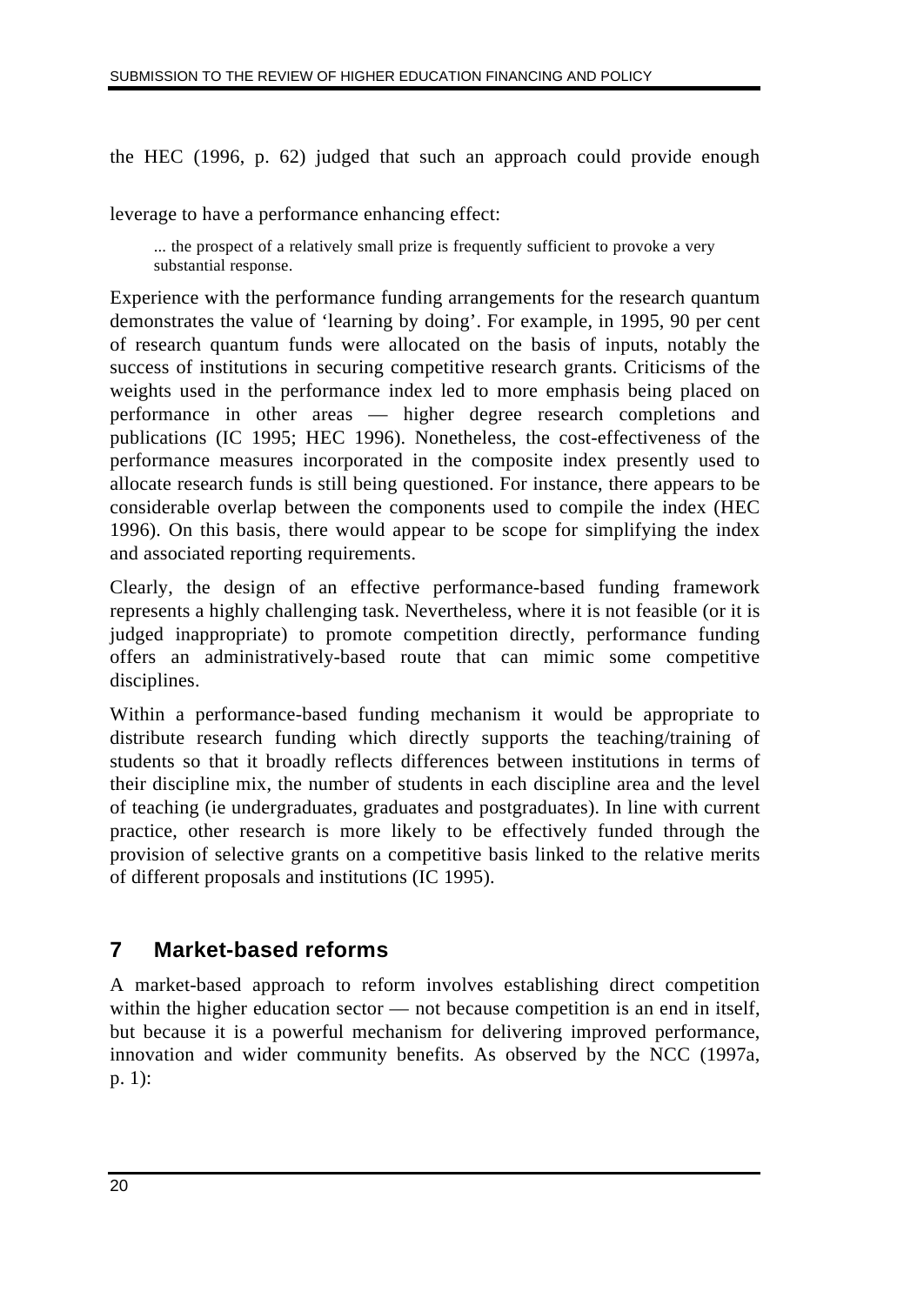Competition contributes to achieving higher growth by helping to ensure that the community's resources — the physical environment, financial resources and people's skills and ideas — are used in the most valuable way. Accordingly, Australia's governments have taken the logical view that the disciplines imposed by effective competition, being the greatest drivers for improving productivity and encouraging innovation, need to be extended throughout all sectors of the economy ... .

Deregulation and other reform initiatives directed at promoting competition have been applied to a wide range of activities in recent years. They have been successfully applied in areas in which competition was previously thought not to be a viable option — for instance, electricity supply, public transport, telecommunications and various social services. In primary and secondary education, some Australian governments have facilitated competition by allowing public schools to accept students from outside defined catchment areas and by providing subsidies to private as well as public providers.

In a paper directed at exploring the future of our universities, Karmel (1991, pp. 39–40) observed:

Deregulation is, I believe, our best hope for a strong independent and diverse system of universities. Five years ago I would not have argued this. But the structural changes that have taken place since 1988 (including the elimination of very small institutions), the general shift towards deregulation in economic affairs, the fact that DEET has not been exercising a coordinating role and the availability of a mechanism for the deferment of payment of fees (HECS) have changed my mind.

... We need a differentiated system of higher education that will encourage innovation and respond to changing needs. In such a system the successful will prosper, the less successful adapt and the system as a whole will serve its intrinsic mission to conserve, transmit and extend knowledge.

A market-oriented approach to higher education would establish a stronger customer-supplier relationship between students and institutions. Institutions would be empowered to offer services at prices and in quantities and qualities that reflect their specific circumstances and the preferences of their students. Institutions would have greater freedom in the types of courses they offered, including their quality and prices, subject to government regulations relating to anti-competitive behaviour, course accreditation and related quality assurance. The fundamentals of such an approach to reform involve:

- mechanisms which facilitate direct competition for government funding; and
- allowing institutions to set student fees.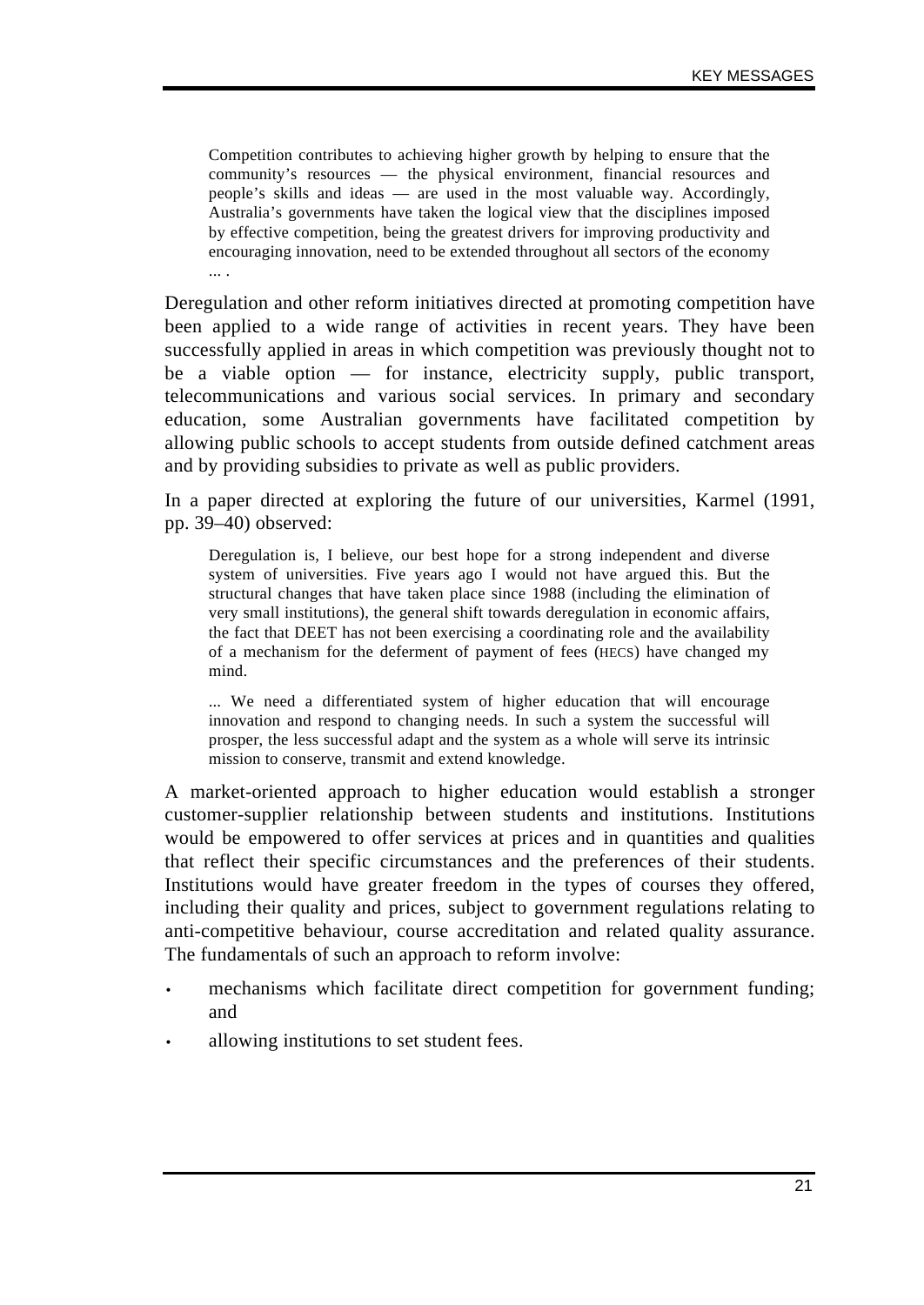## **Facilitating direct competition for government funding**

As with much of the specific research funding for higher education institutions, the public subsidy for teaching and related activities could be subjected to direct competition. In principle, it would be desirable to allow all public and private institutions offering accredited tertiary education courses to compete for the public subsidy. Two possible mechanisms for facilitating direct competition between institutions are competitive tendering and a portable scholarship system.

### *Competitive tendering*

As with performance-based funding, part or all of the existing block funding for higher education could be allocated via a competitive tendering process. Institutions could be asked to tender to supply new places beyond existing base levels or, alternatively, to tender for a portion of existing base funding — say 10– 20 per cent. In both cases, the tenders could be based on a rolling triennium.

This would involve a less fundamental change than may first appear to be the case. The existing funding mechanism is, in effect, a limited form of contract funding, where the main negotiated elements are an institution's student load and broader educational profile (having regard to government objectives and a system-wide unit cost allowance).

Competitive tendering aims to employ competition directly to improve service delivery outcomes. The tender process and conditions in the market for higher education drive the potential benefits from such an approach. The potential benefits include: better clarification of objectives and desired outcomes; improved transparency and accountability; and improved service outcomes.

The use of a competitive tendering process to fund enrolment growth within the higher education and vocational sectors has been canvassed by NBEET (1992). And the ACT Government recently announced that, from 1998, it will operate a tendering arrangement for the provision of vocational and training services worth some \$5 million. Local, interstate and possibly overseas institutions will be able to compete for the tender.

Drawing on its recent inquiry into competitive tendering (IC 1996), the Commission has examined some key issues in applying this mechanism to higher education institutions (appendix 7).

In principle, it would be desirable to allow private as well as public institutions to participate in any tendering process. Hence, the introduction of competitive tendering would require the higher education sector to address systematically competitive neutrality issues to ensure that public and private providers compete on an equal footing.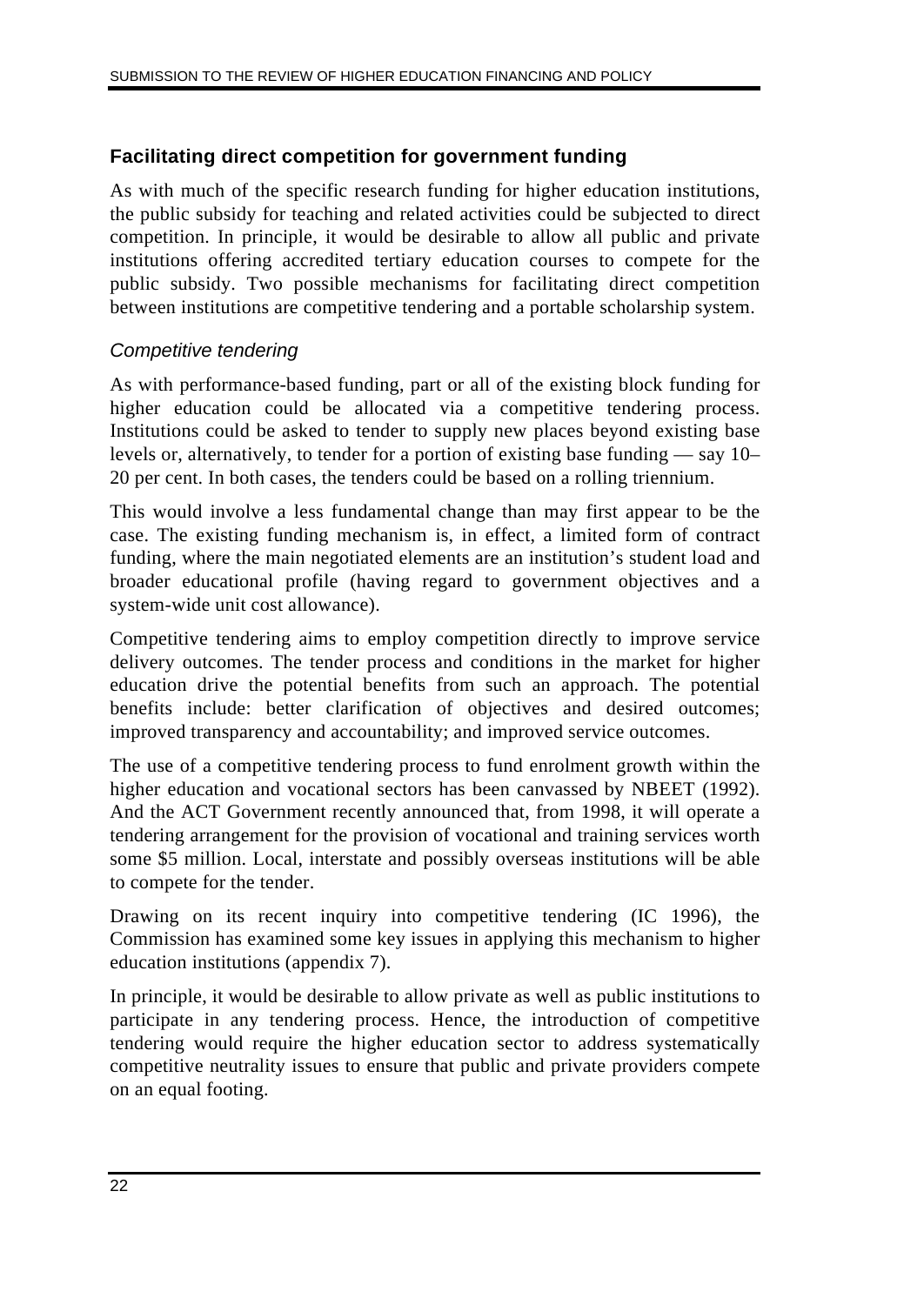Competitive tendering can yield benefits to students, institutions and governments alike. The potential gains are likely to be greatest for standardised courses for which it is relatively easy to specify and measure outcomes accurately. While specification and measurement problems may reduce the benefits of using competitive tendering for some non-standardised courses, these factors are likely to militate against the use of tendering only in isolated cases. Tender processes would need to be carefully managed to avoid creating barriers to innovation and product differentiation and to ensure that the costs of supplying and delivering courses to students were effectively assessed.

#### *Portable scholarships*

The public subsidy could be provided to students in the form of a portable scholarship. The essence of a portable scholarship scheme is that the tuition subsidy is attached to the student — institutions must compete to obtain it. The scholarship could be made directly available to the student or obtained by the student on admission to an institution (or on transfer between institutions). The latter would be administratively simpler.

The idea of directing tuition subsidies via students is not new. There is an extensive literature canvassing the merits of applying student-based funding arrangements to education. Such arrangements are currently used as a financing instrument for primary and secondary education in a number of countries (West 1997). In Australia, student-based funding for the higher education sector has been proposed by various writers (eg Karmel 1991, 1996, 1997a; NCA 1996) as a means of providing students with greater influence over the provision of education services. In this context, the NCA (1996, p. 57) has observed:

The providers of education, in various organisational guises, appear to have gathered influence at the expense of consumers — students, parents and industry. The focus of education policy and delivery should be less on the providers and more on the consumers.

The main benefits arising from a demand driven approach to financing higher education are:

- students would have a more direct influence over the course offerings of institutions; and
- public institutions would face stronger competitive pressures and be directly rewarded for responding effectively to student preferences. This could produce gains in various areas, notably:
	- a greater variety of course offerings in terms of price/quality combinations;
	- increased stimulus to improve efficiency;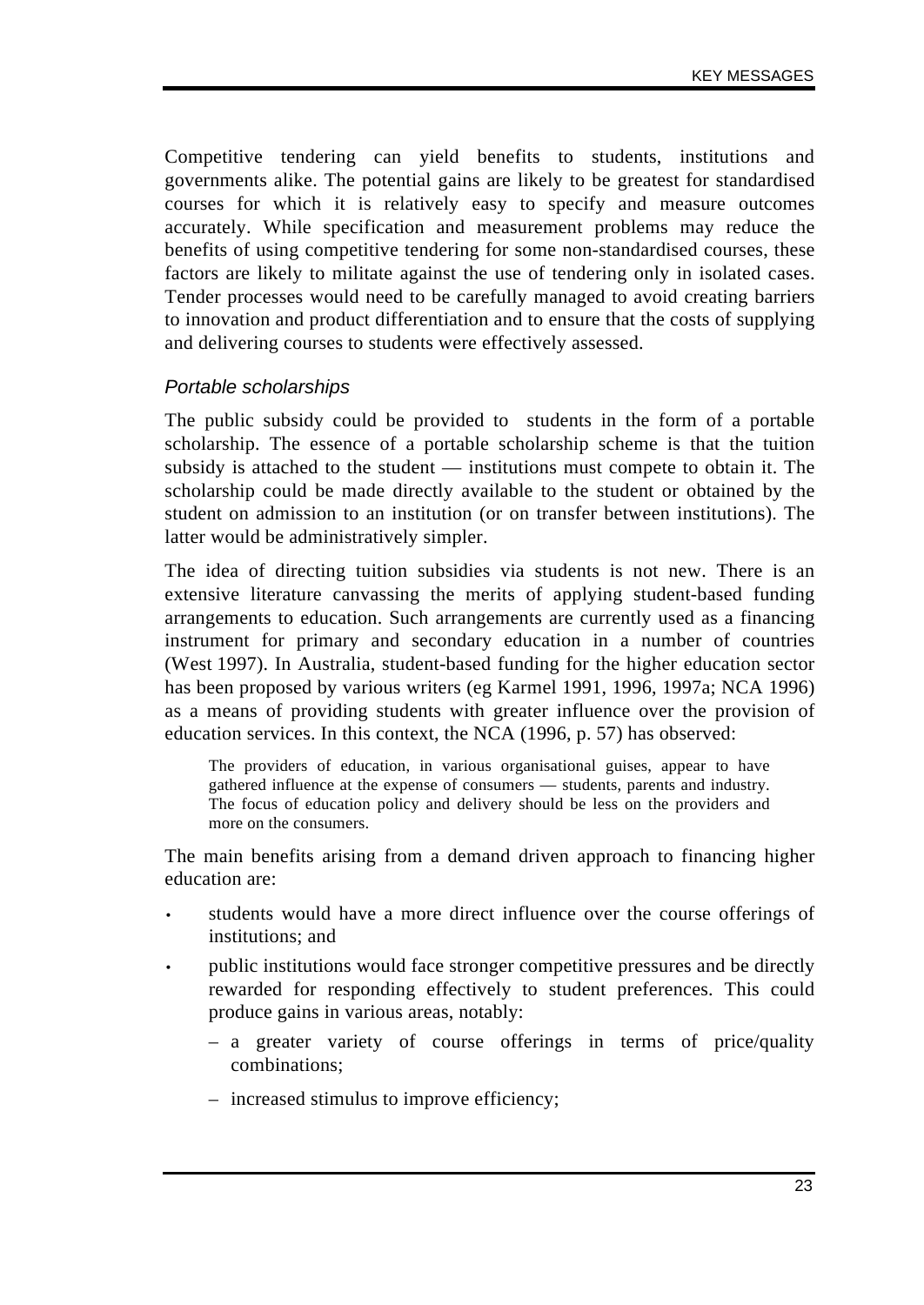- enhanced capacity to strike a better balance between revenues and costs in providing different course combinations; and
- stronger stimulus and rewards to innovation.

As with other approaches to dispensing the public subsidy, the Commission considers that it would be desirable if scholarships were available for accredited courses at public and private higher education institutions, including equivalent TAFE courses.

The magnitude of the public subsidy to public and private institutions would be controlled through the key design elements of the approach — the number of scholarships offered, their value and the fee regime applying to students (appendix 8). Provision could be made to allocate undergraduate scholarships on a national basis each year to students who satisfy the necessary eligibility criteria. These scholarships could provide a partial remission of course fees — equal to 50 per cent in line with the earlier proposed cost sharing arrangement. These scholarships could be supplemented with a further category of full fee remission scholarships for postgraduate students of exceptional ability. Access to higher education could be preserved at recent levels, increased or decreased by modifying the number of scholarships made available. Funding in other areas relating to targeted access and equity programs, specific research and other specific programs could continue under existing arrangements. The success of a scholarship system would be contingent upon the redesign of performance monitoring, accountability and quality control mechanisms (in particular accreditation arrangements) to reflect a more decentralised approach to public funding.

Potential problems identified by some commentators with a demand-based approach involve:

- the possibility that students do not have sufficient information to make informed choices;
- the potential for low student demand and high-cost courses to be discontinued;
- planning difficulties and uncertainties facing institutions as a result of variations in student demand;
- the possibility that teaching quality and research may suffer if institutions become more attuned to student demands; and
- threats to the viability of institutions that are heavily reliant on crosssubsidies generated under the current system.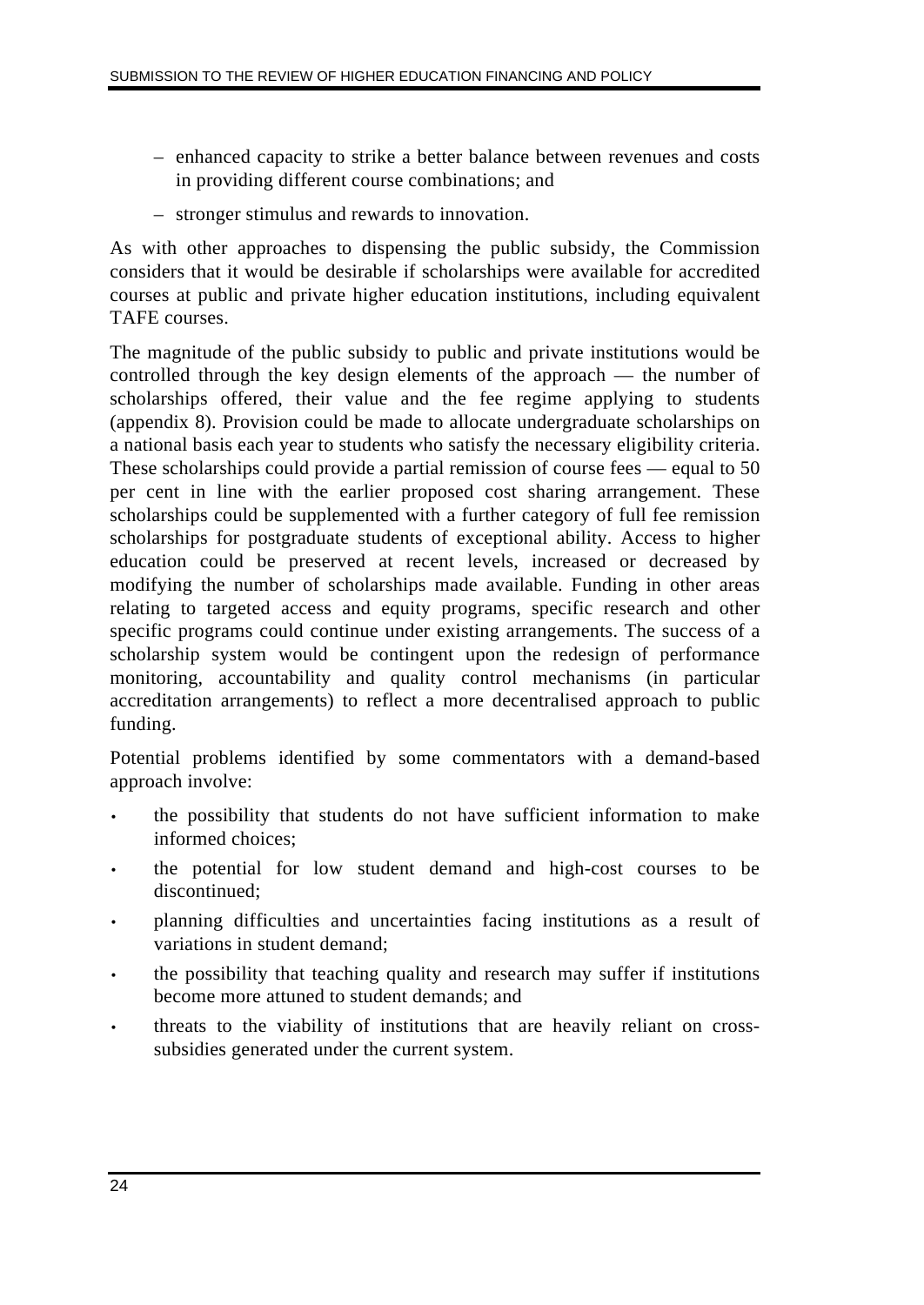These potential problems and related issues are examined in appendix 8. In the Commission's view, while some of these points may have substance, they do not make a demand-based approach unworkable or unattractive.

Some of the problems raise issues which are not specific to a demand-based approach to funding. For example, students already make choices about courses and institutions using a variety of information sources. These information sources generally seem well suited and capable of adaptation to the needs of a demandbased approach. Similarly, course rationalisations in response to falling student numbers and/or rising costs of provision already occur.

If, under a demand-based approach, 'vulnerable' courses are considered to generate large spillover benefits, there may be a case for additional government support to guarantee their retention in some universities (English literature, Philosophy and Aboriginal studies may be examples). On the other hand, if a reduction in student load reflected uncompetitiveness due to inefficiencies or assessments about the value of a course, it may be appropriate that it no longer be taught.

The Commission considers that a system of portable scholarships represents the preferable way of delivering the public subsidy provided for teaching and research related to teaching. However, in view of the significant changes associated with the adoption of a portable scholarship system some form of transitional arrangement would be necessary. Such an arrangement would allow closer assessment of key design, operational and implementation issues (appendix 8).

### **Allowing institutions to set student fees**

Centrally determined fees applying to the bulk of public students have imposed pressures on institutions to contain costs, but they are not without their drawbacks. In the face of tighter constraints on public funding, they limit the capacity of institutions to maintain course quality and offer courses with varying price/quality attributes. In some cases, they may lead to fees above the actual costs of delivery (this is likely to apply where existing HECS charges are relatively close to system-wide full course costs). They also limit the adjustment responses available to institutions attempting to retain/attract quality staff (Milne 1996; Coady 1996; Nicholls 1996).

In recent years, the fee structures applying to Australia's public higher education institutions have been partially deregulated. Institutions are now able to charge 'full' fees to overseas students, some graduate and postgraduate students and, from 1998, over-quota (non-HECS) domestic undergraduates.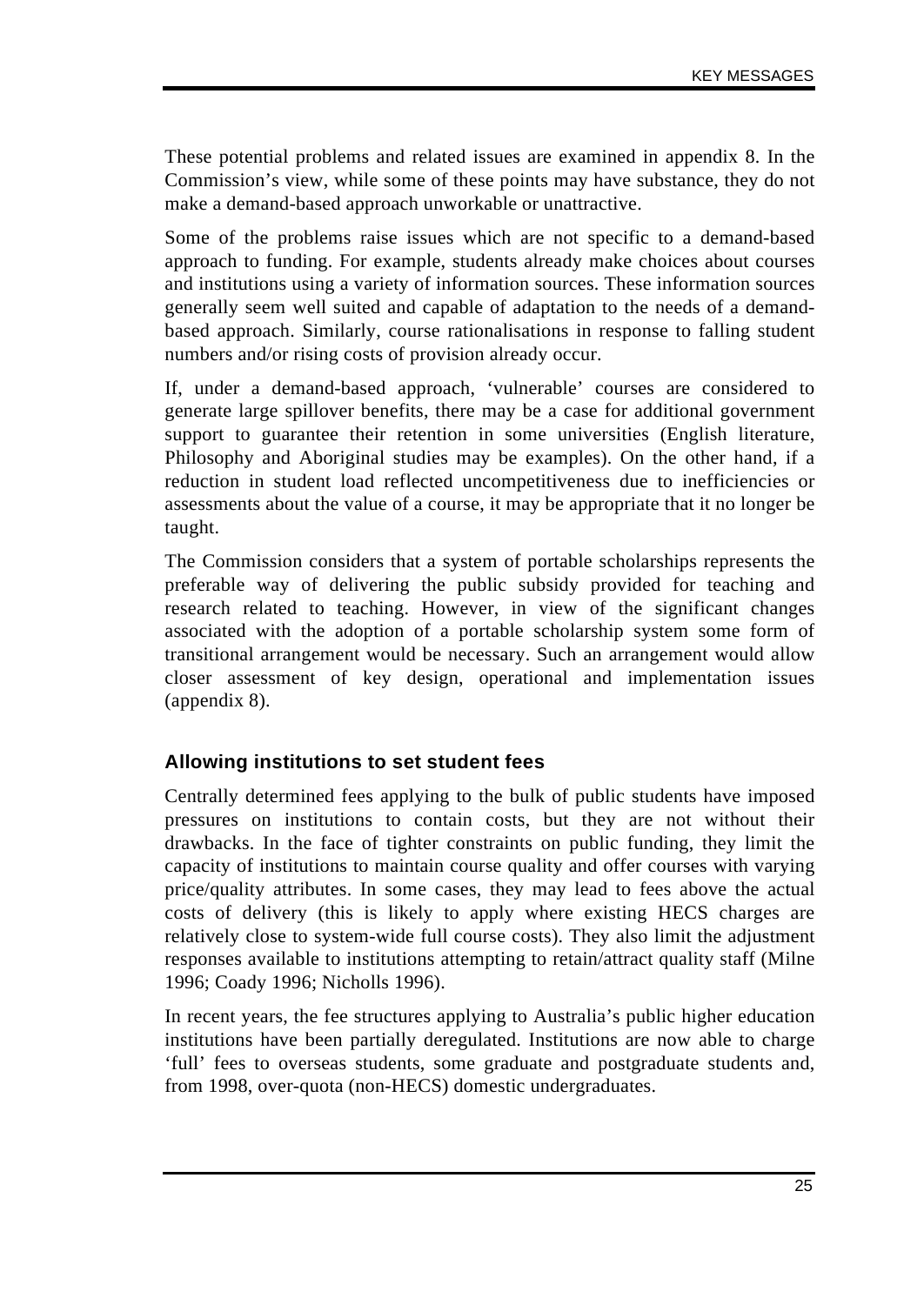Building on these initiatives and allowing public institutions to determine fees for all students is an important reform in support of the development of a more market-oriented higher education sector. It would introduce greater price competition between institutions which would supplement competition that would be promoted by the use of portable scholarships. It should result in a more diverse fee structure. Fees could then reflect differences in course costs, quality differentials and levels of student demand.

Concerns have been expressed that fee autonomy would allow institutions to exploit students by charging excessive prices for education services. While these concerns are understandable, the Commission considers that they are overstated (appendix 8). In practice, the 'market power' of higher education institutions would be constrained by a number of factors including:

- in most locations, students would be able to choose between several service providers and would be free to assess courses and services against the fees charged;
- advances in information and communication technologies and the continuing development of distance education courses would add to competitive pressures on service providers in city and regional centres alike; and
- the Trade Practices Act overseen by the Australian Competition and Consumer Commission — which prohibits the misuse of market power and other forms of anti-competitive behaviour.

The fees paid by students would be offset against the value of the public contribution provided by the portable scholarship. Presuming a 50:50 cost sharing arrangement, the undergraduate scholarships would meet 50 per cent of the fees of an accredited course, with a student meeting the balance of the course fee. Those students not gaining a scholarship would be liable for the full fee applying to their course. Students (ie scholarship recipients and non-recipients alike) would have the option of paying their fees upfront or deferring payment. In this context, there would continue to be a role for a HECS-style loan arrangement to enable students to exercise a deferred payment option. However, as discussed earlier, it would be desirable to reform the interest charging and repayment arrangements for such a loan arrangement.

# **8 Concluding comments**

There is evidence of fundamental problems with the current policy framework which are reducing the effectiveness of the higher education sector. Change is clearly needed. But exactly where? What sort of change? How quickly?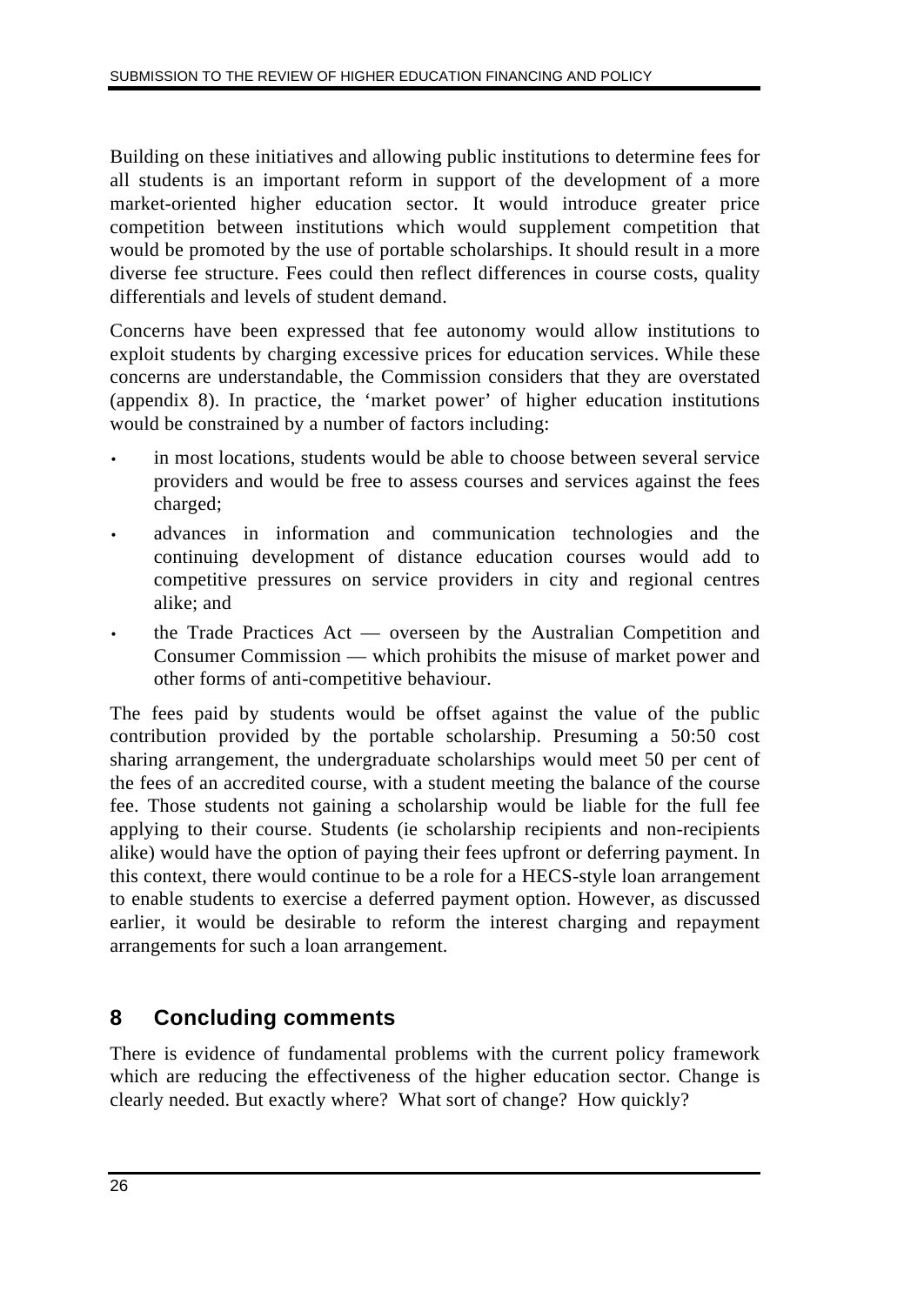Working within the existing policy framework, a number of reforms could be introduced reasonably quickly:

- apply 'full' fees to second degrees and postgraduate course work degrees/courses;
- introduce an explicit penalty (in the form of a loading on the relevant HECS charge) for unwarranted delays in the on-time completion of publicly subsidised courses;
- implement the recommendations set out in the Commission's *Research and Development* report (IC 1995) to provide greater contestability in the funding of university research;
- modify the announced full-fee policy for over-quota domestic undergraduates by making a HECS-style income-contingent loan available to such students; and
- modify HECS charges by:
	- setting fee bands on the basis of course costs alone;
	- applying a uniform fixed proportionate charge to each course; and
	- setting private contributions at a higher level than currently applies.

These reforms would improve the performance of the higher education sector. But they would leave many of the earlier identified problems unaddressed. The resolution of these problems requires more fundamental reform. This is clearly recognised by some commentators, although there are different views about what constitutes the 'most appropriate' path for further reform.

The existence of differing views is not surprising. Put simply, many aspects of higher education policy are not straightforward. It is complicated by various factors.

- The existence of multiple objectives and a need to accommodate policy trade-offs.
- The absence of reasonably clear evidence in a number of important areas (eg the nature and size of spillover benefits).
- The existence of a number of approaches to reform which seem compatible with improved outcomes:
	- administratively-based reform involving significant modifications to a central institutional-based funding, charging and regulatory regime; and
	- market-based reforms involving various initiatives aimed at promoting competition directly and empowering students as well as institutions.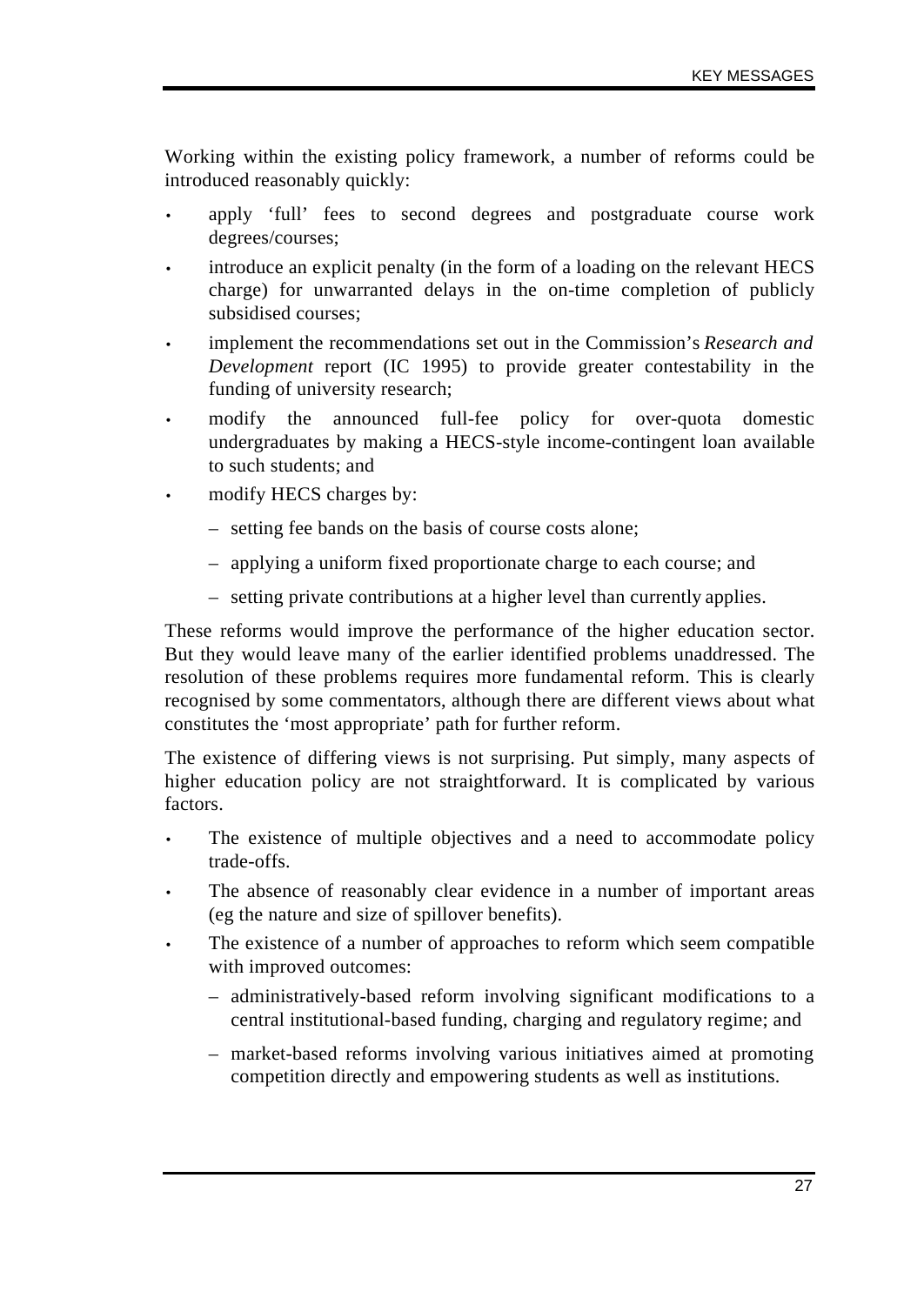The mixed output and highly interactive nature of the higher education system.

Each approach would, as at present, include a targeted equity program and handle specific research funding through the research quantum and contestable funding routes.

Each approach to reform has merits and demerits. And each has different implications for the extent and nature of competition within the sector, the role of stakeholders, adjustment pressures and the nature of the supporting regulatory framework.

The Commission favours a market-based approach encompassing full fee autonomy and portable scholarships. This approach is a logical extension of the gradual deregulation route followed by successive governments since the mid 1980s. It would actively promote competition within the sector, thereby creating stronger incentives for institutions to improve efficiency and be more responsive to student preferences. It would provide the sector with greater flexibility in adapting its resources to suit the output mix of its clients. These attributes would provide a more flexible framework for institutions to respond to the challenges and opportunities created by further advances in information and communications technology and the growing internationalisation of teaching and research.

In view of the significant changes associated with the adoption of a market-based approach, a transitional period will be needed. The transitional period would need to be carefully managed to avoid unnecessary costs and unwarranted delays. While there are a number of approaches which could be taken, two possibilities include: the adoption of a detailed planning arrangement to prepare for the introduction of all the necessary changes from a pre-determined date; or the progressive adoption of the main elements of a market-based approach.

Such an approach is not unusual in complex areas of public policy making. The adoption of a transitional arrangement would aid the process of examining different design, implementation and operational issues linked to the application of a full fee autonomy and portable scholarship approach.

Alternatively, a package of administrative-based reforms involving significant modifications to the current charging system and a progressive shift to a performance-based funding mechanism could be adopted. These reforms would yield some worthwhile gains although, in the Commission's view, this approach would be a second-best option.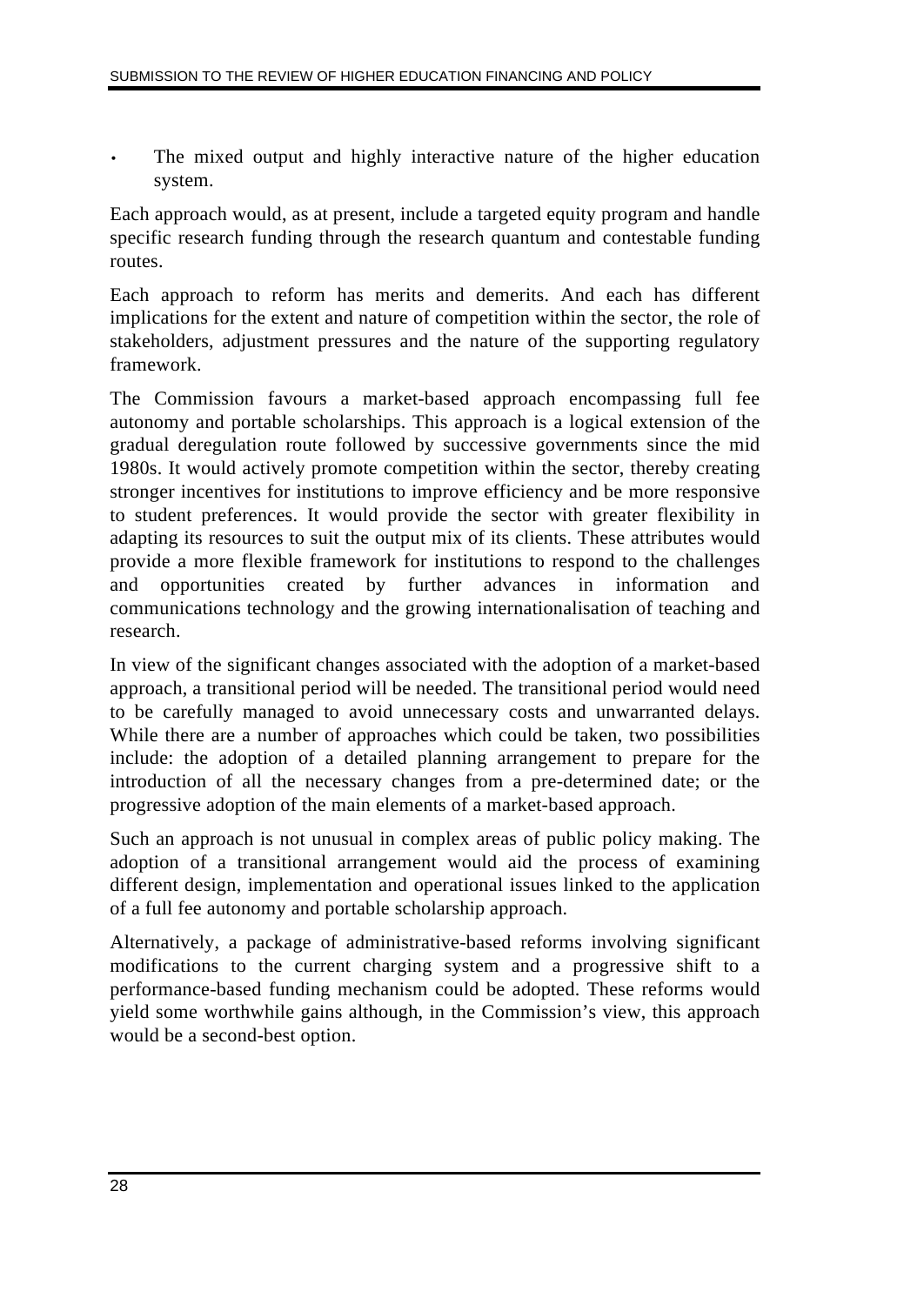# **APPENDIX 1 AN OVERVIEW OF THE HIGHER EDUCATION SECTOR**

The higher education sector is a large and important sector of the Australian economy. In 1996, it employed 83 000 full-time equivalent staff (including 26 300 teaching and research staff) and was involved in teaching 634 000 students (53 000 from overseas). It spent \$2 billion on research and generated direct export revenue of \$600 million.

The sector is also significant in terms of public funding. In 1994–95, higher education accounted for about one quarter of the \$22.6 billion outlaid by Australian governments on education. The Commonwealth provides almost all of the government funding to the sector. In 1994–95, Commonwealth Government expenditure on higher education was \$5 billion or 4 per cent of total government outlays. Direct expenditure from non-government sources exceeded \$4 billion in 1994–95.

The universities, constituting the core of the sector, are established under state and territory government legislation (except the Australian National University which was established under Commonwealth legislation). While these institutions are self-governing, significant aspects of their operation are influenced by governments, particularly by the Commonwealth Government. This influence is primarily exercised through accountability and reporting mechanisms and conditional payments related to the provision of public funds to the sector.

This appendix provides a broad overview of the sector. It outlines the main service providers, describes funding arrangements within the sector, reports on recent trends in participation rates and presents some international comparisons.

# **A1.1 The broad structure of the sector**

The higher education sector has experienced profound changes over the past decade. The binary system was abolished in 1988, and through a series of amalgamations, the 19 universities and 46 colleges of advanced education were reduced to the public universities of today. In addition to the 36 public universities, there are 4 public colleges, 3 other public providers, 2 private universities and about 40 other private providers (including theological colleges) that make up the higher education sector. Amongst these institutions, only the universities are authorised to award degrees.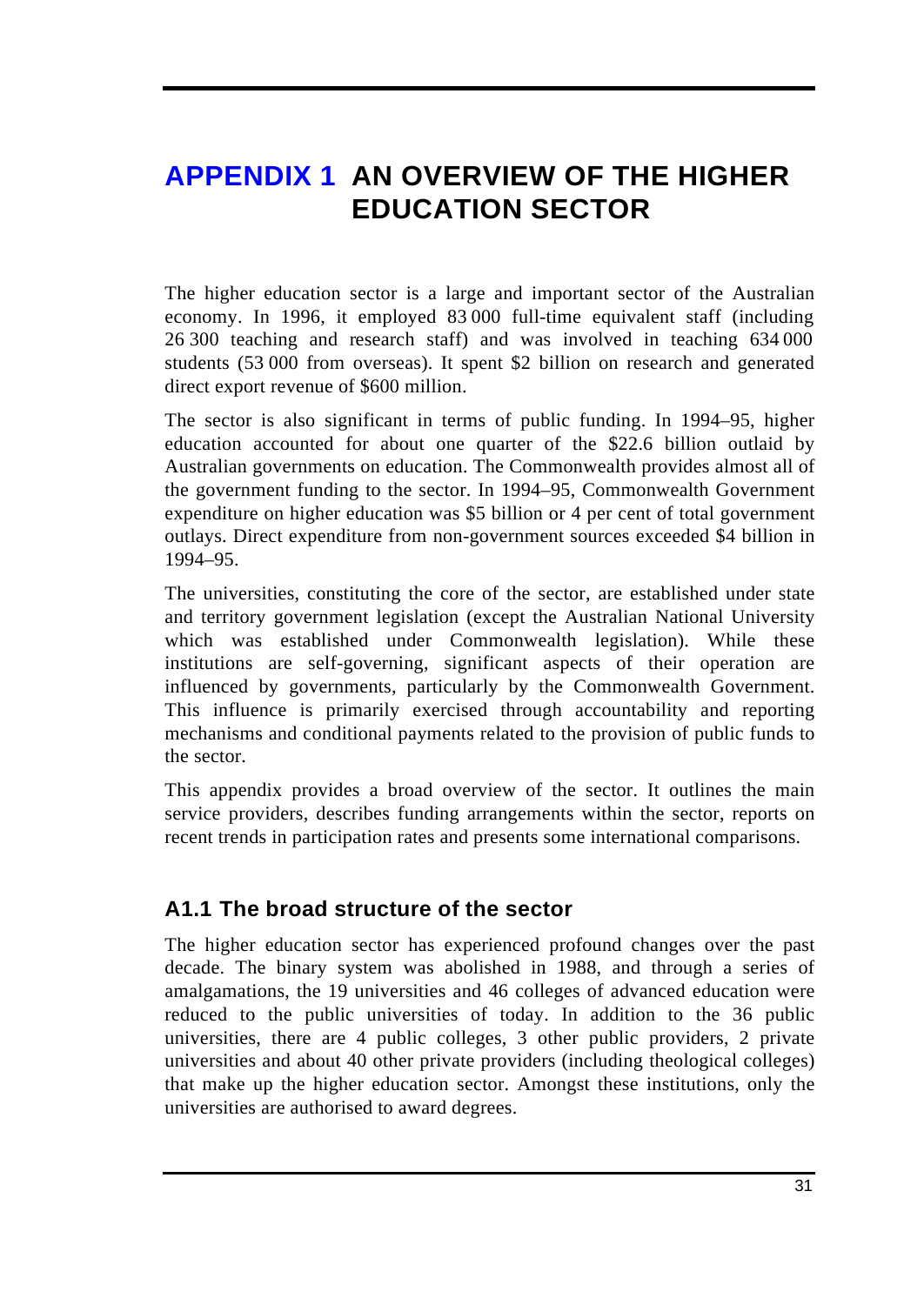Funding arrangements differ markedly between the different types of institutions. The 36 public universities making up the Unified National System (UNS) are guaranteed Commonwealth funding on a rolling triennial basis. Outside the UNS, the 4 public colleges receive government funding on an annual contract basis to cover their teaching activities only (ie research funding is not guaranteed). The three other public providers are also partly funded by government. The privately owned and operated universities — Bond and Notre Dame — receive no direct public funding, although they compete with the public universities for research grants.

Amongst the more than 80 service providers, the 36 public universities dominate the sector in terms of student numbers and research activity. There are significant differences in the overall size, revenue mix and teaching/research mix of these universities. For example, equivalent full-time student unit (EFTSU) numbers ranged from 2 900 at the Northern Territory University to 30 700 at Monash University in 1996. Total operating revenues ranged from \$43 million at the University of Ballarat to \$579 million for the University of Sydney in 1995. In the same year, the Commonwealth's contribution to total operating revenues ranged from 46 per cent for the University of Western Australia to 69 per cent for Southern Cross University and the University of Tasmania.1

The formation of Open Learning Australia (OLA) has expanded the institutional options available to students. OLA — which commenced in 1993 — offers students the opportunity to study university or TAFE units at home using television, radio or other media (such as the internet) to receive lectures. Courses are very accessible; there are no entry requirements and no limits on the number of places. OLA operates four study periods each year, as opposed to the traditional two for campus-based study. Degrees in six courses and course work comprising up to two-thirds of a further 12 degree courses can be obtained through OLA via 21 universities. Eight TAFE colleges are involved in the program (ABS 1996a). Clearly, technological opportunities are changing the face of tertiary education in Australia and are likely to have a major bearing on offerings and institutional relationships in the years to come.

Universities are also forging stronger relationships with the vocational sector, business and overseas institutions. Course articulation, credit transfer and alternative admission arrangements are bridging the gap between TAFE and universities. Institutions are also developing partnerships with industry in areas such as curriculum design, teaching and assessment. New courses are also being developed in partnerships with institutions both in Australia and overseas.

 $\overline{a}$ 

<sup>&</sup>lt;sup>1</sup> For more information on student numbers, staff numbers, teaching and research mix and sources of revenue by institution see DEETYA 1996a,b and 1997a.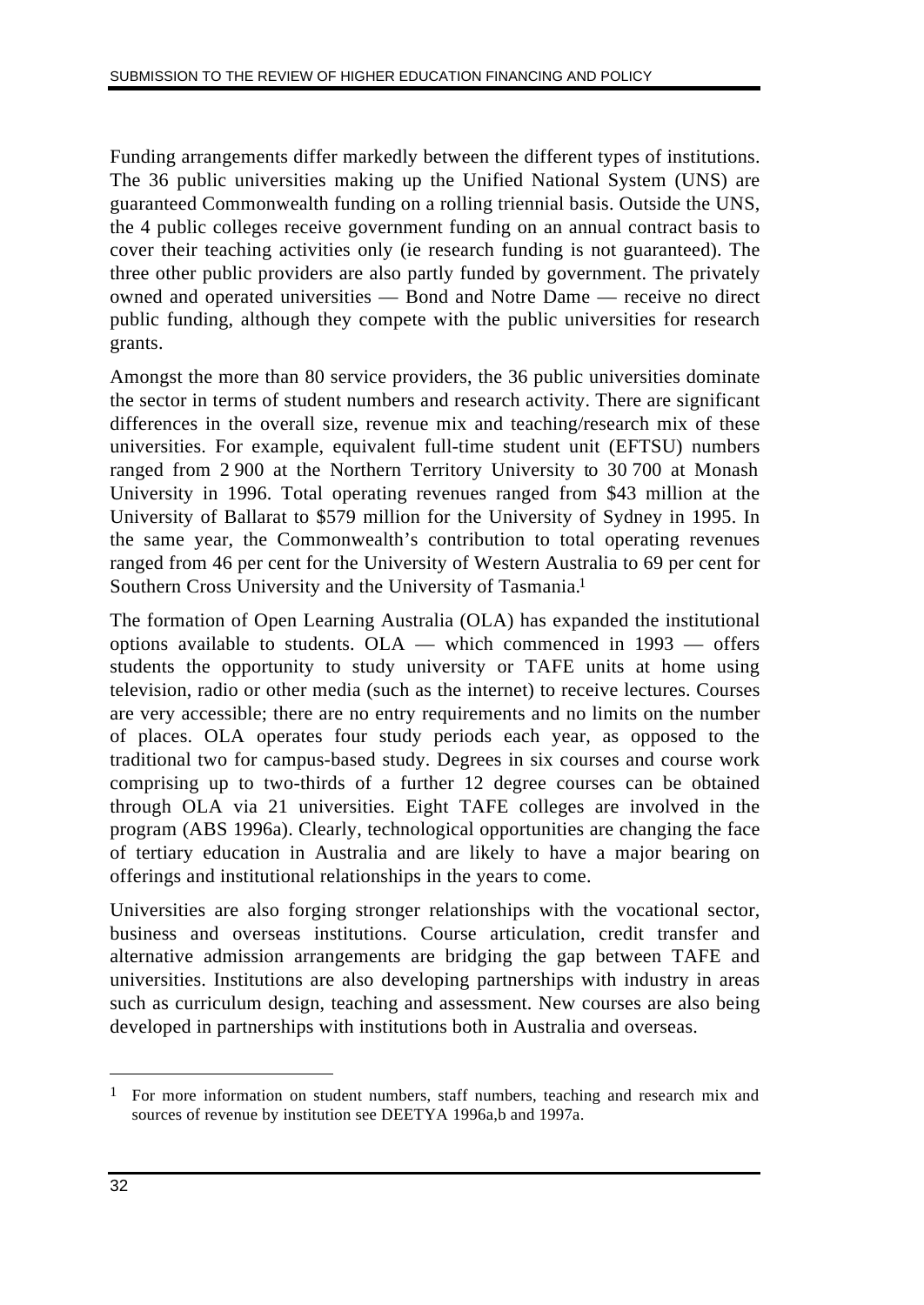# **A1.2 Funding of the sector**

The higher education sector in Australia receives a significant share of public funding (it was the seventh largest component of Commonwealth expenditure on general public services in 1995–96). However, diversification of the funding base has seen the proportion of total revenue provided by the Commonwealth Government fall from 90 per cent in 1983 to 57 per cent in 1995 (table A1.1), while revenues from the higher education contribution scheme (HECS), other fees and charges and income from other sources have become more significant rising from 10 per cent in 1983 to 42 per cent in 1995.

| Source of revenue                | 1983 | 1990           | 1993 | 1995 |
|----------------------------------|------|----------------|------|------|
| Commonwealth grants <sup>b</sup> | 90   | 63             | 56   | 57   |
| State governments                | 1    | 5              | 4    |      |
| <b>HECS</b>                      | na   | 12             | 13   | 12   |
| Fees and charges                 | 3    | 8              | 12   | 12   |
| Investment income                | 4    | 5              | 3    |      |
| Donations and bequests           | 3    | $\mathfrak{D}$ | 2    |      |
| Other sources <sup>c</sup>       | 0    | 4              | 10   | 13   |
| Total                            | 100  | 100            | 100  | 100  |

Table A1.1: Sources of revenue for publicly funded institutions, 1983 to 1995 (Per cent) $a$ 

**a** Comprises the 36 public universities and the 4 public colleges. **b** Comprises recurrent funding from the Department of Employment, Education, Training and Youth Affairs and funding from other Commonwealth Departments. **c** Comprises scholarships and prizes, funds provided by independent organisations, research contracts, loans, proceeds from the sale of products and assets, and other funding. **na** not applicable (HECS was introduced in 1989).

*Sources*: Dawkins 1987; ABS 1992; DEET 1995a; and DEETYA 1997a.

Fees have applied to undergraduate courses and various postgraduate courses since the late 1980s, while full fees have applied to a growing proportion of overseas students since 1986. From 1998, institutions will be able to charge fees for up to 25 per cent of Australian undergraduate students (excluding medicine) after agreed student load targets (HECS only students) have been reached. In 1995, the total operating revenue of publicly funded institutions was \$7.5 billion.

In 1994–95, Commonwealth and State government funding for higher education totalled \$5.4 billion. Of this, the Commonwealth outlaid a little over \$5 billion, with most going directly to institutions and students. The rest was in the form of specific payments to the states and territories (figure A1.1). Part of the direct funding to institutions includes payments from the Higher Education Trust Fund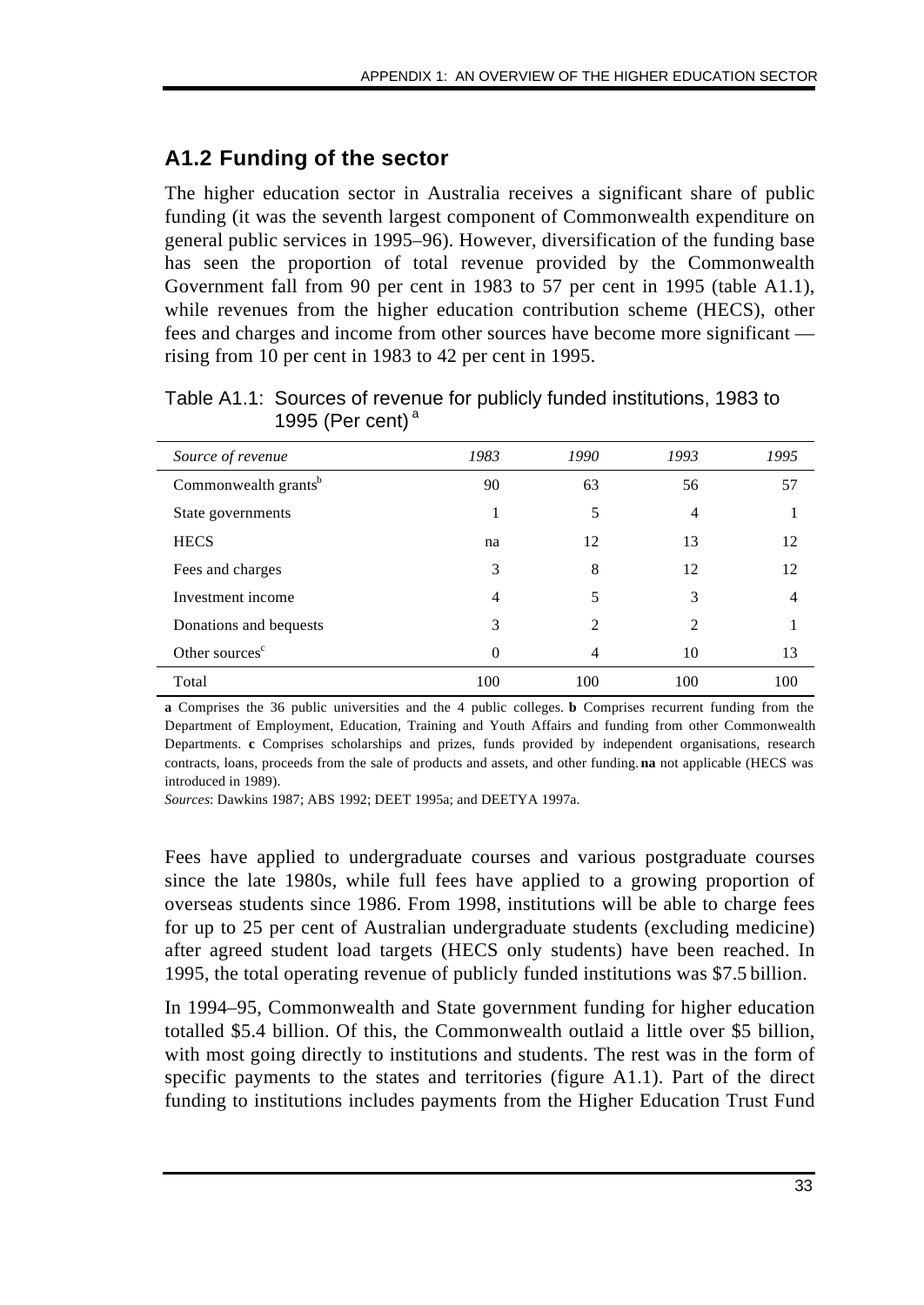(HECS contributions and associated earnings) of about \$1.2 billion. The Commonwealth also provided about \$785 million in 1994–95 for student assistance through programs such as AUSTUDY and ABSTUDY. Beyond this, about 20 per cent of bachelor and higher degree students receive employer support for their education.





**a** Total outlays include payments to the institutions for teaching and research, payments from the HECS Trust Fund, specific purpose payments to the States and Territories, and payments to students under AUSTUDY/ABSTUDY. **b** Total grants refer to grants from the Commonwealth to State and Territory Governments.

*Sources*: ABS 1991, 1996b,c.

In addition to specific purpose payments from the Commonwealth, the States and Territories contributed \$360 million in 1994–95. This was mostly funding for capital purposes. Further, both levels of government provide implicit subsidies to the sector in various ways including through tax exemptions and by exempting institutions from meeting a rate of return requirement.

In 1996, the Commonwealth provided assistance totalling \$6.2 billion to higher education institutions and students. Of this, \$5.4 billion was provided directly to institutions (DEETYA 1996c), mainly through an operating grant for teaching, research and capital-related activities (table A1.2). A similar level of funding is proposed for 1997, 1998 and 1999.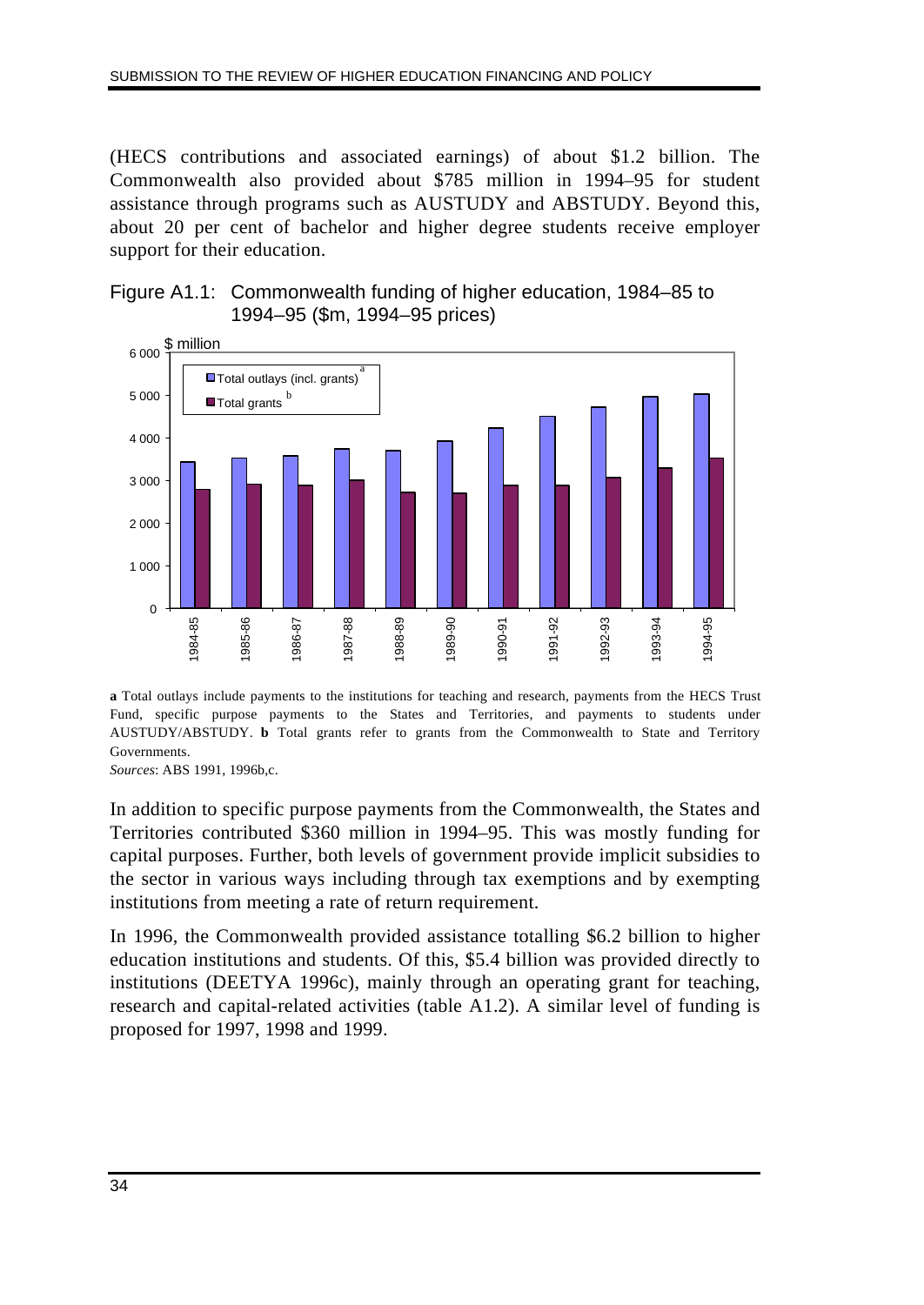| Activity/area                            | 1996           | <b>Share</b><br>of total | $1999^b$       | <b>Share</b><br>of total |
|------------------------------------------|----------------|--------------------------|----------------|--------------------------|
|                                          | $\mathfrak{m}$ | $\%$                     | $\mathfrak{m}$ | $\%$                     |
| <b>Operating grants</b>                  |                |                          |                |                          |
| Teaching $\left(\text{approx}\right)^c$  | 4 2 4 7 .6     |                          | 4 307.0        |                          |
| Research quantum                         | 218.6          |                          | 213.8          |                          |
| Capital roll-in                          | 253.0          |                          | 255.7          |                          |
| Subtotal                                 | 4 7 1 9 . 2    | 88.1                     | 4776.5         | 88.7                     |
| Other operating grants                   |                |                          |                |                          |
| Superannuation                           | 102.0          |                          | 102.0          |                          |
| Higher Education Innovation Program      | 67.2           |                          | $\Omega$       |                          |
| <b>Higher Education Equity Program</b>   | 5.3            |                          | $\Omega$       |                          |
| Other <sup>d</sup>                       | 25.9           |                          | 32.1           |                          |
| Subtotal                                 | 200.4          | 3.7                      | 134.1          | 2.5                      |
| Other research programs                  |                |                          |                |                          |
| Grants                                   | 121.8          | 2.3                      | 126.7          | 2.4                      |
| Other <sup>e</sup>                       | 263.8          | 4.9                      | 306.1          | 5.7                      |
| <b>Other funding</b>                     |                |                          |                |                          |
| Open Learning Initiative                 | 12.6           | 0.2                      | 0.2            | 0.0                      |
| Capital program                          | 36.9           | 0.7                      | 37.6           | 0.7                      |
| Other institutional funding <sup>f</sup> | 1.8            | $0.0\,$                  | 1.3            | 0.0                      |
| <b>Total Institutional Grants</b>        | 5 3 5 6 . 6    | 100.0                    | 5 3 8 2.6      | 100.0                    |

### Table A1.2: Commonwealth funding for higher education, 1996 and 1999<sup>a</sup>

**a** Includes funding provided to UNS institutions and the four public colleges. **b** Estimated 1997 outturn prices, (ie prices in 1997 terms, adjusted for expected inflation). **c** Includes payments from the HECS Trust Fund amounting to approximately \$1 billion. **d** Includes items such as advance engineering centres, teaching hospital grants and student unions. **e** Includes Australian postgraduate awards, research fellowships, research infrastructure and special research centres and key centres. **f** Includes evaluations and investigations, and funding for programs to inform school children and some adults about constitutional, civic and citizenship issues. *Source*: DEETYA 1996c.

The Commonwealth also provides funding for other education programs and competitive research grants (to both public and private institutions). While funding for teaching activities is distributed on a centrally determined targeted student load basis, specific research funding is performance-based (see appendix 2 for details). In 1996, nine universities received about 70 per cent of the total specific research funding from the operating grant (the research quantum).<sup>2</sup>

 $\overline{a}$ 

<sup>&</sup>lt;sup>2</sup> The nine universities were: Melbourne; Sydney; New South Wales; Queensland; Monash; Adelaide; Western Australia; Australian National University; and Flinders.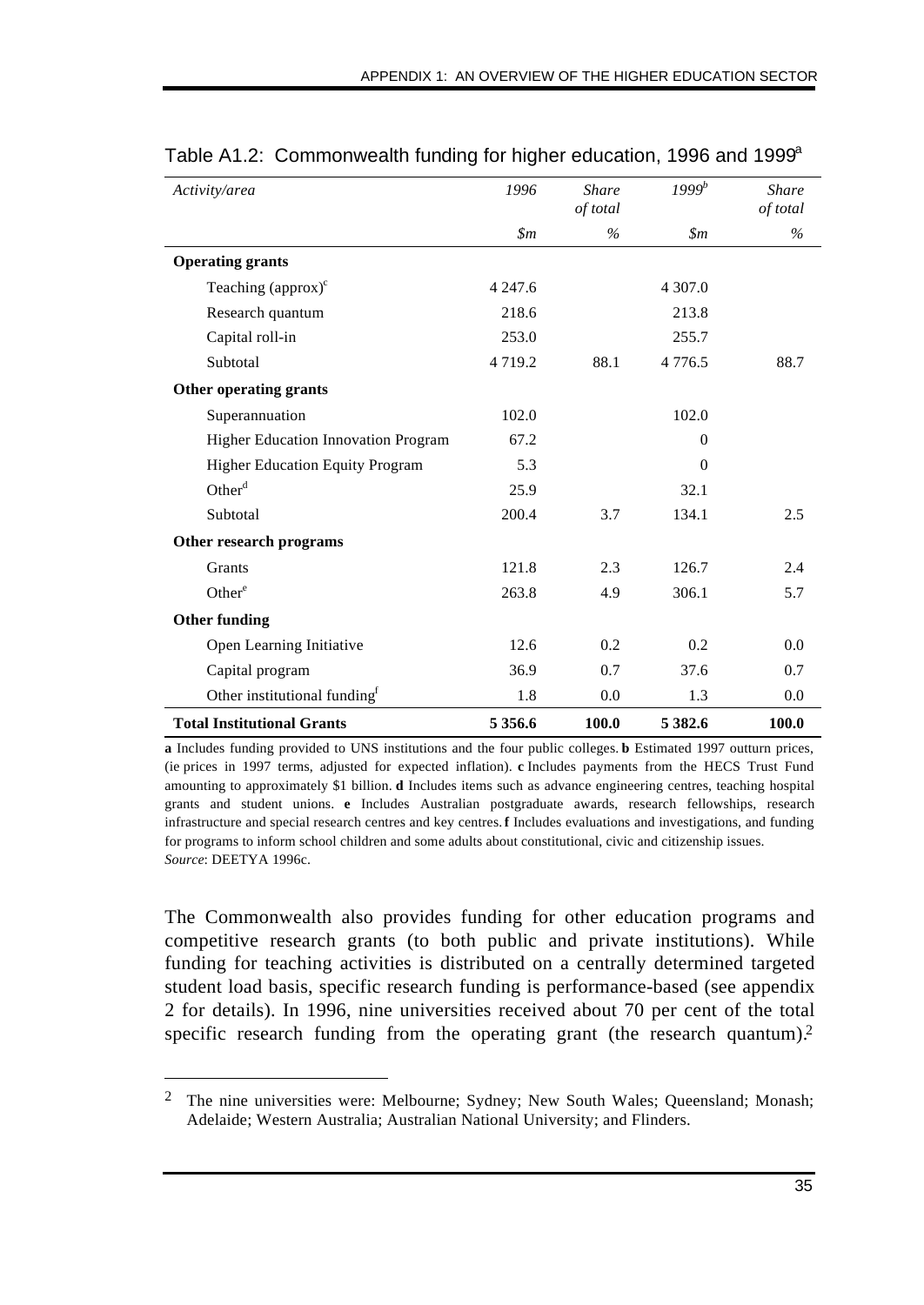Besides the research quantum, a further \$385.6 million was available for research funding in 1996 (table A1.2). Institutions were eligible to receive \$309 million of research funding (most of it performance-based), and \$76.6 million was available to postgraduate students via the Australian Postgraduate Awards.

In real terms, Commonwealth institutional expenditure on higher education (including inter-governmental grants) increased by 65 per cent from 1984–85 to 1994–95 (an average growth rate of about 5.7 per cent per year). Much of this increase reflected the rapid expansion of the sector. However, funding on a per student basis also increased, but at a much slower rate (figure A1.2). From 1990 to 1996, funding for each student increased at a rate of about 1 per cent each year after declining in the period 1983 to 1989. However, from 1996 to 1999, total institutional funding (on a target load basis) per student will remain relatively stable.





**a** Equivalent full-time student unit. **b** Forward estimates for 1997 to 1999 inclusive. *Source*: DEETYA (requested data).

# **A1.3 Participation in higher education**

### **Total students**

Following the completion of secondary schooling (year 12), students can enter the labour force, undertake university or other tertiary study, or combine the two.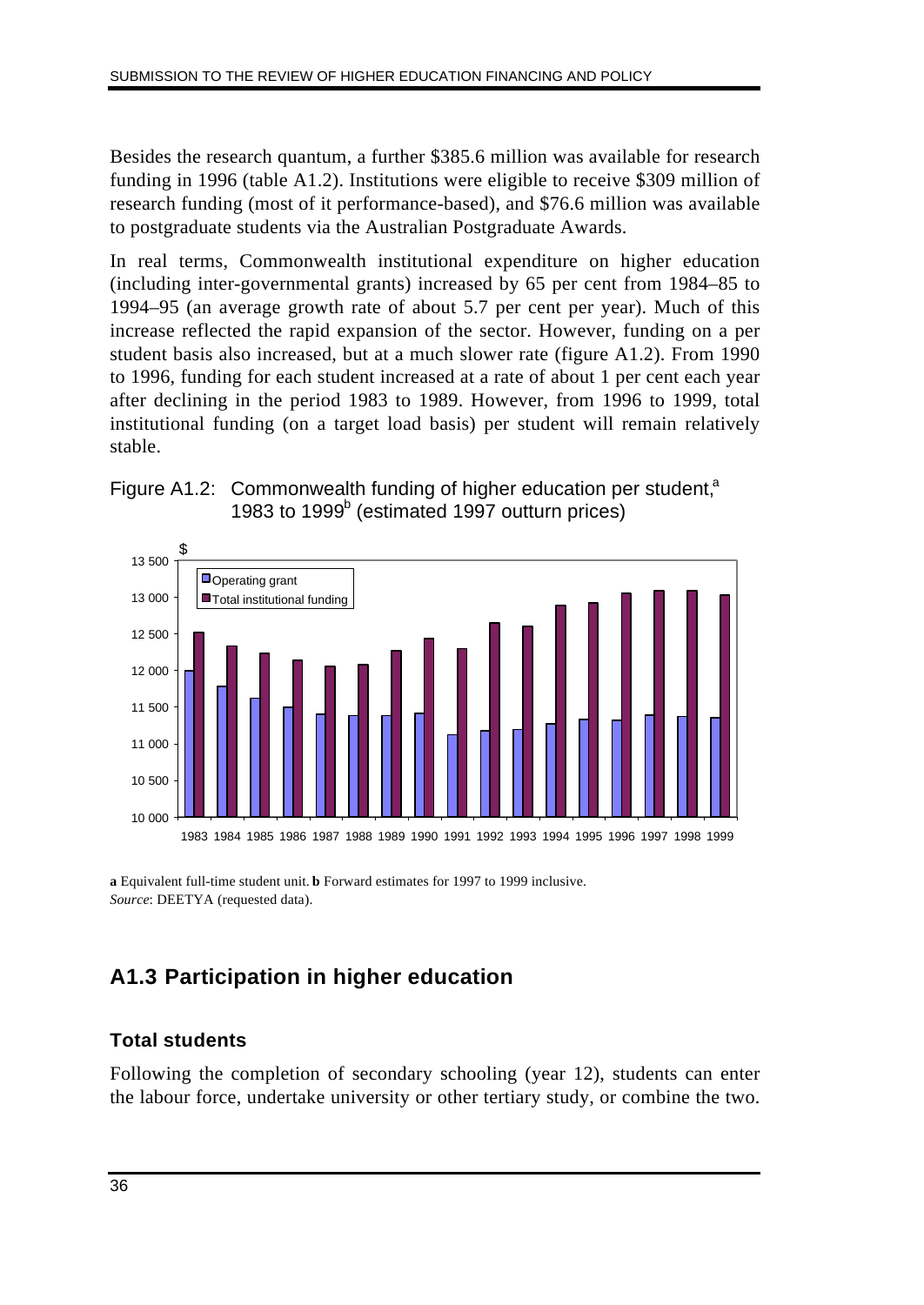Other persons can undertake tertiary study as 'mature age' entrants. In 1996, 77 400 students who completed secondary schooling in the previous year, commenced study at higher education institutions. In the same year, the intake of other students was about 183 800.

The total number of students commencing higher education courses has increased strongly since 1983 (figure A1.3). However, it appears that more school-leavers are choosing to defer university studies. Reflecting this, the proportion commencing at university from the 19 and under age group declined from 43 to 36 per cent from 1987 to 1996. Although about 40 per cent of students commencing study at a bachelor degree level or below had come straight from high school, an analysis of age cohorts reveals this is becoming less common.





In the ten years to 1996, commencing student numbers in the 20 to 24 age cohort increased by 80 per cent, raising their share of the total student population from 29 to 32 per cent. Commencing student numbers in the 30 and over category also increased — from 27 to 28 per cent of the total.

Overall participation in higher education has expanded rapidly in Australia. In the decade to 1996, enrolments in higher education increased by 63 per cent or 244 126 persons, with female students contributing over 60 per cent of this rise. This growth rate is four times that of the overall population in the same period. Thus, per head of population, the number of people attending university has grown from 31.7 to 46.0 per thousand people. In addition to campus-based students, there were 7 735 students in the OLA scheme in 1995, up 60 per cent

*Source*: DEETYA 1996a.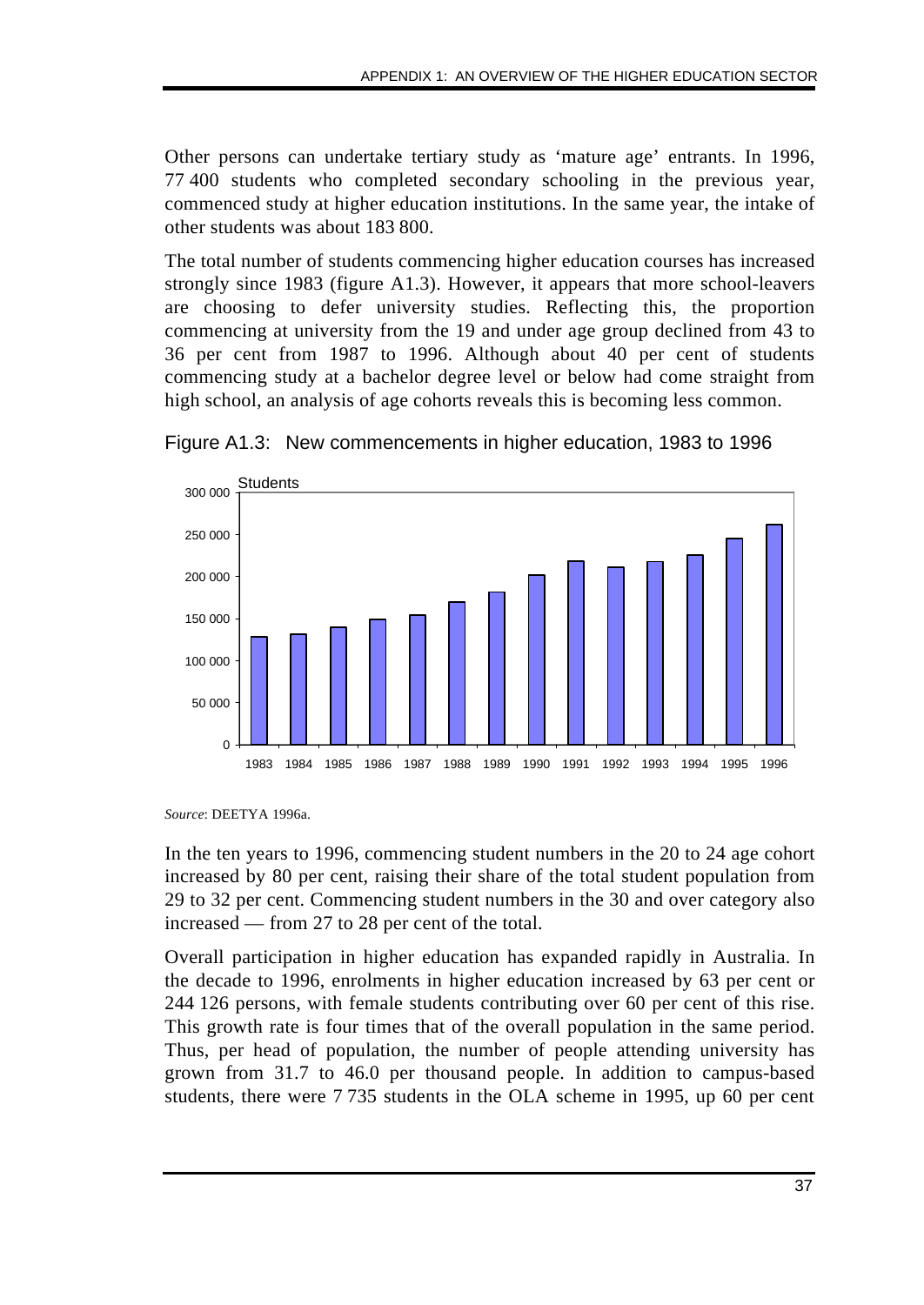from the inaugural 1993 level of 4 854. In 1996, there were 634 094 students (or 491 312 on an equivalent full-time basis) in the publicly funded higher education sector.

Selected characteristics of the higher education student population for 1986 and 1996 are shown in figure A1.4. In 1996, the bulk of higher education students were studying full-time (59 per cent). Women represented over half of the student body (54 per cent). Aboriginal or Torres Strait Islanders represent about 1 per cent of the student body, compared with about 1.3 per cent of the 15 years and over population. Between 1986 and 1996, the proportion taking bachelor and postgraduate studies increased, while there was a decline in the proportion of students taking other award courses.





**a** Includes distance education students. *Source*: DEETYA 1996a.

Analysis by field of study shows the courses with the highest enrolment levels in 1996 were humanities, business-related courses and science (figure A1.5).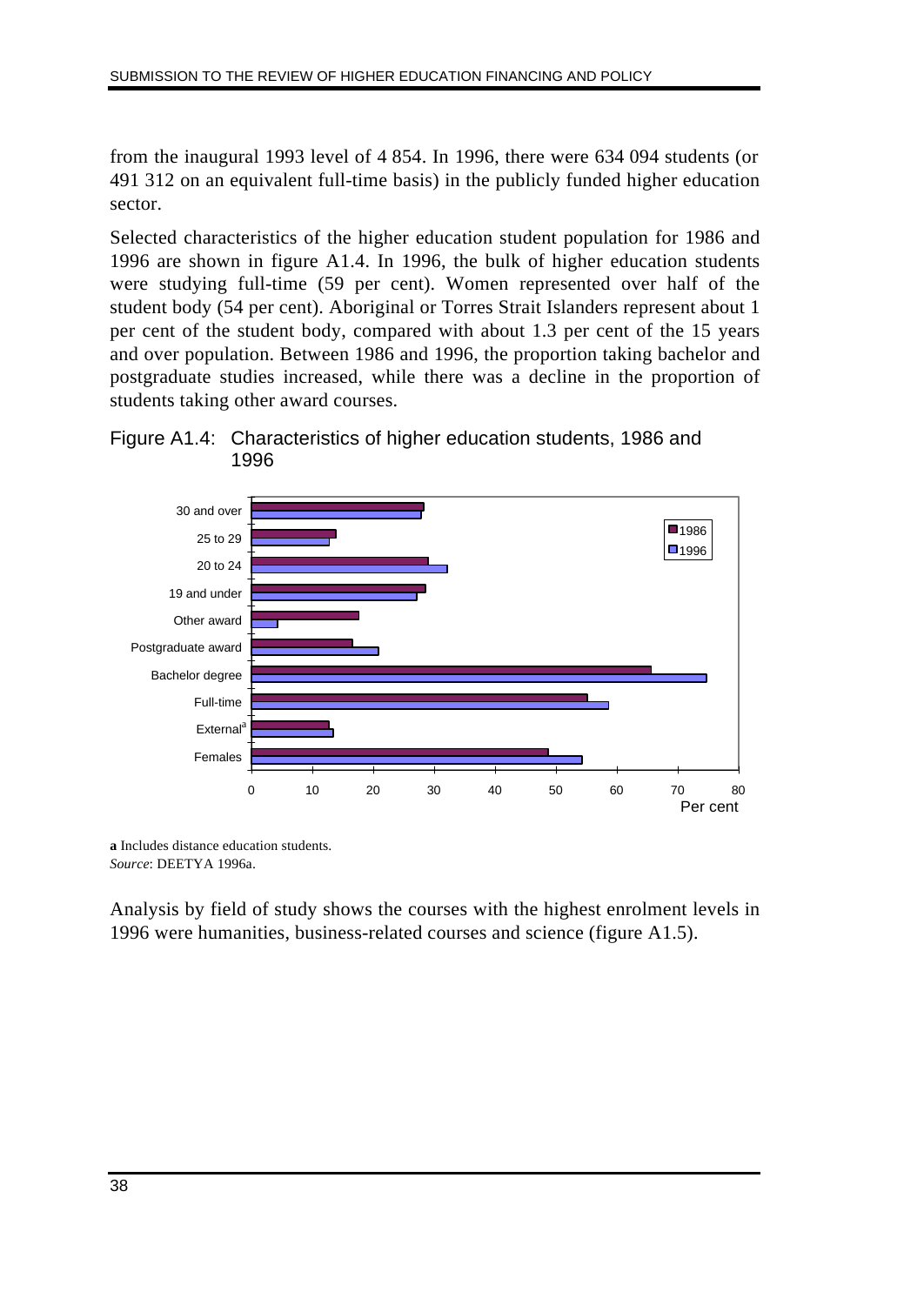

Figure A1.5: Share of total higher education students by broad field of study, 1986 and 1996

*Source*: DEETYA 1996a.

Over the decade to 1996, enrolments have grown fastest in vocationally-oriented courses such as law and legal studies, health, and business administration and economics. The large increase in the health field is, however, partly explained by the reclassification of nursing to higher education in 1989. On the other side of the ledger, there was a substantial drop in students studying education. The share of students in arts and social sciences and veterinary science also fell.

There has also been marked growth in students enrolling in postgraduate studies (figure A1.6). Postgraduate student numbers have increased at an average rate of 9 per cent each year since 1989, compared with an increase of 3.6 per cent per year for undergraduates. As a consequence, postgraduate students as a share of total higher education students increased from 16 per cent in 1989 to 21 per cent in 1996.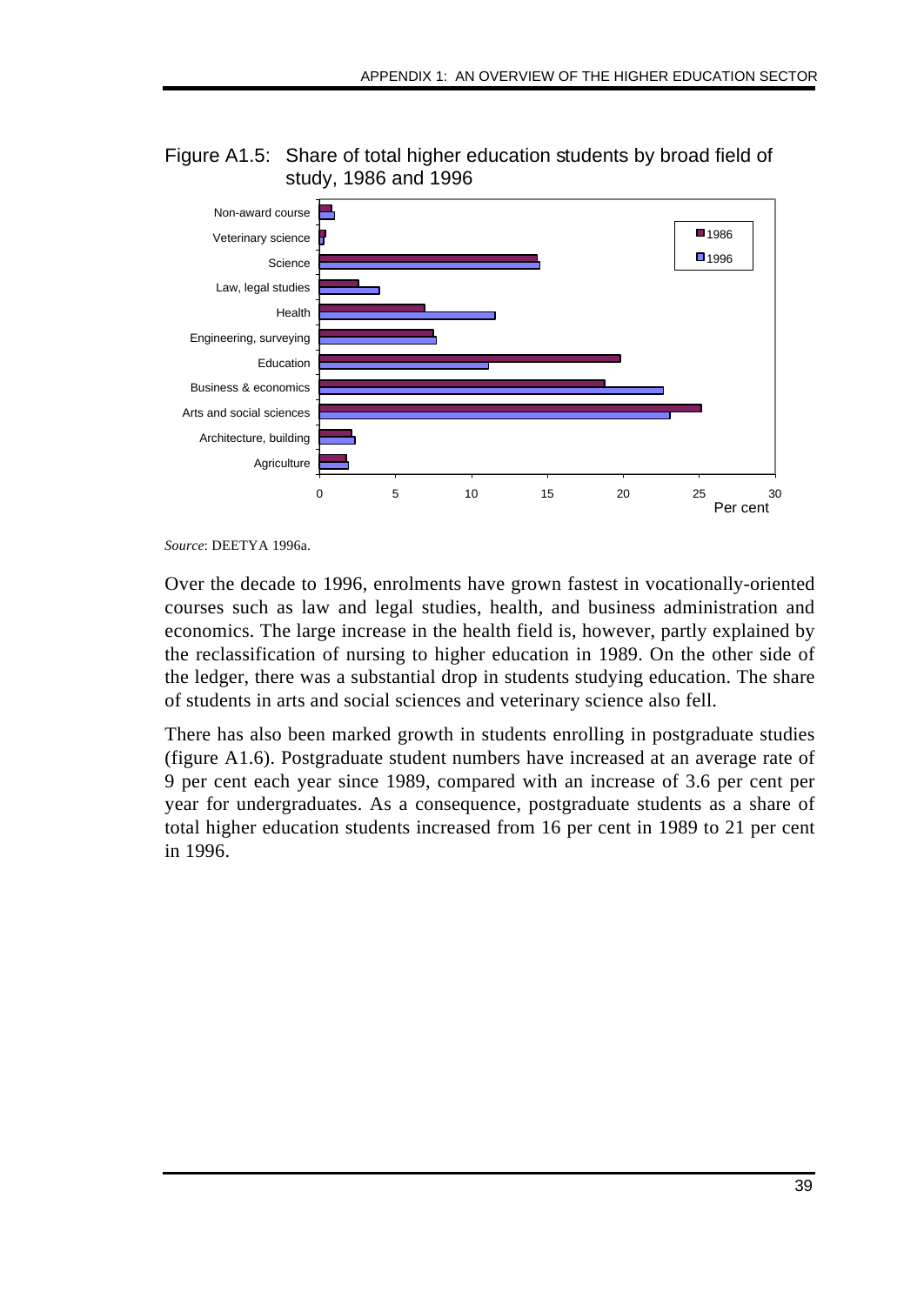

Figure A1.6: Higher education student numbers, 1983 to 1996

*Source*: DEETYA 1996a.

The Australian higher education system has not been able to keep pace with the strong growth in demand that has occurred since 1989. Each year since 1989, at least 6 per cent of people eligible for university have been unable to obtain a place in a university and/or course that was acceptable to them. In 1996, the estimated number of eligible applicants who were not offered a university place was between 16 000 and 23 900 people — equivalent to 6 to 9 per cent of total commencing students (AVCC 1996).

Demand for higher education is expected to slow over the next 10 years. On the basis of projected growth in population and changes in age structure (but with no assumed changes to existing participation rates), higher education enrolments are projected to rise by only 1.7 per cent (an increase of about 9 000) between 1994 and 2005. Assuming modest growth in participation rates for young students (while maintaining participation rates for older students), enrolments of domestic students could increase by around 13 per cent (about 69 000) over the same period (DEET 1995b). These projections do not take account of possible increases in participation rates linked to a growing emphasis on lifelong education or changes in demand linked to labour market changes or other influences.

### **Foreign students**

Exports of education and related services were \$1.7 billion in 1994–95. This includes fees from overseas students studying in Australia of about \$893 million — of which approximately \$600 million is attributed to higher education (AVCC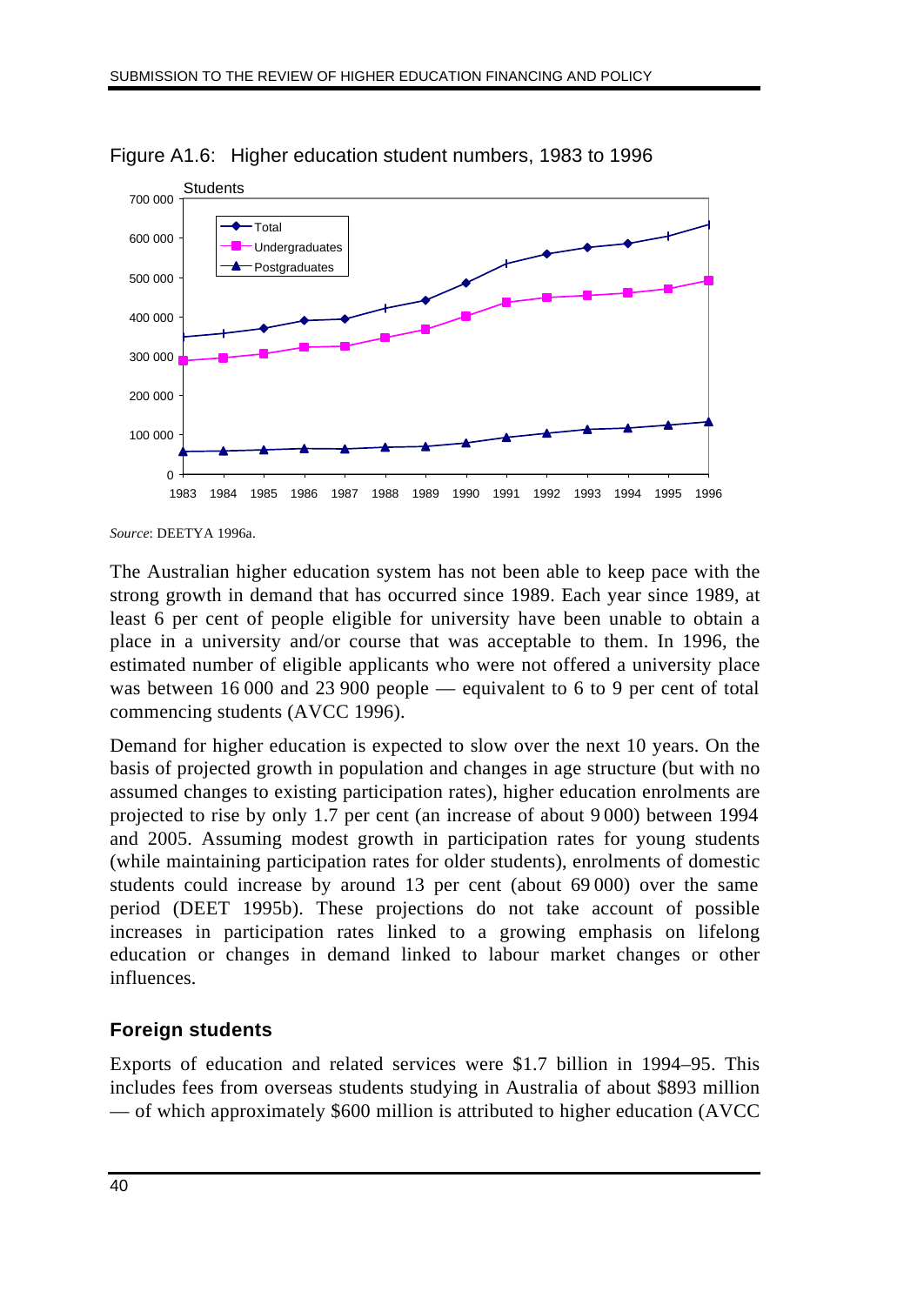1997). Overseas students' spending on non-education goods and services, such as general living items, accounts for the remaining earnings.

Growth in overseas student participation in higher education has outstripped growth of domestic participation in recent years. Most of this growth has occurred since 1988. In fact, foreign student numbers grew at about double the rate of the total student population over the seven years to 1996. In 1996, there were 53 188 overseas students studying in Australia (figure A1.7) In 12 universities, overseas students account for 10 per cent or more of the students enrolled.

Growth in overseas students has been strongest since 1988. This has occurred despite subsidies for overseas students ending in 1990. The streamlining of entry provisions and reductions in the complexity of visa requirements has facilitated the increase.

Of the overseas higher education students studying in Australia during 1996, over four-fifths (or about 44 500) were from Asia. These students came from more than twenty Asian countries, but three countries — Malaysia, Singapore and Hong Kong — accounted for around 65 per cent of total Asian students and over 50 per cent of all overseas students. The largest contingent came from Malaysia — around 10 877 students, or one-fifth of total foreign students.

Figure A1.7: The number of foreign students enrolled in UNS institutions, 1983 to 1996



*Source*: DEETYA 1996a.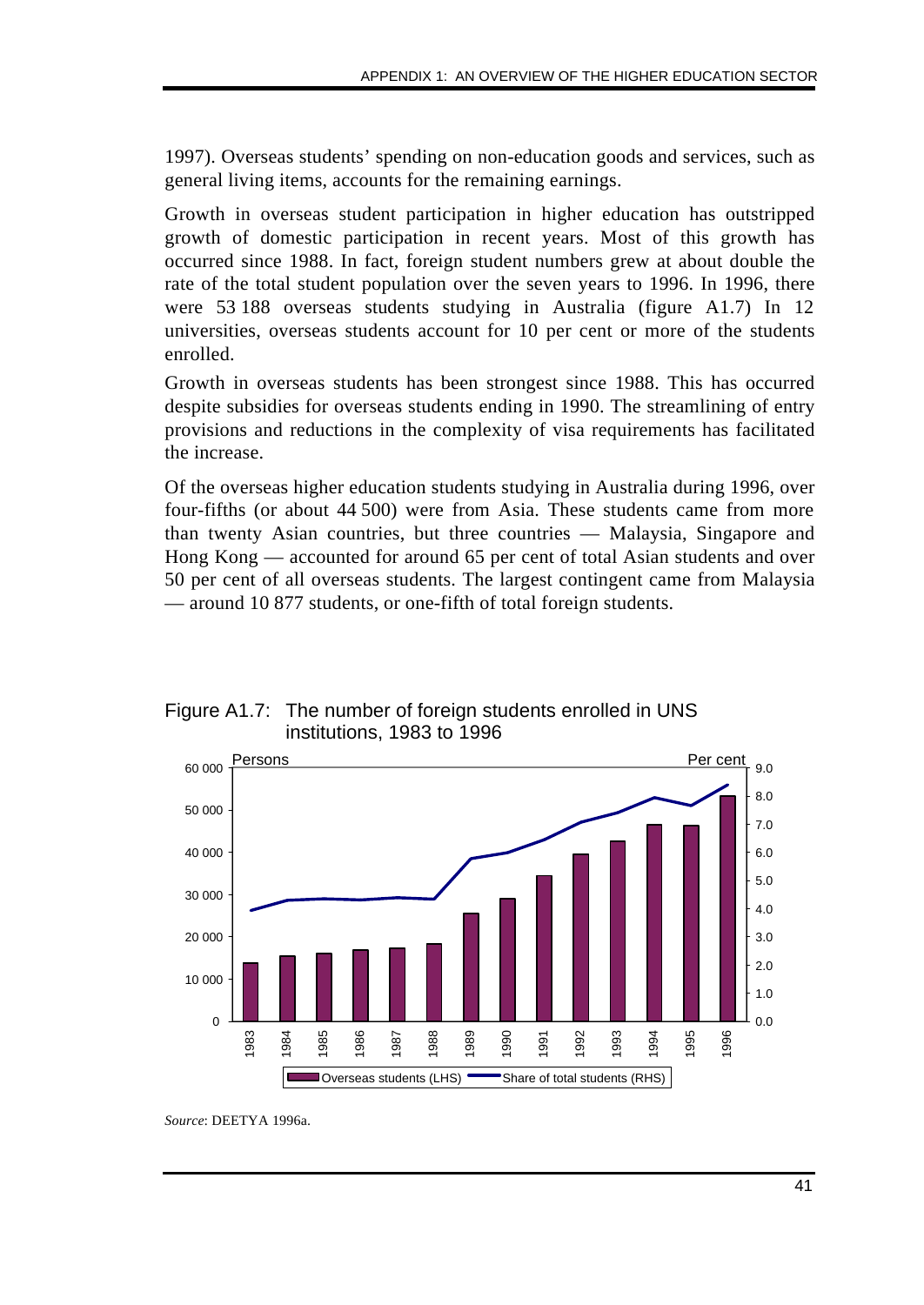# **A1.4 International comparisons**

Higher education systems across the world vary significantly. There are differences in the way education systems are organised, structured and managed. Length of courses and the emphasis placed on general and vocational education, as well as research and teaching, also vary markedly. Many factors contribute to these variations, including differing economic and demographic conditions and historical, cultural and social influences. Consequently, while international comparisons can provide some insights into key differences across systems, caution should be exercised in drawing firm inferences for policy purposes.

Like Australia, most OECD countries devote a significant proportion of national resources to tertiary (university and technical) education.3 According to the latest OECD statistics, the OECD region spent, on average, about 1.6 per cent of GDP on tertiary education in 1993 (figure A1.8 and table A1.3).



Figure A1.8: Expenditure on tertiary education as a share of GDP for selected countries, by source of funds,<sup>a</sup> 1993

**a** Includes direct subsidies to institutions and households, but excludes subsidies for student living costs. **b** *OECD total* refers to the weighted (by GDP) average of all 27 OECD countries for which data are available or can be estimated. **c** *Country mean* refers to a simple average of the values of all 27 OECD countries for which data are available or can be estimated.

*Source*: OECD 1996.

 $\overline{a}$ 

<sup>3</sup> Unless otherwise specified, data refer to tertiary education, not simply higher education.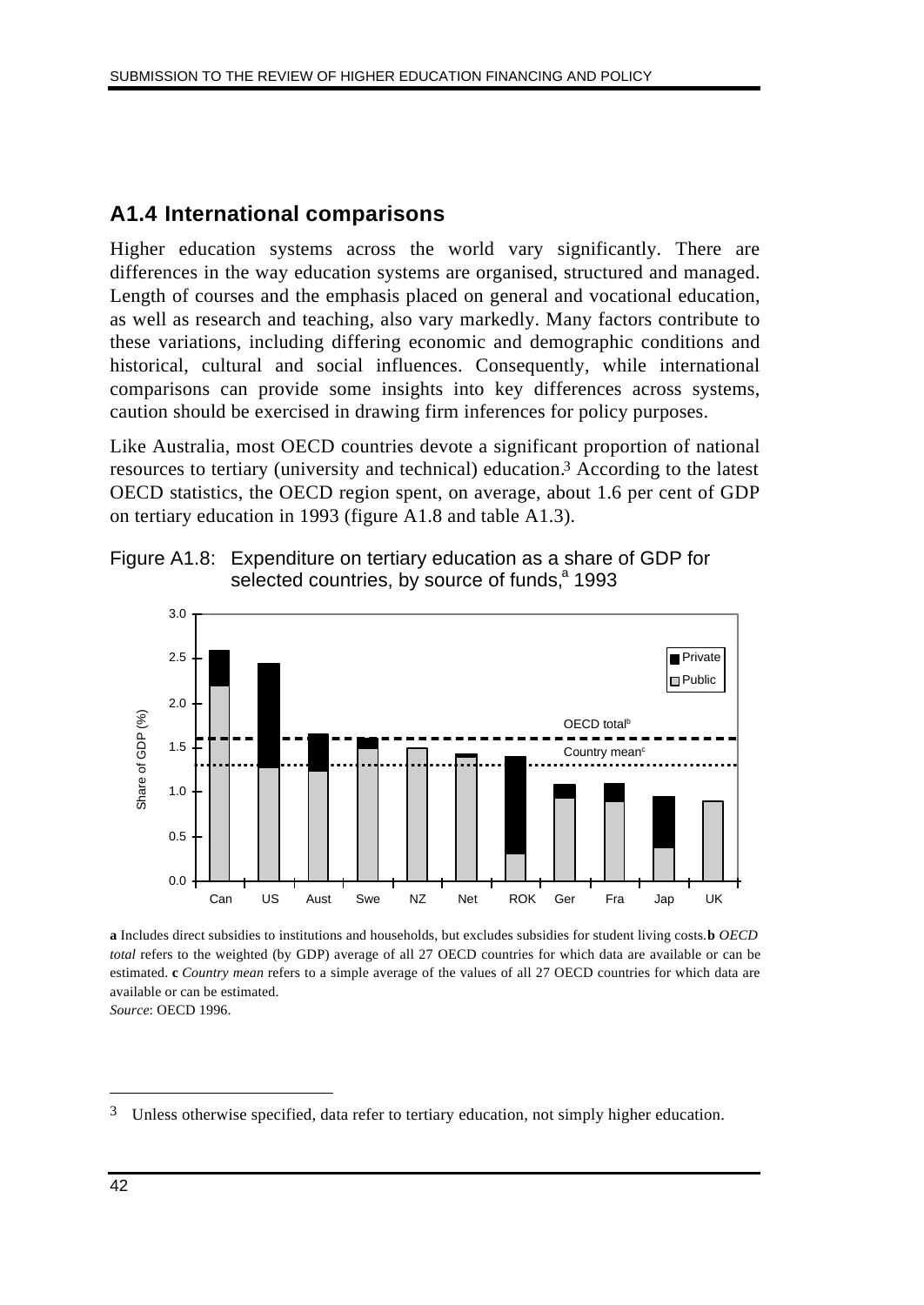While Australia is in line with this figure, there is considerable diversity among individual OECD countries. Canada and the US spent a relatively large share of their resources on tertiary education (2.4 per cent or more of GDP). At the other end of the spectrum, Japan and the UK devoted less than 1 per cent of GDP to tertiary education.

Countries also vary in the extent to which public funding is used to support tertiary education. For instance, in many European countries, the tertiary sector is virtually wholly government funded. In the US, Japan and Korea, public expenditure as a proportion of total tertiary education spending is relatively low — 52 per cent, 40 per cent and 22 per cent, respectively. In 1993, the Australian Government accounted for about 75 per cent of direct expenditure within the sector, compared to the average for the OECD region of about 65 per cent.

The high level of government expenditure as a share of GDP devoted to the tertiary sector in countries such as Australia, Canada, Sweden and the Netherlands is also reflected in relatively high ratios of public tertiary funding to total educational expenditure and total public spending more generally. Australia's public expenditure on tertiary education relative to primary and secondary education is high, accounting for 26.6 per cent of education spending, compared to the OECD country average of 22.8 per cent. Similarly, Australia devoted 3.8 per cent of all government outlays to tertiary education, the third highest in the selection of countries.

Spending on a per student basis also differs among countries. In line with high levels of general expenditure, Canada, the US and Sweden had relatively high levels of spending per student in 1993 (table A1.3). Australia spent an equivalent of US\$9 036 on each tertiary student, which is just below the OECD average. Apart from Sweden, many of the European countries had relatively low levels of expenditure per tertiary student.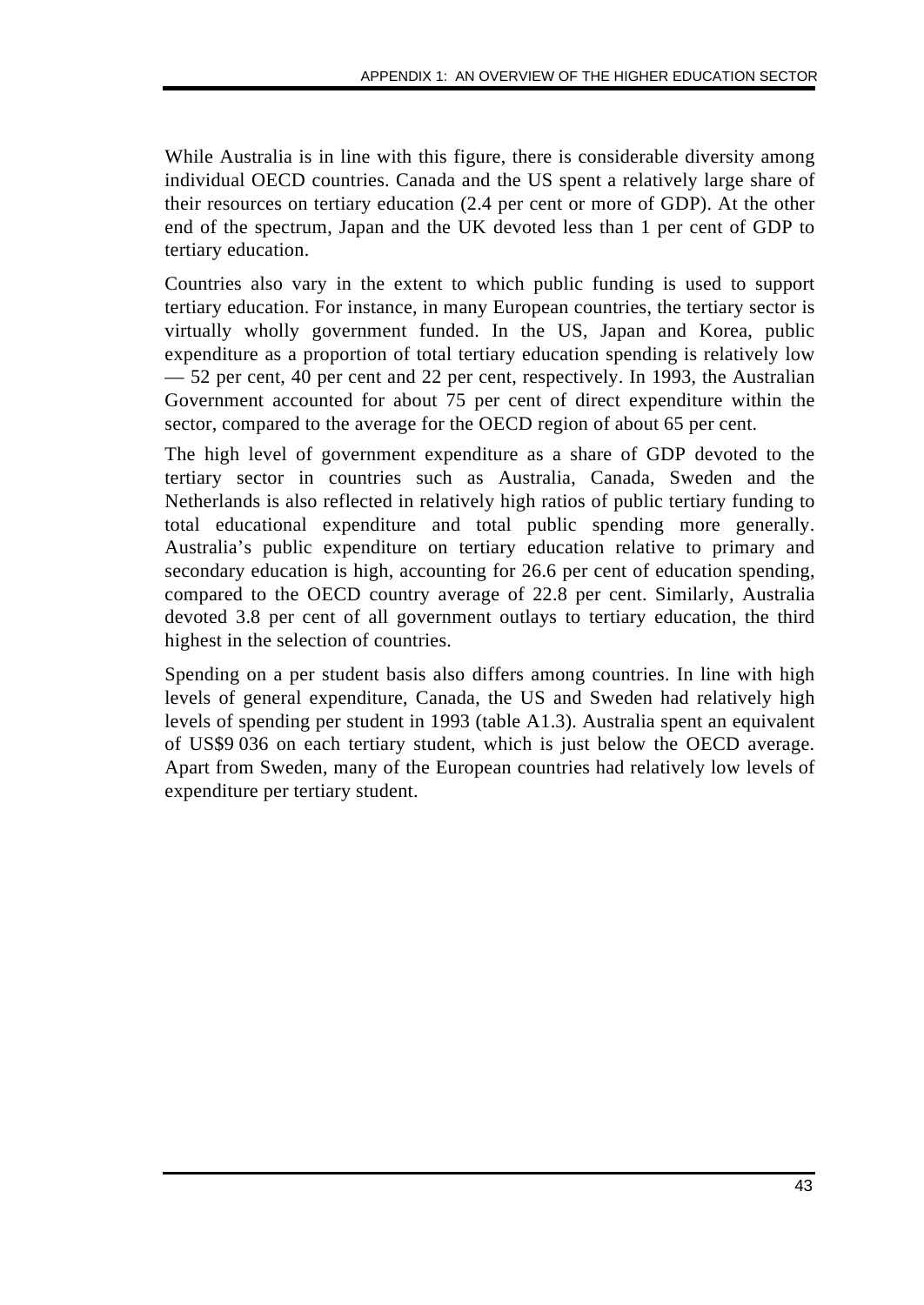| Country                        |             | Total expenditure as a<br>share of GDP<br>$\%$ |       | Share of<br>public<br>education<br>funding | Share of<br>all public<br>spending | Total<br>spending<br>per tertiary<br>student <sup>a</sup> |
|--------------------------------|-------------|------------------------------------------------|-------|--------------------------------------------|------------------------------------|-----------------------------------------------------------|
|                                | $Public^b$  | Private                                        | Total | $\%$                                       | $\%$                               | <b>US\$ PPP</b>                                           |
| <b>Australia</b>               | 1.2         | 0.4                                            | 1.7   | 26.6                                       | 3.8                                | 9 0 3 6                                                   |
| Canada                         | 2.2         | 0.4                                            | 2.6   | 35.1                                       | 4.7                                | 11 132                                                    |
| <b>US</b>                      | 1.3         | 1.2                                            | 2.4   | 25.4                                       | 3.6                                | 14 607                                                    |
| Japan                          | $0.4^\circ$ | 0.6                                            | 0.9   | 10.5                                       | 1.1                                | 7556                                                      |
| New Zealand                    | 1.5         | na                                             | na    | 25.9                                       | 4.4                                | 7337                                                      |
| France                         | 0.9         | 0.2                                            | 1.1   | 17.3                                       | 1.8                                | 6 0 33                                                    |
| Germany <sup>d</sup>           | 0.9         | 0.1                                            | 1.1   | 22.1                                       | 2.1                                | 7902                                                      |
| Netherlands                    | 1.4         | 0.0                                            | 1.4   | 31.5                                       | 2.9                                | 8665                                                      |
| Sweden                         | 1.5         | 0.1                                            | 1.6   | 27.4                                       | 2.9                                | 12 693                                                    |
| <b>UK</b>                      | 0.9         | $\ddotsc$                                      | 0.9   | 22.6                                       | 2.6                                | 8 2 4 1                                                   |
| Country mean <sup>e</sup>      | 1.1         | 0.2                                            | 1.3   | 22.8                                       | 2.8                                | 9665                                                      |
| <b>OECD</b> total <sup>f</sup> | 1.1         | 0.6                                            | 1.6   | na                                         | na                                 | na                                                        |
| South Korea                    | 0.3         | 1.1                                            | 1.4   | 7.2                                        | 2.0                                | 2589                                                      |
| Singapore                      | na          | na                                             | na    | 26.0 <sup>g</sup>                          | $9.6^{\circ}$                      | na                                                        |

#### Table A1.3: Expenditure on tertiary education in selected countries,1993

**a** Spending (public and private) in equivalent US dollars using purchasing power parity. The purchasing power parity exchange rate gives the amount of a national currency that will buy the same basket of goods and services in a country as the US dollar will in the United States. **b** Includes direct subsidies to institutions and households, but excludes subsidies for student living costs. **c** Direct subsidies to institutions only. **d** Refers to the former Federal Republic of Germany. **e** Simple average of the values of all 27 OECD countries for which data are available or can be estimated. **f** Refers to the weighted (by GDP) average of all 27 OECD countries for which data are available or can be estimated. **g** 1990 data. **na** Data were not available or not reported. **..** Negligible or zero.

*Sources*: OECD 1996; and Selvaratnam 1994.

However, expenditure per student is affected by the share of university education relative to the non-university sector. In Germany and Australia for example, funding between these sectors varies significantly, with university students receiving around double the average subsidy given to non-university students. In Japan and New Zealand, average funding per student in the university and nonuniversity sectors is more even.

Many factors contribute to the level of resources devoted to the tertiary sector, among them the wealth of a country, the size of the youth population, employment opportunities and public policy in relation to institutional and student support. High enrolment rates will require more financial resources, other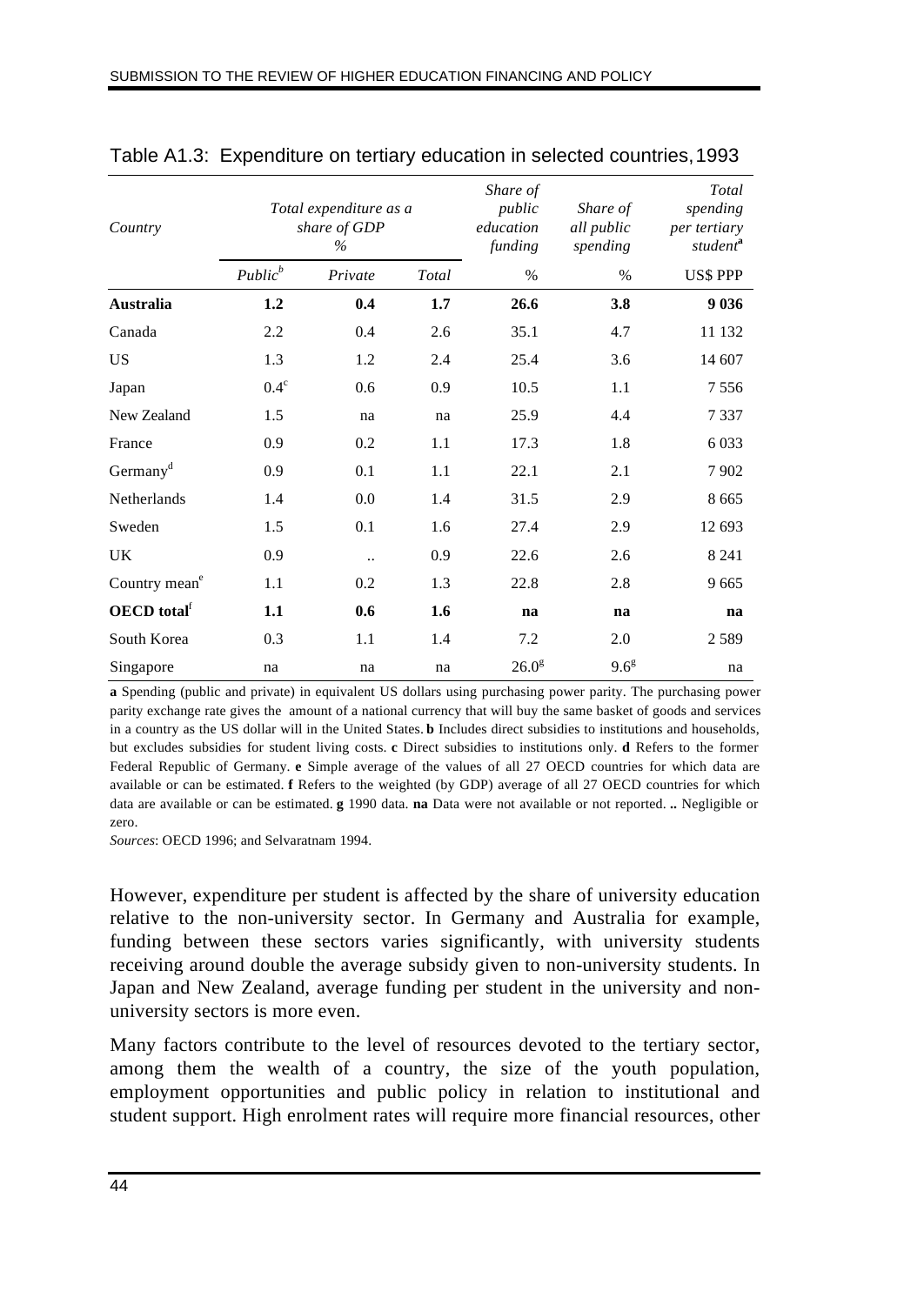things being equal. Participation rates across a number of OECD countries are reported in table A1.4.

|                           | Age 18-21  |                          | Age 22-25  |                          | Age 26-29  |                          |
|---------------------------|------------|--------------------------|------------|--------------------------|------------|--------------------------|
|                           | University | <i>Other</i><br>tertiary | University | <i>Other</i><br>tertiary | University | <i>Other</i><br>tertiary |
| <b>Australia</b>          | 20.5       | 8.7                      | 8.4        | 5.2                      | 4.7        | 3.8                      |
| Canada                    | 26.2       | 14.0                     | 14.6       | 8.2                      | 5.4        | 4.2                      |
| <b>US</b>                 | 21.3       | 13.6                     | 14.4       | 6.6                      | 6.5        | 3.9                      |
| Japan                     | na         | na                       | na         | na                       | na         | na                       |
| NZ                        | 23.8       | 7.1                      | 10.1       | 3.8                      | 4.8        | 2.5                      |
| France                    | 23.3       | 9.9                      | 14.1       | 2.9                      | 4.2        | 0.4                      |
| Germany <sup>c</sup>      | 8.7        | 2.4                      | 15.5       | 1.7                      | 8.6        | 1.7                      |
| Netherlands <sup>d</sup>  | 22.1       | na                       | 18.4       | na                       | 6.2        | na                       |
| Sweden <sup>d</sup>       | 12.3       | na                       | 15.3       | na                       | 7.2        | na                       |
| UK.                       | 18.7       | 4.8                      | 5.8        | 2.6                      | 2.8        | 1.6                      |
| Country mean <sup>e</sup> | 15.9       | 5.6                      | 12.1       | 3.3                      | 5.1        | 1.6                      |
| South Korea               | 19.8       | 11.0                     | 12.7       | 3.6                      | 2.7        |                          |

Table A1.4: Net enrolments in university and other tertiary education, selected age groups, 1994 (per cent)<sup>a, b</sup>

**a** Net enrolments is the number of students in the age group as a percentage of the total population in that age group. **b** No adjustment has been made for part-time and full-time students. **c** These data refer to the former Federal Republic of Germany. **d** University figures include net enrolments in other tertiary. **e** Simple average of the values of all 27 OECD countries for which data are available or can be estimated. **na**. Not available or not reported. **..** Negligible or zero.

*Source*: OECD 1996.

In most OECD countries, the highest net enrolments in tertiary education are reported for the 18–21 age group. Tertiary education participation in this age group for Australia was above that reported in many OECD countries. Yet Australia tends to lag France, New Zealand and Korea, which devote about the same or less resources to the sector. Similarly, Australia lags many OECD countries in terms of participation in the older age groups for university-based education.

Strong competition for places in tertiary institutions and the internationalisation of higher education has stimulated the development of an export market for education. Funding pressures are also encouraging institutions to find ways to broaden their enrolment base. These factors have contributed to the strong growth in international trade in educational services over the past few decades.

Australia appears to be capturing an increasing share of this market (table A1.5). While starting from a relatively low base, the number of foreign students enrolled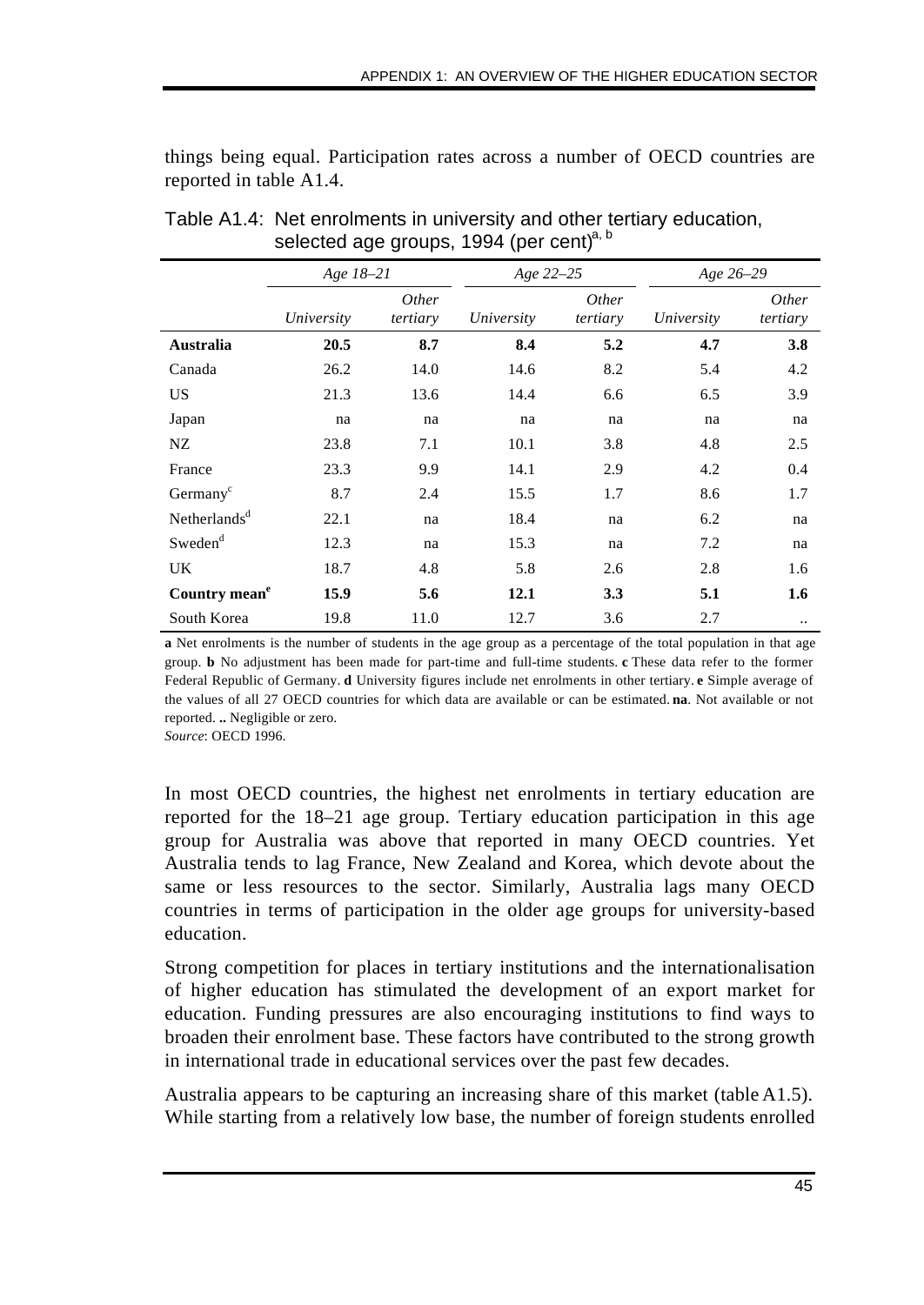in Australian institutions has expanded more than four-fold over the period 1980 to 1993. Following a rapid expansion in export services, Australia has become one of the larger exporters of educational services.

|                  |         | Foreign students enrolled |                      |      | total students $(\% )$ | Foreign enrolments as a share of |
|------------------|---------|---------------------------|----------------------|------|------------------------|----------------------------------|
| Country          | 1980    | 1993                      | Percentage<br>change | 1980 | 1993                   | Percentage<br>change             |
| <b>US</b>        | 311882  | 449 749                   | 44.2                 | 2.6  | 3.1                    | 20.5                             |
| France           | 110 763 | 139 562                   | 26.0                 | 10.3 | 6.7                    | $-34.6$                          |
| UK.              | 56 003  | $95\,594^{\rm a}$         | 70.7                 | 6.8  | 6.3                    | $-7.6$                           |
| <b>Australia</b> | 8777    | 42 571                    | 385.0                | 2.7  | 4.4                    | 62.8                             |
| Canada           | 28 4 43 | 35 451                    | 24.6                 | 2.4  | 1.8                    | $-27.3$                          |
| Austria          | 12885   | 23 911                    | 85.6                 | 9.4  | 10.5                   | 11.6                             |
| Italy            | 29 447  | 22 618                    | $-23.2$              | 2.6  | 1.3                    | $-49.0$                          |
| China            | 1 3 8 1 | 22 617                    | 1 537.7              | 0.1  | 0.5                    | 322.2                            |
| Norway           | 1 1 1 4 | 11 290                    | 913.5                | 1.4  | 6.4                    | 353.7                            |
| New Zealand      | 2464    | 4489                      | 82.2                 | 3.2  | 2.8                    | $-14.3$                          |
| South Korea      | 1 0 1 5 | 1908                      | 88.0                 | 0.2  | 0.1                    | $-42.0$                          |

| Table A1.5: Foreign students enrolled in tertiary education by country, |
|-------------------------------------------------------------------------|
| 1980 and 1993                                                           |

**a** Data for 1992.

*Source*: UNESCO 1995.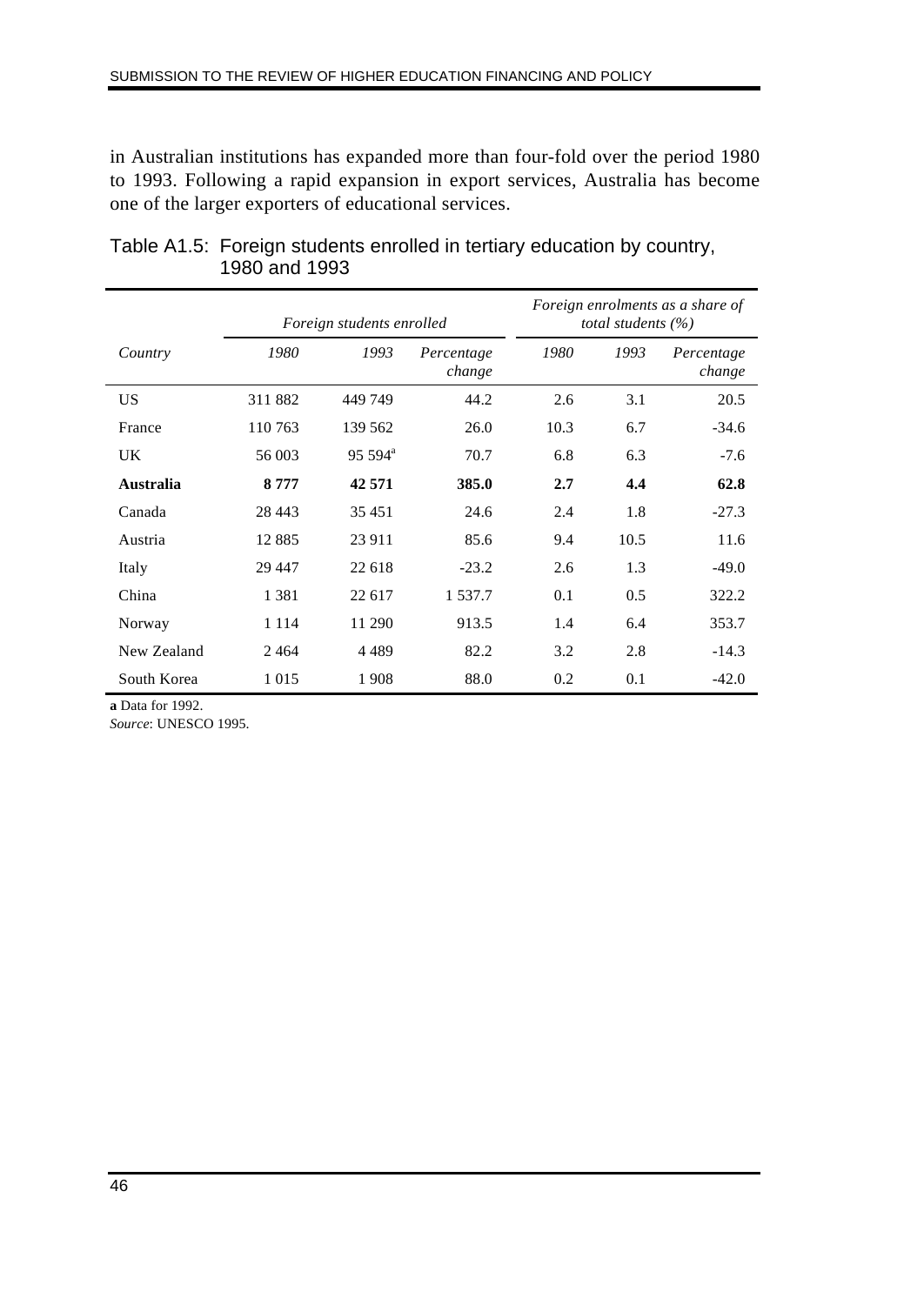# **APPENDIX 2 CURRENT FUNDING AND CHARGING ARRANGEMENTS**

The Commonwealth Government has implemented major reforms in the higher education sector in recent years in an effort to raise participation and widen access to higher education, while at the same time containing costs through rationalisation and streamlining of the system.

The reforms involved the removal of the binary divide between the universities and the former Colleges of Advanced Education and a major rationalisation through amalgamation of smaller institutions. New funding arrangements imposed stricter accountability standards on universities within the centralised framework of the Unified National System (UNS). Key aspects of the new arrangements include:

- the allocation of resources through the provision of block operating grants to UNS universities determined on the basis of student load profiles;
- the reintroduction of student tuition fees in the form of HECS; and
- partial regulation of fees set by UNS institutions.

This appendix outlines key features of the reforms, existing higher education funding programs and charging arrangements. The framework for funding higher education and the allocation of block funding is examined in section A2.1. Recent reforms to the HECS are outlined in section A2.2. The structure and regulation of tuition fees across the higher education sector are examined in section A2.3. Other Commonwealth higher education policies and student assistance measures are briefly described in sections A2.4 and A2.5, respectively.

# **A2.1 The Unified National System: a framework for reform**

The central feature of the new reforms to higher education was the creation of the UNS. To receive full Commonwealth funding, institutions were required to become a part of the UNS and to achieve a minimum sustainable student load of at least 2000 equivalent full-time student units (EFTSU). Smaller institutions were obliged to merge or establish a formal working relationship with a larger institution. Through the merger process the total number of public universities in the UNS was reduced to 36.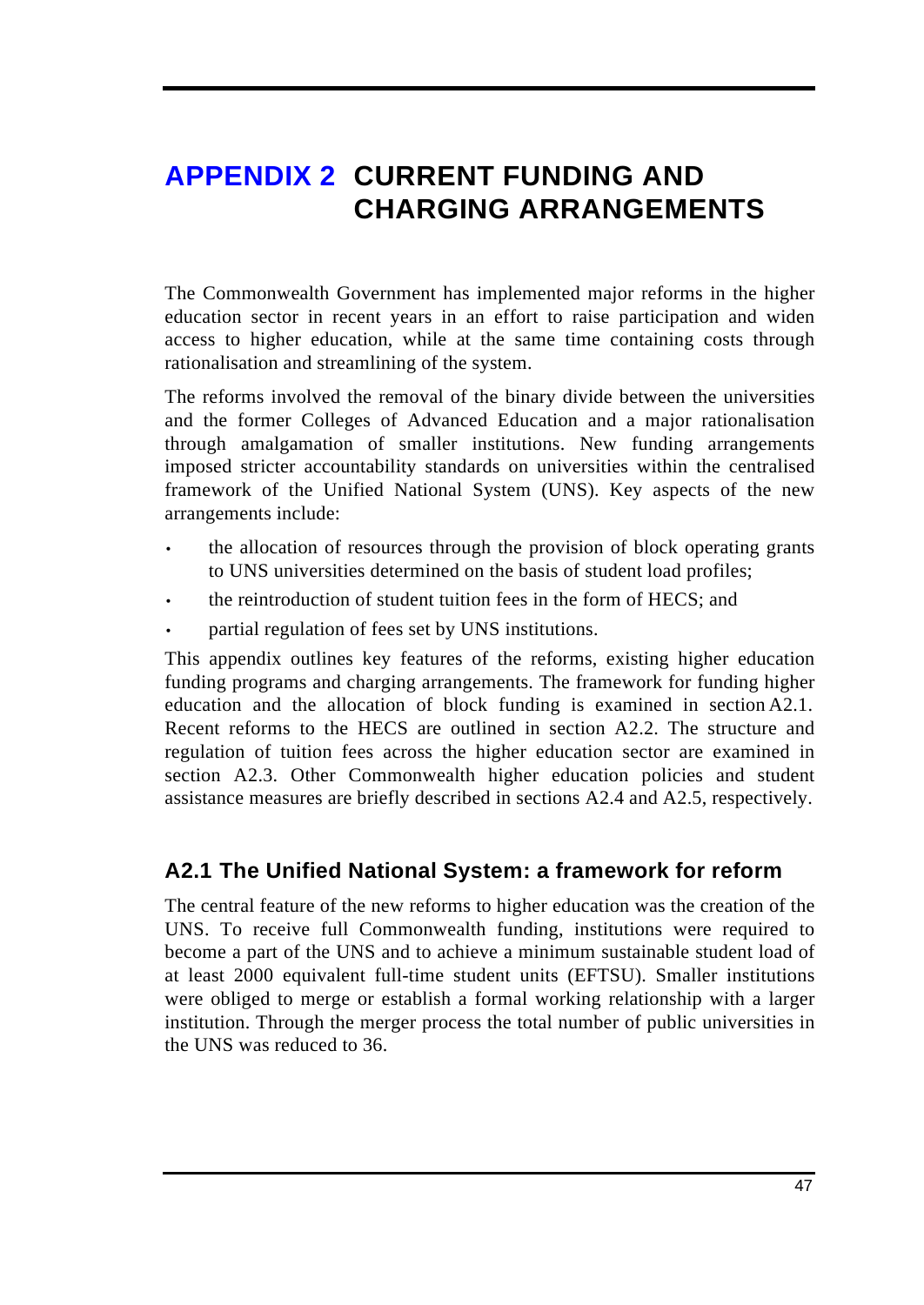Institutions in the UNS were offered funding on a rolling triennial basis, mainly in the form of a single block operating grant. Additional funds are provided through targeted funding programs (section A2.4).

### **The block operating grant**

Around 90 per cent (\$4.8 billion in 1997) of Commonwealth funds for higher education are provided in the form of a single operating grant to institutions. The largest component — roughly \$4.4 billion  $1 -$  is allocated to fund teaching and related research. It covers basic operating costs, including academic and general salaries, minor capital works and non-salary items associated with teaching, such as libraries (figure A2.1).

#### Figure A2.1: Operating grant components and level of funding,  $1997<sup>a</sup>$



**a** Based on budget allocation figures for 1997. **b** Within the teaching component is a *research training component*, which is allocated to a university on the basis of its postgraduate research EFTSU. It is estimated to be 10.7 per cent of the operating grant, or \$476 million in 1996–97. *Sources*: DEETYA 1996c; McGauran 1996.

### *Allocation of teaching funds and student places*

The allocation of the operating grant is determined during 'educational profile' negotiations between DEETYA and each of the UNS institutions (box A2.1). The outcome is an agreed level of funding which relates to the institution's objectives and the number of students it is expected to enrol.

 $\overline{a}$ 

<sup>&</sup>lt;sup>1</sup> In 1997, the teaching component included a direct grant of about \$3.2 billion plus an allocation from the HECS Liability Trust Fund of about \$1.2 billion.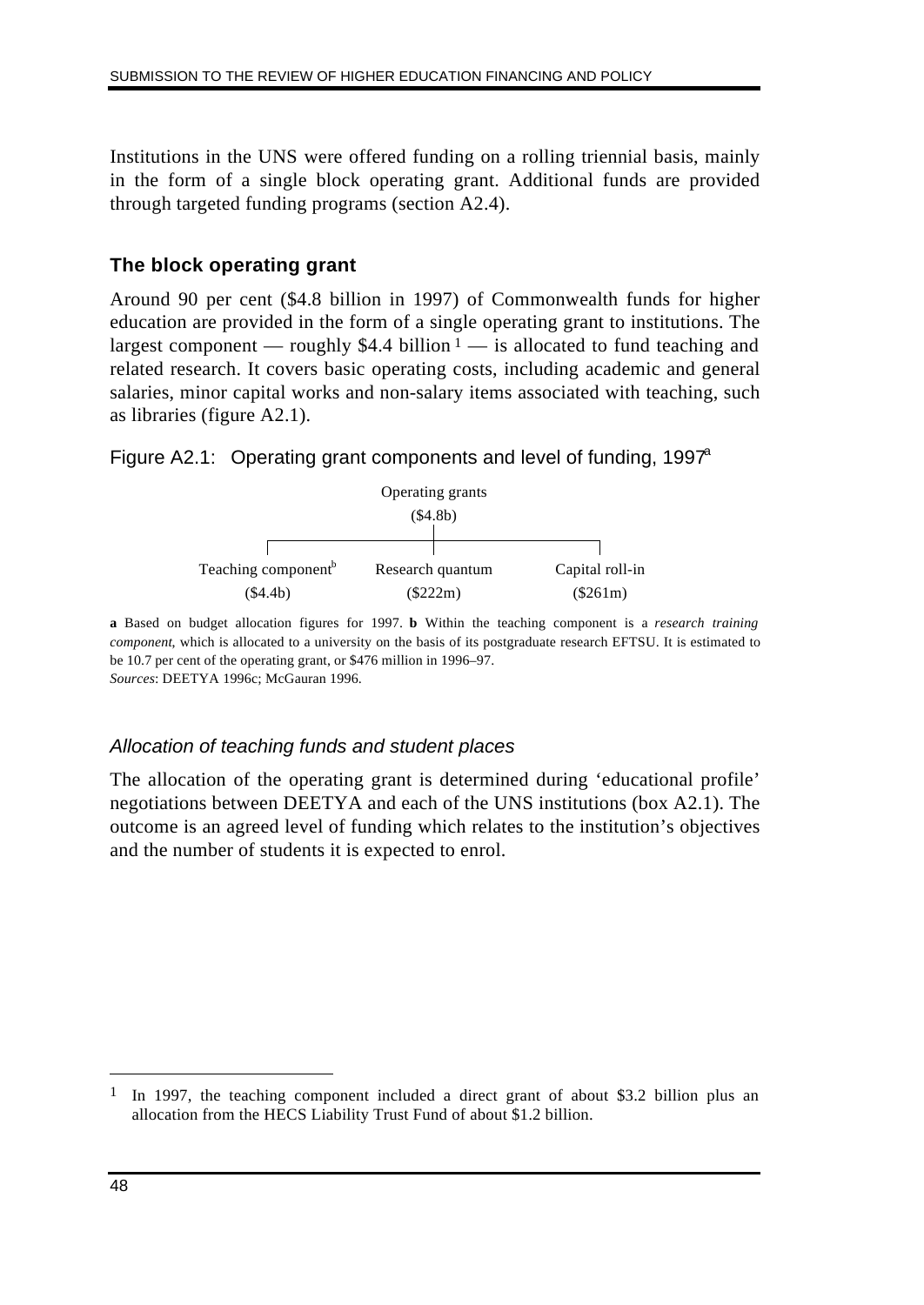# Box A2.1: Educational profiles

Operating grants in the UNS are based on educational profiles that institutions must develop in negotiation with DEETYA. These negotiations occur annually within the context of the triennial cycle, with the opportunity to negotiate major alterations or proposed new developments as the need arises. Profiles include a statement identifying the role and mission of institutions in broad terms and separate management plans outlining their activities in teaching, research and capital management, as well as statements of intent on dealing with equity issues, including an Aboriginal and Torres Strait Islander education strategy.

**Student load targets** are set during the negotiation process. These targets form the basis for determining the maximum grant allocated to an institution. While each institution is expected to meet or exceed a **total enrolment target** as well as an **undergraduate target**, they receive funding only up to the agreed targets. From 1998, institutions will receive an amount equivalent to the minimum HECS liability of each undergraduate student enrolled beyond target. Correspondingly, the Commonwealth will reduce an institution's funding by the equivalent of the minimum upfront differential HECS payment for each EFTSU that institutions fall short of their agreed undergraduate target.

*Sources*: Dawkins 1988b; DEETYA 1997b.

Student place allocations are largely determined on the basis of previous allocations, with some adjustments to accommodate changes in demand and growth within the system. In determining which institutions will receive growth funding, DEETYA takes account of state and regional needs, the capacity of institutions and their individual bids. This process involves consultation between the Commonwealth, State and Territory governments (via specially established Joint Planning Committees), Australian education administrative bodies and higher education institutions.

Since 1990, the relative funding model has been used to assist in the reallocation of funds from the pre-1987 system to the new institutions to ensure that they are funded on an equitable basis. This model assigns weights to the different disciplines and level of study on a system-wide unit cost basis. The most expensive disciplines and courses receive the greatest weight and funds. Disciplines such as medicine, dentistry and veterinary science are among the most costly to provide, while humanities, education and law are the least costly. Similarly, students enrolled in higher degree research are weighted more heavily than those at the undergraduate level.

The relative funding model was designed to be a once-off adjustment, rather than for use on an ongoing basis. Each year since 1990, DEETYA has adjusted institutional grants to bring each institution's teaching funds within a tolerance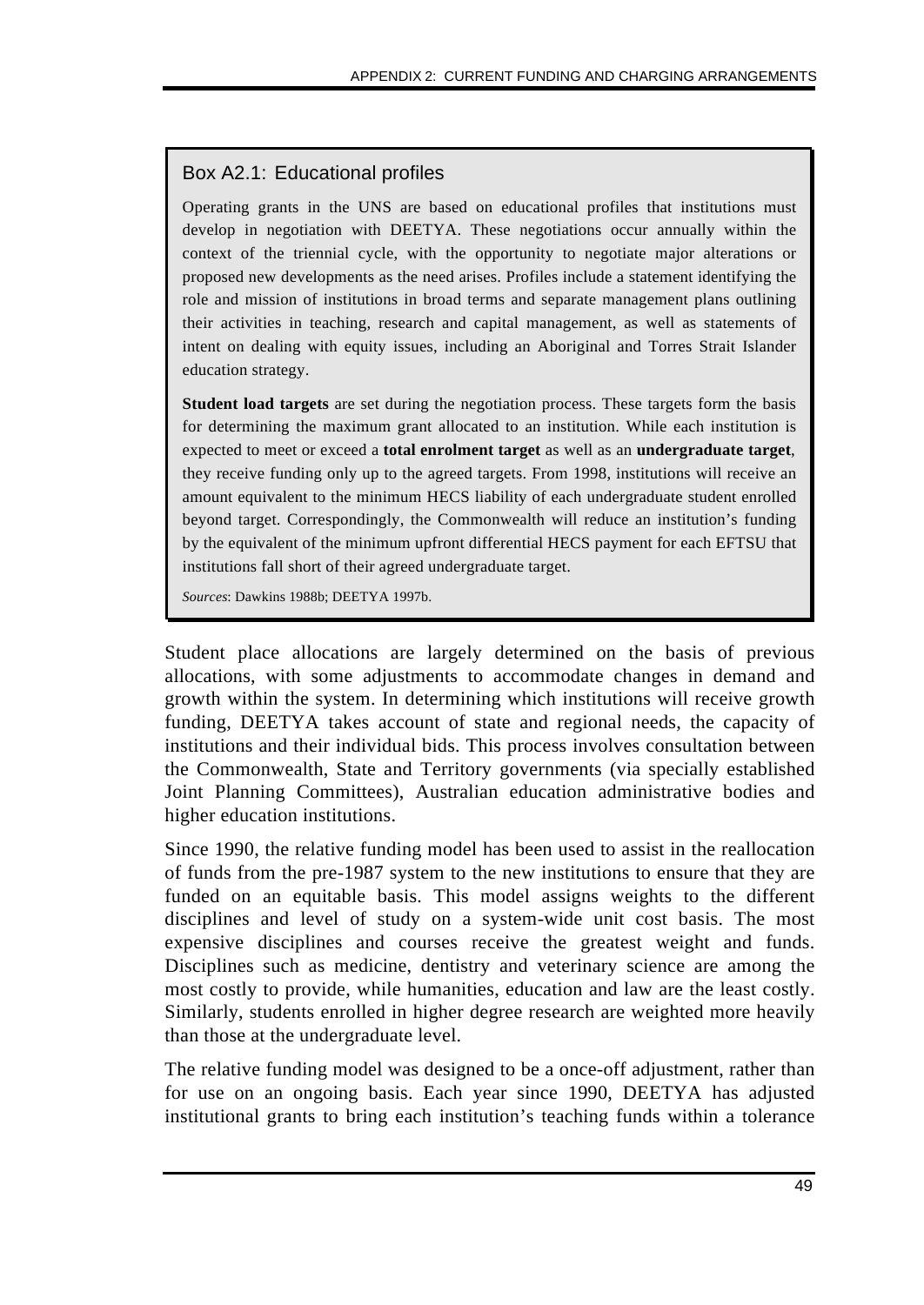band of about 3 per cent of the funding relativities of the model. This process of adjustment has been completed. Consequently, in 1997, DEETYA abandoned the relative funding model. Allocation of teaching funds is now determined on the basis of the average rate of funding per EFTSU at each institution. This average funding rate in turn reflects the distribution of EFTSU across disciplines and levels of study, as specified in the relative funding model. On average, the subsidy provided in 1997 was roughly equivalent to \$9 500 for each EFTSU in the total enrolment load.

### *Research funding*

In 1988, there was a major restructuring to the way research was managed and funded. Research directly related to teaching is allocated to universities via the teaching component of the block operating grant. The bulk of other research funding has been separated from the operating grant to encourage greater efficiency through competitive schemes and to ensure closer alignment with broader national objectives. However, a small component of the operating grant, known as the Research Quantum, has been retained to support basic research activities that are not directly related to teaching and research training.

Funds for the research quantum were created from a 'clawback' of \$65 million per annum (phased in over the 1989–91 triennium), or 1.5 per cent of the operating grants from the pre-1987 universities for distribution on a competitive basis. It accounts for about 5 per cent of total operating funds. Since 1990, these funds have been allocated on the basis of a 'composite index', which takes account of research inputs (measured as success in attracting research grants) and outputs (as measured by postgraduate research completions and numbers of publications). In 1995, about 90 per cent of funds were allocated on the basis of inputs, particularly from national competitive research grants. Criticisms over the weights used in the index has led to more emphasis being placed on outputs through increasing the weights on publications and higher degree research completions, but success in attracting research grants is still the major component for allocating funds (IC 1995; HEC 1996).

### *Capital funding*

The capital component of the block operating grant, known as the capital roll-in, is provided to support infrastructure development for all university activities. This funding is allocated to institutions and reflects their agreed student target loads.

In addition, the Commonwealth has set aside \$37.6 million for each year of the current triennium to fund additional capital projects. These funds are held in a capital development pool, which provides specific purpose grants to assist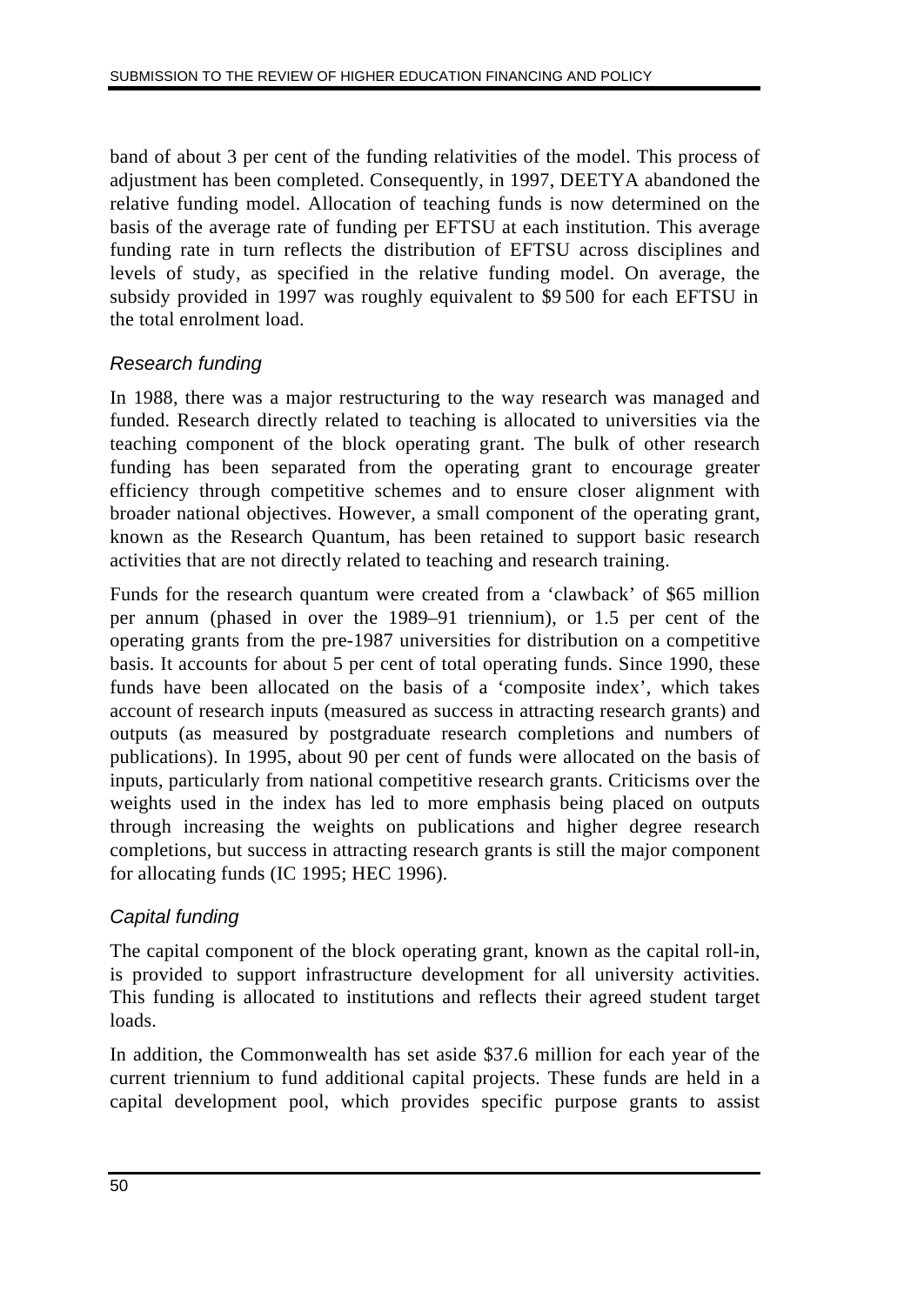institutions that have experienced extraordinary levels of Commonwealth-funded growth since 1994, and to expand, develop and upgrade electronic delivery infrastructure, particularly for new campus developments (DEETYA 1996c).

# **A2.2 User charges for higher education — HECS**

In 1987, the Hawke government reintroduced an annual tuition fee for higher education in the form of a Higher Education Administration Charge of \$250 per student. In 1989, this charge was replaced by the HECS. Under this scheme, Australian university students were required to contribute a uniform amount (\$2 478 annually in 1997 for continuing full-time students) that, on average, accounted for roughly 23 per cent of the tuition cost of their education. This contribution can be made as an upfront payment, which receives a 25 per cent discount, or deferred.2

The HECS is becoming an increasingly important element of higher education funding. All funds collected via HECS are put into a HECS Liability Trust Fund. The revenue is reallocated to institutions as part of the teaching component of the block operating grant. About \$1.2 billion was allocated from this fund in 1997.

The Government recently made a major change to the structure of the HECS. Since January 1997, all commencing students have been required to pay a tuition fee of between \$3300–\$5500 for a full year of study (table A2.1). All units of study are divided into three HECS bands. The amount of HECS payable depends on which band a student's units of study fall within (ATO & DEETYA 1996). The required payment is also adjusted for their study load. For example, a student commencing a Bachelor of Economics in 1997 with a full-time load would undertake eight units. If the student enrolled in six economics units and two arts units their HECS liability would be \$4 350 (ie  $6/8 \times$  \$4 700 [economics rate] +  $2/8$  x \$3 300 [the arts rate] = \$3 525 + \$825).

Under the new HECS, students continue to have the option to pay upfront and receive a discount. Alternatively, they may defer payment until their taxable income reaches a threshold, now \$20 701, previously equal to average weekly earnings (\$28 495 in 1996–97) (table A2.2). In addition, new repayment rates apply. These changes mean that most HECS-liable individuals will begin repaying their debt sooner and will complete repayment more quickly.

 $\overline{a}$ 

<sup>2</sup> When students choose to pay HECS upfront, the institution is paid the outstanding 25 per cent of the contribution by the Commonwealth.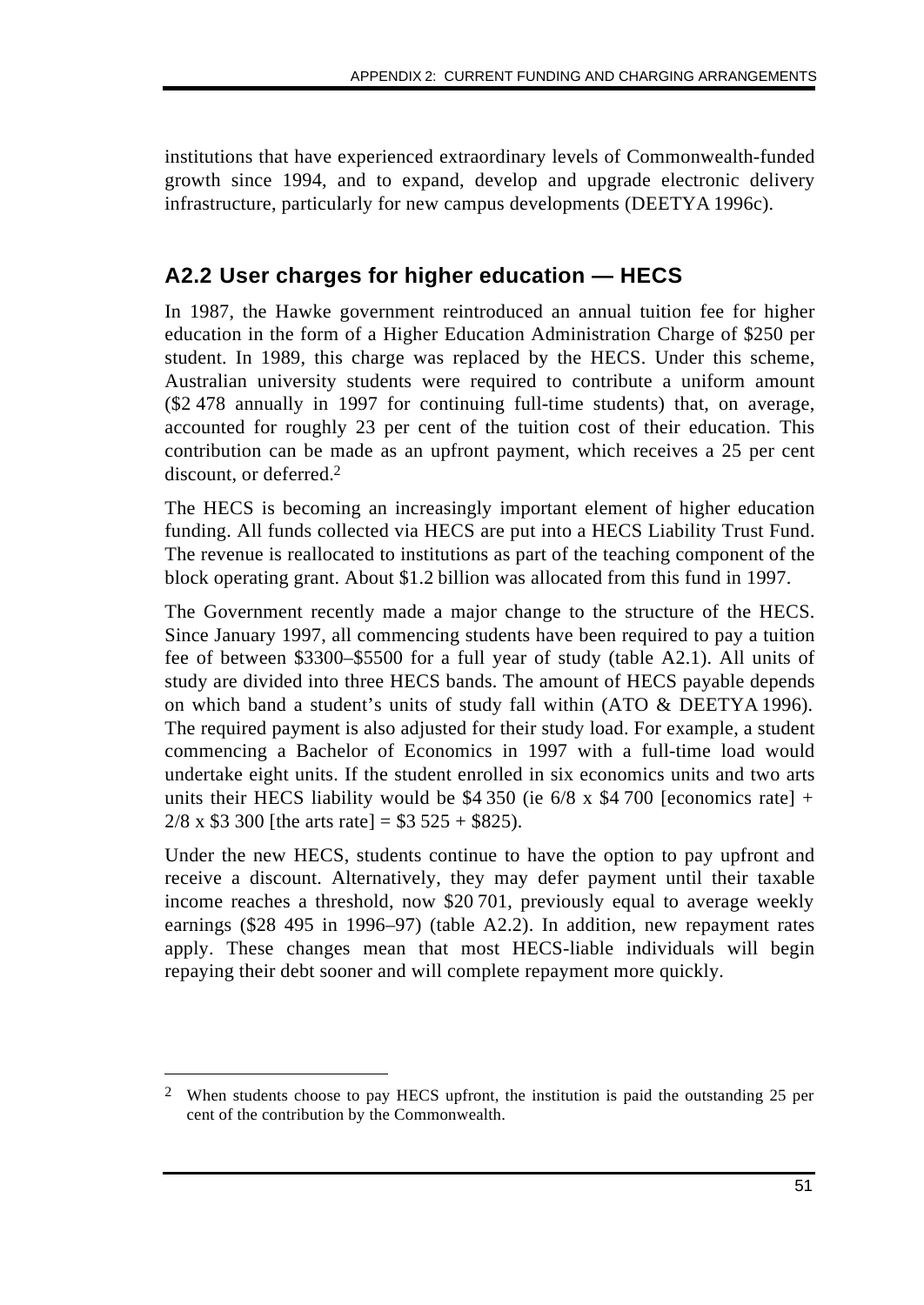| Category            | Courses                                                                                                                                                                  | Annual<br>charge |
|---------------------|--------------------------------------------------------------------------------------------------------------------------------------------------------------------------|------------------|
| Band 1              | Arts, Humanities, Social Studies/Behavioural Studies,<br>Education, Visual/Performing Arts, Nursing and Legal<br>Studies.                                                | 3 300            |
| Band 2              | Mathematics/Computing, Other Health Studies,<br>Agriculture/Agricultural Science, Science, Built<br>Environment, Administration, Business, Economics and<br>Engineering. | 4 700            |
| Band 3              | Law, Medicine, Dentistry and Veterinary Science.                                                                                                                         | 5 500            |
| Continuing students | All HECS-liable courses                                                                                                                                                  | 2478             |

#### Table A2.1: Differential HECS, 1997<sup>a</sup>

**a** Students making a partial upfront payment of \$500 or more of their HECS liability for a semester receive a discount of 25 per cent.

*Sources*: Vanstone 1996a; DEETYA 1996c.

| 1997-98 repayment schedule |                |                  | 1996–97 repayment schedule |  |  |  |
|----------------------------|----------------|------------------|----------------------------|--|--|--|
| Threshold income           | Repayment rate | Threshold income | Repayment rate             |  |  |  |
| \$                         | $\frac{0}{0}$  | \$               | $\%$                       |  |  |  |
| <b>Below 20701</b>         | nil            | Below $28,494^a$ | nil                        |  |  |  |
| 20 701 to 21 830           | 3.0            | 28 495 to 30 049 | 3.0                        |  |  |  |
| 21 831 to 23 524           | 3.5            | 30 500 to 32 381 | 3.5                        |  |  |  |
| 23 525 to 27 288           | 4.0            | 32 382 to 37 563 | 4.0                        |  |  |  |
| 27 289 to 32 934           | 4.5            | 37 564 to 45 335 | 4.5                        |  |  |  |
| 32 935 to 34 665           | 5.0            | 45 336 to 47 718 | 5.0                        |  |  |  |
| 34 666 to 37 262           | 5.5            | 47 719 to 51 292 | 5.5                        |  |  |  |
| $37263$ and above          | 6.0            | $51293-$         | 6.0                        |  |  |  |

Table A2.2: Changes to HECS repayment rates<sup>a, b</sup>

**a** Graduates with dependants are exempted from making repayments if they qualify for the medicare levy exemption. Individuals may also make voluntary repayments at any time. Voluntary payments of \$500 or more attract a 15 per cent bonus. **b** Income threshold and repayment schedules for 1996–97 and 1997–98 are more graduated than those that applied prior to the 1996–97 Budget changes. *Source*s: Vanstone 1996a; DEETYA 1996c.

Around 80 per cent of university students are HECS-liable. Some students undertaking non-award, enabling, postgraduate and graduate courses are subject to fees and are exempt from HECS. Some students that are liable for HECS choose to pay the fee upfront. Most however, particularly at the undergraduate level, take the option to defer payment. For example, in 1996, about threequarters of undergraduate students and roughly half of graduate and postgraduate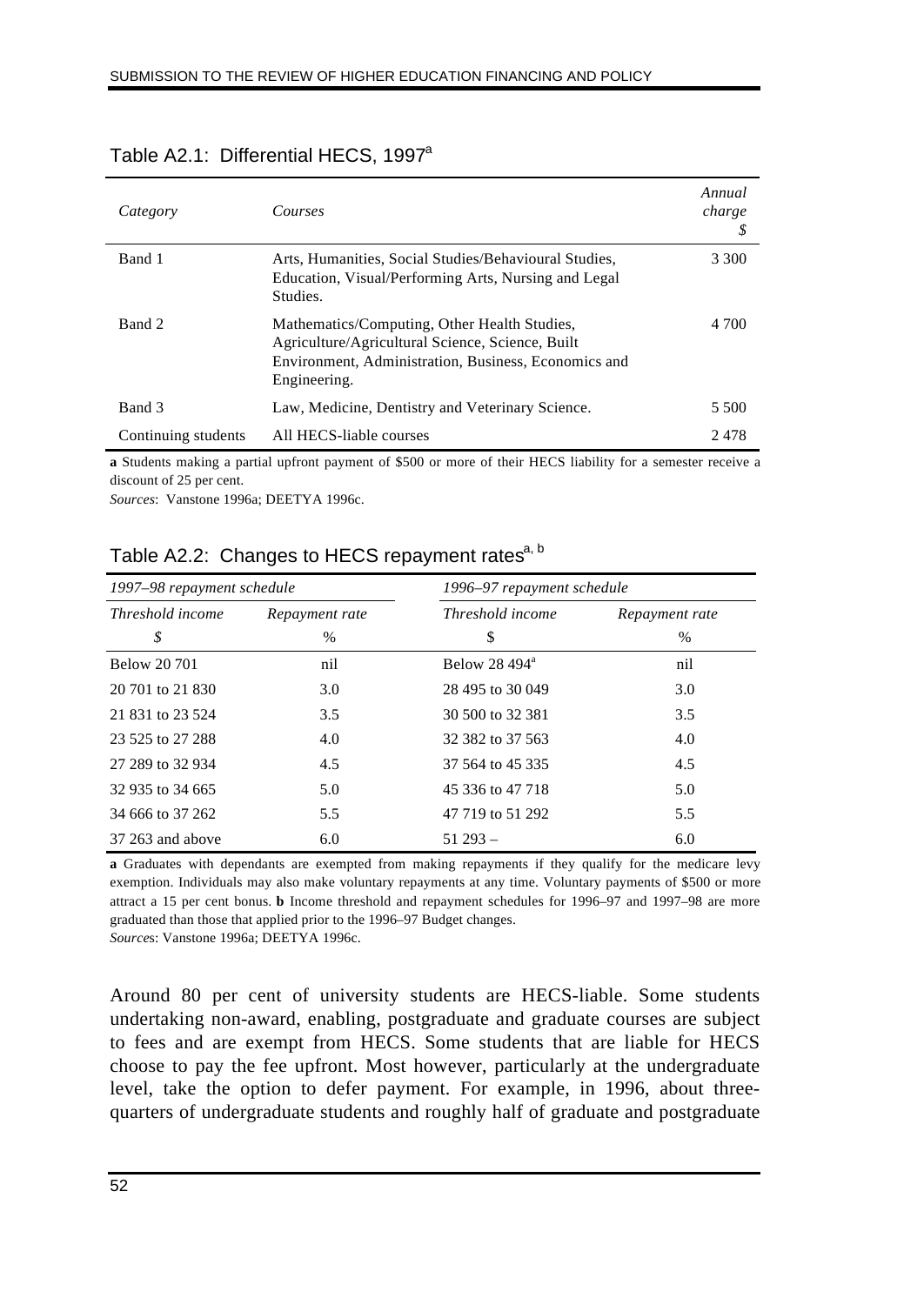students chose to defer payment of their HECS obligation. Most students taking this option are expected to repay their debt within 6 to 10 years (Vanstone 1996a). It is currently estimated that about 17.2 per cent of all HECS debt will not be recovered (DEETYA & OECD 1997).

# **A2.3 Higher education fees**

The higher education system comprises more than just the Commonwealthfunded institutions. Higher education courses are also provided by Australian Technical and Further Education (TAFE) colleges, private colleges and private universities. Universities are the only institutions able to offer degree courses, but through articulation arrangements students can gain credits towards a university degree from courses undertaken at other tertiary institutions.

Students face a range of different fees depending on the institution they attend and the regulations that apply. The Commonwealth is responsible for regulating fees in the public higher education sector.

Most domestic students attending public universities are required to pay a user charge in the form of the HECS. No other tuition fees apply, although students may be charged for administrative and ancillary services (eg computer facilities and lecture notes). Some students must pay upfront fees that are determined by the institutions. However, as part of the funding arrangements, these fees are regulated by the Commonwealth. In the TAFE sector, fees are regulated by state and territory governments. Outside the public system, higher education institutions have full autonomy to determine fees. Fees for a Bachelor of Arts degree that applied at selected institutions in 1997 are presented in box A2.2. Details of fees that apply at various institutions are detailed below.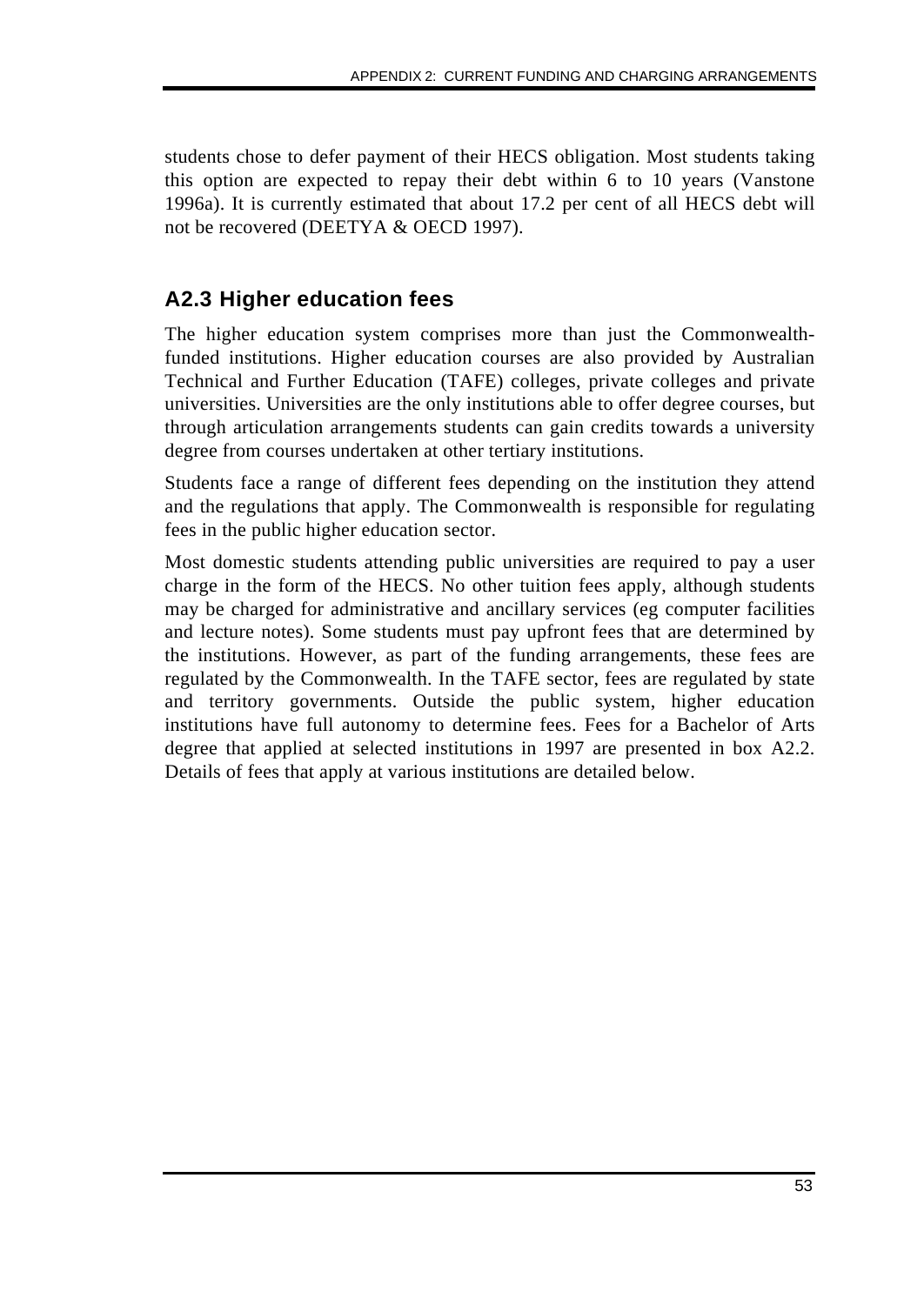| Box A2.2: Tuition fees for a Bachelor of Arts degree at selected<br>institutions, 1997 |                           |                           |                                |                             |                           |
|----------------------------------------------------------------------------------------|---------------------------|---------------------------|--------------------------------|-----------------------------|---------------------------|
|                                                                                        | <b>UNS</b>                | $Casey^a$<br>$+$ MU       | $MC^b$<br>$+$ SCU              | University of<br>Notre Dame | <b>Bond</b><br>University |
| Completion time $(yrs)^c$                                                              | 3                         | 4                         | 2                              | 2.5                         | 2                         |
| Deferred HECS (\$)<br>Tuition fee $\sigma$ (\$)<br>Total cost $(\$)$                   | 9 9 0 0<br>nil<br>9 9 0 0 | 7425<br>1 200<br>$8625^e$ | 3 3 0 0<br>11 500<br>$14800^t$ | na<br>18 000<br>18 000      | na<br>51 600<br>51 600    |

**a** Casey Institute of Technical and Further Education (Victoria) and Monash University. **b** Macleay College and Southern Cross University (SCU). **c** Represents the minimum number of years. **d** Administrative, ancillary service charges and non-refundable deposits are not included. **e** Equivalent to the cost of combining study towards a Diploma of Arts (Professional Writing & Editing) at Casey and a Bachelor of Communications at Monash University. The HECS liability was calculated based on a student undertaking 18 university arts study units. The Casey fees are \$500 for the first year and \$350 for the following two years. **f** Equivalent to the minimum tuition fee for a diploma in Advertising or Journalism that takes 1 year to complete. The degree course takes an additional year to complete and is provided by SCU on a HECS-liable basis. **na** Not applicable.

*Sources*: Bond University 1996; University of Notre Dame 1997; Macleay College 1997; Casey Institute of Technical and Further Education 1997; DEETYA 1996c.

### **Fees set within the UNS**

From the late 1980s, the government has increasingly expected universities to find additional sources of revenue to fund their operations. To facilitate this, the universities have been given more freedom to charge fees.

Fees set within the UNS are regulated by the *Higher Education Funding Act 1988* and associated Ministerial guidelines. They aim to ensure that students counted within the enrolment target are able to access HECS and to prevent feepaying students from limiting the availability of places for HECS-liable students.

#### *Postgraduate, graduate and non-award course fees*

Under existing guidelines, 'full' fees may be charged to domestic students undertaking certain graduate, non-award and postgraduate courses (irrespective of the level of research content). Some limits apply. Fees may not be levied on courses that result in a basic professional qualification that requires graduate or postgraduate entry, including postgraduate general nursing courses required for initial registration and graduate diploma of education courses. Fees cannot be applied to students holding an Australian Postgraduate Award either.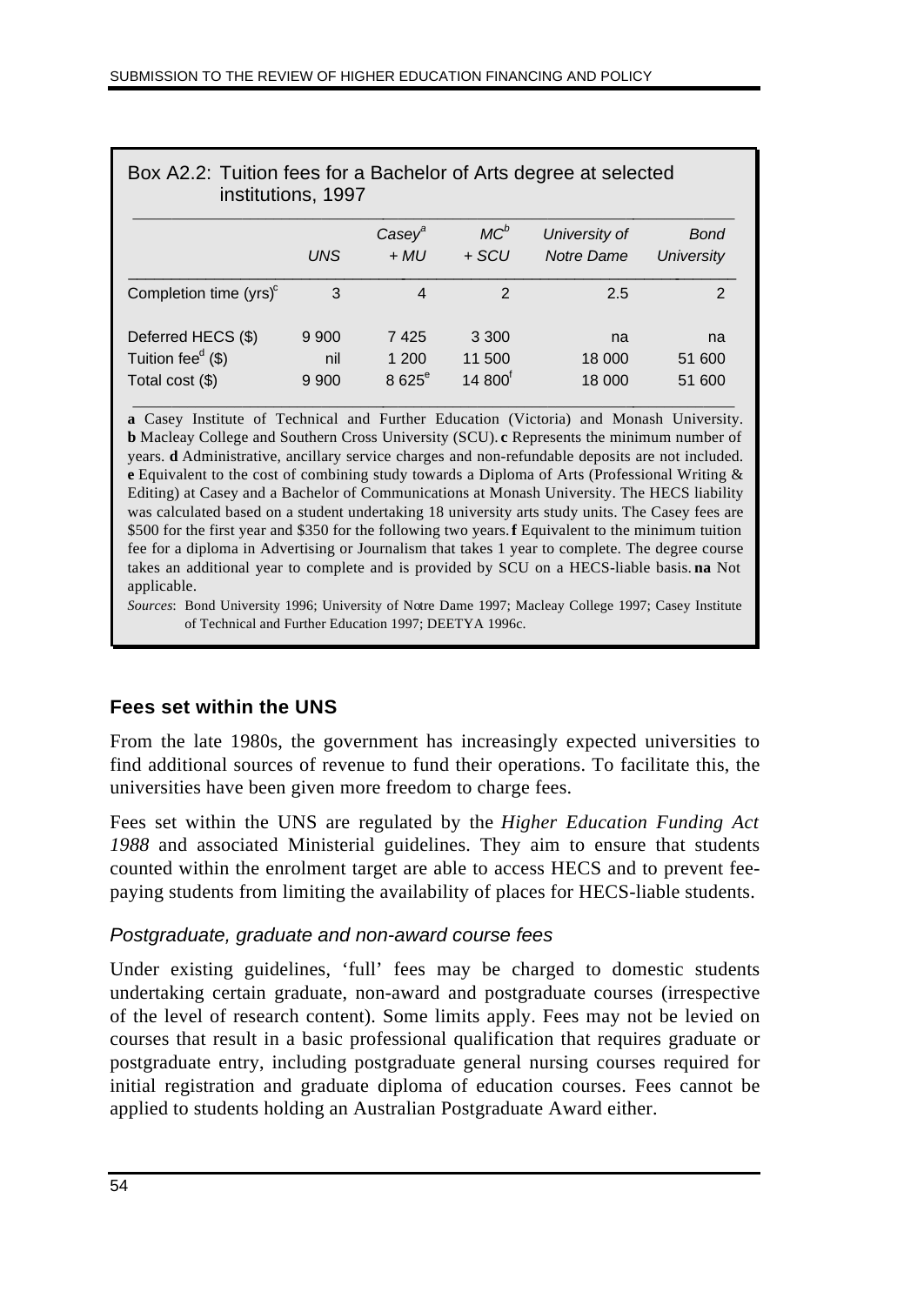Institutions have some discretion as to whether they accept students on a HECSliable basis, which is counted towards their student load target, or accept them on a fee-paying basis. Often fees are applied to courses in high demand, such as business and commerce courses. Alternatively, institutions may differentiate between particular types of students. For example, the Australian National University accepts some full-time students into graduate courses on a HECSliable basis, while part-time students are subject to fees. Overall, around a third of non-research graduate and postgraduate students enter university on a feepaying basis, either self-financed or employer-sponsored. The remaining students are largely HECS-liable. In total, less than 1 per cent of postgraduate research students pay institutionally determined fees. About 85 per cent of postgraduate research students receive scholarships. The remaining research students are subject to HECS.

In the case of non-award courses, institutions are required to charge a fee that is at least equivalent to HECS. The government no longer sets minimum fees for postgraduate and graduate domestic fee-paying students. However, in practice, most institutions charge an amount at least equivalent to HECS.

Institutions are free to retain all income earned from fee-paying students as long as they meet their student load target. Where institutions enrol fee-paying students within their funded load targets, their operating grant is adjusted by the discounted HECS payment for each fee-paying student.

### *Undergraduate fees*

 $\overline{a}$ 

From 1998, greater freedom to charge tuition fees to domestic undergraduate students who were unable to obtain a government-funded place will enable institutions to expand places for these students. However, strict regulations apply. Institutions are not able to offer fee-paying places to medical students. For other courses, the Government has placed a limit of 25 per cent on the number of places that may be offered to undergraduates on a 'full' fee basis. If institutions wish to expand the number of fee-paying places beyond the initial limit they must also expand HECS places to maintain the ratio between government-funded students and fee-paying students. Institutions must meet the student load target before fee-paying undergraduate students may be accepted. Funding penalties apply if institutions breach this condition.<sup>3</sup> A minimum fee equivalent to the differential HECS contribution also applies. In addition, the HECS loan facility is not available to fee-paying domestic undergraduate students.

<sup>&</sup>lt;sup>3</sup> The penalty is \$9 000 for each fee-paying student that could have been counted towards the target in 1998 (and indexed in subsequent years). This is in addition to any funding adjustments made for under-enrolment against the target.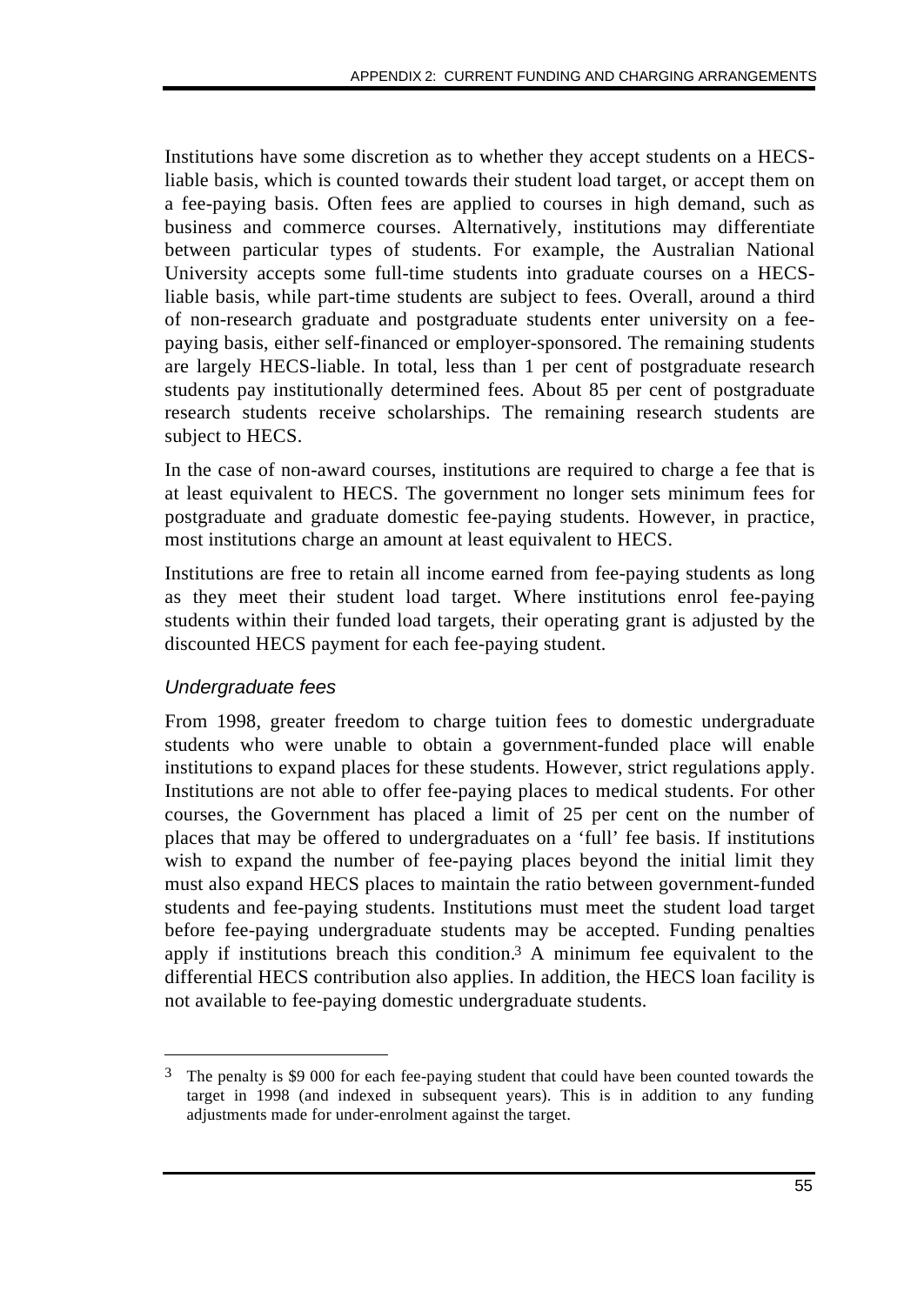### *Overseas students*

The Government requires institutions to charge fees to overseas students. Unless approval for lower fees is granted by the Higher Education Division of DEETYA, a minimum scheduled fee must be applied. The 1996 administrative guidelines require institutions to recover the full economic cost (full average cost rather than marginal cost) of providing a course having regard to teaching services, administration and capital facilities for the course on offer (HED 1996). Previously, the Government placed limits on the number of overseas students that institutions could accept. These limits no longer apply.

Institutions are able to retain all fee income as long as they at least meet the institution's total student load target. The guidelines stipulate that this revenue must only be used for the purposes of providing additional places or providing additional support for institutional activities (HED 1996). If institutions take on overseas students and do not meet their student load target, the Government withholds from their operating grant the equivalent of one discounted HECS charge for each EFTSU of fee-paying load that is within the total load target.

# **TAFE fees**

Public TAFEs are the dominant suppliers of vocational education and training (VET) in Australia. TAFE colleges offer diploma, certificate or other award courses in competition with other higher education institutions. TAFE forms an important link in the education system for students going on from secondary school to higher education. Through the various articulation arrangements in place between individual universities and TAFEs, it is possible for a college student to gain credits towards a university degree. Typically, a TAFE diploma course will provide a year of credit towards a degree. Given the large subsidies provided to the TAFE sector by state and territory governments, in terms of tuition costs, it is often less costly for the student to combine TAFE and university to obtain a degree. However, because it usually takes at least a year longer to obtain a degree in this way, students choosing this method of study may face higher costs when the lost opportunities for work are taken into account.

The states and territories have prime responsibility for funding the TAFE sector. In 1995, State and Territory Governments contributed about 59 per cent of all funds to the VET sector. The Commonwealth Government contributed an additional 23 per cent of funds. Student fees and charges accounted for 4 per cent of funds (ACVETS 1996).

Within the TAFE system, the most common method for setting fees is to set them in line with course costs. Some charges vary according to the type of qualification gained (eg fees for a diploma course are higher than for a certificate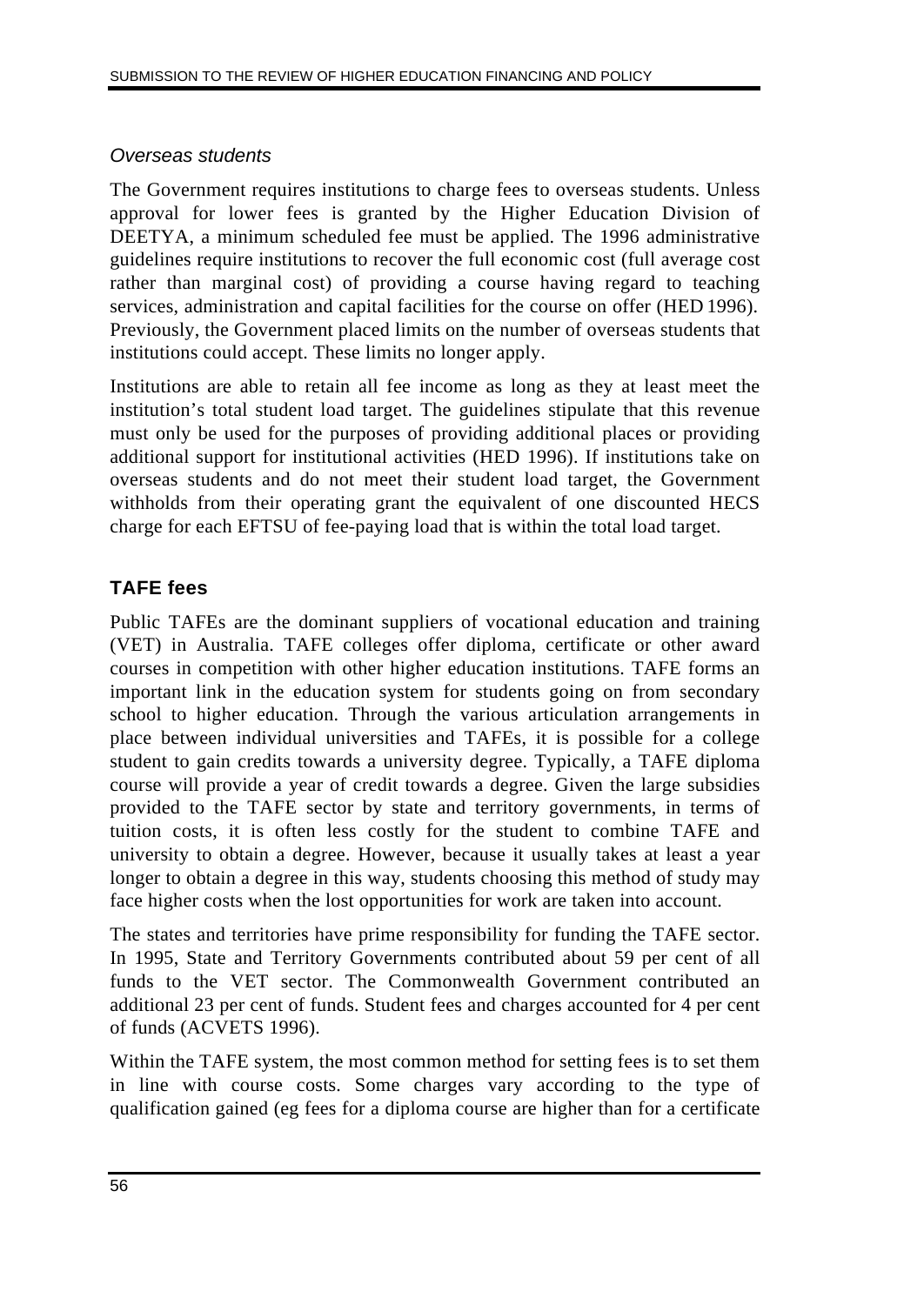course). Fees and charges vary considerably. For example, in 1997, tuition fees ranged from \$350 to \$1 420 per year at the Canberra Institute of Technology (CIT 1997).4 These fees must be paid upfront and no government guaranteed loan scheme, similar to the HECS arrangement, is available. However, some students may be able to obtain a loan through the AUSTUDY/ABSTUDY supplement scheme.

### **Private higher education fees**

 $\overline{a}$ 

The government does not regulate fees at non-subsidised higher education institutions. There are only two private universities in Australia — Bond and Notre Dame — both operate on a non-profit basis. However, some private colleges, such as Macleay College, offer degrees in conjunction with other universities.

The University of Notre Dame offers courses within a Christian context, running courses in education, theology, arts and sciences, business and law. Bond University offers a similar range of vocationally oriented arts, law and business courses. At Macleay College, students that complete the one-year diploma courses in journalism and advertising can continue for an additional year to complete a Bachelor of Arts offered in conjunction with Southern Cross University. All of these institutions offer courses over most of the year allowing for accelerated completion of degrees in two years.

Tuition fees at private institutions vary considerably. For example, in 1997, Bond University set most undergraduate tuition fees at \$2 100 per study unit, so that a degree cost about \$51 600 (\$17 200 for a two semester year). Postgraduate courses are more expensive. At Notre Dame, tuition fees are \$250 (\$325 for law) per credit point. An Arts degree costs around \$18 000 (\$6 000 for a two semester year).5 Fees for postgraduate students are roughly the same as for undergraduates, but may be increased depending on the level of supervision required. At Macleay College, the degree courses are offered on a HECS basis, but the prerequisite diploma course costs about \$11 500.

Various payment options are usually available to students in private institutions. Fees can be paid upfront and may attract a discount. Alternatively, payments can be made on a periodic basis. The institutions often offer other special arrangements to suit individual students. Notre Dame provides interest free loans to students for an amount up to half the payable fees. Notre Dame also offers a

<sup>4</sup> These figures exclude student association fees and any additional ancillary charges.

<sup>5</sup> Fees for overseas students at Notre Dame are about double the domestic student rate — \$425 per credit point in 1997 (\$10 200 for a two semester year).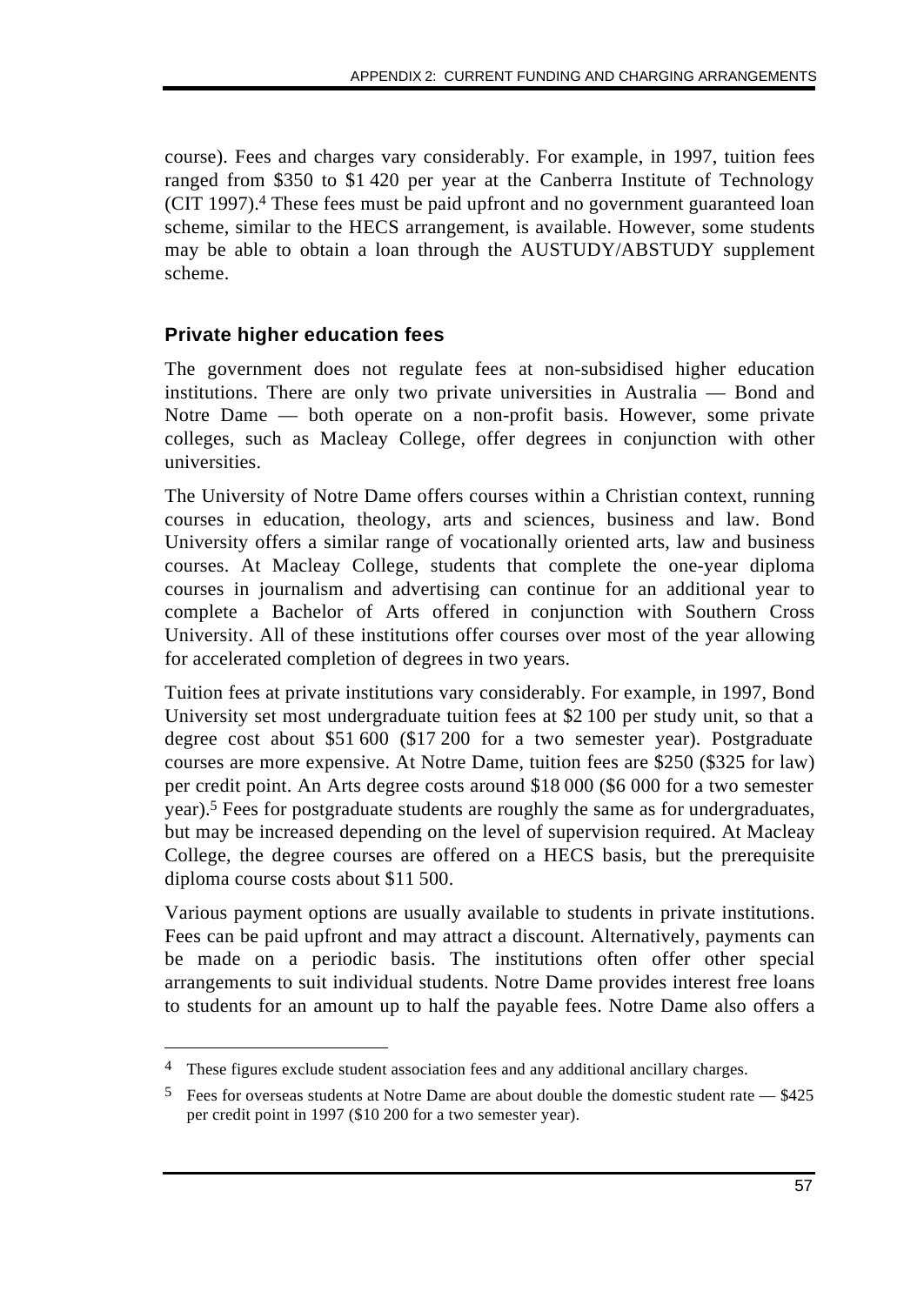work study program to needy students. This program provides opportunities for students to gain fee remission for services rendered to the university. Bond and Macleay College have negotiated special student loan arrangements with commercial banks. Loans are typically offered on a deferred payment basis. However, commercial conditions apply to these loans. Students may also be able to access the AUSTUDY/ABSTUDY assistance and loan supplement scheme.

# **A2.4 Other higher education programs**

### **Equity**

Equity in higher education is a major Commonwealth priority. Apart from ensuring equal access to an undergraduate degree for suitably qualified (domestic) students, a component of the funding provided to higher education institutions includes separately identified funding to support equity initiatives.

There are two main equity programs — the Higher Education Equity Program (HEEP) and the Aboriginal and Torres Strait Islander Support Fund.

Funding for the HEEP in 1997 is \$5.3 million. This program targets the following groups:

- students with a disability;
- people from socio-economically disadvantaged backgrounds;
- women in non-traditional areas of study and postgraduate courses;
- people from rural and isolated areas;
- Aboriginal and Torres Strait Islander students; and
- people from non-English speaking backgrounds.

The aim of the HEEP is to raise the participation rates of students in these groups, which have been traditionally under-represented in higher education.

The Aboriginal and Torres Strait Islander Support Fund aims to provide additional funds to meet the special needs of indigenous students and supports other government policies for indigenous Australians. Funding in 1997 will be around \$21.5 million. An additional \$8 million has been allocated for the current triennium for the establishment of specialist Indigenous Higher Education Centres and to improve access to Open Learning.

As part of the profiles process, UNS institutions are required to produce an equity plan and develop strategies for indigenous education. Institutions are also required to establish targets for indigenous students participating in higher education. Performance in achieving equity goals for each of the target groups is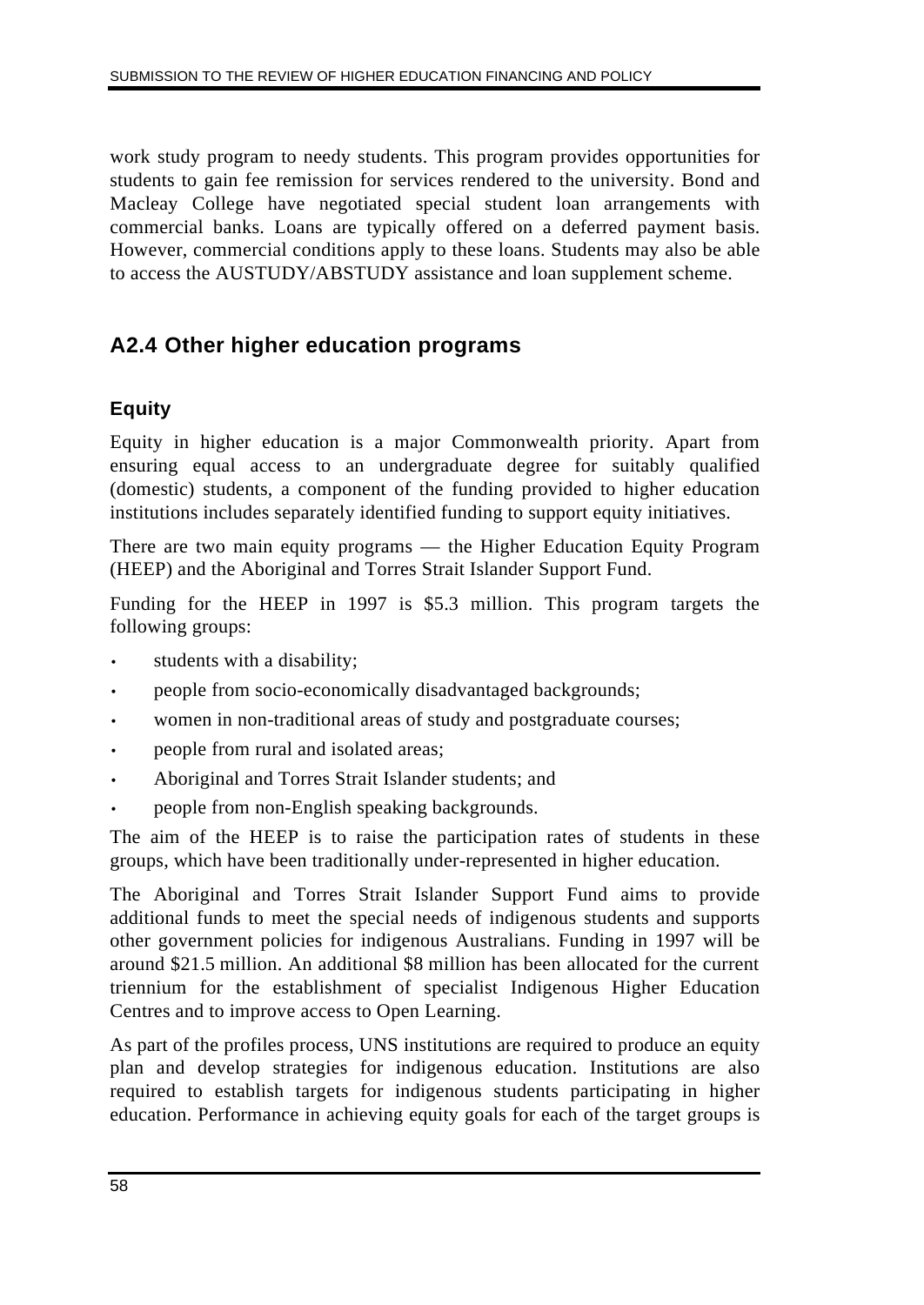monitored by DEETYA and, from 1995, institutions have reported against four equity performance indicators: access; participation; success; and retention. Since 1996, allocations under both HEEP and the Aboriginal and Torres Strait Islander Support Fund have been based on outcomes against the performance indicators.

The Commonwealth's new merit-based equity scholarship program also targets students in the equity groups mentioned above. The scholarships offer a HECS exemption and are expected to number more than 4 000 by the year 2000. The cost of this program over the next four years is estimated to be about \$36 million.

## **Open Learning Initiative**

Over the 1997–99 triennium, the Commonwealth Government will provide funding of \$0.215 million annually for the Open Learning Initiative. This initiative promotes wider and easier access to tertiary education through the establishment of the Open Learning Australia (OLA) organisation and the development of an open learning electronic support service.

OLA involves the collaboration of 29 Australian universities and TAFE colleges, assisted by the Australian Broadcasting Corporation, that offer distance education services incorporating the use of television, radio and other electronic communications services. The OLA service is open to all Australians, regardless of age and location. There are no entry requirements and no limit on places. OLA is free to set its own fee levels for these services — it is not tied to HECS charges. Students may also have access to the Open Learning Deferred Payment Scheme (OLDPS) for payment of these fees.

The OLDPS is available for undergraduate university units only. Postgraduate units and professional and continuing education studies must be paid for upfront.

The OLDPS has many features similar to the HECS and the repayment arrangements for the two schemes are the same. However, more stringent eligibility criteria apply to OLDPS compared to HECS. To remain eligible students must:

- maintain a pass rate of at least 50 per cent of all units registered, regardless of method of payment; and
- have registered for fewer than 28 units (usually 24 units have to be completed for a degree course).

Students must also meet any shortfall between the OLDPS amount and the cost of the OLA course. In 1997, the OLDPS amount per standard course unit was \$332 (\$2 656 for a full year of study), while course costs were \$425 (\$3 400 for a full year of study).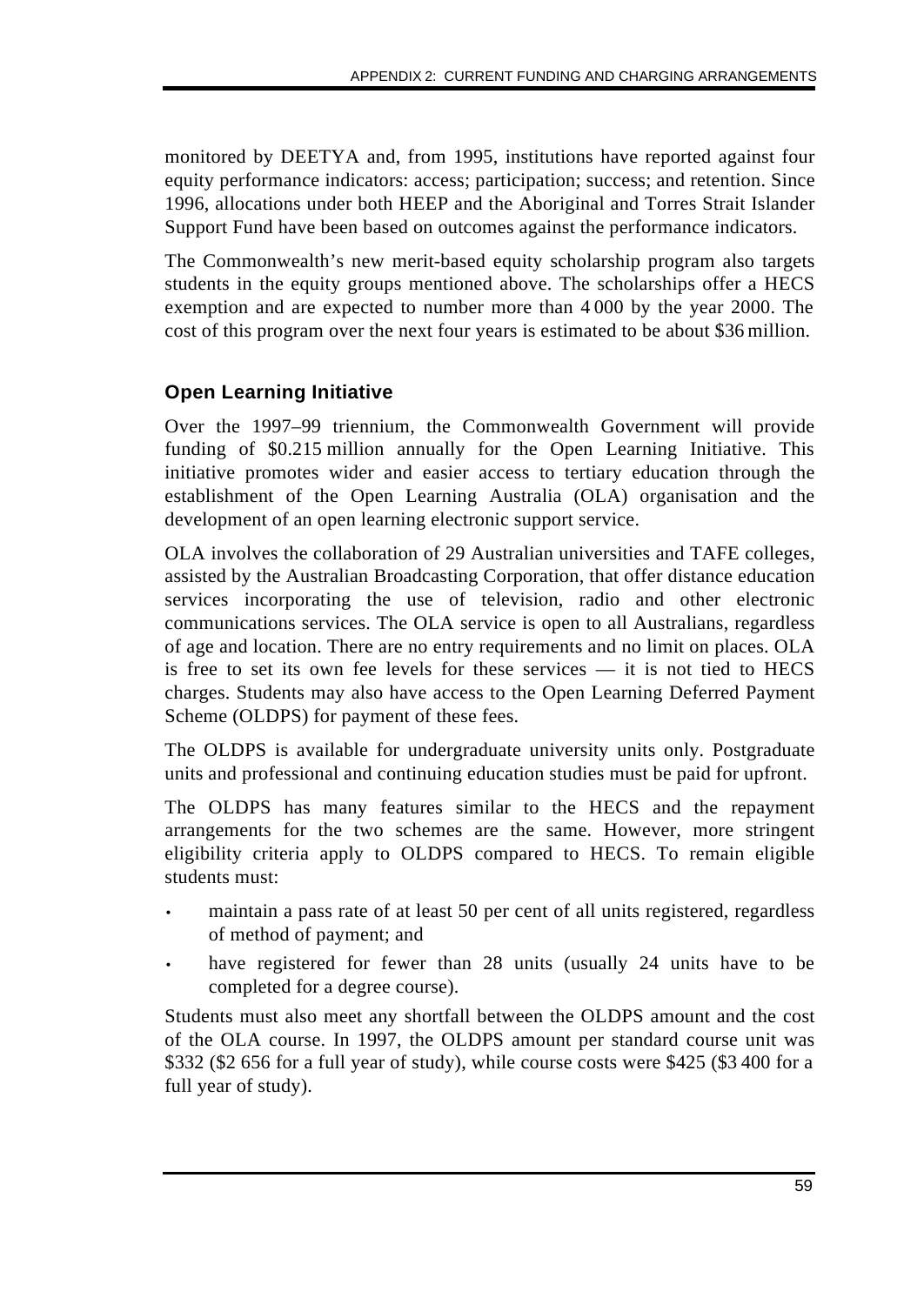## **Higher Education Innovations Program**

The Higher Education Innovations Program was established in 1995 through the merger of the National Priority (Reserve) Fund and Quality Assurance Programs. It is used to support quality and innovation in higher education. Included in this program are initiatives such as:

- the Committee for University Teaching and Staff Development that was established in July 1996 to continue the work of the Committee for Advancement of University Teaching. Its role is to identify and promote good practice and improvement, and to encourage and provide staff development opportunities for academic and administrative staff. About \$6 million annually is available under this program, with funds allocated to institutions on the basis of performance; and
- the Australian Credit Transfer Agency provides more flexible points of entry into the Australian higher education system through its role in assessing prior learning and providing advice on national recognition of prior learning. In 1996, about \$0.6 million was allocated to this initiative. An additional \$67 000 was provided to assist with the assessment of noncredentialed prior learning of those who are economically disadvantaged. No allocation has been made for the agency for the 1997–99 triennium.

### **Cooperative Multimedia Centres**

The Cooperative Multimedia Centres program aims to support the development of a competitive and internationally successful multimedia industry. The program funds six centres involved in developing collaborative approaches between education and training, business and creative communities for skill formation in the industry. Funding of about \$8.4 million is provided for this program annually.

### **Advanced Engineering Centres**

The Advanced Engineering Centres program was established in 1992 to foster an engineering culture in Australia. The centres are designed to promote collaboration between higher education institutions and industry so as to:

- improve advanced engineering education;
- increase industry's capacity to apply and commercialise technology; and
- focus on teaching and short-term research and consultancy projects.

Three Advanced Engineering Centres located in Sydney, Melbourne and Adelaide, received combined funding of \$1.6 million in 1996. A review of the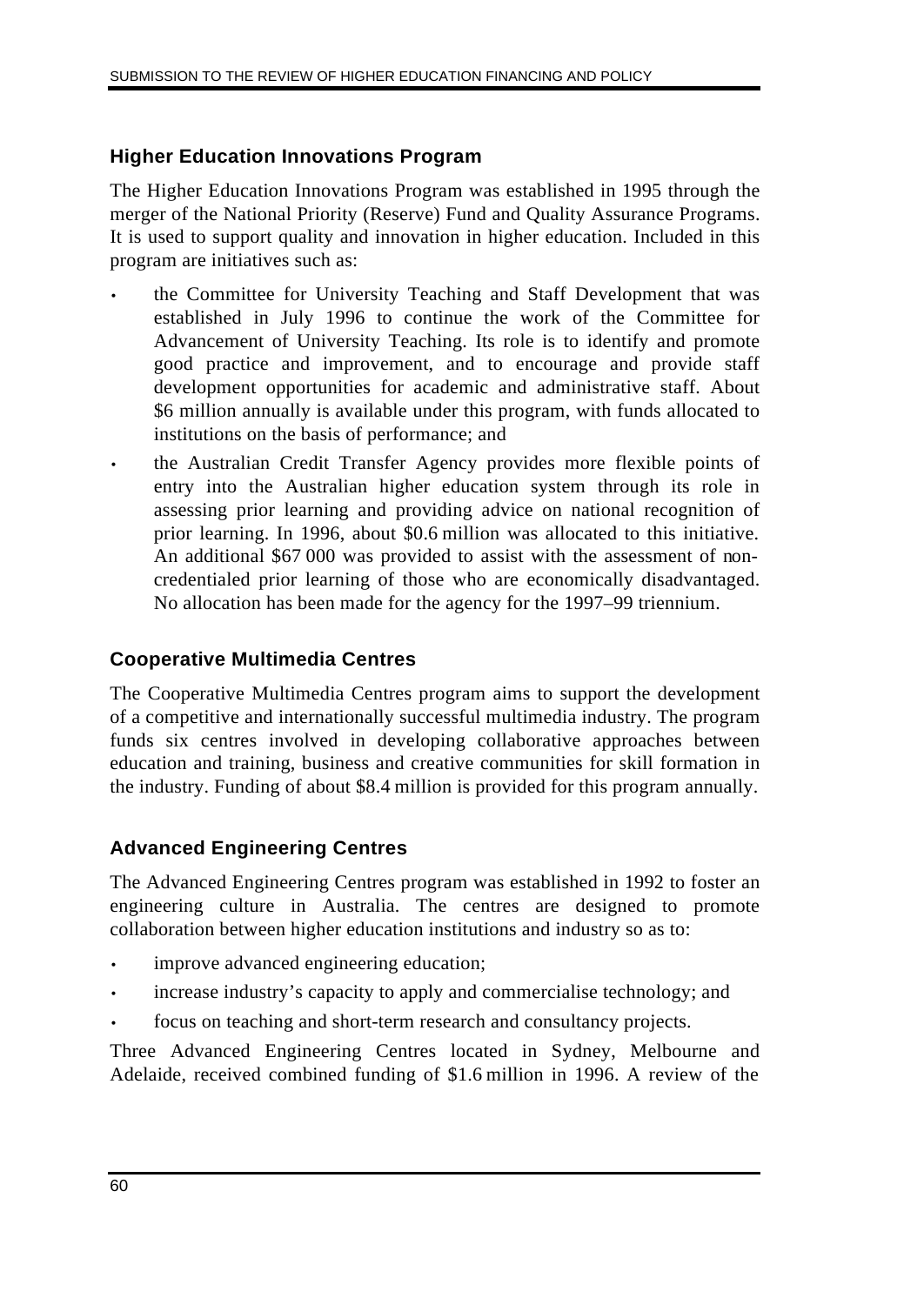centres was undertaken in 1995. The government has since decided to fund the program for a maximum period of six years.

### **Evaluation and Investigation Program**

The Higher Education Division of DEETYA operates an Evaluation and Investigation Program. The program funds studies and research projects that evaluate performance and investigate issues of national importance to Australian higher education policy. It is a cooperative venture, with projects being undertaken in areas of interest common to researchers, institutions and the Commonwealth. In 1995–96, funds of \$1.3 million were allocated for 58 projects.

# **A2.5 Student assistance schemes**

The Commonwealth provides direct financial assistance that largely targets students from disadvantaged backgrounds under two main schemes — AUSTUDY and ABSTUDY. These schemes aim to provide financial assistance that contributes to student living expenses.

AUSTUDY provides income support grants to students 16 years of age and older undertaking approved courses of study in secondary schools, TAFE colleges, approved TAFE equivalent and university courses offered by both public and private institutions. Assistance is provided on an income and asset means-tested basis. A loan scheme, known as the AUSTUDY Supplement, is also offered in conjunction with this program. There are two categories of potential recipients:

- tertiary students eligible for AUSTUDY who can trade-in up to \$3 500 of their grant for a loan of twice that amount (ie \$7 000 a year); and
- tertiary students who are ineligible for AUSTUDY, but whose parents' adjusted income was less than \$53 138 in 1996, can obtain a loan of up to \$2 000.

The repayment conditions for the loan supplement are similar to HECS. However, recipients do not need to begin repaying their loans until about 5 years after graduating, even if their income is above the minimum HECS income threshold. About 62 000 AUSTUDY recipients had supplement loans in 1996–97 and 1 892 students had taken advantage of the smaller loan scheme.

Outlays on AUSTUDY have been reduced through tighter targeting of assistance through an extension of the means-test. The age at which students are assessed as independent of parental means (and so not subject to the parental means-test) has been increased from 22 to 25 years, and a two year waiting period has been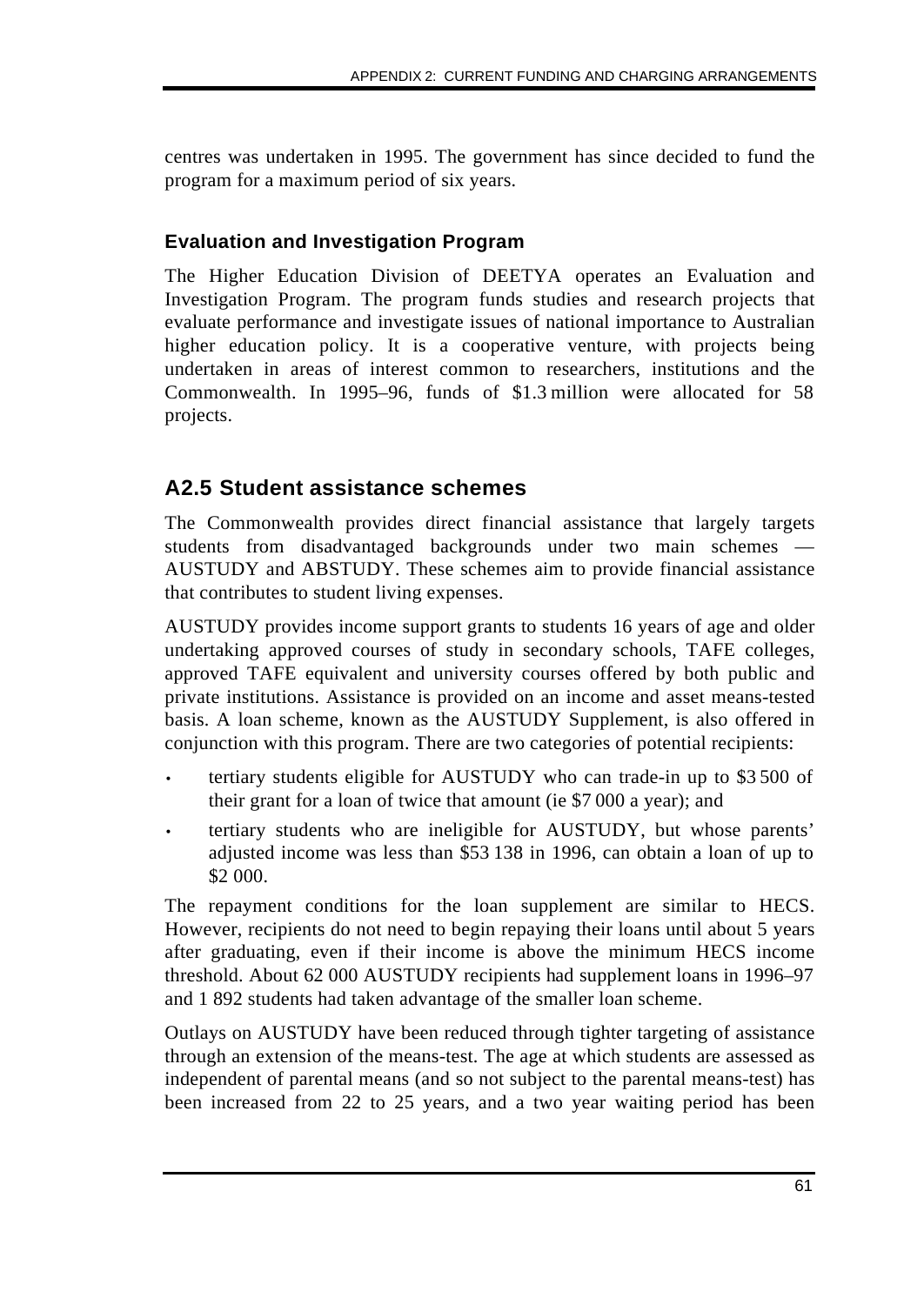introduced for newly arrived migrants before they can become eligible for AUSTUDY. Some increases in assistance have been provided to families where two or more children have to leave home to undertake tertiary study through increased concessions under the parental income test. The 1996–97 budget allocation for AUSTUDY was \$1.5 billion (Vanstone 1996a). In 1996, at the tertiary level, there were about 276 600 (183 300 in higher education) recipients of AUSTUDY.

ABSTUDY is similar to AUSTUDY but focuses on assisting Aboriginal and Torres Strait Islander students by providing income and other assistance tailored to their needs. The 1996–97 budget allocation for ABSTUDY and other assistance to aboriginals was \$189.1 million (Vanstone 1996a). In 1996, there were 6 390 recipients of ABSTUDY in higher education.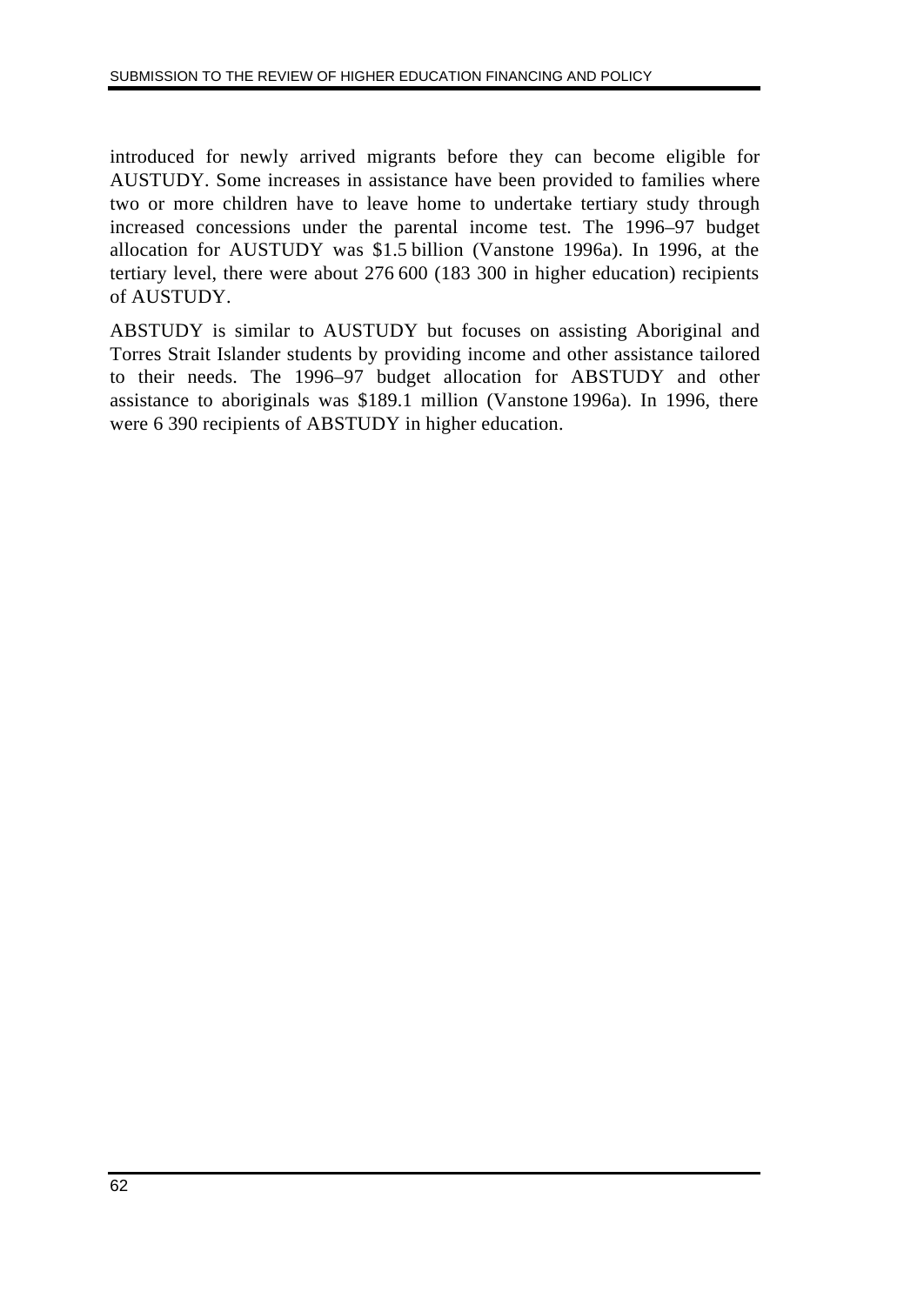# **APPENDIX 3 RATIONALES FOR GOVERNMENT INVOLVEMENT**

Successive Australian governments have acknowledged that higher education performs a range of valuable economic and social functions. In its Higher Education Policy Statement, the former Commonwealth Government observed (Dawkins 1988b, p. 7):

Higher education has much to contribute. It is a primary source of the skills we need in our cultural, artistic, intellectual and industrial life. It acts to gather and preserve knowledge. It promotes greater understanding of culture, often at odds with majority attitudes and, in so doing, supports the development of a more just and tolerant society.

More recently, in a policy statement issued shortly before its election to government, the Federal Coalition underlined its commitment to (Federal Coalition 1996, p. 2):

... support high quality universities for the intellectual, cultural, economic and social benefit of the nation.

Widespread support for higher education stems from recognition of the social and economic benefits it delivers and its ability to confer greater understanding, as well as financial advantage, on those that embrace it.

This appendix examines the rationales advanced in support of government involvement in the provision and financing of higher education and its associated activities. Efficiency-related rationales are examined in section A3.1. Equityrelated rationales are addressed in section A3.2. Performance monitoring and accountability are examined in section A3.3.

### **A3.1 Efficiency rationales**

In certain circumstances, the level and pattern of economic activities associated with the actions of individuals within society differ from those which would be in society's best interest. Opportunities to improve on such outcomes, and promote the use of resources in a way that increases net benefits within the community, underlie efficiency rationales for government intervention.

A range of factors can impede the efficient allocation and use of resources in higher education including: differences between private and public valuations of certain activities; problems faced by students in financing their studies;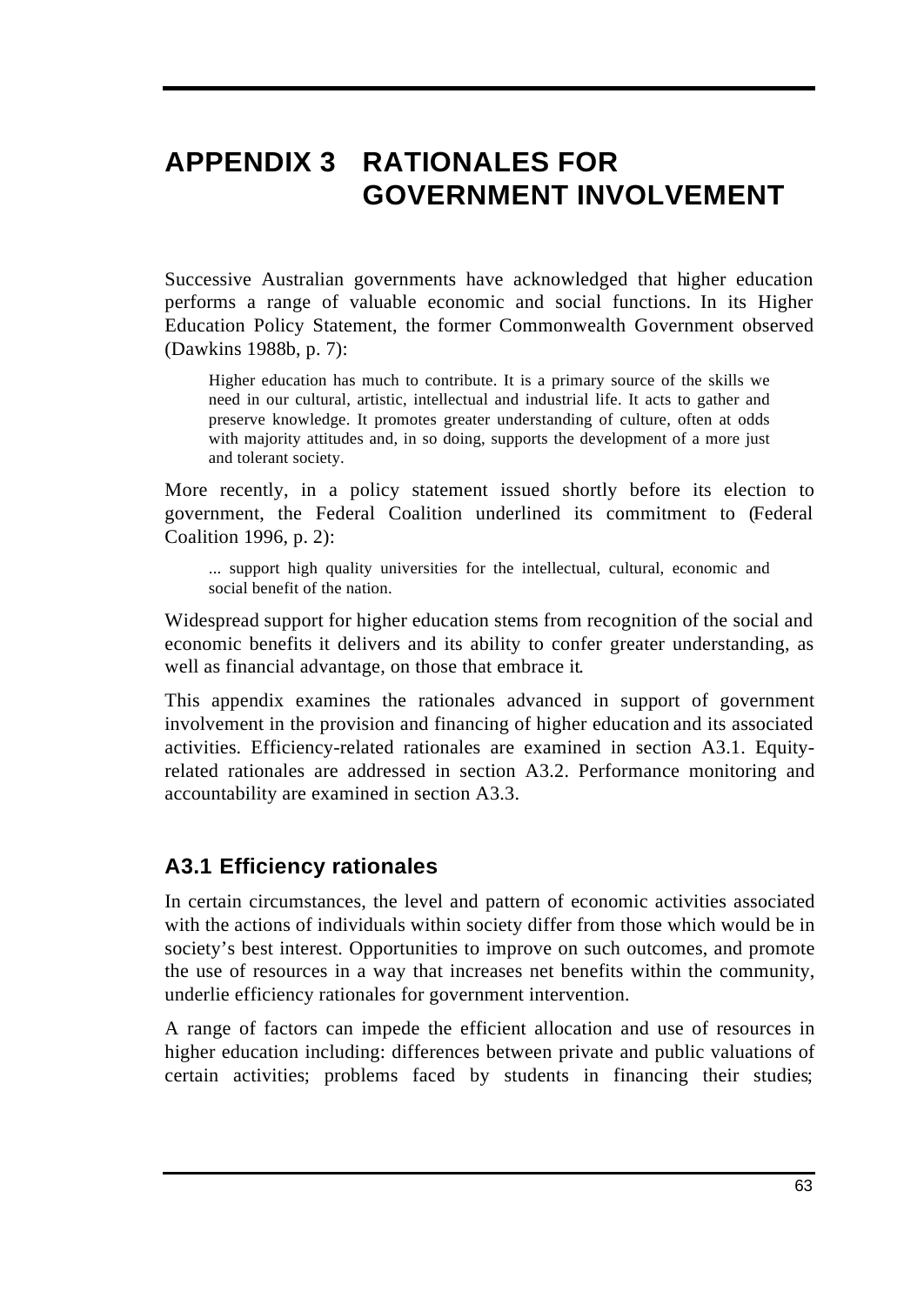inadequate information; and impediments to institutional best practice and performance. Each of these are examined below.

### **Spillover benefits from higher education**

Public subsidies to higher education are often justified on the basis that the associated teaching and research activities produce benefits for the community beyond those captured by participants. As a result, these activities may be underprovided unless government lowers their cost, or increases the private rewards. The difference between the benefit a student, researcher or institution receives from their involvement in higher education and the total benefits generated from their activities is called a 'spillover' (or 'externality').

Claims that higher education is inherently good for society have their roots in the notion of spillovers.1 Similarly, concerns that researchers may be under-rewarded for the valuable knowledge they produce, or might be deterred from exploring areas that are unlikely to be directly profitable — yet offer social benefits that exceed the cost of such research — can also be linked to spillover effects.

However, while few would deny that higher education generates benefits that extend beyond those people and institutions directly involved in the activity, there is considerable debate about the nature and magnitude of these spillovers, and whether they justify the level of subsidies governments direct toward the higher education sector and its students. As noted by Blaug (1987, p. 229):

What we have to show is not that higher education has many unintended social consequences, because so does every other human activity, but that these consequences have economic value and are functionally related to the size of the higher education system.

While the research and development activities of universities have generally been accepted as providing a case for government support, the claimed spillover benefits associated with universities' teaching activities are generally more

contentious. Concern is reflected in claims that:

 $\overline{a}$ 

<sup>&</sup>lt;sup>1</sup> The 'merit good' rationale for government intervention is a related notion. This concept is based on the idea that, in some cases, individuals fail to recognise the full private benefits of certain activities, and therefore do not make decisions that are in their own best interests. While a lack of information about educational costs and benefits might lead to such a situation (and offer a case for providing more and better information), the notion that government can make superior choices to individuals about their welfare and priorities is difficult to sustain for higher education where participants are mostly adult and of aboveaverage intelligence.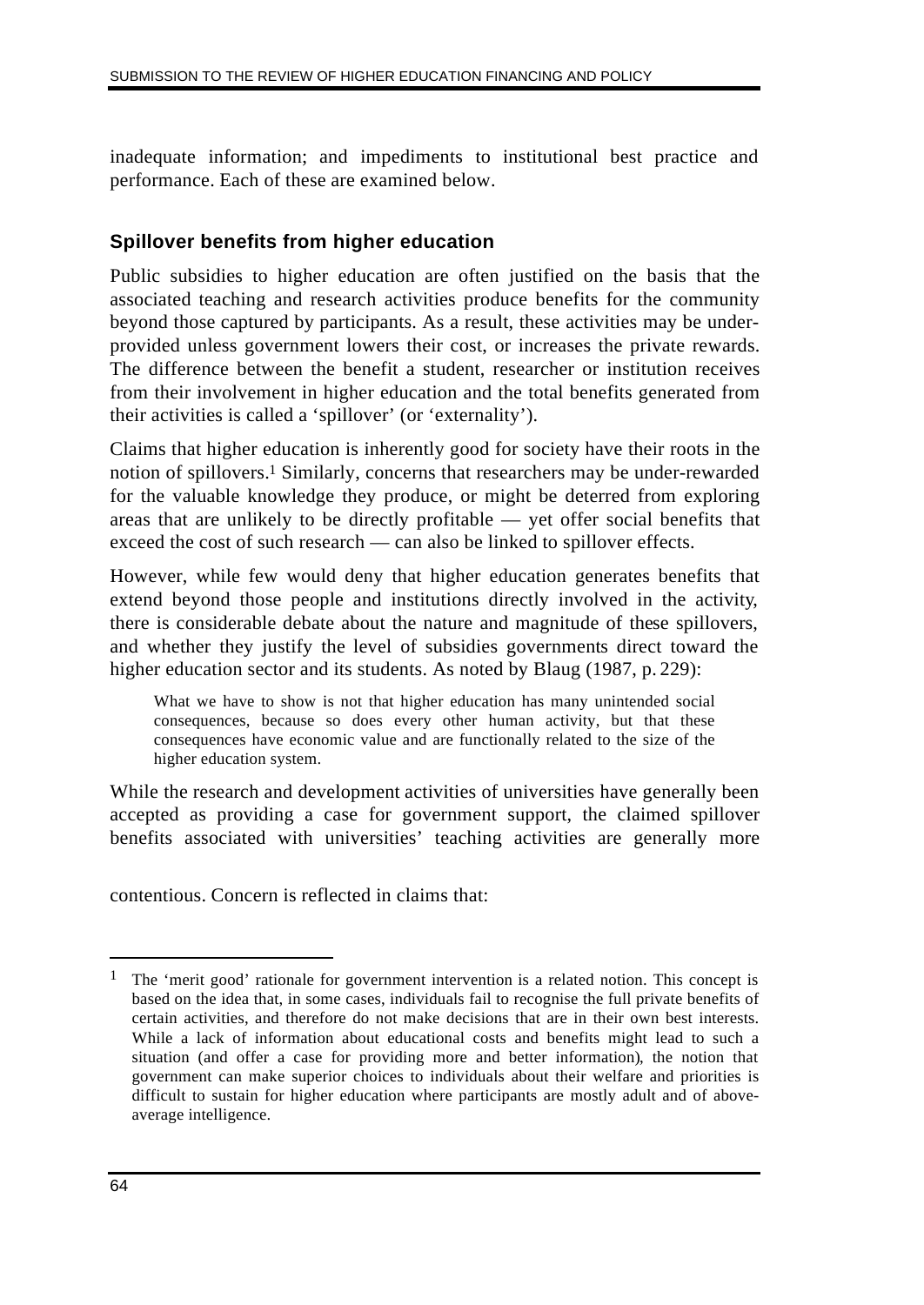- the scope and value of higher education spillover benefits are often exaggerated;
- some of the spillover benefits attributed to higher education might also be associated with other activities (eg other forms of education) that might require lower subsidies to generate the same level of social benefits;
- the significant private benefits that students gain from higher education can underpin the production of a large proportion of potential spillovers without the need for government action; and
- higher education can impose spillover costs that need to be weighed against spillover benefits. Perceived costs can include civil disobedience and disharmony (Grubel 1987; Friedman and Friedman 1980) and 'screening' effects (Fane 1988; West 1988) linked to credentialism within labour markets.2

Typically, the claimed spillover effects from higher education relate to factors such as education's contribution to economic growth and productivity, social consequences such as improved law and order, and notions relating to improvements in the general 'quality' of society (box A3.1). However, in several cases, it is likely that the claimed spillover does, in fact, figure in the costs and benefits a student associates with their education:

- some claimed spillovers directly advantage the graduate (eg improved understanding and capacities in areas such as law and taxation);
- benefits to society, family and co-workers will often be reflected back to a graduate (either through the satisfaction it gives or, in the case of recognisable contributions to productivity, increased salary and greater job security); and
- the taxes that apply to higher levels of income and the opportunity to benefit from the welfare safety net, rather than pursue study and employment, are likely to be factored into a student's educational and career decisions and are not spillovers, per se.

 $\overline{a}$ 

<sup>&</sup>lt;sup>2</sup> Some authors have noted the tendency for militancy and unrest among university students and graduates at times. The important point is that the empowering nature of education may not always be consistent with increased social harmony and compliance with existing laws and customs. References to the 'screening' costs of higher education highlight the use of education as a means of identifying, rather than adding to, the inherent abilities of those within the labour force. This sorting function performs a valuable service for employers seeking workers with those characteristics that are being signalled, yet adds little to the productivity of workers and imposes a cost on those job seekers that are passed over in favour of credentialed applicants. These costs need to be offset against the value of the informational benefits that accrue to employers as a result of education investments.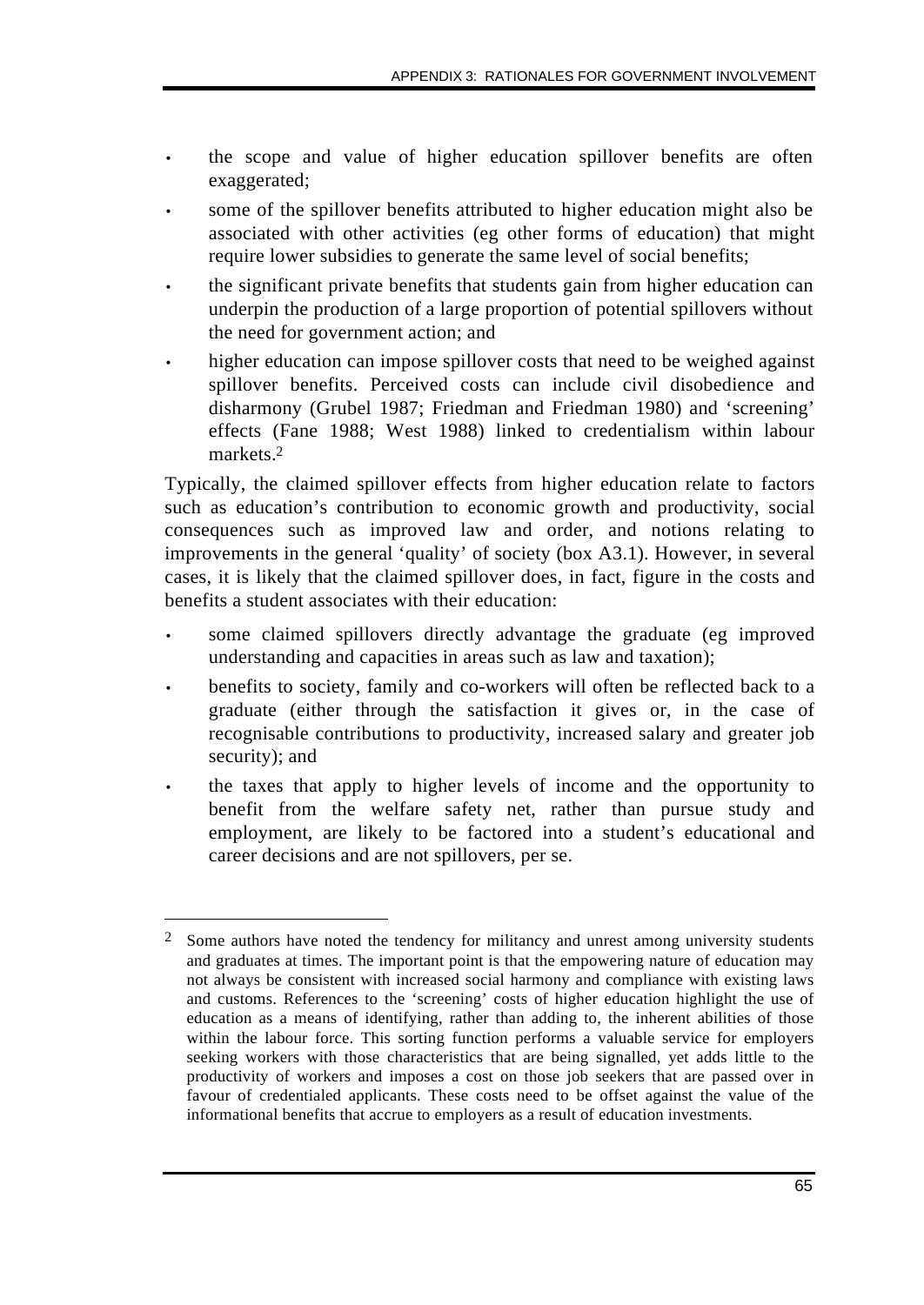#### Box A3.1: Positive spillovers commonly attributed to higher education

- General advances in the stock of knowledge, its application and dissemination.
- Improvements in the quality and character of society.
- Better information transmission (facilitating competition, among other things).
- More favourable attitudes to growth, innovation, new technology and risk.
- Improved voting behaviour and increased political and social awareness (eg higher voter participation and appreciation of issues).
- The emergence of social, cultural, political, economic and moral leaders.
- Reduced crime and anti-social behaviour.
- Higher tax-take from graduates.
- Lower welfare payments associated with improved employability.
- Graduate contributions to the skills and productivity of co-workers.
- Family effects (eg educated children confer benefits on siblings and other family members).
- Inter-generational effects (eg learned skills and behaviours passed on to offspring).
- Improved understanding of taxation and other laws.
- *Sources*: Derived from Brennan 1971; Hope & Miller 1988; and Chapman & Pope 1992.

Nevertheless, there appears to be a core set of spillovers that might justify a policy response. However, the magnitude of these benefits and their implications for the appropriate level and distribution of tuition subsidies are important and largely unresolved issues.

#### *How big are the spillovers?*

Measuring the spillover effects from higher education is a difficult task. Spillovers, by their nature, are not explicitly valued in a market context and, while a range of benefits are generally attributed to education, the share of these benefits attributable to higher education as opposed to other forms and levels of education has not been resolved. Primary and secondary education are generally considered to provide the foundation for an educated and productive society through their fundamental contributions to literacy, general knowledge and social conditioning, while higher education builds on, and attenuates these attributes. Empirical work by Psacharopoulos (1993) suggests that within OECD countries both private and social returns to education (variously taking account of private costs, education subsidies, increments to private expected earnings and income tax receipts) are greater for lower levels of education — because higher education is generally more expensive than other forms of education and because of the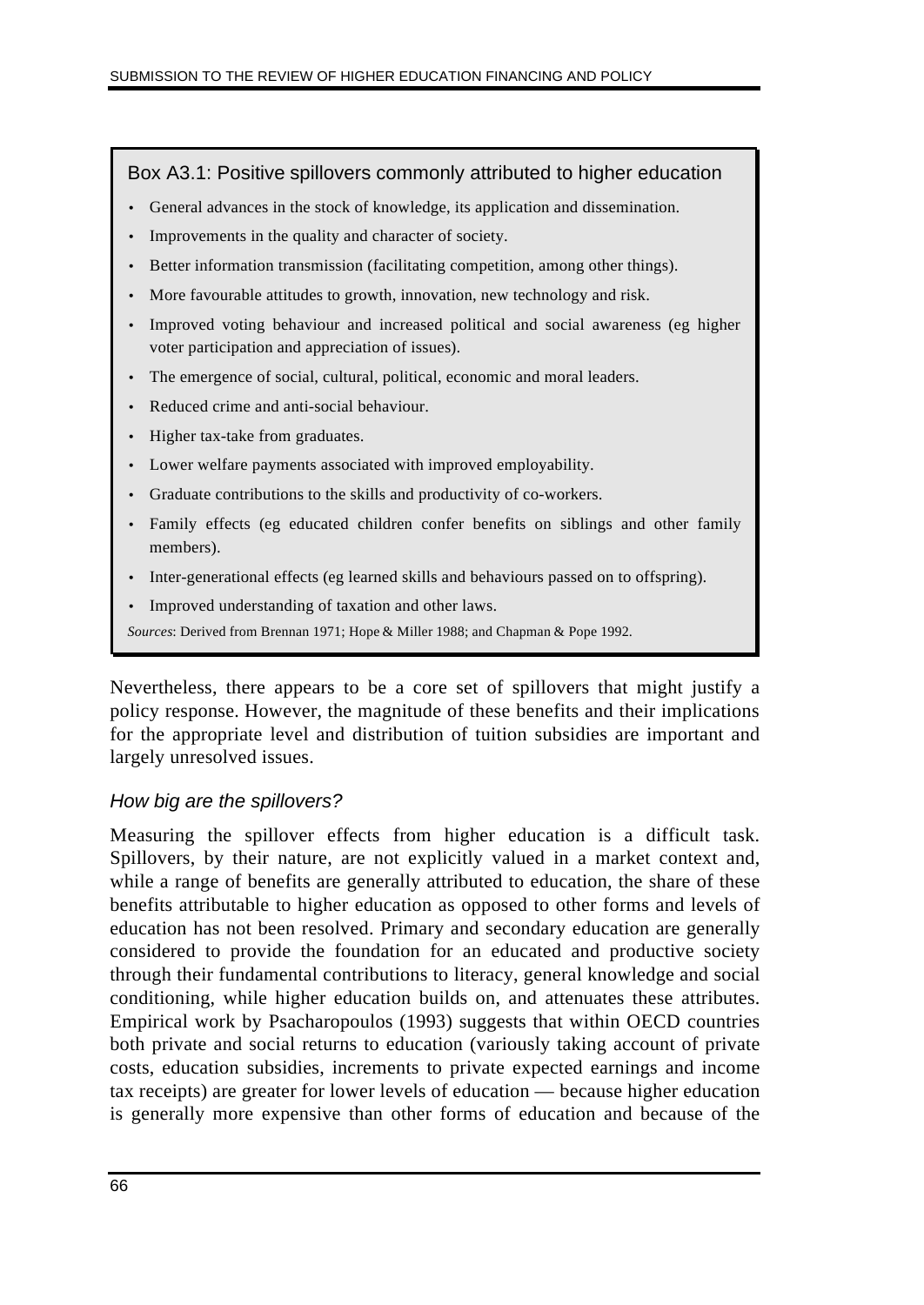diminishing returns from incremental improvements to human capital. Unfortunately, differential spillover effects for different levels of education are not reflected in social rate of return calculations. Consequently, they give little guide to the extent that privately motivated education decisions might lead to socially inadequate outcomes.

The importance of knowledge spillovers as a stimulus to economic growth is a central focus of so-called 'new growth theory', which examines factors underpinning improvements in the productivity of capital and labour. Investment in physical and human capital have been emphasised — along with expenditures on research and development — as sources of beneficial spillovers. Nevertheless, robust empirical evidence of these spillovers remains elusive (Benhabib & Jovanovic 1991; BIE 1992). And although education is likely to be a factor in productivity improvement and economic growth, the relative contributions of primary, secondary, technical and higher education — and the spillovers from each of these segments — is highly uncertain. In this context, Dowrick (1995, p. 33) noted that:

A safe conclusion seems to be that investment in education does indeed create the pre-conditions for growth, but data and modelling problems do not yet allow any clear conclusion concerning the allocation of educational investment between different sectors.

Despite claims that the spillover benefits from higher education are substantial and warrant large scale public subsidies, there is little evidence to support such a view. Although difficulties of measurement, together with the inherently subjective nature of valuing cultural and social effects, have hampered empirical analysis of education spillovers, some economists have expressed scepticism that such spillovers can be large and, at the same time, defy quantification. Blaug (1972, p. 107) contends that:

The idea that the external or indirect benefits of education to society as a whole are enormous in magnitude and vastly exceed the direct personal benefits to the "educatees" is one of the myths of our times ... because there is virtually no evidence of any kind to support it.

While Cohn and Geske (1990, p. 359) observe that:

It is fascinating — to some observers rather disturbing — that massive government aid to higher education is given on the basis of plausible yet unsupported assumptions regarding the existence of external benefits.

In the Australian context, Fane (1988) and Brennan (1971, 1988) have suggested that the spillover benefits of higher education may, in fact, be significantly less than is generally assumed. Hope and Miller (1988) note that, in view of the lack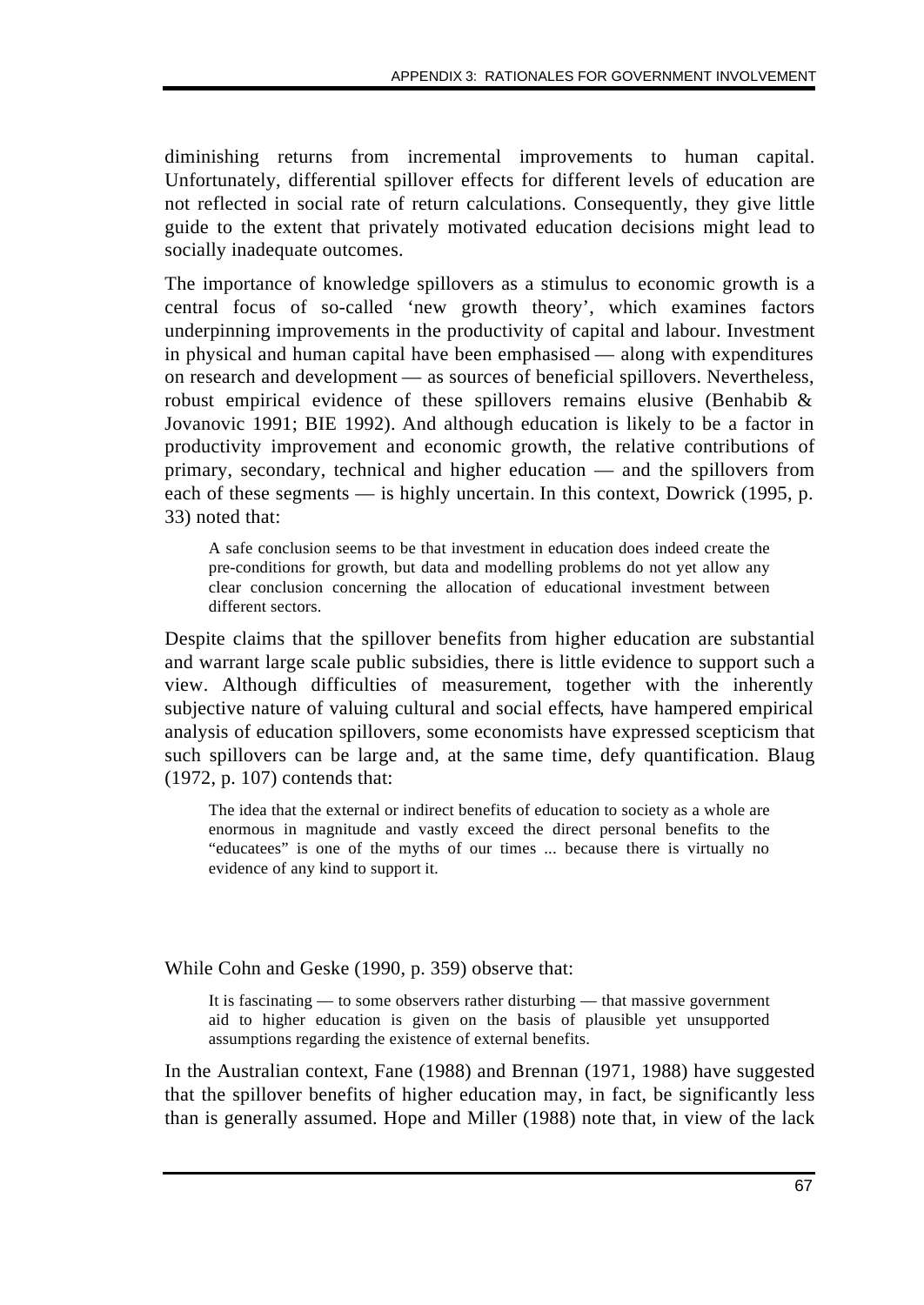of evidence, one should be wary of being too dogmatic, although they acknowledge that with closer scrutiny it is possible to considerably reduce the list of potential spillover benefits.

In response to the limited direct empirical evidence on spillovers, some commentators have sought to estimate the value of spillover benefits Australian graduates would need to generate during their life in order to repay the community for the education subsidy received while at university.

- Chapman and Chia (1989) calculated that, for social discount rates of 3–5 per cent, the average graduate, retiring at age 60, needed to generate additional real external benefits of between \$600 to \$900 per year. At a 10 per cent discount rate, the average graduate needed to deliver around \$1 800 per year in spillovers to justify their education subsidy.
- Harrison (1995a) estimated that, at a 10 per cent discount rate, spillovers valued at over \$3 300 per student per year were required, on average.<sup>3</sup>

Unfortunately, at the present time, it is not possible to say whether graduates do in fact deliver this level of spillover benefit. While some commentators consider the level of public subsidy flowing to higher education outweighs the spillovers, others (such as Karmel 1997a) judge that the spillovers are sufficient to warrant maintenance of the current funding levels.

More rigorous analysis of higher education spillovers is required to guide policy decisions on the efficient level of public contribution. However, it should also be borne in mind that the value of these spillovers sets an upper limit for the public contribution and funding policy should be directed at maximising the social payoffs from public subsidies (see below).

### *Deciding on the efficient level and distribution of subsidy*

The absence of information about the value of spillovers produced through higher education represents a major hurdle for setting and allocating public subsidies in a way that promotes efficient outcomes. By influencing the cost of particular courses, subsidies can affect the educational choices of students and the level of resources attracted into particular activities. What's more, some activities and students may be more responsive to subsidies than others; this can present

 $\overline{a}$ 

<sup>3</sup> Methodological differences explain much of the disparity between these estimates. While Chapman and Chia (1989) calculate the per-student subsidy as the difference between the HECS charge and an estimate of marginal teaching costs, Harrison's are based on average cost estimates, and imply a much lower level of cost recovery from students. HECS increases applying from 1997 have reduced the average level of per-student tuition subsidy and, at a 10 per cent discount rate, would be offset by spillovers from graduates averaging around \$2 000 per year.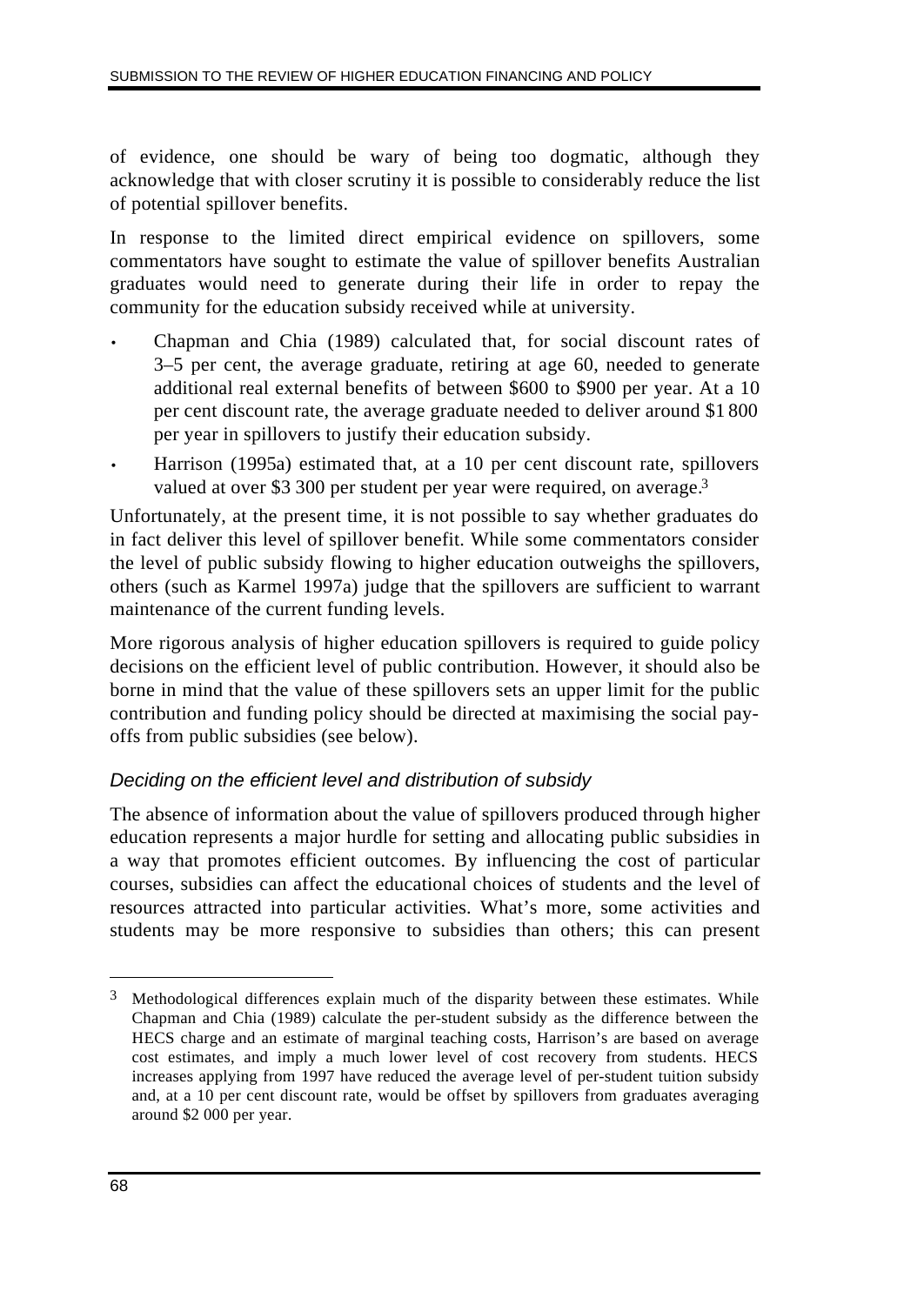opportunities for increasing the cost-effectiveness of subsidies offered to increase the supply of spillovers produced.

# *Differentiating subsidies by course*

To address the spillover problem, the value of tuition subsidies for particular courses should, in principle, be linked to the value of the social benefits derived from those courses. Various options have been proposed for setting the level of the tuition subsidy. Notable among these are proposals to provide subsidies in the form of:

- a fixed annual dollar amount that is uniform across courses (Blandy & Sloan 1988); or
- a fixed proportion of course fees on a capped or uncapped basis (Karmel 1991, 1997a).

Under the first option, all courses would attract a subsidy of the same absolute amount. This implies that each course generates about the same absolute level of spillover benefits. This would be administratively simple and could be viewed as 'even-handed'. However, because costs differ between courses, a uniform subsidy would lead to a significant change in price relativities between courses. In turn, this would create disparate incentives for both course providers and students. For example, it would encourage consumption and production of relatively low cost/low fee courses simply because these courses obtain a greater proportionate reduction in their cost (net of the subsidy) than higher cost courses.

This problem could be reduced by introducing a multiple subsidy regime with different absolute dollar subsidy rates for different course groupings — in effect, courses with similar cost structures would be grouped into similar bands. The resulting subsidy regime would be more complex, but it would provide a less differentiated set of incentives to students. However, to maintain relativities between courses over time it would also be necessary to monitor changes in relative costs and link the subsidy for particular courses to a price index so as to preserve its real value.

A proportional subsidy deals with uncertainty over the level and sources of spillover benefits by seeking to minimise changes in relative prices and thereby generate a relatively neutral incentive environment. Under this approach the subsidy would be a fixed proportion of course costs. Thus, while the actual dollar value of the subsidy would be higher, the higher is the cost of the course, students would be faced with paying a uniform proportion of costs, irrespective of the cost of the course they choose. In this sense, a proportional subsidy is less likely to distort student preferences and institutions' decisions about the nature and form of the courses they offer. But it also implies a higher level of social spillover benefits are being generated from more expensive courses, or more precisely, the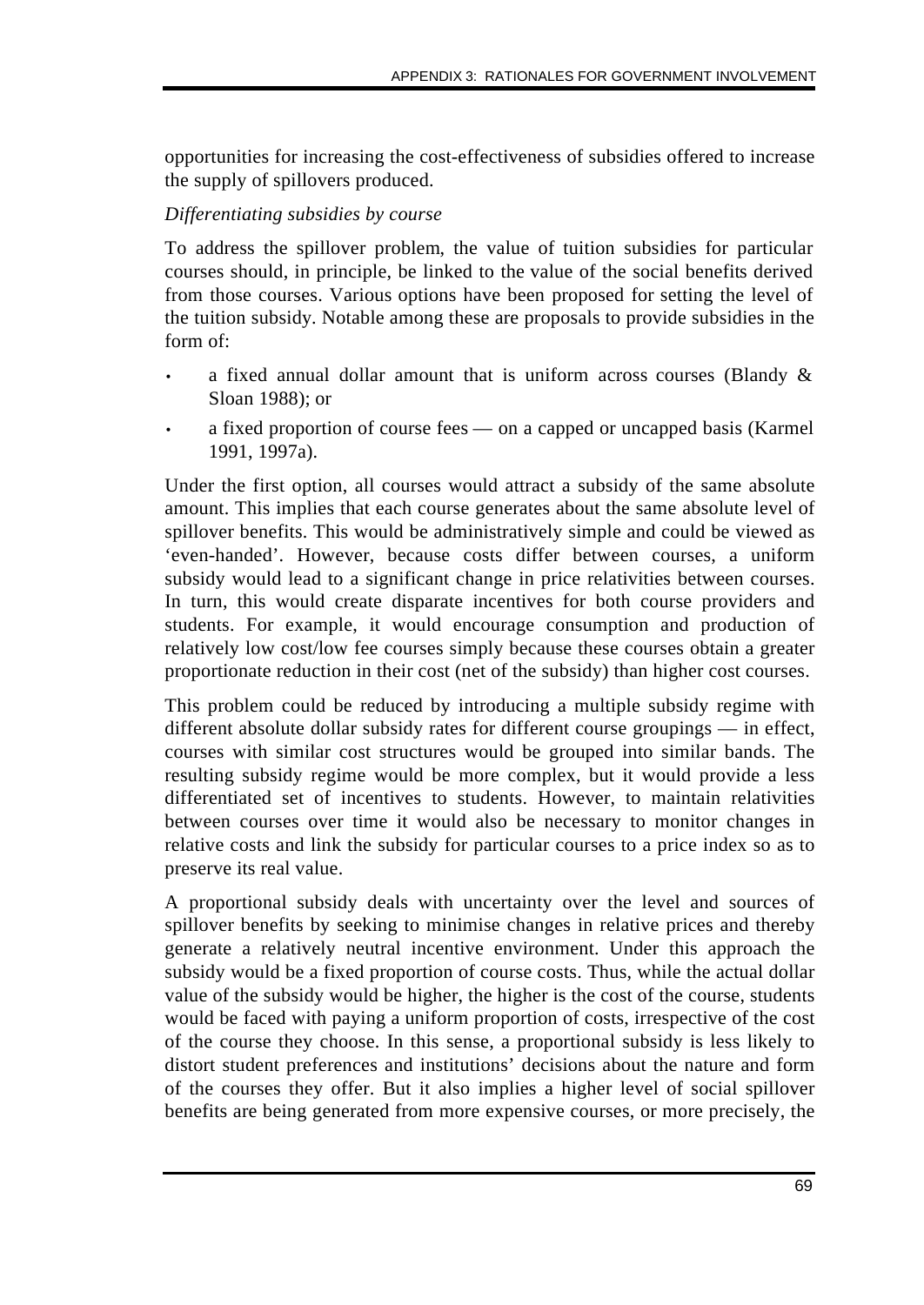same average level of spillover from each additional dollar of education expenditure. From an administrative perspective, it may be appropriate to allocate courses to a number of common categories (on the basis of course cost and/or fee levels) and apply a common fixed proportional subsidy to each category.

Faced with uncertainty over the value and sources of spillover benefits to higher education, the Commission favours the proportional approach. This gives priority to providing a subsidy with a relatively neutral impact on student choice, rather than a uniform dollar subsidy which, while ostensibly even-handed, changes relative prices and tends to bias student choices — and courses offered by institutions — towards relatively low cost/low fee courses.

#### *Promoting the cost–effectiveness of higher education subsidies*

The appropriate level of government subsidy does not just depend on the magnitude of the spillovers stemming from higher education — it also depends on the sensitivity of student demand to changes in the prices charged for university courses and other related costs. The less responsive demand for higher education is to price, the less effective each dollar of subsidy will be in promoting additional spillovers. And the smaller the potential efficiency gains that are available from offering a subsidy to all participants.

Overall demand for higher education is likely to be relatively insensitive to subsidies because:

- tuition costs generally represent a relatively small share of the total costs incurred by students attending university — this is particularly true at current fee levels. Income forgone generally represents a much more significant cost; and
- completion of a university degree can offer big financial pay-offs;
	- analysis of age-earnings profiles consistently show that, on average, graduates earn higher incomes than non-graduates (Chapman 1988; Chapman & Chia 1989)
	- higher graduate incomes are reinforced by greater levels of graduate employability (Clare & Johnston 1993)
	- analysis undertaken by the Commission, based on indicative income profiles used by Chapman and Salvage (1997) and current HECS fees, shows average private rates of return ranging from about 8 per cent to over 20 per cent per annum, depending on the occupation (appendix 4).

Recent behaviour reinforces this view. Firstly, the effect of recent cost increases associated with the introduction of HECS on student demand appears to have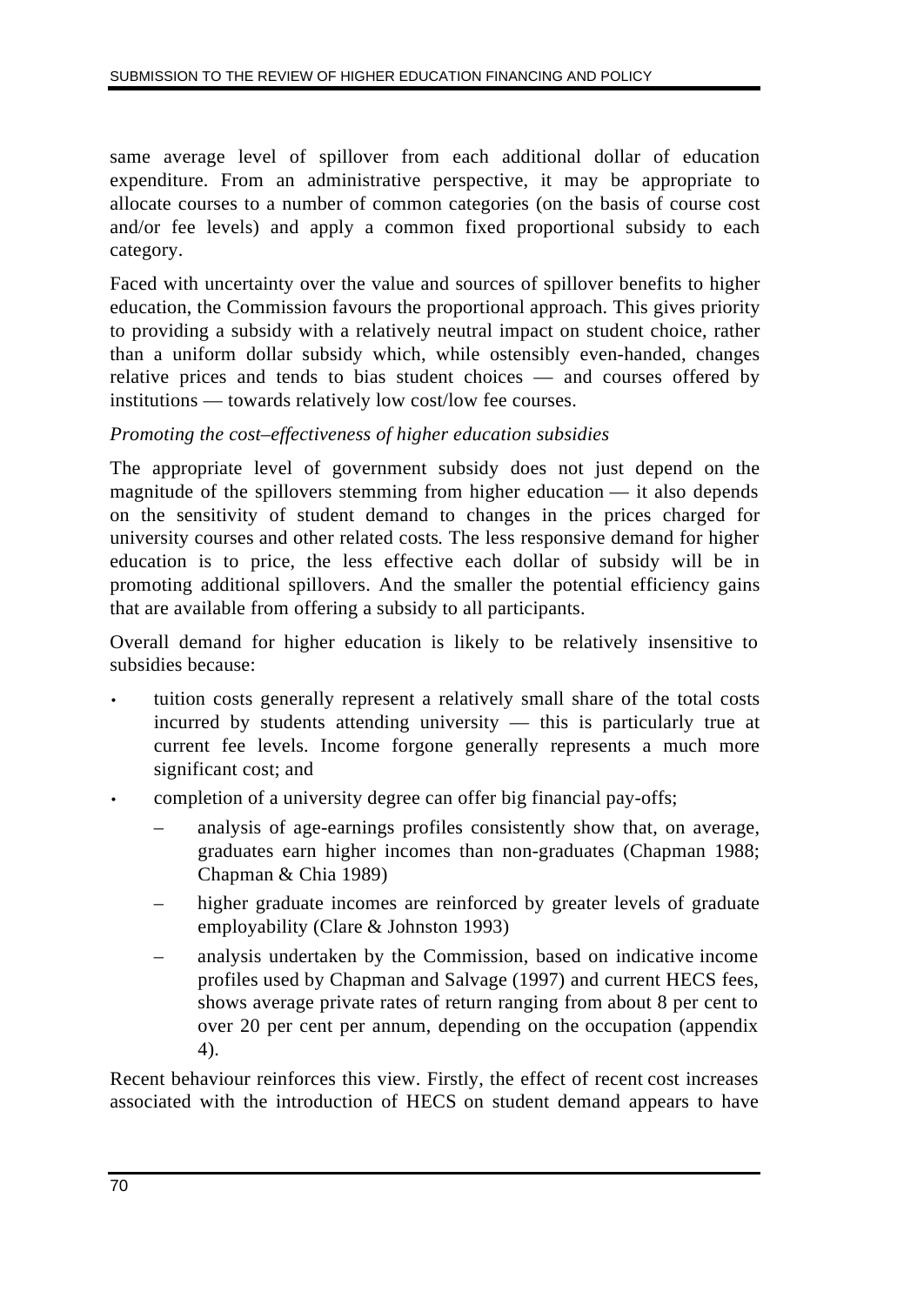been slight. Secondly, opinion surveys (commissioned by DEETYA and the HEC) and enrolment trends from 1988 to 1996 suggest that increases in university fees under HECS have not been a significant factor in many students' decisions to attend university (Chapman 1996a).

The Australian experience is supported by various studies of the demand for higher education in the USA (Maani 1996). They suggest overall price elasticities in the range 0.2 to 0.7, implying that a 10 per cent cost increase would reduce enrolments by between 2 and 7 per cent. Freeman (1986) refers to a tuitionelasticity of enrolment of about 0.3 based on a variety of US cross-sectional and time series studies. Unfortunately, quota restrictions on subsidised undergraduate places in Australia make comparable estimation of student demand elasticities impractical. Nevertheless, for the reasons outlined above, and based on the pricedemand evidence associated with HECS changes, it is reasonable to conclude that, like the US, aggregate demand for higher education in Australia is likely to be fairly insensitive to price.

This has a number of potentially important policy implications. These are:

- subsidies to higher education may not be a cost-effective means of stimulating certain spillovers — particularly if these spillovers are also available from other activities which are more sensitive to price. For example, the behavioural benefits claimed to arise from higher education might be greater if subsidies were paid to support relevant secondary school activities or other programs that promote good citizenship to the young. Similarly, it is possible that improvements in law and order might be better promoted through improved policing or an expansion of youth programs; and
- a large share of the spillover benefits available from higher education will occur anyway — as a by-product of the privately motivated decision to pursue a university qualification. Hence, general subsidies to higher education involve a transfer of public funds to a large group of students without materially increasing the level of spillovers produced:
	- such transfers do not enhance efficiency and may have undesirable implications for equity; and
	- administrative costs can significantly erode net efficiency gains, particularly if total administrative costs grow as the subsidy increases.

# *Can tuition subsidies be better targeted?*

To increase the net social gains from the higher education subsidy direct public funding should be directed toward those for whom the decision to engage in higher education is more finely balanced, and away from those whose participation decisions are less likely to be affected by the availability of the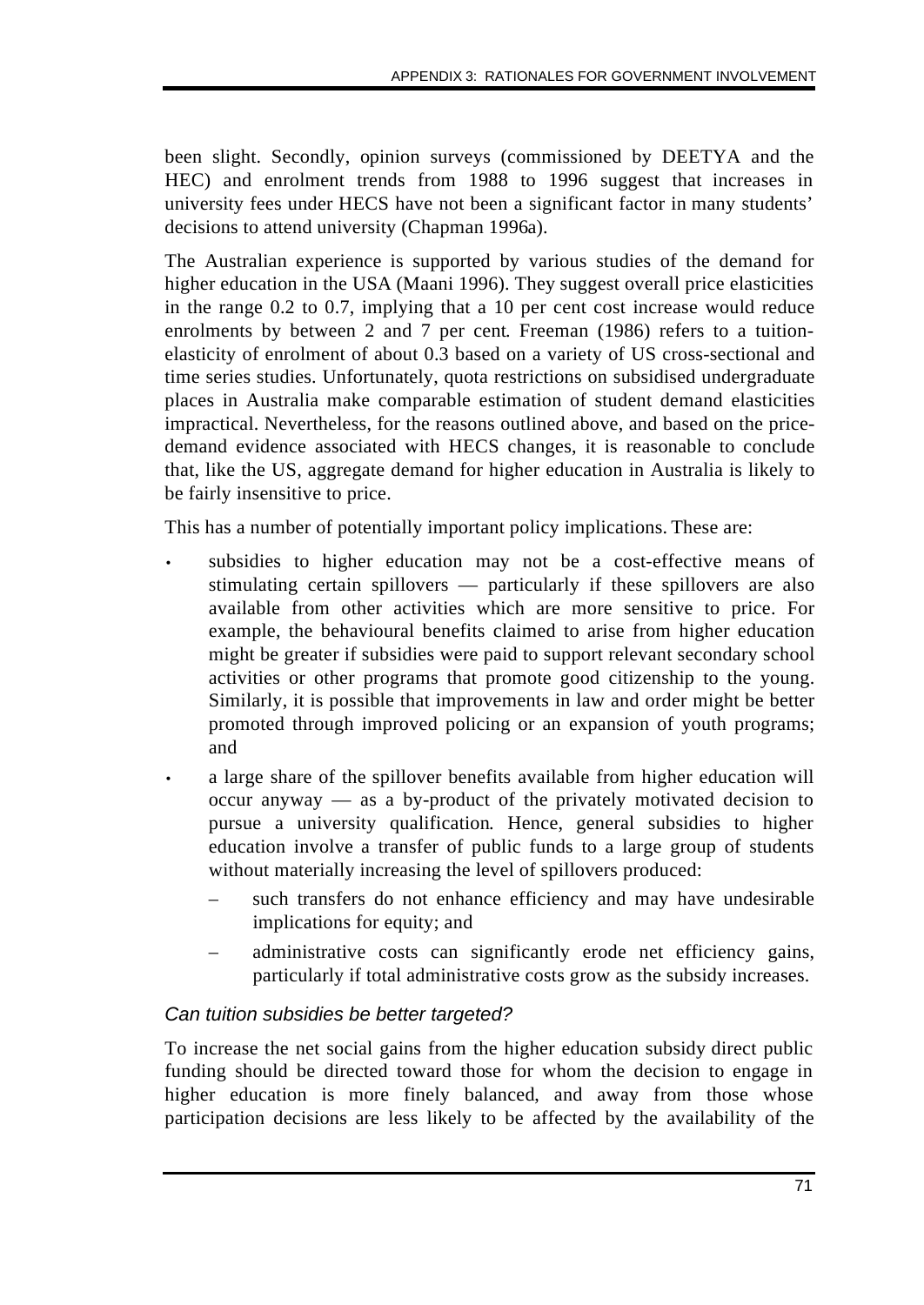subsidy. Ideally, policymakers should aim to match the subsidy as closely as possible to the minimum amount necessary to induce students to undertake activities that produce public benefits — without exceeding the value of those benefits. While it is impossible to get this balance right for everyone, it may be possible to identify broad segments of the student population that require less inducement, or are likely to deliver fewer spillovers, than others.

A degree of subsidy targeting, consistent with efficient use of public resources, already exists under current higher education funding arrangements:

- the bulk of R&D financial support is awarded on a competitive basis to the best and most prospective proposals;
- foreign students do not have access to tuition subsidies; and
- a system of postgraduate scholarships is available for students of superior ability.

In principle, it would be efficient to subsidise only those students who would not otherwise pursue higher education activities that produced spillover benefits. Alchian (1968, p. 213) highlighted this point, noting that:

If a student were paid for doing what he would have done anyway, or his education were subsidised to increase *his* wealth, he would be receiving a gift. But payment (whether as zero tuition or a money payment) to the student to extend his education, for the sake of achieving *real* external benefits that he otherwise would not have produced, is a payment for services ... for the benefit of the rest of society.

Maani (1996) notes that, within the spectrum of university participants, older students, women and students from lower socio-economic backgrounds tend to exhibit greater sensitivity to changes in tuition costs. Closer analysis of the factors that underlie the price sensitivity of these groups might lead to the identification of traits that have a significant direct influence on participation decisions, and which lend themselves to targeting. For instance, there is reason to believe that family and personal wealth have a strong influence on a student's preference, and ability to pay, for higher education. Hence, it is conceivable that a reduction or withdrawal of tuition subsidies might have a negligible impact on the education decisions of students from particularly advantaged backgrounds. Further work in this area is needed to draw out the potential for targeting.4

A more targeted approach could also apply to second degrees and postgraduate study. In 1996, over 60 per cent of postgraduates were enrolled under the HECS system (DEETYA 1996a). And normal HECS and entry arrangements still apply to second degrees.

 $\overline{a}$ 

<sup>4</sup> Chapman (1996a) notes that the assumption that students from wealthy backgrounds have ready access to family resources can sometimes be erroneous.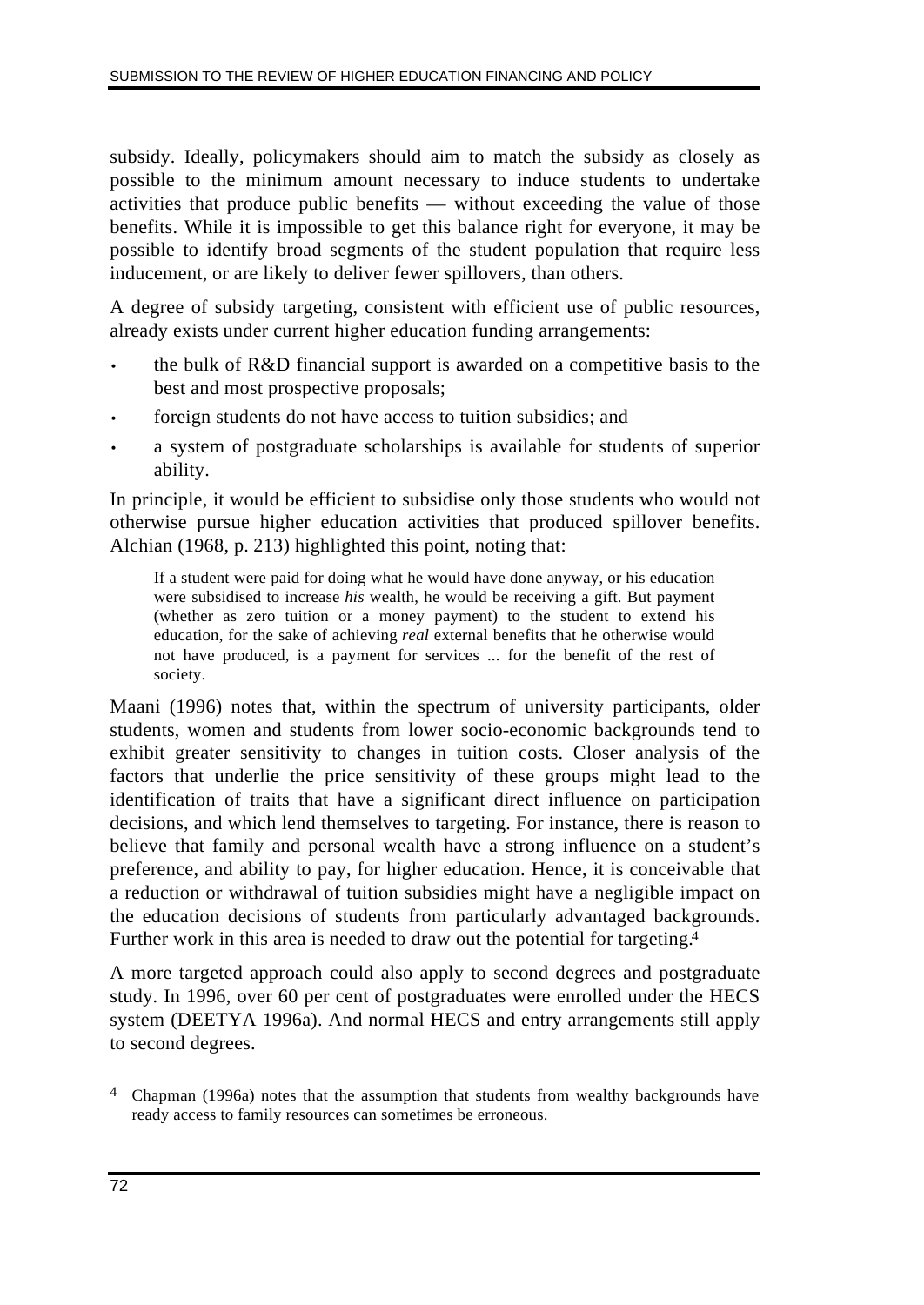In the majority of cases, study beyond a first degree is likely to provide a diminishing social return on the public investment represented by the subsidy. This is particularly likely to be the case for courses of a vocational nature and those that are predominantly coursework. Moreover, many postgraduates, having benefited from their first degree, are likely to be both willing and able to fund their additional study. Davis (1996, p. 16) suggests that:

... the case for public subsidy of graduate diplomas and Masters by coursework degrees seems flimsy. The great majority of such degrees are undertaken part-time ... often with employers support of fees and with direct personal career advancement as a primary goal.

There would appear to be a case, based on an expectation of diminishing spillover benefits from additional (and/or duplicative) education, for reducing (or even eliminating) the level of public subsidy *generally* available to students pursuing second degrees and postgraduate courses that are strongly vocational. However, the Commission considers that mechanisms for rewarding and encouraging academic excellence should be retained and reinforced as necessary. It notes the existence of postgraduate scholarships within the current environment as a means by which talented students — those displaying the potential to make a significant intellectual and economic contribution to this country — can gain public support for their further study.

Other possibilities for targeting also deserve consideration. For example, while studies involving a significant amount of original research might generate higher levels of spillover benefits, this may be truer of theoretical research than that which is highly applied. It is also feasible that lower levels of spillover benefit are generated by students performing poorly in their course (yet failing students currently attract greater amounts of subsidy than their peers). These issues warrant consideration in the context of the flow of spillover benefits expected from particular higher education activities and student groups, and opportunities and incentives for progression through the various stages of higher education recognising that different stages might offer different combinations of potential private and social benefit.

### **Problems in the capital market**

Problems associated with financing education arise because the associated skills and knowledge acquired cannot be separated from the individuals that possess them, nor in a 'slave-free' society can ownership be extended to individuals or their future earnings streams. For instance, with most investments, if a borrower defaults on a loan the lender has a residual claim on the asset — this facility is not available with investments in education.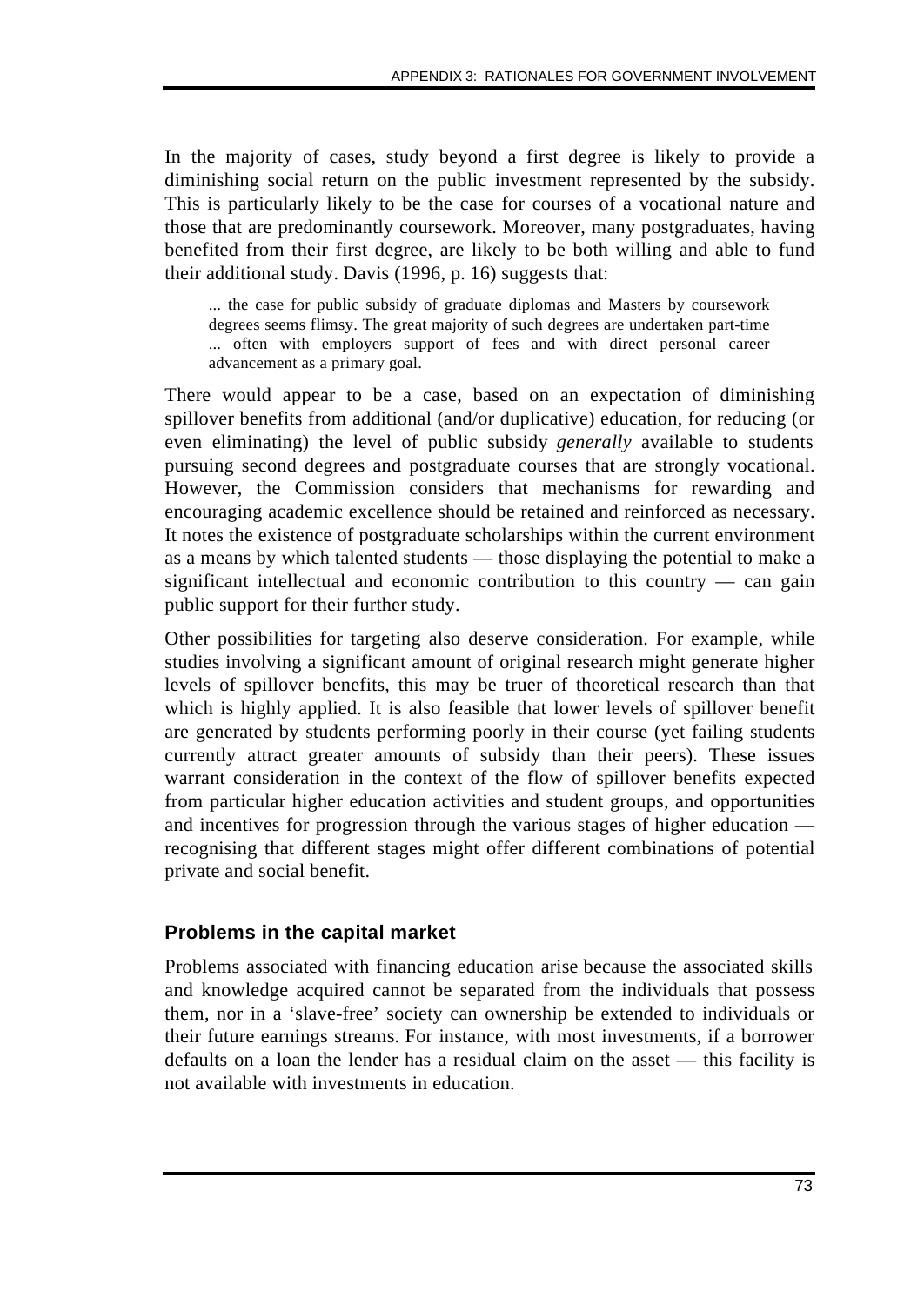As a result, people wishing to invest in their education tend to have less security to offer lenders than if they were seeking to borrow against a physical asset. And high variations in the private returns on education compound the uncertainty of repayment facing lenders. Consequently, if financiers are willing to lend, it is likely to involve a relatively high interest premium. While equity financing and the existence of venture capital markets help overcome problems of risk sharing for commercial entities, they offer less of a solution to student-borrowers because of the impracticality of transferring human capital assets, the absence of limited liability arrangements and difficulties facing commercial entities in keeping track of student-borrowers over their lifetimes (Friedman 1955).

There is some disagreement among economists about the efficiency implications of financiers' reluctance to lend for investment in education. Harrison (1995a) argues that capital market problems represent one of the strongest arguments for government intervention in higher education, while Fane (1988) considers that the efficiency case for special treatment of student-borrowers is not compelling. However, in the Commission's view, there is justifiable cause for concern when an entire class of income-earning assets, comprising the skills and potential of Australians from a variety of backgrounds, faces major difficulties in gaining the financial backing necessary for development.

### *Policy responses to capital constraints*

Overseas experience with student loan programs has been mixed. Woodhall (1987) reports on a range of programs incorporating measures such as interest rate subsidies, deferred repayment, income contingent repayments and loan guarantees.

She notes that, while there have been some instances of private student lending (generally operated by individual colleges, universities and charitable organisations), loan guarantee arrangements have generally underpinned students loans offered by commercial financiers. However, in most cases, student loan programs tend to be operated by, or on behalf of, governments.

### *Problems with loan guarantees and income-contingency*

Several problems are likely to be associated with arrangements that effectively transfer a large share of the risk of educational investment to the government:

- government underwriting of student loans gives lenders an incentive to reduce the stringency of their assessment procedures because they no longer bear the cost of poor lending decisions; and
	- payment of an interest rate subsidy or application of some sort of 'insurance' charge in combination with full or partial guarantee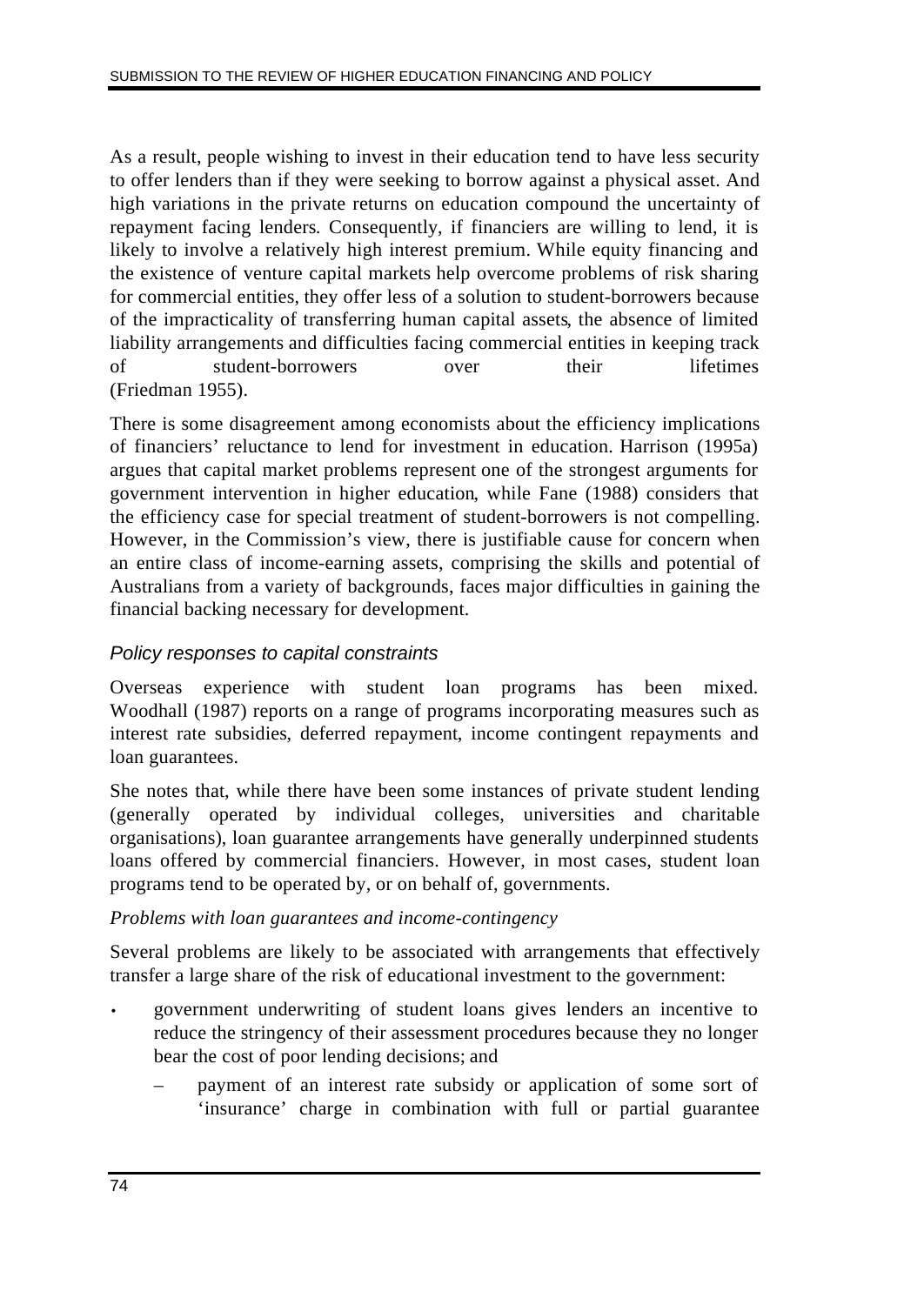arrangements could be a more efficient means of addressing collateral problems faced by borrowing students.

- income contingency arrangements result in the lender bearing a large share of the risk that education investments will not deliver the expected pay-offs (in terms of future earnings):
	- the degree of risk sharing depends on the level of the repayment threshold and the interest rate (or income-sharing) arrangements that are in place;5 and
	- if borrowers derive a large consumption benefit (eg pursue higher education as an enjoyable pastime rather than as an income-generating investment), they may face an incentive to under-achieve or underutilise — from a financial perspective — the skills and knowledge they have accumulated. This incentive can be magnified when attainment of the repayment threshold triggers repayments that leave the borrower worse off (within a range of income above the threshold), despite being on a higher income.

Current HECS arrangements embody the latter risk in that, for a range of income levels above the threshold, repayments exceed the additional income earned (appendix 5). In contrast, New Zealand's student loan scheme employs a much lower repayment threshold, coupled with payments linked to over-threshold earnings.

### *Arguments for government provision of student loans*

 $\overline{a}$ 

Hope and Miller (1988) note that one explanation for the reluctance of financial institutions to initiate income contingent loan schemes may be the cost of collecting accurate information on student income, given that these institutions have no legal right to obtain this information.

The government may be able to implement an income-related scheme at a lower cost than the private sector — both the Medicare levy and HECS currently operate through the tax system. As a sole supplier, the government can span a wider range of students, thereby achieving a more diversified portfolio of loans and contingent liabilities. These potential advantages, however, could be eroded

<sup>5</sup> In some respects, income-contingent loan repayments mirror an equity finance arrangement for human capital in that payments are not required if the 'investment' performs poorly (from an earnings perspective) and it is feasible to link the size of the repayments to the size of the over-threshold earnings (Nerlove 1975). However, they fall short of an equity finance arrangement to the extent that the lender's income from a profitable investment is limited to the loan amount plus interest, while the borrower reaps all earnings beyond that**.** As a consequence, an efficient balance of risks and rewards may not be achieved between the partners.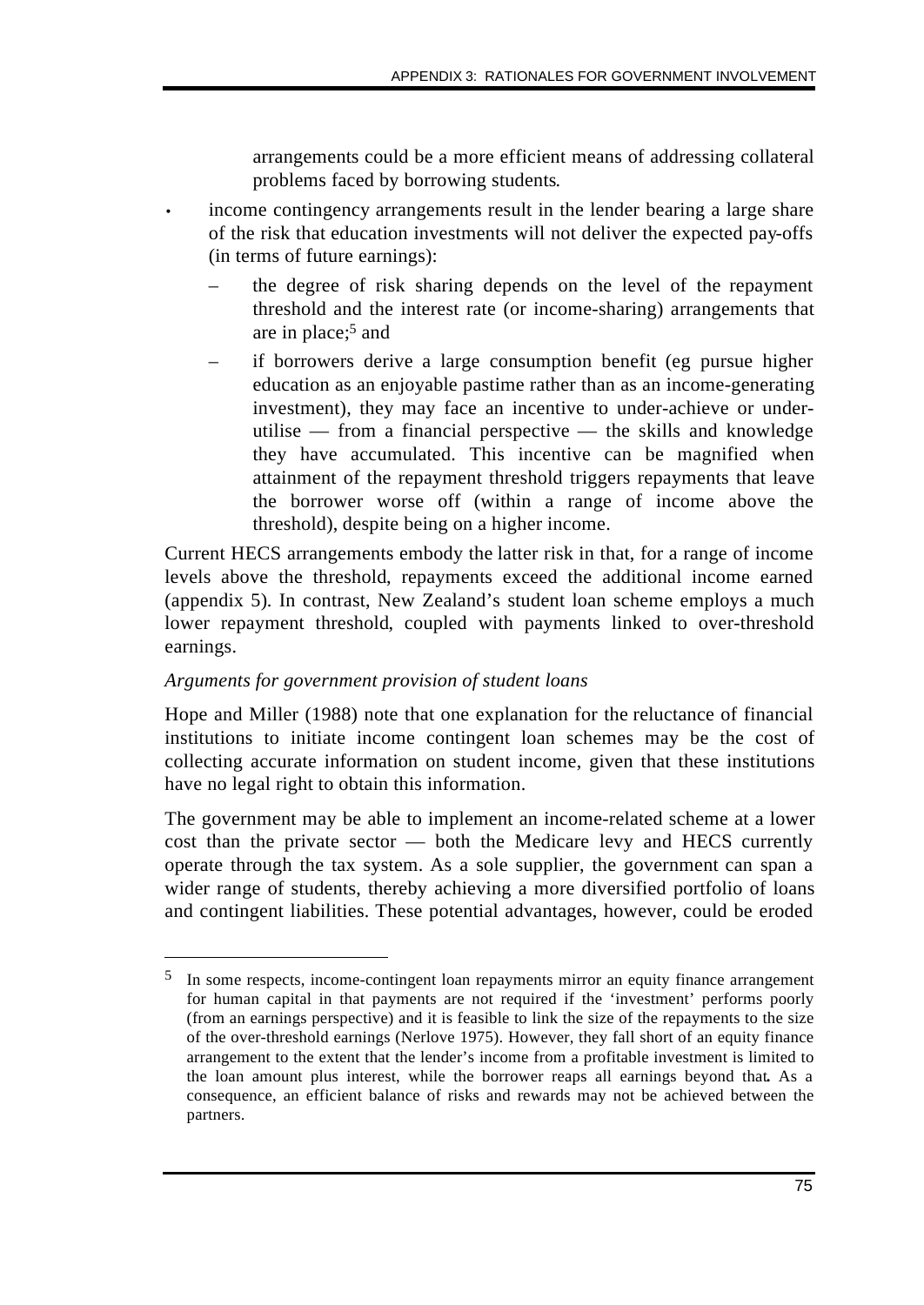if administrative costs under a government scheme proved to be higher than under a private sector program.

The issue of collateral raises important fairness issues which are often intertwined with efficiency arguments. Barr (1993), for instance, argues that students from poor backgrounds are less willing and less able to borrow and that this results in inefficiency because it 'wastes talent'. The relevant policy concern is that students from disadvantaged groups are over-represented among those that fail to secure finance.

In this context, there are clear equity rationales for government intervention in capital markets. Wealthy families can internally finance education for their children, while a student from a poorer background with the same ability and risk attitude as a wealthier student is more likely to face a borrowing constraint. The desirability of breaking the link between socio-economic background and lifetime outcomes relates to the 'equality of opportunity' objective of higher education. This is taken up later in the discussion of equity.

# **Information deficiencies**

Concerns about the adequacy of information can provide a rationale for government involvement in higher education. These centre around issues of quality assurance/monitoring, awareness of institutions and their products, and the ability of students and universities to recognise and respond to emerging skill needs within the economy.

### *Quality and accreditation*

Information has public good characteristics in that, once it is collected and assimilated, it can often be easily and cheaply distributed. Indeed, it is often difficult or impossible for the original supplier of information to prevent dissemination. In cases where a gatherer or provider of information receives no payment from beneficiaries, there is a reduced incentive to provide this service, even though its value may be many times its cost.

Difficulties faced by students in assessing prospective labour market conditions for particular skills or comparing the value for money represented by different institutions may be associated with this phenomenon. Similarly, employers or the general public may face high individual costs in gathering information on the quality and skill levels of graduates emerging from different universities.

Tirole (1990) notes that, in such cases, a solution may be to share the cost of information gathering amongst a group of beneficiaries. However, to the extent that not all beneficiaries can be found or persuaded to join the 'club', the information may be under-provided. In these circumstances, there may be a case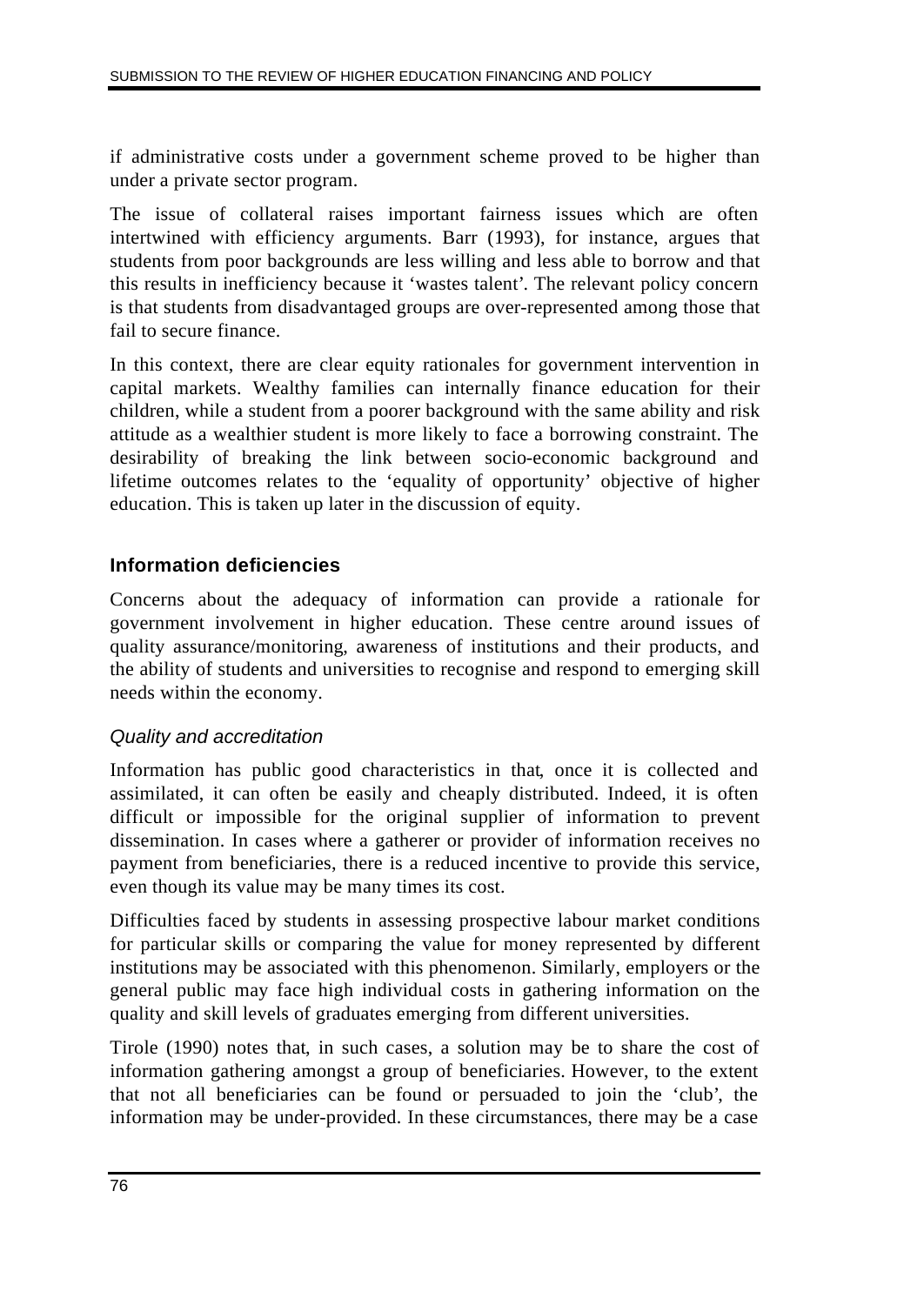for government action to support information collection and provision (with the possibility of levying beneficiaries).

At present, information on universities is provided through a number of public and private sources. Universities provide a range of promotional material and student guidebooks are available that compare university courses and facilities. The Graduate Careers Council of Australia also provides information on the employment rates and income of recent graduates together with information on their course experiences. These sources are supplemented by career advisory services, employer recruitment campaigns and the student 'grapevine'. Nevertheless, the adequacy of these mechanisms in ensuring appropriate and reliable information to domestic and overseas students, and their influence on university and vocational decisions, is difficult to determine.

Accreditation and quality assurance procedures relating to institutions and courses can help reduce the costs faced by students in making their own quality assessments by assuring minimum teaching and curriculum standards are adhered to. However, while accreditation and minimum standards can be in the interests of those students that are seeking courses with the attributes specified by these standards, they can also impose costs on those students willing to accept lower quality courses at lower prices (Harrison 1995b). Imposed standards can also unnecessarily restrict variety in the education market and can be used to limit the supply of new graduates in some professions — thereby driving up or maintaining the incomes of established members. The anti-competitive potential of accreditation arrangements is an issue that governments need to be aware of, and monitor.

# *Manpower planning and national priorities*

The essence of manpower planning is the development of labour market forecasts and intervention by government to reduce likely market imbalances and/or promote 'efficient' adaptation. Such planning is viewed as being more important in areas where there is a sizeable time-lag between an initial policy response and an associated impact on the labour market. Higher education provides an example where supply responses may lag labour market demands by 3 to 6 years or more.

While recognising a potential role for such 'planning', it is important not to overlook the incentives that students, industry and educators have to interact directly with one another and the function of relative prices (salaries) and market information in signalling the level of demand for labour in particular skill areas. Moreover, opportunities for skill adaptation and drawing on labour in other markets (both domestic and foreign) can relieve mismatches between supply and demand.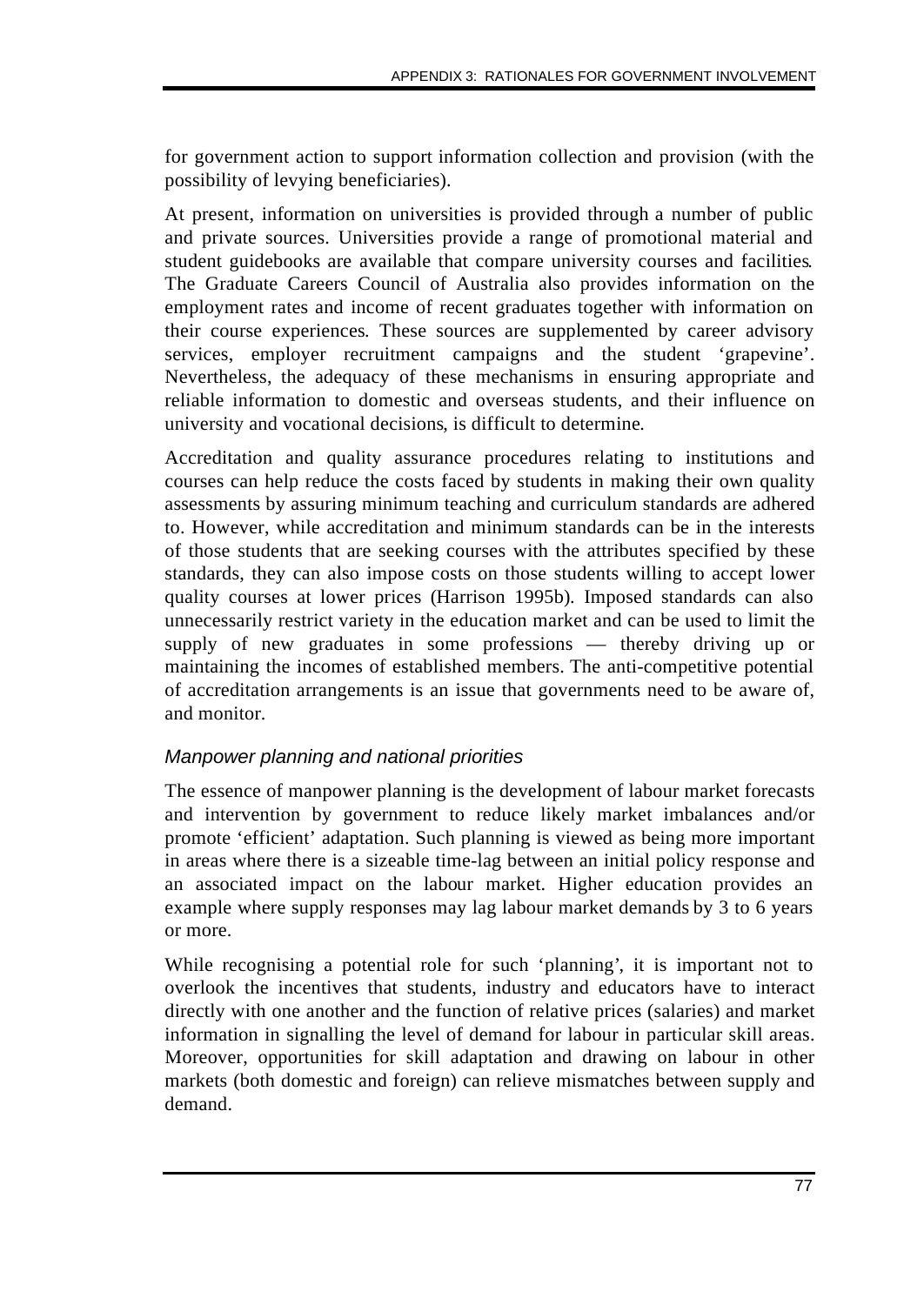Although students and industry do not have perfect foresight of future labour opportunities and levels of remuneration, neither do bureaucratic planners. Experience abroad suggests that planned models of skill needs generally have not performed well relative to less centralised approaches (Blaug 1972; Hinchliffe 1987a). In the Australian context, various analysts have been sceptical about the benefits of manpower planning (Australian Universities Commission 1976; Niland 1984; and the Kirby Committee 1985). However, there may be scope for governments to perform a useful role through the development of broad-based indicative scenarios to stimulate discussion and dialogue between institutions, industry and students. The Australian Workplace series produced by DEET (1995b) is an example of such work.

Beyond this, successive governments have asked higher education institutions to give priority to particular areas of study and allocated funds accordingly. For example, computer science, engineering, accountancy and business studies, teacher education in maths and science and foreign languages and Asian studies and environmental studies have been highlighted as national priority areas of teaching.

# **Impediments to best practice/performance**

Various factors may impede the flow of information relating to 'best practice' techniques and processes within the higher education sector. Market failures can arise in this context because of:

- the public good nature of information relating to new techniques and their application;
- uncertainty about the benefits of new techniques relative to their costs; and
- indivisibility problems.

There are many options available to deal with such market failures. Service providers can seek to overcome the problems themselves though facilitating the movement of employees between institutions (both at a domestic and international level) and agreeing to cooperate in the exchange of certain information.

Governments can also respond in various ways. For example, Australian governments have recently endorsed moves to open aspects of university operations up to greater competition. This endorsement takes the form of a national competition policy agreement in response to the report of the Hilmer Committee (1993) and extensions to the Trade Practices Act that cover, amongst other things, the conduct and terms of operation of publicly-owned business enterprises (NCC 1997b). While the extent to which the core teaching functions of public universities will be subject to 'competitive neutrality' arrangements is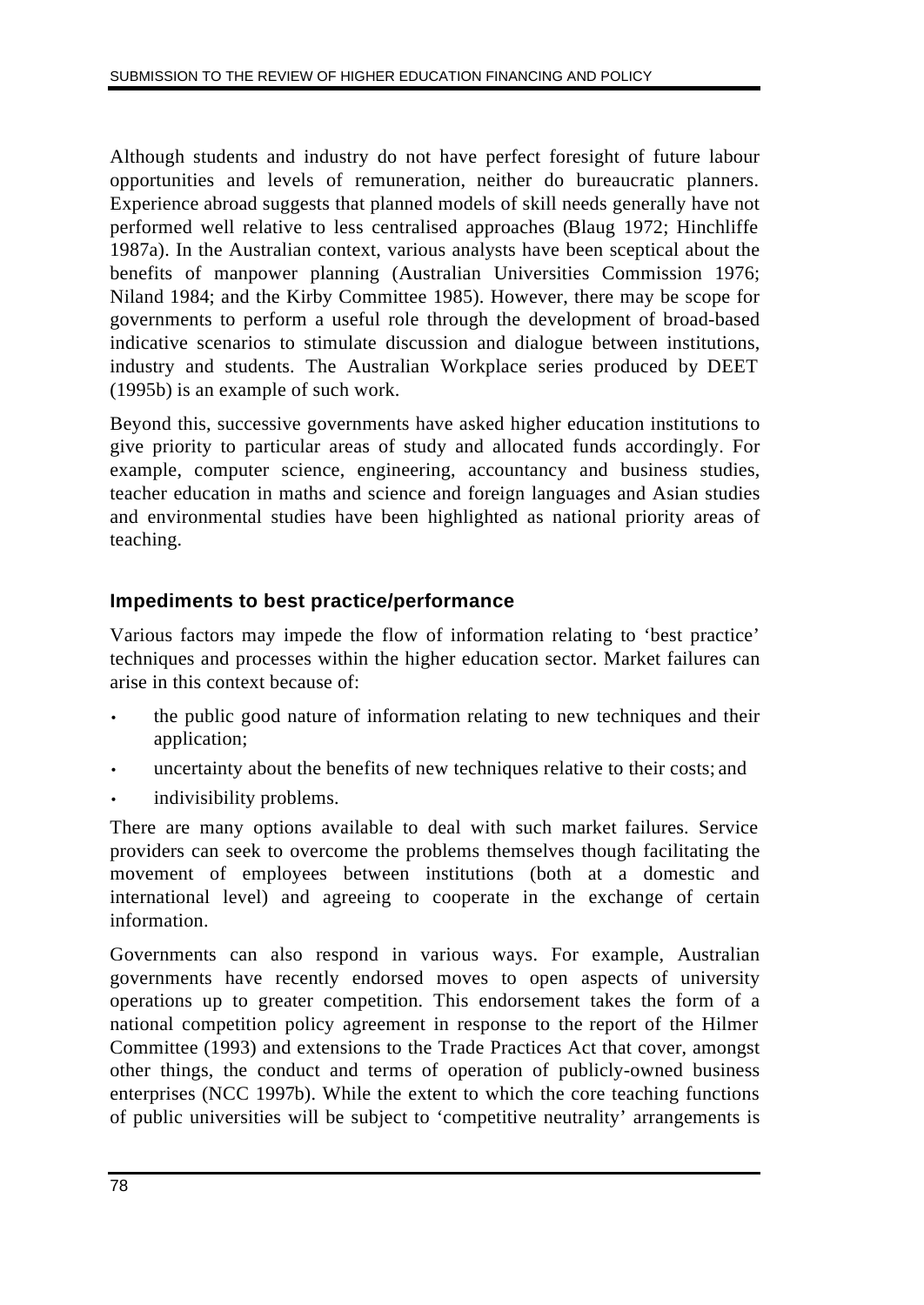unclear, this legislation highlights the widely held desire for public entities to compete on their merits and be responsive to market forces.

Other responses include the establishment by the government of various networking mechanisms. In this context, successive governments have established university teaching and development committees to provide advice on the provision of grants in support of identifying and promoting practical improvements in teaching practice and to provide development opportunities for academic staff. The Federal Government has also provided continuing support to the Open Learning Initiative directed at facilitating the continuing development of more flexible access arrangements for tertiary education. A key aspect of this initiative involves the better use of modern communications technology to enhance instructional options for students (appendix 2).

Actions by governments in these areas need to be continuously re-assessed to ensure that taxpayers are getting value for money. Specific programs supporting performance enhancement initiatives should also seek to complement rather than compete with market-based responses.

# **A3.2 Equity rationales**

 $\overline{a}$ 

Successive Australian governments have seen higher education as a valuable resource in which all segments of the community should have the opportunity to share. To this end, they have sought to improve the access and participation of individual's belonging to identified disadvantaged groups through a range of financial and other measures.6

Issues of central importance to the use of higher education as an equity instrument are discussed below in the context of inter-generational benefits and equality of opportunity, and the regressivity of higher education subsidies.

# **Inter-generational benefits and equality of opportunity**

The high correlation between educational attainment and income is widely accepted as evidence of the ability of education to improve the financial prospects of recipients. And, importantly, improvements in socio-economic status obtained through higher education can cascade to subsequent generations.

<sup>6</sup> Equity target groups include: indigenous Australians; people from low income families; women (in non-traditional areas of study); people from isolated areas; people from non-English speaking backgrounds; and students with a disability.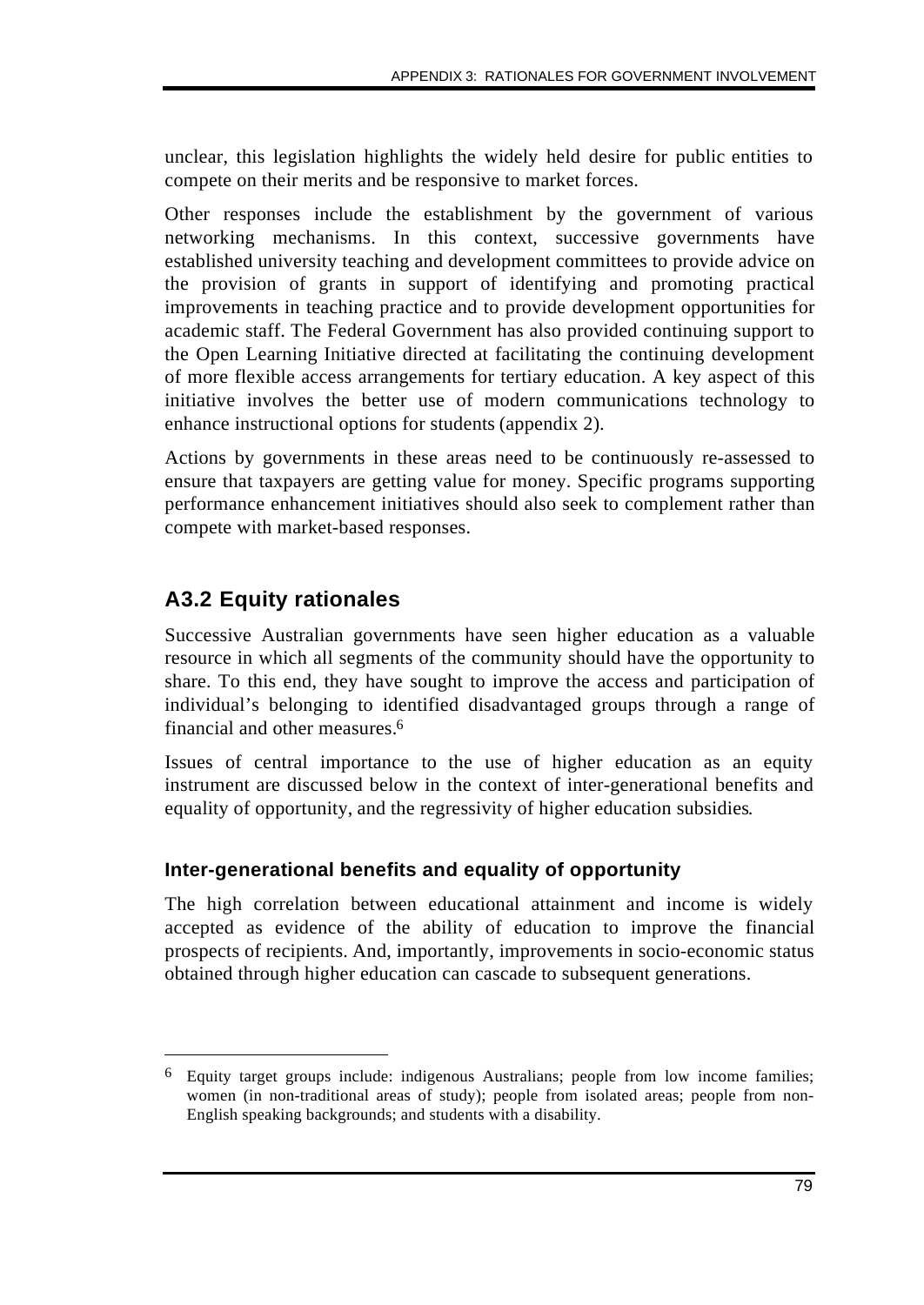There is a considerable body of evidence suggesting that educational values, as well as genetically inherited ability, are transmitted to subsequent generations via the family relationship (eg Hope & Miller 1988; Clare & Johnston 1993). That is, parents who pursued higher education are more likely to have children that pursue higher education. And, according to Richardson (1988), although parental education and income tend to be correlated, it is generally the former that has the greater (but by no means decisive) influence on the education and career choices of the offspring. Nevertheless, while parental influences can provide only a partial guide to the educational outcomes of subsequent generations, there is little dispute that a link does exist and that it might provide a way of reducing the transmission of poverty from one generation to the next.

However, it is possible that equity and access objectives may be more effectively met if subsidies targeting equity are channelled outside the tertiary education sector. For instance, analysis of school retention and matriculation rates suggests that increasing the incentives for participation in the latter years of secondary school might be a better way of encouraging increased participation in higher education by target groups (Williams 1987; Miller & Volker 1987). And there is the broader issue of whether assisting poor students into higher education is likely to be the most effective way of achieving equity goals. Harrison (1995a, p.6) observes that:

Although it may be possible to come up with subsidies to specific higher education students that improve equity, there are better ways of helping the poor. ... Many disadvantaged students do not go on to higher education due to low academic ability and aspirations and cannot benefit from subsidies at the higher education level. ... Education subsidies and reform efforts targeted earlier in the education process will be more equitable. Cutting education expenditure and other programmes or reducing regressive taxes may be a further improvement.

### **The regressivity of higher education subsidies**

Subsidies to higher education are motivated, in part, by equity concerns and a desire to improve access and earnings opportunities for students from disadvantaged groups. However, there are at least two grounds for questioning the broader equity implications of the taxpayer-funded general subsidies to higher education students:

• those that have the intellectual ability to engage in higher education are likely to have a natural advantage over many other members of the community, irrespective of whether they progress to university or not. As a consequence, subsidies to this group could be perceived as a 'double blessing'. Alchian (1968, p. 206) put the case powerfully when he wrote:

Subsidised higher education, whether by zero tuition, scholarships, or zero-interest rates, grants the college student a second windfall — a subsidy to exploit his initial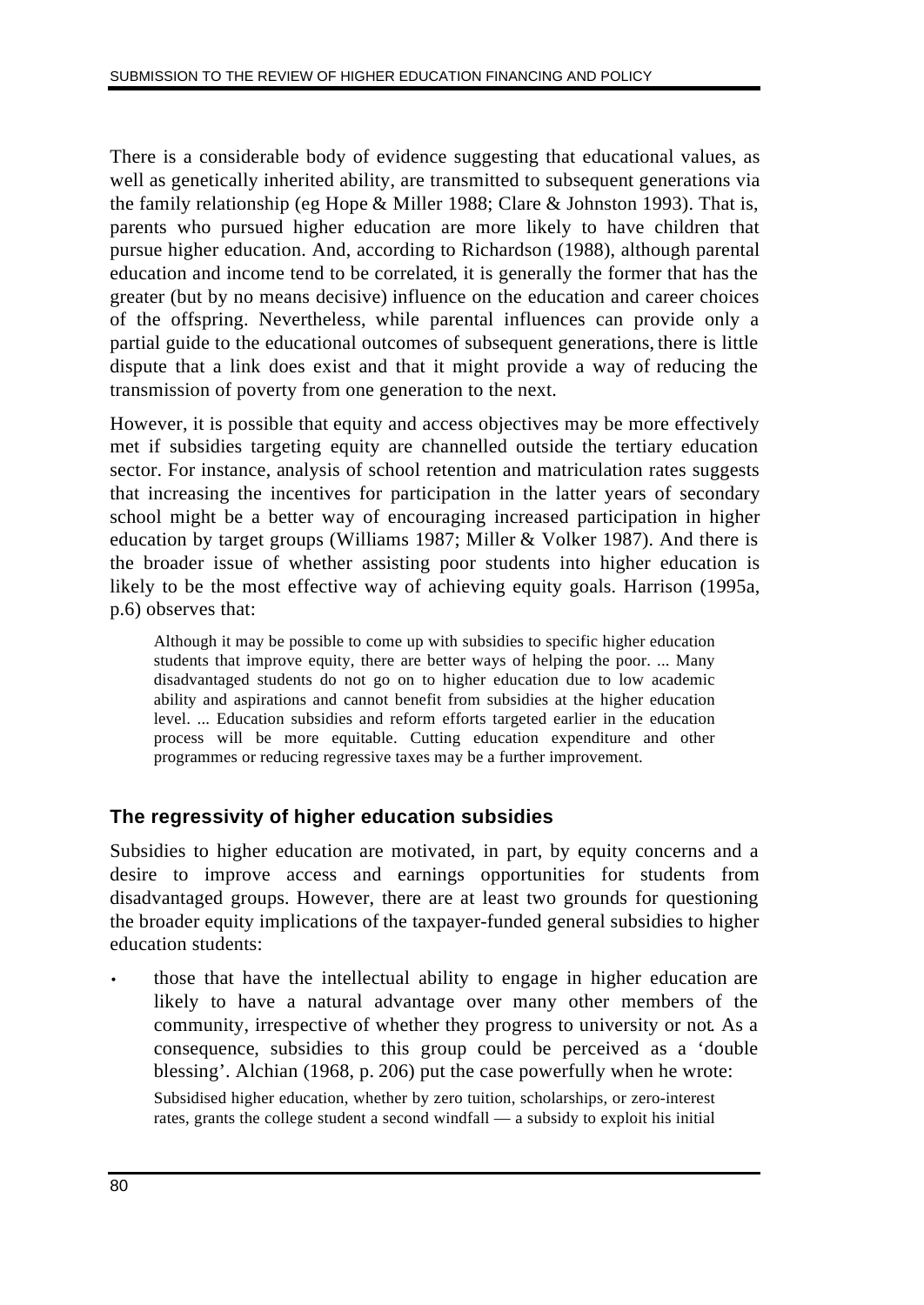windfall inheritance of talent. This is equivalent to subsidising drilling costs for owners of oil-bearing lands in Texas.

• university students tend to move from low income levels whilst studying, to relatively high income brackets after graduation.

Viewed from either of these perspectives, subsidies to higher education could be seen as public transfers to relatively wealthy segments of society.

Statistical information shows participation in higher education varies significantly between socio-economic groups. Figure A3.1 highlights the predominance of students from advantaged socio-economic backgrounds at university. Drawing on data for 1989, it shows disparities in the representation of particular groups and socio-economic characteristics at university. The proportion of commencing students from the wealthiest 25 per cent of Australian families was 10 percentage points greater than their share of the general population, while students from poorer families had participation shares about 8 percentage points less than their share of the population. Similarly, the university population appears to be skewed toward students that attended private schools and those with parents in professions. Students from blue-collar backgrounds and government schools were significantly under-represented at Australian universities. Data for more recent years suggest similar trends.



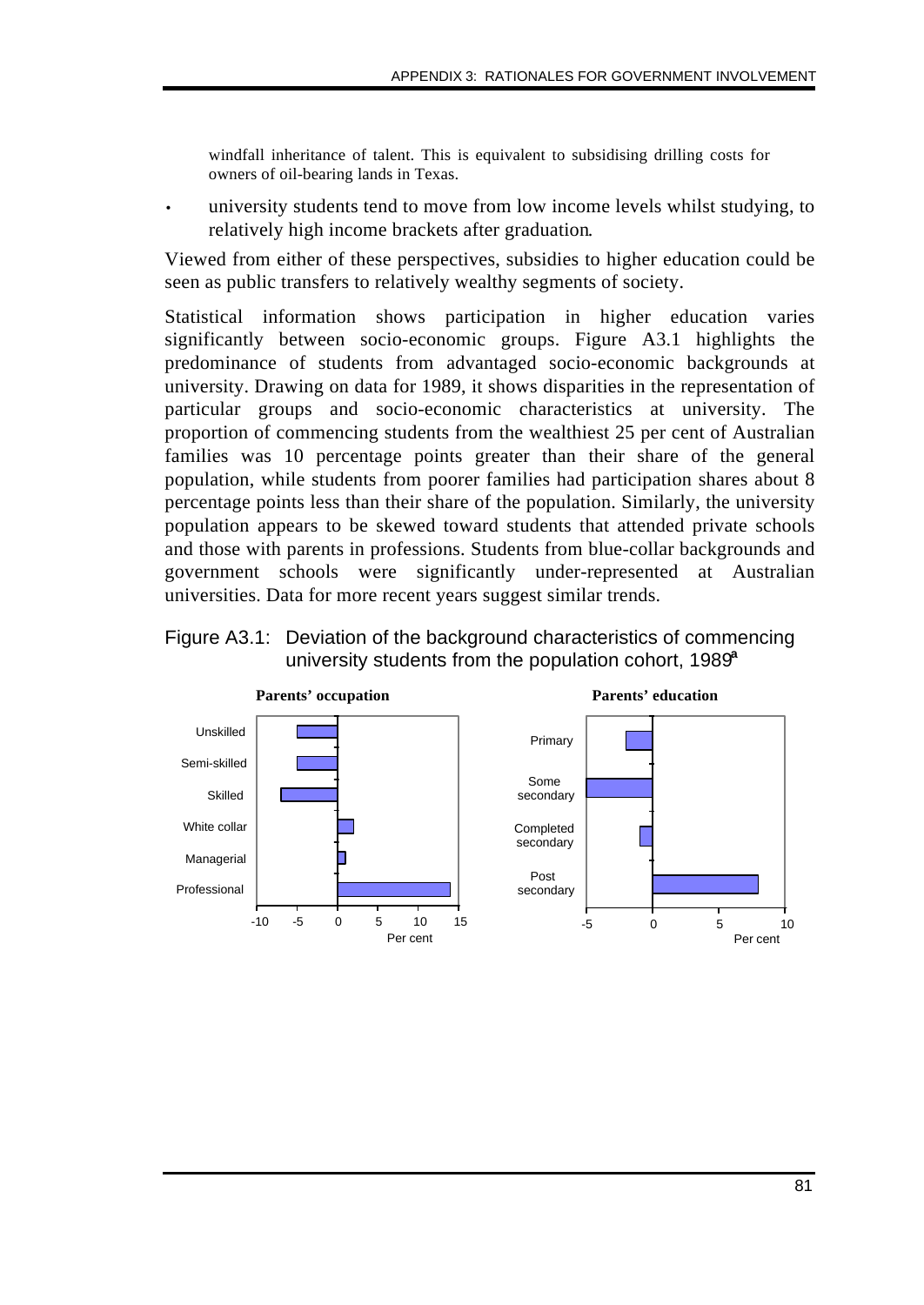

**a** The figures show the difference between the percentage of university entrants with particular background characteristics and the percentage of 19 year olds with these characteristics in the general population. *Source*: ACER 1993 as cited in Clare & Johnston 1993.

1991 census data show that over 60 per cent of higher education students came from households with family incomes in excess of \$40 000 per year, and 56 per cent of these had family incomes greater than \$60 000 per year. In 1991, the median income of Australian families was about \$32 500; and that of all families with dependent children aged 15–24 was \$35 500.7 Taken at face value, this suggests that wealthier families within the community are significant beneficiaries of government subsidies to higher education.

However, when taxpayer contributions to government revenue are viewed alongside patterns of expenditure, higher education subsidies look less regressive. Figure A3.2 suggests that, rather than representing a redistribution from the poor to the rich, subsidies to higher education might be better characterised as 'revenue recycling'. They reflect a redistribution of tax receipts from middle and upper income families to the children of middle and upper income families. While such recycling may be inefficient, its ramifications for equity are more subtle and less regressive than is often claimed. Nevertheless, viewed against the background of other government benefits, it is true that higher education subsidies certainly do not mirror the highly redistributive effects of other social policy expenditures.

If equity is a goal of higher education policy, it is apparent that general tuition subsidies are a rather poor device for achieving this objective — the opportunity to benefit from tuition subsidies is grasped with greater frequency by the well-off

 $\overline{a}$ 

<sup>7</sup> Further analysis of unpublished ABS data shows the median family income of students (aged 15–24) attending university in 1991 was about \$50 700, while the median income of families with dependent children aged 15–24 *not* attending university was around \$34 700.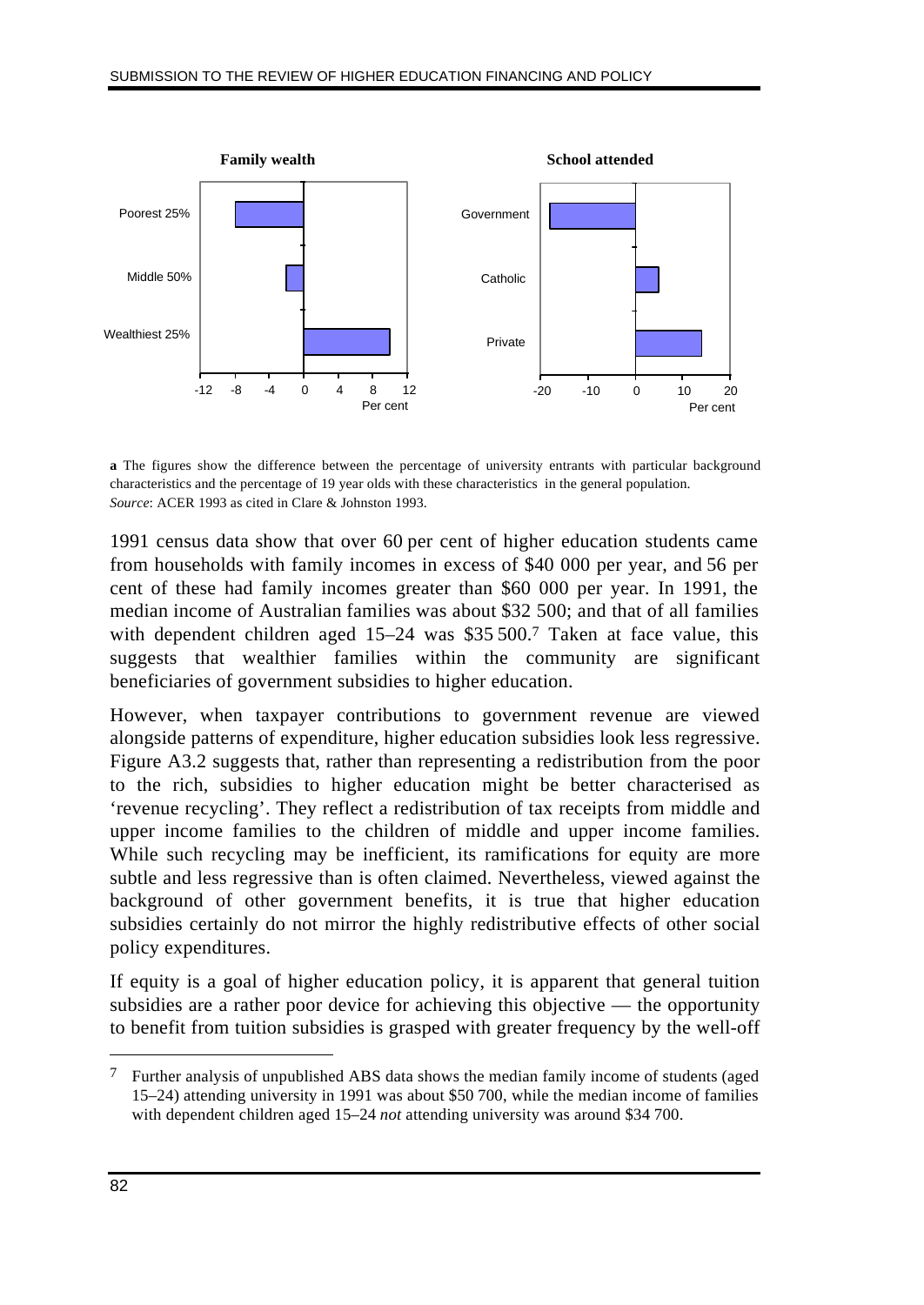than by the poor. More targeted measures are necessary to encourage students selectively from poorer backgrounds to pursue further education. Importantly, such encouragement, while having university as its goal, might more efficiently involve targeting these students during their late secondary school years.

Given the strong pecuniary benefits normally associated with higher education, a system of student loans has often been presented as being preferable to grants (and particularly non-means tested grants) on equity grounds (Woodhall 1987). Such loans may prove to be an attractive means of shifting the burden of higher education funding from the general community to those who reap the substantial benefits of that education, yet do not have the means to pay their tuition and living costs during their study years.





**a** Personal income tax and the Medicare levy. **b** Tertiary education indirect benefits were calculated by dividing the amount of government subsidy by the number of students, net of HECS. **c** Indirect benefits consist of goods and services provided free or at subsidised prices by the Commonwealth, state or local government. **d** Direct benefits consist of cash payments from government (eg AUSTUDY). **e** Total benefits before tax. *Source*: ABS 1996d.

Student loans also have the benefit of improving educational access by providing the means to enter courses and institutions that do not benefit from HECS deferred repayment arrangements. At present, student loan facilities mirroring HECS are not generally available to students pursuing their studies in the TAFE or private education systems, or those wishing to take a place in the UNS as a full fee-paying student from next year (Chapman 1996a).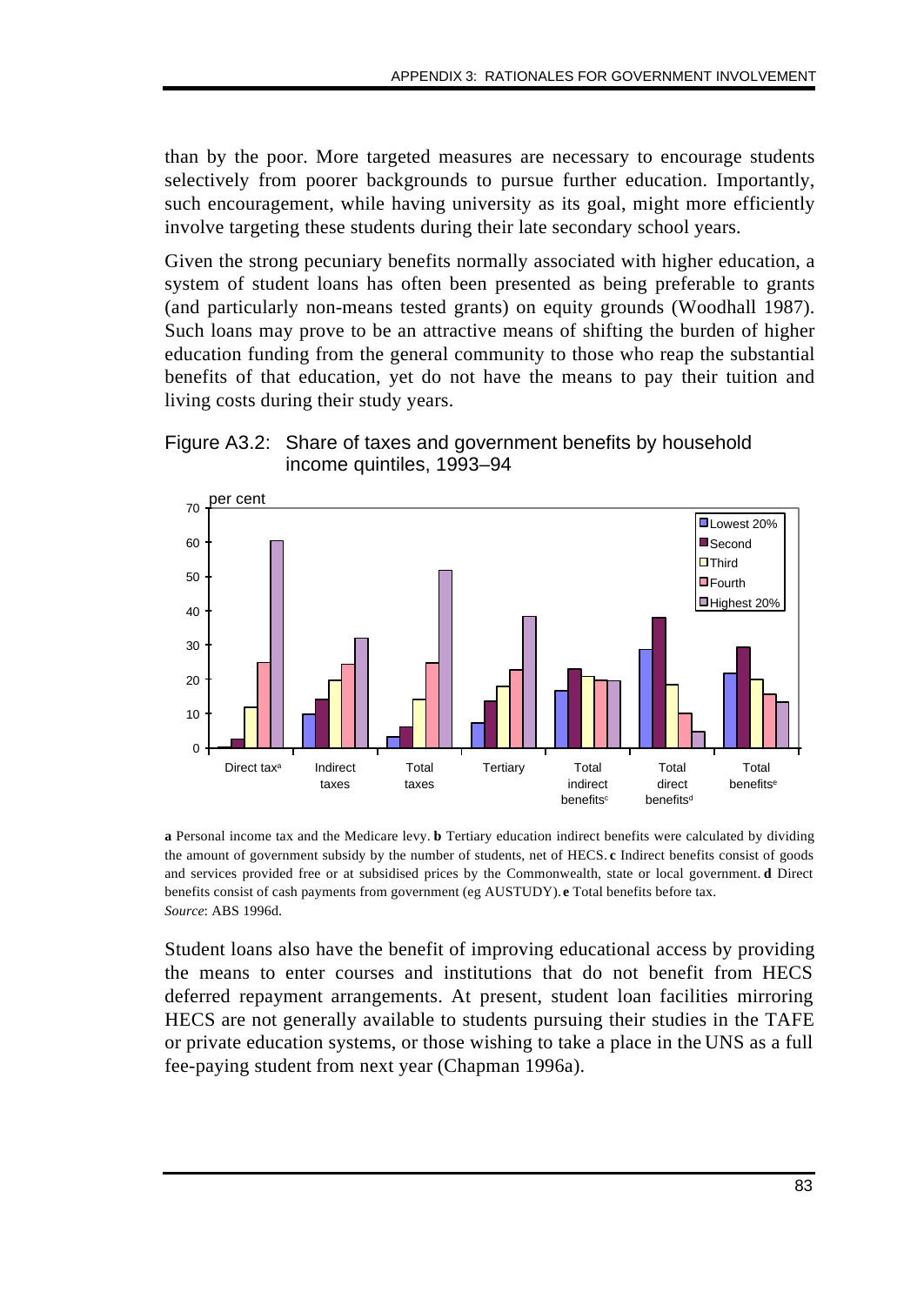# **A3.3 Performance monitoring and accountability**

Both in Australia and overseas, substantial government funding is provided in support of the teaching and research activities of universities. Beyond this, a number of programs focussing on specific purposes, such as access and equity goals, are also funded by governments.

In view of this substantial commitment to higher education, governments have a responsibility to develop mechanisms for monitoring the performance of these institutions and to hold them accountable for the effective use of public finds. The nature of these mechanisms varies between countries reflecting differences in the degree of autonomy extended to universities and the nature of the wider policy framework applying to universities (OECD 1990).

Differences in the method of financing higher education institutions will affect the design of performance monitoring and accountability mechanisms. In general, centralised approaches to funding that lack built-in performance incentives are likely to necessitate elaborate monitoring and accountability mechanisms to represent the interests and capacities of clients and individual institutions adequately.

However, even in the case of a student-based approach to funding, it will be necessary to have some monitoring and accountability mechanism to ensure that the markets established are operating effectively. At a minimum, there is a need to ensure subsidy programs and other areas of public expenditure are providing value for money and, in addition, to monitor the impact of competition on course offerings and quality standards. Processes of accreditation and quality assurance that ensure public monies are only flowing to organisations offering programs of acceptable quality need to form part of this accountability mechanism. However, these processes need to be effectively designed to avoid unnecessary restrictions on choice and innovation.

In designing and applying monitoring and accountability mechanisms to the higher education sector, some basic principles should apply:

- such mechanisms should be strategically based (ie they should explicitly address the government's policy objectives and ensure that the strategic plans of universities are consistent with these objectives);
- reporting requirements across jurisdictions should avoid duplication;
- reporting systems should be simple and well-focussed, thereby avoiding requests for unnecessary data;
- impediments to institutional flexibility and autonomy should be minimised; and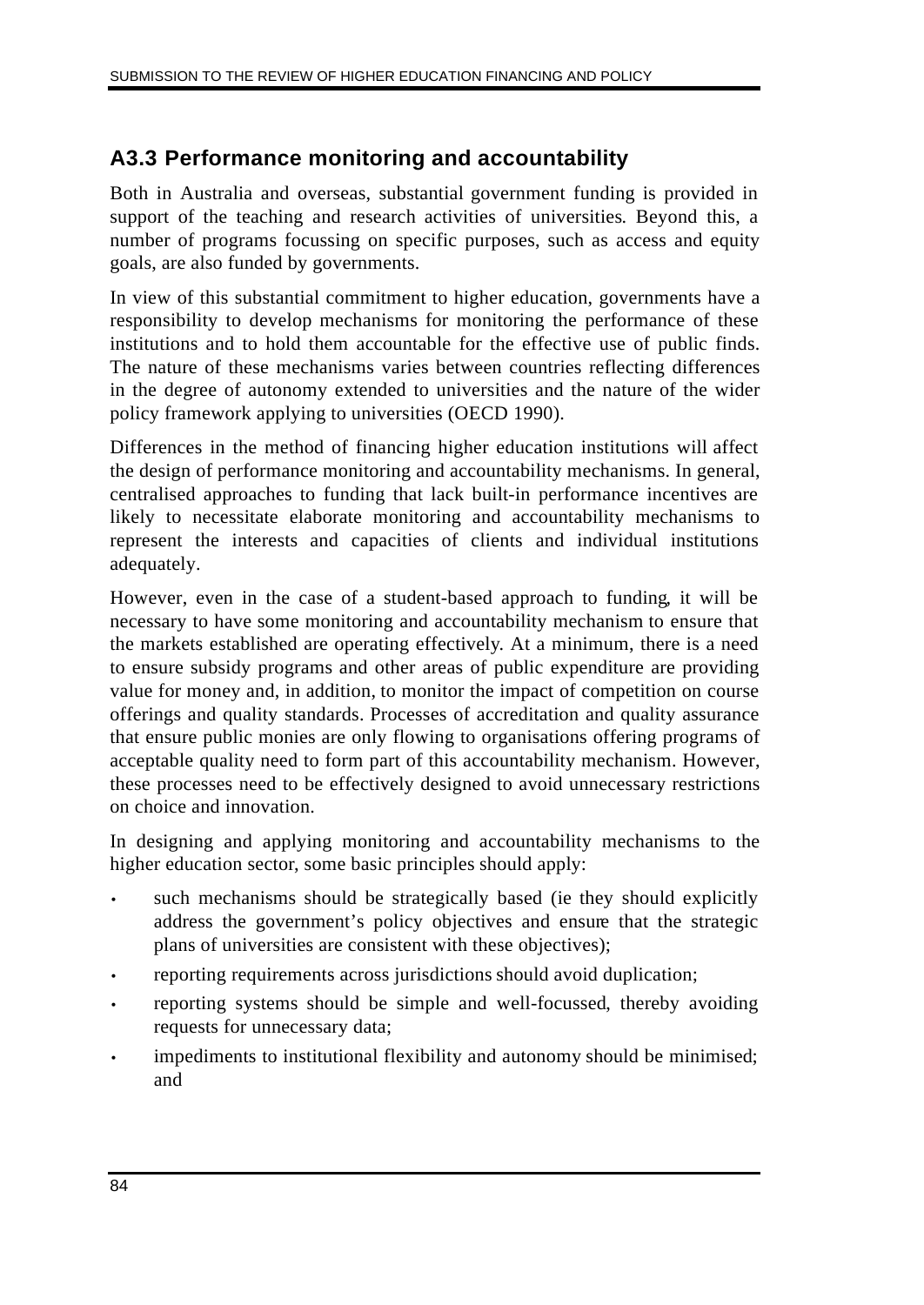• annual reports from educational institutions should provide information which satisfies the reporting requirements of stakeholders.

In response to perceived deficiencies in existing monitoring and accountability processes, the Government has announced a review of existing reporting requirements (Vanstone 1996a). Decisions arising from the West Review are likely to have important implications for future monitoring and accountability processes.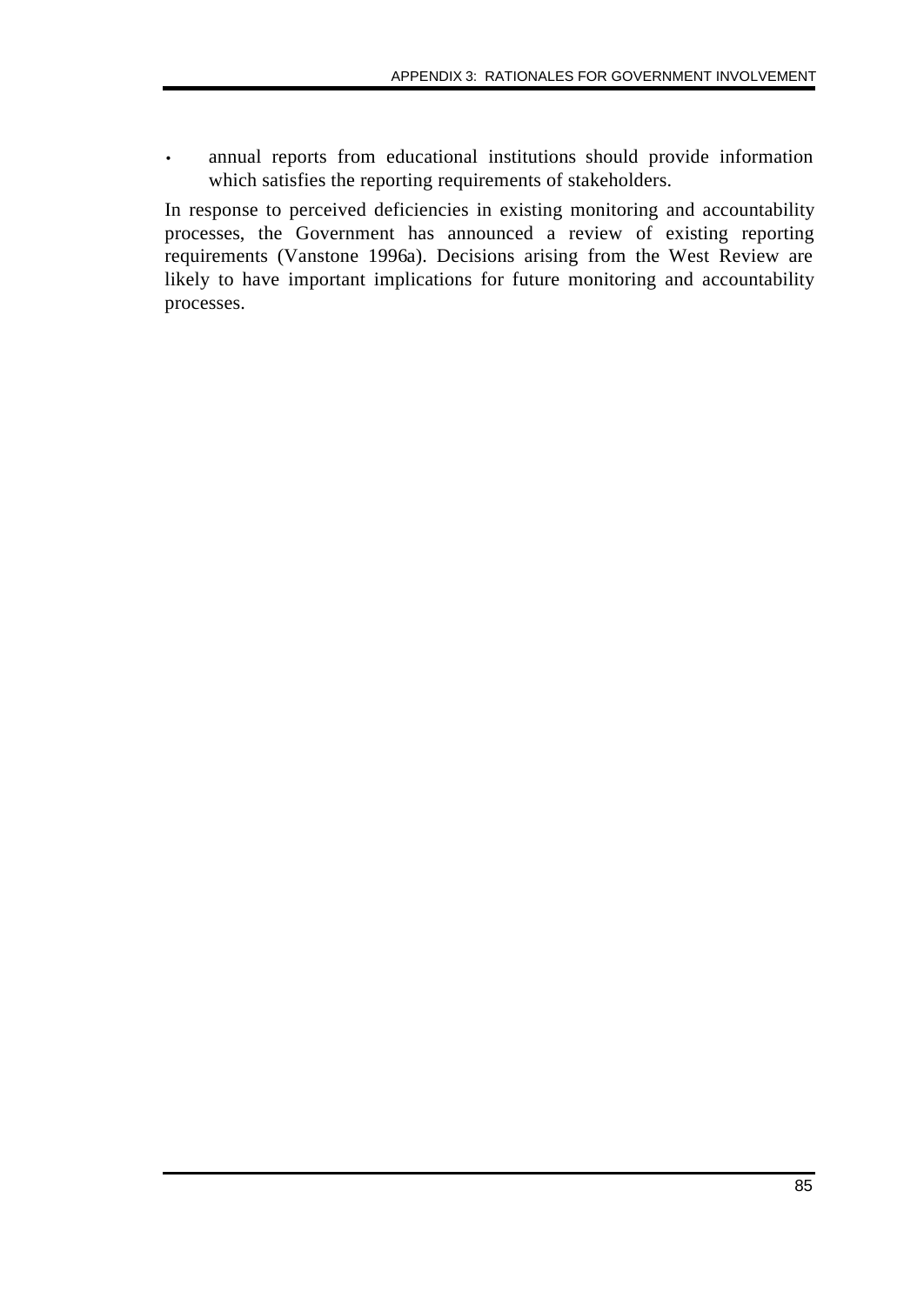# **APPENDIX 4 PRIVATE RATES OF RETURN TO HIGHER EDUCATION**

University graduates enjoy many benefits from undertaking higher education. Gregory (1995) has estimated that university graduates can, on average, command incomes 1.7 times higher than those who only complete secondary school. University graduates also tend to work in industries with higher rates of employment growth. Between 1968–69 and 1989–90, half of all new full-time jobs went to university graduates, although they accounted for only 14 per cent of the labour force (Maglen 1993; ABS 1996a). University graduates also benefit from lower rates of unemployment, shorter durations of unemployment and greater on the job training (ABS 1996a, 1994).

This appendix compares the private rates of return to higher education for a selection of occupations drawing on work by Chapman and Salvage (1997). The analysis takes account of recent reforms to undergraduate fees (appendix 2) and examines the implications of different degrees of cost recovery under a revised HECS regime. It also comments on the implications of recent and proposed changes to fee structures on student participation in the higher education sector.

A framework for examining the costs and benefits of higher education is outlined in section A4.1. The data sources and assumptions underlying the analysis are presented in section A4.2. Private rates of return to different occupations are presented, under a range of fee scenarios, in section A4.3. A summary is presented in section A4.4.

# **A4.1 A framework for examining the costs and benefits of higher education**

There are several theories that explain why individuals undertake education beyond compulsory schooling (see Schultz 1961; Becker 1964, 1975; Spence 1974; Layard & Psacharopoulos 1974). The methodology employed in this appendix originates from the human capital theory of education. According to this theory, the decision to undertake higher education is an investment decision. People are willing to incur initial costs in return for expected future benefits from obtaining a university qualification.

This appendix focuses purely on the pecuniary costs and benefits associated with higher education, although it is recognised that non-pecuniary costs and benefits are also relevant in the overall decision making process.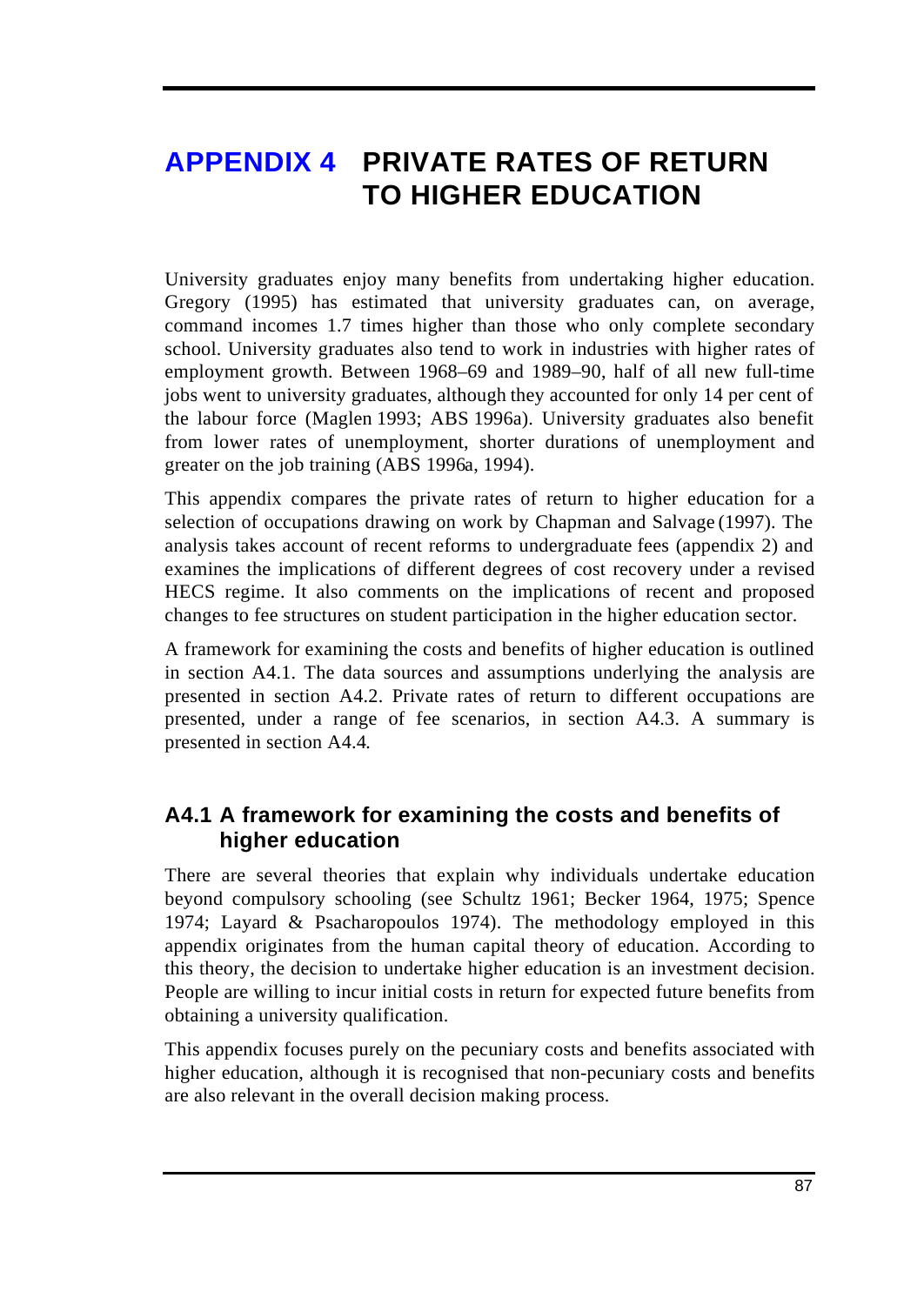### **Costs of higher education**

Students, assumed to finish secondary school at age 18, are faced with the decision either to 'invest' in higher education or commence full-time employment. The main cost to a student of undertaking higher education is the income foregone by choosing to study. Foregone income is often assumed to be equal to the actual income of people who obtain employment after completing secondary school.<sup>1</sup> However, this implicitly assumes that students have zero earnings. In practice, many tertiary students undertake casual or part-time work.2 Part-time earnings reduce the opportunity cost of higher education.

It is often argued that the students choosing to attend university have greater innate ability and could command a higher wage even if they did not attend university. If this is correct, the opportunity cost of attending university (after adjusting for part-time earnings) would be higher than assumed here, overstating the measured returns to higher education.

There are also direct costs associated with studying, such as the cost of materials and books, that would not otherwise be incurred. The basic costs of living are not included as an 'investment cost' as these would be borne whether or not the person was studying.

Australian students also pay a HECS charge. This charge can be paid upfront (attracting a discount) or deferred and paid through the tax system (appendix 2). The HECS charge is modelled as a deferred liability, as 75 per cent of students elect to take this option (Chapman 1996b). As HECS is not usually paid during the investment years, it is modelled as a reduction in graduate income and not as a direct cost.

The burden of any HECS debt borne by students diminishes with time as deferred payments are only indexed to preserve their real value (appendix 5). The burden may be further diminished if graduates are able to shift part of the cost on to their future employers through the payment of compensatory increases in remuneration. In this sense, the final incidence of student fees is likely to vary across different occupational groups and over time in response to changes in the relative demand and supply of graduates.

The total costs of higher education borne by a student are related to the number of years it takes to complete a university degree. Students undertaking a five year degree, as opposed to a three year degree, make a bigger investment as they forego an extra two years income and incur the direct costs of education for

 $\overline{a}$ 

<sup>&</sup>lt;sup>1</sup> It is assumed no further education and training is undertaken by these people.

<sup>2</sup> Flatau and Simpson (1996) found that approximately 95 per cent of full time tertiary students were in paid part-time employment.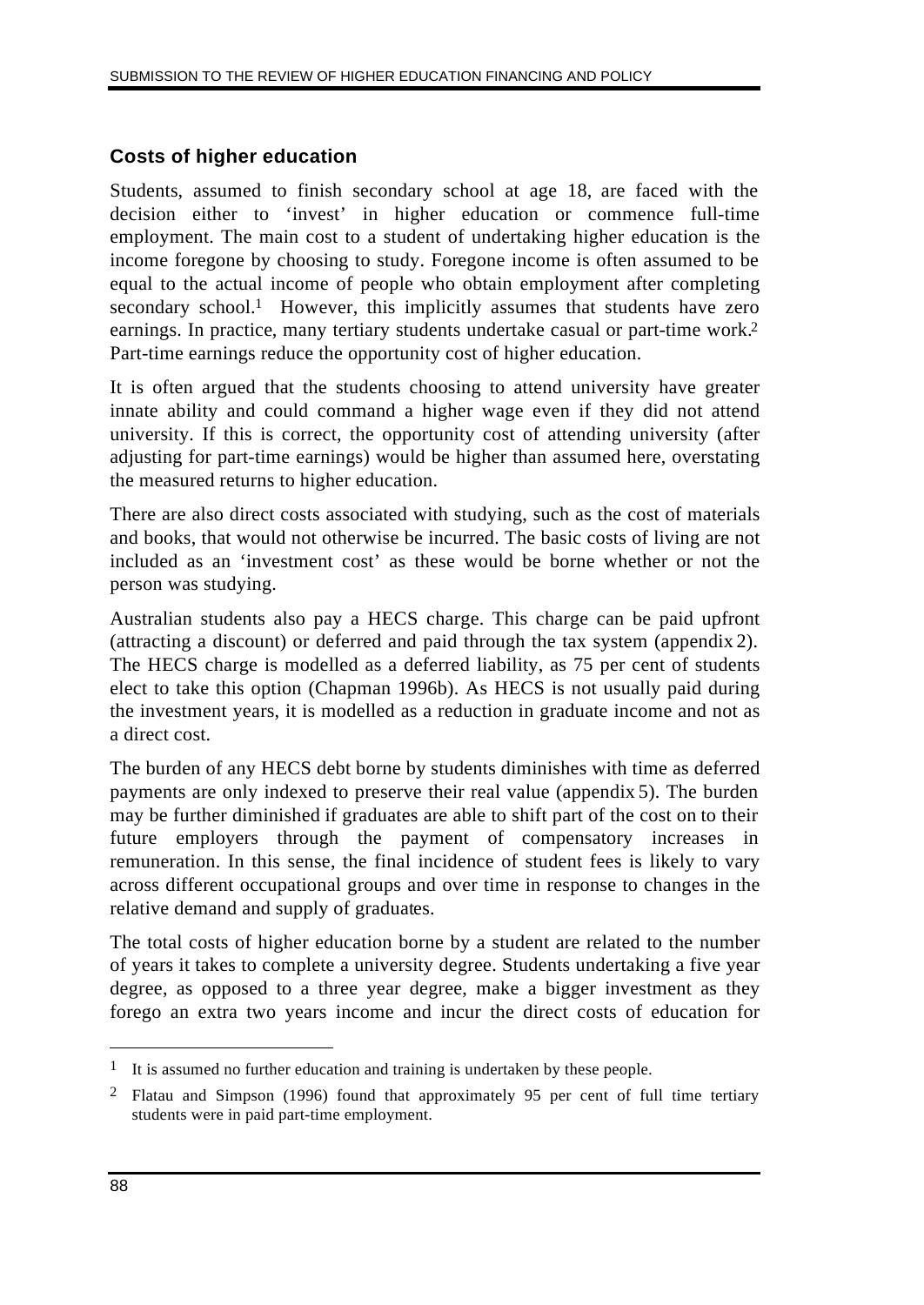another two years. The results presented later in this appendix take account of variations in course length.

### **Benefits of higher education**

 $\overline{a}$ 

The main expected pecuniary benefit from higher education is a higher lifetime income stream.3 For simplicity, the entire income differential between non-graduates and graduates is attributed to higher education. Nevertheless, it is recognised that some of the differential can be attributable to innate ability, socio-economic background and effort (Hunt & Hicks 1985). The result of not taking these other factors into account overstates the measured benefits of higher education. Many studies have attempted to isolate the effect of education on income from these other factors (eg Hinchliffe 1987b; Psacharopoulos 1975). After controlling for other factors, education and age are the two most important factors that influence earnings. As ability, socio-economic background and education are correlated, any estimate that attempts to disentangle their separate effects will be essentially arbitrary (Norris 1993).

### **Calculating the rate of return to higher education**

Figure A4.1 illustrates the investment process for a stylised Australian graduate, incorporating the pecuniary costs and benefits associated with studying. This graduate is assumed to leave secondary school at age 18, study full-time at university, and then work full-time until retirement.4 Using this stylised age-earning profile, the pecuniary costs and benefits of higher education are represented by areas C and B, respectively (figure A4.1).

<sup>&</sup>lt;sup>3</sup> It is well established that people with higher levels of education have higher earnings. Human capital theory links education and earnings via productivity — higher levels of education make employees more productive and hence they typically earn higher levels of remuneration.

<sup>&</sup>lt;sup>4</sup> Retirement age is assumed to be 55. The results are not highly sensitive to this assumption.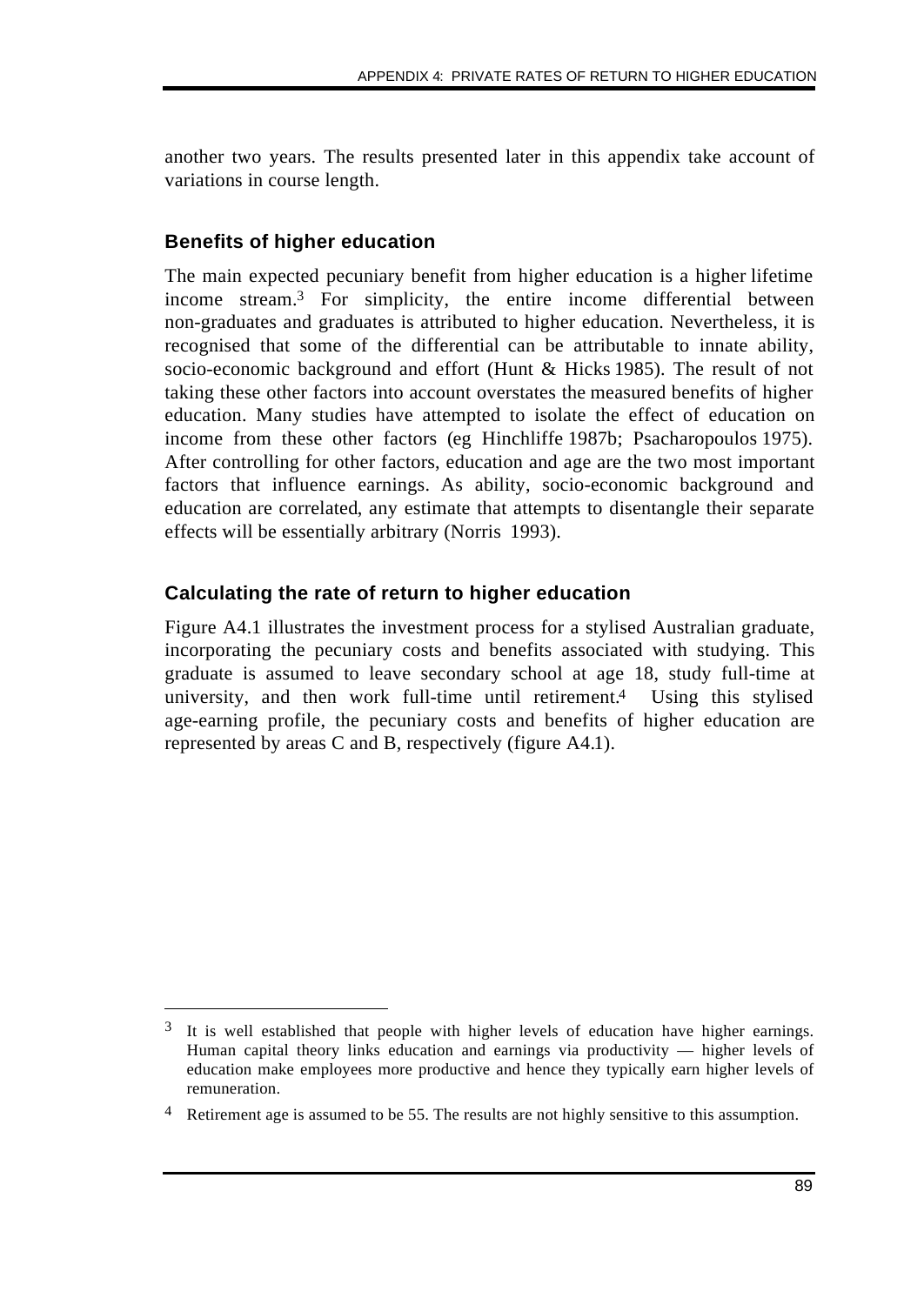

This cost-benefit framework is extremely flexible and can accommodate a variety of different profiles, such as people leaving the workforce to raise children and subsequently resuming employment at a later stage. Although it is possible to model these scenarios, they require considerably more information and have not been modelled here.

To evaluate a student's decision to invest it is necessary to weigh up the present value  $(PV)$  of costs  $(C)$  and benefits  $(B)$ , as the costs and benefits of higher education are incurred over different time periods. Any investment is considered profitable when the net present value (*NPV*) is greater than zero  $(NPV = PV_B - PV_C > 0)$ . However, this requires information about each person's time preference or discount rate — the rate at which they need to be compensated for foregoing income today in order to achieve greater future income. As each person has their own discount rate, the point at which an individual decides to undertake higher education differs for every person. This results in an infinite number of possible returns to higher education.

However, it is possible to determine the minimum rate of return that an individual would need to earn to consider higher education a profitable investment. This is the point where the discount rate sets the NPV to zero ( $NPV = PV_B - PV_C = 0$ ) (Chia 1990). This discount rate is known as the internal rate of return (IRR) and is interpreted as the private rate of return to higher education. An individual considering undertaking a course of study could be presumed to compare this rate of return with the rate of interest available for alternative investments or, if the individual borrows to finance their study, the cost of finance.

In deciding whether to undertake higher education, the IRR and NPV methods will generally lead to the same conclusion. However, when comparing the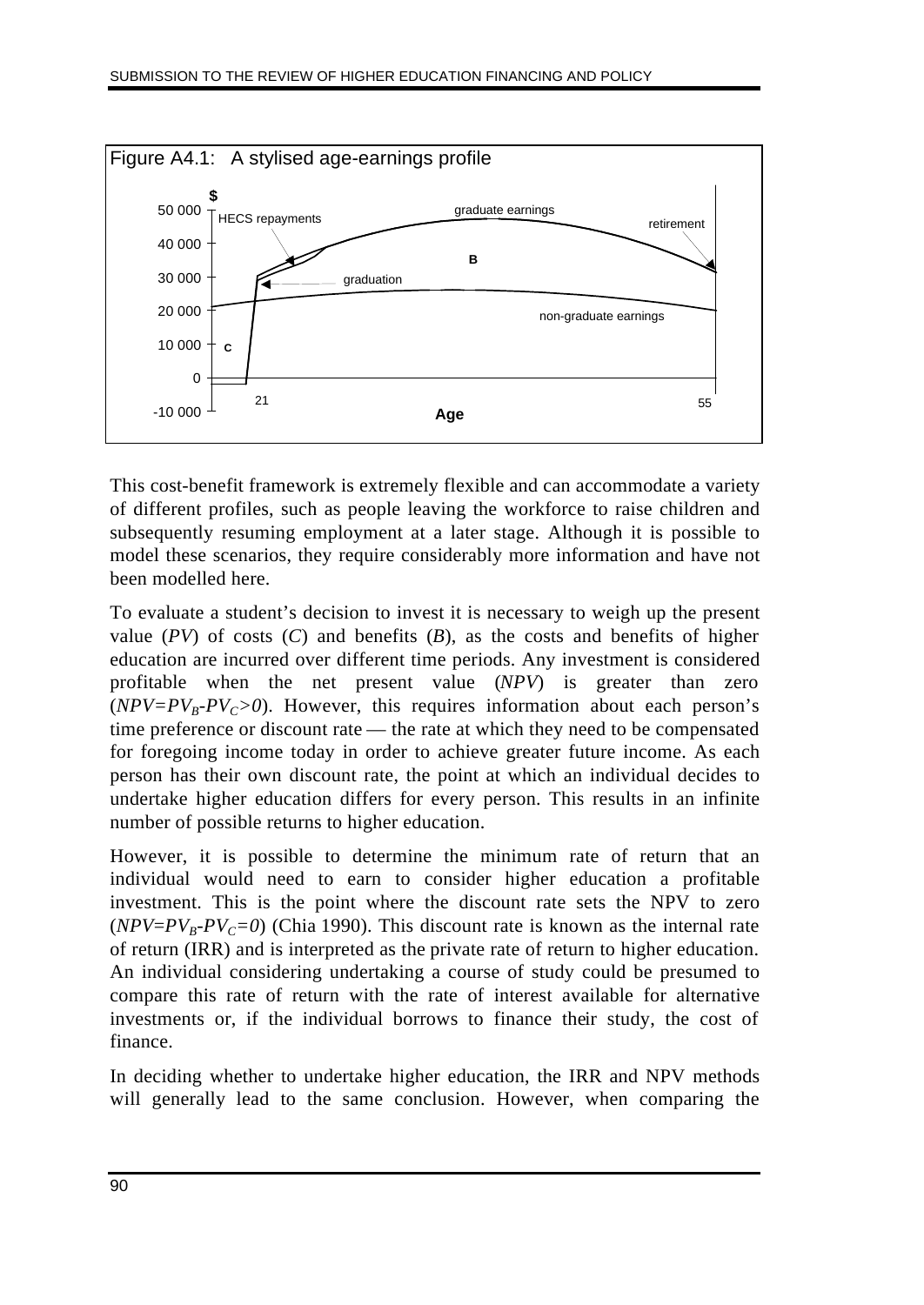relative attractiveness of different courses, the rankings may differ as the course with the highest IRR may not necessarily have the highest NPV (Chia 1990).

Box A4.1 summaries the framework and outlines the equations for estimating the IRR to higher education.



As the IRR calculation is based on a discounted present value model, costs and benefits incurred in the first few years of the investment have more impact on the results than costs and benefits incurred closer to retirement. As a result, the IRR estimates are more sensitive to changes in foregone earnings, student income, graduate starting salaries and the length of course. The assumed retirement age has minimal effect on the calculated IRR.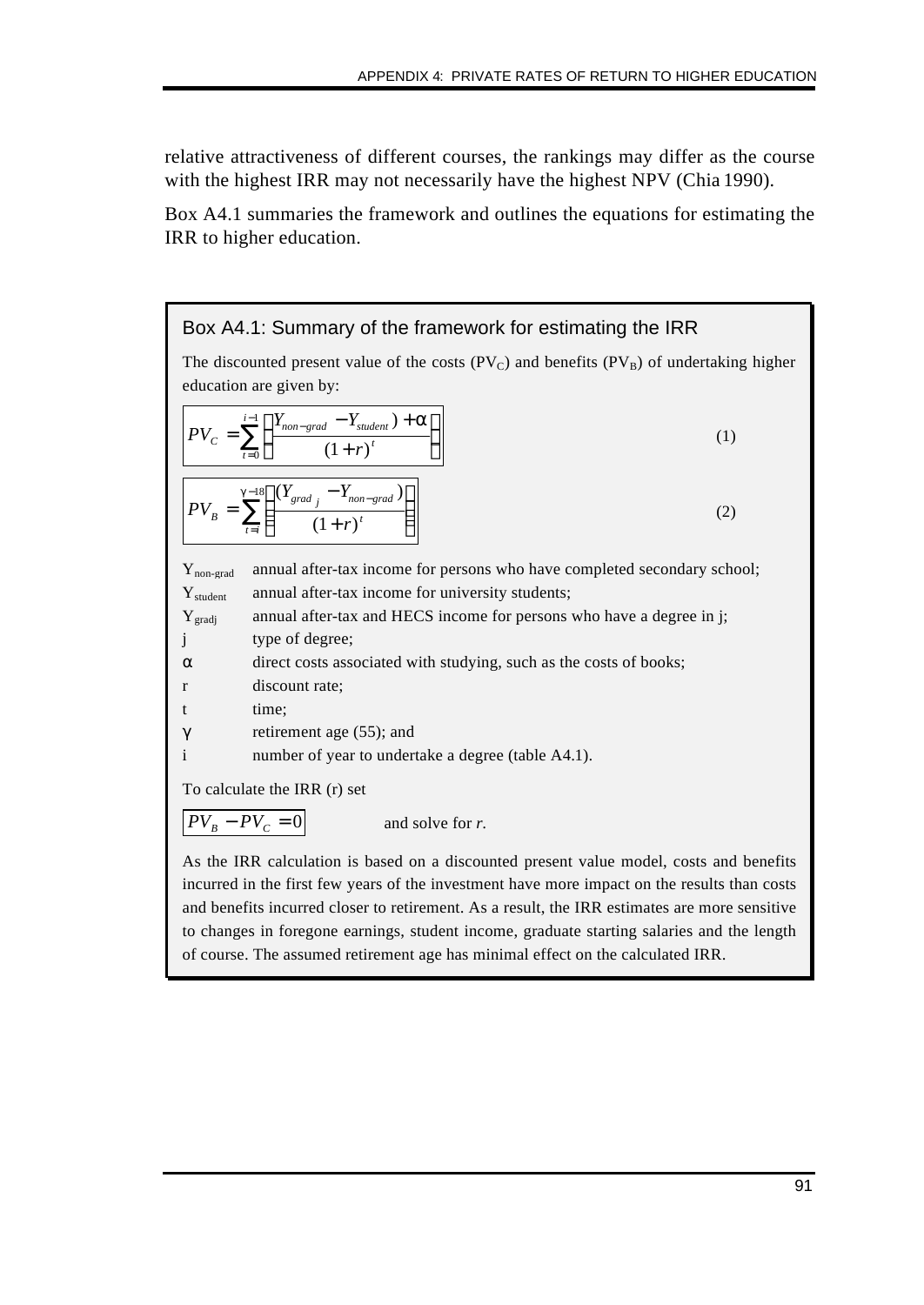# **A4.2 Data sources**

### **Foregone income**

All age-income profiles used in this appendix were supplied, on special request, by Chapman and Salvage (1997). The original source of the income profiles for people without post-secondary school qualifications is the Department of Human Services (1995), *National Drug Strategy Household Survey*. All estimates are in 1996 dollars.

### **Student income**

Student employment tends to be part-time or casual, with large variations in the number of hours worked each week. Robinson (1996) uses the Australian Longitudinal Survey to estimate the average hours worked per week and the average hourly wage for all students.<sup>5</sup> Using Robinson's estimates, the Commission estimates university students aged 18–21 years earn, on average, \$5 960 per year (1996 dollars). Although, these estimates are not broken down according to gender, male students tend to earn more per hour, but females work slightly more hours per week, resulting in similar average yearly incomes for males and females (Robinson 1996).

### **Books and tuition costs**

Tuition costs, using a previous estimate provided by the then DEET (1987), have been indexed to approximately \$1 054, in 1996 dollars (Chia 1990).

### **Number of years at university**

To calculate the total cost of a student's investment in higher education, it is necessary to specify the number of years spent at university (ie the number of years of investment). This is not a straightforward task as course lengths vary across courses and institutions. Furthermore, students often take longer than the minimum time to complete their degree. To overcome these problems, a selection of courses was examined. Students are also assumed to complete their degree in the minimum time. Lengths of the selected courses are outlined in table A4.1.

 $\overline{a}$ 

<sup>5</sup> The Australian Longitudinal Survey has detailed employment records over an entire year rather than a single point in time, thus overcoming the problem of week to week fluctuations.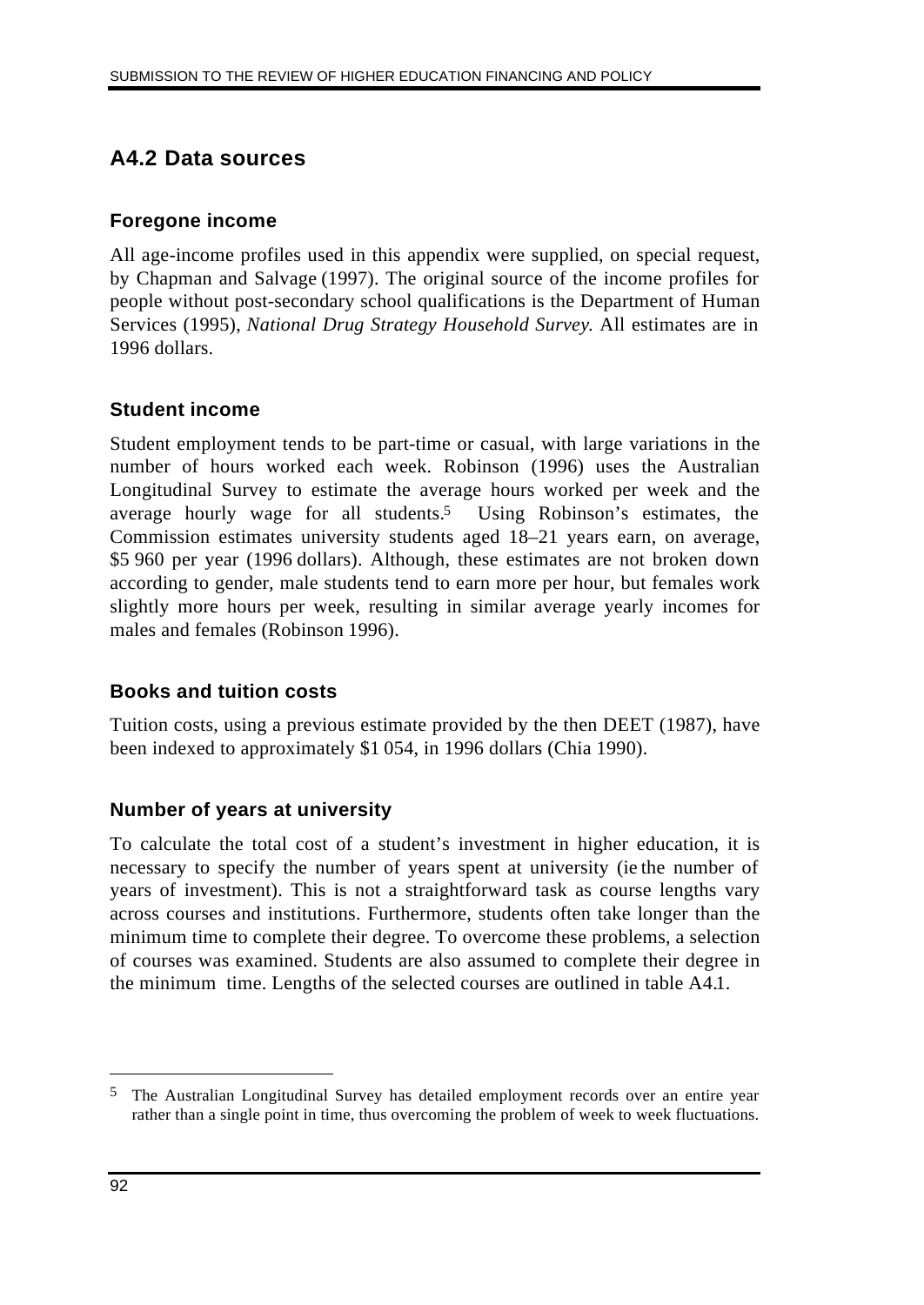| Course       | Course length (years) |  |
|--------------|-----------------------|--|
| Architecture | 5                     |  |
| Computing    | 3                     |  |
| Education    | $\overline{4}$        |  |
| Engineering  | $\overline{4}$        |  |
| Law          | $\overline{4}$        |  |
| Nursing      | 3                     |  |
| Science      | 3                     |  |

Table A4.1: Course lengths for specific degrees

*Source*: Commission estimates based on DEETYA 1997c.

### **Expected future earnings**

The age-income profiles for the various occupations were supplied by Chapman and Salvage (1997). The relevant occupations were:

- architect;
- computer professional;
- teacher;
- engineer;
- lawyer;
- nurse; and
- scientist.

Education and nursing graduates are assumed to receive the award wage, receiving yearly income increments due to experience until age 30. Income as a result of merit based promotion has not been taken into account. As a result, the IRR estimated for these degrees should be considered as a lower bound.

Two types of teachers are modelled — an english-history teacher and a maths-science teacher. Both types of teachers have the same income profile. However, the distinction becomes important when estimating the IRR to education under the current differential HECS system, since the maths-science teacher attracts the band two HECS charge (for part of their course), while the humanities teacher attracts the band one charge (table A2.1).

The original source for lawyers' incomes is Blandy (1992). As the Commission only has access to male lawyers' incomes and average lawyers' incomes, no female rate of return was estimated.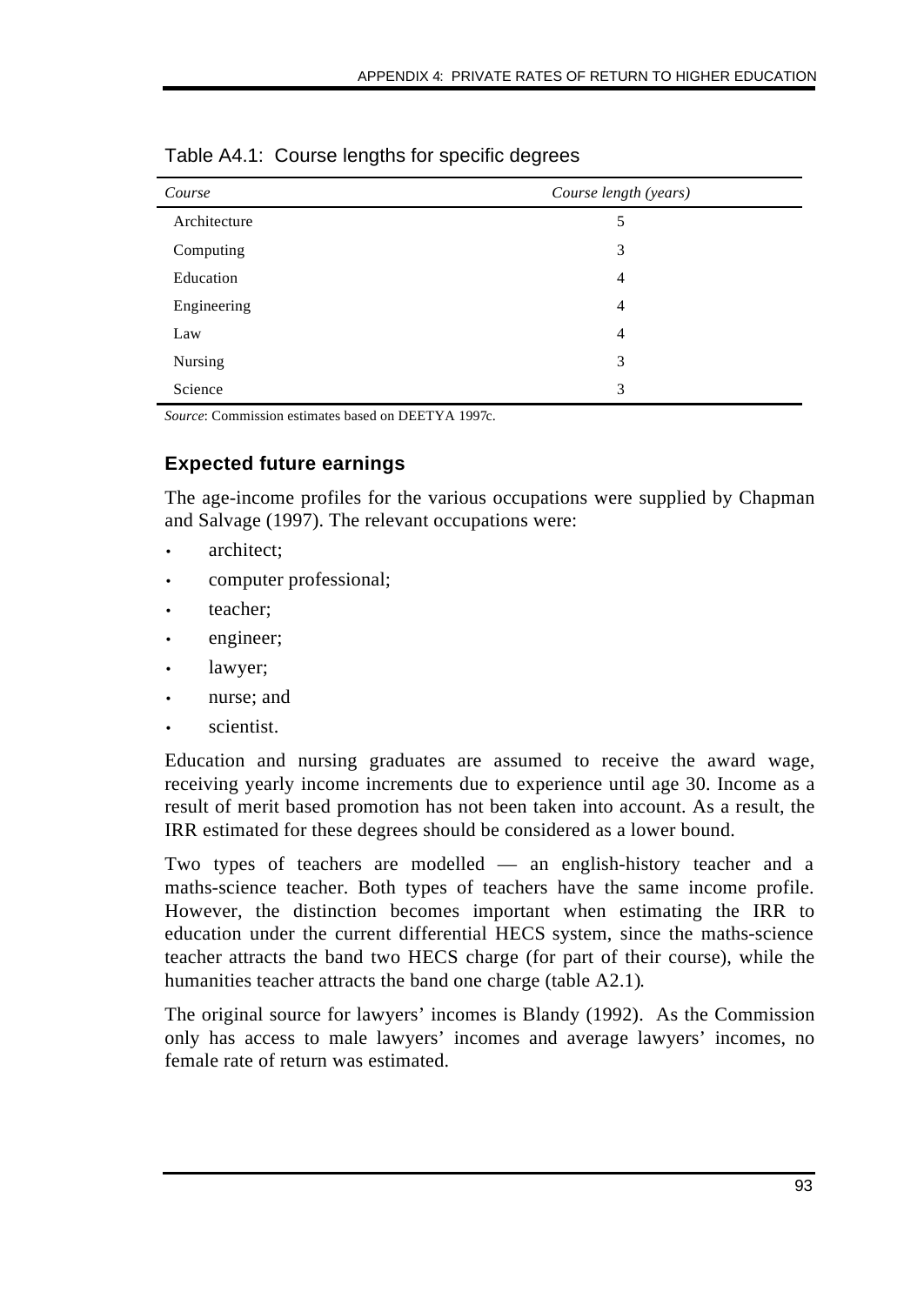The median age-income profiles for architects, engineers, computer professionals and scientists were supplied to Chapman and Salvage (1997) by the Association of Professional Engineers, Scientists and Managers, Australia (APESMA). APESMA is a national organisation which represents professional employees on matters relating to their salaries and conditions (APESMA 1997). It has some 20 000 members and represents both the public and private sector. However, the income profiles for these occupations do not contain enough information to calculate reliable male and female rate of return estimates separately.

The expected future earnings profiles represent median incomes for each occupational group (with the exception of nurses and teachers). These incomes are, in turn, compared to the median income of their non-graduate counterpart to obtain the pecuniary benefit of higher education. As a result, the estimated IRR to higher education focuses entirely on the average student of the selected occupations modelled. In practice, however, there are considerable variations in earnings among graduates and non-graduates. Hope and Miller (1988) found that the predicted hourly earnings of individuals who completed secondary school fell within the 95 per cent confidence band of university graduates. This means that university graduates, on average, earn more that their secondary school counterparts but that some university graduates may have earnings closer to those of the average secondary school leaver. Chia (1990) also found that one-fifth of all degree-holders earn less than the median income of secondary school leavers and that there are considerable variations in earnings among people with degrees. Hence, when interpreting the estimated average rates of return for the different occupations, these factors need to be recognised.

# **A4.3 The impact of different fee structures on the private rate of return to higher education**

# **Alternative fee structures**

Appendix 2 outlines the changes that have occurred to student charges and fees for higher education in recent years. This appendix models the effect of these changes on the IRR, including the new differential HECS regime (table A2.1 and table A2.2). Other scenarios modelled include the proposed introduction of full fees for a quota of domestic undergraduate students (outlined below) and the implications of varying the level of cost recovery under a differential HECS regime (appendix 5).

The effect of modifying the fee structure on the private rates of return to higher education, for the seven course types listed in table A4.1, are calculated under the follow scenarios: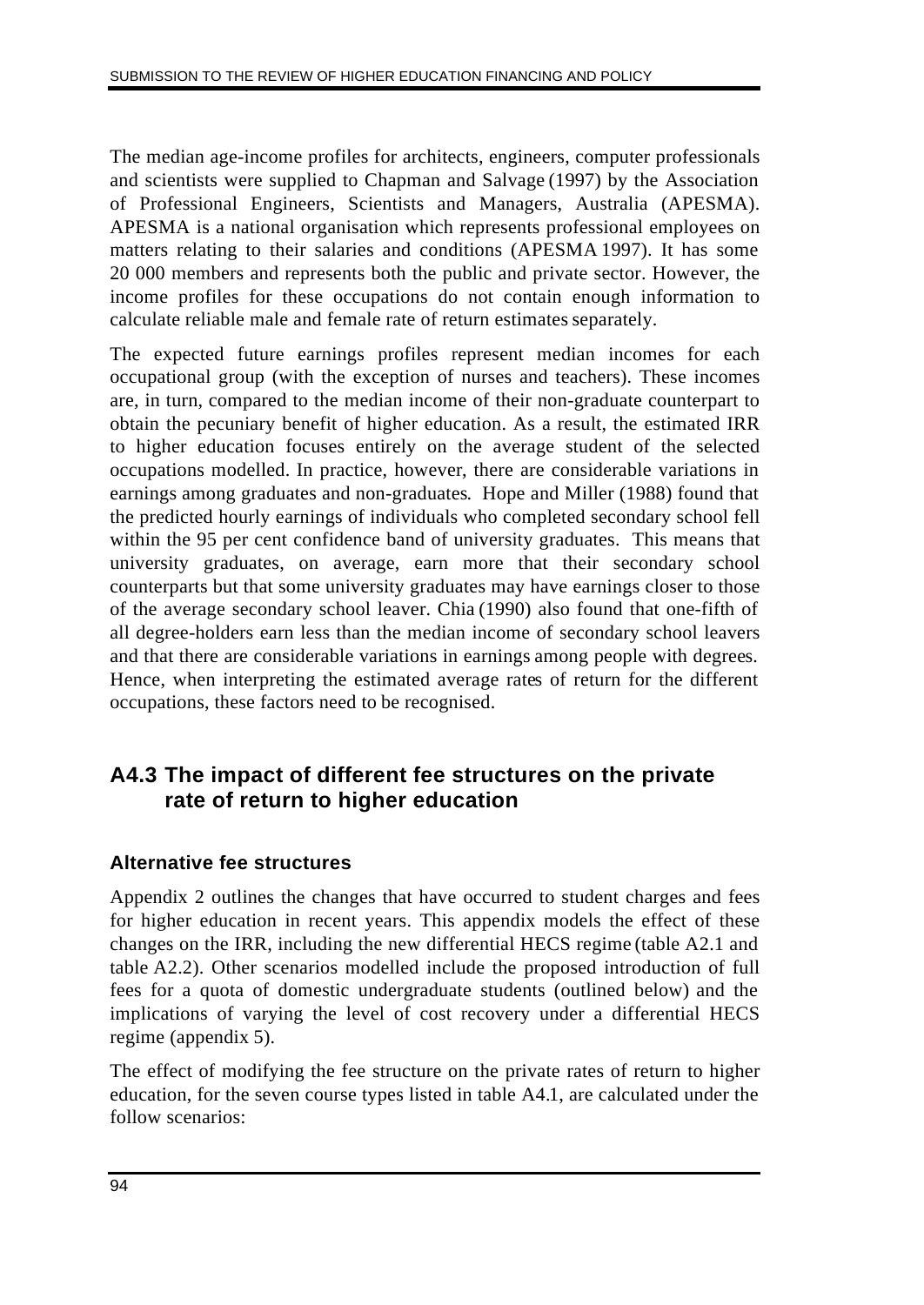- Scenario 1: no tuition fees;
- Scenario 2: uniform HECS charge;
- Scenario 3: differential HECS charge;
- Scenario 4: over-quota full fee regime; and
- Scenario 5: differential HECS charge with varying levels of cost recovery.

The estimated average private rates of return for the selected occupations modelled are 'expected' rates of return, as the income profiles used are static profiles. In addition, they presume that the full cost of any fees are borne by students and not passed on to employers via commensurate increases in income. As a result, the estimated effects are immediate impacts of varying higher education charges and do not take into account the possibility that changes in fees will effect the demand for higher education and their future incomes, and in turn have feedback effects on the supply of higher education.

Chapman and Salvage (1997) have also examined the consequences of recent changes in fees for higher education. They focus, firstly, on the effect of differential HECS and faster debt repayment rates on the NPV of the HECS liability across a selection of occupations. They also examine the effect of these changes on the private rate of return to these occupations.

The Commission also looks at these recent changes, but extends the analysis further to examine effects of an over-quota 'full' fee regime for domestic undergraduates and a HECS regime with differing levels of cost recovery. The Commission also comments on possible demand changes under these alternative fee scenarios. The no tuition fee and uniform HECS charge scenarios are included to illustrate the effect of past changes and give some relativity to the effect of the other scenarios. While the Commission has used the same income profiles as Chapman and Salvage (1997), its estimated average private rates of return differ somewhat from theirs. The main sources of difference reflect variations in the treatment of:

- student earnings;
- the cost of books and materials; and
- the number of years at university.

### **Scenario 1 — No tuition fees**

The private rate of return to higher education, assuming no fees, varies from 8.9 per cent, on average, for architects to 23.3 per cent, on average, for computer professionals. The IRRs to higher education for female graduates are higher than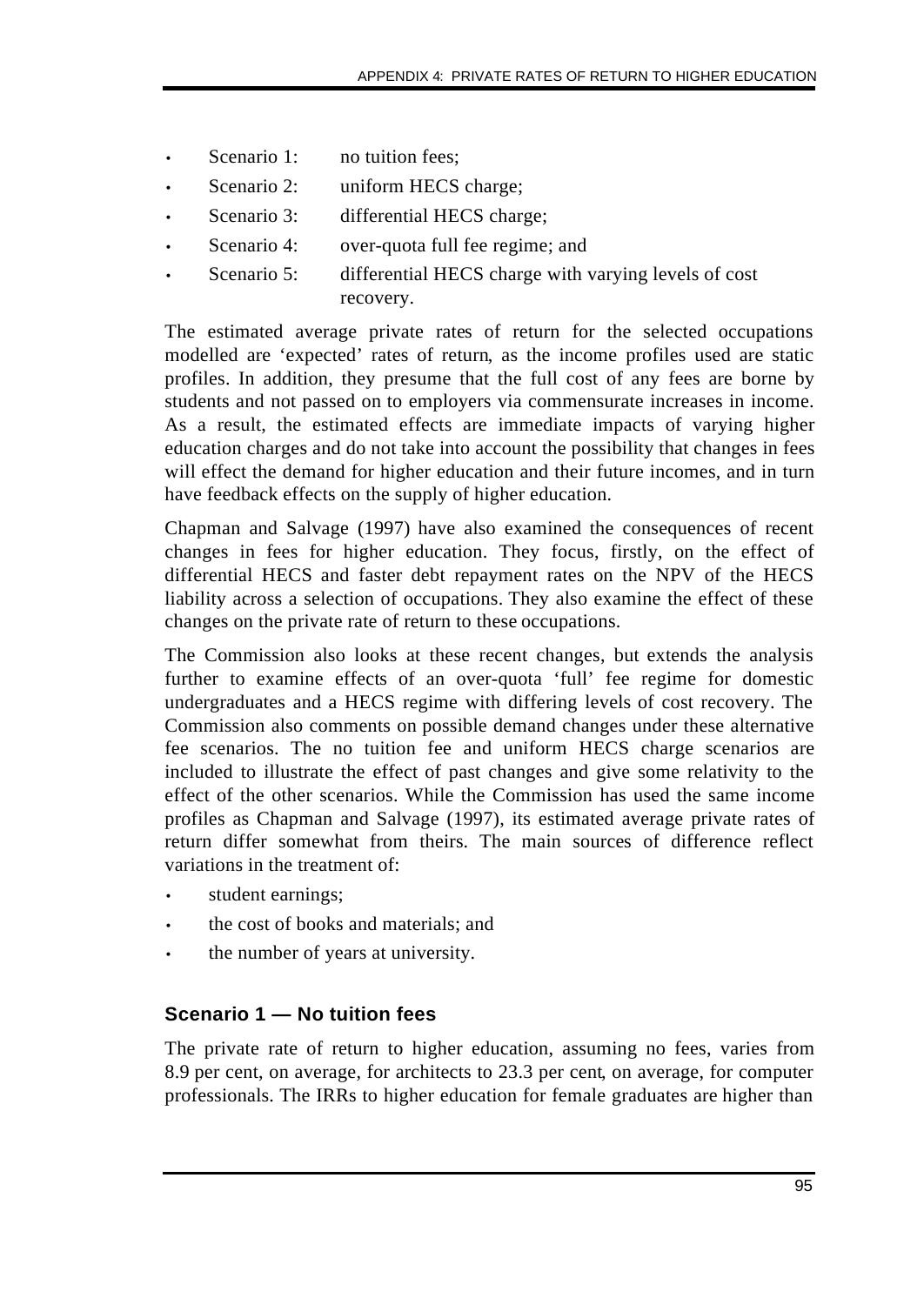for their male counterparts (table A4.2). For example, the average IRR to teaching for females is 14.6 per cent, while for males it is 8.1 per cent.

| <i>Occupations</i>    | Male | Female | Average |  |
|-----------------------|------|--------|---------|--|
| Architect             | a    | a      | 8.9     |  |
| Computer professional | a    | a      | 23.3    |  |
| Teacher               | 8.1  | 14.6   | 11.9    |  |
| Engineer              | a    | a      | 17.4    |  |
| Lawyer                | 19.6 | a      | 18.1    |  |
| <b>Nurse</b>          | 7.5  | 16.9   | 13.6    |  |
| Scientist             | a    | a      | 22.3    |  |
|                       |      |        |         |  |

Table A4.2: Internal rate of return to higher education: no fees (per cent)

**a** Male/female breakdown was not estimated because of a limited sample.

*Source*: Commission estimates.

Female returns to higher education are generally greater than male returns, because female graduates have relatively higher participation rates, lower unemployment rates, and longer working hours compared to female non-graduates (Chia 1990). There are only slight differences between these labour force characteristics for male graduates and non-graduates. As the rate of return to higher education is estimated by comparing the incomes of the female graduates with those of female secondary school leavers, the differing labour force characteristics result in female graduate incomes being significantly higher than female secondary school leavers, boosting the rate of return to higher education for female graduates above male graduates for those occupations where male/female splits are reported.

### **Scenario 2 — Uniform HECS charge**

The introduction of fees unambiguously lowers the private rate of return to higher education, as it introduces an additional cost to the individual undertaking a university degree with no offsetting benefits. The extent to which the IRR is lowered depends not only on the absolute value of the fee, but also on the speed of repayment. As fees under HECS can be converted into income-contingent loans, people in occupations with higher starting incomes and rapid income rises will pay their HECS debts back sooner. In contrast to voluntary early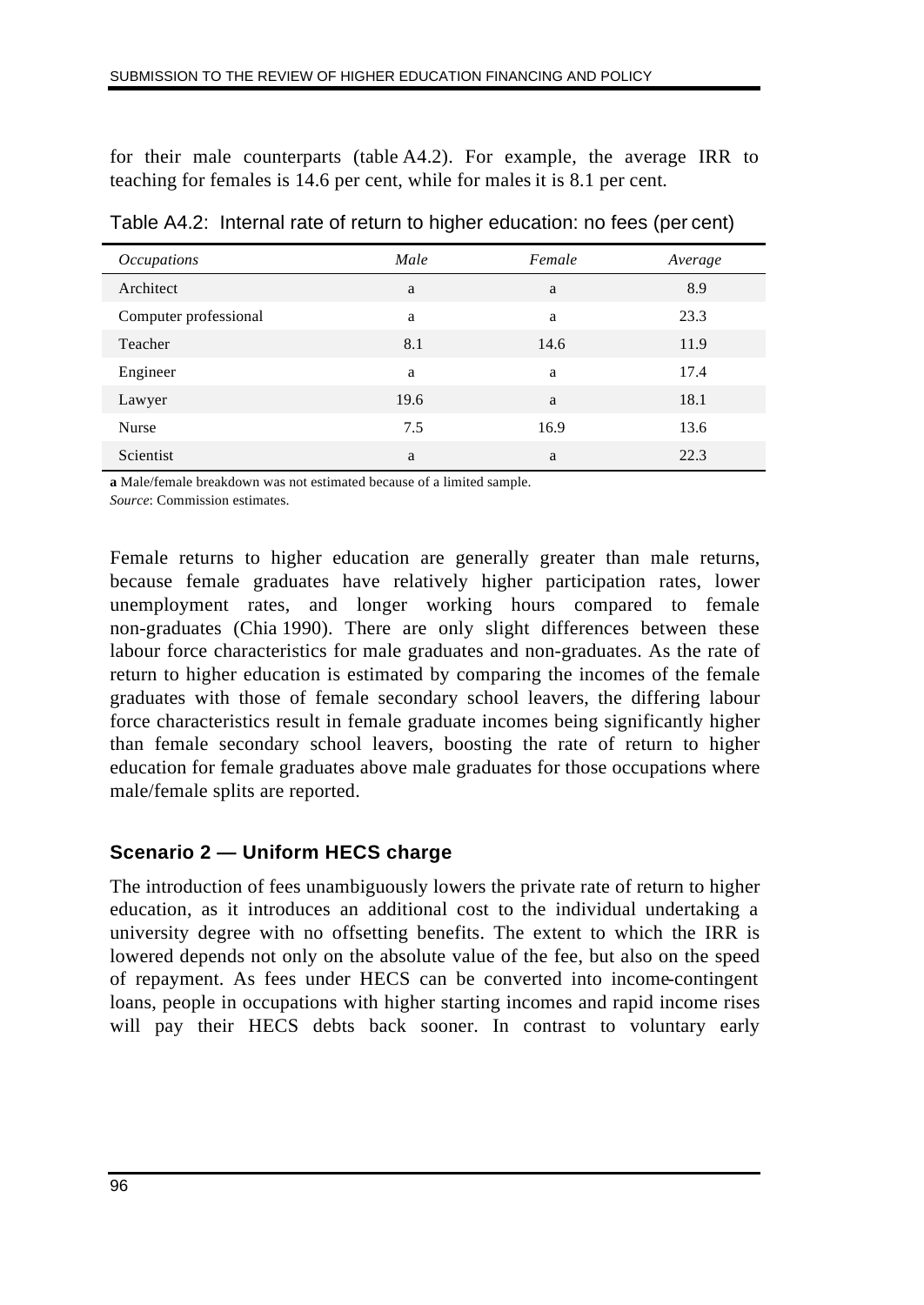repayments, for which there is a discount, earlier repayment of HECS liabilities increases the NPV of the HECS charge, having a greater impact on the IRR.6

The private rate of return to higher education, assuming a uniform HECS charge of \$2 478 per student per year, ranges from 8.4 per cent, on average, for architects to 21.7 per cent, on average, for computer professionals (table A4.3).

The introduction of a uniform tuition charge lowers the return to higher education by 1.3 to 1.7 percentage points for male graduates and by approximately one percentage point for female graduates. Occupations such as lawyers and computer professionals have the greatest drop in return as their starting salaries tend to be higher, hence they pay the HECS charge back earlier than other occupations.

| <i>Occupations</i>    | Fee<br>$$pa^a$ | Male        | Female      | Average |
|-----------------------|----------------|-------------|-------------|---------|
| Architect             | 2478           | $\mathbf b$ | $\mathbf b$ | 8.4     |
| Computer professional | 2478           | $\mathbf b$ | b           | 21.7    |
| Teacher               | 2478           | 6.8         | 13.5        | 10.8    |
| Engineer              | 2478           | $\mathbf b$ | b           | 16.2    |
| Lawyer                | 2478           | 18.4        | $\mathbf b$ | 17.2    |
| <b>Nurse</b>          | 2478           | 5.8         | 15.9        | 12.3    |
| Scientist             | 2478           | $\mathbf b$ | b           | 20.7    |

Table A4.3: Internal rate of return to higher education: uniform HECS charge (per cent)

**a** HECS charge payable for all students re-enrolling in 1997. **b** Male/female breakdown was not estimated because of a limited sample.

*Source*: Commission estimates.

 $\overline{a}$ 

#### **Scenario 3 — Differential HECS charge**

Under this scenario, charges vary across courses. In some cases, charges may vary within the same occupational group. For example, HECS charges for teachers will vary according to their specialisation (Chapman & Salvage 1997). Consequently, two teacher scenarios are modelled. The first scenario is an english-history teacher who studies three years of humanities (low HECS band, table A2.1) and one year of education (also low HECS band). The second

<sup>6</sup> For more details on the NPV of HECS charges by occupations, see Chapman and Salvage (1997).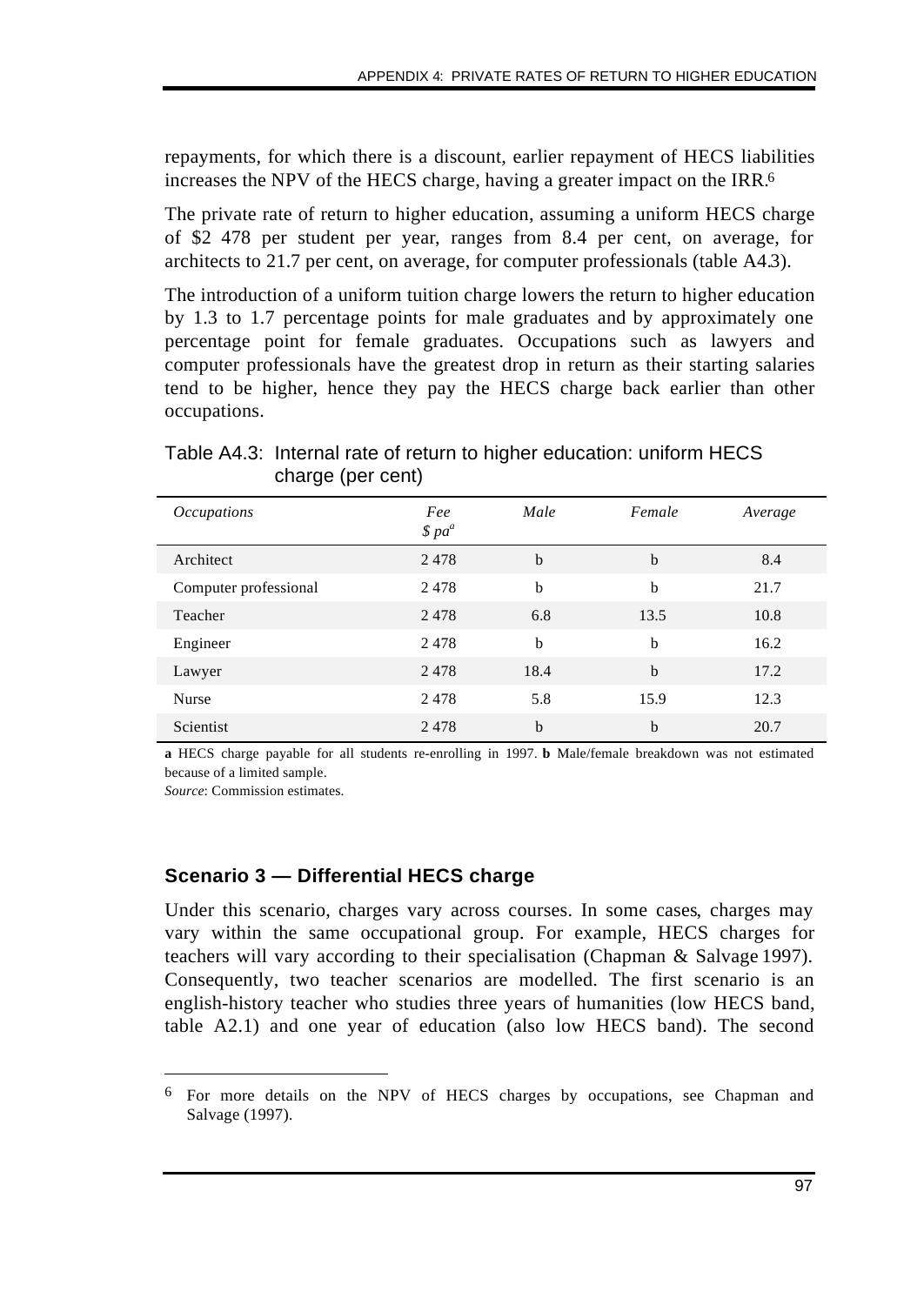scenario is a maths-science teacher who studies a three year science degree (medium HECS band, table A2.1) and one year of education.

The introduction of the three tier differential HECS charge and faster HECS debt repayment rates lowers the private rate of return to higher education by a greater amount than the uniform charge discussed above. The rates of return to the selection of university degrees modelled are up to 1 percentage point lower than in scenario 2 (uniform charge). The IRR ranges from 7.8 per cent for architects, on average, to 20.8 per cent, on average, for computer professionals (table A4.4).

|                          |             | Male<br>Female     |             |             | Average                  |                    |                          |
|--------------------------|-------------|--------------------|-------------|-------------|--------------------------|--------------------|--------------------------|
| <i>Occupations</i>       | Fee<br>\$pa | <b>IRR</b><br>$\%$ | Change<br>a | IRR<br>$\%$ | Change<br>a              | <b>IRR</b><br>$\%$ | Change<br>$\mathfrak{a}$ |
| Architect                | 4 700       | $\mathbf b$        |             | $\mathbf b$ |                          | 7.8                | $-0.6$                   |
| Computer<br>professional | 4 700       | $\mathbf b$        | ۰           | $\mathbf b$ | $\overline{\phantom{0}}$ | 20.8               | $-0.9$                   |
| Teacher I <sup>c</sup>   | 3 3 0 0     | 6.5                | $-0.3$      | 13.2        | $-0.3$                   | 10.4               | $-0.4$                   |
| Teacher II <sup>d</sup>  | 4 3 5 0     | 6.1                | $-0.7$      | 13.0        | $-0.5$                   | 10.1               | $-0.7$                   |
| Engineer                 | 4 700       | $\mathbf b$        |             | $\mathbf b$ | ۰                        | 15.6               | $-0.6$                   |
| Lawyer                   | 5 500       | 17.5               | $-0.9$      | $\mathbf b$ | ۰                        | 16.3               | $-0.9$                   |
| <b>Nurse</b>             | 3 3 0 0     | 5.1                | $-0.7$      | 15.1        | $-0.8$                   | 11.5               | $-0.8$                   |
| Scientist                | 4 700       | $\mathbf b$        |             | $\mathbf b$ | ۰                        | 19.7               | $-1.0$                   |

Table A4.4: Internal rate of return to higher education: differential HECS charge

**a** This represents the change in the IRR (measured in percentage points) for this scenario relative to scenario 2 (uniform HECS charge). **b** Male/female breakdown was not estimated because of a limited sample. **c** English/history teacher. **d** Maths/science teacher.

*Source*: Commission estimates.

Introducing a differential HECS system affects the private returns to different higher education courses differently. At the margin, this may lead to some students choosing to do another course or not studying at all. However, in the absence of estimates of the own price elasticity of demand for higher education, it is not possible to be precise about the impact of different fee structures on student participation in higher education. Nonetheless, it is possible to draw some broad inferences based on Australia's recent experience. Although a crude indicator, examination of enrolment data, for the period 1988 to 1993, suggests that the introduction of the uniform HECS charge had, on average, no discernible impact on enrolments (Chapman 1996b). In the case of the lowest price band of the differential HECS, a similar effect can be expected, since the relevant fee is little different from the previous uniform HECS charge. In the case of the other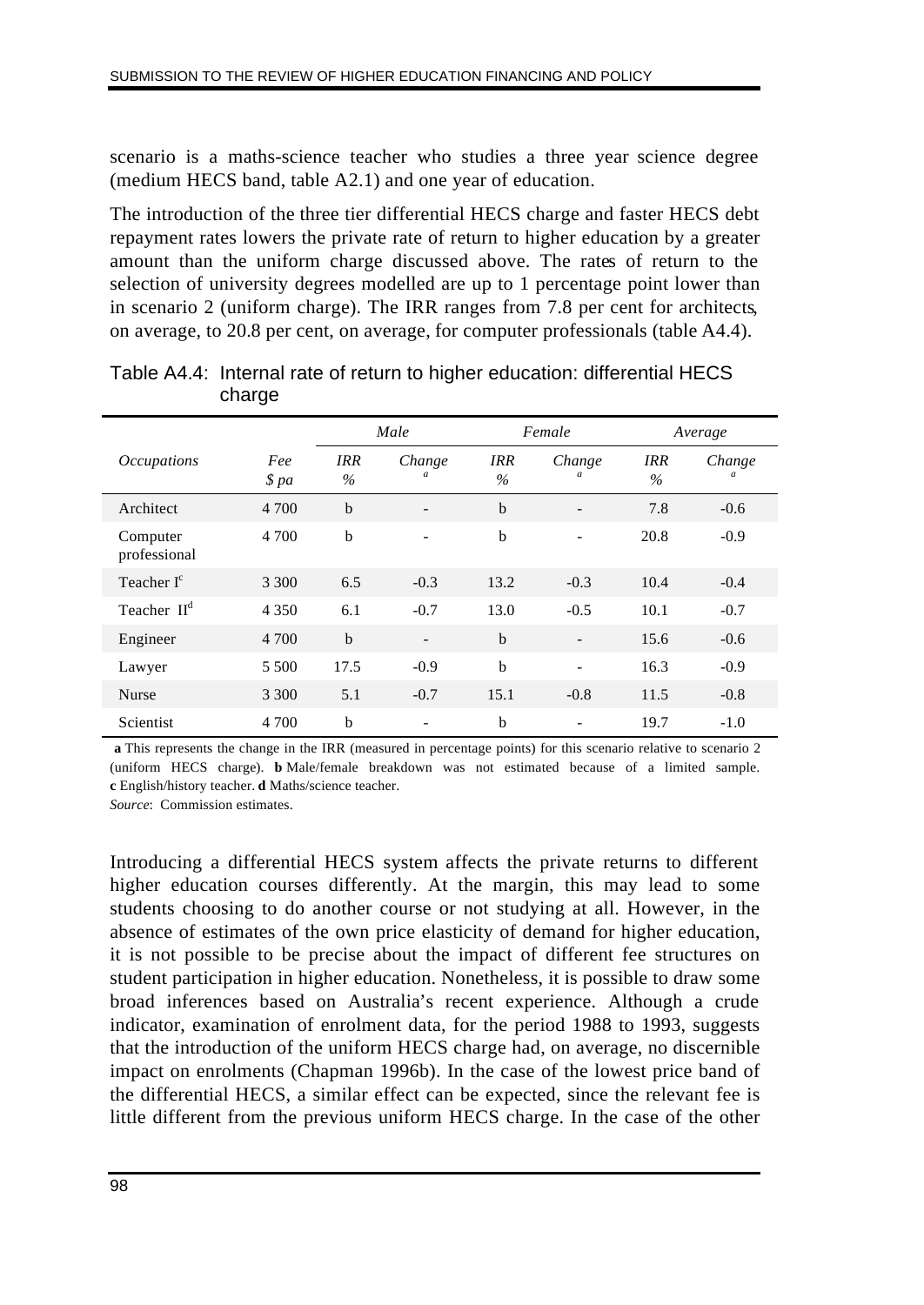two price bands comparatively small effects could be expected in view of the relatively small changes in the underlying estimated average private rates of return to higher education.

### **Scenario 4 — Over-quota 'full' fee regime**

From 1998, universities have the option of charging full fees to 25 per cent of domestic undergraduate students.7 Some universities have announced that they will take up this option. While no official over-quota fee structures have been announced, some universities considering introducing these fees have indicated that they may set fees somewhat below the current charges for overseas students. In estimating the IRR for these students, the Commission has assumed overquota fees are set at a level approximately \$1 000 below the full fee set for overseas students (table A4.5).

Under the proposed arrangements, students will be required to pay tuition fees upfront as no government student loan system is currently proposed. This payment method has a greater impact on the rate of return to higher education as the entire tuition cost is borne in the initial years of investment. For the selection of courses modelled, upfront over-quota fees reduce the IRR to higher education by 3 to 8 percentage points (on average) relative to the current differential HECS system (table A4.6).

As a result of upfront charges, some courses would, on average, yield a very low private rate of return. For example, the estimated rate of return on a nursing degree for a male is only 0.7 per cent, after fees of \$39 150 are paid (tables A4.5 and A4.6). This means that, after all costs are taken into account, including foregone income, male nurses are only marginally 'better off' (in pecuniary terms) than their secondary school counterparts. However, this is a conservative IRR estimate since improved earnings linked to merit-based promotion have not been taken into account.

 $\overline{a}$ 

<sup>7</sup> Universities must fill government subsidised places before offering places to fee paying domestic students.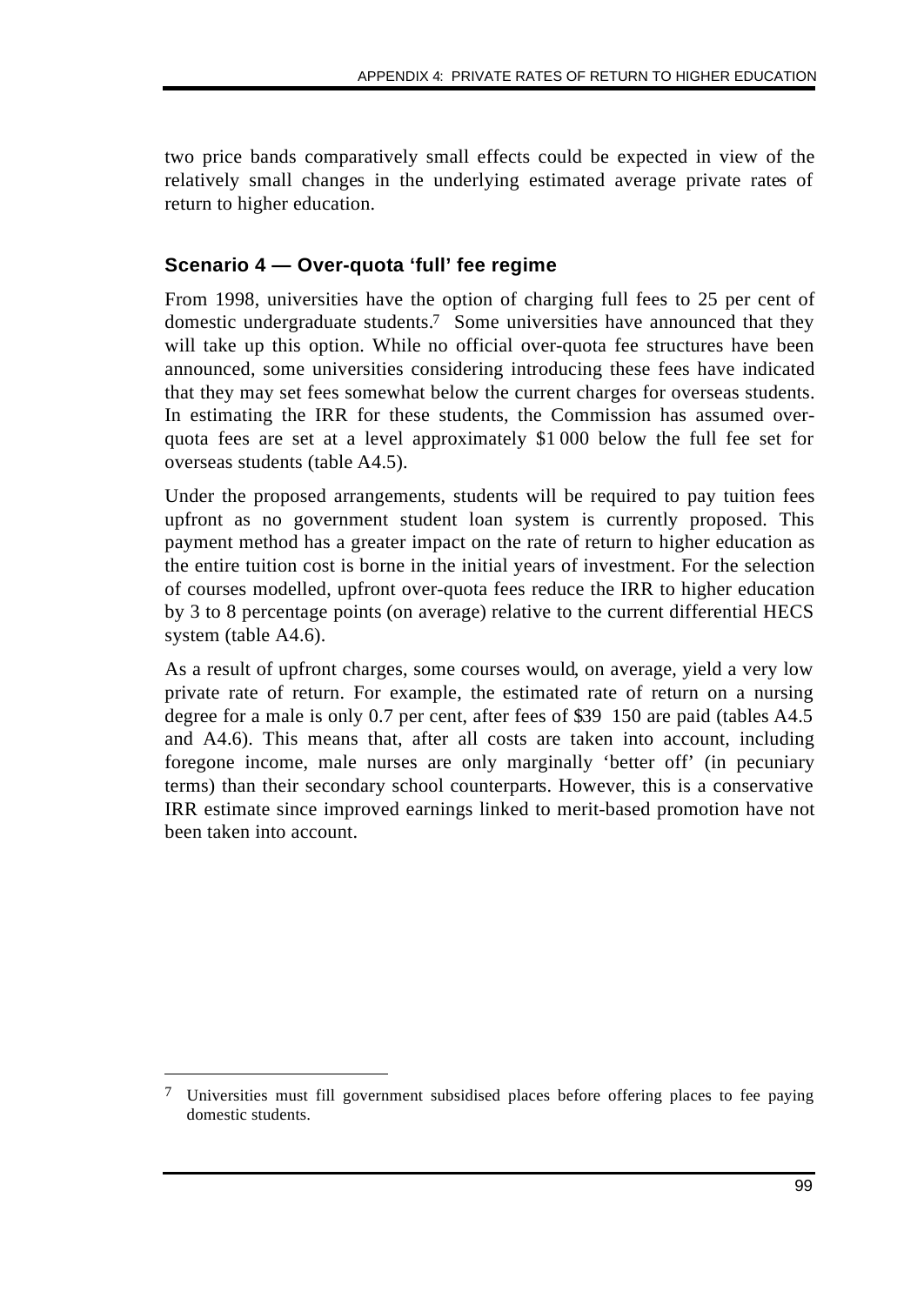| Course       | Annual charge<br>\$pa | Course length<br>years | Total fee<br>\$ per course |
|--------------|-----------------------|------------------------|----------------------------|
| Architecture | 12 050                | 5                      | 60 250                     |
| Computing    | 13 330                | 3                      | 39 990                     |
| Education    | 9 0 5 0               | $\overline{4}$         | 36 200                     |
| Engineering  | 14 050                | $\overline{4}$         | 56 200                     |
| Law          | 10 050                | $\overline{4}$         | 40 200                     |
| Nursing      | 13 050                | 3                      | 39 150                     |
| Science      | 13 230                | 3                      | 39 690                     |

Table A4.5: Indicative fee structure for over-quota domestic students

*Source*: Commission estimates.

Once again, in the absence of estimates of the own price elasticities of demand for higher education, it is not possible to be precise about the impact of upfront fees on student participation in higher education. Nevertheless, these impacts are likely to be different from those that stem from the introduction of the differential HECS system currently in place. Upfront fees will only affect a proportion of students, namely those who fail to satisfy the tertiary entry requirements for the HECS market. The price sensitivity of student participation in the over-quota market is likely to be less, on average, than for students overall as the students taking up this option are more likely to come from socio-economically advantaged backgrounds. Furthermore, the over-quota fee regime may give some students the opportunity to study at their preferred university or in their preferred course. Thus, a student who has gained entry into a law degree at university X may choose to pay upfront fees to go to university Y, which has a better reputation in teaching law. This type of behaviour takes into account nonpecuniary considerations and cannot be predicted from the estimated IRR.

Under a HECS-style deferred payment system, the introduction of tuition fees for over-quota students lowers the IRR to a university degree by a much smaller amount (relative to scenario 3)  $-0.5$  to 2.2 percentage points for all occupations (with the exception of male nurses) (table A4.6). Where a deferred fee facility is applied to the over-quota market, a smaller impact on prospective enrolments and composition of those enrolments could be expected.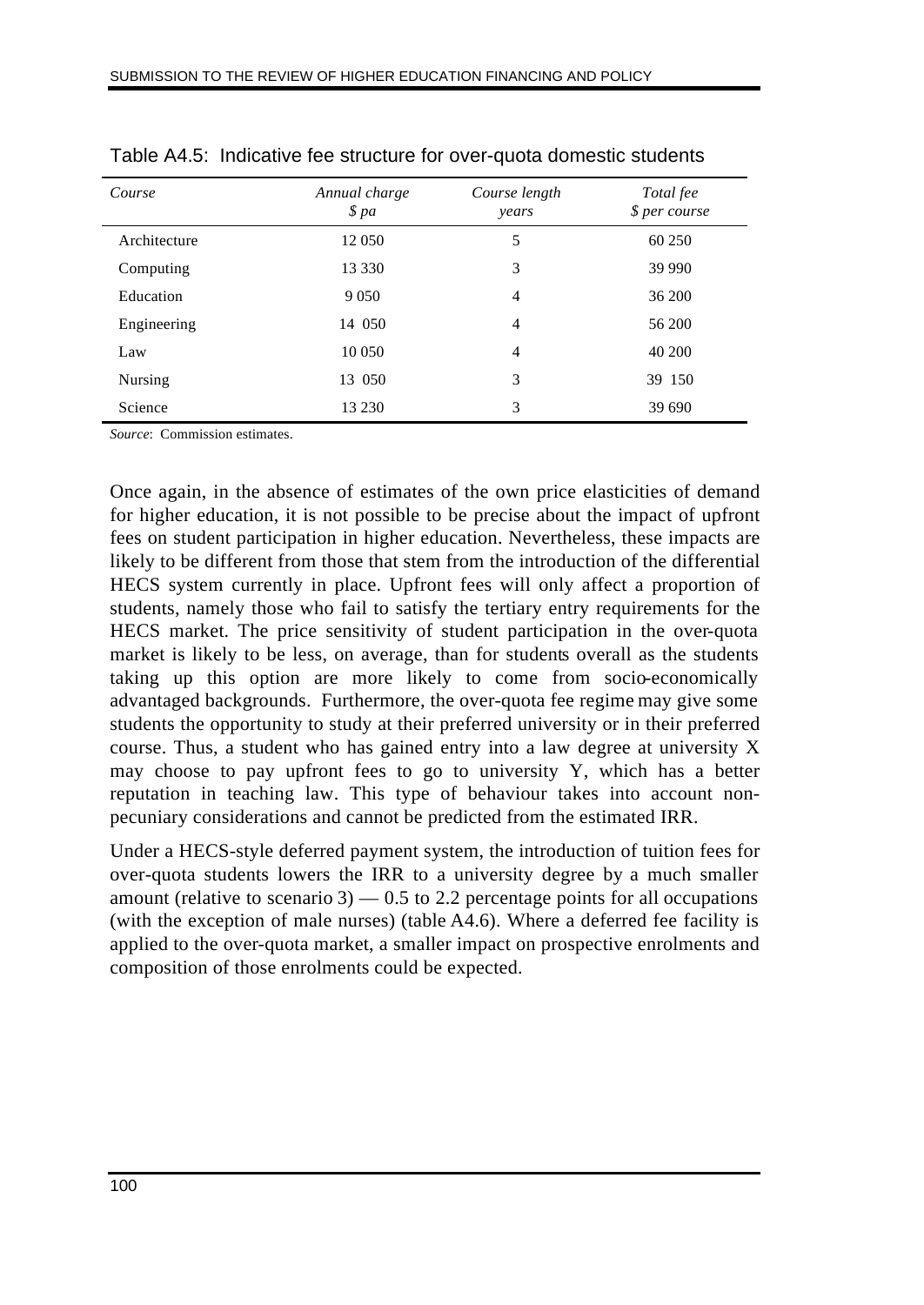|                                |             | Mal<br>$\boldsymbol{e}$ |                          | Female             |                          | Average            |                          |
|--------------------------------|-------------|-------------------------|--------------------------|--------------------|--------------------------|--------------------|--------------------------|
| <b>Occupations</b>             | Fee<br>\$pa | <b>IRR</b><br>$\%$      | Change<br>$\overline{a}$ | <b>IRR</b><br>$\%$ | Change<br>$\mathfrak a$  | <b>IRR</b><br>$\%$ | Change<br>$\mathfrak{a}$ |
| <b>Upfront payment of fees</b> |             |                         |                          |                    |                          |                    |                          |
| Architect                      | 12 050      | $\mathbf b$             | $\blacksquare$           | $\mathbf b$        |                          | 4.9                | $-2.9$                   |
| Computer<br>professional       | 13 330      | $\mathbf b$             |                          | $\mathbf b$        |                          | 12.8               | $-8.0$                   |
| Teacher                        | 9 0 5 0     | 3.5                     | $-2.6^\circ$             | 8.9                | $-4.1^{\circ}$           | 6.6                | $-3.5$                   |
| Engineer                       | 14 050      | $\mathbf b$             |                          | $\mathbf b$        |                          | 9.4                | $-6.2$                   |
| Lawyer                         | 10 050      | 12.4                    | $-5.1$                   | $\mathbf b$        | $\overline{\phantom{a}}$ | 11.7               | $-4.6$                   |
| Nurse                          | 13 050      | 0.7                     | $-4.4$                   | 8.5                | $-6.6$                   | 5.5                | $-6.0$                   |
| Scientist                      | 13 2 30     | $\mathbf b$             |                          | $\mathbf b$        |                          | 11.9               | $-7.8$                   |
| Deferred payment of fees       |             |                         |                          |                    |                          |                    |                          |
| Architect                      | 12 050      | $\mathbf b$             |                          | $\mathbf b$        |                          | 7.1                | $-0.7$                   |
| Computer<br>professional       | 13 330      | b                       |                          | $\bf b$            |                          | 19.7               | $-1.1$                   |
| Teacher                        | 9 0 5 0     | 4.8                     | $-1.3^{\circ}$           | 12.3               | $-0.7c$                  | 9.2                | $-0.9$                   |
| Engineer                       | 14 050      | $\mathbf b$             | $\overline{a}$           | $\mathbf b$        | $\overline{a}$           | 14.6               | $-1.0$                   |
| Lawyer                         | 10 050      | 16.9                    | $-0.6$                   | $\mathbf b$        | $\overline{\phantom{a}}$ | 15.8               | $-0.5$                   |
| Nurse                          | 13 050      | 1.1                     | $-4.0$                   | 13.6               | $-1.5$                   | 9.3                | $-2.2$                   |
| Scientist                      | 13 2 30     | $\mathbf b$             |                          | b                  |                          | 18.5               | $-1.2$                   |

#### Table A4.6: Internal rate of return to higher education — over-quota 'full' fee regime

**a** This represents the change in the IRR (measured in percentage points) for this scenario relative to the differential HECS (scenario 3). **b** Male/female breakdown was not estimated because of a limited sample. **c** Change relative to math-science teacher in scenario 3.

*Source*: Commission estimates.

### **Scenario 5 — Differential HECS charge with varying levels of cost recovery**

Appendix 5 discusses some principles for determining the level of cost recovery underlying HECS. The Commission favours a HECS with charges based on a fixed proportion of course costs. Such a charge reduces the potential for distorting student demand for particular courses by maintaining the relativity between prices and costs for different courses.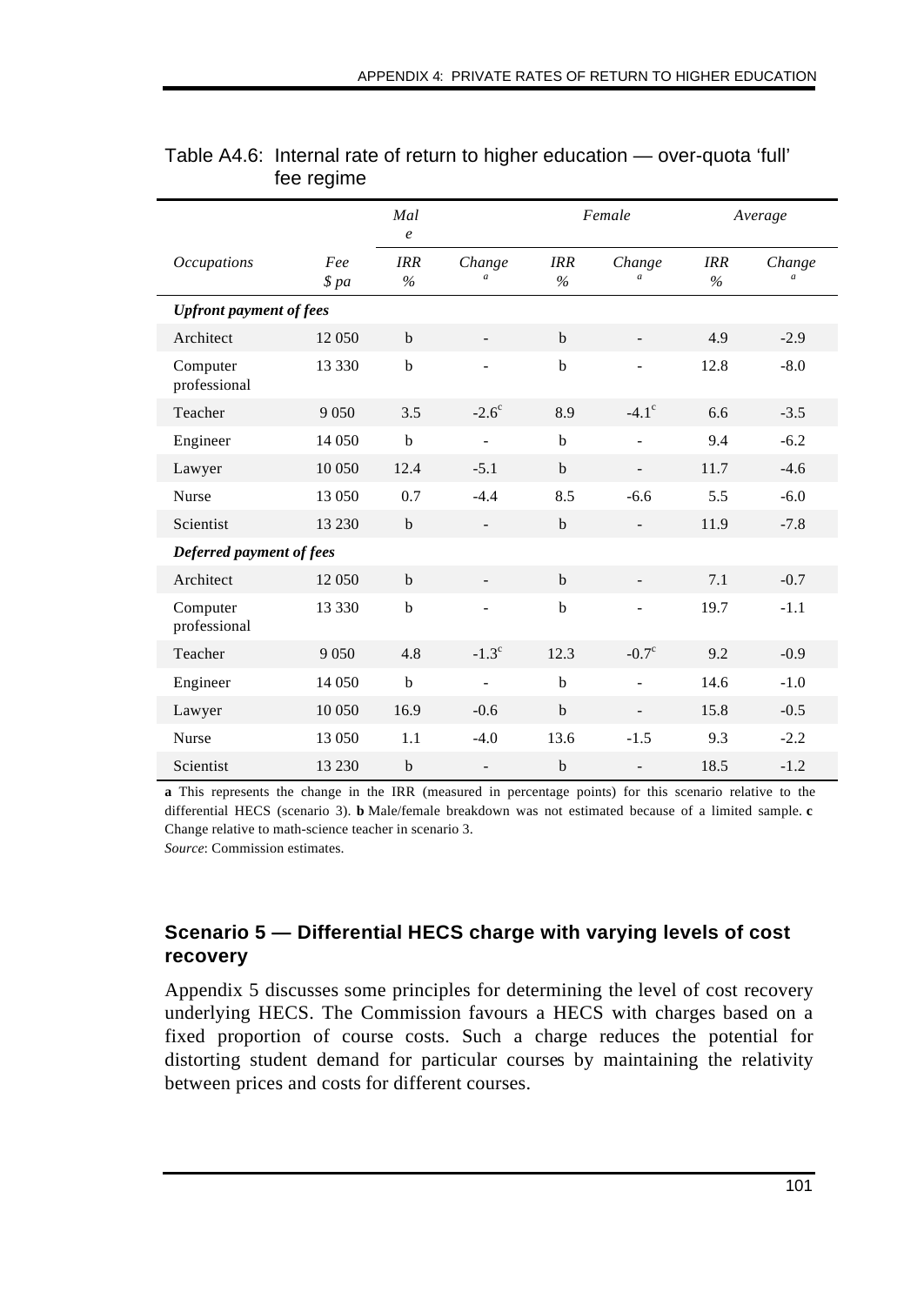There are a number of potential cost recovery levels. The Commission estimates that the average of the existing differential HECS regime represents a cost recovery rate of roughly 40 per cent (appendix 5). Under this fee regime, charges for some courses would fall relative to their current levels, while others would increase. Two other cost recovery levels are modelled, namely — 50 and 75 per cent. The fee structures associated with these different levels of cost recovery (ie 40, 50 and 75 per cent) and associated rate of return estimates are presented in table A4.7.

Under a 40 per cent cost recovery scheme, the estimated IRR to higher education for architects, computer professionals, maths-science teachers and lawyer increases by 0.1 to 0.6 percentage points (compared with estimated IRR under the existing differential HECS). The estimated IRR to higher education for engineers, nurses and scientists all fall by 0.3 percentage points. Under a 50 per cent cost recovery HECS, the IRR to higher education either remain constant or falls by up to 0.6 percentage points relative to the current system (with the exception of law where the IRR improves slightly). Male nurses are affected more severely.

It is not until HECS is set at 75 per cent of course costs that the private rate of return to higher education reduces across all courses modelled (with the exception of law). The estimated IRR to all occupations declines by approximately 1 percentage point. Even with students paying 75 per cent of course cost, the IRR ranges, on average, from 7.4 per cent for architects to 20.2 per cent for computer professionals.

There are some important differences between a cost-based differential HECS scheme and the current differential HECS scheme. One notable difference is that the current differential HECS system (modelled in scenario 3) is a hybrid regime. Its design has been influenced by course cost, graduate return and student demand considerations. For example, despite being relatively cheap to teach, a course such as law attracts a high charge within the existing differential HECS system, as law graduates have been judged as having a greater potential to earn higher incomes. However, under the cost-based differential HECS structure, discussed in appendix 5, the charge applied to law would be based on its relatively low course cost. As a result, when a 75 per cent cost recovery charge is set, law students would be charged \$5 127 which is lower than the current HECS charge of \$5 500. This lower charge for law increases the relative rate of return to studying law (table A4.7).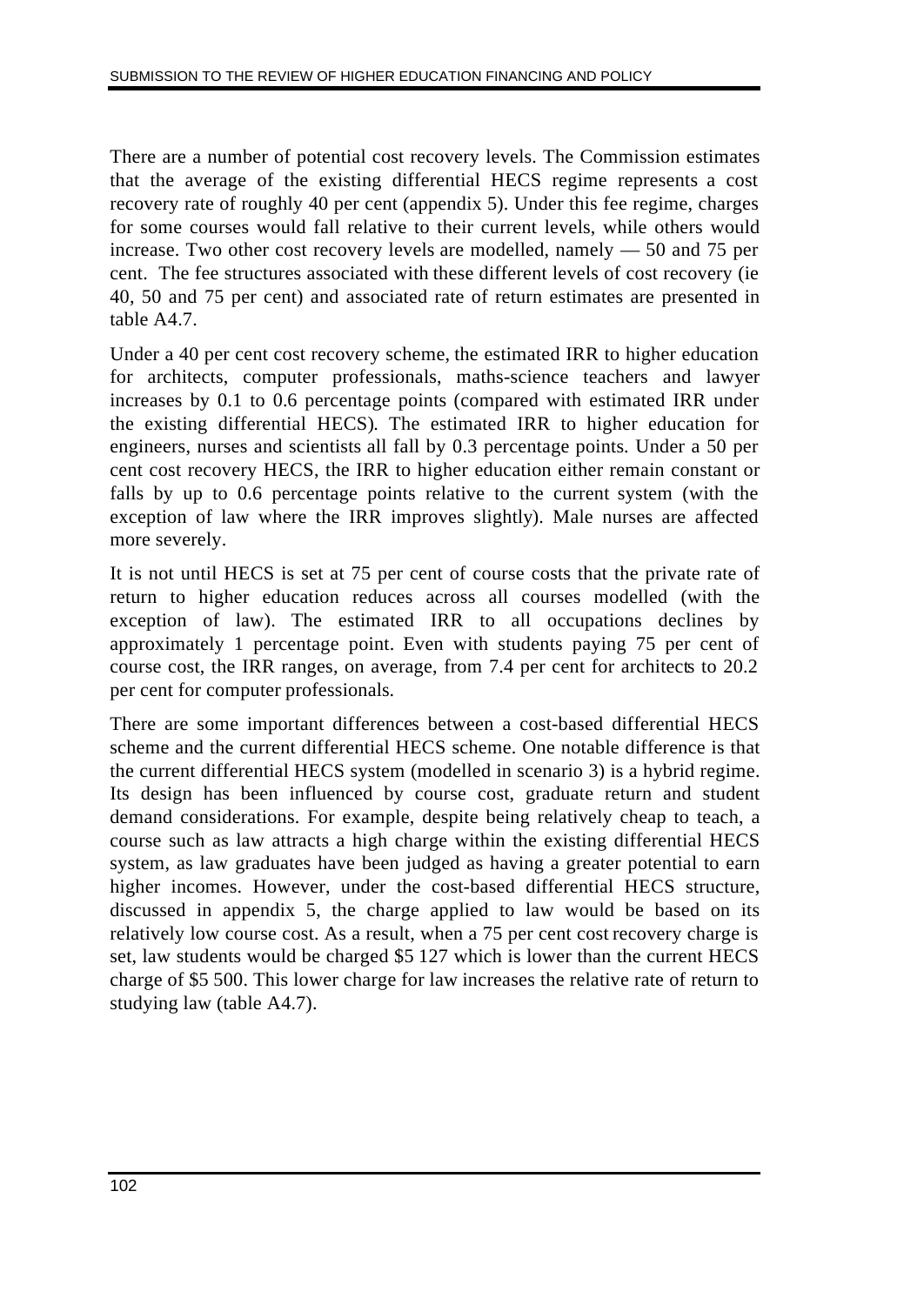|                           |                           | Male               |                            | Female      |                          | Average     |                          |  |  |
|---------------------------|---------------------------|--------------------|----------------------------|-------------|--------------------------|-------------|--------------------------|--|--|
| <b>Occupations</b>        | Fee<br>\$pa               | <b>IRR</b><br>$\%$ | Change<br>$\boldsymbol{a}$ | IRR<br>$\%$ | Change                   | IRR<br>$\%$ | Change<br>$\overline{a}$ |  |  |
| 40 per cent cost recovery |                           |                    |                            |             |                          |             |                          |  |  |
| Architect                 | 4 1 4 7                   | $\mathbf b$        | $\overline{\phantom{a}}$   | $\mathbf b$ |                          | 7.9         | 0.1                      |  |  |
| Computer<br>professional  | 4 1 4 7                   | $\mathbf b$        |                            | $\bf b$     |                          | 21.0        | 0.2                      |  |  |
| Teacher                   | 3 5 2 4                   | 6.4                | $0.3^{\circ}$              | 13.1        | $0.1^\circ$              | 10.3        | 0.2                      |  |  |
| Engineer                  | 5990                      | a                  |                            | b           |                          | 15.3        | $-0.3$                   |  |  |
| Lawyer                    | 2734                      | 18.2               | 0.7                        | $\bf b$     | $\blacksquare$           | 16.9        | 0.6                      |  |  |
| Nurse                     | 4 1 4 7                   | 4.7                | $-0.4$                     | 14.9        | $-0.2$                   | 11.2        | $-0.3$                   |  |  |
| Scientist                 | 5 9 9 0                   | $\rm b$            | $\Box$                     | $\bf b$     | $\overline{\phantom{a}}$ | 19.4        | $-0.3$                   |  |  |
|                           | 50 per cent cost recovery |                    |                            |             |                          |             |                          |  |  |
| Architect                 | 5184                      | $\mathbf b$        |                            | $\mathbf b$ |                          | 7.8         | 0.0                      |  |  |
| Computer<br>professional  | 5 1 8 4                   | $\bf b$            | ÷,                         | $\bf b$     | $\blacksquare$           | 20.7        | $-0.1$                   |  |  |
| Teacher                   | 4 4 0 5                   | 6.1                | 0.0 <sup>c</sup>           | 12.9        | $-0.1^\circ$             | 10.1        | 0.0                      |  |  |
| Engineer                  | 7488                      | $\mathbf b$        | $\blacksquare$             | $\bf b$     |                          | 15.1        | $-0.5$                   |  |  |
| Lawyer                    | 3 4 1 8                   | 18.0               | 0.5                        | $\mathbf b$ |                          | 16.7        | 0.4                      |  |  |
| <b>Nurse</b>              | 5 1 8 4                   | 4.2                | $-0.9$                     | 14.6        | $-0.5$                   | 10.9        | $-0.6$                   |  |  |
| Scientist                 | 7488                      | $\mathbf b$        | $\equiv$                   | $\mathbf b$ | $\overline{\phantom{a}}$ | 19.1        | $-0.6$                   |  |  |
| 75 per cent cost recovery |                           |                    |                            |             |                          |             |                          |  |  |
| Architect                 | 7775                      | $\rm b$            | $\qquad \qquad -$          | $\bf b$     |                          | 7.4         | $-0.4$                   |  |  |
| Computer<br>professional  | 7775                      | $\bf b$            |                            | $\mathbf b$ |                          | 20.2        | $-0.6$                   |  |  |
| Teacher                   | 6 607                     | 5.4                | $-0.7^{\circ}$             | 12.6        | $-0.4^{\circ}$           | 9.6         | $-0.5$                   |  |  |
| Engineer                  | 11 231                    | b                  | $\overline{a}$             | b           | $\overline{a}$           | 14.8        | $-0.8$                   |  |  |
| Lawyer                    | 5 1 2 7                   | 17.6               | 0.1                        | $\mathbf b$ | L,                       | 16.4        | 0.1                      |  |  |
| <b>Nurse</b>              | 7775                      | 3.1                | $-2.0$                     | 14.1        | $-1.0$                   | 10.2        | $-1.3$                   |  |  |
| Scientist                 | 11 231                    | $\mathbf b$        |                            | $\mathbf b$ |                          | 18.6        | $-1.1$                   |  |  |

### Table A4.7: Internal rate of return to higher education — cost recovery based HECS

**a** This represents the change in the IRR (measured in percentage points) for this scenario relative to the current differential HECS (scenario 3). **b** Male/female breakdown was not estimated because of a limited sample. **c** Change relative to math-science teacher in scenario 3.

*Source*: Commission estimates.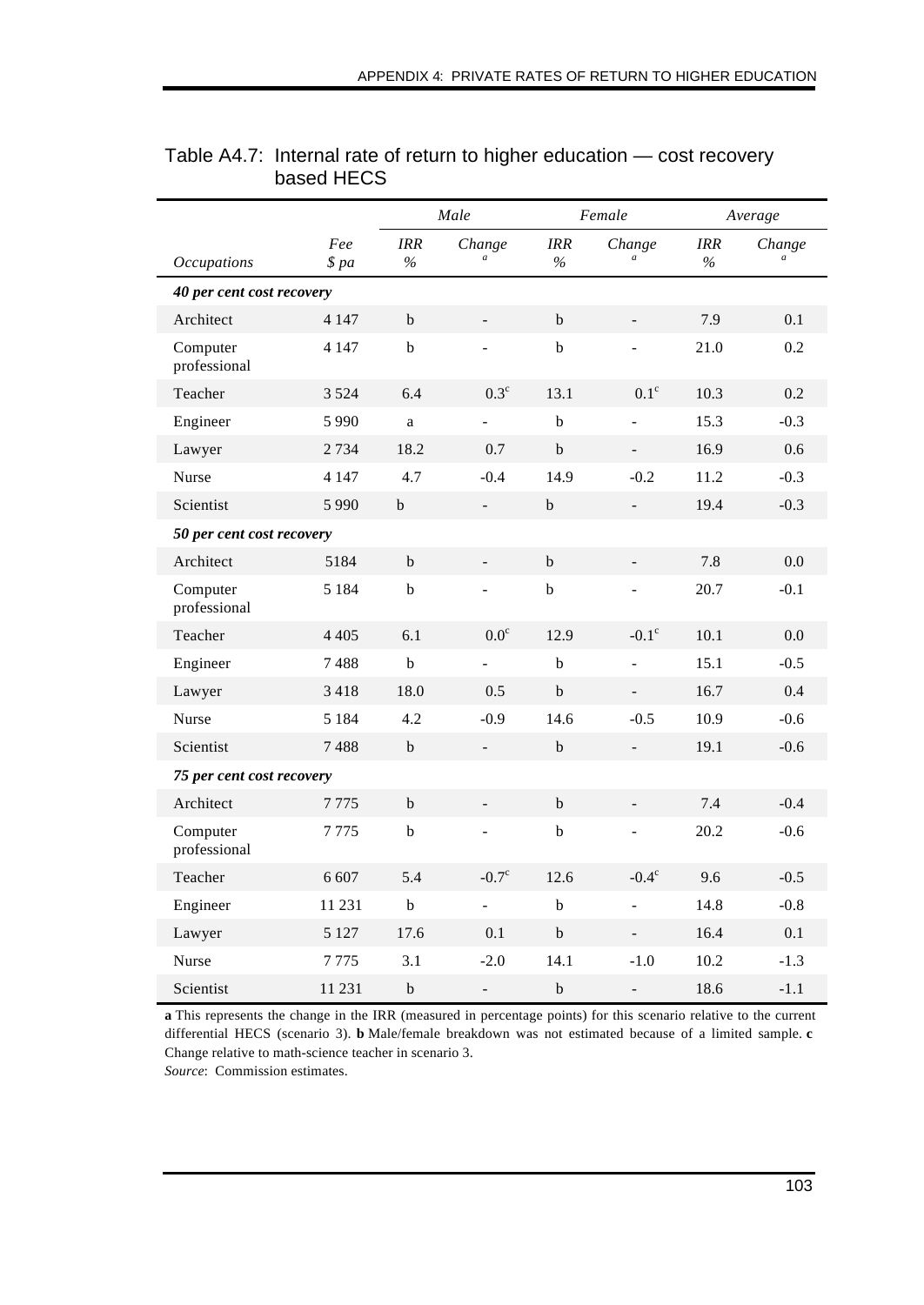# **A4.4 Summary**

This appendix focuses on the pecuniary benefits and costs of higher education, calculating the private rate of return to various higher education courses in Australia, under a range of different fee regimes. The following fee structures are considered:

- Scenario 1: no tuition fees:
- Scenario 2: uniform HECS charge;
- Scenario 3: differential HECS charge;
- Scenario 4: over-quota full fee regime; and
- Scenario 5: differential HECS charge with varying levels of cost recovery.

Relative to the case of no fees, the effect of introducing a uniform HECS charge is to lower the private rate of return to higher education by 1 to 2 percentage points on average across the occupational groups examined. The introduction of the recent differential HECS reduces the estimated average rate of return by a further 1 percentage point. In the case of the proposed introduction of over-quota 'full' fees, the reductions are in the vicinity of 3 to 8 percentage points relative to the current differential HECS (scenario 3). This effect would be significantly reduced if the existing deferred payment option were available to full fee overquota students. While the average private rates of return to higher education, under a modified cost-based HECS system (scenario 5) would be similar to the current differential HECS system, there are important differences for individual courses.

The effect of the different fee structures modelled on student participation in higher education is unknown as there are no estimates of the price elasticity of demand for Australian higher education. However, based on recent Australian experience, the expected effects on student participation of the current differential HECS system are relatively small, on average. Greater relative effects are expected for students studying courses with fees in the highest HECS bracket. The introduction of over-quota 'full' fees may lead to more subtle changes in student composition, despite the large reductions in private returns, as the price sensitivity of student participation in the over-quota market is likely to be less, on average, than for students overall.

The estimated changes in private rates of return to higher education are the immediate impacts of varying higher education charges. They do not take into account the effect of changes in fees on student participation rates in higher education which would affect the supply of graduates and graduate incomes. Further, depending on conditions in the labour market for different occupations,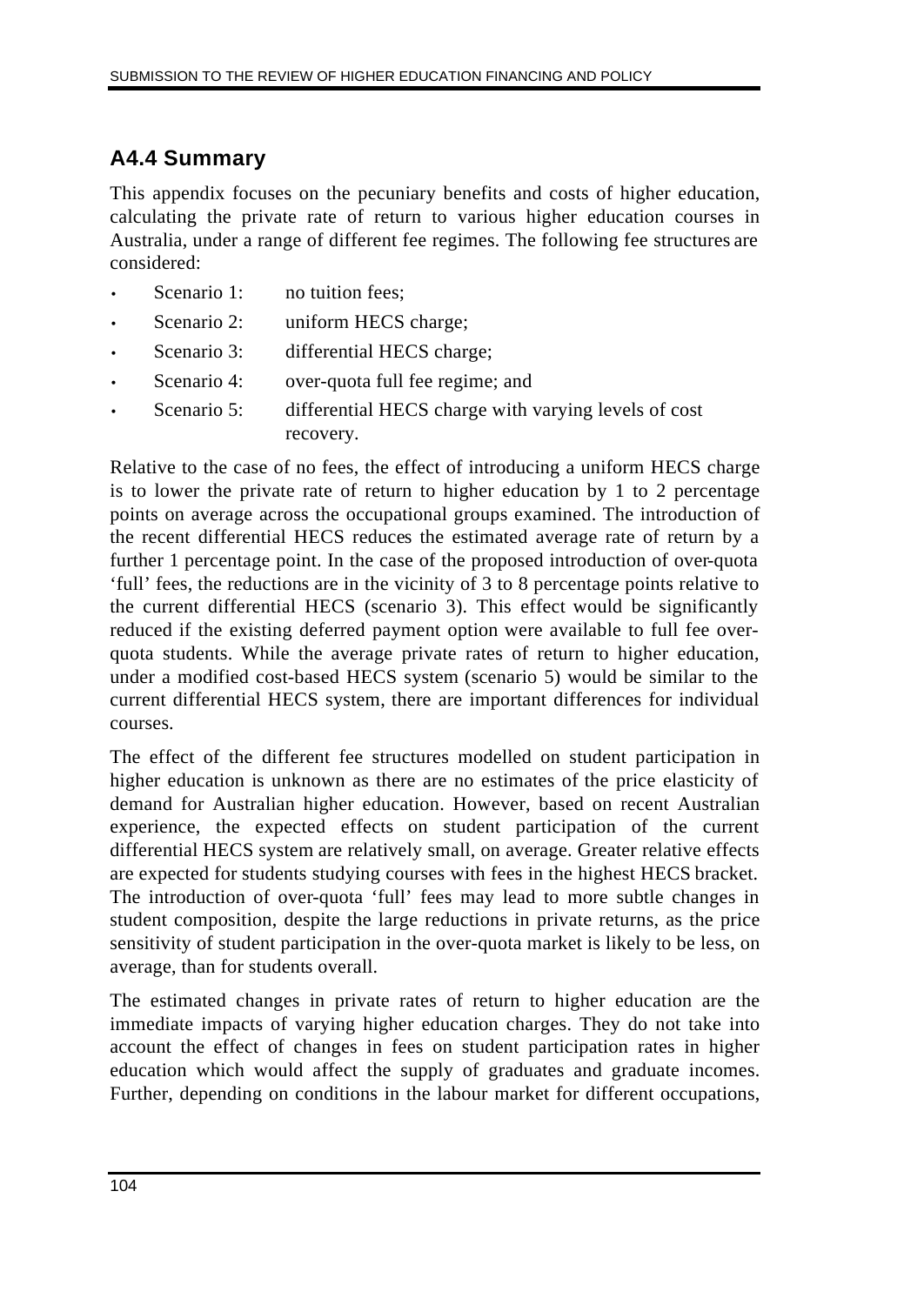there may be scope for graduates to shift a portion of any fee increase on to employers via compensating increases in remuneration.

Estimation of the impact of changing fee regimes on student participation decisions needs to recognise the influence of non-pecuniary benefits as well. The non-pecuniary benefits of undertaking higher education can be significant and play a role in a student's overall decision process.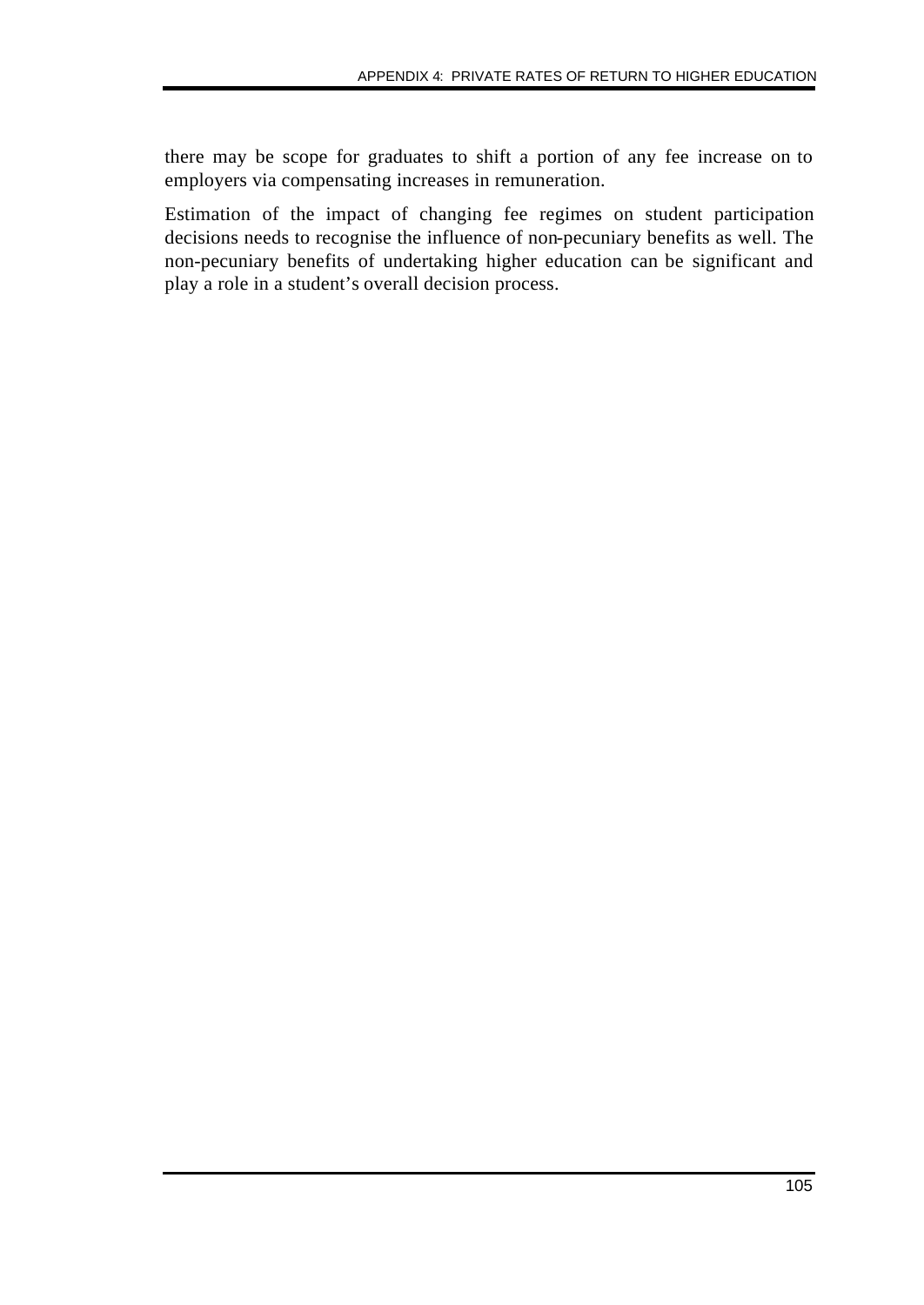# **APPENDIX 5 IMPROVING THE EXISTING CHARGE REGIME**

The Higher Education Contribution Scheme (HECS) plays a central role in financing Australia's higher education sector. It provides a means of recovering a proportion of the costs of providing higher education to most students (currently about 40 per cent, on average, of direct tuition costs). While students can pay charges upfront, HECS also provides an income-contingent loan mechanism that allows students to defer payment of their tuition fees — currently about 75 per cent of eligible students take advantage of this mechanism.

The level and structure of fees under the HECS influence institutional decisions about course offerings and affect the capacity of publicly funded institutions to attract students. The operation of HECS, together with guidelines relating to the charging of HECS exempt students, also affects the capacity of private institutions to attract students. In this context, getting HECS 'right', in terms of the level and structure of course fees and the operation of the income-contingent loan mechanism, is important to the development of an efficient and equitable higher education sector.

Some key issues relating to the structure and level of HECS charges are examined in section A5.1. Improvements that could be made to the design of the HECS charge regime and the loan mechanism are discussed in section A5.2. The issue of improving the regulations governing fee setting by institutions is taken up in section A5.3.

# **A5.1 Improving the HECS charge regime**

In 1989, HECS was introduced as a flat charge across most courses. Under recent amendments, HECS contributions have been increased to provide a better balance between the private and public contributions to higher education. The single flat charge has been replaced by a differentiated regime with three fee bands of \$3 300, \$4 700 and \$5 500 (for a full year of study), depending on the course undertaken (appendix 2). The government's decision to adopt a differentiated charge regime aims broadly to reflect differences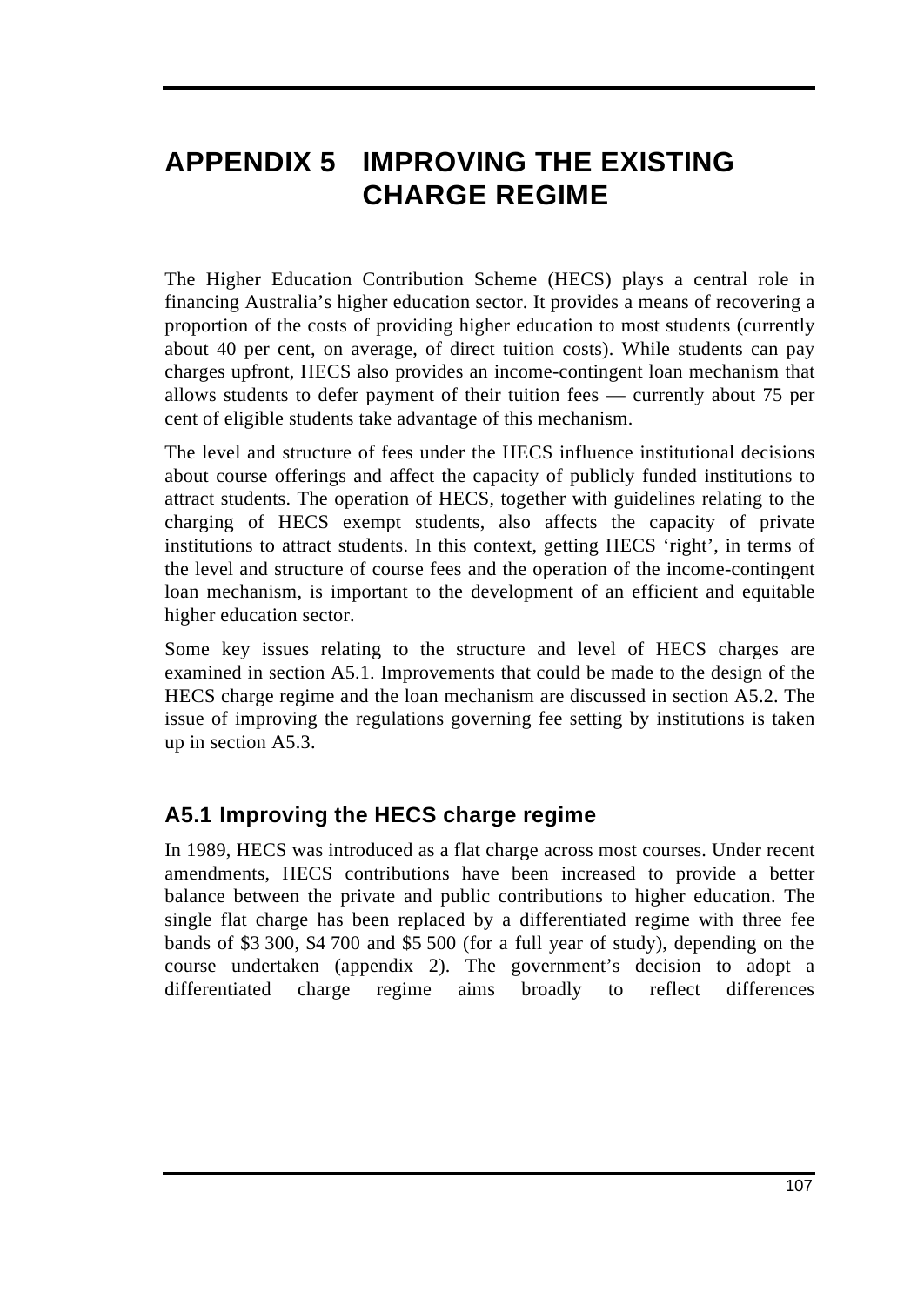across disciplines in:

- expected future private benefits in terms of higher life-time earnings of graduates; and
- course costs.

This section examines the current structure and level of HECS and identifies some broad improvements that could made to the charge regime.

## **Should HECS charges reflect the expected future earnings of graduates?**

Expected future earnings have an important bearing on the demand for higher education (appendix 4). Those individuals that anticipate earning a relatively high income as graduates will have a greater capacity and willingness to pay for their education than those expecting lower graduate incomes. Differentiating charges according to individuals willingness to pay will be efficient in the sense that scarce resources will be allocated to the students that value them most highly. However, in practice, attempts to set HECS charges to reflect expected future earnings is not a straightforward exercise.

First, examination of earnings profile data reveal significant differences in the expected future earnings profiles of graduates relative to non-graduates and between graduates from different disciplines. Beyond this, there are also marked differences in earnings between graduates within the same disciplines. Isolating the factors responsible for these shifts in earnings distributions is fraught with difficulty. The capacity to attract high earnings depends not only on education, but also on a range of other factors, including innate abilities, on-the-job training, experience and, in some cases, the influence of restrictions on entry into certain occupations. It is often difficult to identify the relative contribution of these differing elements to observed earnings differentials. Thus, there are fundamental problems in assuming a uniform level of future private benefits for all students arising from the studying of a particular discipline.

Second, the expected future earnings profiles for different disciplines are not static. The earnings relativities between discipline groups (ie occupations) change over time. For example, rapid changes in technology may erode expected high returns from particular skills and knowledge. This implies a requirement for regular monitoring and adjustment of fees. However, for the reasons alluded to above, such an approach is unlikely to be practical.

Finally, the expected future earnings criterion is in itself questionable. Australia already has in place a progressive income tax system that redistributes income from high income earners to those receiving relatively low incomes.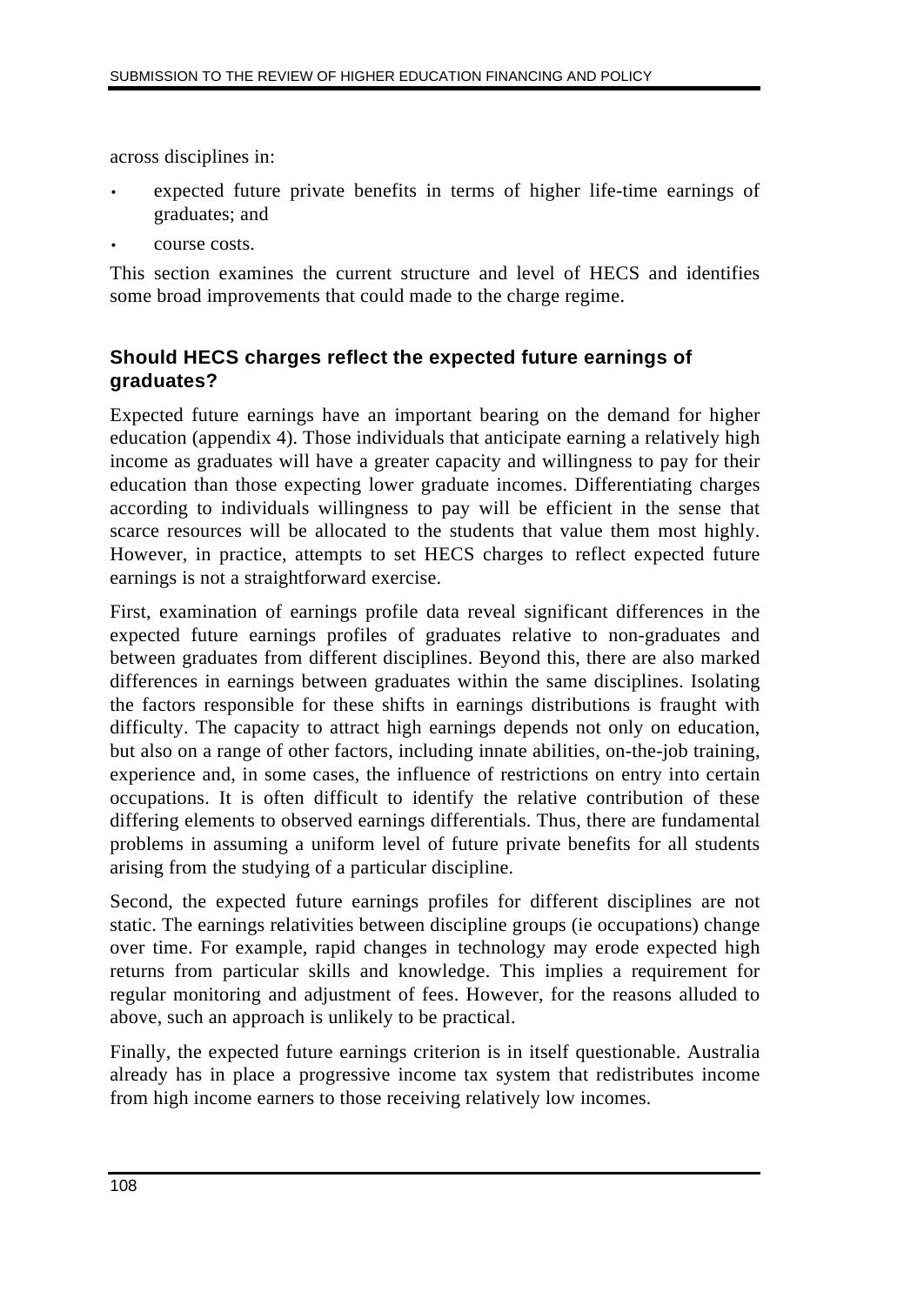Overall, the Commission considers that there are no strong arguments for linking HECS charges to the expected future earnings of graduates. Income distribution questions are best addressed through the taxation and social security systems, and reform to institutional barriers which may cause earnings to vary across occupations. Even if there were a case for linking HECS to future earnings, practical difficulties prevent its achievement.

### **Should HECS charges reflect differences in course costs?**

One of the criticisms of the previous single rate HECS was that it did not provide students with any signals about significant differences in costs between courses. Consequently, it tended to bias enrolment decisions toward courses offering the greatest pay-offs, regardless of costs (Harrison 1995a), although governmentimposed student load targets limited the extent of this bias. It also provided no information to institutions on which to base decisions on future course offerings.

In principle, a cost-differentiated HECS can overcome some of these problems. However, the current differential HECS only partially addresses these problems. The existing form of the charge — a fixed dollar amount for three designated course groupings — yields sizeable variations in the balance between private and public contributions towards course costs (table A5.1). The balance varies considerably both within and between the existing three fee bands. Students also pay the same HECS whether studying at the undergraduate or postgraduate level, despite the fact that postgraduate courses are generally more costly to provide.

The adoption of a fixed proportionate charge would allow private contributions to reflect differences in course costs. It would also provide a simple pricing rule that, in the absence of information on the level and pattern of external benefits across disciplines, is likely to reduce distortions to students' course choices. But, what should be the level of the charge? This issue is taken up below.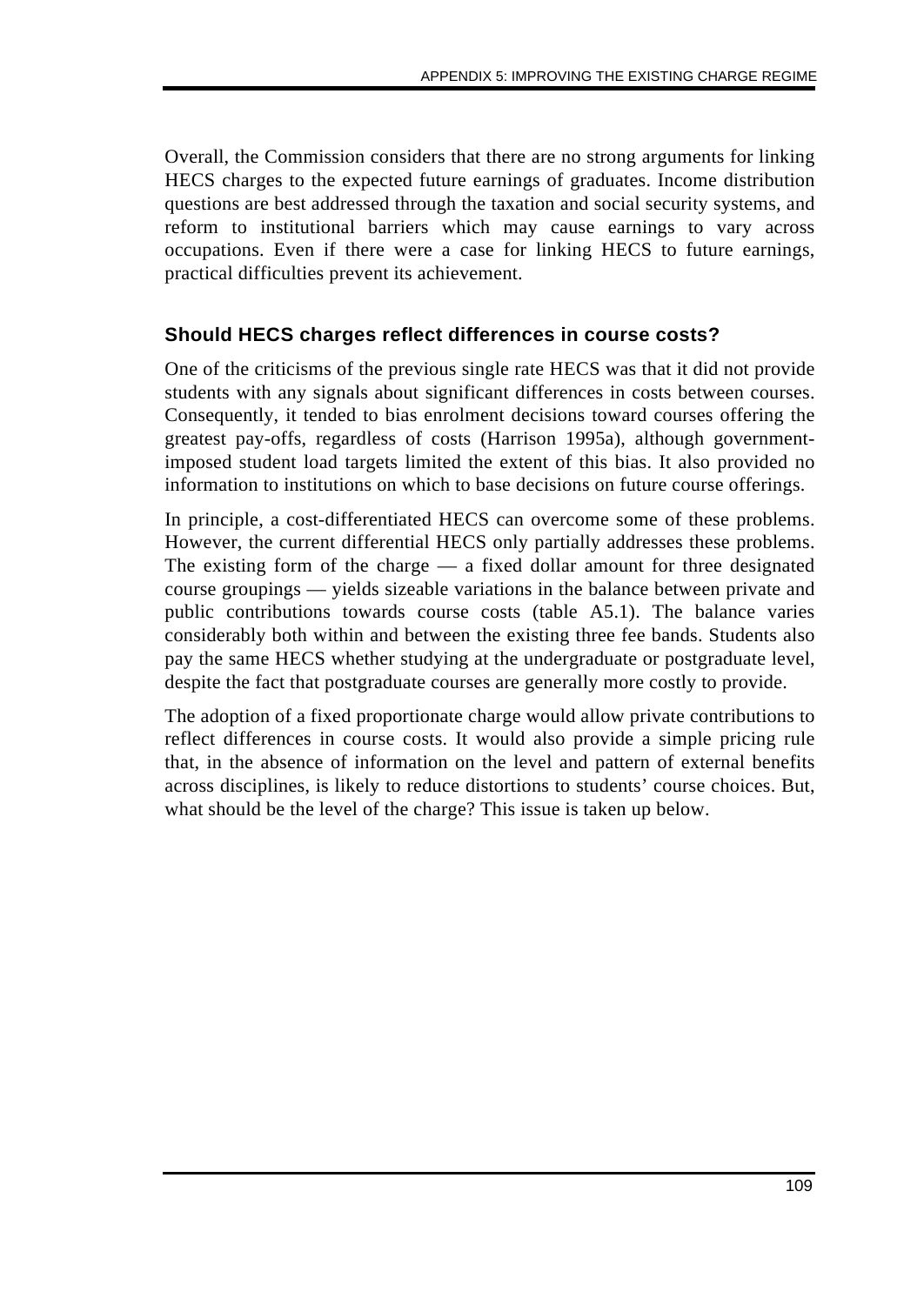| Discipline          | Cost<br>per<br>EFTSU <sup>a</sup> | Median<br><i>income</i> <sup>b</sup> | Enrolment<br>growth<br>1986-1996 | Unmet<br>demand <sup>c</sup> | <b>HECS</b> | <b>HECS</b><br>share<br>$\iota$<br>$cost^d$ |
|---------------------|-----------------------------------|--------------------------------------|----------------------------------|------------------------------|-------------|---------------------------------------------|
|                     | \$                                | \$                                   | $\%$                             | $\%$                         | \$          | $\%$                                        |
| Arts, Humanities    | 6836                              | 28 300                               | 49                               | 24.0                         | 3 3 0 0     | 48.3                                        |
| Education           | 8 8 0 9                           | 33 800                               | $-9$                             | 22.0                         | 3 3 0 0     | 37.5                                        |
| <b>Nursing</b>      | 10 367                            | 25 300                               | nr                               | nr                           | 3 3 0 0     | 31.8                                        |
| Computing           | 10 367                            | nr                                   | nr                               | nr                           | 4 700       | 45.3                                        |
| Agriculture etc.    | 18 0 96                           | 29 900                               | 74                               | 16.0                         | 4 700       | 26.0                                        |
| Science             | 14 975                            | 35 400                               | 64                               | 9.9                          | 4 700       | 31.4                                        |
| Admin, Busn., Econ. | 6836                              | nr                                   | 96                               | 19.1                         | 4 700       | 68.8                                        |
| Engineering         | 14 975                            | 40 100                               | 67                               | 12.9                         | 4 700       | 31.4                                        |
| Law                 | 6836                              | 47 900                               | 151                              | 34.1                         | 5 500       | 80.5                                        |
| Medicine            | 18 096                            | 51 900                               | 172                              | 38.5                         | 5 500       | 30.4                                        |
| Veterinary Science  | 18 0 96                           | nr                                   | 14                               | 62.4                         | 5 500       | 30.4                                        |

Table A5.1: Cost recovery under differential HECS per student, 1997

**a** Estimated cost (based on the Commonwealth recurrent funding rate for undergraduate teaching for each discipline group). DEETYA does not have information on the actual costs of provision of various units. **b** Median gross income (1991–92 dollars) for people holding a bachelor degree as their highest qualification, completed 6 to 10 years previously. The data do not distinguish between part-time and full-time earnings. **c** Eligible applicants that did not receive an offer in the 1996 intake. **d** At the postgraduate level, the share of costs that HECS represents would be lower as course costs tend to be higher than for undergraduate students. **nr** Not reported. *Source*: AVCC 1996.

## **What is the appropriate degree of cost recovery?**

Determining the appropriate level of private contributions made by students towards the costs of higher education is not a clear-cut issue. Since higher education yields spillover benefits, it is inappropriate to seek full cost recovery. Equally, in the presence of substantial private benefits, it is inappropriate to seek an insignificant degree of cost recovery.

As discussed in appendix 3, there are many views on the size of spillover benefits arising from higher education and, consequently, the appropriate degree of cost recovery. Based on this, the Commission has examined three approaches:

- a 40 per cent cost recovery rate equivalent, on average, to the charges associated with the existing differential HECS and broadly consistent with maintaining existing funding levels as supported by Karmel (1997a);
- a 50 per cent cost recovery rate, consistent with the proposal by Pincus and Miller (1997) in their submission to the Review; and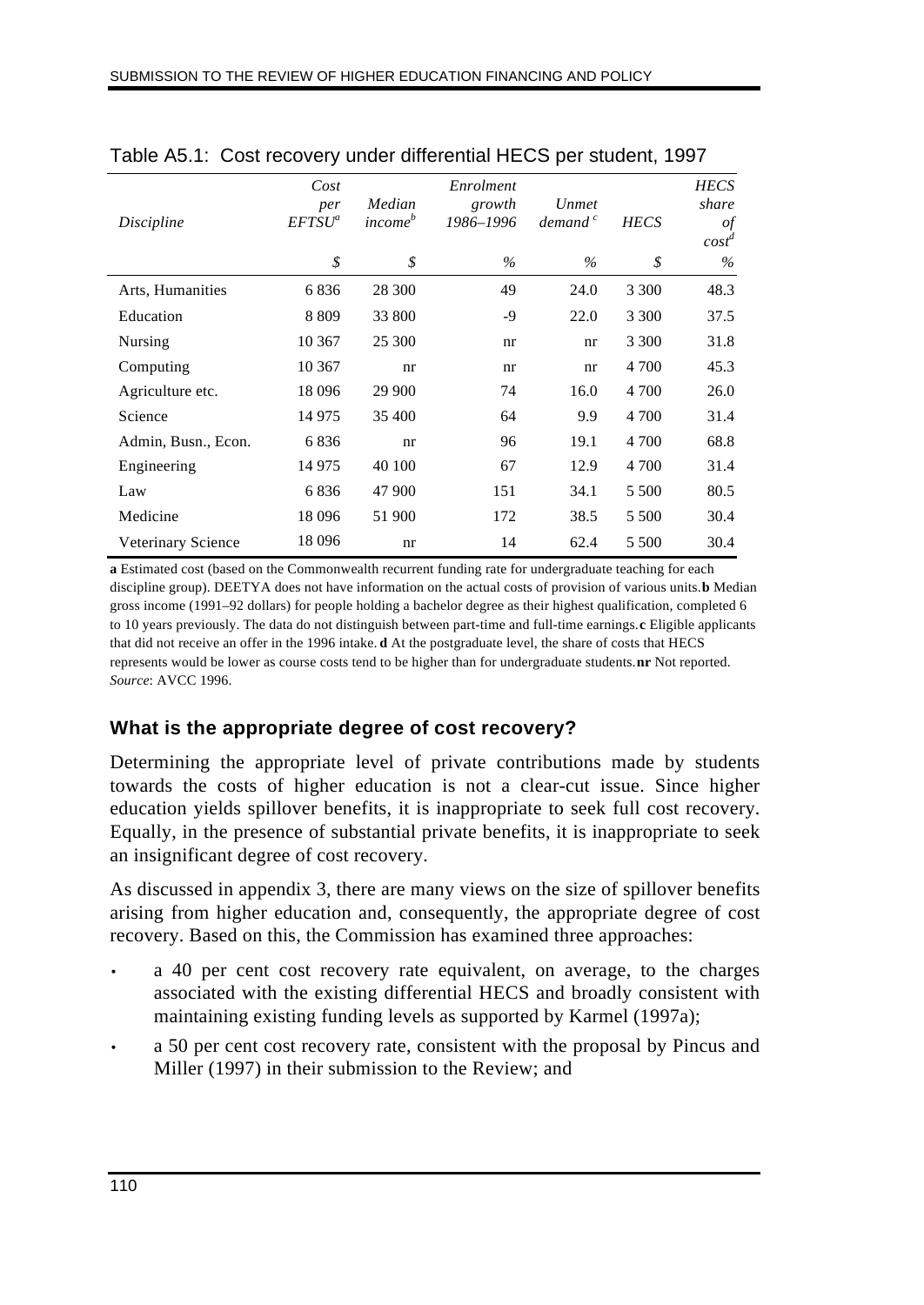a 75 per cent cost recovery rate, which could be viewed as relatively generous in the context of the observations of Brennan (1971, 1988) and Fane (1988) who have suggested that the spillover benefits from higher education are likely to be relatively small or even negligible.

A comparison of the current differential HECS charges with the resulting HECS charges from the three approaches canvassed above is presented in table A5.2. The comparison is based on the estimated cost per EFTSU for different discipline groups linked to the existing recurrent funding rate for universities reported in table A5.1. The estimated costs do not take capital costs into account and, as a result, the cost base does not fully reflect the costs of providing courses. (The issue of the appropriate cost base on which to set HECS charges is discussed in the next section.)

Compared to the current regime, a uniform pro rata charge that recovered 40 per cent of costs would lead to lower charges for computing and for low cost courses such as arts and humanities, administration, business and economics, and law. For higher cost courses such as education, nursing, agriculture, science, engineering, medicine and veterinary science, HECS charges would rise. At 50 per cent cost recovery, HECS charges rise for all courses, except administration, business and economics, and law. At the 75 per cent rate of cost recovery, the HECS charge would rise for all courses except law — where it would yield a charge less than that currently applied.

The initial HECS does not appear to have had a significant impact on enrolments (Chapman 1996a). Although it is too early to assess the impact on demand of recent changes to HECS, initial evidence suggests that it has not adversely affected the overall level of enrolments in 1997 (Vanstone 1997b). Similarly, the Commission does not expect that applying the higher cost recovery rates (referred to above) to the HECS regime would significantly impact on overall enrolments. Based on an examination of selected occupational groupings, even a 75 per cent cost recovery regime would permit many graduates to continue to earn, on average, private rates of return in excess of 10 per cent (appendix 4).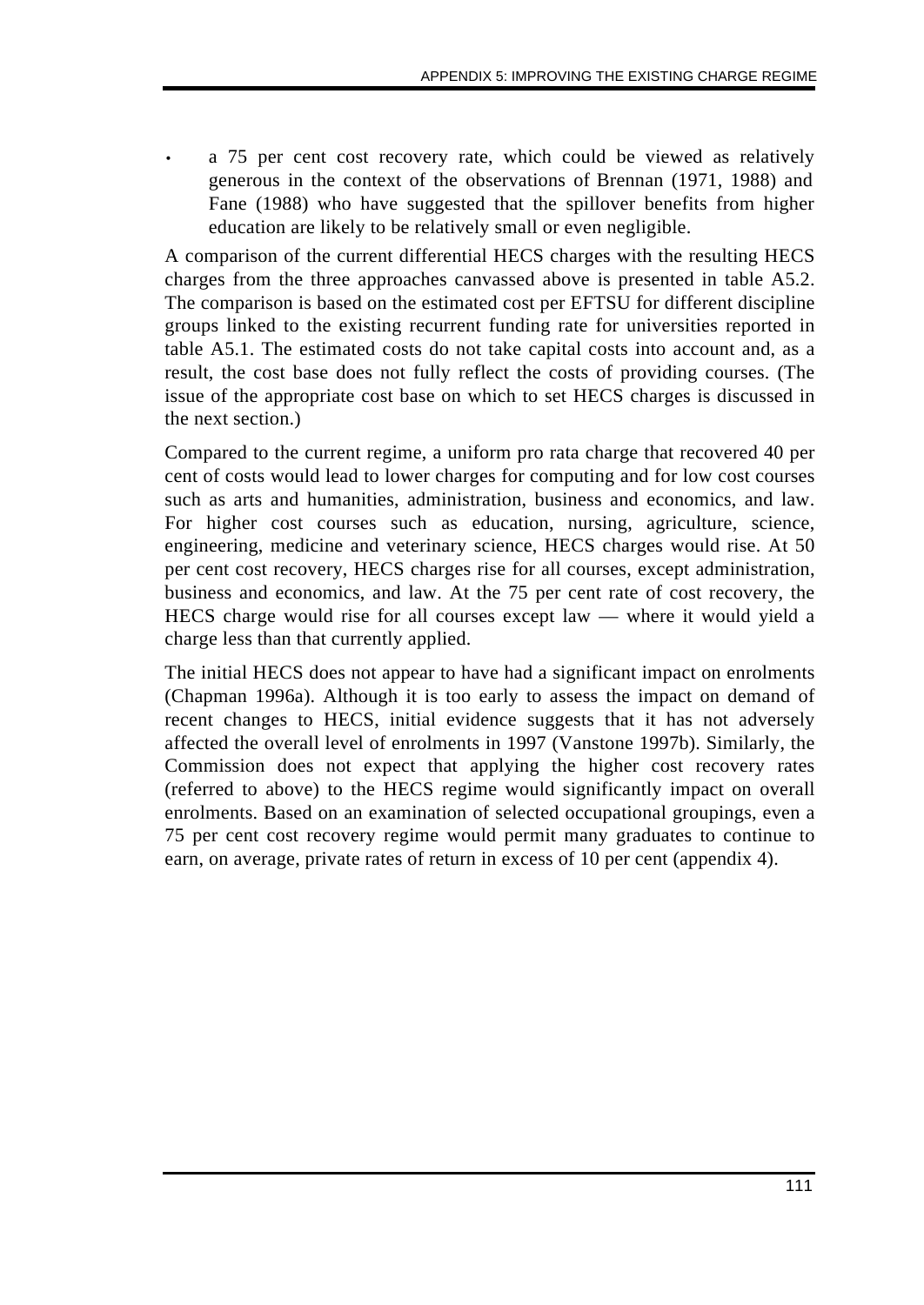|                     | 1997 level <sup>b</sup> |             | Level of cost recovery $(\$)$ |             |
|---------------------|-------------------------|-------------|-------------------------------|-------------|
| Discipline          | \$                      | 40 per cent | 50 per cent                   | 75 per cent |
| Arts, Humanities    | 3 3 0 0                 | 2 7 3 4     | 3418                          | 5 1 2 7     |
| Education           | 3 3 0 0                 | 3 5 2 4     | 4 4 0 5                       | 6 607       |
| Nursing             | 3 3 0 0                 | 4 1 4 7     | 5 1 8 4                       | 7 7 7 5     |
| Computing           | 4 700                   | 4 1 4 7     | 5 1 8 4                       | 7 7 7 5     |
| Agriculture etc.    | 4 700                   | 7 2 3 8     | 9048                          | 13 572      |
| Science             | 4 700                   | 5990        | 7488                          | 11 231      |
| Admin, Busn., Econ. | 4 700                   | 2 7 3 4     | 3418                          | 5 1 2 7     |
| Engineering         | 4 700                   | 5990        | 7488                          | 11 231      |
| Law                 | 5 500                   | 2 7 3 4     | 3418                          | 5 1 2 7     |
| Medicine            | 5 500                   | 7 2 3 8     | 9048                          | 13 572      |
| Veterinary Science  | 5 500                   | 7 2 3 8     | 9048                          | 13 572      |

Table A5.2: Illustrative HECS charges at varying levels of cost recovery $\alpha$ 

**a** The figures presented for the three different levels of cost recovery were derived from the estimated cost per EFTSU for each discipline as reported in table A5.1. **b** These figures correspond to the actual fees applying under HECS to these disciplines. The level of cost recovery associated with the existing HECS fee regime varies considerably across disciplines as shown in table A5.1. *Source*: Commission estimates.

The Commission acknowledges that the paucity of empirical data about the size of the spillover benefits from higher education necessarily means that an assessment of the appropriate degree of cost recovery is judgemental. However, it is clear that there are substantial private benefits linked to higher education. Further, while an examination of the literature on spillover benefits (appendix 3) highlights considerable uncertainty about the magnitude of these benefits, it does provide some support for the view that the current broad level of cost recovery may be too low. A detailed examination of the nature and extent of spillover benefits associated with different types of higher education is urgently needed to inform the policy debate. In the interim, the Commission judges that it would be appropriate to raise the current level of cost recovery to 50 per cent. This would imply a greater absolute increase in HECS charges at the postgraduate levels, where typically course costs are greater.

# **A5.2 Improving other aspects of the design of HECS**

HECS has proved to be a relatively successful method for ensuring that students contribute to the costs of their education. Administrative and default costs are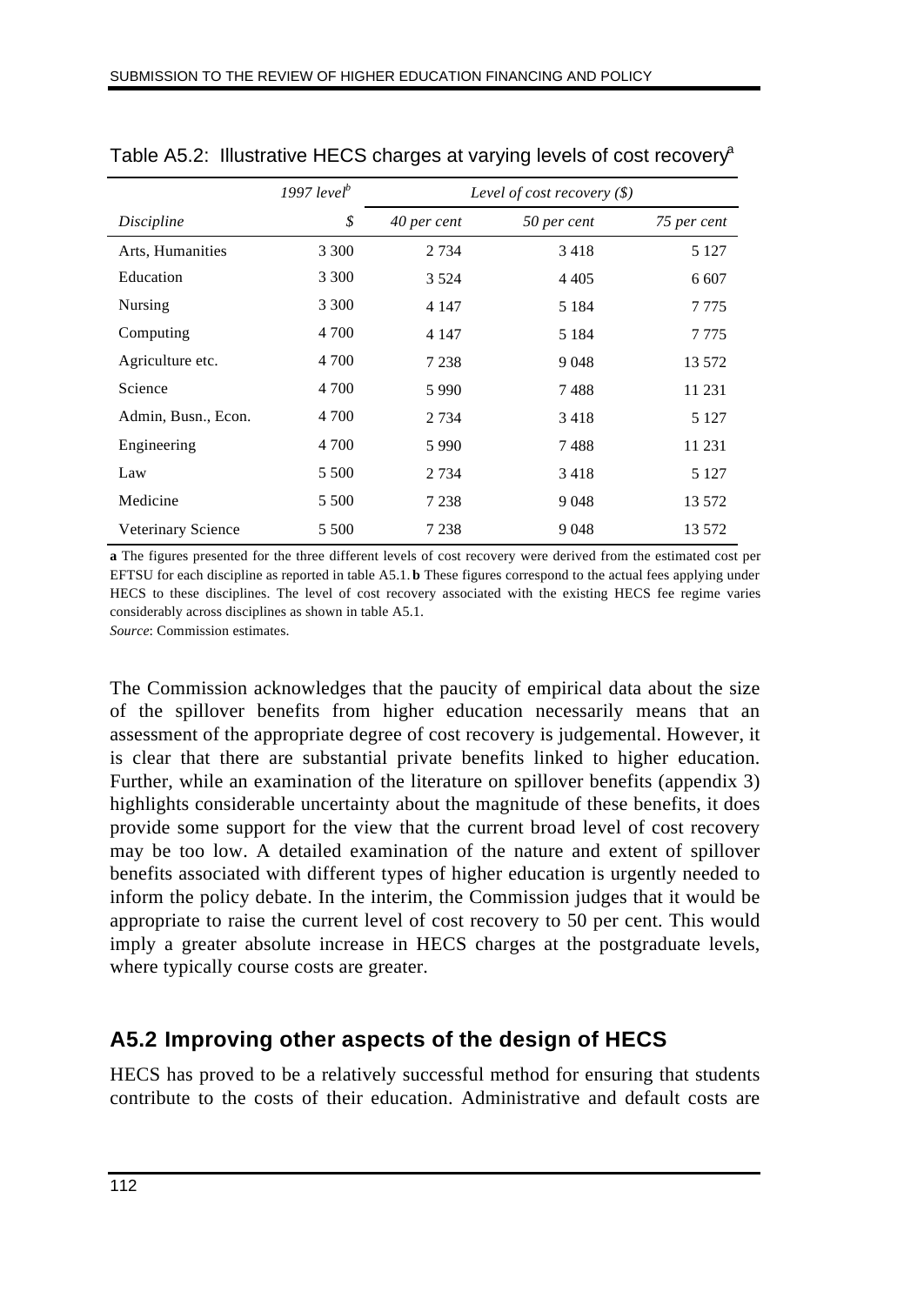reasonably low compared to other forms of student loans and a number of studies have shown that, at least up until the latest round of changes, the HECS charge has had no discernible effect on the participation of disadvantaged students (see Chapman 1996a; Harding 1995). Nevertheless, a number of aspects of HECS impair its efficiency and equity. This section discusses improvements that could be made to HECS, including:

- introducing a capital charge into the cost base;
- allowing for some fee flexibility between institutions;
- introducing a penalty for completion of courses outside acceptable minimum periods; and
- modifying the loan mechanism in terms of the:
	- interest rate applied;
	- repayment rates and income thresholds; and
	- coverage of educational institutions and students.

## **Broadening the cost base of HECS**

The Commonwealth, and particularly the State and Territory governments, have provided land and buildings for university activities and continue to provide funds for new buildings and facilities as well as capital maintenance.

Institutions are required to charge fees to overseas students that partly reflect capital costs (ie there is no rate of return requirement). The DEETYA administrative guidelines covering fees for overseas students explicitly specify that the following costs are relevant:

- operating costs, including equipment costs, which should take account of:
	- staff costs;
	- overheads (eg utilities, rent and marketing costs);
	- common services costs (eg libraries and student counsellors); and
- average capital costs, which should include an appropriate amortisation rate for capital and interest, but do not need to take account of capital facilities provided by sponsors (HED 1996).

The current cost base of the HECS does not include an allowance for capital maintenance, nor are institutions required to generate a notional return on capital. This provides a 'hidden subsidy' to students and may distort the purchasing and production decisions of students and institutions alike. The absence of a capital charge also provides a notional subsidy to 'asset rich' institutions relative to 'asset poor' institutions. It also disadvantages private institutions that are required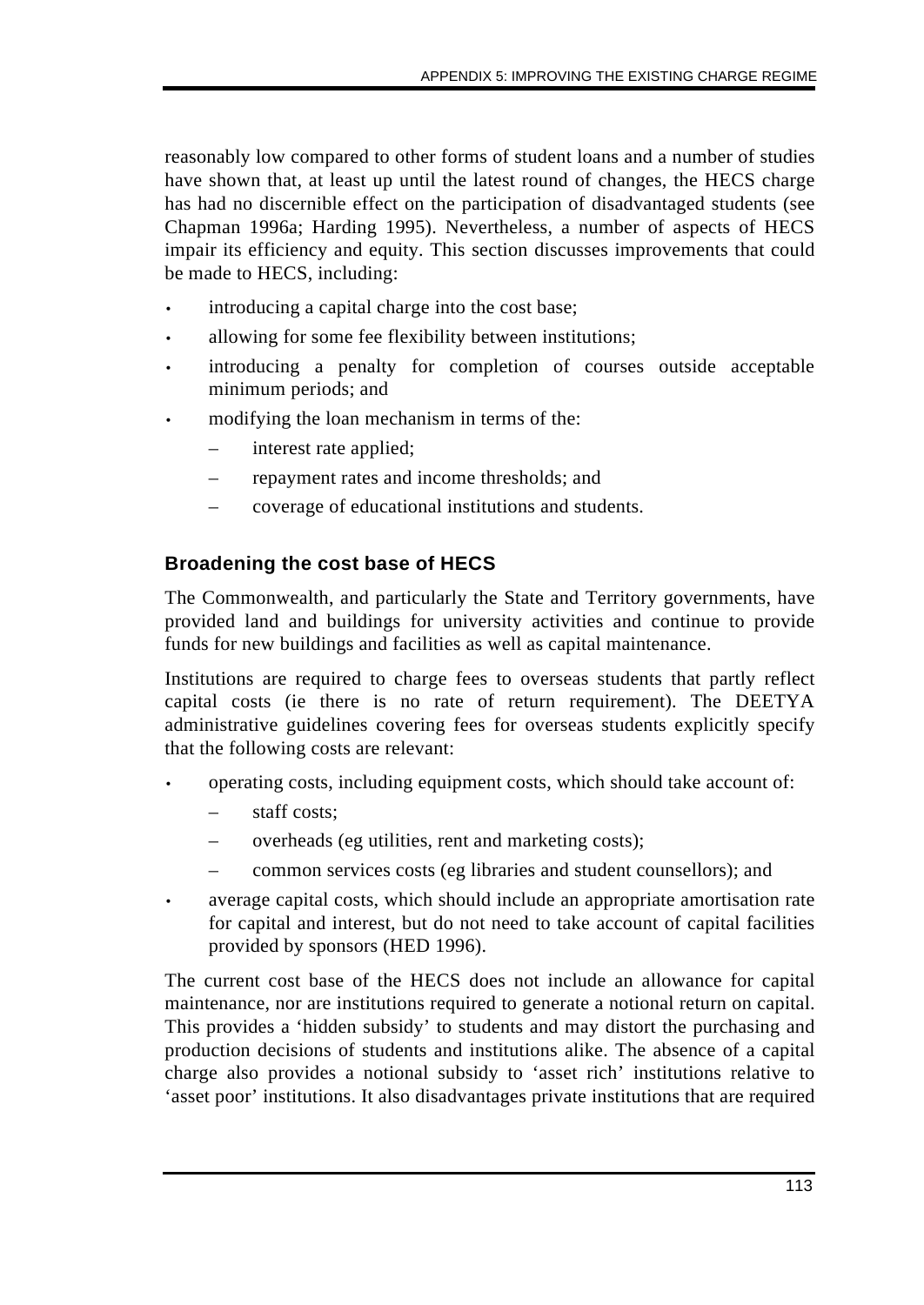to set fees on a commercial basis. It would be consistent with a mixed funding model if part of these capital costs were borne by users through their HECS contributions.

Accordingly, the Commission considers that the West Review should consider the merits of this proposal, including the possibility that the charge could be applied on an institution-by-institution or zonal basis (ie capital city and regional rate), rather than on a system-wide basis. Such differentiation in charges is likely to be desirable in view of the potential for sizeable variations in capital costs between institutions.

### **Allowing for some fee flexibility between institutions**

Costs vary from one institution to another, even for courses of a similar content and quality. Differences in the materials used, the number of staff employed and in the capacity of the institution affect costs across courses. This is confirmed in a study by Williams et al. (1989) which found wide variations in unit teaching costs in selected Victorian institutions.

Because of cost variations, it may even be possible for some institutions to provide some courses — such as law — at a lower charge than the current HECS. However, a system-wide charge regime prevents institutions from reflecting cost differences in the charges applied to students and provides little opportunity for universities to attract students on the basis of lower costs.

The Committee on Higher Education Funding (1988) discussed a proposal for allowing some price flexibility within a system-wide charging regime. The Committee canvassed a proposal whereby institutions would be free to vary their charges by up to 15 per cent above or below the standard charges. While acknowledging that differential charging between institutions would make the system more complex to administer and could have equity consequences, the Committee considered that the proposal could enhance institutional efficiency and flexibility.

If the West Review decides that it is desirable to maintain a central fee-setting mechanism, it should consider the merits of permitting some flexibility of this type.

### **Introducing a penalty for completion of courses outside acceptable minimum periods**

In a situation where there is excess demand for some university courses, access to higher education for new students can be affected by the time that existing students take to finish their courses. Students swapping courses during the year or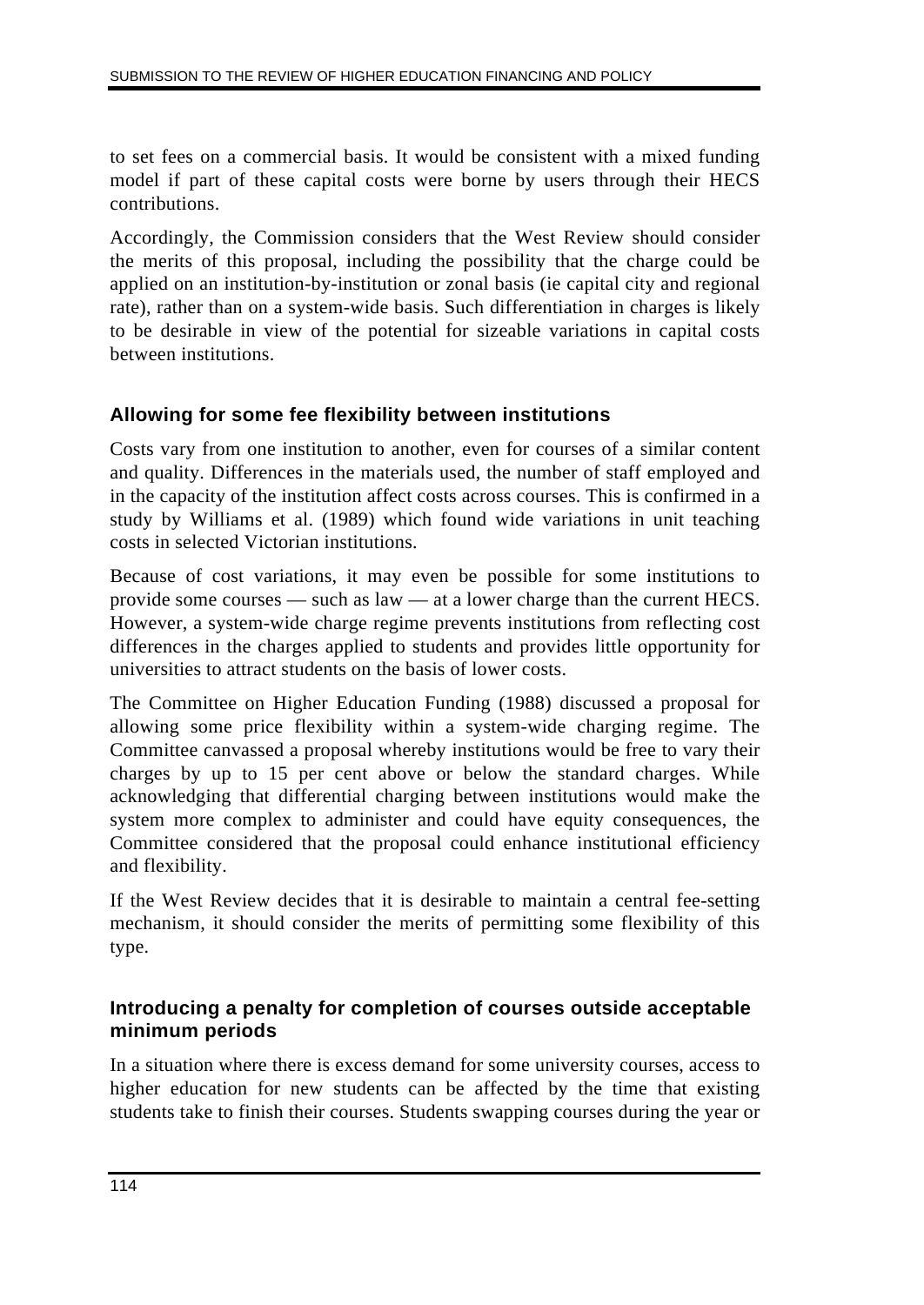having to repeat courses can add to difficulties some students face in being able to secure a university place. The most efficient outcome would be for students to complete their courses as quickly as possible.

Additional time spent at university means forgoing income, which provides some incentive to complete studies quickly, as does HECS. A penalty for undue delays in course completion rates could increase these incentives. It could take the form of an extra loading to the standard HECS charge, which would have the effect of reducing the course subsidy.

Prior to adopting such a proposal it would be desirable to examine a number of issues. Key issues include the current levels of waste and failure rates, the main proximate causes, the extent to which a 'fee penalty' could improve completion rates and the identification of acceptable performance targets.

## **Modifying the loan mechanism**

### *Interest rates*

 $\overline{a}$ 

If students elect to defer payments under HECS, the charge becomes a debt which is owed to the government. The debt is indexed to the inflation rate, so that its real value is maintained over time. No explicit interest rate charges are applied to the debt.1 This arrangement provides an implicit loan subsidy to students that elect to defer their HECS payments. The implicit loan subsidy arises because graduates are not required to contribute to the full costs incurred by the government in providing the loan, including administration costs, default costs 2 and the financing costs. Individuals who study the highest cost courses, study for the longest periods of time and take the longest time to repay their debt attract the greatest subsidy (Harrison 1995a).

Harrison (1995a) and Harding (1995) note that the loan subsidy could reduce incentives to work, as higher current repayments mean forgoing some of the subsidy. The failure to apply an explicit real rate of interest to HECS loans also adds to the bias against private universities inherent in the current policy framework.

<sup>&</sup>lt;sup>1</sup> However, if at least \$500 of a HECS charge is paid upfront, the debt attracts a discount of 25 per cent. Beyond this, voluntary contributions of \$500 or more at any time attract a 15 per cent discount. From the students' perspective, this effectively implies that a real rate of interest is applied to deferred HECS payments. For each student this real interest rate will depend on when the loan is repaid  $-$  that is, the time path of future income. This is unknowable at the time of decision making.

<sup>&</sup>lt;sup>2</sup> Default costs, in the context of an income-contingent loan, refer to any debt that cannot be recovered.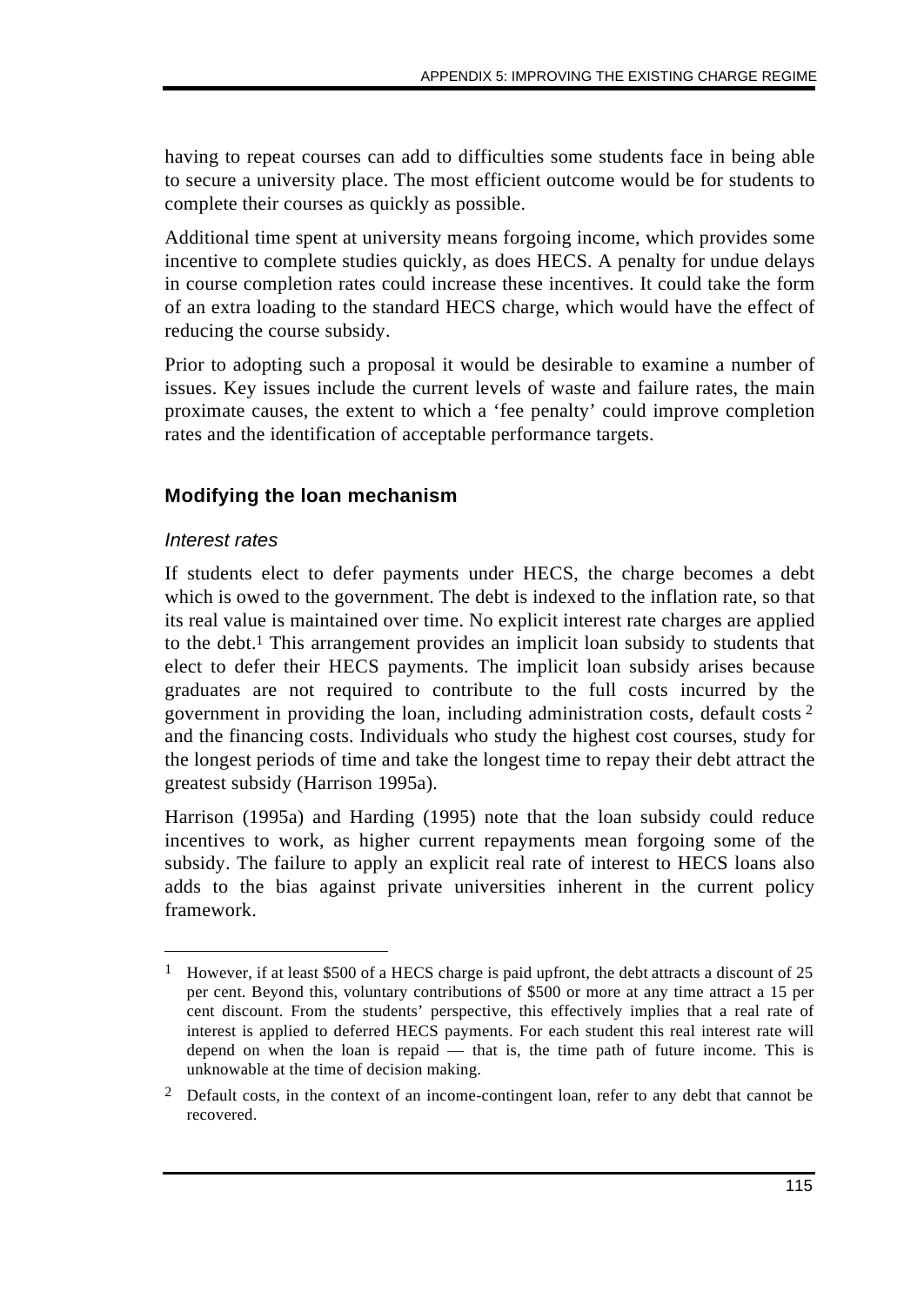Much of the support for the loan subsidy attaching to deferred payments has rested on access/equity arguments. The concern is that students from disadvantaged backgrounds are relatively more risk averse than those from advantaged backgrounds and may be further deterred from incurring debt if a significant interest charge applies (Maani 1996). However, the incomecontingent nature of HECS already provides a strong degree of protection to students in relation to the risks associated with investing in higher education, despite the recent reduction in the income threshold that triggers repayments (appendix 2).

At a more general level, Harrison (1995a) has argued that the HECS loan subsidy is not a good equity instrument as, at best, it targets graduates with low incomes, which does not necessarily correspond with the most needy in society (ie it takes no account of individuals' asset holdings).

There appears to be a case to support the application of an explicit interest rate to the deferred payment under HECS. In principle, the interest rate should be set to recover the cost of providing the loan. Thus, it should at least reflect the cost of providing finance — that is, the government borrowing requirement.

In addition, an interest rate premium designed to recoup default costs could be added. However, seeking to recover the default costs of the loan scheme may require applying relatively high interest rates. This may deter some individuals from investing in education and/or affect later labour force participation decisions. Alternatively, some form of tax surcharge would allow these costs to be recovered from successful graduates. However, its deterrent effects relative to equity objectives would need to be assessed.

The effect of applying a real interest rate charge to HECS needs to be weighed up carefully in determining the appropriate interest rate. The Commission suggests that the West Review examine the merits of applying an explicit (real) interest charge to the HECS debt. In this context, it may be useful to examine the student loan arrangement applying in New Zealand.

## *Repayment rates*

Repayment rates applying to debt incurred under the HECS are determined by total income, not just increases in income beyond the repayment threshold (table A5.3). While this potentially speeds repayment, it can have unintended effects on individuals at the margins of the income thresholds associated with the repayment schedule.

Under the current HECS repayment arrangements, a dollar earned above each income threshold necessitates an additional payment greater than the additional dollar earned. This can leave the borrower with a lower net income (after a debt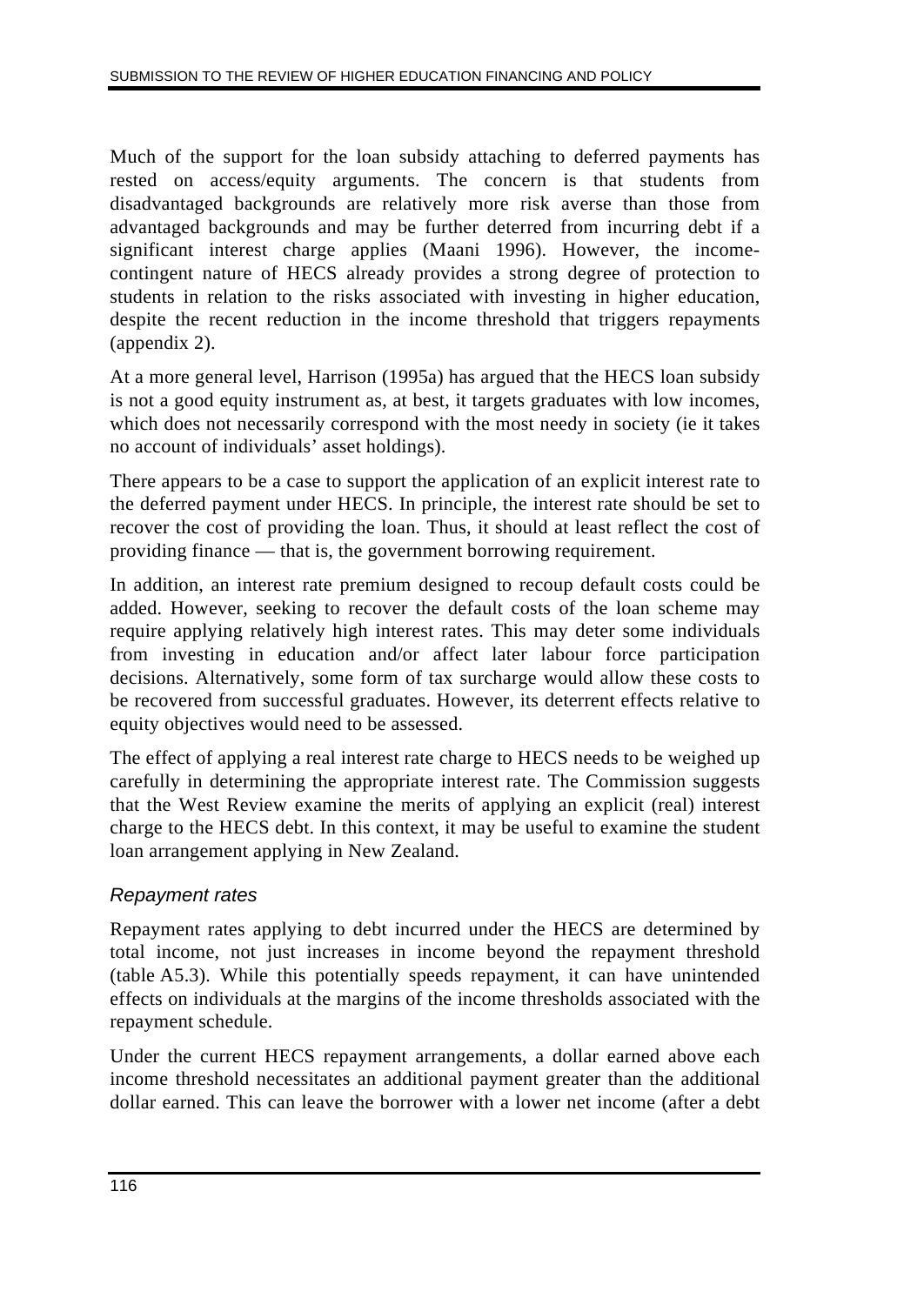repayment), despite being on a higher income. For example, if a graduate's income was to rise from \$20 700 by just one dollar, that graduate would be worse off in net income terms by \$620. Viewed another way, the graduate would need to earn at least \$21 430 to be no worse off in net income terms. (There is, of course, an offsetting wealth effect due to the reduction of the debt.) If graduates are also repaying an AUSTUDY loan, the impact can be much greater (Harding 1995). This might have some impact on incentives to work or evade income tax (Harding 1995; Harrison 1995a).

In recognition of these potentially adverse incentive effects, the government has recently amended the HECS repayment schedule by introducing additional income threshold bands incorporating more graduated repayment rates (table A5.3). However, as can be gleaned from table A5.3, the threshold problem continues to exist.

In view of these potential adverse incentive effects, the West Review should consider the benefits of applying marginal repayment rates to HECS. To generate the same level of revenue, the marginal repayment rates for HECS would need to be higher and/or the income threshold lower than under the current system. Alternatively, the initial income threshold could be maintained by applying an average rate initially and marginal rates for income beyond the minimum threshold level. A comparison of the existing system with average and marginal repayment rates (of 10 per cent) is provided in table A5.3.

As the Commission favours a scheme that minimises adverse incentive effects, it prefers a scheme based on marginal repayment rates. However, such a scheme could raise concerns because it requires a lower minimum income threshold. If this is judged to be a serious drawback, a scheme incorporating a combined average and marginal rate schedule could be introduced. In the Commission's opinion, this would represent a significant improvement over the existing regime.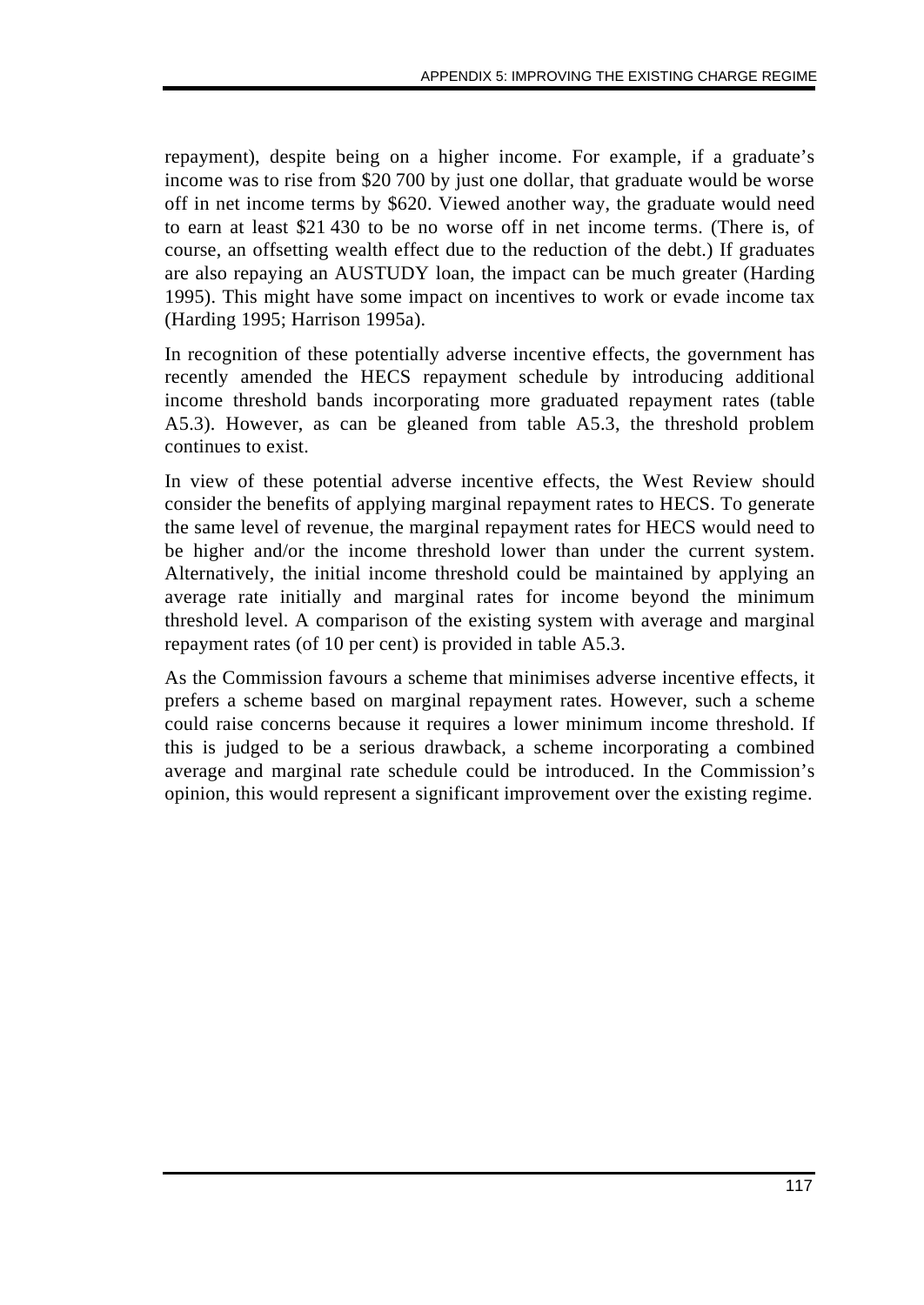| Threshold income    | 1997–98 repayment<br>schedule |                      |      | Marginal rate<br>repayment schedule <sup>b</sup> |            | Combination rate<br>repayment system <sup>c</sup> |  |
|---------------------|-------------------------------|----------------------|------|--------------------------------------------------|------------|---------------------------------------------------|--|
|                     | Rate                          | Annual<br>repayments | Rate | Annual<br>repayments                             | Rate       | Annual<br>repayments                              |  |
| \$                  | $\%$                          | \$                   | $\%$ | \$                                               | $\%$       | \$                                                |  |
| <b>Below 14 491</b> | nil                           | nil                  | nil  | nil                                              | nil        | nil                                               |  |
| 14 491 to 20 700    | nil                           | nil                  | 10   | $0 - 621$                                        | nil        | nil                                               |  |
| 20 701 to 21 830    | 3                             | $621 - 655$          | 10   | $621 - 734$                                      | $3^d$ , 10 | 621-734                                           |  |
| 21 831 to 23 524    | 3.5                           | 764-823              | 10   | 734-903                                          | 10         | 734-903                                           |  |
| 23 525 to 27 288    | 4                             | 941-1092             | 10   | $903 - 1280$                                     | 10         | $903 - 1280$                                      |  |
| 27 289 to 32 934    | 4.5                           | 1228-1482            | 10   | 1 280-1 844                                      | 10         | 1 280-1 844                                       |  |
| 32 935 to 34 665    | 5                             | $1647 - 1733$        | 10   | 1 844-2 017                                      | 10         | 1 844-2 017                                       |  |
| 34 666 to 37 262    | 5.5                           | 1907-2049            | 10   | 2 018 - 2 277                                    | 10         | 2 018-2 277                                       |  |
| 37 263 and above    | 6                             | $2236 -$             | 10   | $2277-$                                          | 10         | $2277-$                                           |  |

Table A5.3: Illustrative annual HECS repayment schedules<sup>a</sup>

**a** Repayment rates and income thresholds are based on those required to maintain revenue in the existing income thresholds at roughly the current level. **b** Assumes that the initial income threshold is \$14 491 and repayment is made at a marginal rate of 10 per cent thereafter. **c** Assumes that an average repayment rate of 3 per cent applies at the initial income threshold of \$20 701, and thereafter a marginal repayment rate of 10 per cent applies. **d** Average repayment rate.

*Sources*: DEETYA 1996c and Commission estimates.

### *Coverage of educational institutions and students*

The Commission believes that the West Review should consider the merits of offering a HECS-style student loan, on a capped or uncapped basis, to all tertiary education students at accredited institutions, whether they are fee-paying undergraduate students in the UNS, studying at TAFE or equivalent private sector institutions, or at a private university. This would:

- be fully consistent with the rationale for providing a student loan scheme to overcome capital market problems;
- promote competition across the tertiary education sector; and
- promote equality of opportunity.

This proposal is consistent with suggestions made by some other parties participating in the West Review (eg the University of Notre Dame) and with the views expressed by the Committee on Higher Education Funding (1988) which recommended that HECS be extended to higher education courses provided at TAFE. The complexities of Commonwealth and state/territory responsibilities for education may have contributed to the Government's decision not to apply HECS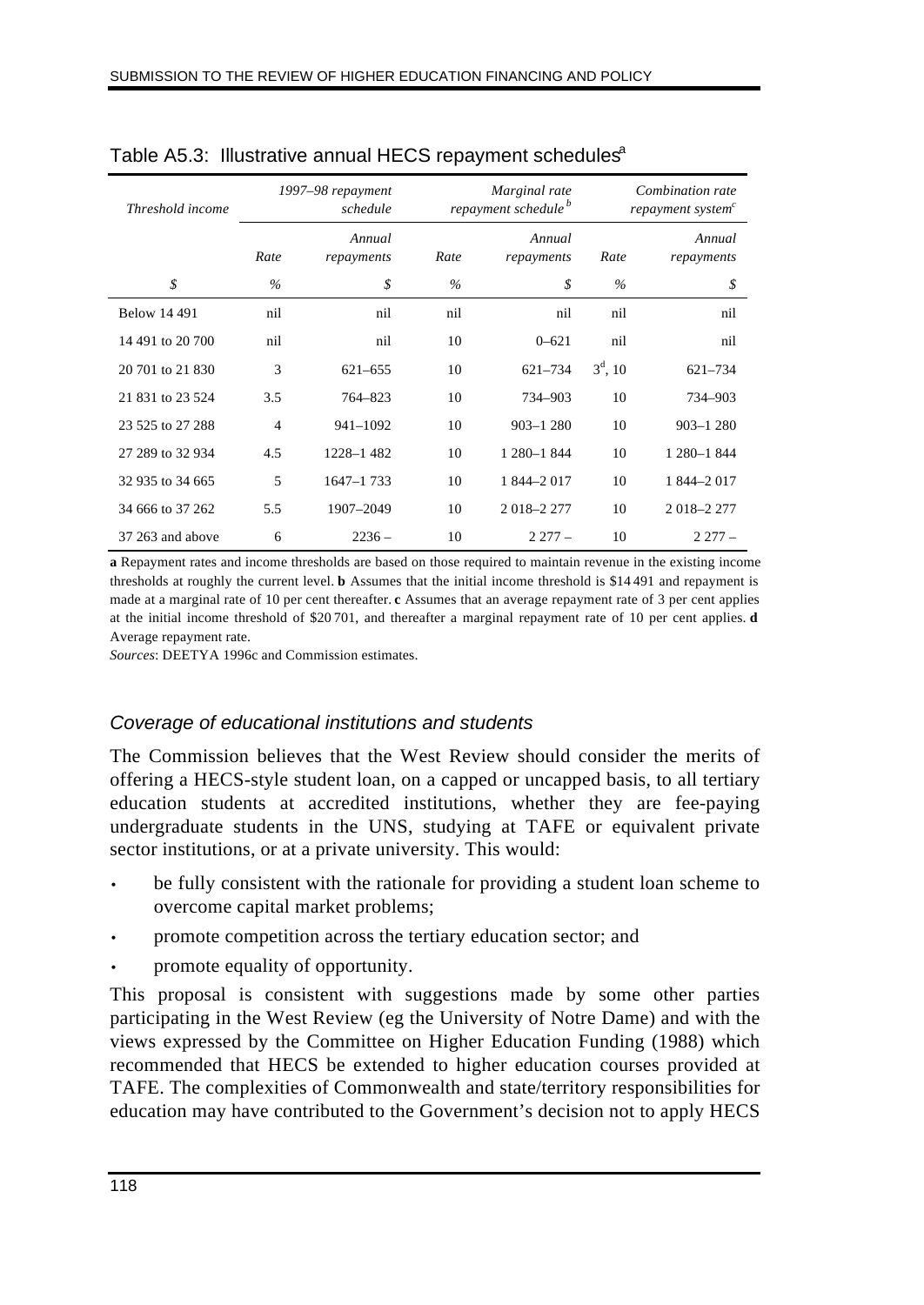charges to TAFE colleges. However, provision of a student loan facility should not present these problems. Indeed, students at TAFE colleges and private universities have access to the AUSTUDY loan supplement scheme already. Providing a loan facility to the wider student body would be a natural extension of existing policy. Moreover, in the light of the government's recent changes to youth unemployment benefits, which are likely to increase demand for tertiary education significantly, having a broad-based student loan scheme in place may help to alleviate pressures on particular institutions.

# **A5.3 Improving institutional fee regulations**

The basic aim of the Government's regulations of fees set by UNS institutions has been to ensure that all students that meet required entry standards (as determined by individual institutions) undertaking a basic professional qualification (in most cases a bachelor degree) are HECS-liable rather than being required to pay upfront fees. In line with this principle, the Government has concentrated its funding efforts on increasing the domestic undergraduate intake. To provide incentives for institutions to expand university places further and to give students opportunities to purchase a place, the government has also given institutions greater freedom to charge fees in different segments of the higher education market. Fees now apply to overseas students and those undertaking non-award courses, with the Government making no direct contribution to the cost of these courses. In addition, institutions have been given greater freedom to apply fees to postgraduate and graduate students (appendix 2).

At the time of the 1996–97 Budget, the Government announced a further fee deregulation initiative. From 1998, universities will be able to charge up to 25 per cent of domestic undergraduates enrolling in courses upfront fees.

This section comments briefly on two areas where there is scope to improve institutional fee setting arrangements — charging arrangements for second undergraduate degrees and for domestic undergraduates.

## **Charging arrangements for second undergraduate degrees**

With the exception of the over-quota market for domestic undergraduates, which is to become operational next year, universities are precluded from charging students undertaking undergraduate degrees. Yet, as discussed in appendix 3, study beyond a first degree is likely to provide a diminishing social return on the public investment represented by the subsidy. Greater scope for institutions to charge fees to students undertaking study beyond a first degree, including a second degree or additional study units towards a combined degree, would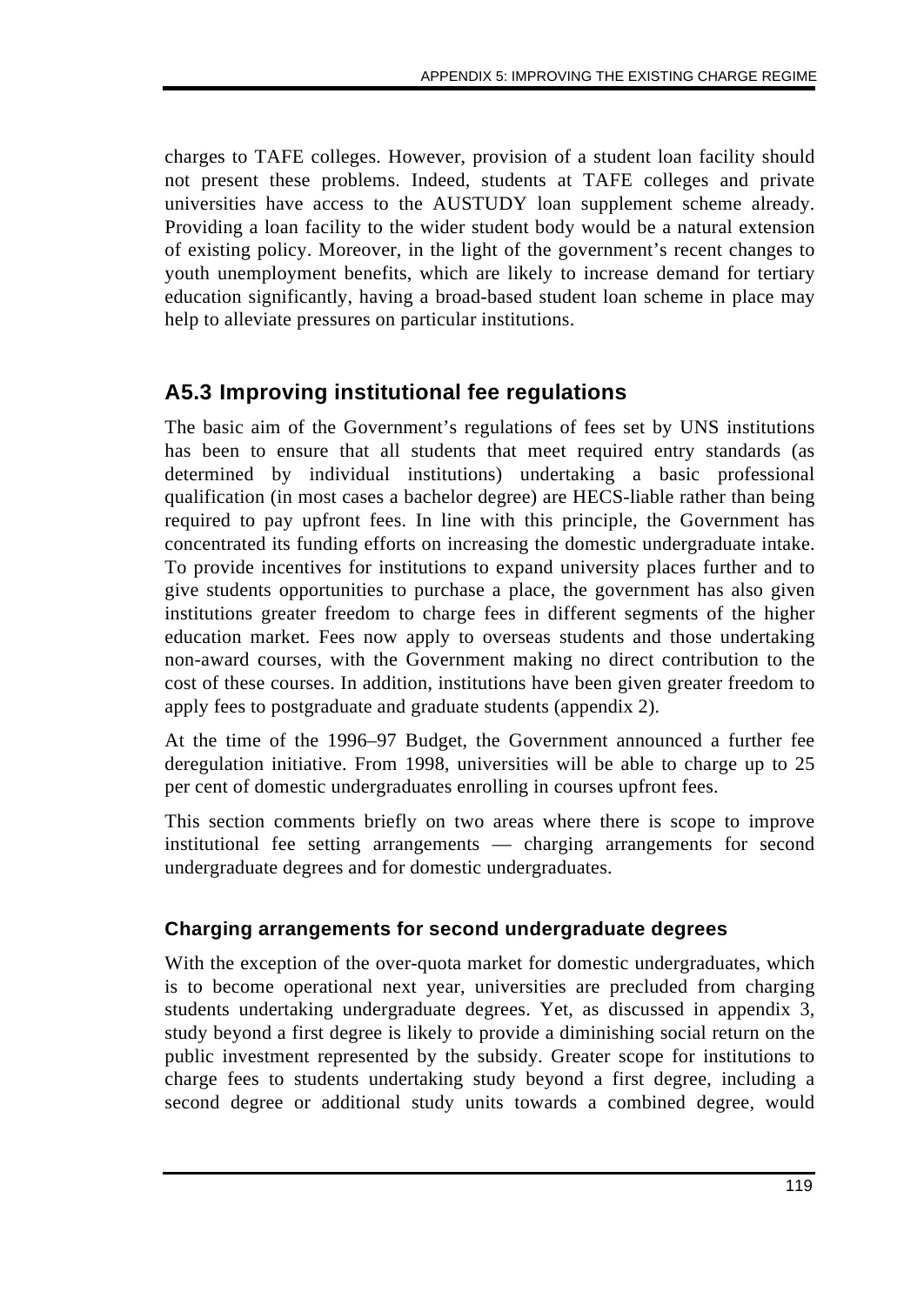improve access to higher education for new students and target the existing subsidy more cost-effectively.

This initiative would also remove an inconsistency with other fee policies. More specifically, institutions are able to charge most graduates full fees if they undertake graduate or postgraduate studies. However, if the same student were to undertake further undergraduate studies, an institution is precluded from charging that student.

### **Charging for domestic undergraduate award courses**

From 1998, higher education institutions will be able to directly charge upfront fees to 25 per cent of the total enrolment of domestic undergraduates in all courses, except medicine. However, to preserve opportunities for entry to courses on a HECS liable basis, institutions will be required to fill their target load of HECS places before offering fee-paying places. At a minimum, institutions will be required to charge fee-paying students the equivalent of the relevant differential HECS charge.

In principle, this fee initiative would seem sensible — full fees are, for example, paid by overseas students. Moreover, this initiative removes the inequity of excluding Australian students who are willing to pay for a place while providing fee-paying places to overseas students. It also provides greater choice for undergraduate students as they may be able to purchase a place in institutions and/or courses from which they may otherwise be precluded. However, a loan scheme has not been included as part of this new initiative.

The lack of a loan scheme severely limits the potential benefits from the new initiative because, in practice, it provides an option that can only be exercised by those who can secure the necessary financial backing. It clearly provides only very limited access for students from less advantaged backgrounds. In commenting on these issues, Chapman and Salvage (1997, pp. 18–19) observed:

When higher education financing policy is one in which access is increasingly determined by the ability to pay, and decreasingly determined by the capacity and motivation to learn, many able but poor prospective students are likely to be excluded. This wastes talent and is thus poor economics. Perhaps most importantly, having up-front fees without an appropriate loans mechanism means a greater entrenchment of the nexus between one's socio-economic background and future life opportunities; this has to be poor policy for those who believe in equality of opportunity.

The Commission's agrees with this assessment, and considers that it would be highly desirable to make loans available to domestic fee-paying students.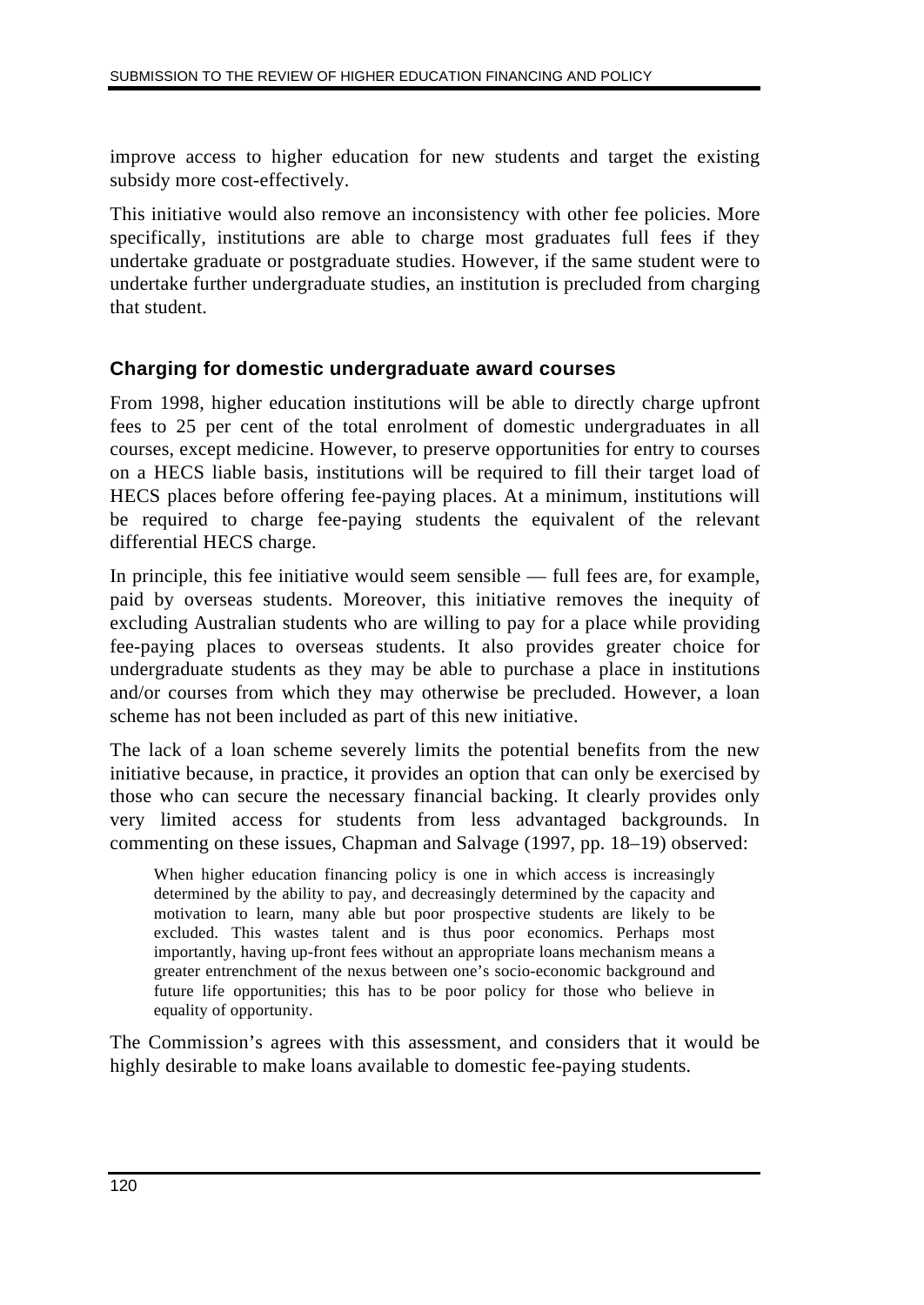# **APPENDIX 6 PERFORMANCE-BASED FUNDING — SOME KEY ISSUES**

The institutional block grant currently used to deliver most of the public funds to public higher education institutions is largely determined on the basis of the size and mix of an institution's agreed student load, with limited regard to efficiency and/or effectiveness. Under a performance-based funding mechanism, part or all of the block grant would be allocated to each institution in line with its performance in key areas. The more 'efficient' and 'effective' providers would gain a growing proportion of public funding. In this way, performance-based funding would promote an indirect form of competition between providers.

The previous Government's White Paper on Higher Education (Dawkins 1988b, p. 85), flagged an intention to develop a funding system designed to respond '... to institutional performance and the achievement of mutually agreed goals' that took '... into account a range of output, quality and performance measures ...'. However, to date, performance measures have only been used to a limited degree — as the basis for funding of quality assurance and equity programs, and for distributing some research funds (ie the research quantum). Experience in these areas has been relatively successful. Clearly, there is scope to apply performance funding more broadly and, in particular, to teaching, the dominant component of the institutional block grant.

This appendix examines some key issues relating to the development and use of a performance-based funding mechanism. Some broad benefits from adopting such a mechanism are outlined in section A6.1. The main elements of a framework for performance measurement and monitoring are outlined in section A6.2. Some additional design issues for a performance-based funding mechanism are discussed in section A6.3. Finally, some broad principles for linking funding to performance are summarised in section A6.4.

# **A6.1 Benefits from performance-based funding**

The adoption of a performance-based approach to the delivery of some or all of the public funding for higher education institutions offers a number of potential advantages over the present arrangements.

First, the process of developing and reporting performance measures would require clarification of the objectives underlying public funding of these institutions and the desired outcomes associated with such funding. This process would make more explicit the expectations of government — as one of the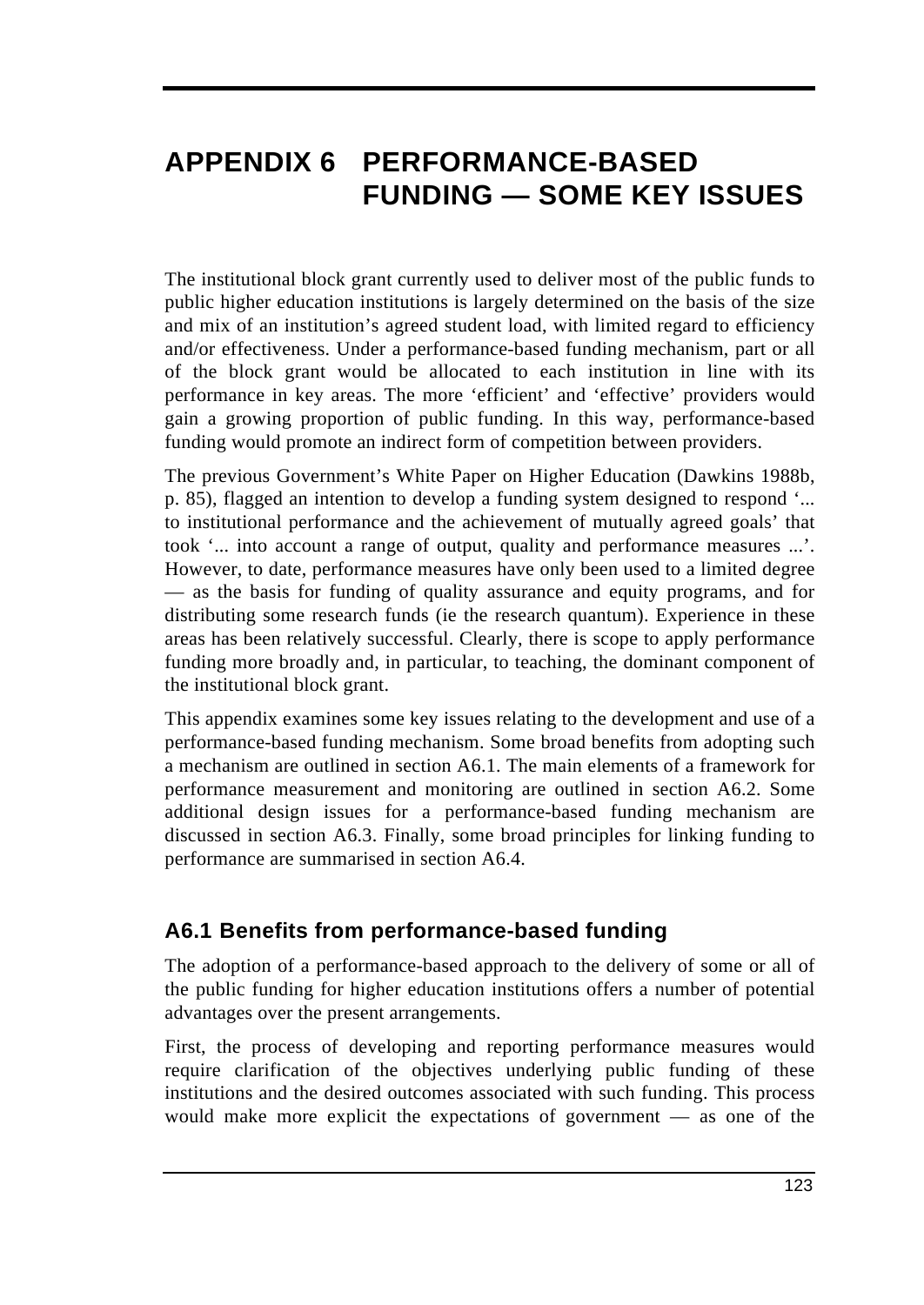purchasers of services. This would help to make performance more transparent and strengthen accountability.

Second, the information obtained from the performance monitoring system could be drawn on and used to reinforce the wider dissemination of 'best practice' approaches to teaching and learning.

Third, the collection and reporting of performance measures would also provide useful information to students and other groups in the community about the quality and effectiveness of outputs produced by individual higher education institutions.

Lastly, by identifying performance differences, it could form the basis for developing performance incentives to encourage institutions to focus on improving their performance over time.

All but the last of these benefits could be obtained by simply introducing a performance measurement and monitoring system to complement the existing funding system. However, incentives for improved performance would be considerably enhanced by formally linking funding to relative performance outcomes.

# **A6.2 Performance measurement and monitoring**

Any performance-based funding mechanism, or even a performance monitoring system, relies on the development of measures against which to judge the performance of service providers.

Performance measurement and monitoring is, of course, not new to the higher education sector. Various reviews and commentators have examined issues relating to performance measures, including their use in funding mechanisms (eg Williams 1979; Linke 1984; 1991; Bourke 1986; AVCC 1988; HEC 1996). Moreover, as a recent survey by the HEC (1996) demonstrates, a number of Australia's universities already use performance measures as a factor in allocating publicly provided funds between their operating units (ie faculties and schools).

The Steering Committee for the Review of Commonwealth/State Service Provision (SCRCSSP) has developed a generic framework for measuring the performance of public service providers. The framework encompasses measures of both efficiency and effectiveness. These measures recognise that service providers (including universities, although they are not currently included in the Review) have multiple objectives and offer a range of services (SCRCSSP 1995, 1997a,b).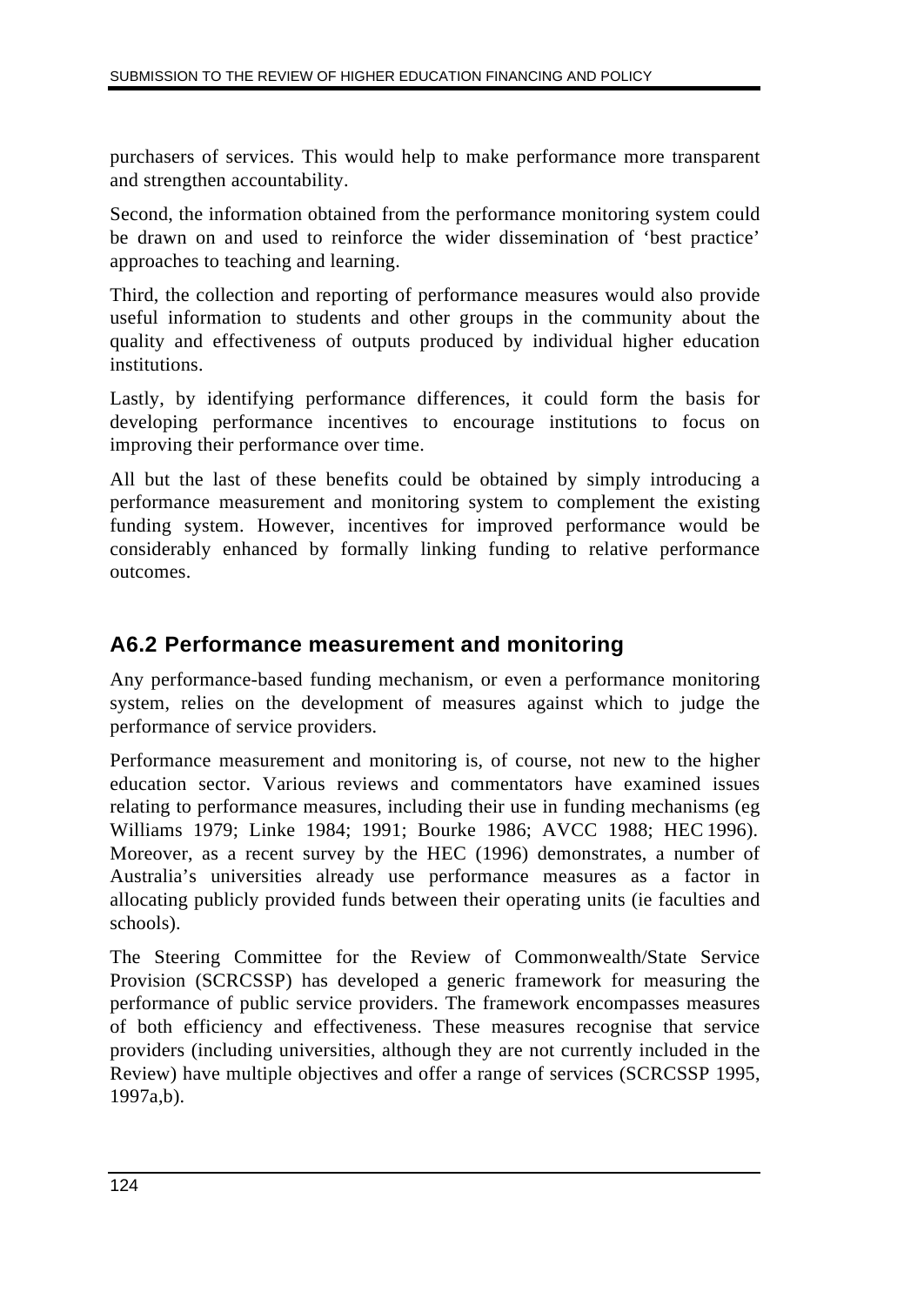Efficiency generally relates to organisations' use of resources in producing services. This can be measured in terms of the quantity of output relative to inputs or on a cost basis. In general, the lower the inputs for a given level of outputs the greater the efficiency. Effectiveness reflects how well the outputs or services of an organisation achieve their stated objectives. Effectiveness normally encompasses a number of different dimensions of a service. From the perspective of (say) the teaching function of universities, relevant dimensions of effectiveness could include:

- appropriateness do services match clients' needs? This could be assessed in terms of how satisfied students, employers and staff are with the teaching process and how well places supplied match demand for those places;
- accessibility how easily can university services be accessed by students, particularly those students traditionally under-represented at university (eg socio-economically disadvantaged groups)?
- quality the degree of excellence in service provision (often a particularly challenging dimension of service to assess). It could relate to excellence in teaching and efforts to improve quality standards; and
- outcomes the key results arising from providing a service. It could encompass various dimensions such as pass and completion rates, student learning outcomes in terms of value-added to their skills and the time taken for graduates to find employment.

For illustrative purposes, a selection of efficiency and effectiveness measures is summarised in table A6.1. None of the measures represents a perfect measure of performance. Each provides useful information, but also has some drawbacks. For example, teaching expenditure per student only provides a useful measure of efficiency if the quality of teaching is similar. Interpretation of this indicator would require additional contextual information, such as the learning outcomes achieved and the composition of the student body.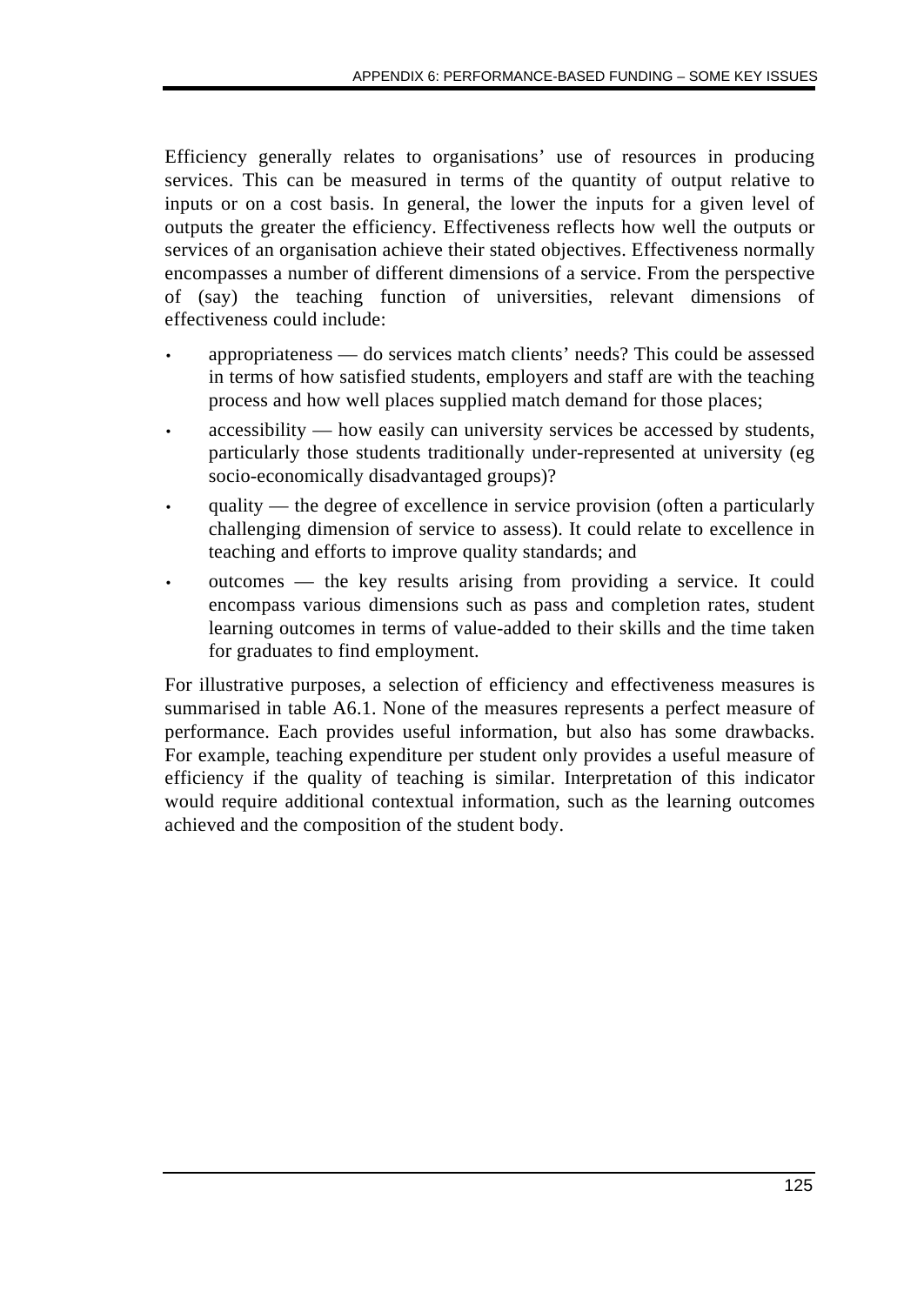| Ratio of outputs to inputs<br>Teaching expenditure per student<br><b>Efficiency</b><br>$\bullet$<br>Student to staff ratios<br>$\bullet$<br>Asset utilisation rates<br><b>Effectiveness</b><br>Appropriateness<br>Do services supplied meet<br>Student/employer/staff satisfaction<br>client needs?<br>Non-completion rates<br>Ability of students to use<br>Access<br>Flexibility of course timetables,<br>$\bullet$<br>the university<br>content and location<br>Representation of target equity groups<br>$\bullet$<br>in the student body<br>Credit transfer arrangements and<br>$\bullet$<br>cross-institutional offerings<br>Remote learning options<br>$\bullet$<br>Quality<br>Degree of excellence<br>Entry scores<br>Perceived quality and relevance of<br>$\bullet$<br>teaching (student and peer review)<br>External student awards, prizes and<br>$\bullet$<br>scholarships<br>External course accreditation<br>Teaching excellence awards | Measure | Definition                                         | Some examples |
|--------------------------------------------------------------------------------------------------------------------------------------------------------------------------------------------------------------------------------------------------------------------------------------------------------------------------------------------------------------------------------------------------------------------------------------------------------------------------------------------------------------------------------------------------------------------------------------------------------------------------------------------------------------------------------------------------------------------------------------------------------------------------------------------------------------------------------------------------------------------------------------------------------------------------------------------------------|---------|----------------------------------------------------|---------------|
|                                                                                                                                                                                                                                                                                                                                                                                                                                                                                                                                                                                                                                                                                                                                                                                                                                                                                                                                                        |         |                                                    |               |
|                                                                                                                                                                                                                                                                                                                                                                                                                                                                                                                                                                                                                                                                                                                                                                                                                                                                                                                                                        |         |                                                    |               |
|                                                                                                                                                                                                                                                                                                                                                                                                                                                                                                                                                                                                                                                                                                                                                                                                                                                                                                                                                        |         |                                                    |               |
|                                                                                                                                                                                                                                                                                                                                                                                                                                                                                                                                                                                                                                                                                                                                                                                                                                                                                                                                                        |         |                                                    |               |
|                                                                                                                                                                                                                                                                                                                                                                                                                                                                                                                                                                                                                                                                                                                                                                                                                                                                                                                                                        |         |                                                    |               |
|                                                                                                                                                                                                                                                                                                                                                                                                                                                                                                                                                                                                                                                                                                                                                                                                                                                                                                                                                        |         |                                                    |               |
|                                                                                                                                                                                                                                                                                                                                                                                                                                                                                                                                                                                                                                                                                                                                                                                                                                                                                                                                                        |         |                                                    |               |
|                                                                                                                                                                                                                                                                                                                                                                                                                                                                                                                                                                                                                                                                                                                                                                                                                                                                                                                                                        |         |                                                    |               |
|                                                                                                                                                                                                                                                                                                                                                                                                                                                                                                                                                                                                                                                                                                                                                                                                                                                                                                                                                        |         |                                                    |               |
|                                                                                                                                                                                                                                                                                                                                                                                                                                                                                                                                                                                                                                                                                                                                                                                                                                                                                                                                                        |         |                                                    |               |
|                                                                                                                                                                                                                                                                                                                                                                                                                                                                                                                                                                                                                                                                                                                                                                                                                                                                                                                                                        |         |                                                    |               |
|                                                                                                                                                                                                                                                                                                                                                                                                                                                                                                                                                                                                                                                                                                                                                                                                                                                                                                                                                        |         |                                                    |               |
| Service results and the<br><b>Outcomes</b><br>Progression or retention rates                                                                                                                                                                                                                                                                                                                                                                                                                                                                                                                                                                                                                                                                                                                                                                                                                                                                           |         |                                                    |               |
| Student completion rates<br>$\bullet$                                                                                                                                                                                                                                                                                                                                                                                                                                                                                                                                                                                                                                                                                                                                                                                                                                                                                                                  |         | ability to add to students<br>skills and knowledge |               |
| <b>Employment</b> rates<br>Graduate starting salaries<br>$\bullet$                                                                                                                                                                                                                                                                                                                                                                                                                                                                                                                                                                                                                                                                                                                                                                                                                                                                                     |         |                                                    |               |

### Table A6.1: An illustrative selection of performance measures for universities

*Sources*: Derived from SCRCSSP 1995, 1997b; and HEC 1996.

Many practical matters must be addressed in developing a set of performance measures. For example, their usefulness depends on having good information and data. But information on some aspects is scarce. For instance, the output of one part of the education process (eg secondary schools) is often an input for subsequent parts (eg higher education) and can affect the capacity of these downstream activities to add value. Thus, numeracy and literacy skills gained at primary and secondary schools are essential for higher education. Quality assessment presents another problem because it is often difficult to quantify and involves subjective judgements. Further, associated data can be costly to obtain and hard to verify. These transactions costs need to be kept in mind in developing performance measures.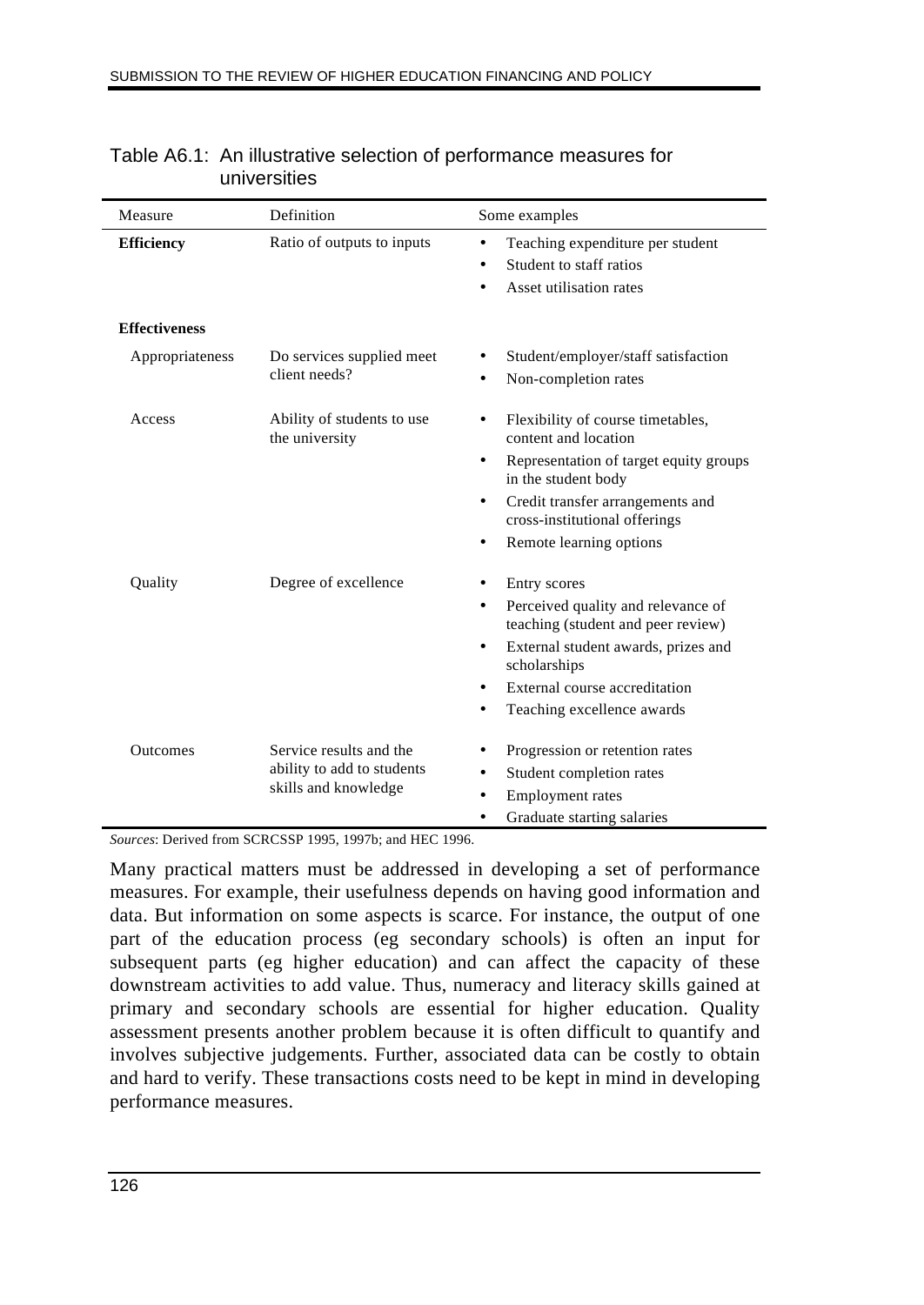Some aspects of performance may be complementary, while others may conflict. For example, universities may be able to progress students through the system quickly, but at the cost of a poor education which, amongst other things, may impair their effectiveness in the workplace. Similarly, better research may mean institutions pay less attention to teaching activities. As a rule, the more diverse the range of outputs, the less useful will simple output indicators be for assessing providers and the level of services received by clients. Thus, a suite of measures is needed to judge performance adequately.

However, using a suite of measures adds to the complexity of the system, particularly if an overall assessment requires that weights be attached to each measure. The weights applied to particular indicators could be applied systemwide as with the research quantum or be adjusted to better reflect the priorities agreed for individual universities. There are obviously trade-offs between setting a system-wide standard and seeking to reflect variations between institutions arising from product-based differences between them.

According to Ashworth (1994, p.5), the 'touchstones for any performance funding system should include availability of data, simplicity, and flexibility to measure performance…'. The HEC (1996) and SCRCSSP (1995 and 1997a,b) have made similar observations. Some useful principles to follow in developing performance measures are summarised in box A6.1.

#### Box A6.1: Principles to follow in developing performance measures

- 1. Set out clearly the service objectives and broader policy goals underlying the funding of higher education.
- 2. Consult with students, employers and service providers.
- 3. Keep the number of performance measures to a manageable size.
- 4. Adopt a set of performance measures that reflect the effectiveness of the service relative to key objectives and overall levels of efficiency.
- 5. Collect adequate contextual information so that the value added by each service provider can be assessed from the performance measures.
- 6. Be mindful of the costs as well as the benefits of collecting performance measures.

*Sources*: Drawn from SCRCSSP 1995, 1997a,c.

# **A6.3 Some additional design issues**

A number of additional issues need to be addressed in developing a performancebased funding mechanism. Three key issues include: the scope of performance funding; the method of allocating performance funds; and the extent of control exercised over the use of performance funds. These issues are addressed below.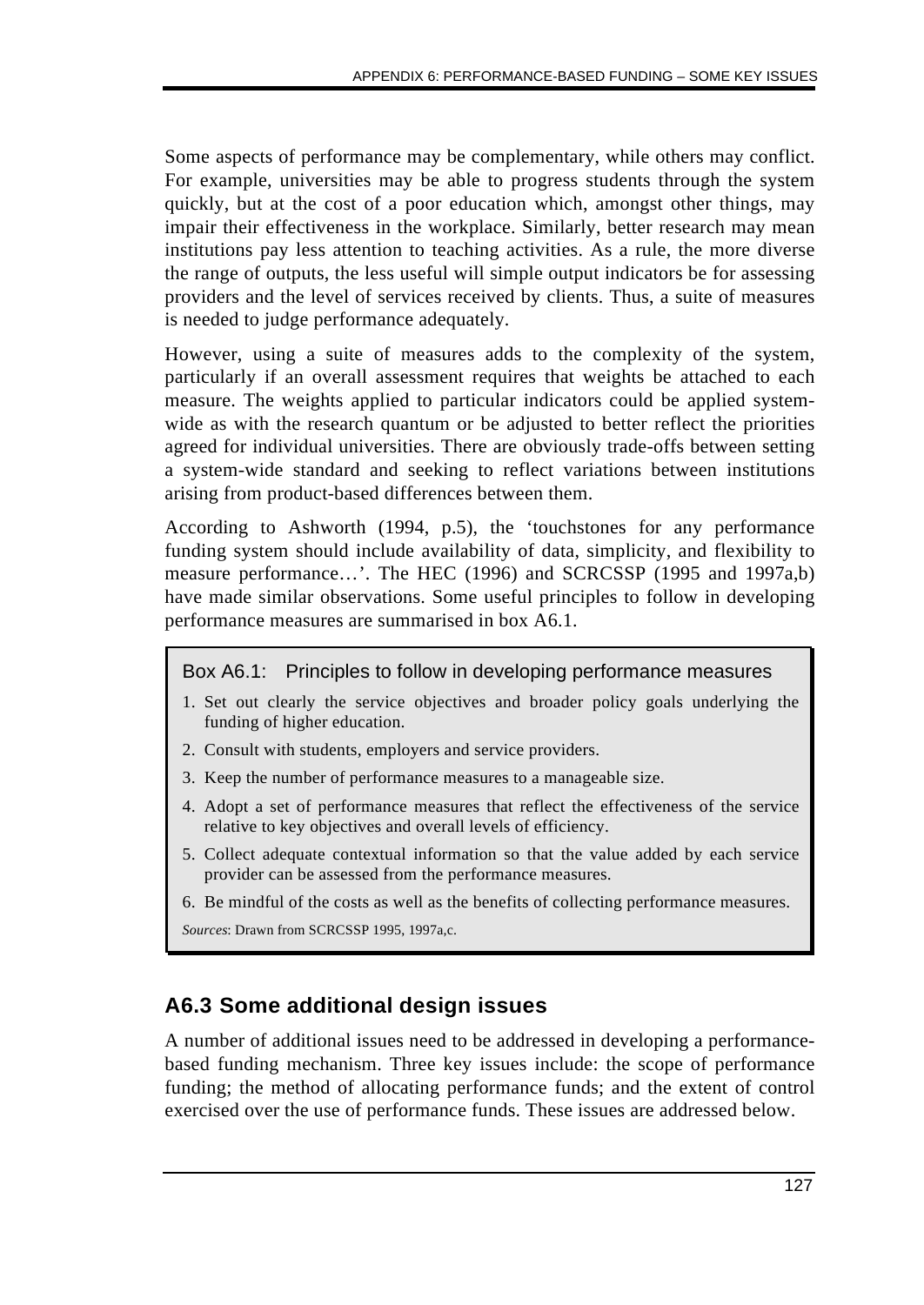## **The scope of performance-based funding**

Some key questions to be resolved about the scope of a performance-based funding mechanism include which areas to target (eg teaching, research and/or equity programs) and whether it applies to some or all of existing base funding or only additional funds tied to system growth.

At present, the only component of the block operating grant subject to performance-based funding is the research quantum. The adoption of a more comprehensive approach would involve the extension of performance funding to other areas of the grant — notably teaching.

A number of Australian universities have elected to use performance measures to assist in the internal allocation of public funds for teaching, research and other activities. However, the use of performance funding for a sub-set of an institution's activities can have perverse effects. For example, the HEC (1996, p. 63) noted that:

The research quantum is reported to have had the effect of diverting interest from students and shifting resources in departments towards research and away from teaching.

Performance-based funding applies to teaching in a number of countries including the Netherlands, Sweden, Denmark and, within the USA, to publicly funded higher education institutions in Tennessee (box A6.2).

The funds allocated on a performance-basis could be provided from the existing block grant or from supplementary funds. The research quantum was established by earmarking funds within the block grant for this component of funding. In Sweden, Denmark and the Netherlands, performance-based funds represent a portion of base funds. In contrast, they represent a supplement or bonus payment in Tennessee (box A6.2). Based on its survey of performance funding overseas and in Australia, the HEC (1996, p. 62) observed that 'the prospect of a relatively small prize is frequently sufficient to provoke a very substantial response'. Consistent with this assessment, performance-based funding could be applied, at least in the first instance, to a portion — say  $5-10$  per cent — of the existing block grant.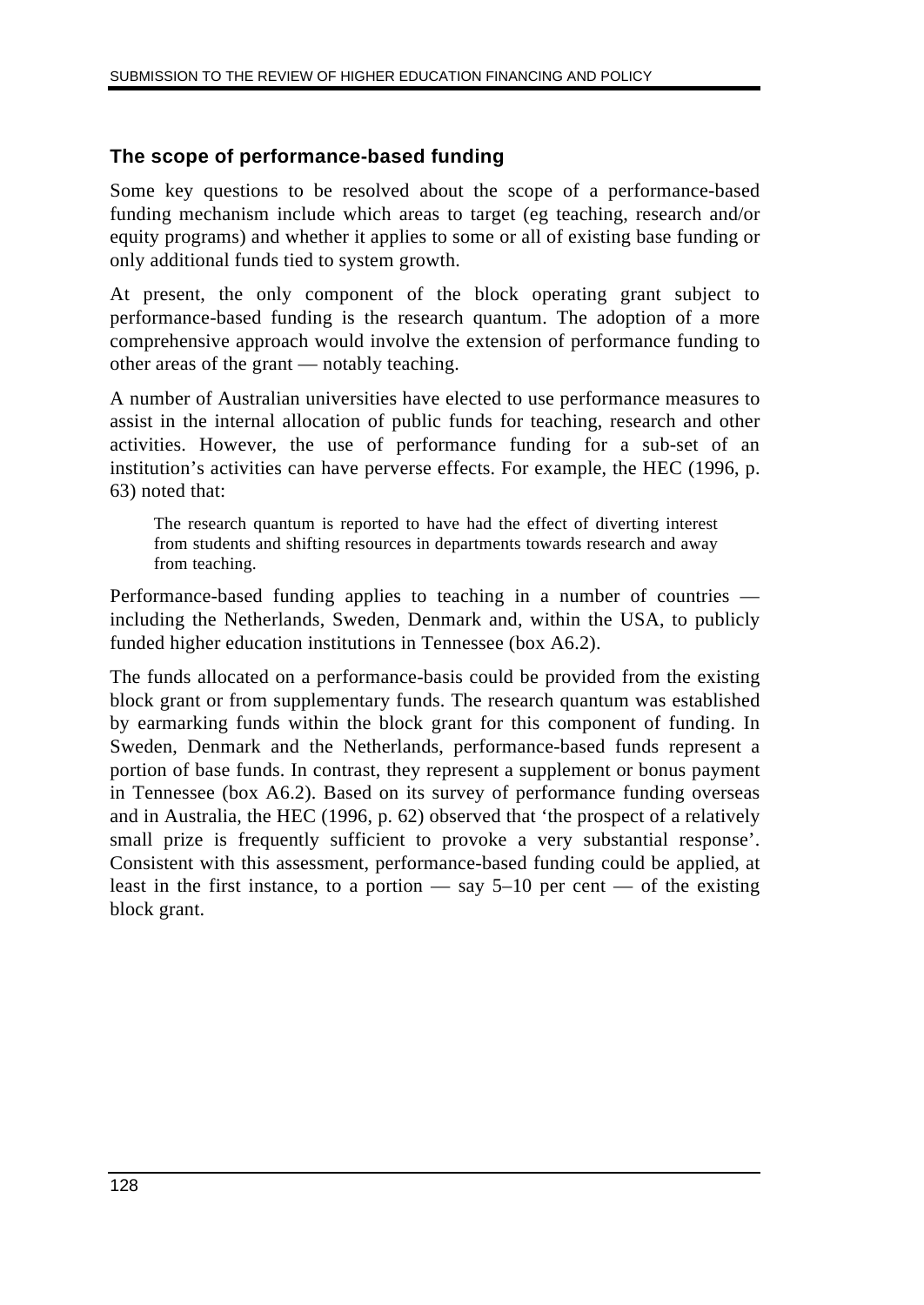### Box A6.2: Examples of performance-based funding from overseas

In the **Netherlands**, universities receive funding for students that complete their degree program in the normal time (usually four years). In **Sweden,** around 60 per cent of the base grant for undergraduates is provided to higher education institutions according to student progress rates. Output funding has encouraged institutions to take steps to eliminate avoidable failure drop-out. Moreover, it appears that this has occurred without any decline in standards. However, it may have adverse effects on access. For example, in **Denmark,** around 95 per cent of teaching funds are allocated on the basis of 'active students' and pass rates. According to the Head of the Danish Higher Education Division (cited in HEC 1996, p. 18):

> One clear impact is that universities do not race to enrol students. The fact is that universities are reluctant to admit as many students as our government wants them to .... This reluctance presumably stems from the fact that universities prefer to enrol students who are very likely to pass.

In 1979, in consultation with institutions, the **State Government of Tennessee** began offering its publicly-funded universities and colleges a budget supplement if they achieved specified quality measures. After several revisions, the performance measures now cover accreditation of courses, assessment of student performance, student satisfaction, external review and equity goals. The funding supplement has also grown — from 2 to 5.45 per cent of the operating grant. This is offered as a bonus institutions cannot lose any of their base operating grant. Other key features of the system are that funds: are for substantial improvements in performance against an institution's stated goals and targets; may be spent at the discretion of the institutions; and are not offered on a competitive basis (any funds that are not allocated are returned to consolidated revenue).

The aim of the scheme has been to improve teaching and student learning and to reward good performance. While evaluations of the scheme are generally positive, it has created an additional workload for staff and there is little direct evidence that it has improved quality. Students' test scores have not changed much and the scheme has had a limited impact on incentives for academic staff not directly involved in the measurement process.

*Source*: Derived from HEC 1996.

### *The method of allocation*

Performance-based funds could be allocated competitively to institutions from a common funding pool or non-competitively at a set rate to all institutions satisfying minimum agreed standards of performance. A system of rewards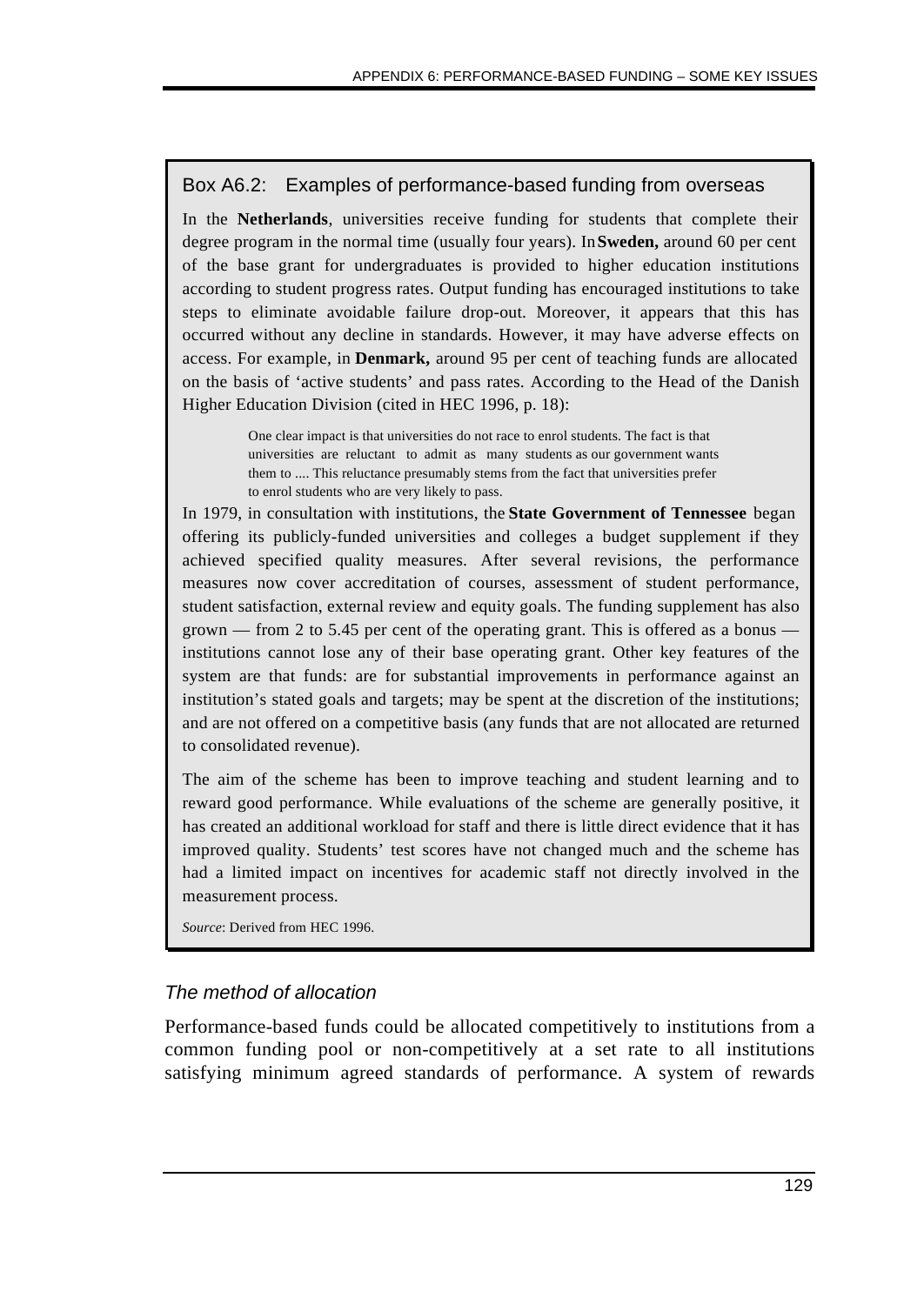and/or sanctions could be included as an element of the allocation process in either case.

The research quantum is presently allocated on a competitive basis tied to success in attracting competitive research grants as well as other performance measures (appendix 2). The performance-based funding of teaching in Sweden, the Netherlands and Denmark is also competitively allocated. However, performance funding in the Tennessee scheme is based on meeting agreed minimum standards (box A6.2).

The method of allocation used will influence incentives and patterns of resource use within institutions. Where there is broad agreement about desired outcomes and the attributes of 'good' performance, a competitive approach is likely to be appropriate. However, where such outcomes are less clear, it may be desirable to vary the weights to recognise institutions' differing capabilities and positioning strategies.

The allocation mechanism could also include a system of rewards and sanctions. For example, institutions exhibiting 'good' performance could be given a first option to bid for growth funding linked to the expansion of teaching and/or research activities. As a further incentive to encourage better use of public funds, institutions could be allowed to retain a portion of any cost savings arising from better management and work practices.

These considerations emphasise the importance of weighing up the implications of different allocation and incentive mechanisms for the internal use of funds by institutions, as well as their wider impact on the diversity and innovativeness of institutions.

## **The extent of control over the use of funds by institutions**

Once performance funding is allocated, guidelines could be applied to their use. Alternatively, this could be left to the discretion of the institutions.

The Commission considers that institutions should have full discretion in the use of performance funds. However, this should be subject to meeting agreed outcomes as this would provide government with an effective accountability device. Indeed, a number of studies have found that institutions often adapt their internal funding and management systems to take account of the criteria included in public funding mechanisms. For example, most universities have used the relative funding model or a close variant to allocate the teaching component of the block operating grant (IC 1991; Piper 1995). Similarly, a significant number of institutions distribute the greatest part of the research quantum to the departments or faculties that secured the funds (HEC 1996).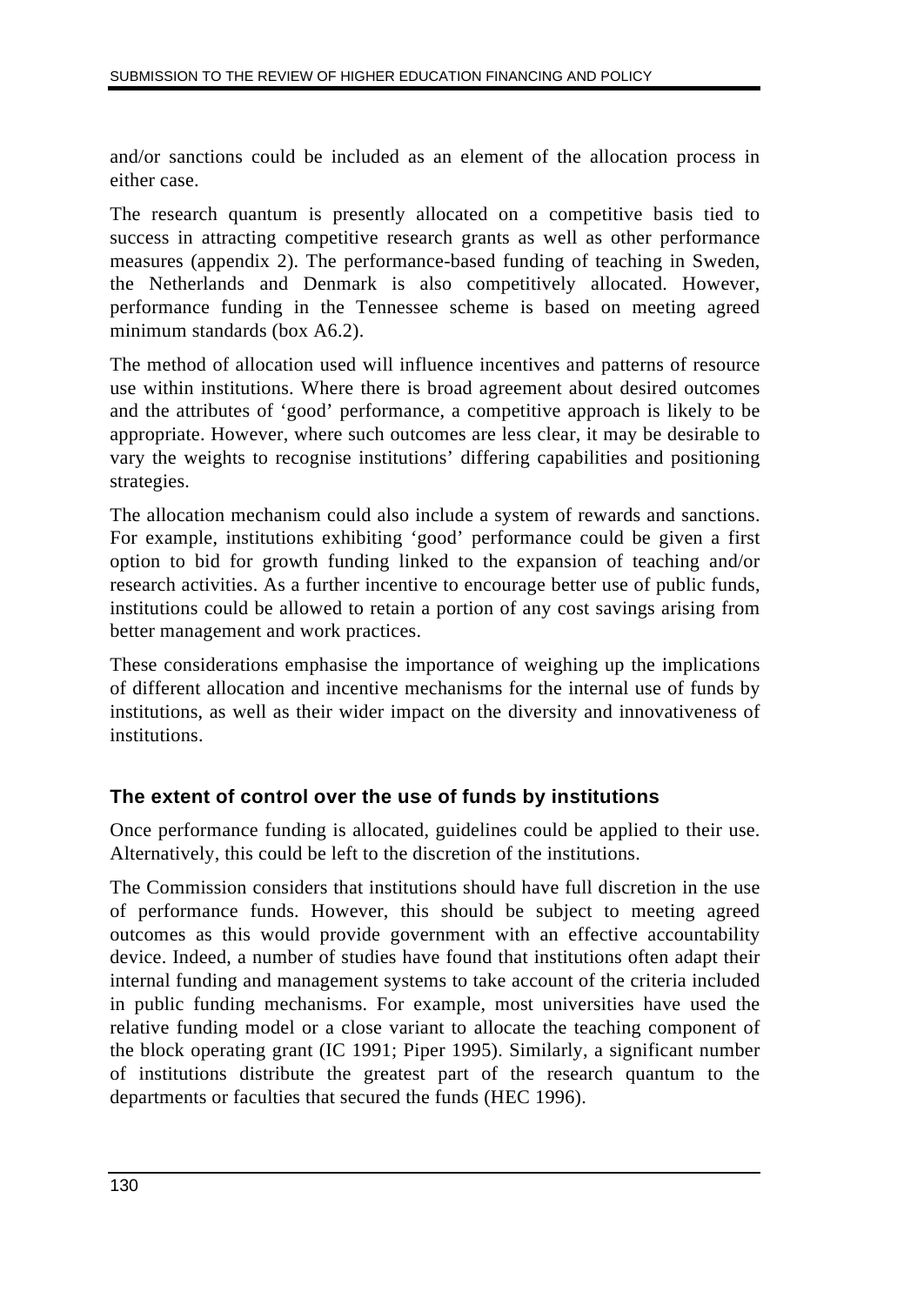# **A6.4 Principles and observations**

Performance-based funding offers a mechanism for focusing funding on key outcomes or outputs and promoting indirect competition between institutions. However, the design of an effective performance framework represents a highly challenging task.

Some commentators consider the practical issues associated with developing a system of performance-based funding preclude its effective operation. Some identify potential gains relative to the existing system of funding, but express concerns about the potential costs and, hence, have doubts about whether such a mechanism would produce net benefits. For others, the potential benefits are judged as being more significant. However, the Commission considers that, where it is not possible (or it is judged inappropriate) to promote competition by more direct routes (eg competitive tendering or student-based funding), performance-based funding offers a technique for promoting competition indirectly.

Clearly, the introduction of performance measures, and tying funding directly to these measures, must be done with care to avoid perverse incentives and gaming of the system. It is essential to develop robust performance measures. Structures for improved performance (including the profiles process and supporting reporting mechanisms), experience with small scale performance-based funding mechanisms and growing use of performance measures as an internal management device within institutions have laid a foundation which could support the greater use of this form of funding.

If the uncertainties about the introduction of a broadly-based performance related funding mechanism are judged to be relatively high, one option would be to conduct small scale experimental exercises to trial such mechanisms. Wider application of performance-based funding would effectively be delayed pending the outcome of such trials, which could provide useful 'learning by doing' insights.

Based on a review of the literature and its own experience in developing performance measures, the Commission has developed a set of principles for linking funding directly to performance (box A6.3). Prior to applying such a funding mechanism, it would be necessary to address the principles set out in box A6.1, including the clear identification of policy goals underlying the funding of higher education and the service objectives for providers.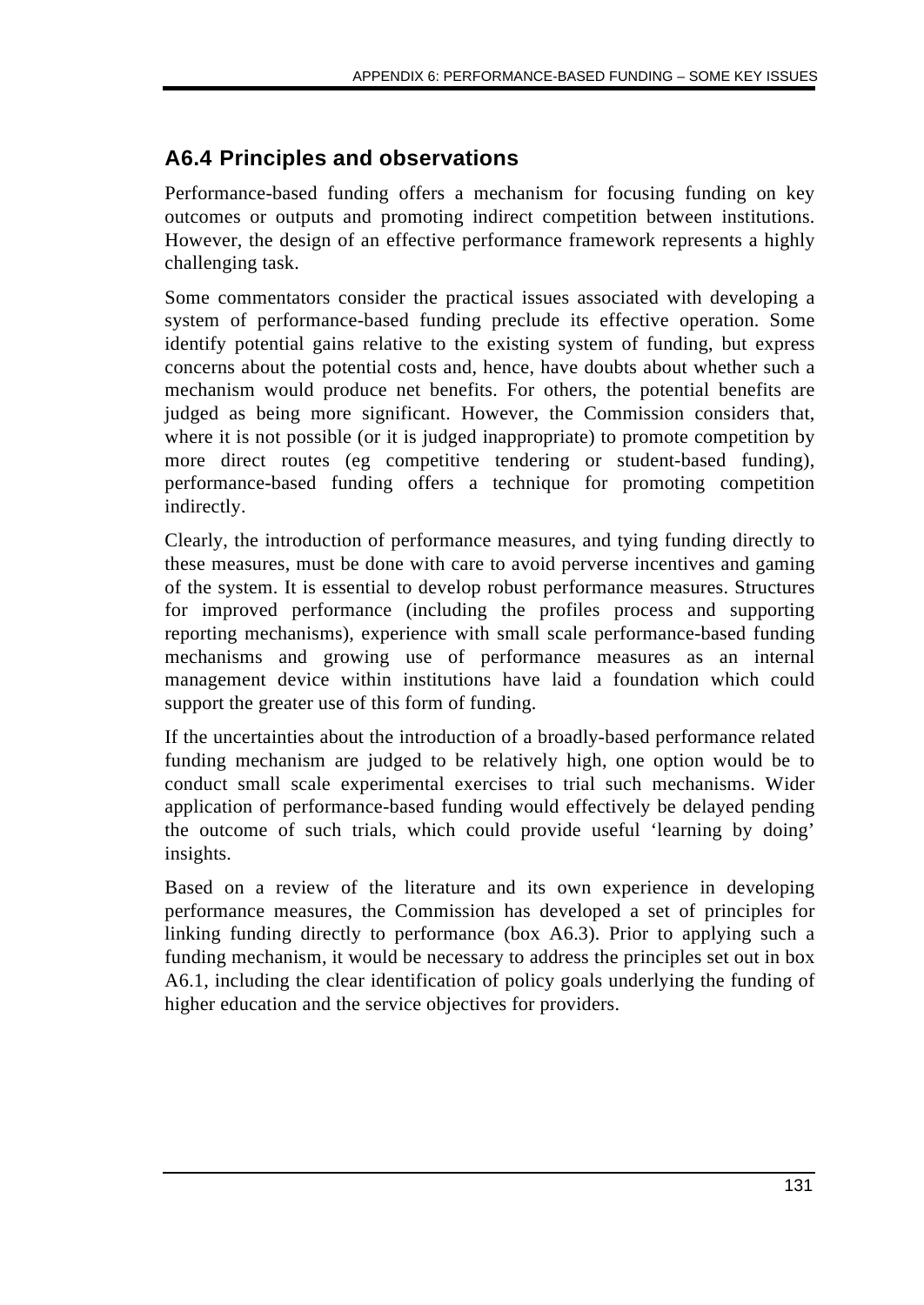#### Box A6.3: Principles for linking funding directly to performance

- 1. Determine whether providers can directly control definable and measurable outcomes. If not, focus on outputs.
- 2. Clearly define the outputs or outcomes, including quality specifications, that are funded, paying attention to boundaries and complementarities between outputs (eg research and teaching) to limit the potential to shift costs or shave quality.
- 3. Determine how different client aptitudes and needs can be classified (eg students from non-English speaking backgrounds and rural and remote areas).
- 4. Establish robust information on the structure and level of costs across outputs (eg different courses; on-campus versus off-campus), institutions (eg urban/regional; different service categories), different client aptitudes and needs, on a neutral basis (ie include tax equivalents and capital charges).
- 5. Determine whether adjustments need to be made for different provider characteristics (eg scale of operations, age of capital and capital/labour mix if only funding recurrent costs).
- 6. Establish the appropriate cost relativities to ensure an appropriate mix of courses, and access for students that are more costly to service than the average.
- 7. Determine the most appropriate mix of incentives and sanctions, after considering: whether the portion of funds allocated on the basis of performance should be phased in over a number of years; who should bear the final incidence of any sanctions; and whether there are any barriers to the effective operation of rewards and sanctions (eg employment arrangements).
- 8. Establish the appropriate frequency for revision of the level and structures of regulated fees after considering the pace of technical change, the likely precision of cost estimates (and thus the need to revise them) and the need to offer providers certainty to foster sound investment decisions.
- 9. Consider conducting periodic and independent reviews of the mechanism to assess its efficiency and effectiveness.

*Sources*: Adapted from SCRCSSP 1997a,b,c.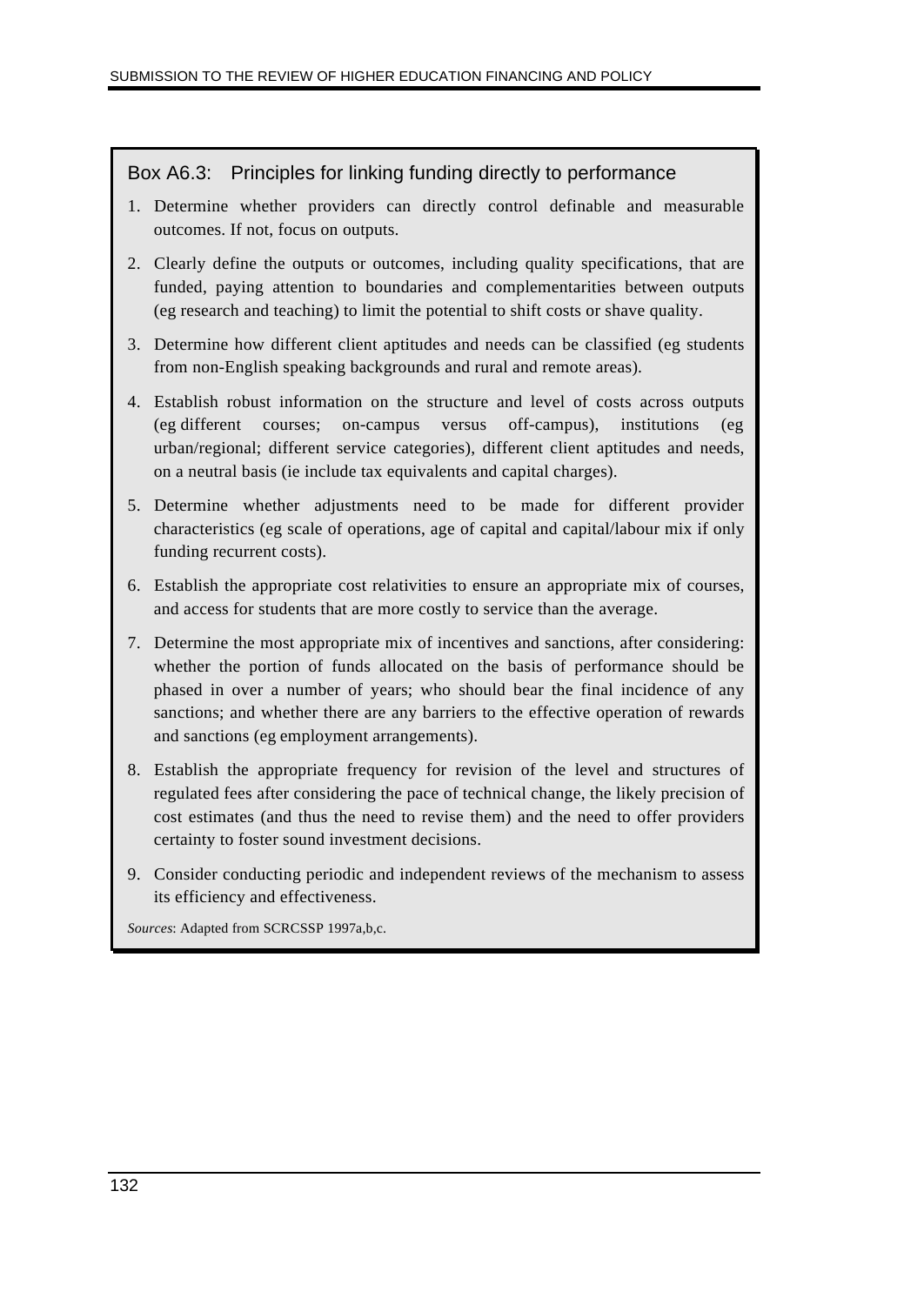# **APPENDIX 7 COMPETITIVE TENDERING — SOME KEY ISSUES**

Competitive tendering offers a mechanism for allocating the public subsidy for teaching and related services on a competitive basis, in a way similar to much of the public funding provided for research undertaken by the higher education sector. Under a competitive tendering approach, institutions would compete directly for the right to supply teaching and related services. For instance, higher education institutions could be asked to tender for all, or a portion of, the public funds currently provided for these purposes.

Competitive tendering would involve a shift to a formal contractual arrangement for funding the higher education teaching function. This would involve a less fundamental change then may first appear to be the case. Indeed, the existing funding arrangement represents a form of contract funding — the main elements being an institution's agreed student load target set in the context of a broader educational profile and a system-wide unit cost allowance. However, the potential usefulness of competitive tendering is shaped by the nature of the good or service involved and features of the market in which they are provided. Important issues in this regard include the qualitative dimensions of education and the extent of effective competition.

As recognised by the IC (1996, p. 1) in its report on *Competitive Tendering and Contracting by Public Sector Agencies*, competitive tendering:

... is not an end in itself. It is a valuable, but currently under-utilised, option for improving government throughout Australia. To maximise its potential, it must be applied intelligently.

Competitive tendering seeks to employ competition directly to improve service delivery outcomes. The main perceived benefits include: better clarification of objectives and desired outcomes; improved transparency and accountability; and improved service outcomes (ie more cost-effective services).

The use of competitive tendering to allocate funds for enrolment growth within the higher education and vocational sectors has been canvassed by NBEET (1992). Indeed, some governments are already using competitive tendering to allocate public funds to technical education institutions. For instance, the ACT Government recently announced that, from 1998, it will operate a tendering process for the provision of \$5 million of vocational education and training services.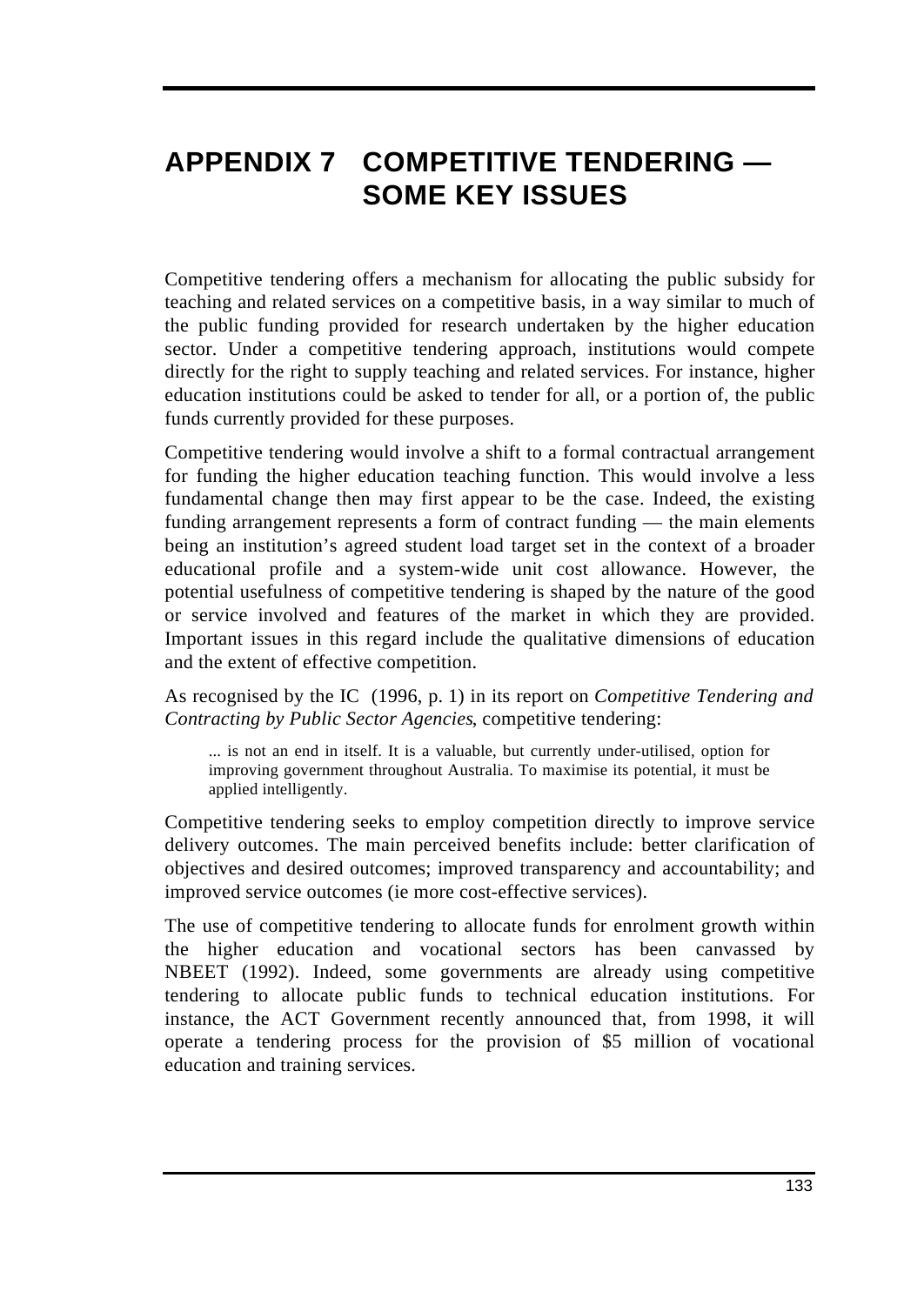This appendix briefly discusses some key issues relating to the use of competitive tendering to allocate public funds for teaching in the higher education sector.1 A number of issues relating to developing a tender process are examined in section A7.1. Two key elements to managing service providers are addressed in section A7.2. Barriers to the application of competitive tendering are discussed in section A7.3. Finally, some broad principles to follow in applying competitive tendering are outlined in section A7.4.

## **A7.1 Developing a tender process**

There are four main elements to developing a tender process — service specifications, the size and scope of the contract, contract length and the form of the tender. The effective design and management of each of these elements is important if the potential benefits of competitive tendering are to be realised.

In principle, it would be desirable to allow all existing and potential higher education service providers (including private institutions) to participate in a competitive tendering process. However, this would require the higher education sector to address competitive neutrality issues to ensure that public and private providers were able to compete on an 'equal footing'. Issues relating to the operation of not-for-profit and profit-making institutions would also need to be addressed if competitive tendering was applied beyond the existing UNS institutions.

### **Service specifications**

The service specifications provided by the purchaser (ie government) for any tendering process comprise the primary source of information for service providers (ie higher education institutions). To ensure the service meets the expectations of the various stakeholders, it is crucial that the expected service outcomes are clearly specified. It is also important that program and policy objectives are made explicit and that they are related to the desired outcomes. To achieve these ends, the purchaser needs to develop a systematic approach to considering client views, as well as those of service providers.

The specification of service requirements could be achieved by documenting required process characteristics or desired performance attributes. Process characteristics are typically input related, whereas performance attributes are

 $\overline{a}$ 

<sup>&</sup>lt;sup>1</sup> A detailed examination of the benefits and costs and implementation issues associated with competitive tendering is contained in the IC (1996) report on *Competitive Tendering and Contracting by Public Sector Agencies*.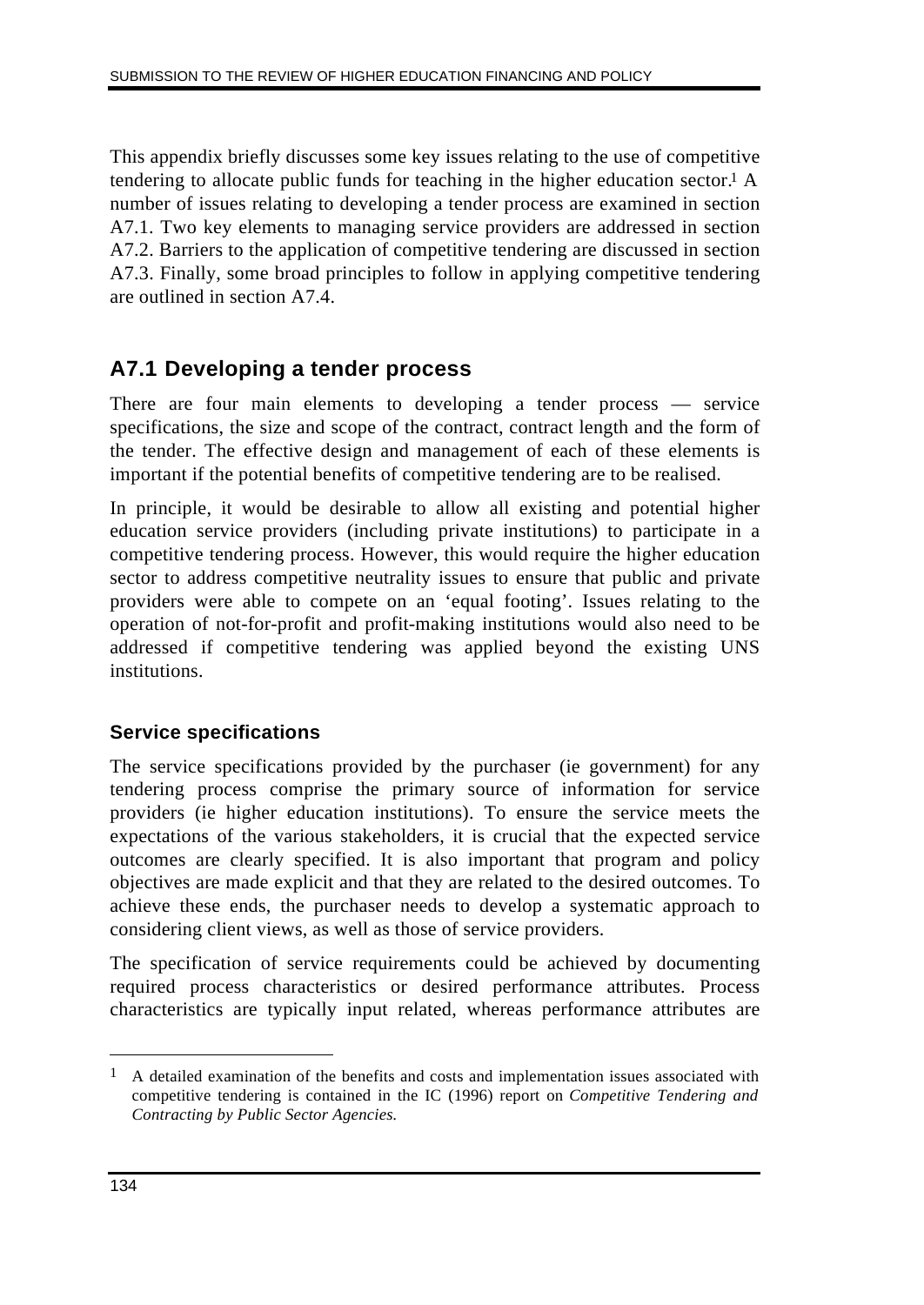typically output or outcome focussed. In general, it is better to outline desired outcomes or performance levels and allow providers to outline how these desired results could be best achieved. This approach allows providers to consider alternative processes and approaches. It also supports innovation in service delivery.

The current educational profile process does not meet this latter criterion. The bulk of block grant funds are allocated to providers on the basis of an agreed student load rather than desired outcomes relating to the delivery of the teaching/training function.

Many of the desired outcomes which would need to be included in the tender specification could draw on performance measures like those outlined in appendix 6. Drawing on its existing knowledge of the services provided by higher education institutions and experience in funding these services, DEETYA would have a number of options in setting up a formal competitive process for allocating public funds to teaching. For example, it could specify:

- the total amount of funds available and the minimum acceptable quality of outputs, with providers competing on quantity and quality (above a prescribed minimum) and, thus, partly on unit cost;
- the unit cost and quantity of outputs (and thus a fixed level of funding), with providers competing on quality;
- the quantity and quality of outputs, with providers competing on unit cost; or
- the unit cost, with providers required to accept all clients meeting agreed admission requirements, and competing on service quality.

Thus, DEETYA could seek to promote direct competition on the basis of quantity, quality and unit cost. Alternatively, it may elect not to seek competition in some of these dimensions. In these circumstances, it could specify the desired or acceptable parameter value (eg unit cost per student) and encourage competition in the remaining areas.

## **Contract size and scope**

The size and scope of a contract is important to a successful tender process. Broadly specified contracts that group the delivery of a number of services (say delivery of courses in all disciplines and a range of other student services) into one contract gives bidders the potential to offer innovative solutions regarding the integration of related or complementary services. This approach also provides greater scope for institutions to achieve the benefits of large scale operations and consider opportunities for collaboration in meeting service requirements. On the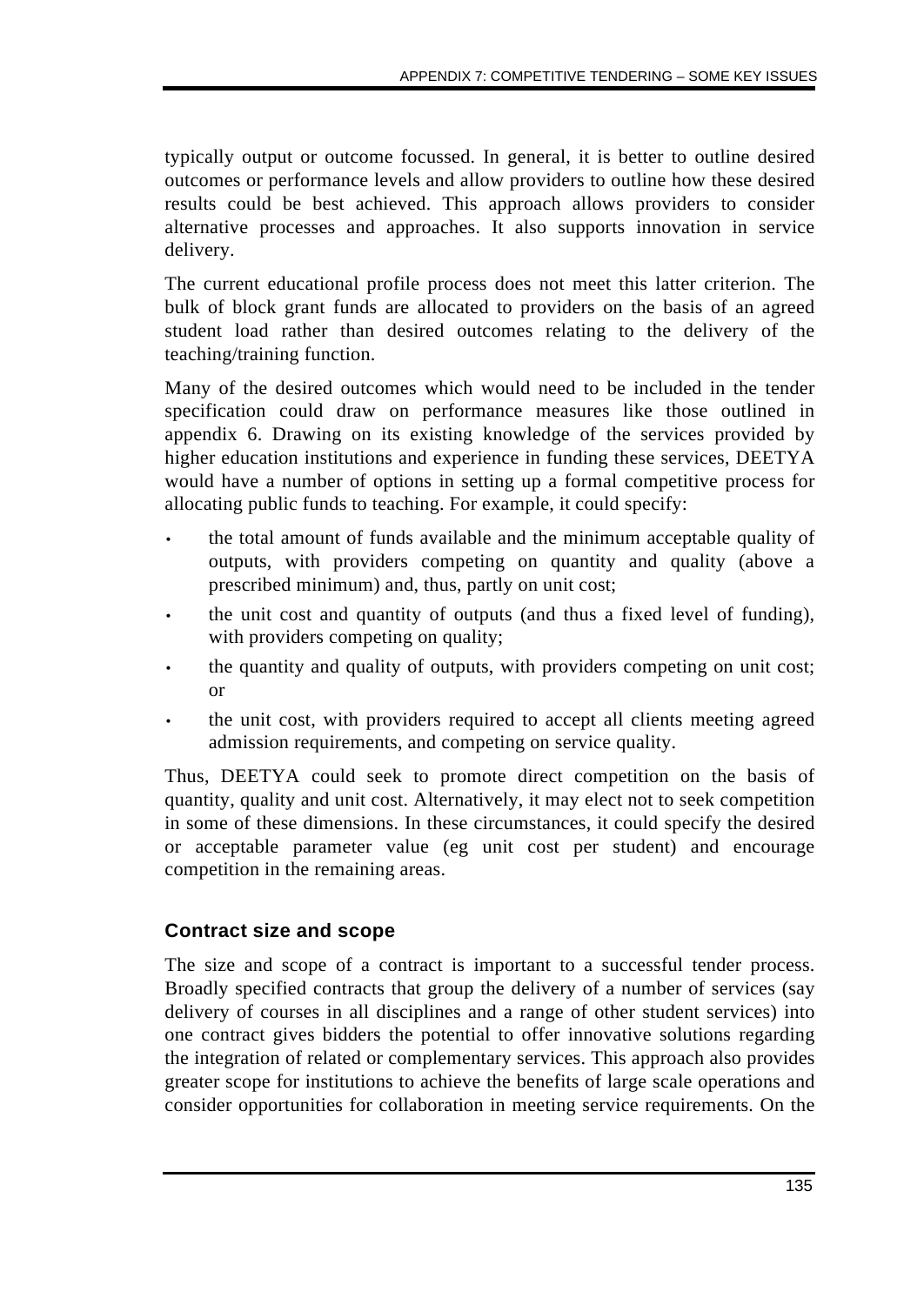other hand, a broad based approach would reduce competition if it locked out smaller specialised institutions from the process. Many of the private universities and colleges are considerably smaller (in terms of student numbers and course offerings) than most UNS institutions. Similarly, the purchasing process may need to allow for consortia bids that allow suppliers to offer specialised courses using expertise across a range institutions. Cooperative solutions would be a natural extension of current articulation and infrastructure sharing arrangements and may provide opportunities for considerable cost savings.

In developing tenders, the implications of the spatial distribution of suppliers for the scope of the contract needs to be addressed. In this context, tenders could be organised on a geographical or zonal basis with the aim of promoting economies in the supply as well as the distribution of services.

The introduction of contracts could be linked to making funding of growth beyond existing agreed targets contestable. Alternatively, a portion of base funding — say 10–20 per cent — could be subject to tendering.

## **Contract length**

In determining the appropriate length of contracts, the government — as the purchaser — needs to balance a number of considerations. Short contracts provide opportunities to revisit service specifications, ensure flexibility in responding to changing needs and resources, and provide opportunities for new providers to emerge. They may also carry less risk of inadequate performance, particularly in service areas where it is difficult to monitor quality. Longer term contracts give providers greater opportunities to invest in developing staff, courses, teaching processes and physical facilities. They also provide greater certainty for students and staff. These features of longer term contracts may provide stronger incentives for improvements in service quality and effectiveness and/or reductions in service costs.

While some higher education institutions are funded by the Commonwealth Government on an annual contract basis, the bulk are funded on a rolling triennial basis with opportunities to re-negotiate aspects of the profile as the need arises. A similar approach could be adopted with a competitive tendering process. However, provision needs to be made for re-negotiation in response to changing policy priorities and significant unexpected developments.

### **The form of the tender process**

As a part of the tender process it is useful to include the relevant evaluation criteria and associated ranking or weighting system in the tender documentation.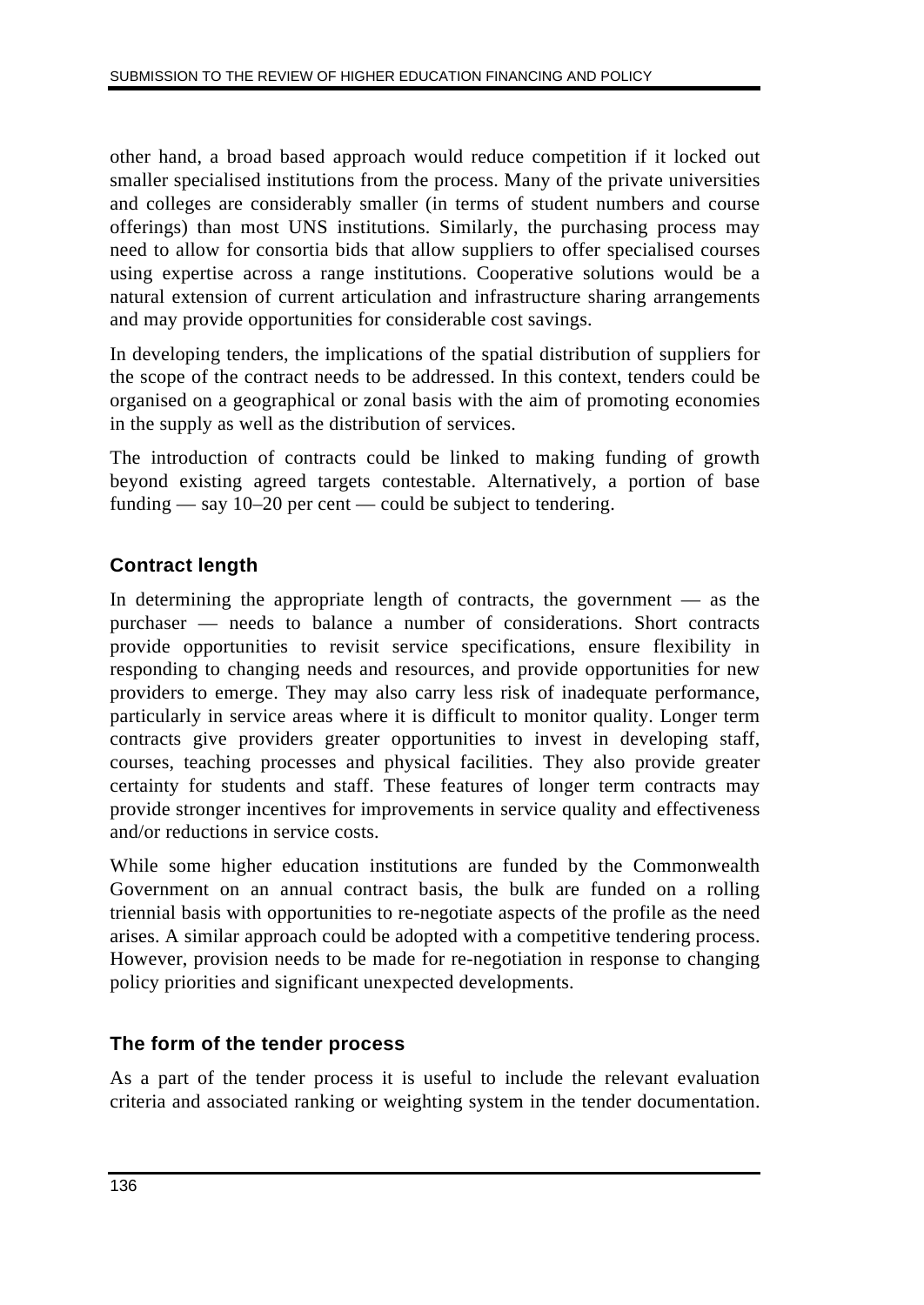This assists tenderers in preparing their tenders and also enhances the objectivity of the tender process.

At a broad level, there is a choice between selecting a single or multi-stage tendering process.

In a single stage or open tender process, bidding institutions address the full range of selection criteria and conditions specified in the tender. An open tender may maximise the number of potential participants, but it can impose significant cost burdens on bidders and the contracting agency.

A multi-stage tender process enables shortlisting of bidders through an initial expression of interest. This allows the purchaser to undertake a preliminary evaluation of the bids with a view to inviting a smaller number of bidders to prepare a full tender. This approach has the advantage of leaving the purchaser with a more manageable number of tenders to evaluate. In addition, institutions with limited prospects of ultimate success are spared the cost of preparing a full tender.

Multi-stage tendering is likely to be more effective in higher education because:

- outcomes and quality are difficult to define accurately;
- the service requirements are relatively complex there may be several alternative approaches to particular tasks; and
- service providers vary considerably in focus as well as in skills and capabilities.

# **A7.2 Managing service providers**

Any competitive tendering mechanism needs to incorporate performance indicators against which to assess outcomes and the ongoing performance of the service providers. Beyond this, it may be useful to develop an incentives framework to encourage service providers to improve their performance.

Performance monitoring is an important element of any purchase-provider arrangement and should be closely linked to the agreed service specifications. At the same time, the performance monitoring process needs to be well focussed to ensure that providers are not burdened with unnecessary costs.

Competitive tendering arrangements could also incorporate an incentives framework to reward good performance and penalise poor performance. Examples of potential rewards/sanctions in the context of higher education funding arrangements include increasing or decreasing the rigours of performance monitoring, providing bonus payments or applying penalties,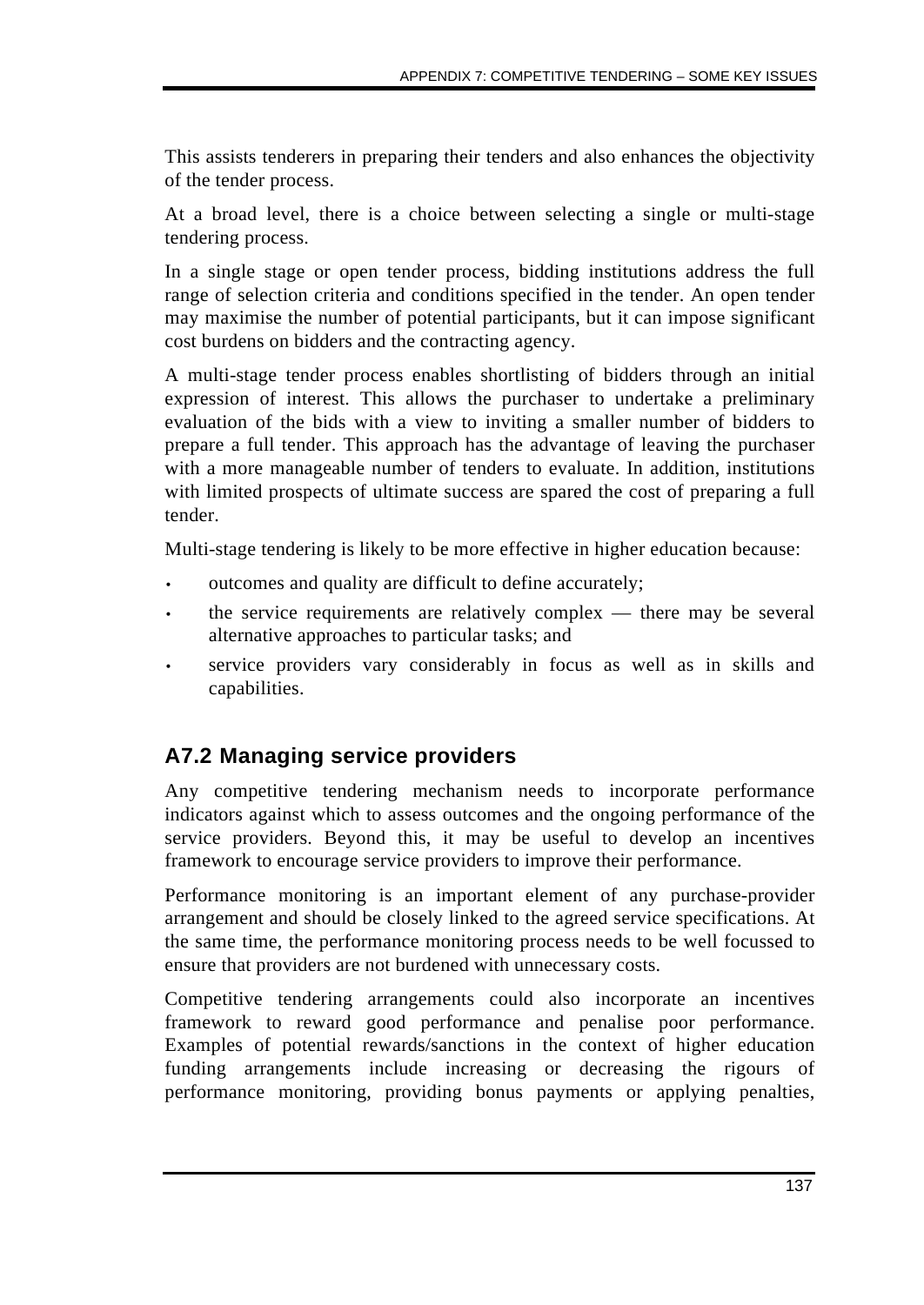allowing providers to retain a portion of any cost savings they realise, and expanding or reducing the value of future contracts.

## **A7.3 Barriers to the application of competitive tendering**

The aim of competitive tendering is to employ direct competition between service providers to improve service delivery outcomes. The tender process and conditions in the market for higher education are important factors influencing the likely success of tendering.

In this context, a number of factors are relevant including genuine rivalry between suppliers, absence of collusion between bidders and the attributes of the good or service.

The higher education market and post-secondary school education market are characterised by a relatively large number of potential bidders. While there are legislative barriers to new entrants to parts of the market, including the university market, many segments of the market are potentially highly competitive. In some cases, spatial factors may limit the scope of effective competition faced by regional universities, although more flexible learning packages such as Open Learning impose some competitive disciplines on these institutions. In other cases, government policies circumscribe the competitive process somewhat. For example, public subsidies for teaching only apply to UNS institutions. From a competitive neutrality perspective, it would seem appropriate for governments to review the merits of these arrangements.

Collusion between bidders can significantly undermine the benefits associated with competitive tendering. The university system is characterised by both cooperative and competitive activities. Thus, there is scope for collusive behaviour. For example, in the US, there is some evidence of higher education institutions engaging in price fixing (Rothschild & White 1993). In the UK, a competitive tendering scheme for university places was abandoned due to the uniformity in the bids received, while a scheme covering the polytechnic sector was found to be successful (box A7.1).

The UK experience suggests that it may be advisable to introduce tendering with only a small pool of funds or services. The pool could be progressively expanded as service providers and the government acquired greater experience with a formal contracting approach. The UK experience also reinforces the importance of developing an effective tender process.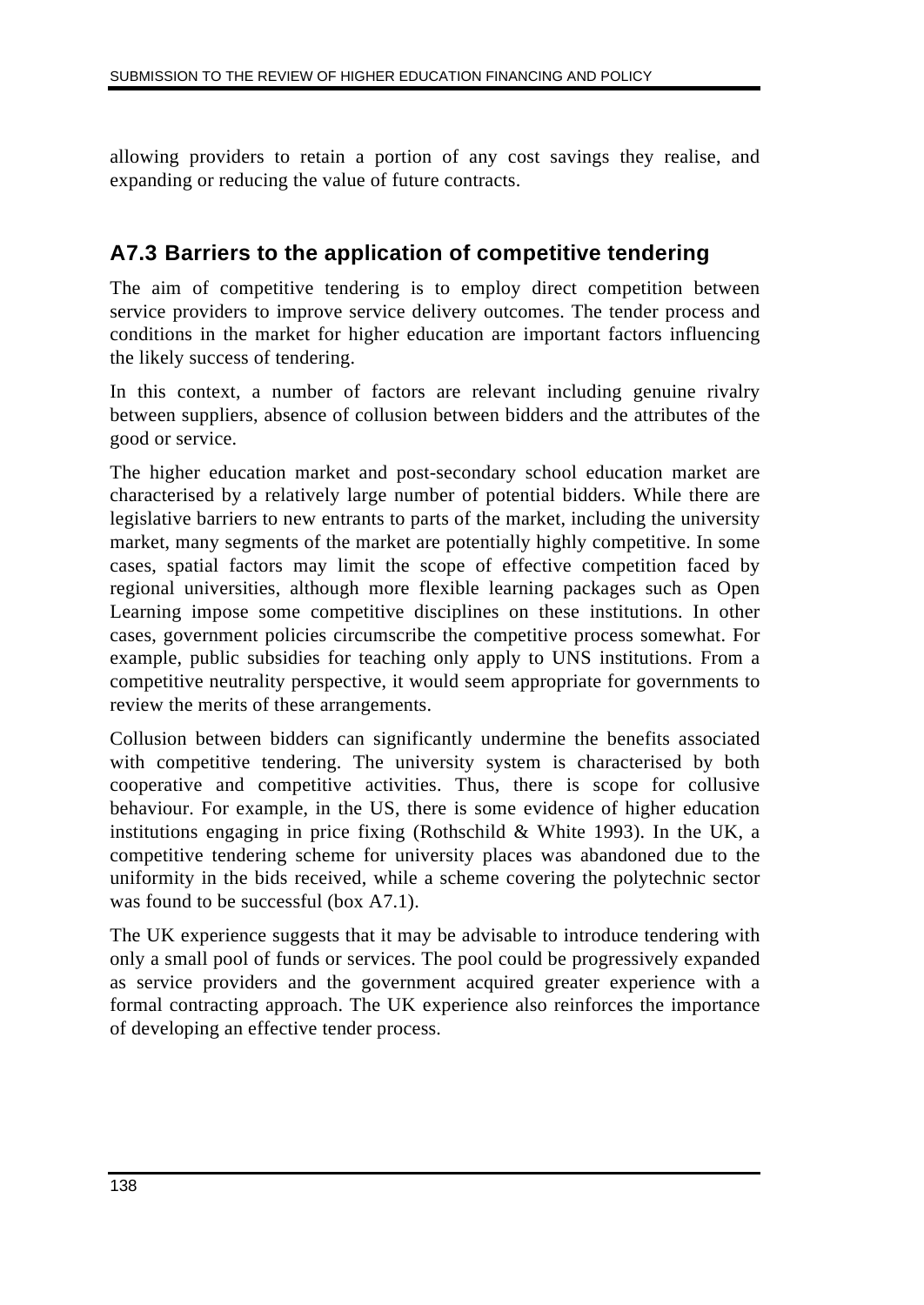## Box A7.1: Competitive tendering — the UK experience

A proposal to put all university students places out to tender within the UK from 1994–95 was abandoned following the receipt of (almost) uniform bids. By contrast, 5 per cent of the polytechnic and colleges budget was opened to competitive tender in 1990–91. Bids varied considerably and, in light of the initial success of the scheme, 10 per cent was put out for tender the following year. So successful was the scheme that, in 1992–93, the polytechnics and colleges sought relief from the rigours of the competitive bidding process.

There were some important differences between the two schemes. A key difference was the size and scope of the contracts. The proposed university scheme covered all student places and appeared to threaten the very existence of some universities. Hence, it was rational for some universities to devote time and resources to seek to neutralise its effects. The design of the university scheme was also relatively complex, which may have encouraged uniform bidding.

*Source*: Cave, Dodsworth and Thompson 1992, pp. 100–101.

The potential benefits available from competitive tendering are also affected by the nature of the service involved. In general, competitive tendering is likely to be most effective if the desired attributes of a service can be specified with relative precision, the production process is relatively simple, and where the overall market is likely to remain relatively stable over the contract period. Examples of services readily meeting these pre-conditions include: refuse collection; cleaning services; energy distribution and public transport. However, somewhat more 'complex' services like prisons, home and community care and aspects of education and training have also been successfully subject to competitive tendering.

Within higher education institutions, the potential benefits from competitive tendering are likely to be greater for courses where contract specification and assessment of outcomes are relatively uncomplicated (ie for standardised courses). While contract specification and measurement problems may lessen the benefits for less standardised courses, these factors would seem unlikely to significantly limit the overall usefulness of tendering. Even so, careful specification and evaluation of tenders is needed to avoid creating obstacles to product and process innovations and other forms of product differentiation. Beyond this, it is also important to structure the tender process to take account of supply costs in different locations relative to prospective student loads so that costs of supply and provision are jointly considered.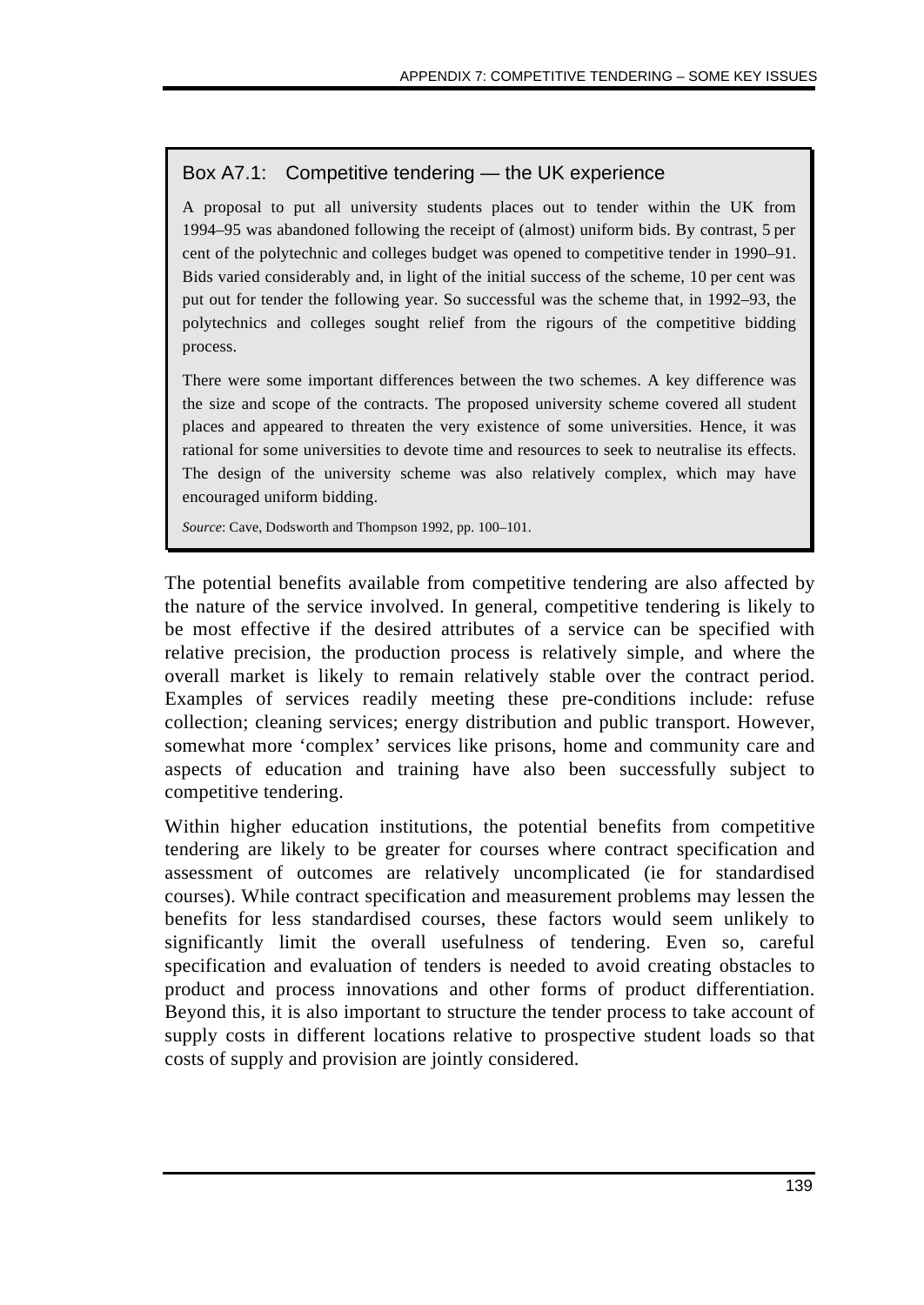## **A7.4 Some broad principles**

A competitive tendering process offers an avenue to open the higher education market up to more direct competition and, in the process, yield improvements in service delivery. However, to be effective, the tendering process must be well designed and intelligently applied (IC 1996). As part of a broad investigation of the practice of competitive tendering, the Commission has identified some key principles to help users develop an approach to tendering. These principles which are summarised in box A7.2 — are also relevant to higher education.

#### Box A7.2: Some key principles to follow when applying competitive tendering

- 1. Specify the service objectives in clear, accurate and easy to follow terms.
- 2. Consult both the clients (or their representatives) and service providers in preparing the specifications and other aspects of the tender documentation.
- 3. Adopt performance-based specifications wherever possible.
- 4. Use industry-wide standard forms of tender documentation (including contracts) and standardised tender processes where possible.
- 5. Select a type of contract appropriate to the characteristics of the service and nature of the market.
- 6. Include an appropriate mix of incentives and penalties when specifying the service contract.
- 7. Consider incorporating dispute resolution procedures which reduce the need and likelihood of court action into the service contract.
- 8. Identify the risks involved in any contractual arrangement and allocate these risks to the party best able to manage them.
- 9. Use multi-stage tendering whenever feasible and shortlist as quickly as possible.
- 10. Allow adequate time for bid preparation and between tender stages, taking into account the scope and difficulty of information requested from tenderers.
- 11. Seek no more than the information required at each tendering stage.
- 12. Publish tender evaluation schedules as early as possible, and adhere to them.

## Box A7.2: (Cont'd)

- 13. Specify the selection criteria to be used in the tender evaluation and rank them in order of importance in tender documentation.
- 14 Consider employing an independent auditor on the evaluation panel and undertaking a probity audit of the tendering process.

*Source*: Adapted from IC 1996, p. 41.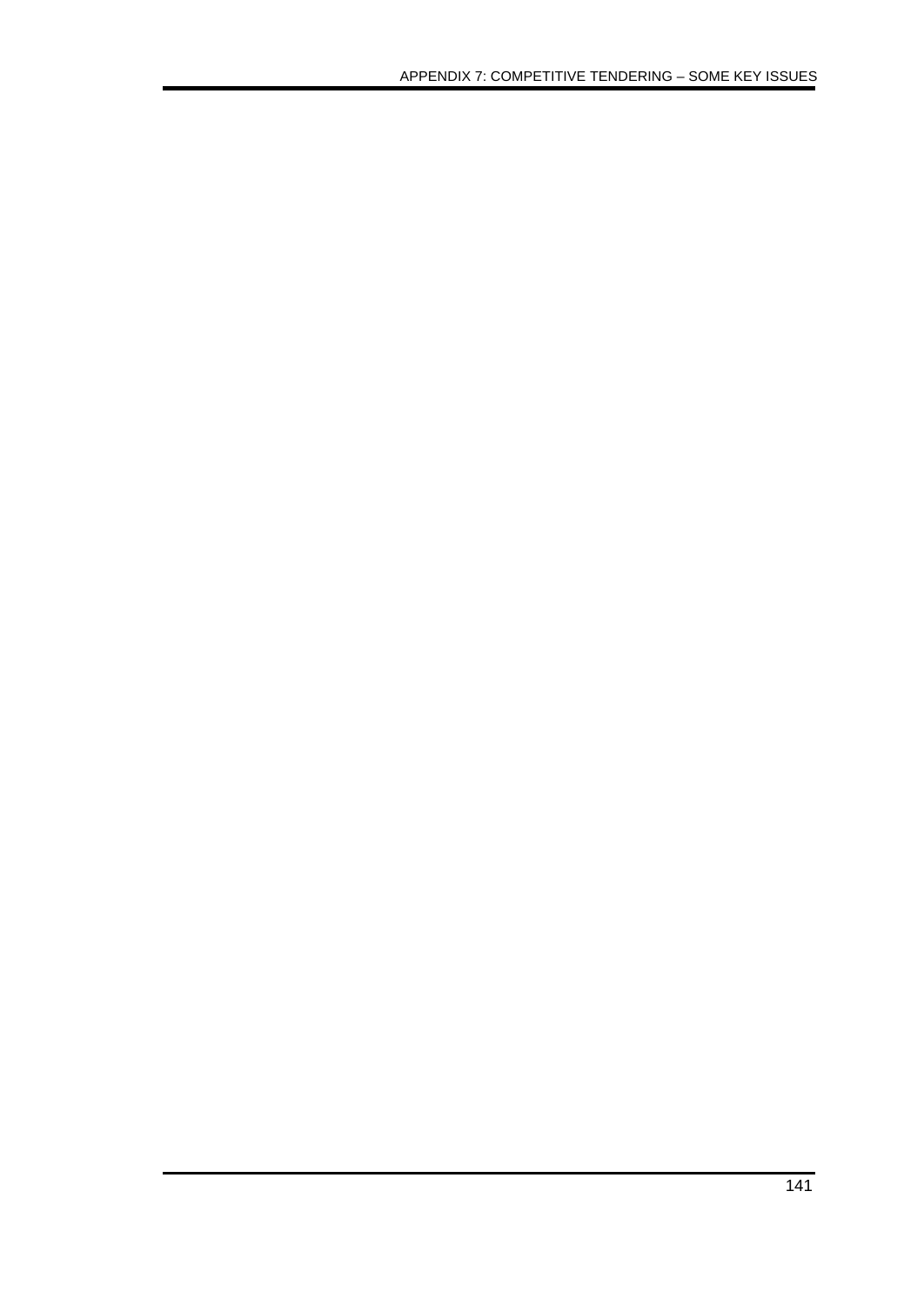# **APPENDIX 8 DEMAND-BASED FUNDING — SOME KEY ISSUES**

Competition is being increasingly embraced in a wide range of areas, including infrastructure and social services, as a means of promoting better outcomes. Specific examples include reforms in areas such as public transport, electricity, telecommunications and health services. In primary and secondary education, various governments have facilitated competition by allowing public schools to accept students from outside defined 'catchment' areas and directing public subsidies to private providers.

In higher education, recent and announced reforms have seen a growing share of university incomes derived from private sources. The introduction of the HECS, the expansion of full-fee paying places for foreign students, the introduction of full fees for some postgraduate courses, commercialisation of various activities and, from 1998, the capacity to admit full-fee paying domestic undergraduate students all point to a growing market orientation within the sector and a shift in funding from taxpayers to users.

Similar trends are apparent in a variety of developed countries. According to the OECD (1990, p. 3):

In many OECD countries the 1980s has been a decade of rapid and quite radical changes in the pattern of financing and control of higher education systems. Key factors behind these changes are strong limitations on central public funds, increased reliance on the market, trends toward decentralisation and greater openness to community needs, and claims for greater institutional autonomy. By now many governments see financial schemes and incentives as a more effective way of steering developments in higher education institutions than direct administrative intervention.

This appendix examines options for increasing the efficiency and effectiveness of Australia's higher education system by placing greater reliance on a decentralised market-oriented approach. Key elements required to link institutional funding more closely to student demand are discussed in section A8.1. Section A8.2 examines the pros and cons of a shift toward student-driven funding, while section A8.3 discusses factors that impinge on the ability of this approach to deliver better outcomes. Equity and research issues are addressed in section A8.4.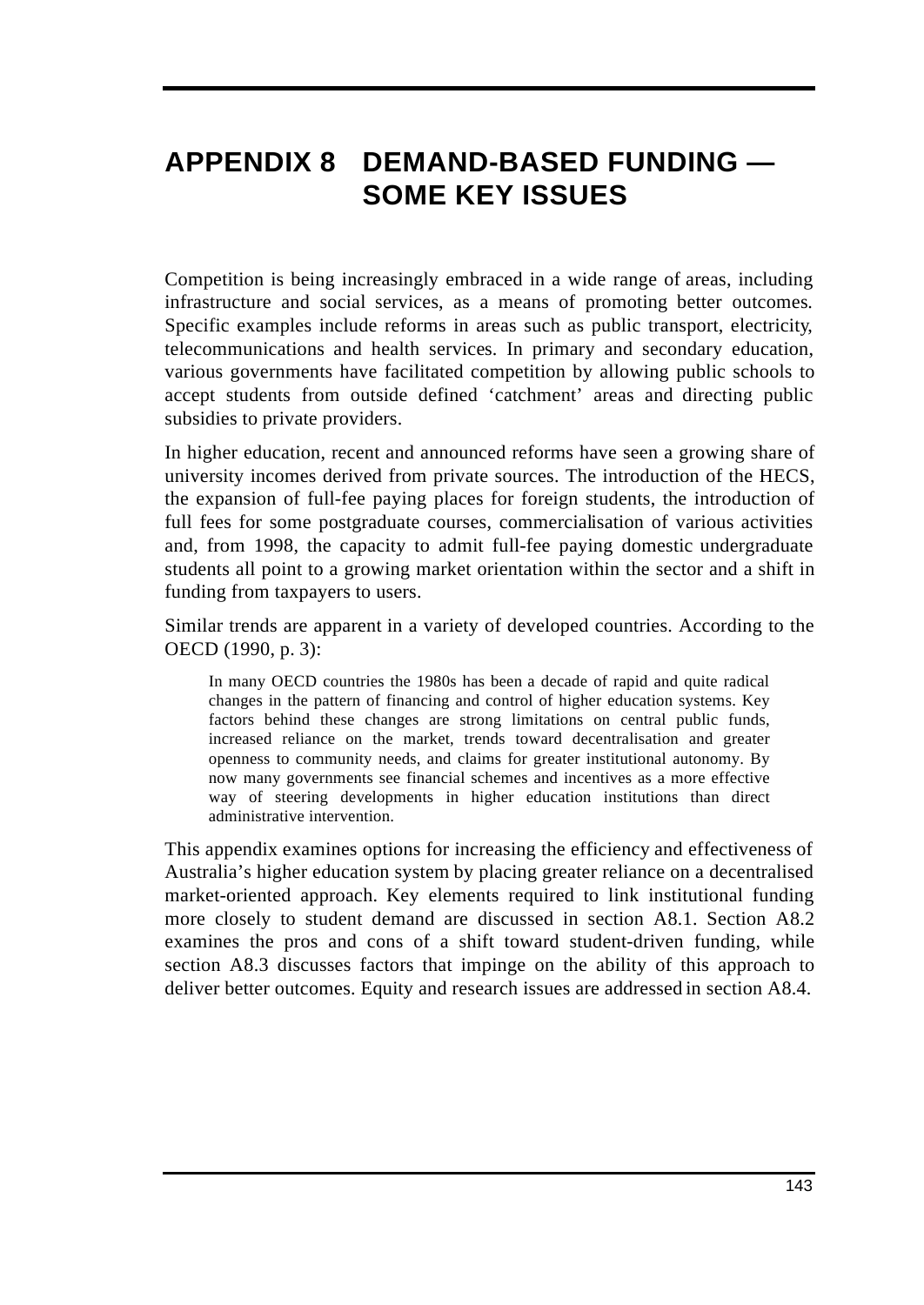## **A8.1 Key elements of a demand-based funding model**

Demand-based funding can improve the performance and student orientation of higher education institutions by placing greater reliance on competition and the capacity of prices to reflect differences in the cost and perceived value of different courses. It links public contributions to the performance of these institutions (judged from a student's perspective) by attaching teaching subsidies to student enrolments at particular institutions. In this way, the distribution of tuition subsidies reflects student valuations and choices — recognising that education is a significant investment for students, primarily, in earnings foregone in delaying their entry to the workforce. Consequently, they have a significant interest in the overall cost and quality of the teaching services they receive.

Demand-based funding gives institutions greater freedom to determine the price, quantity and the range of services offered in response to student demands. It involves:

- linking tuition subsidies to individual students;
- removing restrictions on the number of subsidised students each institution can enrol;
- allowing institutions to determine their own fees; and
- allowing full portability of tuition subsidies (ie giving subsidised students that satisfy entrance requirements an unrestricted choice of institutions and courses).

A system of funding in which subsidies to higher education follow and reinforce student demand has found support among various commentators, both overseas (eg Friedman 1955, 1980; Blaug 1972; Crew and Young 1977; West 1988, 1997) and domestic (eg Hogbin 1988a; Blandy & Sloan 1988; NCA 1996; Karmel, 1991, 1995, 1996, 1997a,b). Discussion has generally occurred in the context of education 'vouchers', but variations on this theme include proposals for 'fee remission entitlements', 'tuition scholarships' and 'learning entitlements'. In what follows, the term 'portable scholarships' is used to cover these options.

In some respects, a shift from the current funding system to a portable scholarship system would involve only minor administrative changes. Universities are already paid a teaching grant on the basis of student load (amounting to around \$4.4 billion this year). West (1988, 1997) has noted the growing use of payment systems in which 'funds-follow-the-student' and has suggested that these might be seen as a de-facto voucher arrangement. However, while this is an important feature of demand-driven funding, it is only one of a number of measures needed to promote competitive service delivery. It needs to be complemented by action to remove restrictions on student intake, pricing and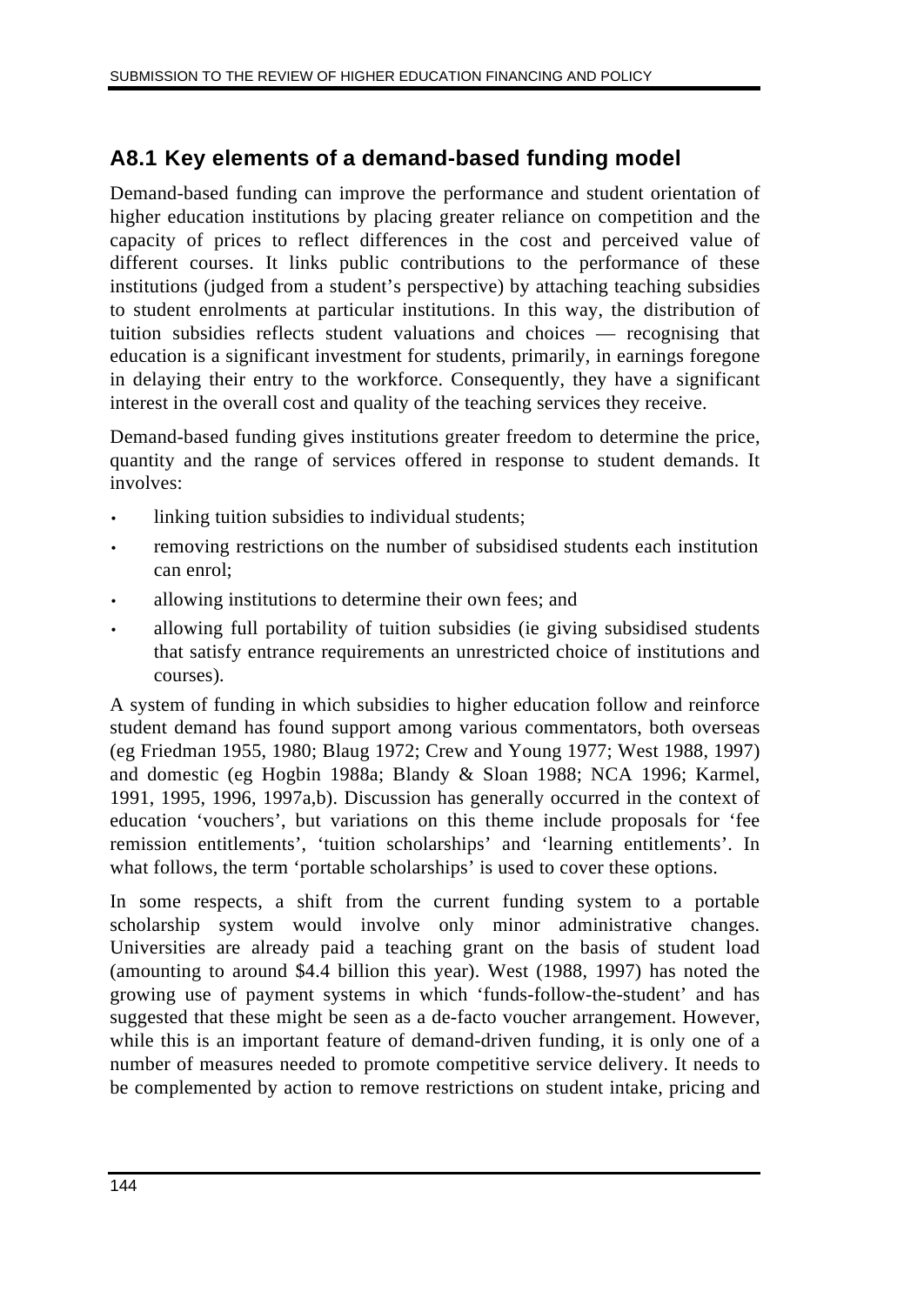the range of eligible education providers, all of which can limit competitive pressures and reduce the potential gains from linking scholarships to students.

Karmel (1997a,b) has outlined in some detail how a system of student scholarships might operate within Australia. An overview of key elements is provided in box A8.1. However, a variety of options are available for the ultimate design of a portable scholarship scheme, with differing implications for the cost, flexibility, diversity, efficiency and perceived fairness of the system. The ultimate form and impact of a portable scholarship system would depend on decisions about the following five key elements.

#### • **Number of scholarships**

- a fixed number each year?
- a proportion of the population or a target group within the population?

### • **Criteria for scholarship eligibility**

- merit-based?
- means-tested?
- available for second and further degrees?
- available to Australian residents only?

#### • **Value of scholarships**

- fixed?
- proportion of course fees?
- capped or uncapped?
- uniform duration?
- duration linked to scheduled course length?

#### • **Degree of institutional fee autonomy**

- partial regulation prescribed fee bands?
- full autonomy no fee controls?

#### • **Degree of scholarship portability**

- accredited public universities only?
- accredited public and private providers, including equivalent or all accredited TAFE courses?
- redeemable at recognised overseas universities?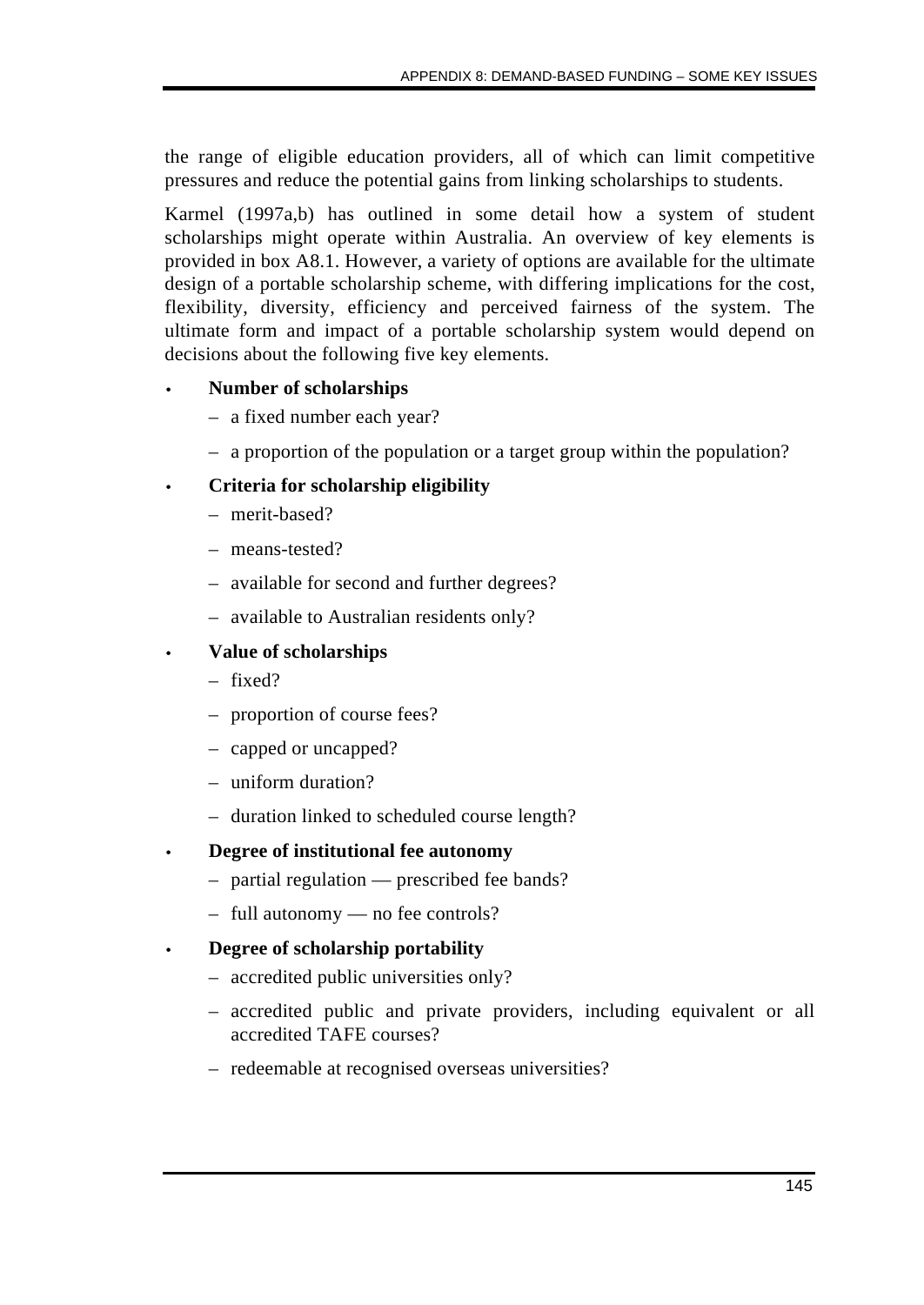#### Box A8.1: The Karmel higher education scholarship proposal

#### **Value of scholarships**

- Varies with course costs, but should be set to promote efficient resource allocation.
- On current course costs, would vary from \$5 000 per annum for less expensive courses to \$13 500 per annum for the most expensive courses.
- Average scholarship value determined to be equal to current average subsidy per full-time student equivalent.

#### **Number of scholarships**

- Could be linked to demographic changes by setting the number equivalent to a proportion of a cohort (eg 40 per cent of 18–24 year olds); or
- Could be linked to tertiary entry scores with appropriate provision for mature age entry (eg access to a scholarship would be granted to all those above the 50th percentile); or
- Could be varied at the government's discretion.

#### **Allocation of scholarships**

- Awarded on a national ranking basis in response to student applications.
- Provided to students entering the higher education system for the first time.
- Provision for entrants from secondary school and mature age or special entry with scope for a tranche provided direct to universities for special cases or to meet regional needs.
- Scholarships would be of limited tenure (say, for a maximum of 5 or 6 years), beyond which students would be required to pay in full for further study.
- Unsubsidised university students eligible for scholarship after displaying successful performance.

**Fees**

- Universities have full autonomy over fees (against which the scholarships would be offset).
- HECS deferral and repayment arrangements would continue to apply up to a specified margin beyond the value of the scholarship.

#### **Transitional arrangements**

- Current funding arrangements would apply to students enrolled prior to commencement of the scholarship program; or
- Transitional scholarships awarded for partially completed degrees.
- *Source*: Karmel 1997a,b.

## **A8.2 Potential implications of a demand-based approach**

A degree of competition already occurs within the current system. Universities compete for the best students — because they are most likely to enhance the reputation of the university, are often easier to teach, and can confer benefits on other students (Rothschild & White 1995). Many students compete for their preferred university through their performance at secondary school — yet for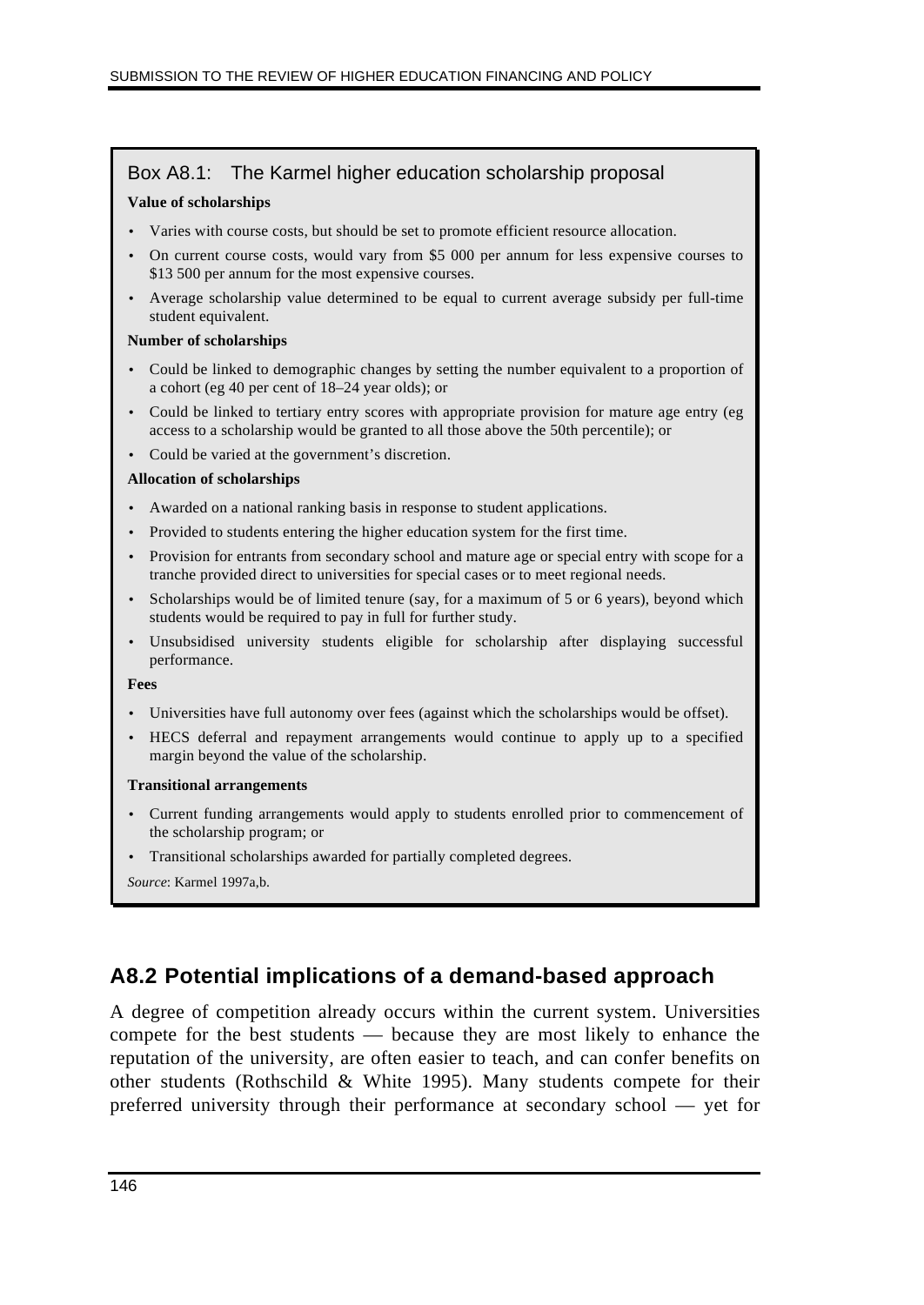those that miss out on a place at their preferred university or in their preferred course, there is currently little scope to gain entry.1

Against this background, for most students and institutions a portable scholarship system might not result in a radical departure from current enrolment and funding patterns. But, at the margin, a move to a portable scholarship system could have important effects. Students would have greater scope to influence the nature of courses offered by institutions in terms of attributes such as price, teaching methods and quality. Similarly, institutions would have greater freedom to respond to these preferences and adapt course offerings accordingly. This enhanced flexibility and responsiveness could deliver considerable benefits.

While proponents of a demand-based system highlight the potential gains such an approach might bring, others point to the potential costs, and question whether the structure and characteristics of the higher education market lend themselves to effective competition, and the realisation of net gains. These issues are examined below.

## **Expected benefits**

Demand-based approaches to funding the teaching activities of universities are directed at promoting efficiency and dynamism within the sector. Allowing prices to reflect the cost of providing particular courses and students' valuations of those courses and teaching techniques would give important signals to universities about how to allocate their resources so they provide the greatest benefit to participants.

Demand-driven teaching also increases incentives to adopt new and better methods of teaching that can enhance the educational experience of students and/or allow universities to reduce their costs.

Harrison (1993, p. 32) notes that:

 $\overline{a}$ 

The outcome would most likely be a greater variety of offerings, as each university strove to find a market for its services and to match the vast diversity in student circumstances, abilities and interests. The appropriate mix of subjects and qualities would then be determined by market demands, resulting in a more diverse and responsive system.

Proponents of demand-driven funding for higher education point to a range of potential benefits.

<sup>&</sup>lt;sup>1</sup> From 1998, students that fail to get into their preferred course/institution may be able to buy a place. However, this would mean relinquishing the tuition subsidy that most would otherwise be entitled to. This significantly constrains mobility.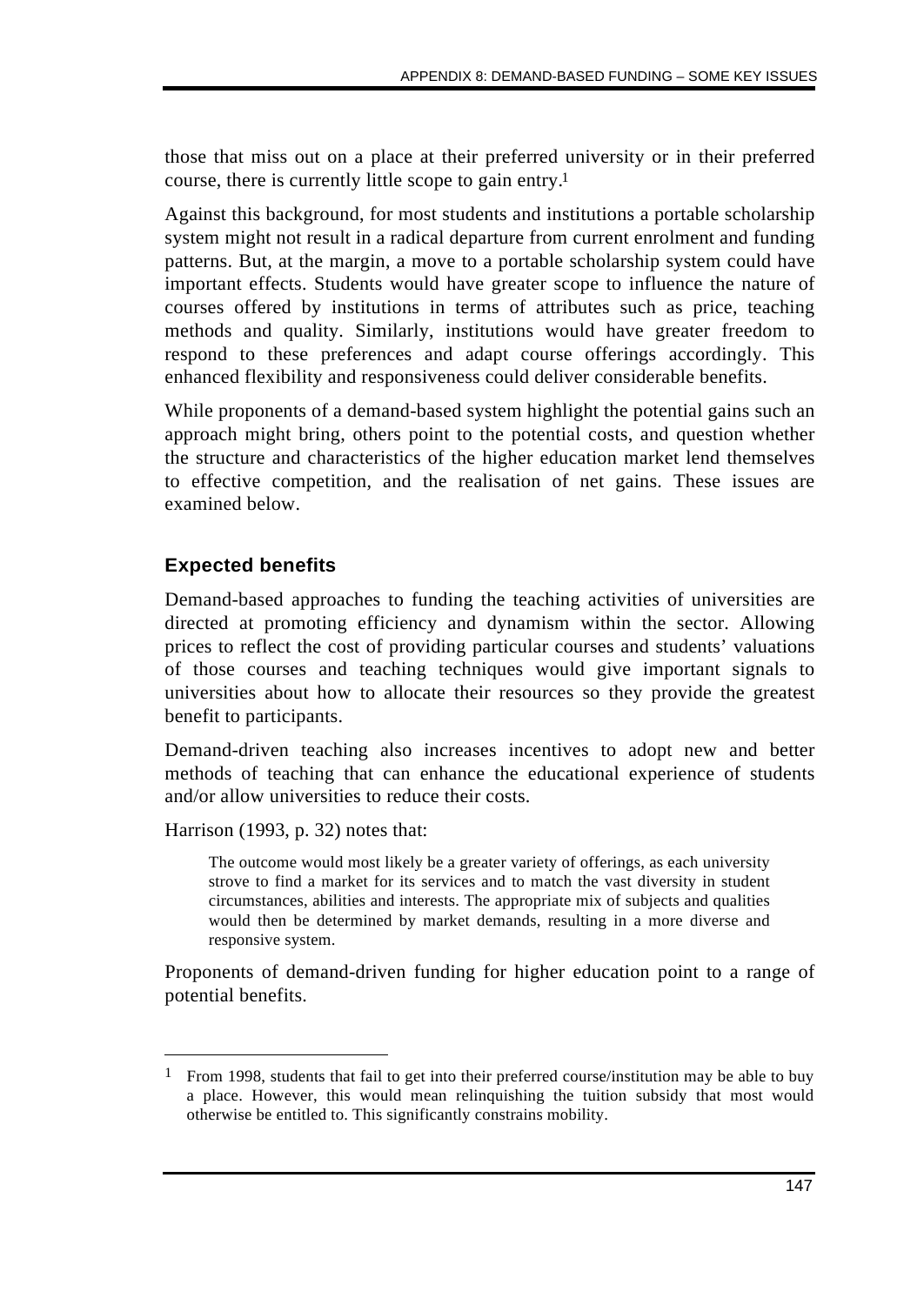#### • **Students, who bear significant costs in undertaking education, would have a more direct influence over the range and quality of course offerings**

- this could underpin more effective communication of labour market needs to training institutions, through the students themselves and through incentives for greater liaison between universities and industry aimed at identifying and anticipating employment and skill needs;
- institutions would have greater incentives to be responsive to student needs and values; and
- the need for bureaucratic (and administratively costly) approaches to funding would be reduced.
- **Public universities would face greater competitive pressures and rewards**
	- funding would flow to those courses and institutions offering the most attractive combination of price, quality, flexibility, facilities, convenience, etc;
	- there would be greater scope for institutions to offer higher quality courses in response to student demand;
	- increased scope would exist to attract and retain high quality staff;
	- incentives for institutions to specialise in courses that they can provide at lower cost or higher quality than competitors would be greater; and
	- there would be greater incentives and scope for innovation, including development of new techniques and imitation of best-practices.
- **Increased transparency**
	- cross-subsidies between courses and institutions that were not consistent with demand and cost considerations would become more transparent and would need explicit justification; and
	- government intervention in support of particular courses or institutions would be explicit.

Demand driven approaches have been emphasised as a means of promoting and rewarding excellence within the higher education system. For example, Milne (1996) highlights the difficulties of maintaining adequate career paths for talented academics in Australia under current pricing and funding constraints, and the tendency for this to lead to a 'brain drain' to the UK and North America. Concerns that academic salaries are currently too low to attract and hold high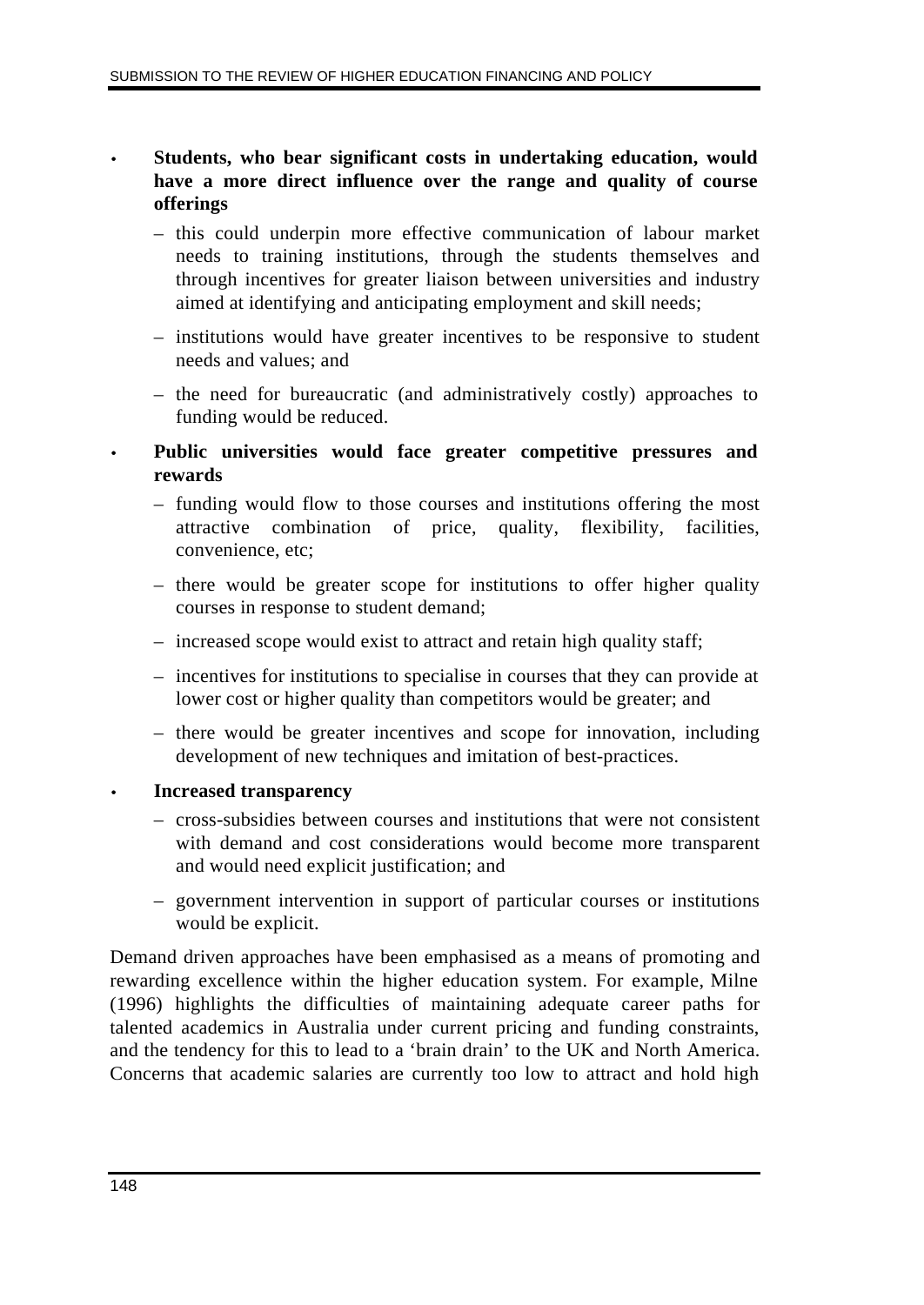quality staff, particularly within vocational disciplines, are echoed by Karmel (1997a); Coady (1996); Nicholls (1996) and others in the academic community.

Removal of fee controls would permit greater flexibility in the pricing of different types of courses and also provide institutions with greater freedom to develop effective remuneration packages for good staff, subject to students being prepared to pay a premium for entry to an institution offering better instructors and better education. Conversely, institutions offering lower quality instruction, or a less attractive education 'package', would face pressure to lower tuition fees or improve their performance.

Nevertheless, there are fears that a move to a demand-driven approach might have some undesirable effects. These are examined below.

### **Potential costs**

Potential costs or difficulties associated with increasing the market discipline faced by higher education institutions have been raised by various writers (Sale 1992; Albrecht and Ziderman 1992; Nicholls 1996; Carnoy 1997; Karmel 1997a). The key ones include:

- the possibility that students do not have sufficient information to make informed choices;
- the potential for low student demand and high-cost courses to be discontinued, even though there may be important external (society-wide) benefits associated with the courses;
- planning difficulties and uncertainties facing institutions as a result of variations in student demand;
- the possibility that teaching quality and research may suffer if institutions become more attuned to student demands;
- threats to the viability of institutions that are heavily reliant on the crosssubsidies generated under the current system; and
- the potential for abuse of market power, reflected in significant fee increases and reduced student access.

These potential problems are discussed below.

### *The possibility that students do not have sufficient information to make informed choices*

Within the existing market for higher education, educational institutions, industry groups and client based groups (eg the Graduate Careers Council of Australia) provide a variety of information services to assist students in making decisions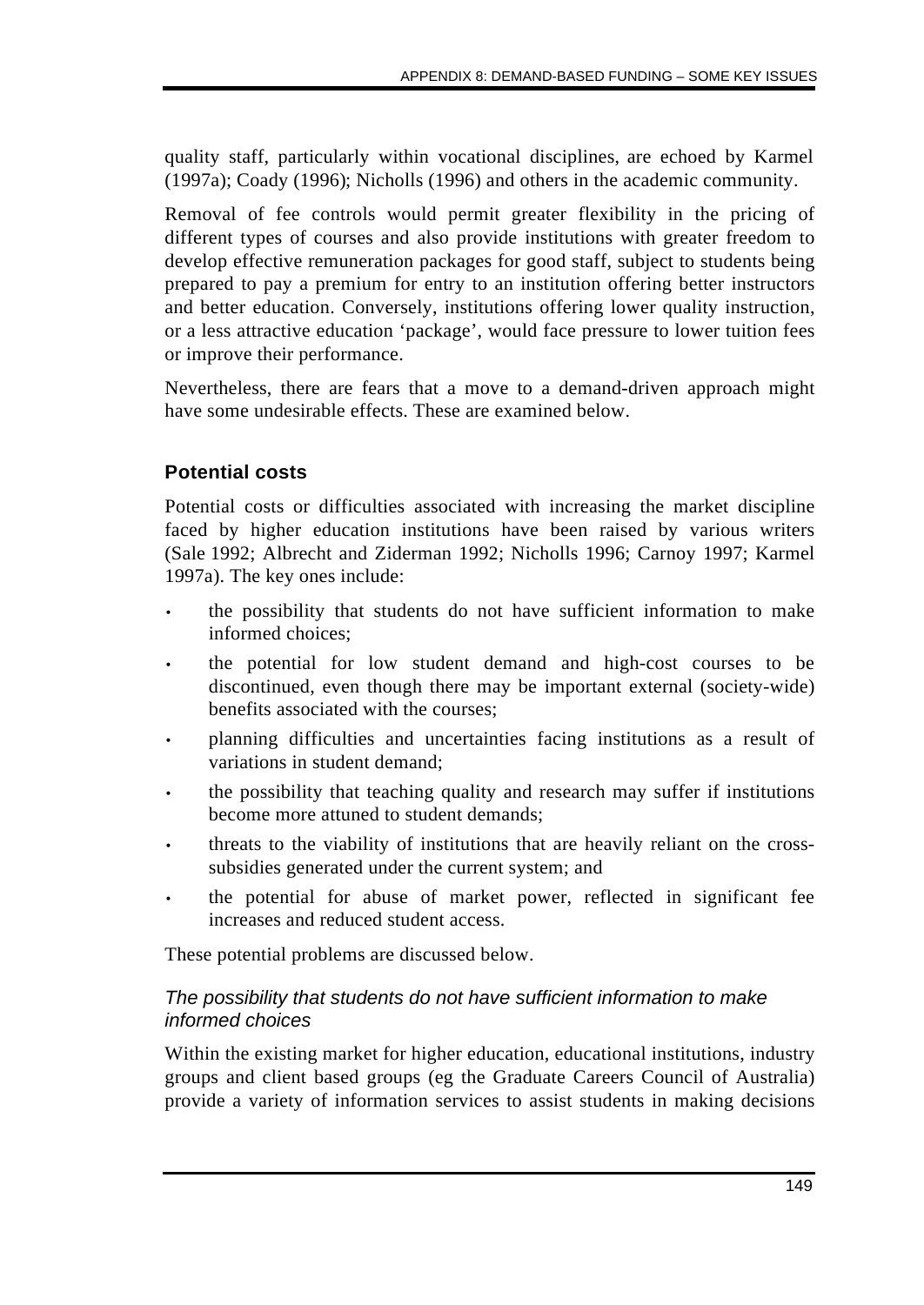about courses and institutions. Students also rely on a number of informal information sources, including parents and friends.

While the extent and quality of information about institutions varies, there is clearly a considerable body of readily accessible information on career paths, necessary qualifications, course offerings, accreditation by professional or industry groups, quality of institutions, and ancillary information on course and living costs. Within a market where opportunities for competition are being enlarged, institutions and client servicing groups will have considerable incentives to identify new information needs and seek to satisfy them. For example, institutions seeking to demonstrate 'quality' in terms of acceptance of their courses, good teaching techniques and learning outcomes would have an incentive to participate in course accreditation and quality assurance programs involving professional groups and peer assessment. Similarly, they would have an interest in demonstrating high levels of satisfaction amongst their graduates in terms of teaching techniques and learning outcomes, as well as employment.

In this context, it is not readily apparent that the existing arrangements would fail to serve the information needs of students adequately. However, if a move to student-based funding were initiated, it may be useful for government to monitor the performance of the various information agents relative to identified student needs and assess whether there was a need to improve information flows.

### *The potential for low student demand and high-cost courses to be lost*

Under a demand-based funding system, low demand and high-cost courses will undeniably experience greater pressure in attracting, or even retaining, resources. In fact, one of the advantages of such a system is that it puts pressure on universities and their administrators to examine the revenue and cost relationships for different courses and allocate resources to activities whose value to students exceeds their cost of supply.

It is important to recognise that decisions about the teaching and research activities of universities are not just demand driven, they also have regard to interdependencies between activities. To the extent that some courses are complementary to others, there will be scope for institutions to carry courses that are not in high demand and/or have relatively high costs. Some courses may, in effect, be an input to a wider program that is highly valued, making it feasible for institutions to cross-subsidise lower demand and/or high-cost units. The use of cross-subsidies to finance a wider range of courses has parallels with the strategies of commercial entities, such as the way that shopping centres find it profitable to support child care services or department stores find it profitable to provide 'marginal' services to enhance their overall attractiveness to customers.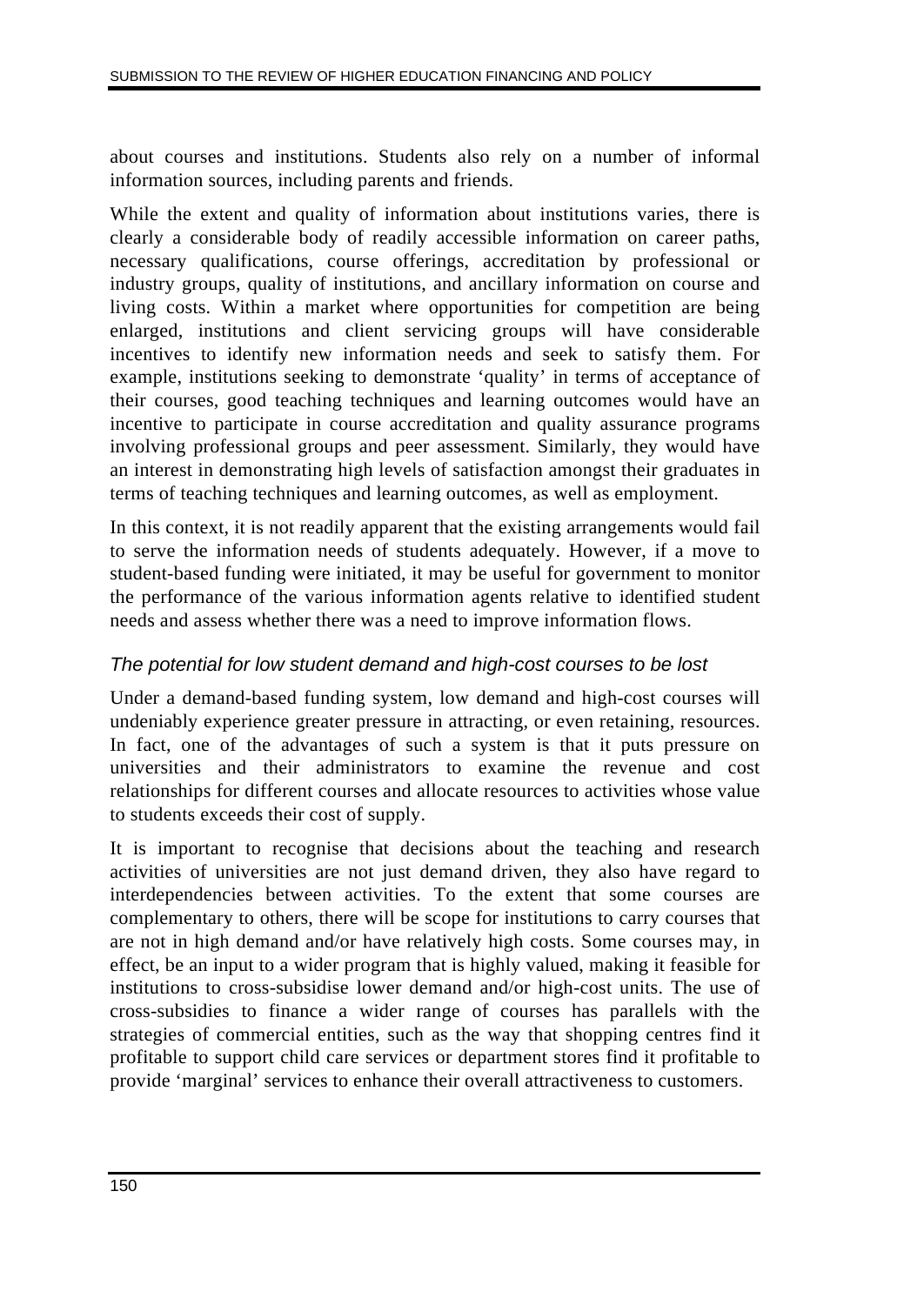Similar interdependencies are likely to exist between teaching and research activities. For example, Nerlove (1972, p. 201) suggests that '... a range of research and teaching activities are mutually supportive and more efficiently carried on (using fewer scarce resources) together than apart'. In cases where this is true, competition is unlikely to drive out courses and activities that contribute to synergies within the university environment.

There are some areas in which the private interests of students may not coincide with wider community interests — certain courses such as (say) Philosophy and English Literature may be under-valued in the marketplace, yet their existence may be seen as socially desirable. As discussed in appendix 3, if external benefits are thought to attach to particular courses there may be a case for providing explicit subsidies to the courses.

#### *Planning difficulties and uncertainties facing institutions as a result of variations in student demand*

A portable scholarship system could make the life of universities more uncertain because it would remove the 'assurance' of a minimum number of enrolments each year at a guaranteed price — although, even under the current system, some universities have not been able to fill their student load targets (DEETYA 1996c). To some extent, the increased uncertainty is the 'price' paid for increasing dynamism within the sector and introducing greater incentives to innovate and serve student needs. The Commission recognises that the teaching and research activities undertaken within universities have relatively long planning horizons and are likely to benefit from operational and financial predicability. However, these supply characteristics are shared by a wide range of activities which have to compete in the market place without 'assured' levels of demand for their goods and services. More specifically, a variety of large and research-oriented enterprises must live with considerable uncertainties about the environment in which they trade. Typically, they respond to these circumstances by engaging in market research, active marketing, competitive pricing and continuous product and process improvement. Moreover, the apparently low mobility of Australian students and relative stability of enrolment trends suggest that there are unlikely to be sizeable 'swings' in enrolments.

### *The possibility that teaching quality and research may suffer*

Albrecht and Ziderman (1992) note the potential for a student driven funding system to lead to a drop in higher education standards. They suggest that it is likely to increase pressures on institutions to pass marginal students, or give students incentives to seek out 'degree mills' where the chances of passing, or obtaining better grades, are higher.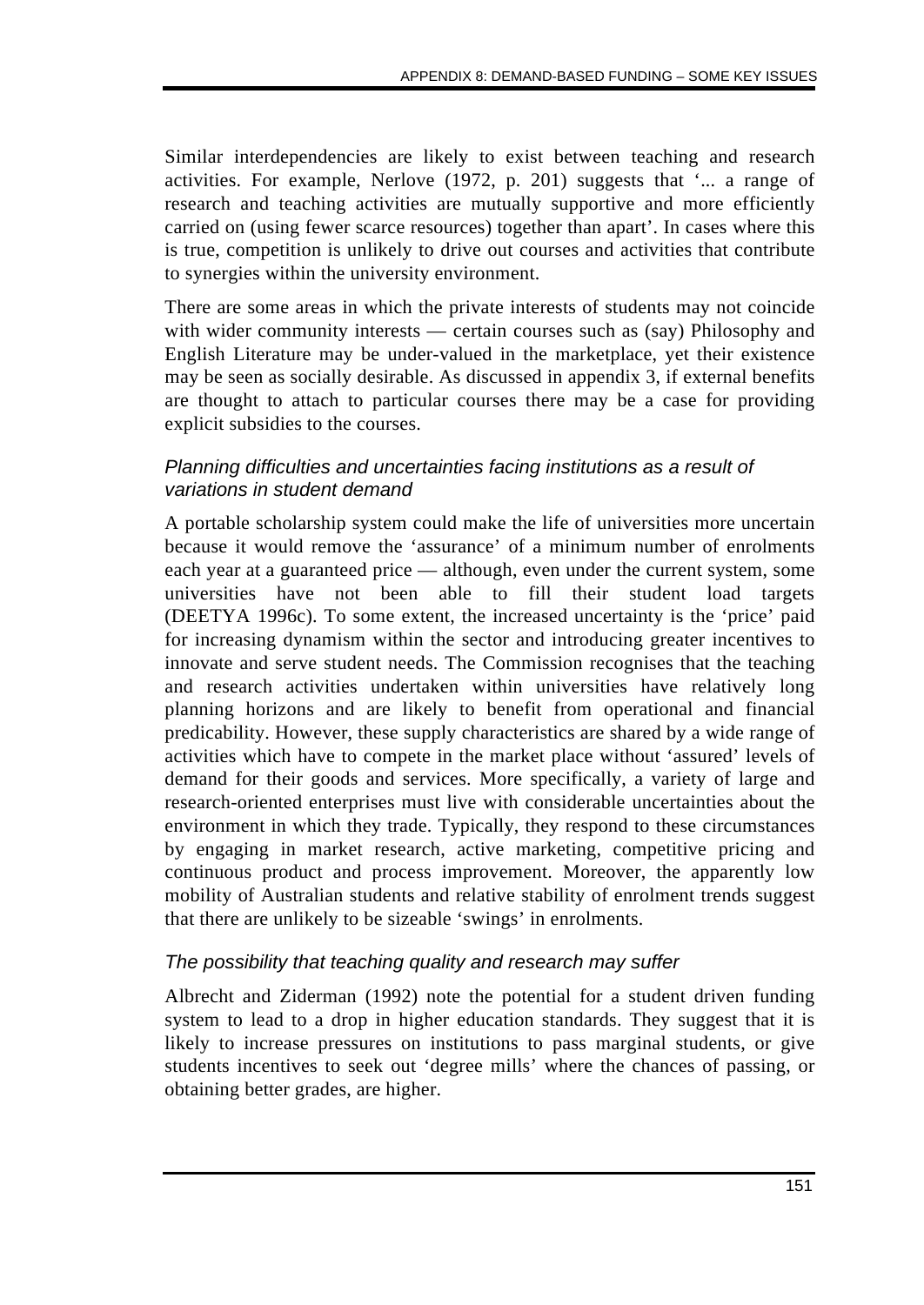To some extent, these incentives are present in the Australian system already. While a change in the status of lecturers, from 'pedagogue' towards 'purveyor of teaching services' has understandable ramifications for the power balance between university staff and students, the current arrangements can just as easily lend themselves to the perpetuation of poor teaching practices and lethargy among both students and staff as they can to the pursuit of academic excellence.

Within a more competitive environment there would, however, be strong commercial incentives for the maintenance of academic standards. Factors that tarnish an institution's reputation would make the job of attracting students more difficult and reduce income in the medium to longer term. However, this points to the need for effective mechanisms for communicating information on teaching and graduate performance and, in light of the long lead times often involved in establishing this sort of feedback, processes of external assessment and accreditation. Such mechanisms are important irrespective of whether the current arrangements, or portable scholarships, underpin university funding.

The scope for research activity to be diminished under a more student-oriented higher education system is also relevant. The teaching component of the operating grant currently paid to universities includes general funds for research activity linked to teaching and research training. Universities have full discretion in allocating these funds between their operating units, including the level of funds earmarked for general research. In its inquiry into *Research and Development* (IC 1995), the Commission recognised that some research was integral to good teaching practice and maintaining expertise within a particular field. Hence good teaching would necessarily imply a need for accompanying research activity. In this context, it would seem appropriate to include an element of general research funding within the value of each tuition scholarship. The issue of funding research is taken up in section A8.4.

Fels (1996) has observed that within the US higher education sector there is a tendency for students to be drawn toward the better research universities thereby reinforcing, rather than detracting from, quality research effort within universities. According to Fels, this is because the reputation of universities is often built on their research rather than their teaching — largely because the former is easier for outsiders to assess. Hogbin (1988b) has also noted this reinforcing effect.

### *Threats to the viability of institutions that are heavily reliant on the crosssubsidies generated under the current system*

The potential for significant reductions in student loads at some regional universities — and associated implications for the viability of the range of courses and faculties that are currently available — is sometimes raised as an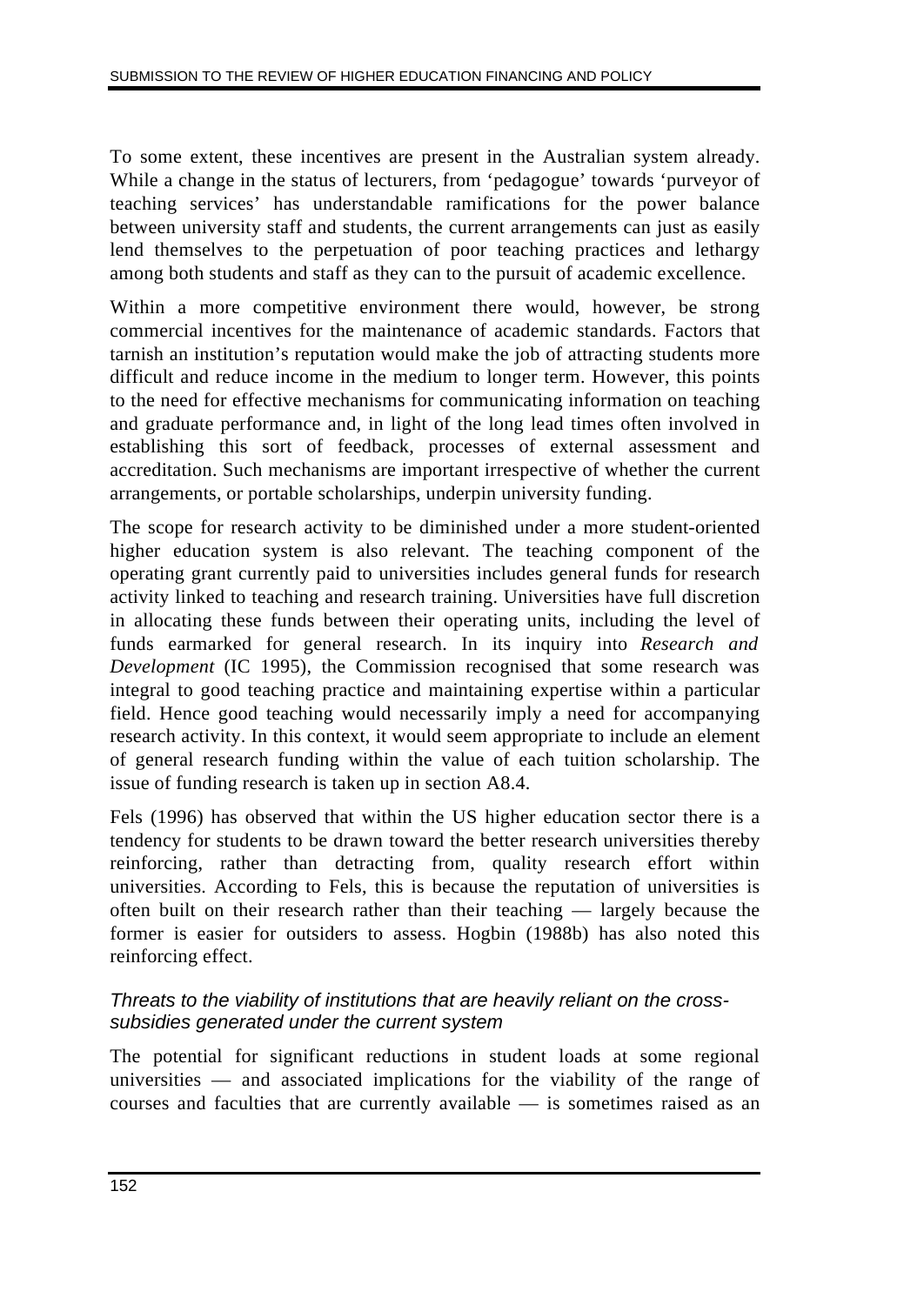argument against the introduction of portable scholarships (Sale 1992; Nicholls 1996). Given the demonstrated capacity of these institutions to develop market niches and take advantage of opportunities for distance education under the existing funding arrangements, the extent to which these activities and institutions would be put at risk is unclear. Nevertheless, there are likely to be some universities that expand their student numbers at the expense of others.

To the extent that some institutions might face problems in attracting sufficient students to retain a critical mass, there would be scope for governments to assist these institutions by direct and transparent means — if this were considered appropriate. At present, the cost of supporting high cost/low demand institutions is effectively hidden, hindering explicit assessment of the economic, social and regional benefits and costs of such policies. This is not to deny the possibility that, in some circumstances, it may be appropriate for some courses, or even whole institutions, to close.

#### *The potential for abuse of market power, reflected in significant fee increases and reduced student access*

Concerns have been expressed that a move to greater fee autonomy would enable some institutions to set 'excessive' fees for some courses and earn 'excess' profits (Marginson 1996). This could occur if some universities have market power and are able to extract a price premium from students. Perceived differences in the quality and prestige of institutions, the availability of particular courses, or the fact that significant relocation costs might be associated with bypassing a local university to attend another could all provide institutions with a degree of market power.

In practice, the market power of higher education institutions would be circumscribed by a number of features.

First, while rationing of places within universities with strong reputations can be a device for supporting tuition fees that are significantly above course costs, it is unlikely that such practices could be sustained in the long term if reputation is not backed up by actual performance. Quality commands a price premium but, if quality and reputation diverge, demand will eventually become more price sensitive. Related to this, the ability of some institutions to charge higher prices acts as an incentive to rival suppliers to compete in these relatively high price market niches. In the medium to longer term, this constrains the ability of leading universities to sustain fees at levels that are significantly above the cost of delivering particular courses.

Second, although the higher education market is regionalised, major cities normally offer several providers. As a result, the majority of students will have a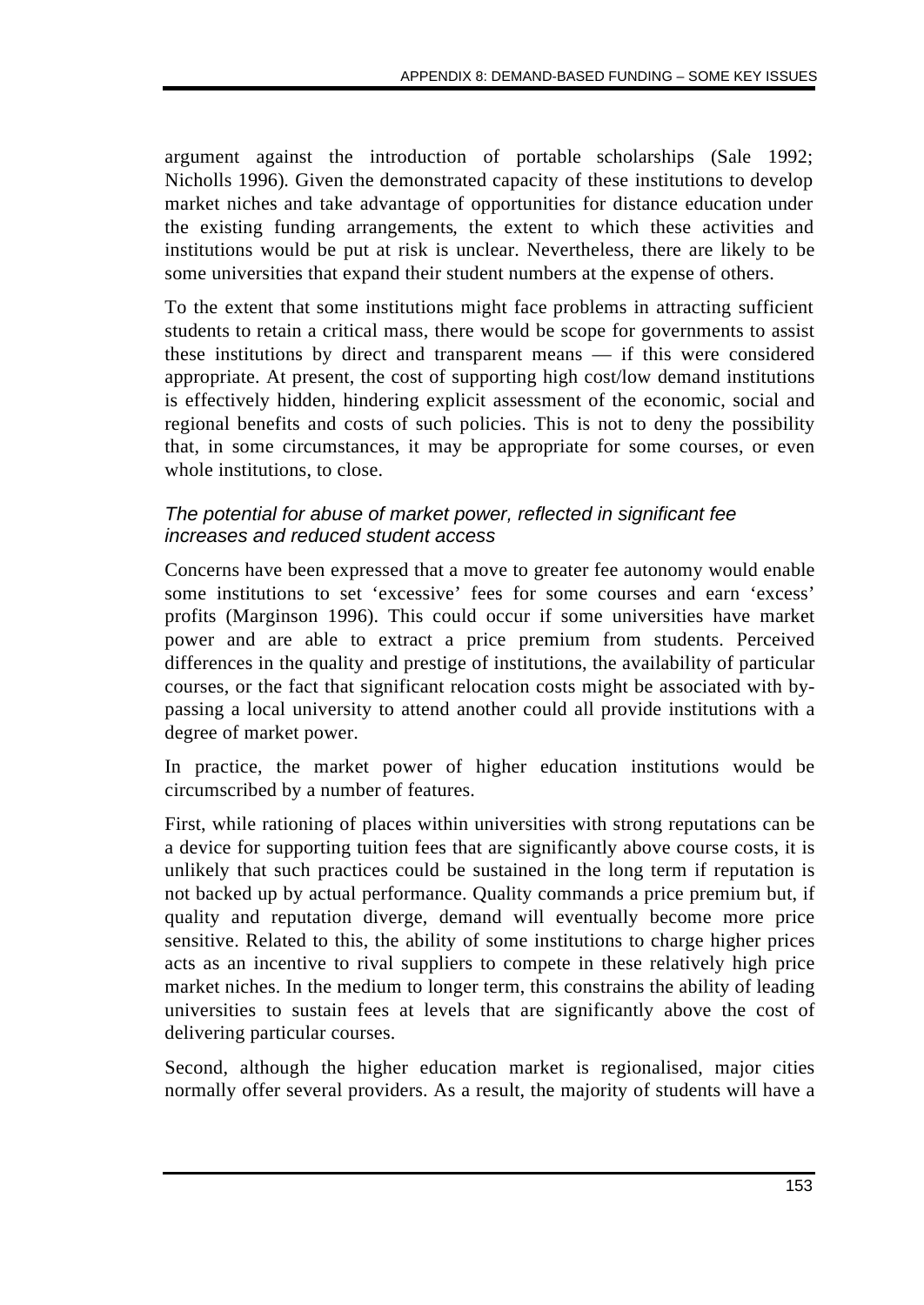range of institutions and courses available to them, and the opportunity to identify those that represent better value.

Third, the extent of competition within the higher education market is not just influenced by the existence of rival suppliers at a particular location. Advances in information and communication technology and the continuing development of distance learning options are a further source of competitive pressure. Indeed, these developments are broadening the base of competition beyond a national to an international market.

Finally, decisions by institutions to exercise market power would be influenced by provisions within the Trade Practices Act relating to market conduct and anticompetitive behaviour. These provisions, together with the risk of government sanctions in the event of serious abuses of market power, are likely to provide strong incentives for institutions to avoid the misuse of any market power they may possess.

## **A8.3 Promoting competitive outcomes in higher education**

A demand-based funding system encourages competition and efficiency by giving students greater freedom to choose between education providers. And, by freeing up fees and student places, it gives greater incentive to institutions to tailor their teaching practices and levels of quality to demands within the student population. However, the magnitude of the benefits, in terms of more costreflective pricing, more relevant course offerings and greater innovation, will depend on the degree of effective competition.

The New Zealand experience of deregulation in the tertiary education sector offers some lessons for Australia. Constraints on tuition fees were removed in 1992. At the same time, the government introduced a student loan program and reduced the per-student tuition subsidy. These changes took place against the backdrop of a sector experiencing excess demand and pressures on course quality. With fee deregulation there are now much wider differences in fee levels across courses and institutions. The average level of fees increased considerably initially, in part, as a response to the reduction in the per-student tuition subsidy and the existence of pent-up demand. The fee increases have allowed universities to improve the quality of courses, fund more places (even in the face of shrinking tuition subsidies), and student participation rates have increased. Some universities are now moving to open new campuses in direct competition with established providers. The larger private contributions of students toward their tuition costs has also led to greater demands on institutions to provide quality services and to increased scrutiny of universities' costs and pricing policies.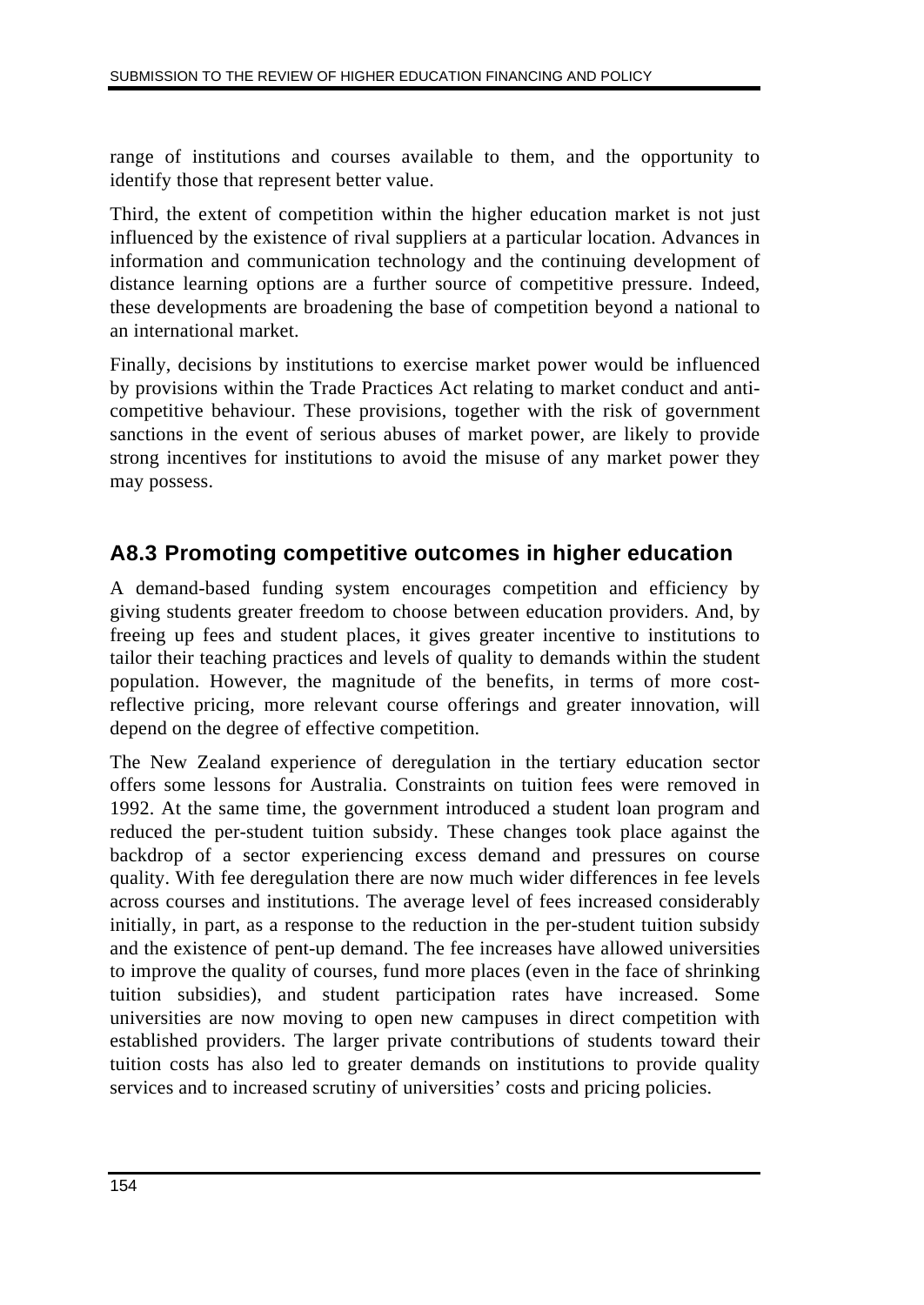Some concerns have been expressed about the extent to which some of the fee increases in New Zealand have reflected the use of market power by certain institutions. In part, this could be due to failure of policy initiatives in New Zealand to ensure that all obstacles to the development of effective competition were removed. To this end, all regulatory barriers to competition should be removed and measures introduced to ensure that public and private providers compete on equal terms (ie regulations and other government measures treat suppliers within the same market on a competitively neutral basis). These complementary policy initiatives were applied only partially in New Zealand.

Factors likely to play an important role in influencing the degree of effective competition in the higher education market include:

#### • **Student mobility**

- Competitive pressure will be increased if students have a choice of universities and courses and are able to 'shop around.'
- In general it is likely that low student mobility will be less of an impediment to competition in city-based education markets where there are usually several higher education institutions.
- Although students have tended to exhibit low levels of mobility (DEET 1993), greater use of information and communication technology and open learning systems provide growing opportunities for the university to 'travel' to the student.

### • **Barriers to market entry**

- It is important that government-based entry requirements for new higher education institutions are not overly restrictive.
- Accreditation procedures provide students with an assurance that courses are appropriate and satisfy minimum standards. University level courses are accredited by the relevant academic board, sometimes in consultation with professional bodies. Private providers can only offer a course leading to a higher education award if the course is accredited under the Tertiary Education Act and the provider is authorised to provide the course. Such courses must also be included on the relevant State/Territory Register of Accredited Courses. Similar arrangements apply for accrediting vocational education and training courses.
- While these accreditation and quality assurance arrangements promote adherence to minimum standards and help to reduce the costs to students of gaining information on service providers and courses, an appropriate balance needs to be struck between maintaining quality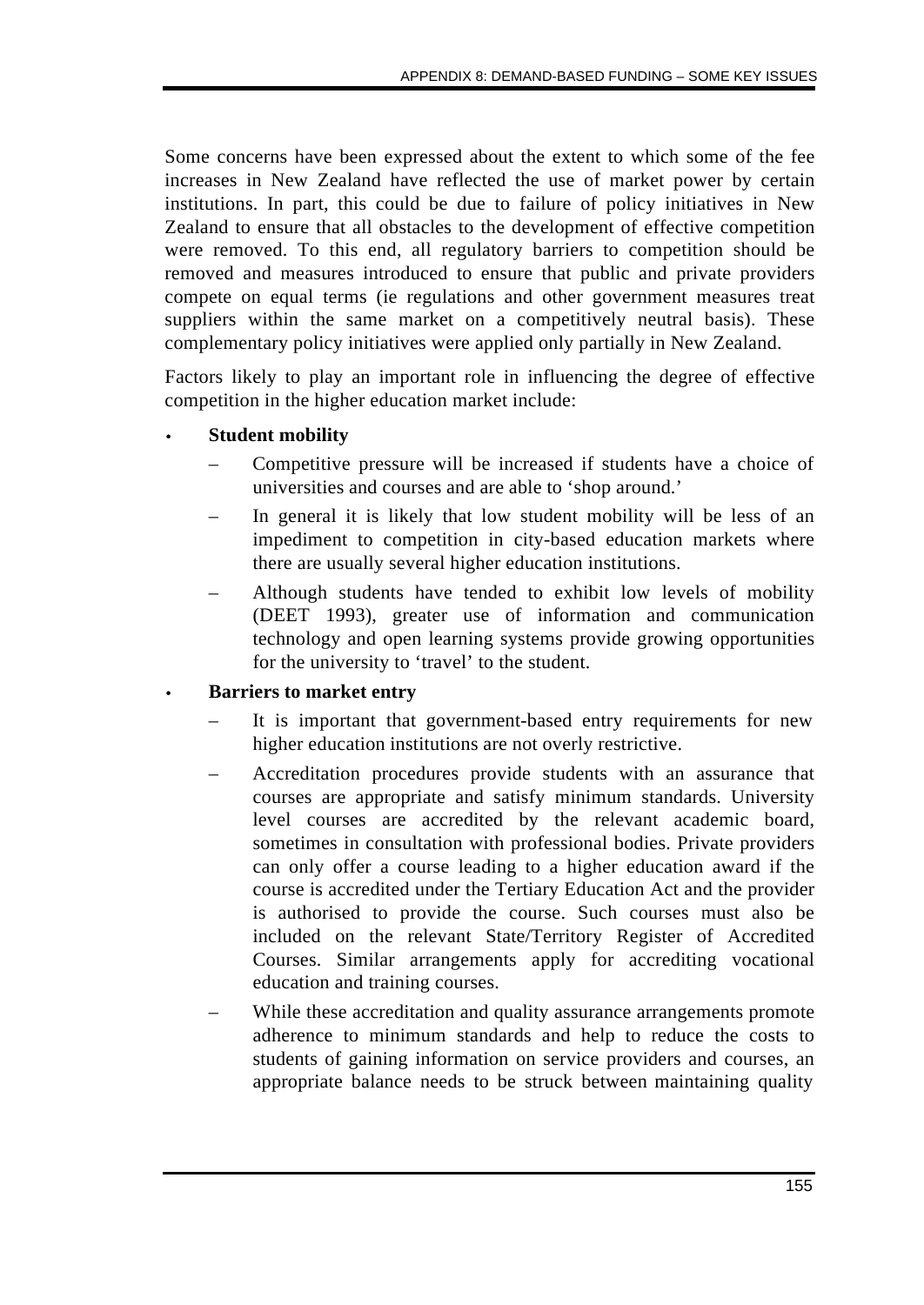standards and facilitating student access to diverse and innovative providers.

#### • **Competitive neutrality**

- As far as possible, public and private providers should compete on their merits and be subject to similar regulatory and other obligations.
- At present, lack of portability of tuition subsidies to private institutions and constraints on the ability of their students to borrow on the same terms as public university students are key areas of commercial inequality.
- Tax exemptions for public universities, establishment concessions and capital charge issues require further consideration in the context of the dominance of not-for-profit institutions in the higher education sector and the desirability of establishing a level playing field for all providers. As noted in appendix 5, inherent commercial advantages are enjoyed by public universities with city locations and, currently, neither city or regional public universities are explicitly required to provide a return on the valuable land and buildings they occupy.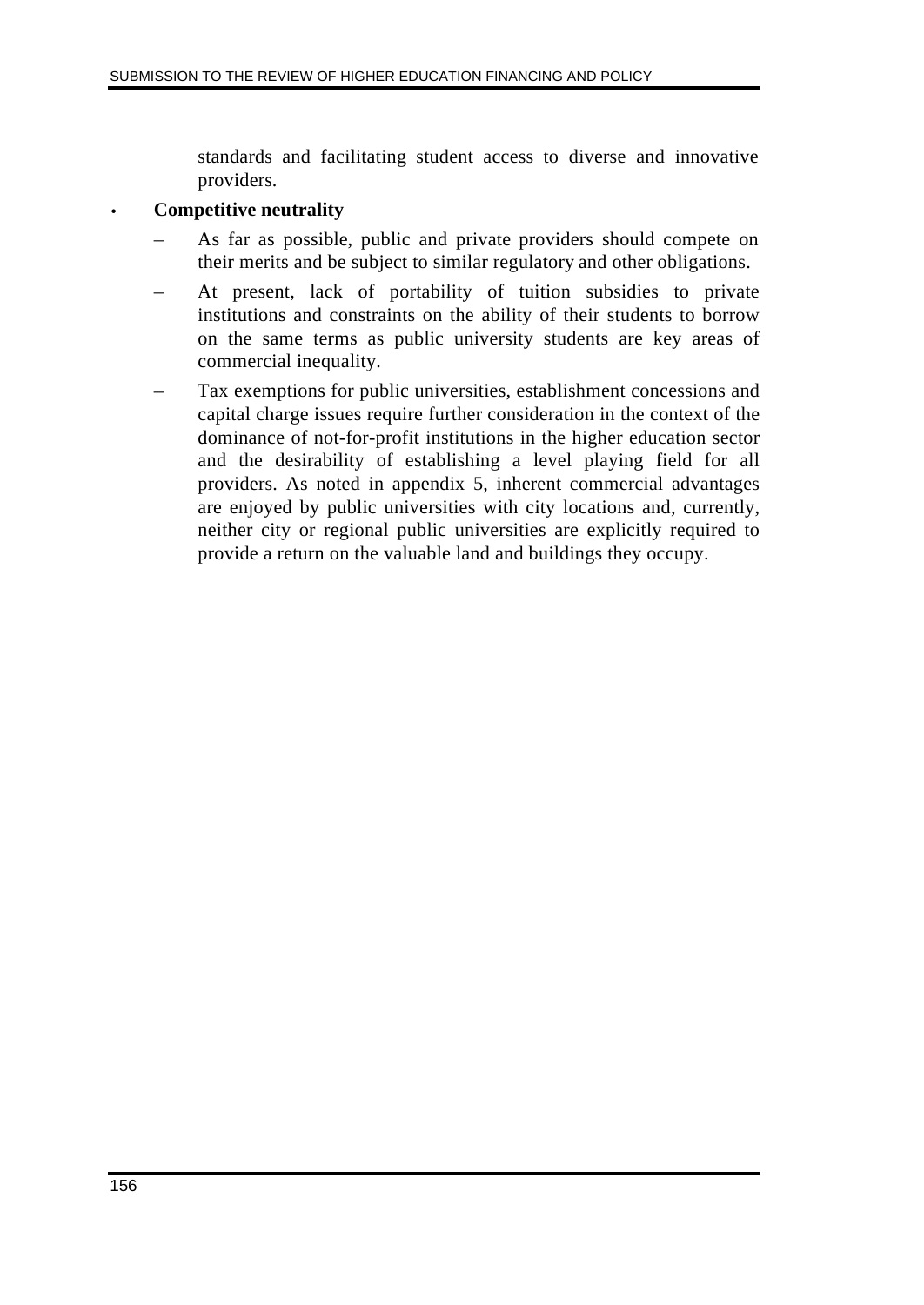#### • **Availability of information on relative performance**

- The availability of reliable and relevant information on university performance can facilitate informed student choice and signal a potential divergence between reputation and current practice.
- As indicated in appendix 3, the public good nature of this sort of information once it is provided can lead to under-supply by private providers.
- Technological developments, such as the internet, can help increase the efficiency of information dissemination, thereby allowing students to gauge teaching performance and value for money more accurately.

Technological developments can be expected to increase significantly opportunities for competition and efficiency within higher education. It is likely that they will allow students to make more informed education choices, reduce the cost of 'attending' distant universities, and provide scope for cheaper teaching methods.

The rapid growth of enrolments under the Open Learning Initiative and scope for further improvements in the quality of distance education suggest an increased potential for these facilities to offer a flexible, low cost alternative to traditional teaching methods in many subjects. A recent evaluation of the Open Learning Initiative (CSHE 1996) found that students within the program achieved results comparable with, and in some cases better than, those obtained by students studying on campus or through distance education. While the financing of Open Learning as an add-on to the existing higher education infrastructure suggests some cross-subsidisation of it by established facilities, the direct costs associated with its operation nevertheless point to its capacity to drive price competition in some areas.

Recent moves by the University of Melbourne to establish an international consortium of universities, *Universitas 21*, also highlights the increasing scope for international co-ordination and competition in the higher education sector, made possible largely through technological development. Such consortia may have a significant impact on the complexion and relative standing of Australian universities in coming years. The university's strategic plan (University of Melbourne 1997, p. 2) suggests that:

The world's leading universities of the twenty-first century will be first and foremost international institutions.

Such universities will recruit and retain academic and general staff of the highest quality from around the world, attract national and international students of exceptional ability, promote high levels of staff and student interaction with other leading universities, irrespective of location and maintain curricula that are valid and relevant internationally.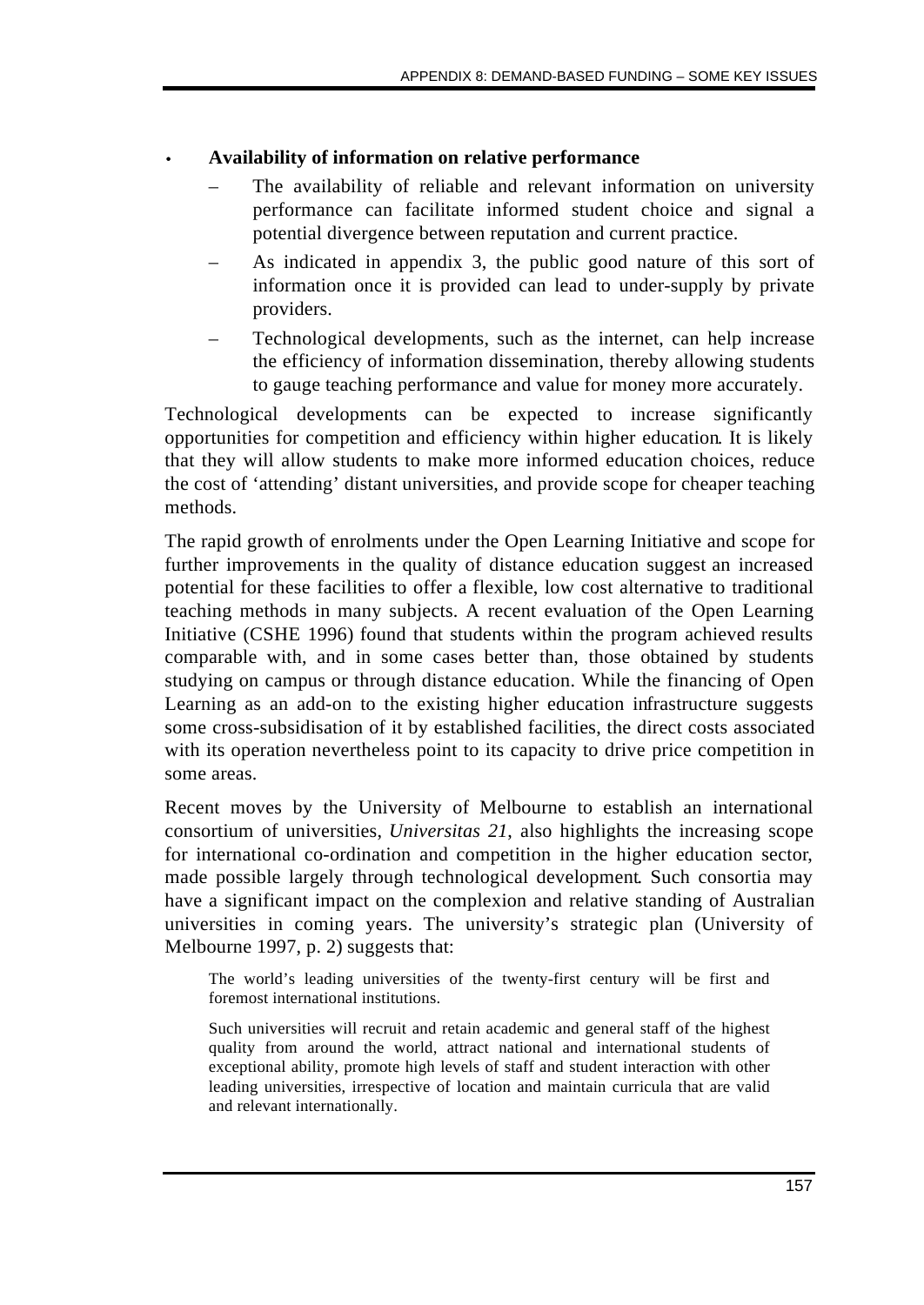Against this changing background, the design features of a portable scholarship system will have an important bearing on the degree of competition within the higher education market as well as the vocational training and education market.

Currently, students attending private institutions do not have access to the public subsidy for higher education or income-contingent loans (as provided under HECS). These represent formidable competitive disadvantages for these providers. Both private universities are fully accredited and have demonstrated a degree of innovation within the Australian system, yet pressure on public providers to emulate these innovations is muted by the substantial 'comfort zone' that the current funding arrangements provide. Allowing these and other private providers that satisfy minimum quality and probity requirements to enrol public scholarship bearing students would be a significant stimulus to competition within the higher education market.

Applying the same funding principles to TAFE equivalent courses would place public funding for equivalent study on a comparable basis. Students would have wider choices and the degree of competition between institutions would be increased. Hence, the Commission considers that the West Review should examine the merits and feasibility of extending a portable scholarship and autonomous fee regime (with provision for an income-contingent loan mechanism) to courses offered by TAFE colleges.

Other features of a portable scholarship system of relevance in this context include the number and basis for allocating scholarships, the value assigned to them and the process of implementation.

A decision about the number of portable scholarships to offer would reflect judgements about the appropriate scale of the publicly funded component of the post-secondary education sector. Clearly governments would need to determine the appropriate level of funding. Students' eligibility for a portable undergraduate scholarship could be based on their tertiary entrance scores and, in the case of mature aged entrants, their results for an admission test. Students would receive a scholarship having regard to their relative merit in national rank order. Postgraduate and merit-based equity scholarships would be allocated on much the same basis.

As previously discussed, the Commission favours an interim cost-sharing arrangement for funding higher education teaching involving a uniform proportional 50:50 split between private and public contributions for undergraduate students (appendixes 3 and 5). Accordingly, the Commission proposes that the portable scholarships would — pending more evidence on spillover benefits — cover 50 per cent of undergraduate course fees at accredited institutions, including TAFE equivalent courses. In the case of postgraduate students of exceptional ability the Commission considers that an arrangement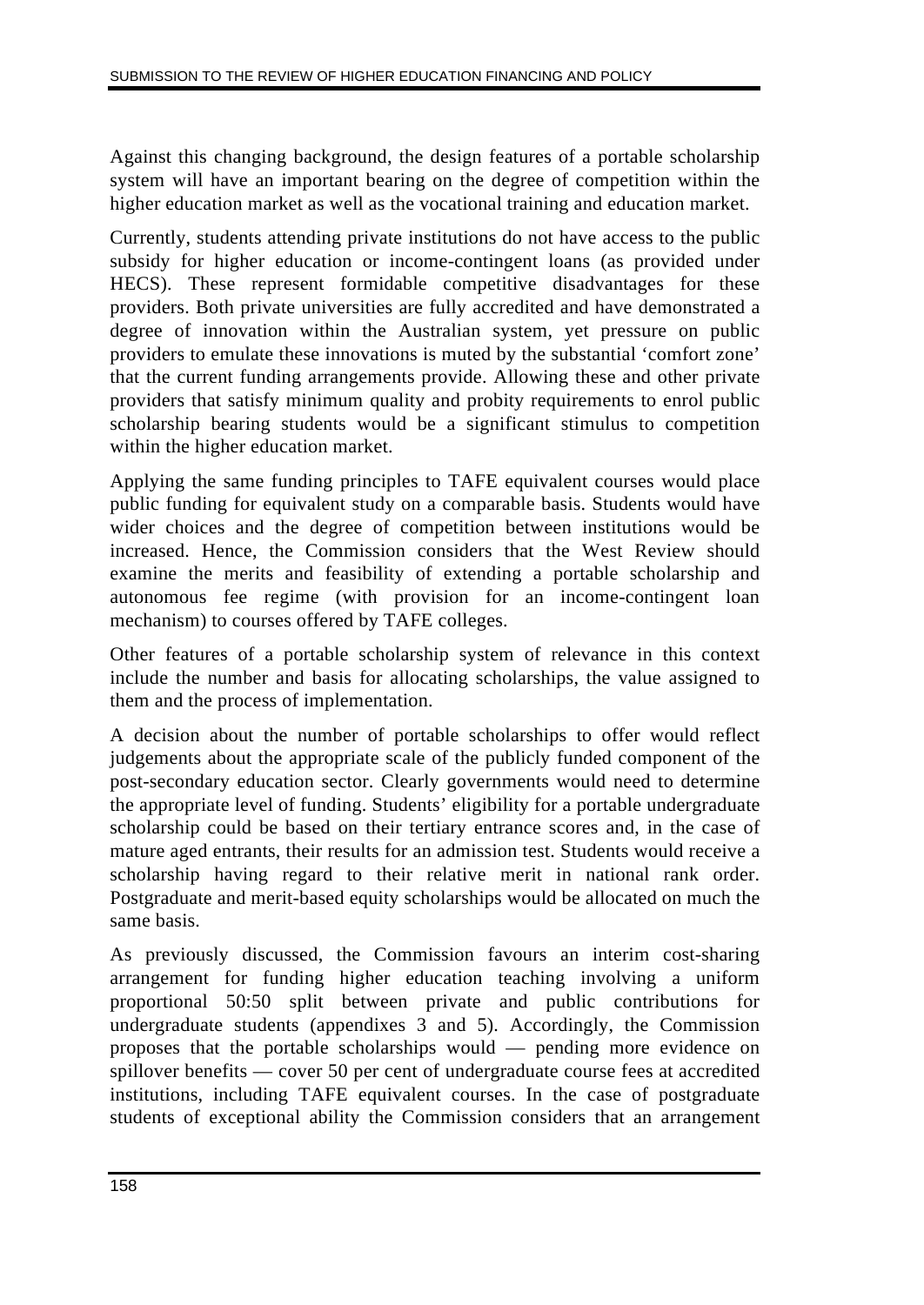similar to the Australian Postgraduate Awards Scheme would continue to be appropriate. Postgraduate students meeting the eligibility criteria would receive a portable scholarship with a full fee remission.

For the undergraduate scholarships and, with full fee autonomy, the absolute value of the public and private contributions would vary in accordance with the course and institution in which a student enrolled.

The cost sharing arrangement, together with competition between accredited institutions for students, would impose disciplines on institutions in setting course fees. However, if the government were to be concerned about its exposure to unpredictable budgetary costs it could apply a funding cap to its component of the cost-sharing arrangement. To the extent that fees increased so as to trigger such a cap, students would become liable for any 'excess'.

All students (subsidised and unsubsidised, public and private) would have the option of paying their share of the fee up-front or deferring payment. Where students opted to defer payment of their fees, they would be able to access a generally available income-contingent loan facility — similar to that available under the HECS. However, as outlined in appendix 5, it would be desirable to reform the interest charging and repayment arrangements for this loan mechanism.

The actual pattern of fees, teaching outcomes and student flows that would emerge under a portable scholarship scheme is difficult to predict. However, in view of the significant nature of the changes associated with adopting a portable scholarship/full fee autonomy approach, the Commission recognises a transition period would be necessary to address design, operational and implementation issues. The transition period would need to be carefully managed to avoid unnecessary costs and unwarranted delays. There are a number of possibilities.

A detailed planning phase could be initiated to address key design and implementation issues. A key aspect of this would involve finalising arrangements for the introduction of a full portable scholarship/autonomous fee setting regime from a specified date.

Alternatively, a formal evaluation project could be set up involving either a simulation exercise or a staged approach to implementation. The simulation exercise could involve running a portable scholarship/full fee autonomy arrangement in parallel with the existing funding mechanism, with a focus on settling design issues, identifying areas of adjustment pressure and formulating proposed responses to them.

A staged approach could involve allowing public universities greater discretion to deviate from enrolment targets (for subsidised students) and HECS-prescribed fee levels within allowable limits (say by up to 20 per cent above prescribed fee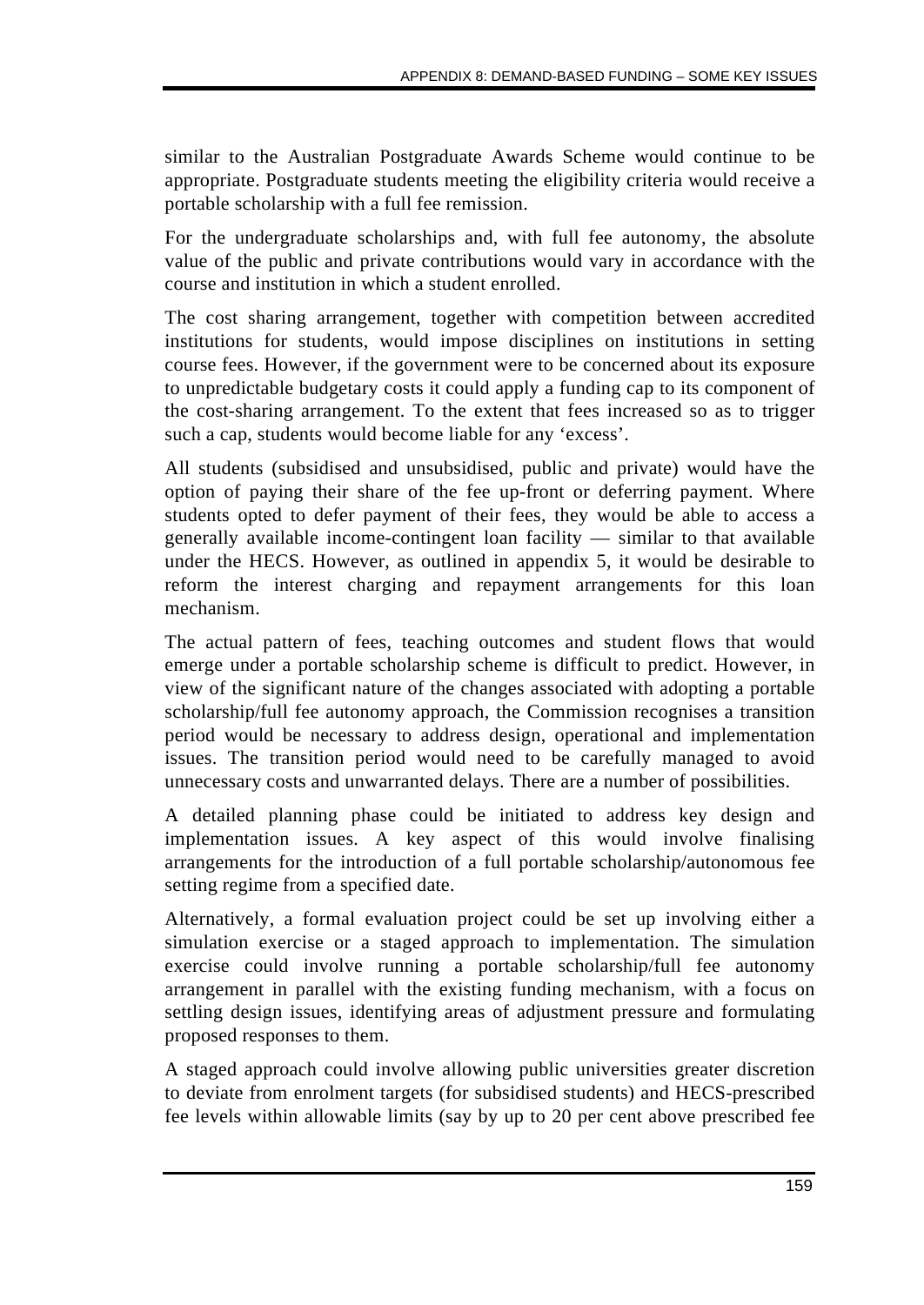and enrolment levels) in combination with the introduction of portable scholarships (and loans) redeemable at all accredited institutions. These constraints could be progressively modified or lifted so that after a period (say 2 to 3 years) implementation would be complete.

## **A8.4 Approaches to equity and research funding**

Government involvement in the higher education sector is partly driven by a desire to promote equity objectives and ensure adequate and effective funding of research activities (appendix 3). Moves to more market-oriented funding arrangements for the financing of higher education often generate fears in relation to equity and research funding issues. These issues are briefly examined below.

## **Equity issues**

The adoption of a demand-driven approach to financing higher education would not preclude the continuation of programs directed at addressing equity objectives relating to access and promoting equality of opportunity. Indeed, as the equity discussion in appendix 3 demonstrates, there is a need for a range of general and specific measures to address equity objectives.

Hence, there would remain scope to continue initiatives like an incomecontingent loan mechanism for students who opt to defer fee payments, as well as specific equity initiatives such as the merit-based equity scholarship scheme to provide certain students with full or partial exemptions from course fees. Similarly, there would be scope to continue other specific programs which target access related barriers for particular student groups — such as AUSTUDY and the higher education equity program.

Incorporating equity-related programs into a demand-based funding approach would also help to overcome legitimate concerns, commonly associated with portable scholarship schemes, that greater fee autonomy and student discretion to attend those institutions that best match their educational aspirations and budgets can lead to social stratification within the system (Carnoy 1997).

The essence of a portable scholarship system is to reduce restrictions on both students and institutions and increase the range of choices available to all students. This outcome would complement equity initiatives.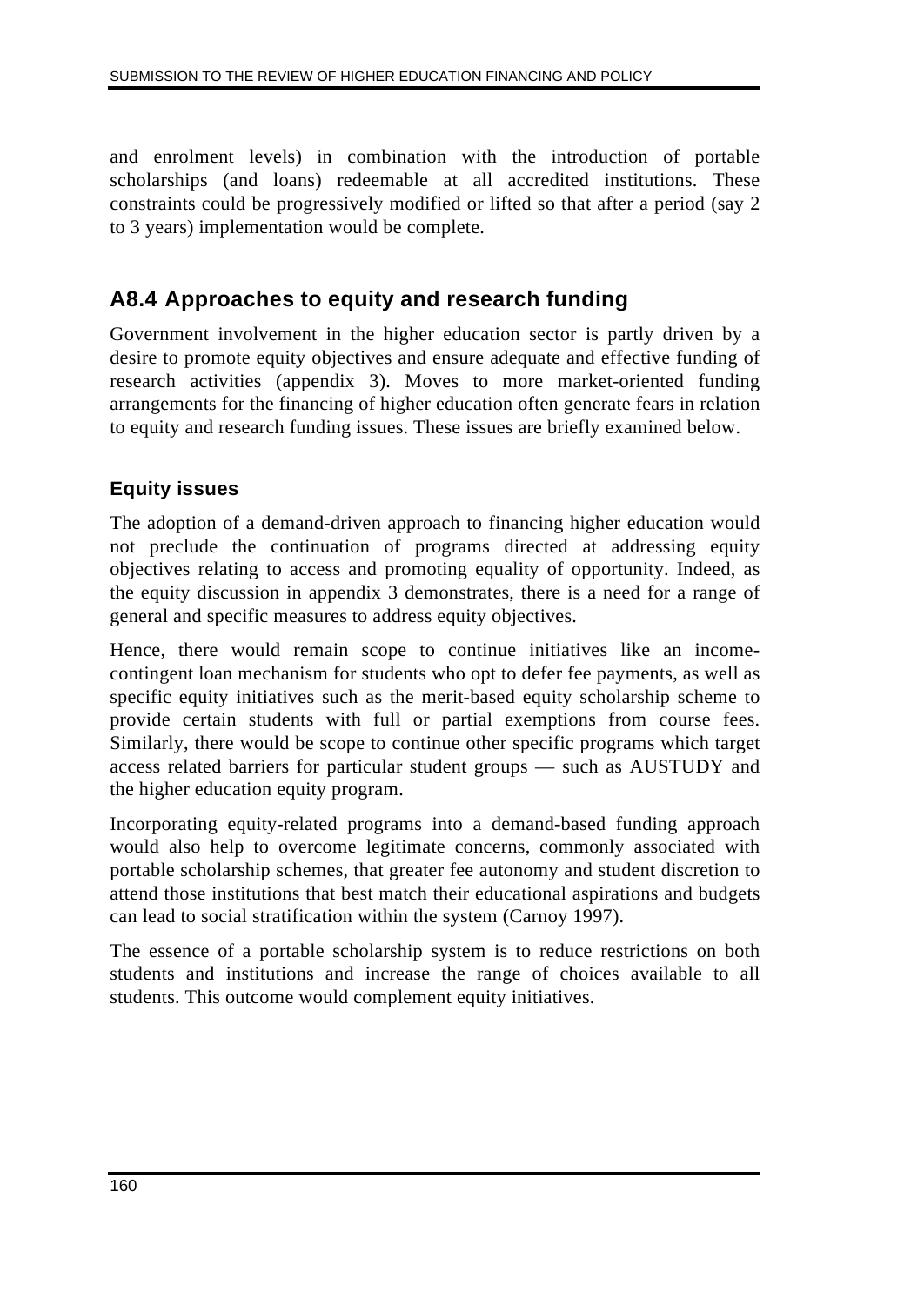## **Research funding**

Research within universities is a key issue in its own right. It has been extensively reviewed by the Commission in its inquiry into *Research and Development* (IC 1995).

Research activities within universities can be broadly broken into two components. The first is research (and associated training) necessary to complement and inform teaching within a university environment. The second is leading-edge research directed towards adding to the stock of knowledge. In practice, there is considerable overlap between these components.

Currently, the teaching component of the block operating grant includes notional funding for the first form of research mentioned above. Because teaching and research activities are intertwined, and often complementary, it is not possible to be definitive about the appropriate split between teaching and research funding within this component of the block operating grant. Indeed, under existing arrangements, institutions are given full discretion in determining the allocation of these funds between teaching and research in support of teaching.

In the Commission's view, this is appropriate as it provides institutions with flexibility in allocating funds to different disciplines. The costs of undertaking research in support of teaching vary across discipline areas. For example, larger student numbers usually require more teachers with an associated increase in supporting research requirements. Research that requires laboratories is usually more expensive than 'desk type' research and requires more resources. Similarly, courses with a larger research component will benefit from being taught by those researchers at the cutting-edge and will, in general, require more research resources. Overall, institutions are in the best position to assess the needs of their students, as well as the capabilities and skills of their staff. Reflecting these considerations, the Commission considers that the public subsidy corresponding to the value of the portable scholarship under a demand-based funding approach should cover the teaching and research training elements of the existing teaching component of the block operating grant.

The second component of research is more variable in nature across institutions and is not well suited to funding based on student numbers and types of teaching. Consequently, it has different funding arrangements and is currently primarily funded by grants from the research quantum and research infrastructure programs, selective funding of projects under the control of the Australian Research Council and through other mechanisms such as the National Health and Medical Research Council and the Cooperative Research Centres program. Postgraduate awards for research represent a separate stream of research funding. In the Commission's view, it would be appropriate to broadly retain these arrangements although, as outlined in its *Research and Development* report (IC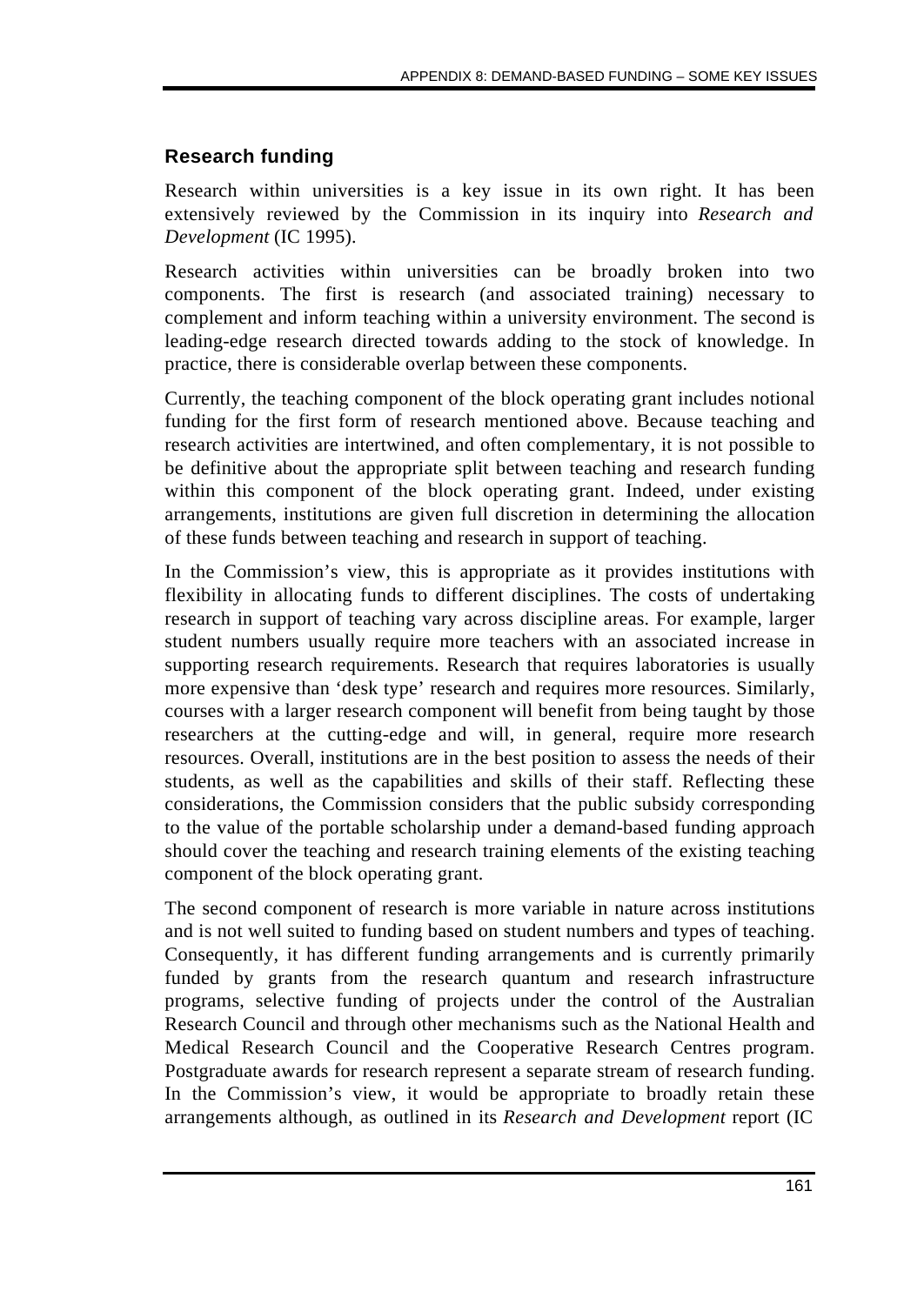1995), it considers the Australian Research Council is best placed to assume ongoing responsibility for the research quantum, including the disbursement of quantum grants and decisions relating to the performance of universities relative to the funding criteria.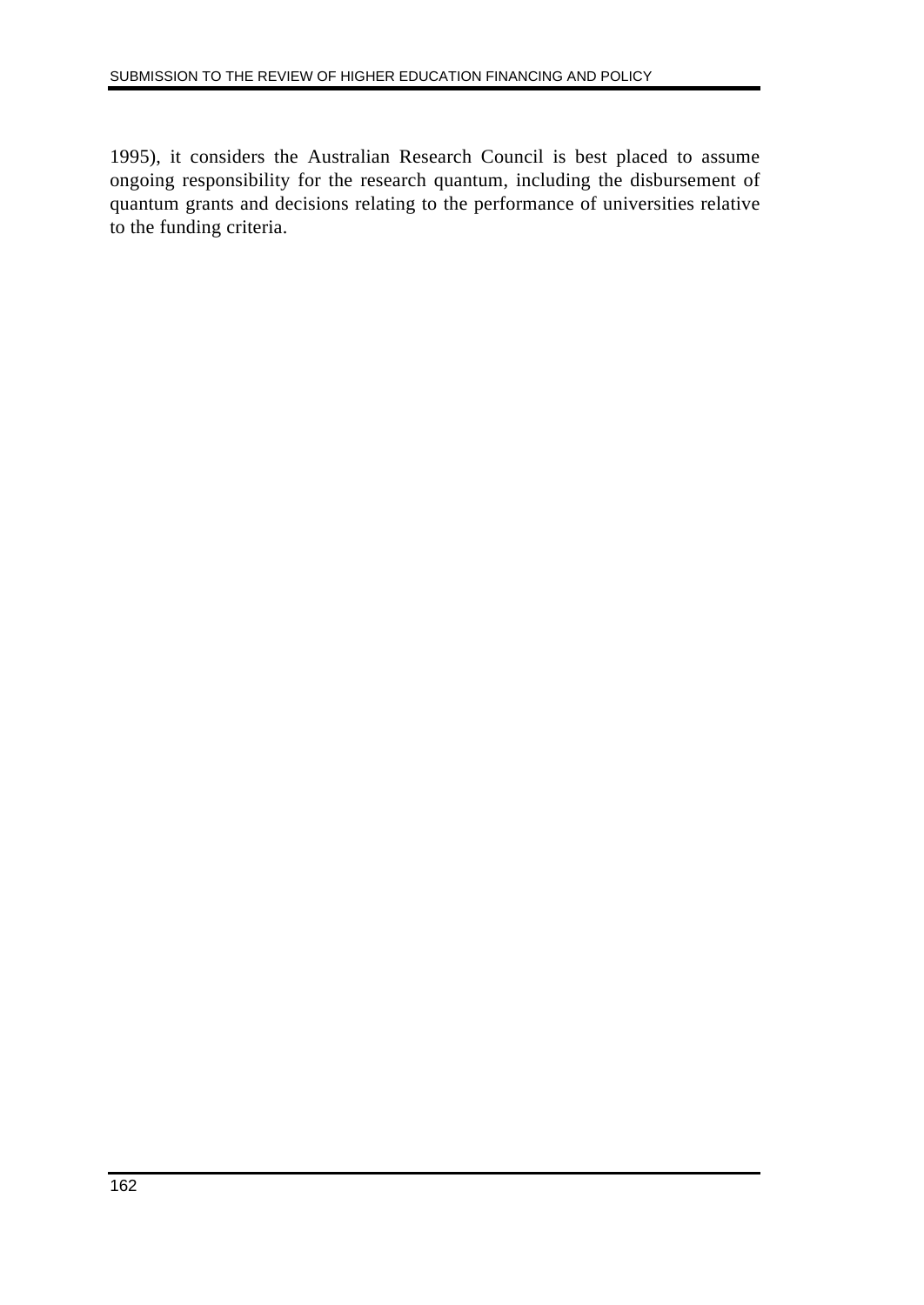# **REFERENCES**

- ABS (Australian Bureau of Statistics) 1991, *Expenditure on Education, Australia, 1989–90*, Cat. no. 5510.0, AGPS, Canberra.
- —— 1992, *Education and Training in Australia*, Cat. no. 4224.0, AGPS, Canberra.
- —— 1994, *Training and Education Experience, Australia*, Cat. no. 6278.0, AGPS, Canberra.
- —— 1996a, *Education and Training in Australia*, Cat. no. 4224.0, AGPS, Canberra
- —— 1996b, *Expenditure on Education, Australia, 1994–95*, Cat. no. 5510.0, AGPS, Canberra.
- —— 1996c, *Australian National Accounts: National Income, Expenditure and Product*, Cat. no. 5204.0, AGPS, Canberra.
- —— 1996d, *1993–94 Household Expenditure Survey, Australia: The Effects of Government Benefits and Taxes on Household Income*, Cat. no. 6537.0, AGPS, Canberra.
- —— 1997, *Research and Experimental Development: Higher Education Organisations; Australia*, Cat. no. 8111.0, AGPS, Canberra.
- ACER (Australian Council for Educational Research) 1993, *Higher Education: Participation and Access in the 1980s*, ACER, Melbourne, as cited in Clare and Johnston 1993, *Education and Training in the 1990s*, Economic Planning Advisory Council, Background Paper No. 31, AGPS, Canberra.
- ACVETS (Australian Committee on Vocational Education and Training Statistics) 1996, *Selected Vocational Education and Training Statistics 1995*, National Centre for Vocational Education Research, Adelaide.
- Albrecht, D. and Ziderman, A. 1992*, Funding Mechanisms for Higher Education: Financing for Stability, Efficiency and Responsiveness*, World Bank Discussion Paper 153, World Bank, Washington.
- Alchian, A. 1968, 'The economic and social impact of free tuition', reprinted in Alchian, A. 1977, *Economic Forces at Work*, Liberty Press, Indianapolis, pp. 203– 26.
- APESMA (Association of Professional Engineers, Scientists and Managers, Australia ) 1997, mimeo (internet).
- Ashworth, K. H. 1994, 'Performance-based funding in higher education: the Texas case study', *Change*, November/December, USA.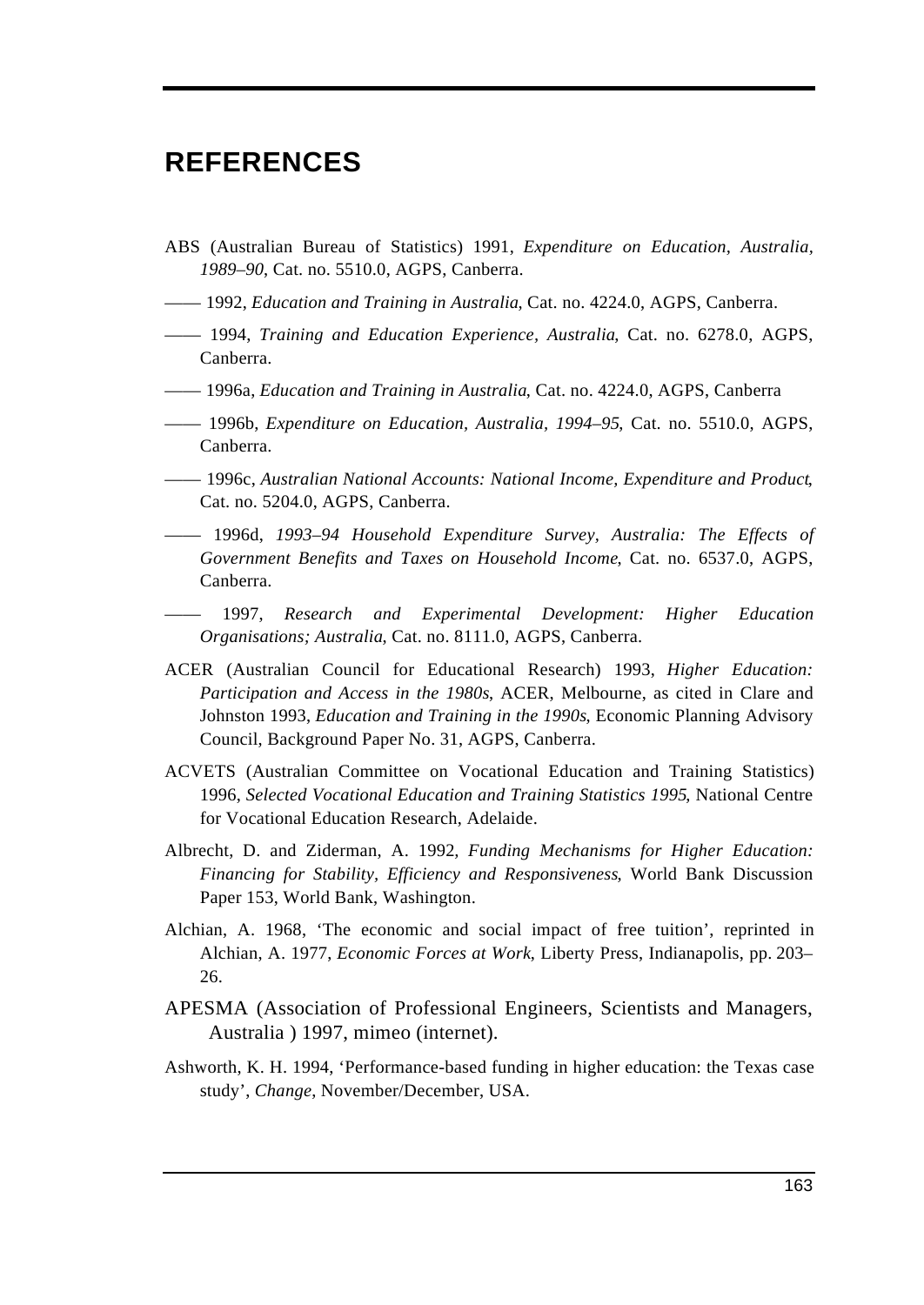- ATO (Australian Taxation Office) and DEETYA (Department of Employment, Education, Training and Youth Affairs) 1996, *HECS Your Questions Answered 1997*, AGPS, Canberra.
- Australian Universities Commission 1976, *Report for the 1977–79 Triennium*, AGPS, Canberra.
- AVCC (Australian Vice-Chancellors' Committee) 1988, *Report of the AVCC/ACDP Working Party on Performance Indicators*, Canberra.
- —— 1996, *Survey of Applicants for Undergraduate Higher Education Courses 1996*, mimeo (internet).
- —— 1997, 'Shaping Australia's future: investing in higher education', *Submission to the Review of Higher Education Financing and Policy*, mimeo (internet).
- Barr, N. 1993, 'Alternative funding resources for higher education', *The Economic Journal*, no. 103 (May), pp. 718–728.
- Becker, G. 1964, *Human capital,* National Bureau of Economic Research, New York.
- —— 1975, *Human Capital: a Theoretical and Empirical Analysis, with Special Reference to Education,* 2nd ed., University Chicago Press, USA.
- Benhabib, J. and Jovanovic, B. 1991, 'Externalities and growth accounting', *American Economic Review*, vol. 81, no. 1, March, pp. 82–113.
- BIE (Bureau of Industry Economics) 1992, *Recent Developments in the Theory of Economic Growth: Policy Implications*, Occasional Paper 11, AGPS, Canberra.
- Blandy, R. 1992, 'Lawyers' incomes in Australia', Paper presented at the *Conference of Economists*, Melbourne, July.
- —— and Sloan, J. 1988, 'In search of excellence and efficiency in Australian higher education', in Hogbin (ed), *Withering Heights: The State of Higher Education in Australia*, Allen & Unwin, Sydney.
- Blaug, M. 1972, *An Introduction to the Economics of Education*, Penguin Books, Middlesex.
- —— 1987, *The Economics of Education and the Education of an Economist*, Edward Elgar Publishing, Aldershot.
- Bond University 1996, mimeo (internet).
- Bourke, P. 1986, *Quality Measures in Universities*, Commonwealth Tertiary Education Commission, Canberra.
- Brennan, H.G. 1971, 'Fee abolition: an appraisal', *The Australian University*, vol. 9, no. 2, July, pp. 81–149.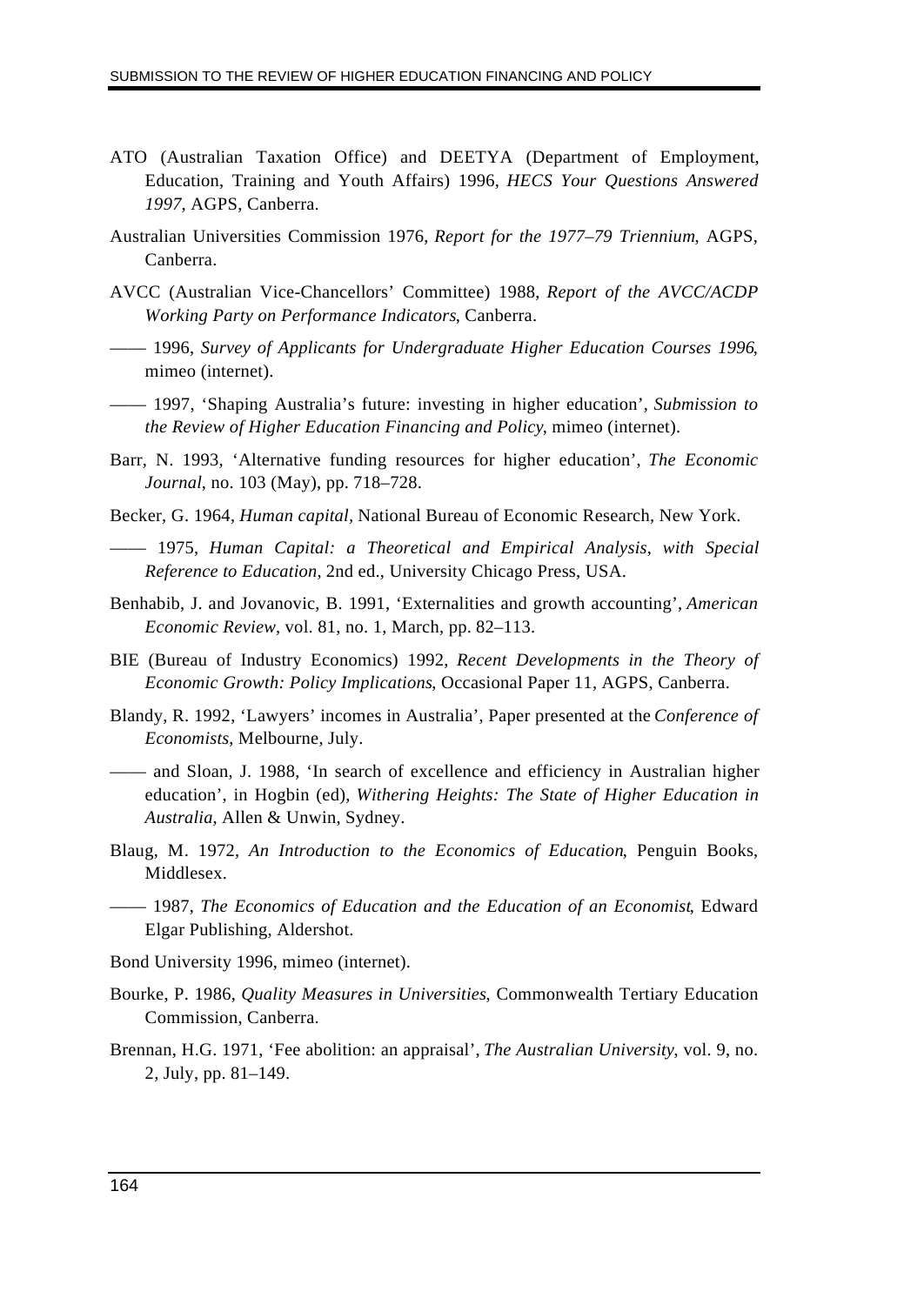- —— 1988, 'Tertiary education fees yet again', in Hogbin, G.R (ed), *Withering Heights — the State of Higher Education in Australia*, Allan & Unwin, Sydney, pp. 186–209.
- Carnoy, M. 1997, 'Is privatization through education vouchers really the answer? a comment on West', *The World Bank Research Observer*, vol. 12, no. 1, February, pp. 105–16.
- Casey Institute of Technical and Further Education 1997, mimeo (internet).
- Cave, M., Dodsworth, R., and Thompson, D. 1992, 'Regulatory reform in higher education in the UK: incentives for efficiency and product quality', *Oxford Review of Economic Policy*, vol. 8, no. 2, pp. 79–101.
- Chapman, B. 1988, *An Economic Analysis of the Higher Education Contribution Scheme of the Wran Report*, Discussion Paper No. 196, Centre for Economic Policy Research, Australian National University, Canberra.
- —— 1996a, *Conceptual Issues and the Australian Experience with Income Contingent Charges for Higher Education*, Discussion Paper No. 350, Centre for Economic Policy Research, Australian National University, Canberra.
- —— 1996b, 'The rationale for the higher education contribution scheme', *Australian Universities Review*, vol. 1, pp. 43–50.
- —— and Chia, T. 1989, *Financing Higher Education: Private Rates of Return and Externalities in the Context of the Tertiary Tax*, Discussion Paper No. 213, Centre for Economic Policy Research and Department of Economics, Australian National University, Canberra.
- —— and Pope, D. 1992*, Government, Human Capital Formation and Higher Education*, Discussion Paper No. 271, Centre for Economic Policy Research, Australian National University, Canberra.
- —— and Salvage, T. 1997, *The* C*onsequences of Recent Changes in Financing for Australian Higher Education*, Centre for Economic Policy Research, Australian National University, Canberra.
- Chia, T. 1990, *Returns to Higher Education,* PhD thesis, Australian National University.
- CIT (Canberra Institute of Technology) 1997, *Course handbook*, CIT, Canberra.
- Clare, R. and Johnston, K. 1993, *Education and Training in the 1990s*, Economic Planning Advisory Council Background Paper No. 31, AGPS, Canberra.
- Coady, T. 1996, 'The very idea of a university', *Australian Quarterly*, vol. 68, no. 4, pp. 49–62.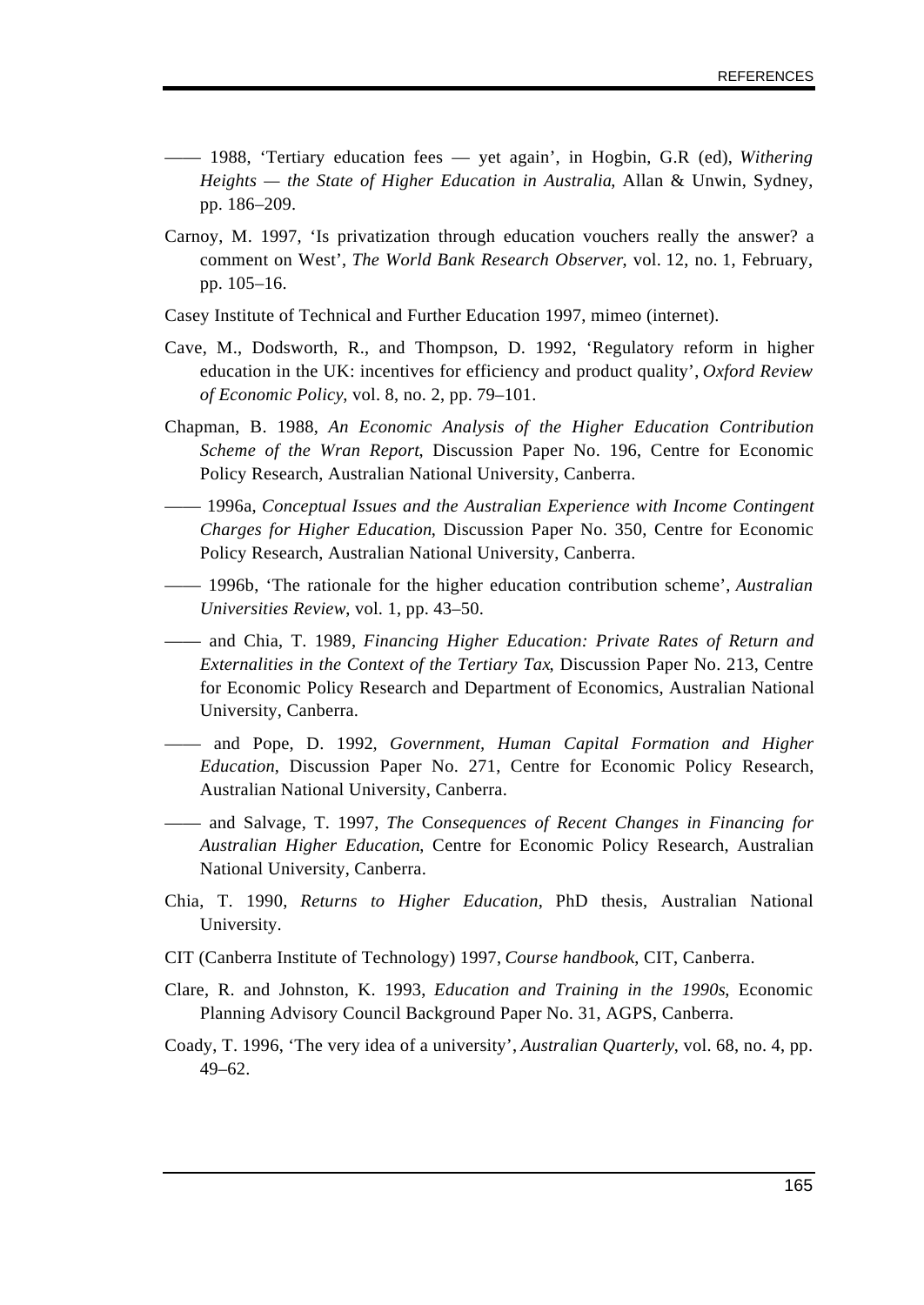- Cohn, E. and Geske, T.G. 1990, *The Economics of Education*, 3rd ed, Pergamon Press, Oxford.
- Committee of Inquiry into Education and Training 1979, *Education, Training and Employment*, Report of the Committee of Inquiry into Education and Training (B. Williams, Chairman), AGPS, Canberra.
- Committee of Inquiry into Labour Market Programs 1985, *Report of the Committee of Inquiry into Labour Market Programs*, (P.E.F. Kirby, Chairman), AGPS, Canberra.
- Committee on Higher Education Funding 1988*, Report of the Committee on Higher Education Funding*, (N. Wran, Chairman), AGPS, Canberra.
- Crew, M.A. and Young, A. 1977, *Paying by Degrees*, Institute of Public Affairs, London.
- CSHE (Centre for the Study of Higher Education) 1996, *Evaluation of the Open Learning Initiative: Tertiary Access Through a National Brokerage Agency*, Final Report, University of Melbourne.
- Davis, J. 1996, 'Paying several pipers', *Australian Quarterly*, vol. 68, no. 4, pp. 9–22.
- Dawkins, J. (Minister for Employment, Education and Training) 1987, *Higher Education: A Policy Discussion Paper*, AGPS, Canberra.
- —— 1988a, *A New Commitment to Higher Education in Australia*, AGPS, Canberra.
- —— 1988b, *Higher Education: a Policy Statement*, AGPS, Canberra.
- DEET (Department of Employment, Education and Training) 1987, *1984 Survey of Full-time Tertiary Student Finances*, AGPS, Canberra.
- —— 1993, *National Report on Australia's Higher Education Sector*, AGPS, Canberra.
- —— 1995a, *Selected Higher Education Finance and Research Expenditure Statistics 1993*, AGPS, Canberra.
- —— 1995b, *Australia's Workforce 2005: Jobs in the Future*, AGPS, Canberra.
- DEETYA (Department of Employment, Education, Training and Youth Affairs) 1996a, *Selected Higher Education Student Statistics 1996*, AGPS, Canberra.
- —— 1996b, *Selected Higher Education Staff Statistics 1996*, AGPS, Canberra.
- —— 1996c, *Higher Education Funding Report for the 1997–99 Triennium*, AGPS, Canberra.
- —— 1997a, *Selected Higher Education Finance Statistics 1995*, AGPS, Canberra.
- —— 1997b, *Background to Higher Education in Australia*, Canberra.
- —— 1997c, *Job Guide,* mimeo (internet).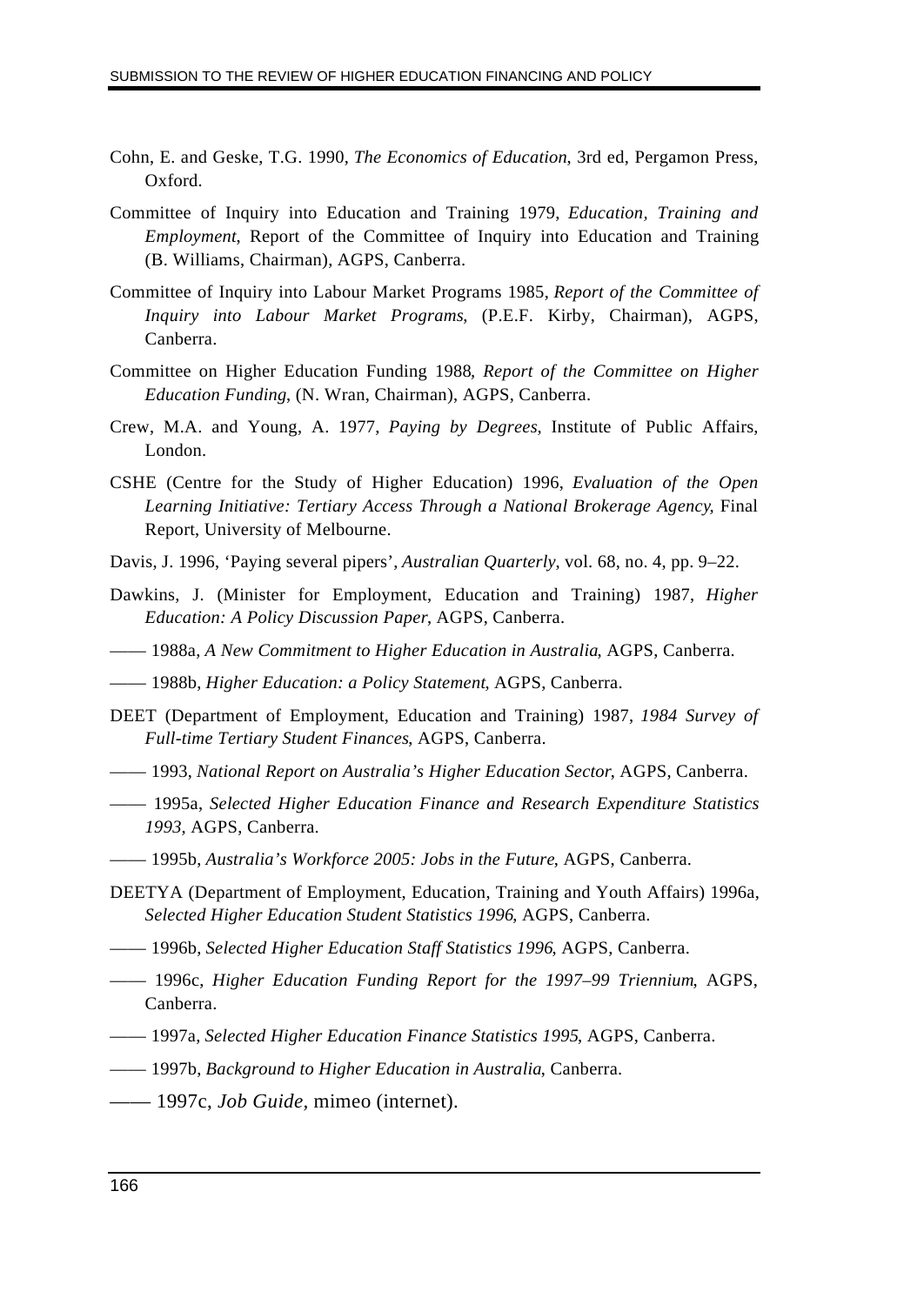- —— and OECD (Organisation for Economic Co-operation and Development) 1997, *Thematic Review of the First Years of Tertiary Education: Australia*, OECD, Paris.
- Department of Human Services 1995, *National Drug Strategy Household Survey*, distributed by the Social Sciences Data Archive, ANU, Canberra.
- Dowrick, S. 1995, 'The determinants of long-run growth', in Andersen, P., Dwyer, J. and Gruen, D. (eds), *Productivity and Growth*, conference proceedings 10–11 July 1995, Economic Group, Reserve Bank of Australia, Sydney.
- Fane, G. 1988, 'Unto everyone that hath shall be given: Australian policies for higher education' in Hogbin, G.R. (ed), *Withering Heights*, Allen & Unwin, Sydney, pp. 137–164.
- Federal Coalition 1996, *Coalition Higher Education Policy*, mimeo (internet), 20 February 1996.
- Fels, R. 1996, 'Making US schools competitive', ch3 in Becker, W.E. and Baumol, W.J. (eds) 1996, *Assessing Educational Practices: The Contribution of Economics*, The MIT Press, Cambridge (Mass).
- Flatau, P. and Simpson, M. 1996, 'Part-time youth employment and training: evidence from the Australian Youth Survey', *Labour Economics and Productivity,* vol. 8, pp. 131–160.
- Freebairn, J., Porter, M. and Walsh, C. (ed) 1988, *Spending and Taxing II: Taking Stock*, Allen & Unwin, Sydney.
- Freeman, R.B. 1986, 'Demand for education', in Ashenfelter, O. and Layard, R. (eds) *Handbook of Labour Economics*, vol. 1, North-Holland, Amsterdam.
- Friedman, M. 1955, 'The role of government in education', in Solo, R.A.(ed), *Economics and the Public Interest*, Rutgers University Press, New Brunswick, pp. 123–144.
- —— and Friedman, R. 1980, *Free to Choose*, Macmillan, Melbourne.
- Gregory, R. 1995, 'Higher education expansion and economic change', *Australian Bulletin of Labour,* vol. 21, pp. 295–322.
- Grubel, H.G. 1987, 'The economics of the brain drain', in Psacharopoulos, G. (ed), *Economics of Education: Research and Studies*, Pergamon Press, Oxford, pp. 201– 206.
- Harding, A. 1995, 'Financing higher education: an assessment of income-contingent loan options and repayment patterns over the life cycle', *Education Economics*, vol. 3, no. 2.
- Harrison, M. 1993, 'Fees, subsidies and the market for higher education', *Policy*, Spring, pp. 28–32.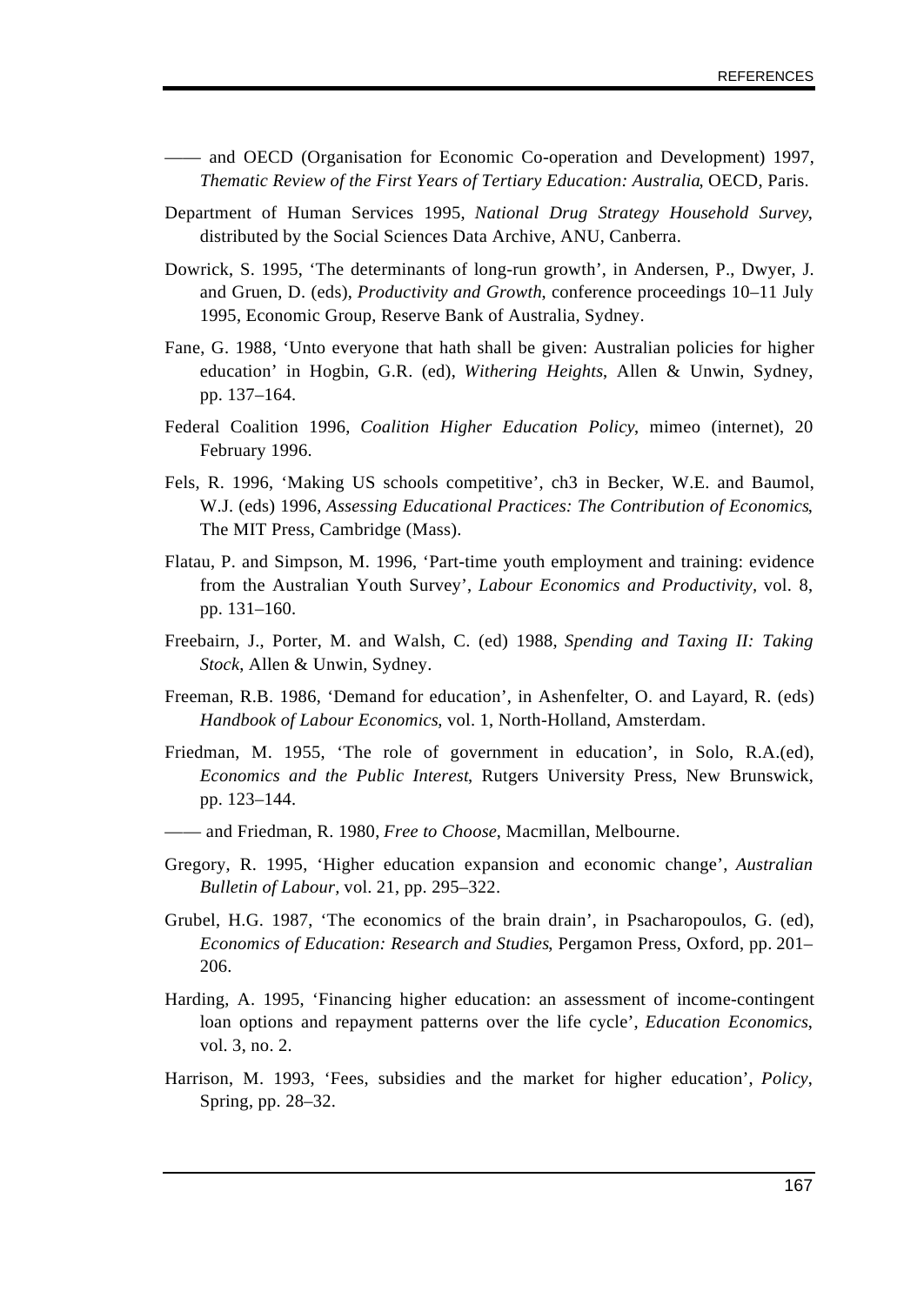- —— 1995a, *Government Financing of Higher Education in Australia: Rationale and Performance*, mimeo, Department of Economics, Australian National University, Canberra.
- —— 1995b, Management training & higher education: an economic perspective', Ch 12 in (The Karpin Report), *Enterprising Nation: Renewing Australia's Managers to Meet the Challenges of the Asia-Pacific Century*, Industry Task Force on Leadership and Management Skills, AGPS Canberra.
- HEC (Higher Education Council) 1996, *Performance-Based Funding of Universities*, Commissioned Report no. 51, AGPS, Canberra.
- HED (Higher Education Division of DEETYA) 1996, *Administrative Guidelines Manual for Higher Education Institutions on HECS and Fees 1996*, AGPS, Canberra.
- Higher Education Management Review Committee 1995, *Higher Education Management Review*, AGPS, Canberra.
- Hilmer Committee. See Independent Committee of Inquiry 1993.
- Hinchliffe, J.K. 1987a, 'Forecasting manpower requirements', in Psacharopoulos, G. (ed), 1987, *Economics of Education — Research and Studies*, Pergamon Press, Oxford, pp. 315–23.
- —— 1987b, 'The alpha coefficient', in Psacharopoulos, G. (ed), 1987, *Economics of Education — Research and Studies*, Pergamon Press, Oxford.
- Hogbin, G.R. 1988a, 'Introduction', pp. 1–58 in Hogbin (ed), *Withering Heights*, Allen & Unwin, Sydney.
- —— 1988b, 'Internal control and efficiency in higher education', *1988 Australian Economics Congress*, 28 August to 2 September, ANU, Canberra.
- Hope, J. and Miller, P. 1988, 'Financing tertiary education: an examination of the issues', *The Australian Economic Review*, 4th quarter, pp. 37–57.
- Hunt, D., and Hicks, J. 1985, 'Economic returns to university education in New Zealand', *New Zealand Journal of Educational Studies,* vol. 20, no. 2, pp. 170– 185.
- IC (Industry Commission) 1991, *Exports of Education Services,* Report no. 12, AGPS, Canberra.
- —— 1995, *Research and Development*, Vol. 1–3, Report no. 44, AGPS, Canberra.
- —— 1996, *Competitive Tendering and Contracting by Public Sector Agencies*, Report no. 48, AGPS, Canberra.
- Independent Committee of Inquiry 1993, *National Competition Policy*, Report by the Independent Committee of Inquiry, (F. Hilmer, Chairman), AGPS, Canberra.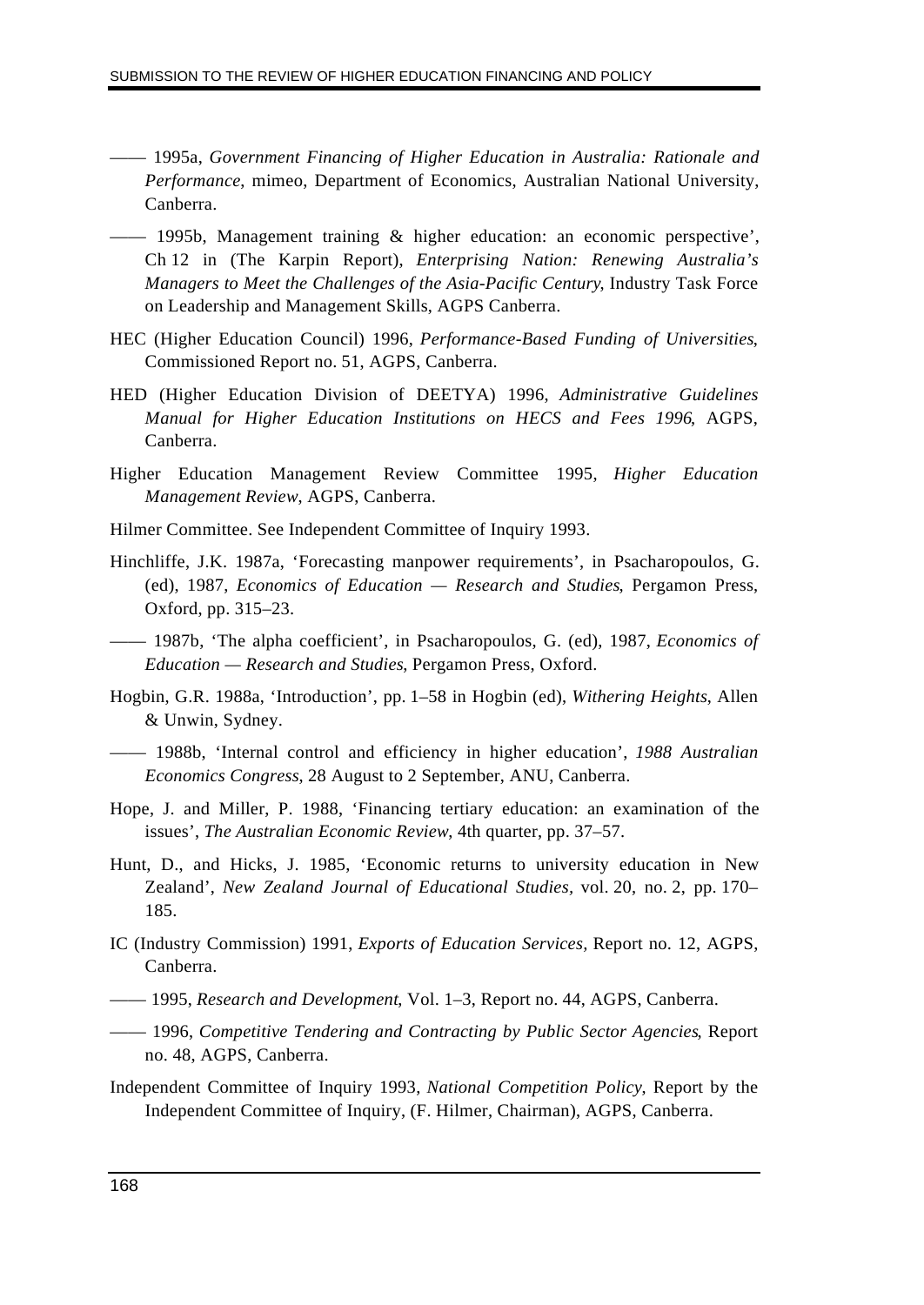- Karmel, P. 1991, *Past, Present and Future: The Australian University into the Twenty-First Century*, John Curtin Memorial Lecture, ANU, Canberra.
- \_\_\_\_ 1995, 'Establishing a free market for higher education services', *Higher Education Funding*, AIC Conference, 24–25 July, Sydney.
- \_\_\_\_ 1996, 'At the crossroads', Opening address at 20th Conference of the Australasian Institute of Tertiary Education Administrators: *Management Strategies for the New Millennium: Tertiary Education at the Crossroads*, 24–28 September, Perth.
- —— 1997a, *Submission to the Review of Higher Education Financing and Policy*, mimeo (internet).
- —— 1997b, *Policy Perspectives on Higher Education Financing: A Comprehensive Program of National Scholarships*, Discussion Paper No. 360, Centre for Economic Policy Research, Australian National University, Canberra.
- Kirby Committee 1985. See Committee of Inquiry into Labour Market Programs.
- Layard, R. and Psacharopoulos, G. 1974, 'The screening hypothesis and the returns to education', *Journal of Political Economy*, vol. 82, no. 5, pp. 985–98.
- Linke, R. 1991, *Performance Indicators in Higher Education: Report of a Trial Evaluation Study Commissioned by the Commonwealth Department of Employment, Education and Training. Vol. 1*, AGPS, Canberra.
- ——, Birt, L., Fensham, P., Scott, R. and Smith, B. 1984, *Report of a Study Group on the Measurement of Quality and Efficiency in Australian Higher Education*, Commonwealth Tertiary Education Commission, Canberra.
- Maani, S. 1996, 'The effects of fees on participation in higher education: a survey of OECD countries, *New Zealand Economic Papers*, vol. 30, no. 1, pp. 55–86.
- Macleay College 1997, *Handbook 1997*, Sydney.
- Maglen, L. 1993, 'Education expansion and the private returns on a university degree', *Economic Papers*, vol. 13, pp. 57–71.
- Marginson, S. 1996, 'Competition in higher education in the post-Hilmer era', *Australian Quarterly*, vol. 68, no. 4, pp. 23–35.
- McGauran, P. (Minister for Science and Technology) 1996, *Science and Technology Budget Statement 1996–97*, AGPS, Canberra.
- Miller, P. and Volker, P. 1987, *The Youth Labour Market in Australia: A Survey of Issues and Evidence*, Discussion Paper No. 171, Centre for Economic Policy Research, Australian National University, Canberra.
- Milne, F. 1996, *Lessons From Australian Academic Experience*, Economics Department, Queens University, Kingston, Ontario, mimeo.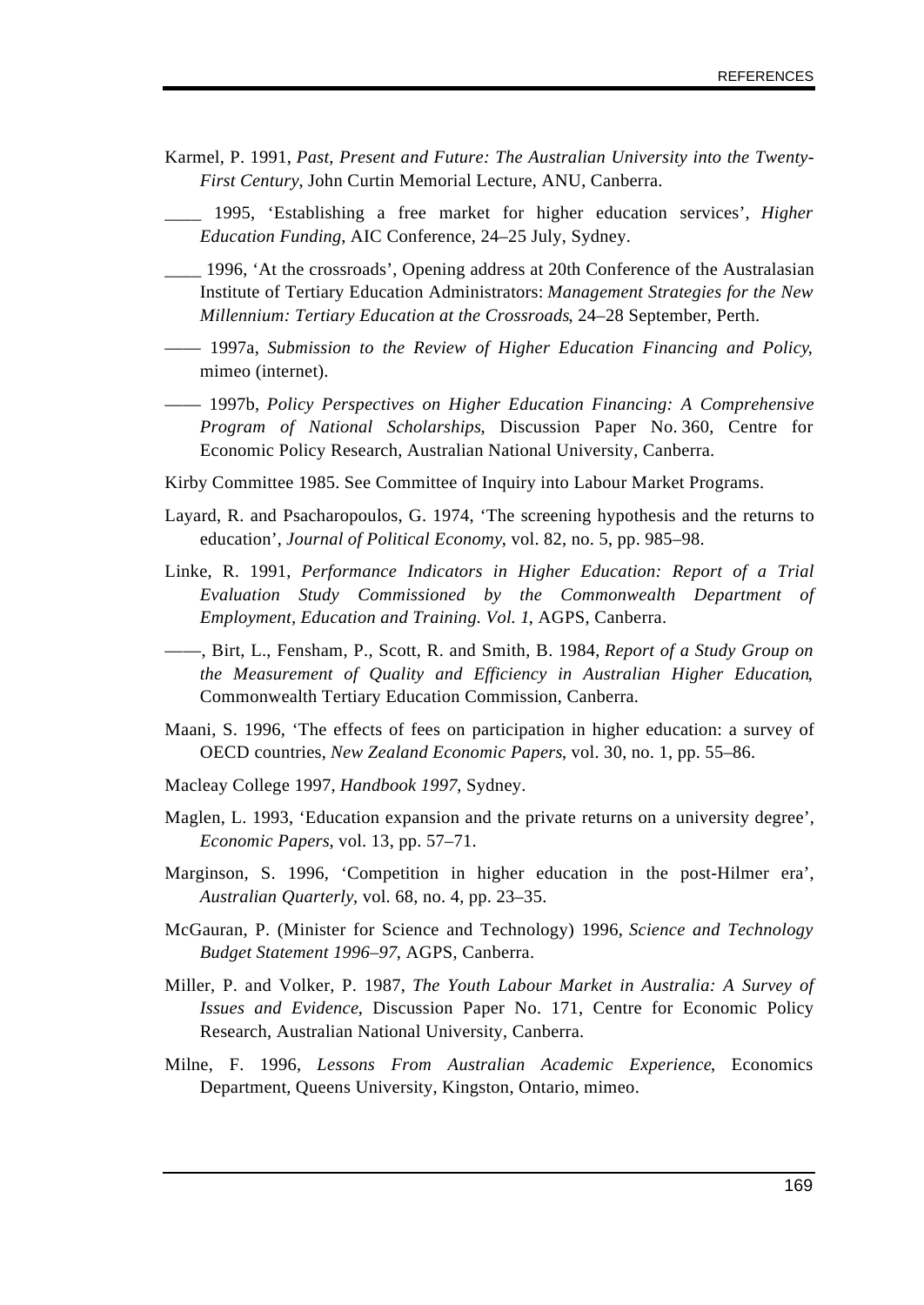- NBEET (National Board of Employment, Education and Training) 1992, *Postcompulsory Education and Training: Fitting the Need*, AGPS, Canberra.
- NCA (National Commission of Audit) 1996, *Report to the Commonwealth*, AGPS, Canberra.
- NCC (National Competition Council) 1997a, *Competitive Neutrality Reform: Issues in Implementing Clause 3 of the Competition Principles Agreement*, AGPS, Canberra.
- —— 1997b*, Compendium of National Competition Policy Agreements*, AGPS, Canberra.
- Nerlove, M. 1972, 'On tuition and the costs of higher education: prolegomena to a conceptual framework', *Journal of Political Economy,* vol. 80, no. 2, pp. 178–218.
- —— 1975, 'Some problems in the use of income-contingent loans for the finance of higher education, *Journal of Political Economy*, vol. 83, no. 1, pp. 157–83.
- Nicholls, J. 1996, 'Tuition fees and the future of public higher education', *Australian Quarterly*, vol. 68, no. 4, pp. 36–48.
- Niland, J.R. 1984, 'Special labour market adjustment measures' in B.J. Chapman, J.E. Isaac and J.R. Niland (eds) *Australian Labour Economics: Readings*, 3rd ed, Macmillan, Melbourne, pp. 531–547.
- Norris, K. 1993, *The Economics of Australian Labour Markets*, 3rd ed, Longman Cheshire, Melbourne.
- OECD (Organisation for Economic Co-operation and Development) 1990, *Financing Higher Education Current Patterns*, Paris.
- —— 1996, *Education at a Glance*, Centre for Educational Research and Innovation, Paris.
- Pincus, J. and Miller, P. 1997, 'Funding of higher education in Australia: Performance and diversity', Submission to the *Review of Higher Education Finance and Policy*, mimeo (internet).
- Piper, D. 1995, 'Performance related resource allocation within universities', *Journal of Tertiary Education Administration*, vol. 17, Nov. 2.

Psacharopoulos, G. 1975, *Earnings and Education in OECD Countries*, OECD, Paris.

- —— 1984, 'The contribution of education to economic growth: international comparisons', reproduced in Blaug, M. (ed) 1992, *The Economic Value of Education: Studies in the Economics of Education*, Edward Elgar Publishing, Aldershot, pp. 470–90.
- —— (ed) 1987, *Economics of Education Research and Studies*, Pergamon Press, Oxford.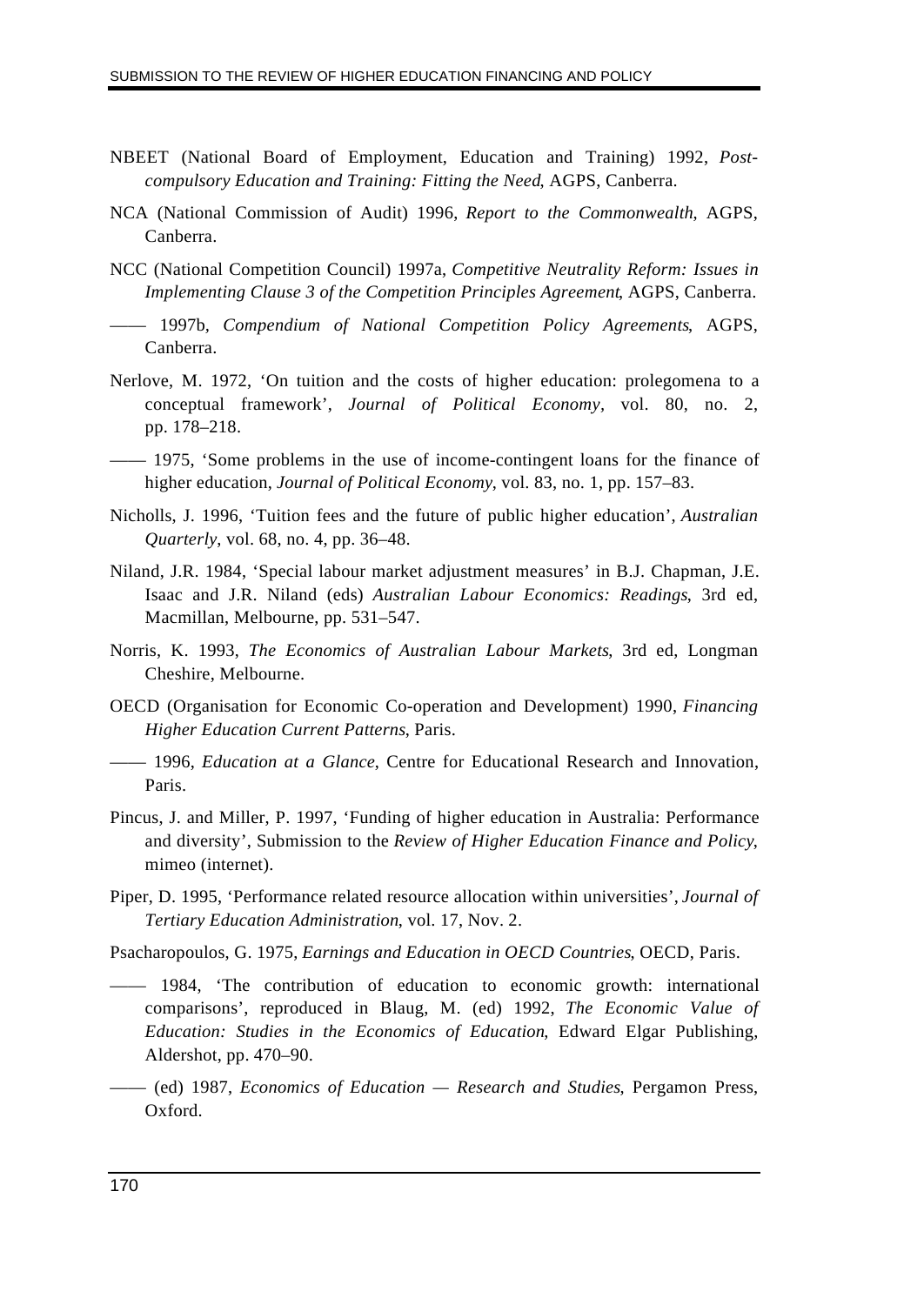- —— 1993, *Returns to Investment in Education A Global Update*, Policy Research Working Paper WPS 1067, The World Bank, Washington.
- Richardson, S. 1988, 'Who benefits from higher education', in Hogbin, G.R (ed), *Withering Heights — the State of Higher Education in Australia*, Allen & Unwin, Sydney.
- Robinson, M. 1996, *Modelling Earned Income for Full-Time Students: Research Notes*, National Centre for Social and Economic Modelling, University of Canberra.
- Rothschild, M. and White, L.J. 1993, 'The university in the marketplace: some insights and puzzles', Ch 1 in Clotfelter, C.T. and Rothschild, M. (eds*), Studies of Supply and Demand in Higher Education*, University of Chicago Press, Chicago.
- 1995, 'The analytics of the pricing of higher education and other services in which the customers are inputs', *Journal of Political Economy*, vol. 103, no. 3, pp. 573– 86.
- Sale, T. 1992, *The Funding of Postsecondary Education in Canada: Can the Dilemma Be Resolved?*, Economic Council of Canada, Working Paper No. 28, Ottowa.
- Schultz, T. 1961, 'Investment in human capital', *American Economic Review,* vol. 51, pp. 1–17.
- SCRCSSP (Steering Committee for the Review of Commonwealth/State Service Provision) 1995, *Report on Government Service Provision*, AGPS, Canberra.
- —— 1997a, 'Performance measurement for universities', Submission to the *Review of Higher Education Financing and Policy*, mimeo.
- —— 1997b, *Report on Government Service Provision*, vol. 1–2, AGPS, Canberra.
- —— 1997c, *Reforms in Government Service Provision, Case Studies: Human Services in South Australia; Public Hospitals in Victoria; Correctional Services in Queensland*, AGPS, Canberra.
- Selvaratnam, V. 1994, *Innovations in Higher Education: Singapore at the Competitive Edge*, World Bank Technical Paper Number 222, The World Bank, Washington D.C.
- Spence, M. 1974, 'Competitive and optimal responses to signals: an analysis of efficiency and distribution', *Journal of Economic Theory,* vol. 7, no. 3, pp. 296– 332.
- Tirole, J. 1990, *The Theory of Industrial Organization*, The MIT Press, Cambridge, Mass.
- UNESCO (United Nations Educational, Scientific and Cultural Organization) 1995, *Statistical Yearbook 1995*, UNESCO Publishing and Bernan Press, USA.